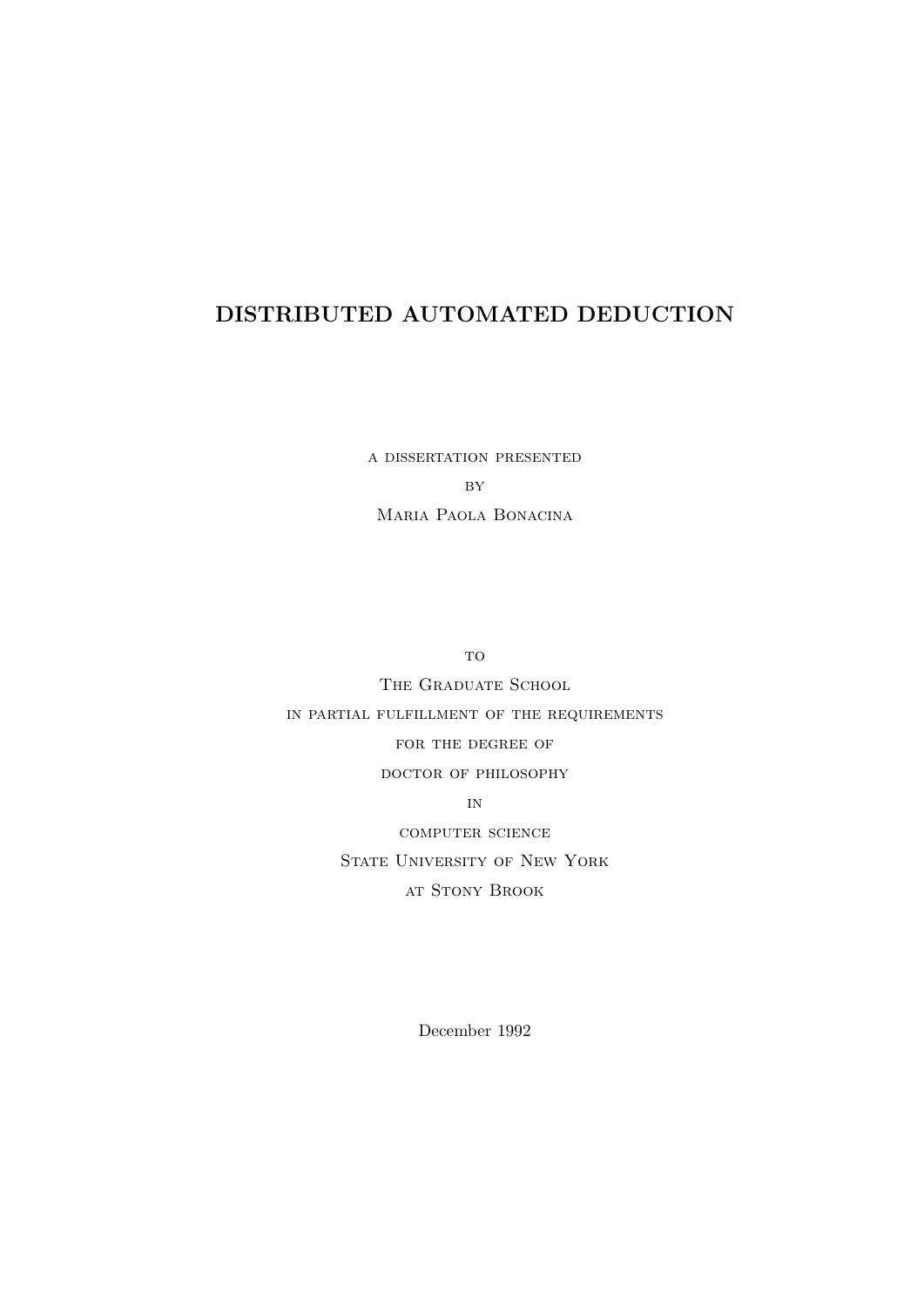Copyright © by Maria Paola Bonacina 1992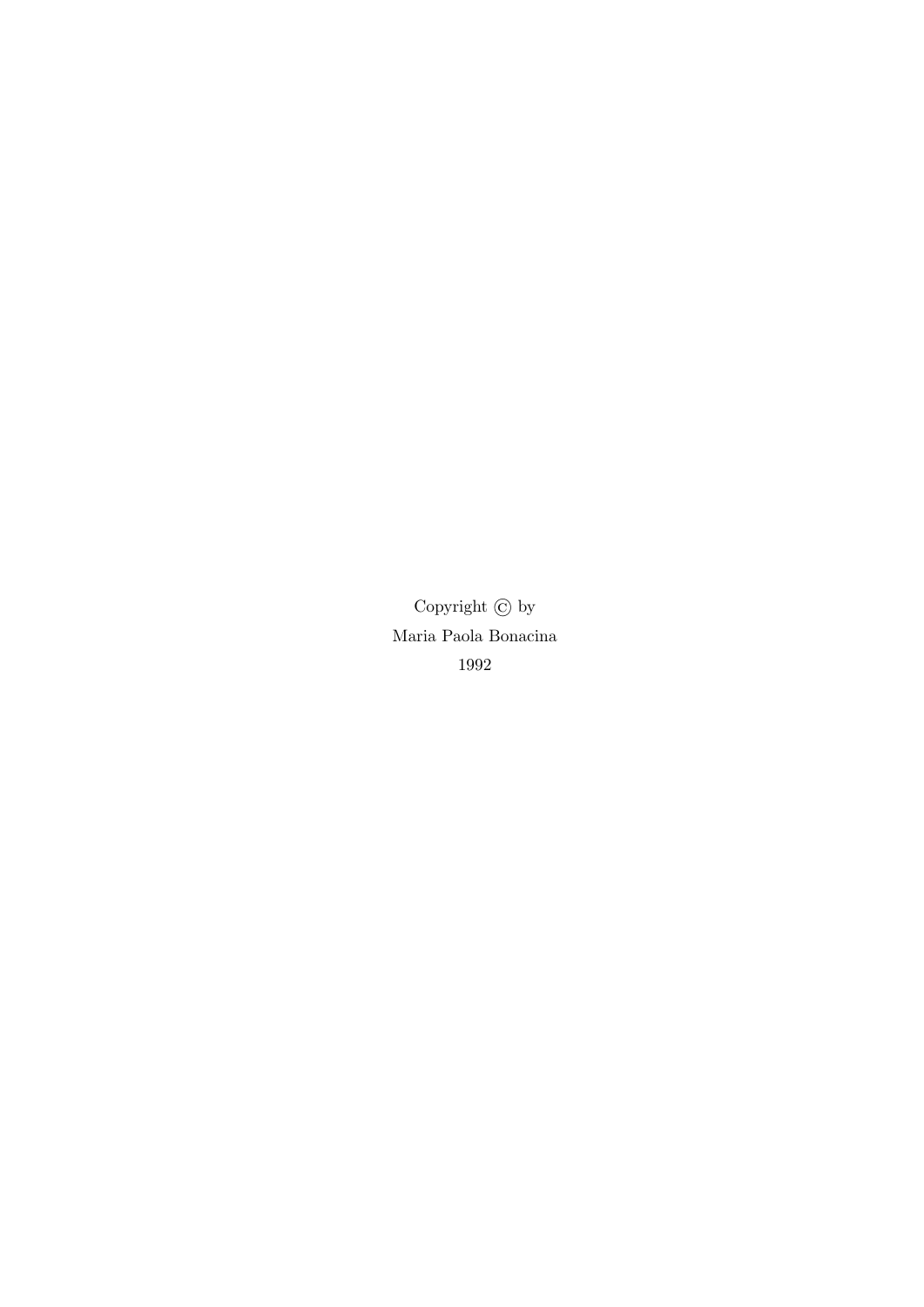#### Abstract of the Dissertation

#### Distributed Automated Deduction

by

Maria Paola Bonacina

Doctor of Philosophy

in

Computer Science State University of New York at Stony Brook 1992

This thesis comprises four main contributions: an abstract framework for theorem proving, a methodology for parallel theorem proving in a distributed environment, termed deduction by Clause-Diffusion, a study of special topics in distributed deduction with contraction and an implementation, the theorem prover Aquarius, of the Clause-Diffusion methodology.

In our abstract framework, Knuth-Bendix type completion procedures are treated as semidecision procedures for theorem proving, rather than procedures to generate confluent systems. A theorem proving derivation is conceived as a process of reducing a proof of the target or goal. Accordingly, all the basic notions, such as contraction inference rules, redundancy of clauses, refutational completeness of the inference mechanism and fairness of the search plan, are defined in a target-oriented fashion. The most important feature of our framework is that it provides the first notion of fairness for theorem proving, which is weaker than the fairness property required to generate confluent systems. A weaker fairness requirement means that fewer inference steps are necessary. Therefore, a weaker fairness requirement is a theoretical pre-condition to the design of more efficient theorem proving strategies.

The Clause-Diffusion methodology exploits parallelism at the search level, by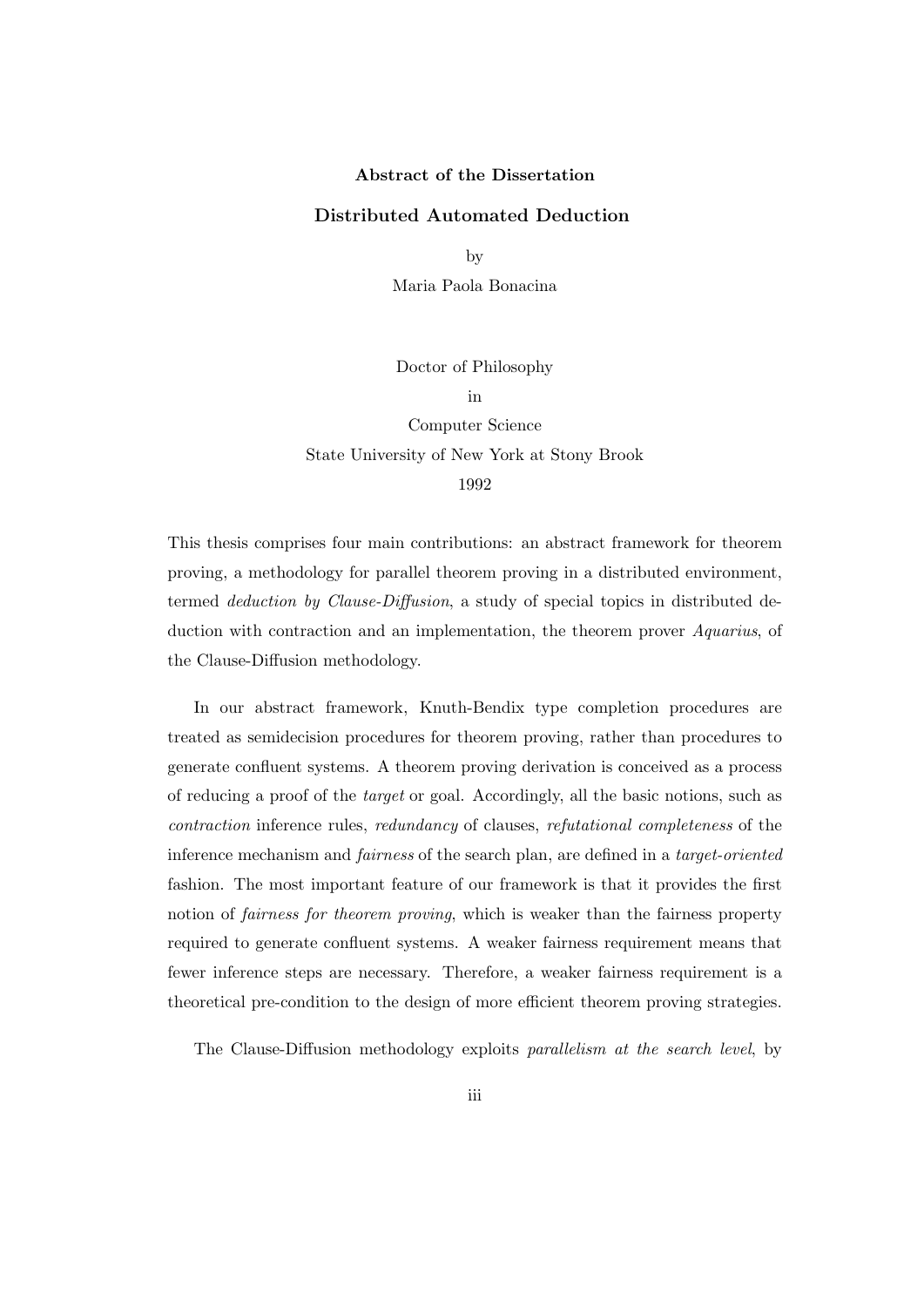having *concurrent*, asynchronous deductive processes searching in parallel the search space of the problem. The search space is partitioned among the processes by distributing the clauses and by subdividing certain classes of inferences. The processes communicate by exchanging data and they halt successfully as soon as one of them finds a proof. Policies for distributing the clauses and for scheduling inference and communication steps complete the picture. While the Clause-Diffusion methodology applies to theorem proving in general, it has been designed to provide solutions to the problems in the parallelization of contraction-based strategies, since they have been among the most successful. We describe backward contraction, i.e. the task of maintaining clauses reduced in a dynamically changing data base, as the main obstacle in parallel theorem proving with contraction. If a finer granularity of parallelism is adopted, e.g. parallelism at the clause level in shared memory, this difficulty appears as a write-bottleneck, which we have called the backward contraction bottleneck. The Clause-Diffusion approach avoids this problem by adopting a mostly distributed memory and distributed global contraction schemes.

We have given a definition of *distributed derivations* and characterized their fairness requirements, including fairness of inferences and fairness of communication. We have shown that the Clause-Diffusion methods are fair. Also, we have observed that the uncontrolled application of subsumption in a distributed data base may violate the *fairness* and the *monotonicity* - a dual property of soundness - of distributed derivations. This discovery has propelled a re-examination of the subsumption inference rule, which we view as a replacement rule, rather than a deletion rule. Our new distributed subsumption inference rule preserves both fairness and monotonicity, without reducing the contraction power of subsumption.

We conclude with the description of the distributed theorem prover *Aquarius*, including some experiments, and with directions for future research, such as the design of parallel search plans.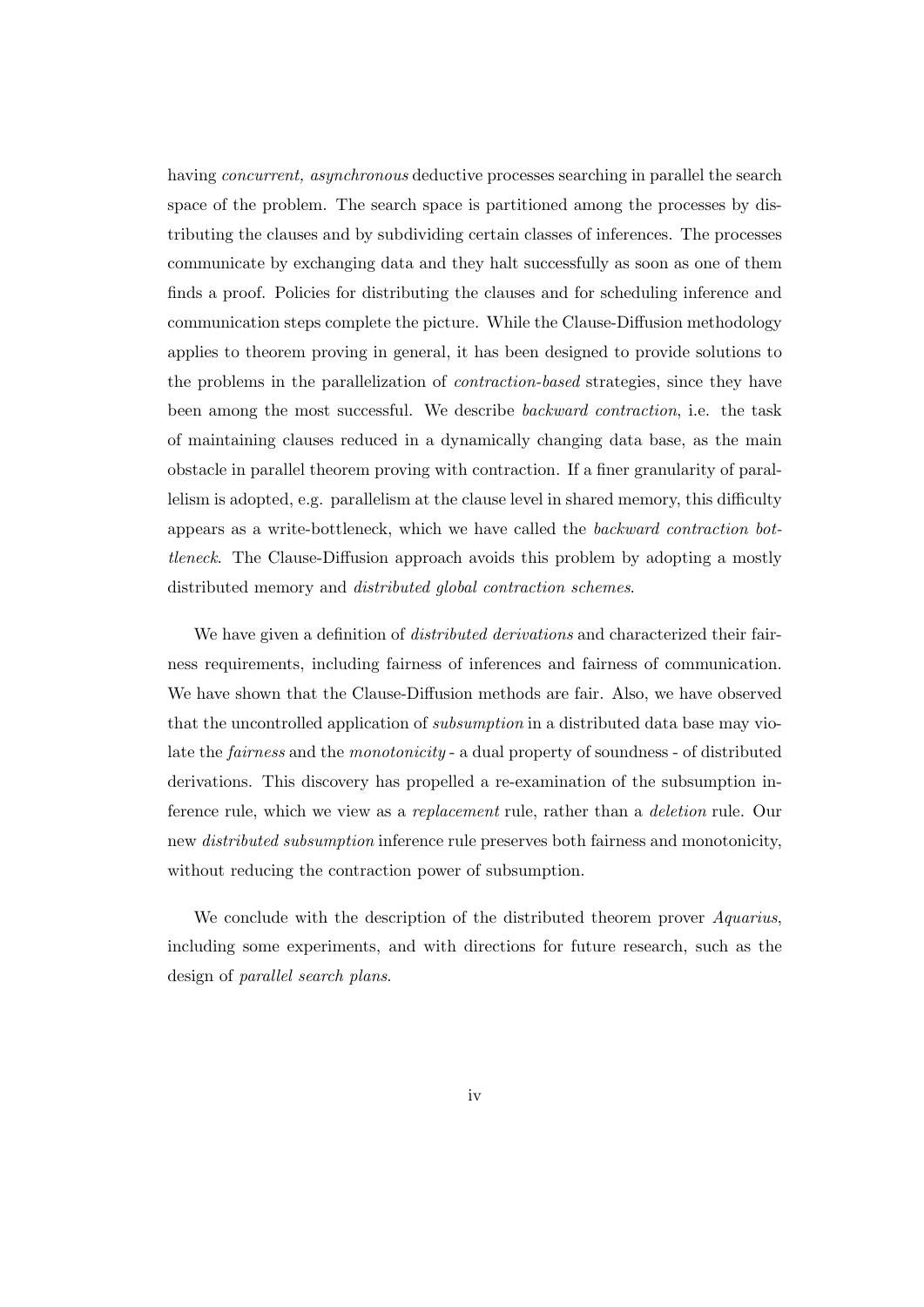# **Contents**

## Acknowledgements vi

| $\mathbf 1$ |               | Introduction                                                                            |                                                                                                                                       |                |  |
|-------------|---------------|-----------------------------------------------------------------------------------------|---------------------------------------------------------------------------------------------------------------------------------------|----------------|--|
|             | 1.1           | Theorem proving $\ldots \ldots \ldots \ldots \ldots \ldots \ldots \ldots \ldots \ldots$ |                                                                                                                                       |                |  |
|             | 1.2           | Completion-based theorem proving $\dots \dots \dots \dots \dots \dots \dots$            |                                                                                                                                       |                |  |
|             |               | 1.2.1                                                                                   | Why we need a theoretical framework for completion-based<br>theorem proving $\ldots \ldots \ldots \ldots \ldots \ldots \ldots \ldots$ | $-5$           |  |
|             |               | 1.2.2                                                                                   | Completion procedures as semidecision procedures $\dots \dots$                                                                        | $\overline{7}$ |  |
|             | 1.3           | Distributed automated deduction $\ldots \ldots \ldots \ldots \ldots \ldots$             |                                                                                                                                       | 9              |  |
|             |               | 1.3.1                                                                                   | Why parallel contraction-based deduction is challenging                                                                               | 9              |  |
|             |               | 1.3.2                                                                                   | The Clause-Diffusion methodology $\dots \dots \dots \dots \dots \dots$                                                                | 12             |  |
|             | $1.4^{\circ}$ |                                                                                         |                                                                                                                                       | 17             |  |
| $\bf{2}$    |               | Completion-based deduction                                                              |                                                                                                                                       | 20             |  |
|             | 2.1           |                                                                                         |                                                                                                                                       |                |  |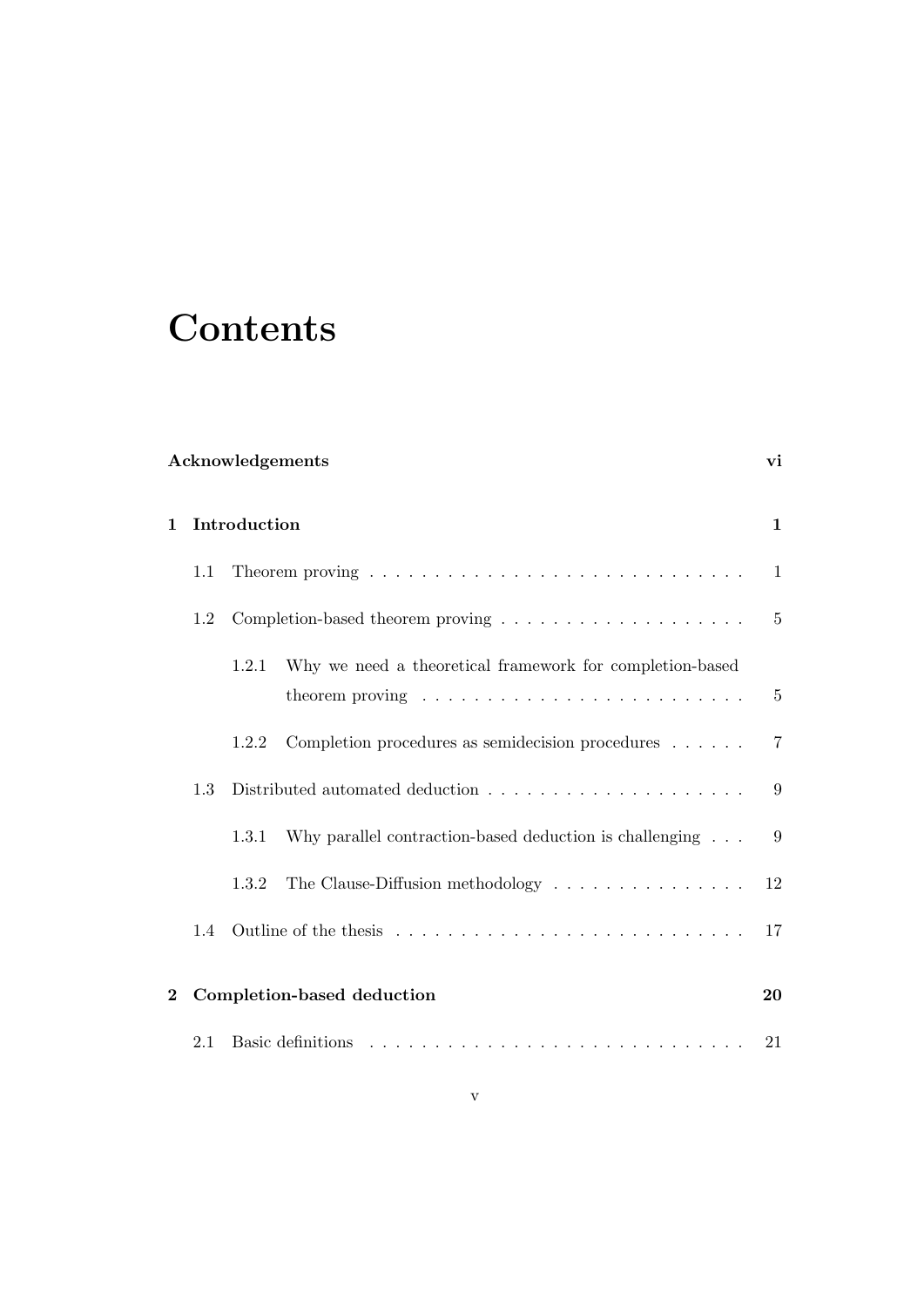|   | 2.2 | Proof orderings for theorem proving $\ldots \ldots \ldots \ldots \ldots \ldots$<br>27 |    |  |  |  |
|---|-----|---------------------------------------------------------------------------------------|----|--|--|--|
|   | 2.3 |                                                                                       | 31 |  |  |  |
|   | 2.4 | Theorem proving as proof reduction $\ldots \ldots \ldots \ldots \ldots \ldots$        | 36 |  |  |  |
|   | 2.5 |                                                                                       | 41 |  |  |  |
|   | 2.6 |                                                                                       | 44 |  |  |  |
|   | 2.7 |                                                                                       | 53 |  |  |  |
|   | 2.8 |                                                                                       | 58 |  |  |  |
|   | 2.9 | Simplification-based strategies for equational reasoning $\ldots \ldots$              | 65 |  |  |  |
|   |     | Unfailing Knuth-Bendix completion<br>2.9.1                                            | 65 |  |  |  |
|   |     | Extensions: AC-UKB and cancellation laws<br>2.9.2                                     | 68 |  |  |  |
|   |     | The Inequality Ordered-Saturation strategy<br>2.9.3                                   | 74 |  |  |  |
|   |     | The S-strategy $\dots \dots \dots \dots \dots \dots \dots \dots \dots \dots$<br>2.9.4 | 78 |  |  |  |
|   |     | 2.10 Semidecision procedures for disproving inductive theorems $\dots \dots$          | 81 |  |  |  |
| 3 |     | Problems and current approaches in parallel deduction                                 | 87 |  |  |  |
|   | 3.1 |                                                                                       |    |  |  |  |
|   | 3.2 | The granularity of parallelism $\ldots \ldots \ldots \ldots \ldots \ldots \ldots$     |    |  |  |  |
|   |     | Shared memory versus distributed memory<br>3.2.1                                      | 91 |  |  |  |
|   |     | 3.2.2                                                                                 | 92 |  |  |  |
|   | 3.3 |                                                                                       | 94 |  |  |  |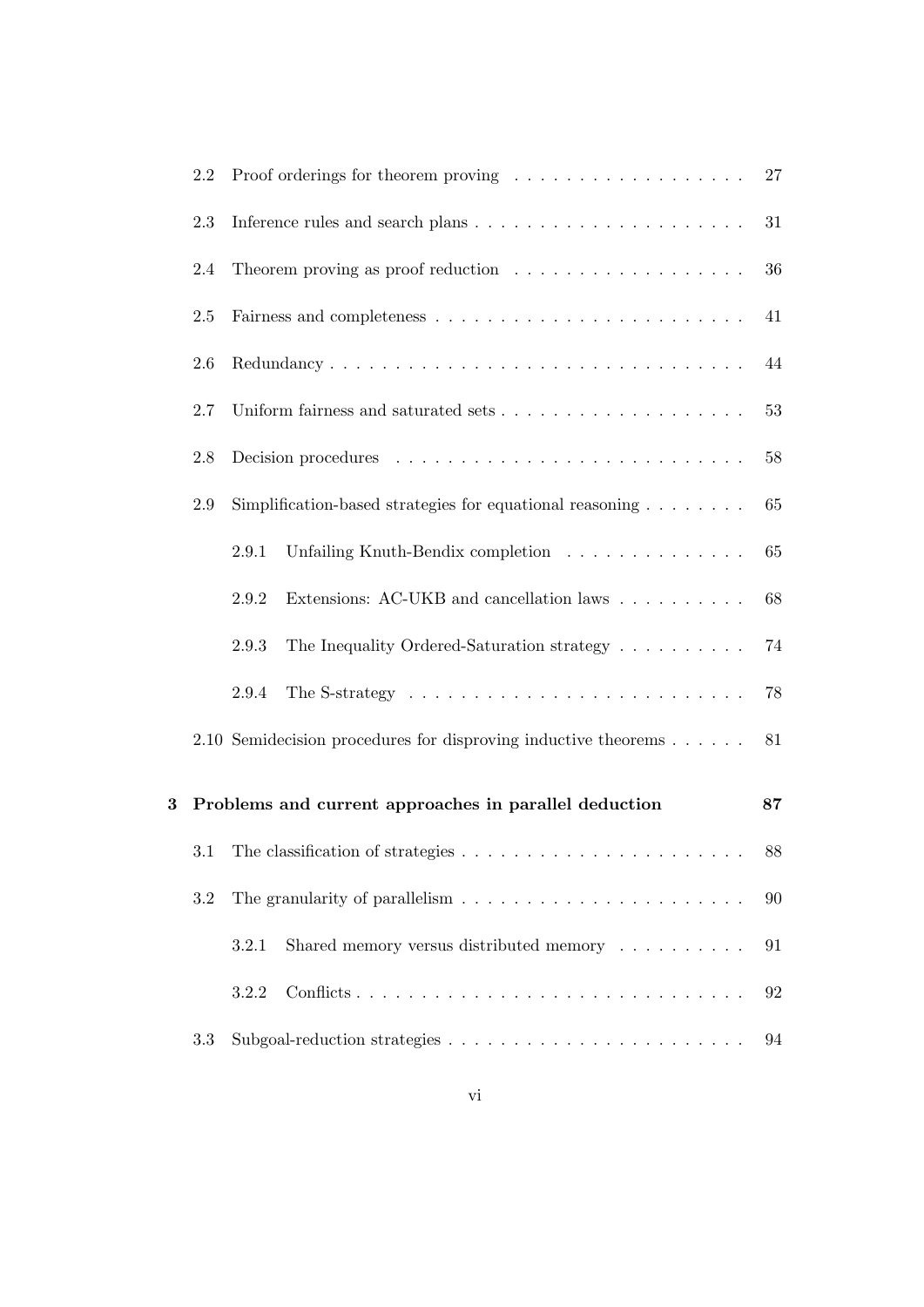|     |       | 3.3.1 Prolog technology parallel theorem provers                                   | 94 |
|-----|-------|------------------------------------------------------------------------------------|----|
|     | 3.3.2 | Parallel term rewriting for equational languages                                   | 96 |
|     | 3.3.3 | Parallelization of subgoal-reduction strategies                                    | 97 |
| 3.4 |       |                                                                                    | 98 |
|     | 3.4.1 |                                                                                    | 99 |
|     | 3.4.2 | Parallel implementations of the Buchberger algorithm 102                           |    |
|     | 3.4.3 | Parallelization of expansion-oriented strategies 105                               |    |
| 3.5 |       |                                                                                    |    |
|     | 3.5.1 | Parallel transition-based Knuth-Bendix completion 107                              |    |
|     | 3.5.2 | The ROO parallel theorem prover $\dots \dots \dots \dots \dots \dots \dots \dots$  |    |
|     | 3.5.3 | The team-work method $\ldots \ldots \ldots \ldots \ldots \ldots \ldots \ldots 113$ |    |
|     | 3.5.4 | Parallelization of contraction-based strategies 115                                |    |
|     | 3.5.5 | Parallelism at the search level 117                                                |    |
|     |       |                                                                                    |    |

|         | 4 The Clause-Diffusion methodology for distributed automated de- |       |                                                                                  |  |  |
|---------|------------------------------------------------------------------|-------|----------------------------------------------------------------------------------|--|--|
| duction |                                                                  |       |                                                                                  |  |  |
|         |                                                                  |       | 4.1 The Clause-Diffusion methodology  120                                        |  |  |
|         |                                                                  |       |                                                                                  |  |  |
|         |                                                                  | 4.2.1 | Global contraction by travelling $\ldots \ldots \ldots \ldots \ldots \ldots 127$ |  |  |
|         |                                                                  | 422   | Global contraction at the source $\dots \dots \dots \dots \dots \dots \dots$ 135 |  |  |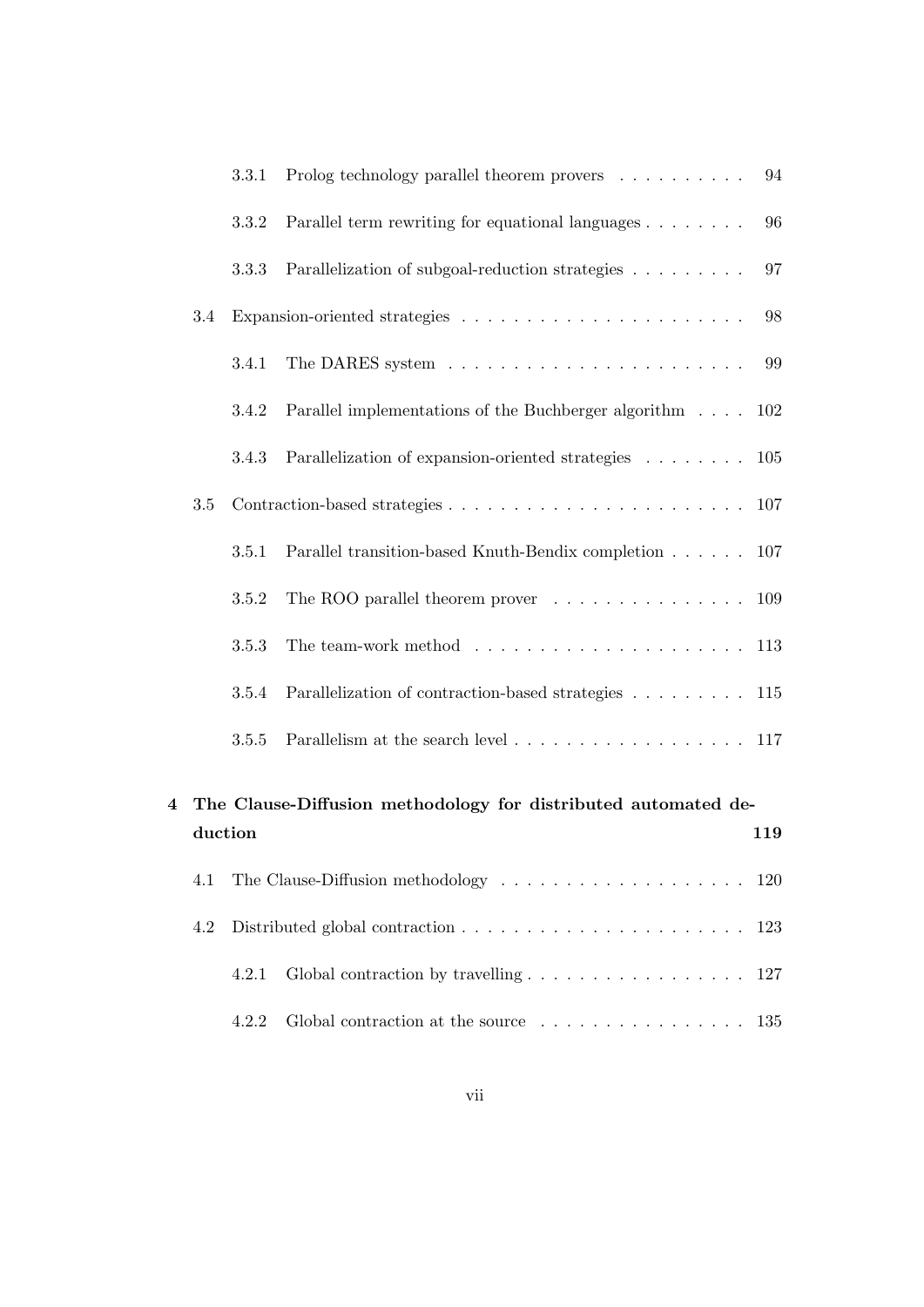|   |     | 4.2.3                                              | Discussion of distributed global contraction schemes $\ldots$ . 138                           |     |  |
|---|-----|----------------------------------------------------|-----------------------------------------------------------------------------------------------|-----|--|
|   | 4.3 |                                                    | Guidelines for the schedule of the operations at a node $\ldots \ldots \ldots 141$            |     |  |
|   | 4.4 |                                                    | Policies for the distribution of new settlers $\dots \dots \dots \dots \dots \dots \dots$ 143 |     |  |
|   | 4.5 |                                                    |                                                                                               |     |  |
|   |     | 4.5.1                                              |                                                                                               |     |  |
|   |     | 4.5.2                                              |                                                                                               |     |  |
|   | 4.6 |                                                    | Inferences on residents and inference messages 151                                            |     |  |
|   |     | 4.6.1                                              |                                                                                               |     |  |
|   |     | 4.6.2                                              |                                                                                               |     |  |
|   |     | 4.6.3                                              |                                                                                               |     |  |
|   |     | 4.6.4                                              | Inferences on the target theorem $\ldots \ldots \ldots \ldots \ldots 156$                     |     |  |
|   | 4.7 |                                                    |                                                                                               |     |  |
|   |     | 4.7.1                                              | Policies for the generation of wake-up calls 158                                              |     |  |
|   |     | 4.7.2                                              | Routing of wake-up calls and five-field inference messages 161                                |     |  |
|   |     | 4.7.3                                              | Wake-up calls and redundant inferences $\ldots \ldots \ldots \ldots$                          | 162 |  |
|   |     | 4.7.4                                              | Order of the operations on wake-up calls $\dots \dots \dots \dots \dots$ 166                  |     |  |
| 5 |     |                                                    | Contraction and fairness in distributed derivations                                           | 168 |  |
|   |     |                                                    |                                                                                               |     |  |
|   | 5.1 | 169                                                |                                                                                               |     |  |
|   | 5.2 | Uniform fairness of distributed derivations<br>170 |                                                                                               |     |  |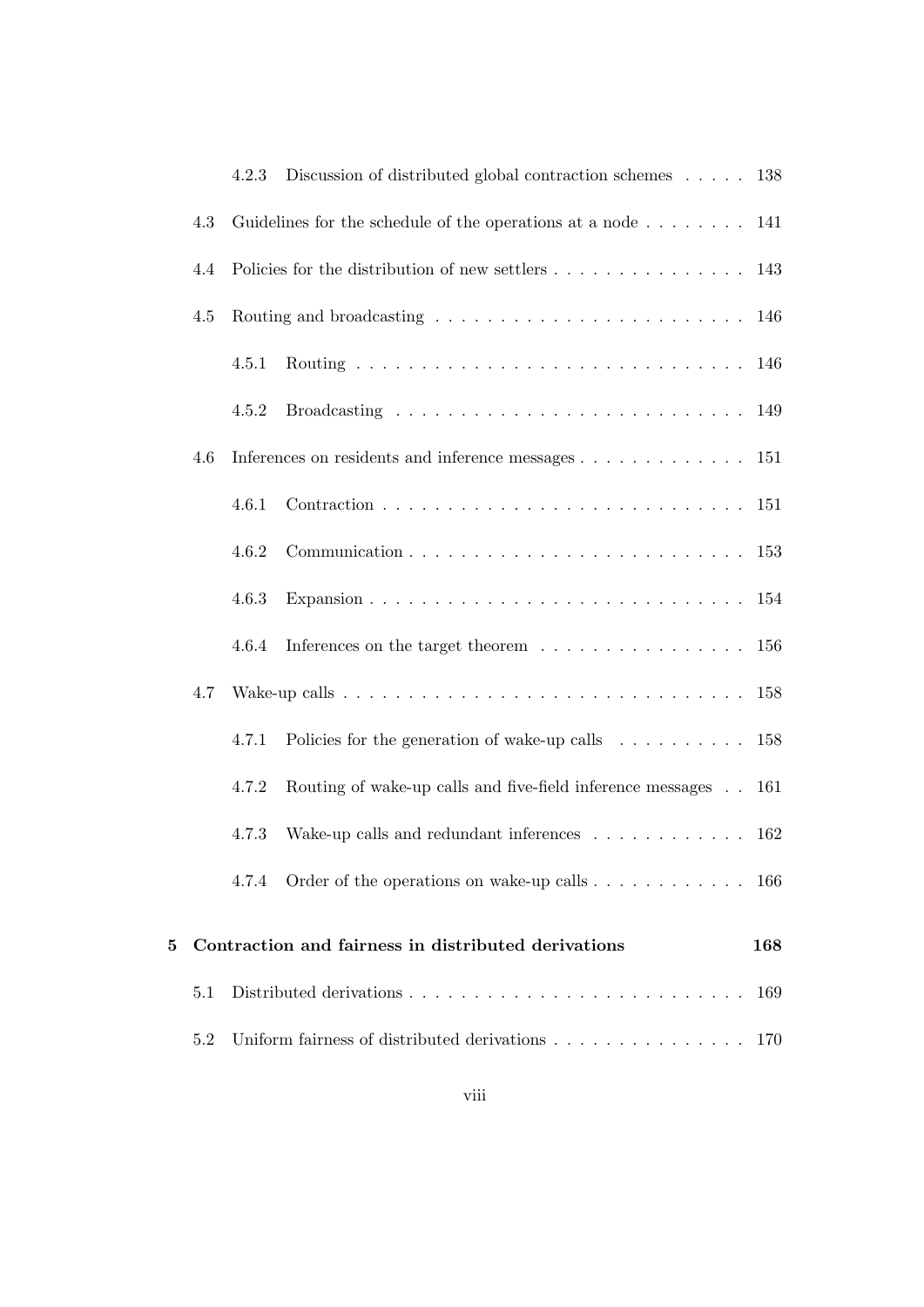|   | 5.3 | Inference rules to delete redundant messages 174                                             |
|---|-----|----------------------------------------------------------------------------------------------|
|   |     | Deletion of redundant inference messages 174<br>5.3.1                                        |
|   |     | Deletion of redundant wake-up calls 176<br>5.3.2                                             |
|   | 5.4 | Subsumption in distributed derivations 177                                                   |
|   |     | The problem with subsumption and fairness $\ldots \ldots \ldots \ldots 179$<br>5.4.1         |
|   |     | The problem with subsumption and monotonicity $\ldots$ 180<br>5.4.2                          |
|   |     | Sequential subsumption revisited 182<br>5.4.3                                                |
|   |     | The inference rules for distributed subsumption $\ldots \ldots \ldots$ 184<br>5.4.4          |
| 6 |     | The Aquarius prototype<br>194                                                                |
|   | 6.1 | The communication layer $\ldots \ldots \ldots \ldots \ldots \ldots \ldots \ldots \ldots 195$ |
|   |     | The streams for inter-process communication $\dots \dots \dots \dots$ 195<br>6.1.1           |
|   |     | Communication during a theorem proving session $\dots \dots \dots$ 197<br>6.1.2              |
|   | 6.2 | The deduction layer $\ldots \ldots \ldots \ldots \ldots \ldots \ldots \ldots \ldots 201$     |
|   | 6.3 | The user interface $\ldots \ldots \ldots \ldots \ldots \ldots \ldots \ldots \ldots \ldots$   |
|   | 6.4 |                                                                                              |
|   |     |                                                                                              |
| 7 |     | Summary and directions for future research<br>228                                            |
|   | 7.1 | A new abstract framework for completion procedures<br>228                                    |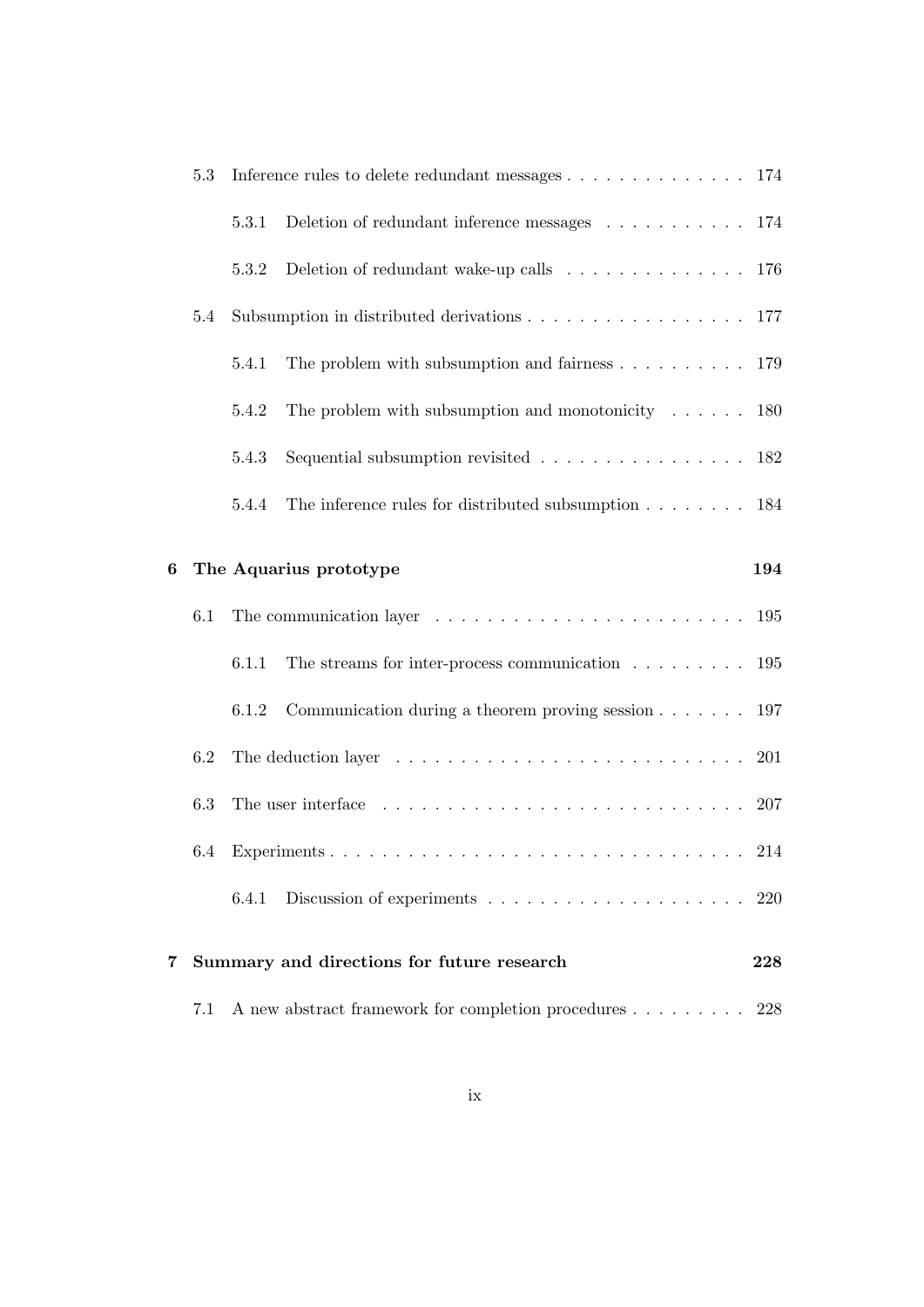| 7.2                        | The Clause-Diffusion methodology for distributed deduction $\ldots$ 231 |                                                                                       |     |  |
|----------------------------|-------------------------------------------------------------------------|---------------------------------------------------------------------------------------|-----|--|
|                            | 7.2.1                                                                   | An analysis of the parallelization of theorem proving strategies 232                  |     |  |
|                            | 7.2.2                                                                   | A notion of parallelism at the search level 234                                       |     |  |
|                            | 7.2.3                                                                   | The Clause-Diffusion methodology $\ldots \ldots \ldots \ldots \ldots 235$             |     |  |
|                            | 7.2.4                                                                   | Distributed global contraction $\ldots \ldots \ldots \ldots \ldots \ldots 236$        |     |  |
|                            | 7.2.5                                                                   | A study of fairness in distributed derivations 238                                    |     |  |
|                            | 7.2.6                                                                   |                                                                                       |     |  |
|                            | 7.2.7                                                                   |                                                                                       | 240 |  |
|                            | 7.2.8                                                                   | The experiments with Aquarius $\dots \dots \dots \dots \dots \dots \dots$ 241         |     |  |
| 7.3                        |                                                                         | Directions for future research $\ldots \ldots \ldots \ldots \ldots \ldots \ldots 242$ |     |  |
| <b>Bibliography</b><br>243 |                                                                         |                                                                                       |     |  |
| A Parallel inferences      |                                                                         |                                                                                       | 259 |  |
|                            |                                                                         |                                                                                       | 259 |  |
|                            |                                                                         | A.2 Analysis of concurrency of inference steps                                        | 262 |  |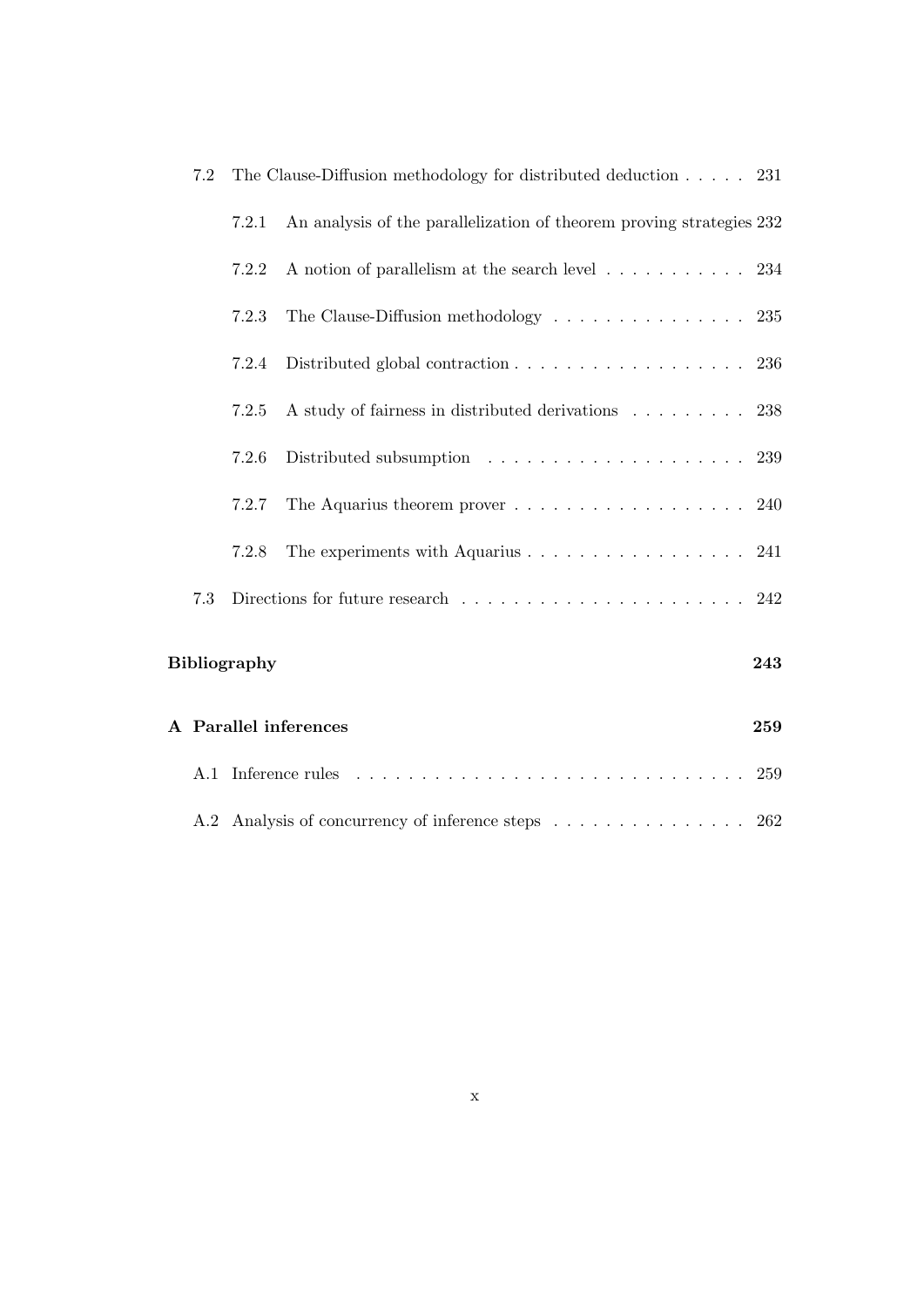## Acknowledgements

I sincerely thank Jieh Hsiang, my thesis advisor, for his guidance, for being a constant source of encouragement and optimism and for many exciting scientific discussions.

I also thank David Warren, Leo Bachmair, Gene Stark and Bill McCune for their comments and suggestions. The exchanges of ideas with Leo Bachmair and David Warren have been always extremely valuable. Bill McCune has been very helpful in answering promptly all my questions on Otter.

Claude Kirchner provided suggestions which led to the notion of localized image sets.

Steve Tuecke has been kind enough to reply to most of my questions on PCN by electronic mail within few minutes.

The correspondence with John Hawley and Kathy Yelick was also useful.

Kathy Germana and Betty Knittweis had an effective reply and a friendly smile whenever I asked for help. A thankful thought goes to the memory of Pegi Thomas. Several friends contributed to make these three years at Stony Brook a great experience.

I would like to thank my parents and my brother for their love and kinship.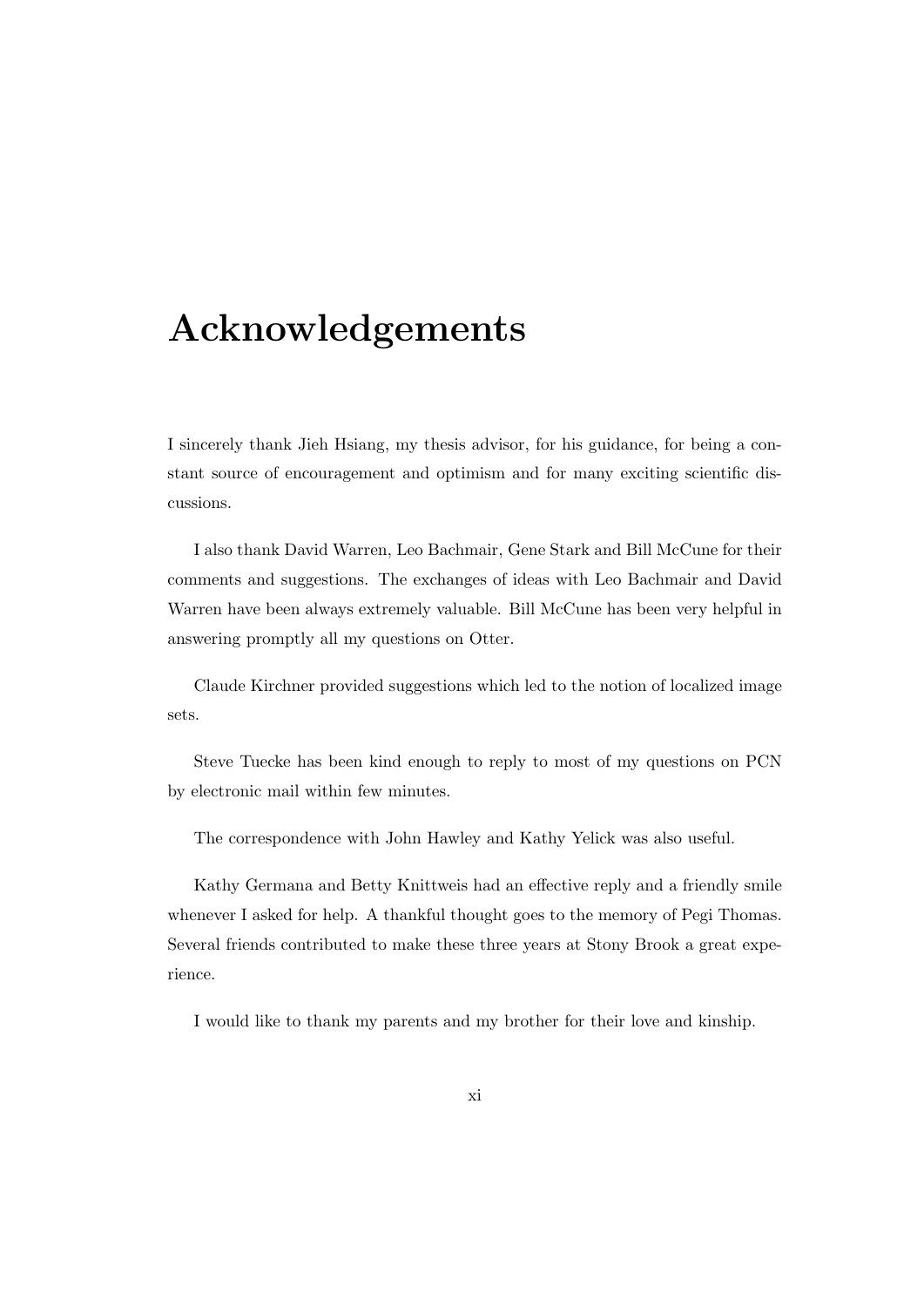## Chapter 1

# Introduction

The topic of this dissertation is distributed automated deduction. First, we give a new theoretical foundation for completion-based theorem proving, which pertains primarily to equational and Horn logic. Then, we study distributed automated deduction and we design a methodology, called the Clause-Diffusion methodology, for executing theorem proving strategies in a distributed environment. We prove that this methodology has all the desirable properties, e.g. it yields complete distributed strategies, and we describe its implementation in the distributed theorem prover Aquarius for first order logic with equality.

In this chapter, we introduce theorem proving and we give motivation and overview of both the theoretical foundation and the distributed methodology. We conclude the chapter with an outline of the contents of the thesis.

### 1.1 Theorem proving

A theorem proving problem consists in deciding, given a set of clauses S and a clause  $\varphi$ , whether  $\varphi$  is a theorem of S, written  $\varphi \in Th(S)$ . We call the set S a presentation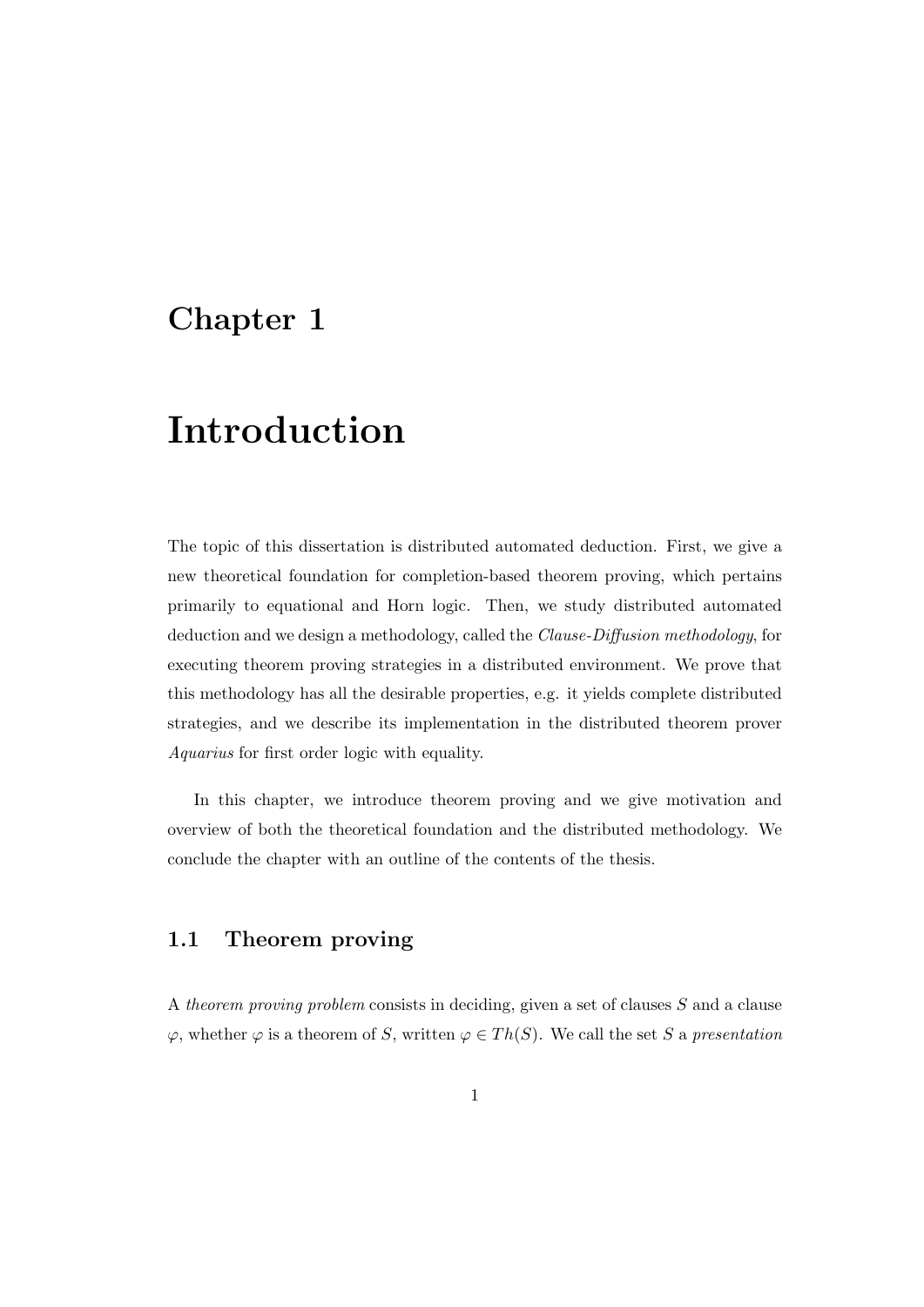of the theory  $Th(S)$ . The theorem  $\varphi$  to be proved is called the *target* or *goal*. A theorem proving strategy  $\mathcal C$  is specified by a set of *inference rules I* and a search plan  $\Sigma$ . The inference rules derive new clauses from existing ones and the search plan  $\Sigma$  chooses the inference rule and the premises for the next step. By iterating the application of I and  $\Sigma$ , a *derivation* 

 $S_0 \vdash_C S_1 \vdash_C \ldots S_i \vdash_C \ldots$ 

is constructed. A derivation is successful if it reaches a solution. A theorem proving strategy  $\mathcal C$  is *complete*, if, whenever the input target is indeed a theorem, the derivation constructed by  $\mathcal C$  halts successfully. Completeness involves both the inference rules I and the search plan  $\Sigma$ . First, it requires that if the input target is a theorem, there exist successful derivations by  $I$  (refutational completeness of the inference mechanism). Second, it requires that whenever successful derivations exist, the search plan  $\Sigma$  selects a successful derivation among the possible derivations by I from the given input (fairness of the search plan).

Refutational completeness and fairness are the fundamental requirements on the inference mechanism and the search plan of a theorem proving strategy. If a method has a refutationally complete inference mechanism and a fair search plan, we know that for every true input target, we can find a proof. The challenging question is to obtain a strategy which is both complete and efficient: not only should the strategy succeed, but it should also do it by consuming "reasonable" amounts of resources, i.e. time and space. The effects of improving the efficiency of theorem proving procedures are to extend the class of provable theorems and to speed-up already available proofs. The goal is then to increase the efficiency of the strategy while preserving the completeness.

Clearly, both the inference rules and the search plan affect the efficiency of a strategy. At the inference level, we classify inference rules into *expansion infer*ence rules and contraction inference rules. Expansion rules derive new clauses from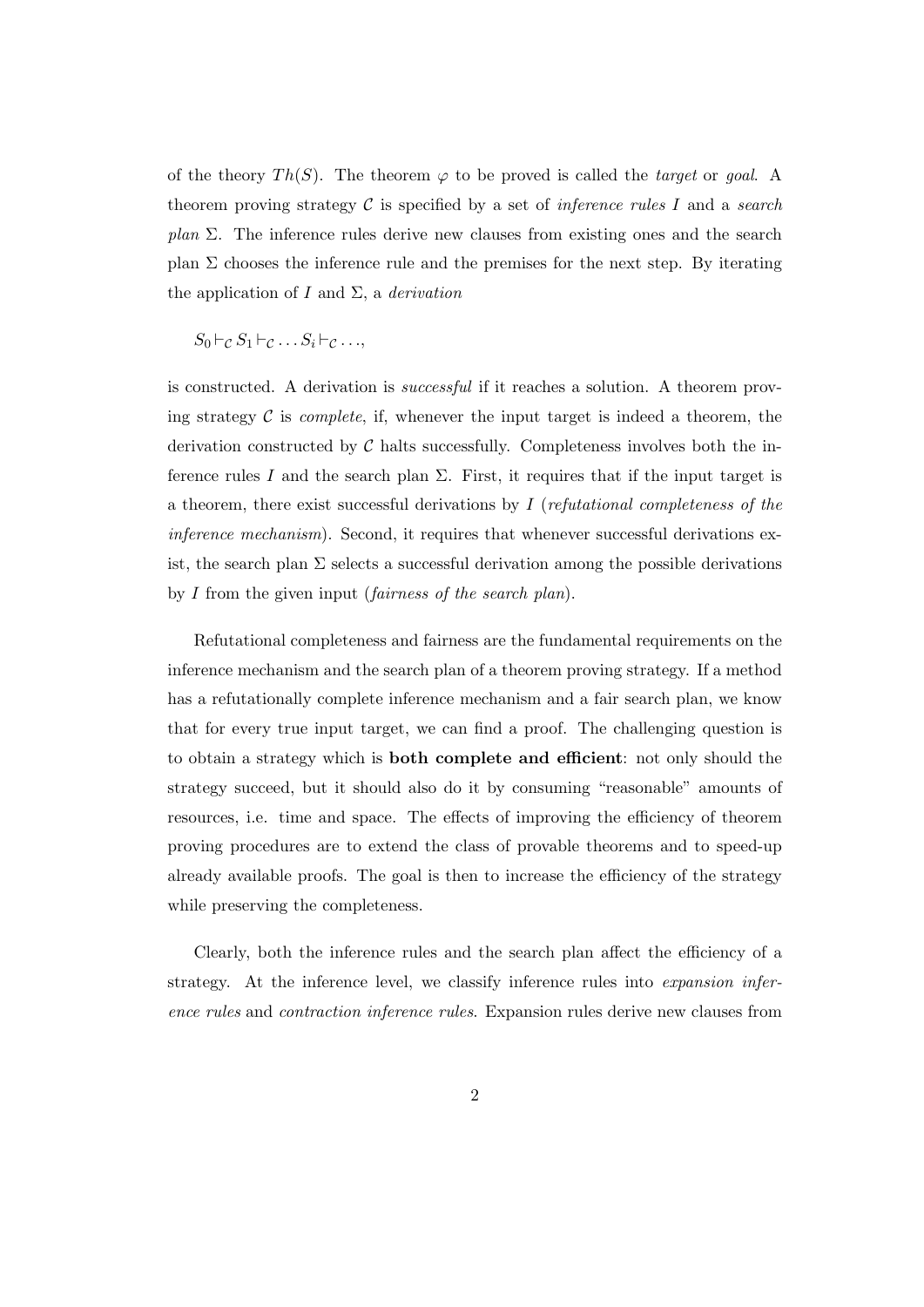existing ones, by using unification, and add them to the data base. Resolution, hyperresolution and paramodulation [28, 91] are examples of expansion inference rules. Contraction rules delete existing clauses or replace them by logically equivalent but smaller ones. The deleted/replaced clauses are *redundant*. Examples of contraction rules are (proper) subsumption [91], simplification [109], tautology elimination [28], conditional simplification and normalization, i.e. repeated simplification until possible. Contraction rules usually employ matching, not unification.

The search aspect of theorem proving may be visualized as a game, where a player is searching for a room of the treasure in a labyrinth of rooms. At each stage of the game the player finds herself in a room with a number of doors. She has to choose which door to open and proceed to another room. She wins if she reaches a room containing the treasure. The player has no idea of the whole labyrinth, so that her choice is made locally, step by step. The labyrinth represents the search space and the room where the player is represents the current data base. The doors symbolize the inference steps: opening a door and proceeding to another room is like performing an inference step. Contraction and expansion inferences are like doors with locks and without locks respectively. For a contraction step, the player opens the door, gets in the next room and the door is locked behind her, so that it is not possible to go back to the previous room. A contraction step deletes a clause and disallows the steps which use that clause. There are inferences which are possible before a contraction step commits, but they are no longer possible afterwards. On the other hand, an expansion step does not prevent any other step and thus the door is not locked.

Most search plans work by applying heuristic criteria to the available data, in order to determine the next step. For instance, a very simple heuristic consists in selecting as premises the smallest clauses in the existing set, on the ground that they may be closer to the empty clause, whose generation denotes a refutation. More generally, a search criterion provides a measure of the distance between the current set of clauses and a solution. Then the choice is made in order to minimize this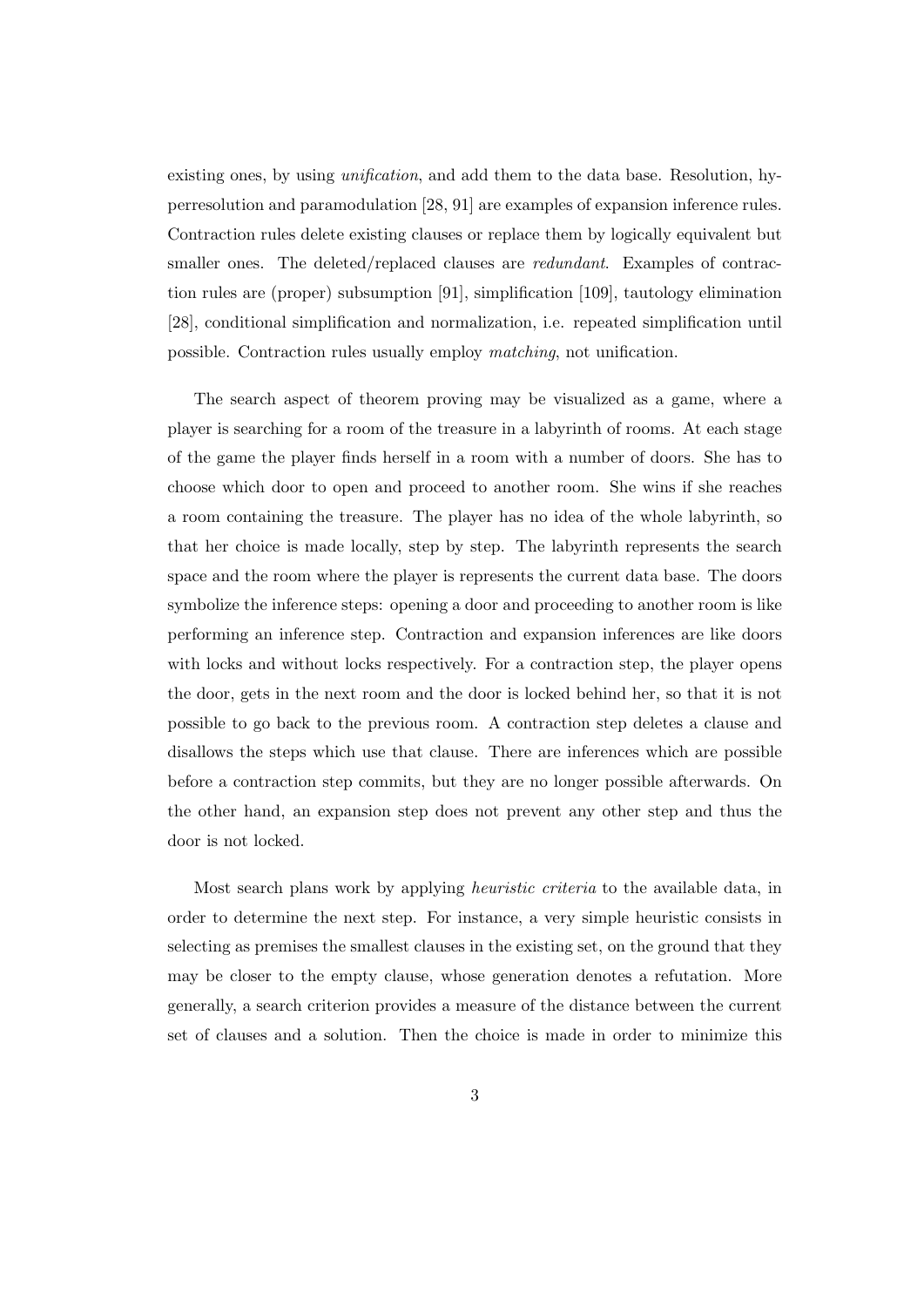distance. In the above example the measure is the size of the smallest clauses in the data base. If the selected inference rule generates clauses which are smaller than the premises, picking the smallest clauses ensures that even smaller clauses will be generated, thereby getting closer to a solution. Any such measure is just a tentative estimate of the actual distance. If the actual distance were known, the problem would be solved. Indeed, search criteria are heuristic in nature.

Conceptually, a meaningful measure of the efficiency of a method is the portion of the search space which the prover needs to generate before hitting a solution. The larger such a space is, the more memory is consumed and the longer is the time spent in the process. The size of the generated search space depends on both the inference rules and the search plan. At the inference level, expansion rules and contraction rules have opposite effects on the generated search space. Expansion rules expand it, whereas contraction rules reduce it. An expansion-oriented strategy generates in most cases a much larger portion of the search space than a strategy which applies the contraction rules eagerly. Therefore, the former requires in general more memory than the latter. The reason is that the cost of adding a new clause does not consist solely in the amount of memory needed to store the clause itself. Adding a new clause increases the number of clauses which can be generated in the following steps. Each new clause makes the entire portion of search space which depends on that clause available. The effect of contraction is precisely the opposite: deleting a clause cuts the portion of search space which depends on that clause, i.e. all its descending inferences. Thus, in order to keep the size of the generated search space manageable, it is very important to have powerful contraction rules, strong restrictions to the application of expansion rules and a search plan which gives priority to contraction steps. These are the distinguishing features of contractionbased strategies. These strategies have been implemented in a number of theorem provers and have obtained impressive results in proving new, challenging theorems (e.g. [4, 6, 78, 98]).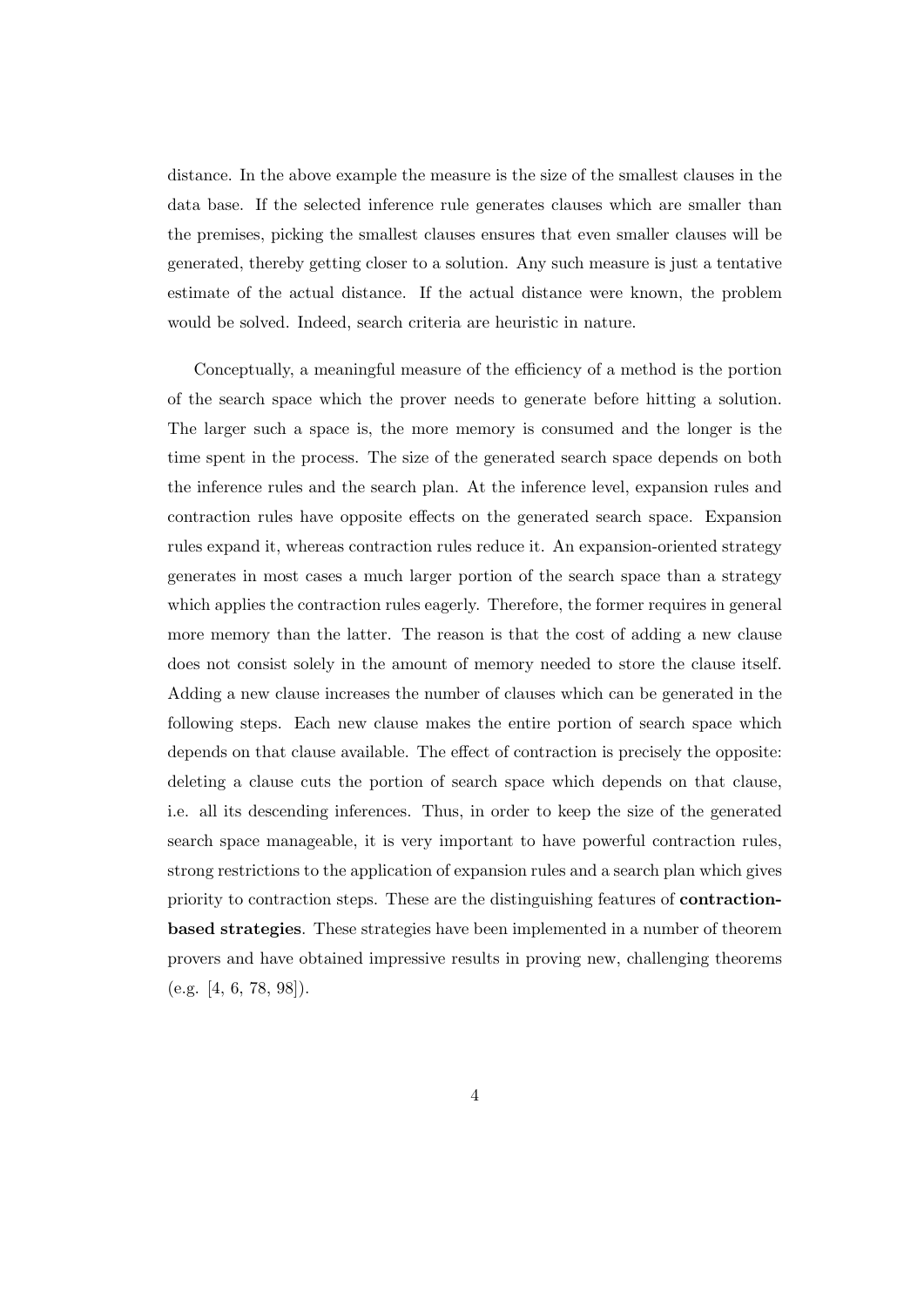### 1.2 Completion-based theorem proving

The first part of the thesis focuses on completion-based strategies, i.e. the theorem proving strategies originated from the completion procedure of Knuth and Bendix [84].

## 1.2.1 Why we need a theoretical framework for completion-based theorem proving

The Knuth-Bendix completion procedure computes a possibly infinite confluent rewrite system equivalent to a given set of equations [66, 84]. If a set of equations E and an equation  $s \simeq t$  are given, it semidecides whether  $s \simeq t$  is a theorem of E, as first remarked in [67, 88]. These results hold if the procedure does not fail on an unoriented equation. Unoriented equations can be handled by adopting the Unfailing Knuth-Bendix method [13, 62], which gives a ground confluent set of equations. Many completion procedures, related to the Knuth-Bendix procedure to different extents, have been designed. They include procedures for equational theories with special sets of axioms [12, 70, 105], Horn logic with equality [44, 45, 86], first order logic [8, 58, 59, 75], first order logic with equality [15, 16, 60, 61, 63, 64, 109, 130], inductive theorem proving in equational and Horn theories [48, 68, 71, 86] and logic programming [21, 36, 37, 40]. Surveys have been given in [39, 41].

Our motivation in seeking a new theoretical approach to the study of these procedures is to bridge the gap between the empirical evidence of the successes of completion procedures as theorem proving strategies, and the state of the theory of completion procedures. Completion procedures have been conceived primarily as procedures for generating confluent systems of rewrite rules, which are by themselves decision procedures for the theories presented by the input sets of equations. This view imposes serious and unnecessary limitations to the applicability of completion procedures, since few theories are decidable, which means that few theories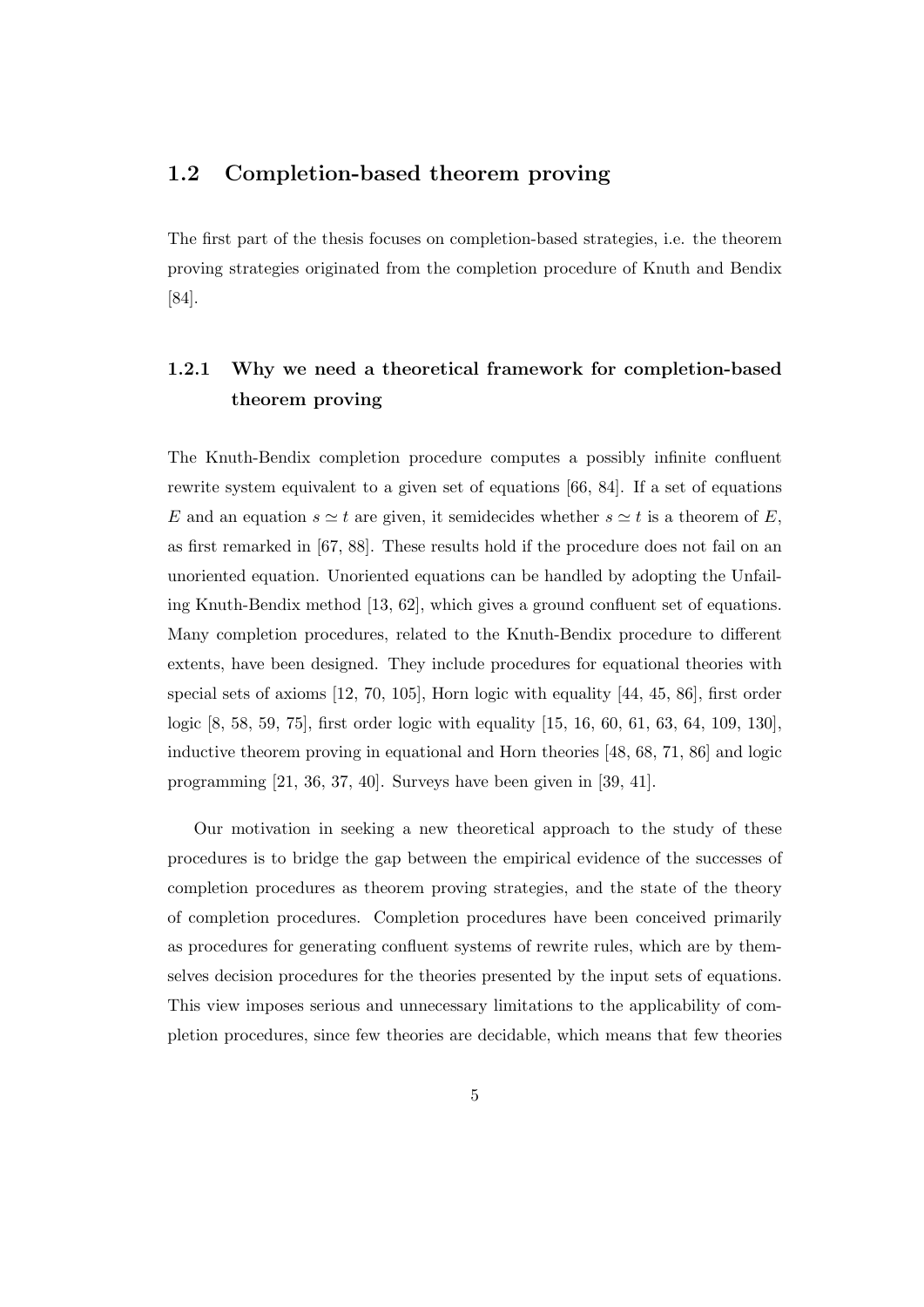have finite confluent systems. We propose a different perspective, where completion procedures are treated as theorem proving methods, that is, as semidecision procedures. From an operational point of view, they are used for proving individual target theorems rather than generating decision procedures.

Our approach is inspired by practical experiences in using completion procedures as theorem proving methods, such as those reported in  $[3, 4, 5, 6]$ . The experiments show that the forward chaining nature of completion (generating critical pairs from given equations) is neither natural nor efficient enough for many theorem proving purposes. In order to prove the most difficult theorems, one may need to incorporate goal-oriented critical pair criteria and search plans. The function of these features is to use the target theorem to direct the generation of critical pairs, so that the search space can be significantly reduced by not generating those critical pairs which may not contribute to prove the intended theorem. These target-oriented features do not fit naturally in the conventional framework of completion, because completion is traditionally interpreted as a procedure for generating confluent systems. Such a procedure must take into account all critical pairs which may lead to establish the equivalence of any two arbitrary terms in the theory. In a theorem proving application, one only wants to concentrate on the critical pairs which may contribute to a proof of the given target theorem. Thus, deductions (critical pairs) which are not related to the target theorem need not and should not be generated at all, even if they may contribute to prove the confluence of some other equations. Applying a procedure designed to generate confluent systems to demonstrate a specific theorem is like cutting a single tree in a forest by cutting the entire forest: the result is certainly achieved, but the waste of resources is enormous.

In order to capture the application of completion procedures as semidecision theorem proving procedures, we propose a new framework where target-oriented notions can also be formulated. Most of the concepts mentioned in our informal introduction to theorem proving, e.g. the duality of inference systems and search plans, refutational completeness and fairness, expansion versus contraction, are part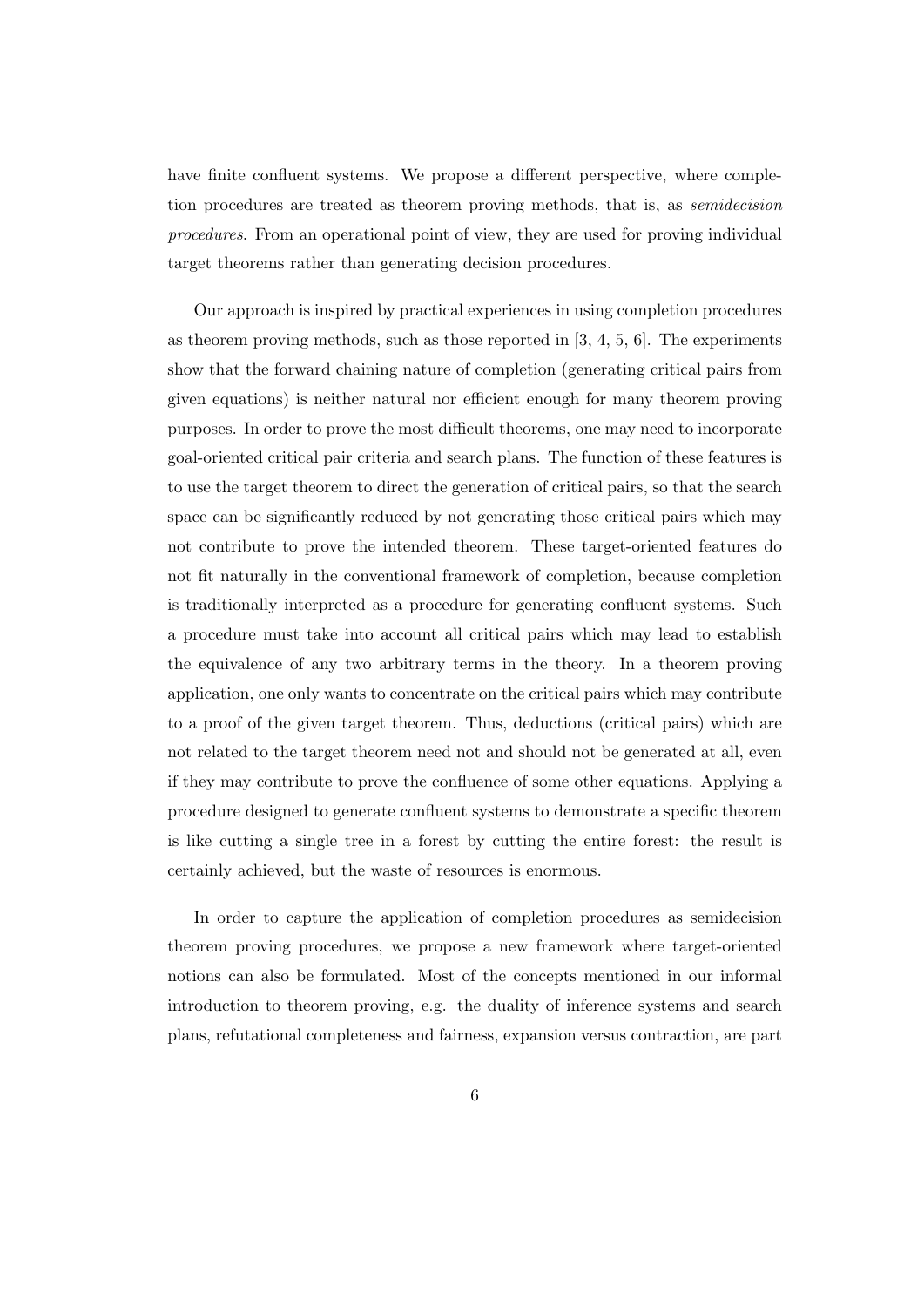of this framework. By incorporating the target theorem explicitly in the derivation process, one can more effectively capture goal-oriented inference rules and search plans. Our intention is to provide a theoretical foundation over which other completion procedures, goal-oriented critical pair criteria, and efficient search strategies can be developed.

#### 1.2.2 Completion procedures as semidecision procedures

The interpretation of completion as semidecision procedure is not new. It first appeared in [67], where it was proved that if the procedure is fair, the limit of an unfailed Knuth-Bendix derivation is a confluent rewrite system. As a side-effect, if a theorem  $s \simeq t$  is given to the procedure, it semidecides the validity of  $s \simeq t$ . The same result was obtained in a more general framework in [7]. This view of completion is not acceptable from the theorem proving perspective, because its goal is still the eventual generation of a confluent system. Since our motivation is to make possible the design of efficient completion-based theorem proving strategies, we reverse the traditional approach to completion procedures: we regard them as semidecision procedures with the generation of confluent systems as a potential sideeffect.

The key idea in our approach is to consider a theorem proving derivation as a process of **target-oriented proof reduction**. Given a *target theorem*  $\varphi$  and a presentation of a theory, i.e. a set of axioms S, the process of proving  $\varphi$  from S can be characterized as a reduction, with respect to a well founded ordering, of a proof of  $\varphi$  in S. Success is reached when the proof is *empty*. The intuition that proving a given theorem requires in most cases less work than generating a confluent system can now be formulated in terms of proof reduction: reducing one proof is conceivably a smaller task than reducing all the proofs. Therefore, a target-oriented completion procedure, i.e. a strategy which focuses on reducing the proof of the given target, should be more efficient as a theorem prover than a procedure which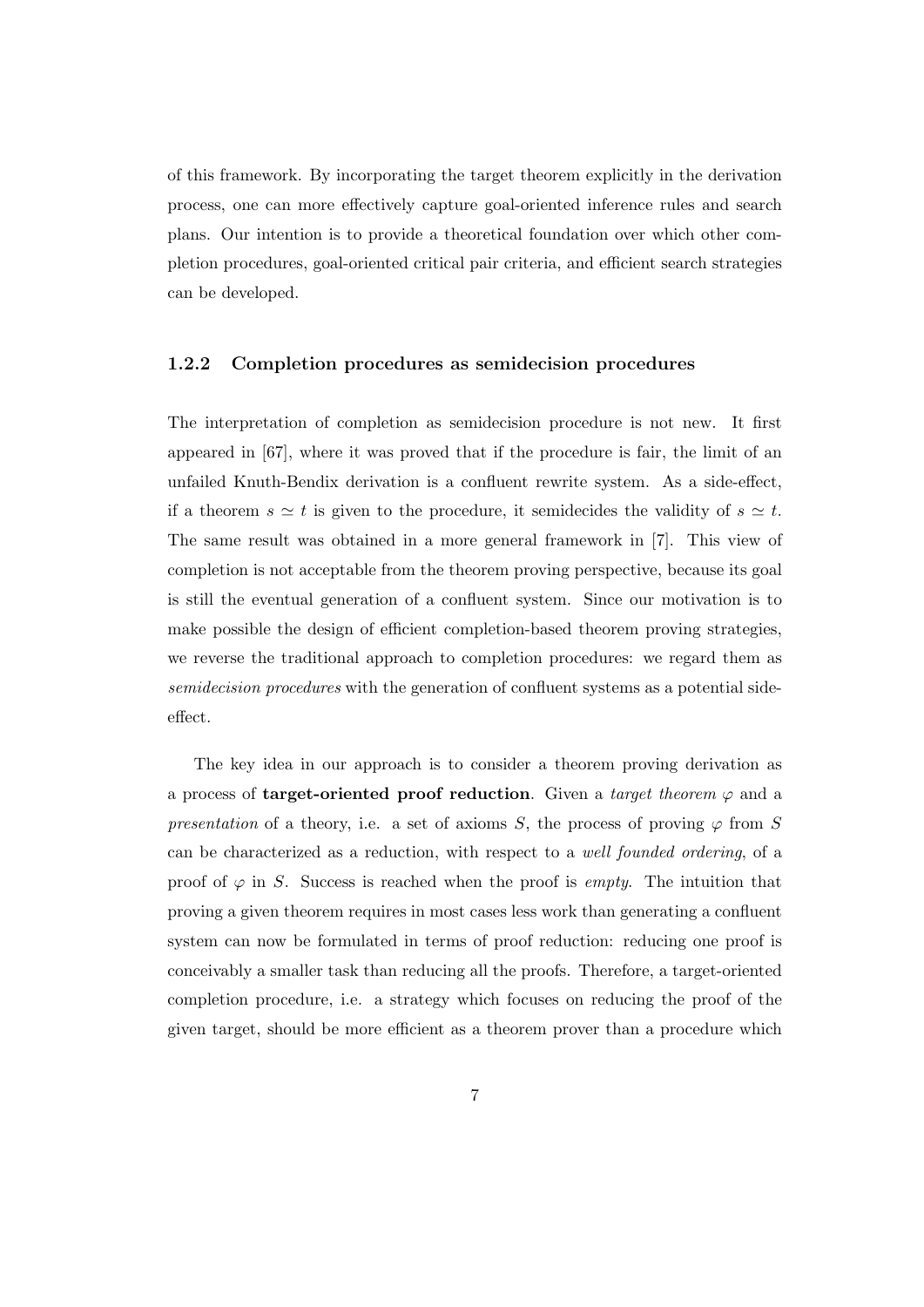works blindly to reduce all the proofs.

We investigate how a procedure can be made target-oriented both at the level of the inference rules and at the level of the search plan of a completion procedure. For the inference mechanism, we concentrate on contraction. We characterize the contraction steps in terms of target-oriented proof reduction and target-oriented redundancy. Coherently, refutational completeness is also re-defined in terms of target-oriented proof reduction. For the search plan, we give a new notion of fairness, which is radically different from the previous ones. In [67] and in all the following work on completion [7, 14, 16, 17, 109], fairness of a derivation consists in eventually considering all critical pairs. We call this property uniform fairness in order to distinguish it from fairness for theorem proving. Uniform fairness is necessary for the limit of a derivation to be confluent, but it is not necessary for theorem proving, because not all the critical pairs are necessary to prove a given theorem. In fact, the requirement of uniform fairness clashes with the goal of having an efficient search plan for theorem proving. For instance, we may have a problem where the target  $s \simeq t$  is an equation on a signature  $F_1$  and the input presentation E is the union of a set  $E_1$  of equations on the signature  $F_1$  and a set  $E_2$  of equations on another signature  $F_2$ , disjoint from  $F_1$ . Such a problem can occur in definitions of abstract data types, if the signature  $F_1$  contains the constructors and a set of defined symbols, whereas the signature  $F_2$  is another set of defined symbols. Intuitively, a derivation where no inference from  $E_2$  is performed is fair. On the other hand, uniform fairness requires to compute critical pairs from the equations in  $E_2$  as well.

Clearly, theorem proving requires a definition of fairness which is weaker than uniform fairness. We provide such a new definition of fairness by using targetoriented proof reduction as for refutational completeness. Fairness means that all the inference steps which are necessary to prove the goal are eventually done. In particular, all the critical pairs which are necessary to prove the goal are eventually considered. We prove that if the inference rules are complete and the search plan is fair according to our definitions, the procedure is a semidecision procedure. By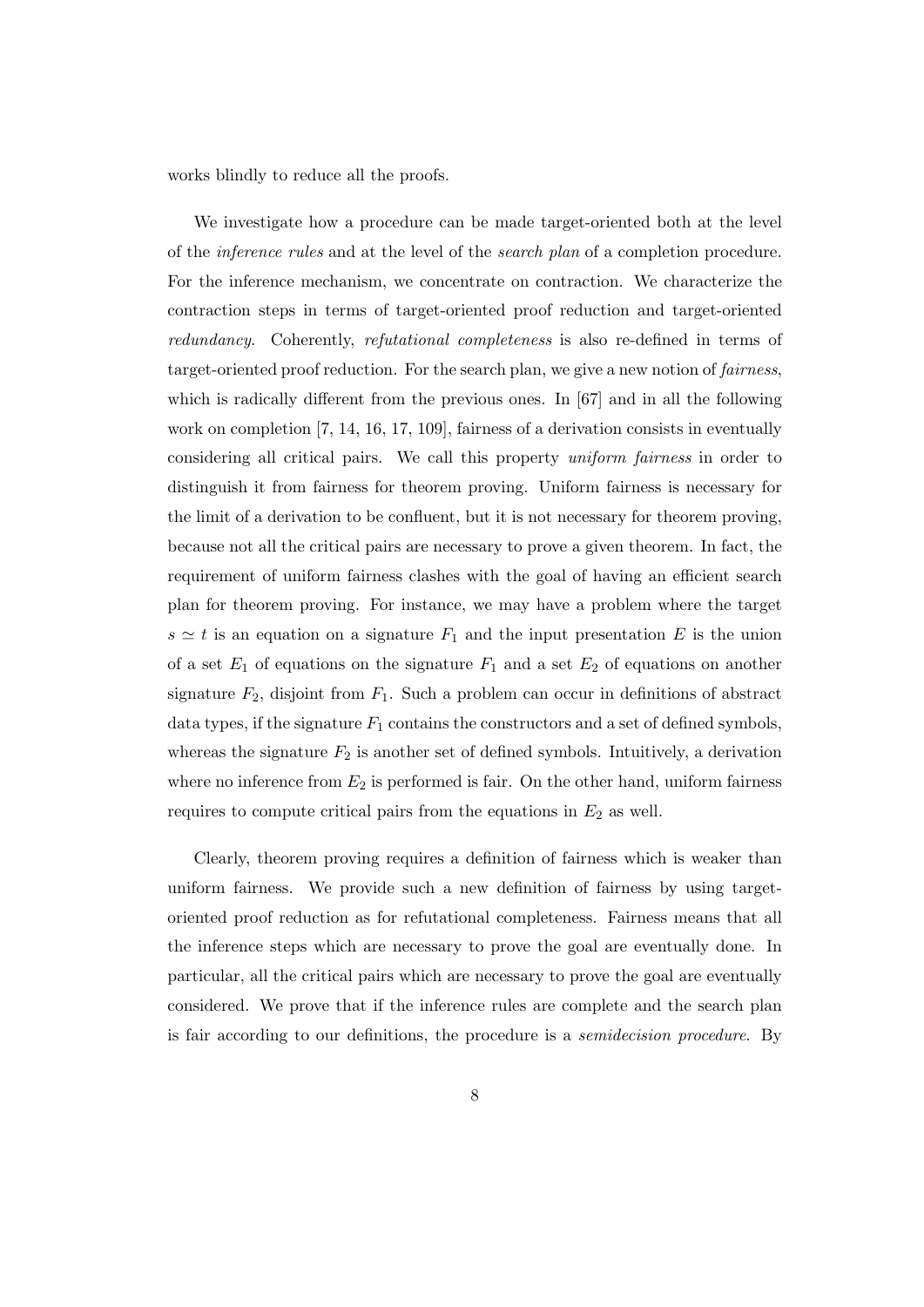showing that fairness is sufficient for theorem proving, we prove the classical result in [67] from weaker, strictly theorem proving oriented hypotheses. No confluence property of the limit of the derivation is implied, showing that such properties are not necessary for theorem proving.

Our framework also covers the interpretation of completion procedures as generators of decision procedures. If the search plan is uniformly fair, the limit of the derivation is a *saturated* presentation of the given theory. For instance, in equational logic a confluent system is a saturated set. If a presentation is saturated, all expansion inference steps are redundant: a confluent system has no non-trivial critical pairs. Thus, derivations in a saturated set are linear, i.e. made only of inferences on the target. If such linear derivations are guaranteed to halt, the saturated set represents a decision procedure for the validity of theorems. Since few theories have finite saturated presentation, the application of completion procedures to generate saturated sets has minor importance from a practical point of view.

### 1.3 Distributed automated deduction

Once we had obtained this theoretical foundation, we posed the question of how to improve the power of contraction-based strategies by parallel computation. This thesis reports the design and implementation of a new methodology for parallel theorem proving, called *distributed deduction by* **Clause-Diffusion**.

#### 1.3.1 Why parallel contraction-based deduction is challenging

Contraction-based strategies are widely recognized to be one of the most promising approaches in automated deduction. There are both experimental evidence (e.g. [3, 4, 5, 6, 78, 98]) and theoretical understanding (e.g. our framework) that they are generally more effective than expansion-oriented methods. On the other hand,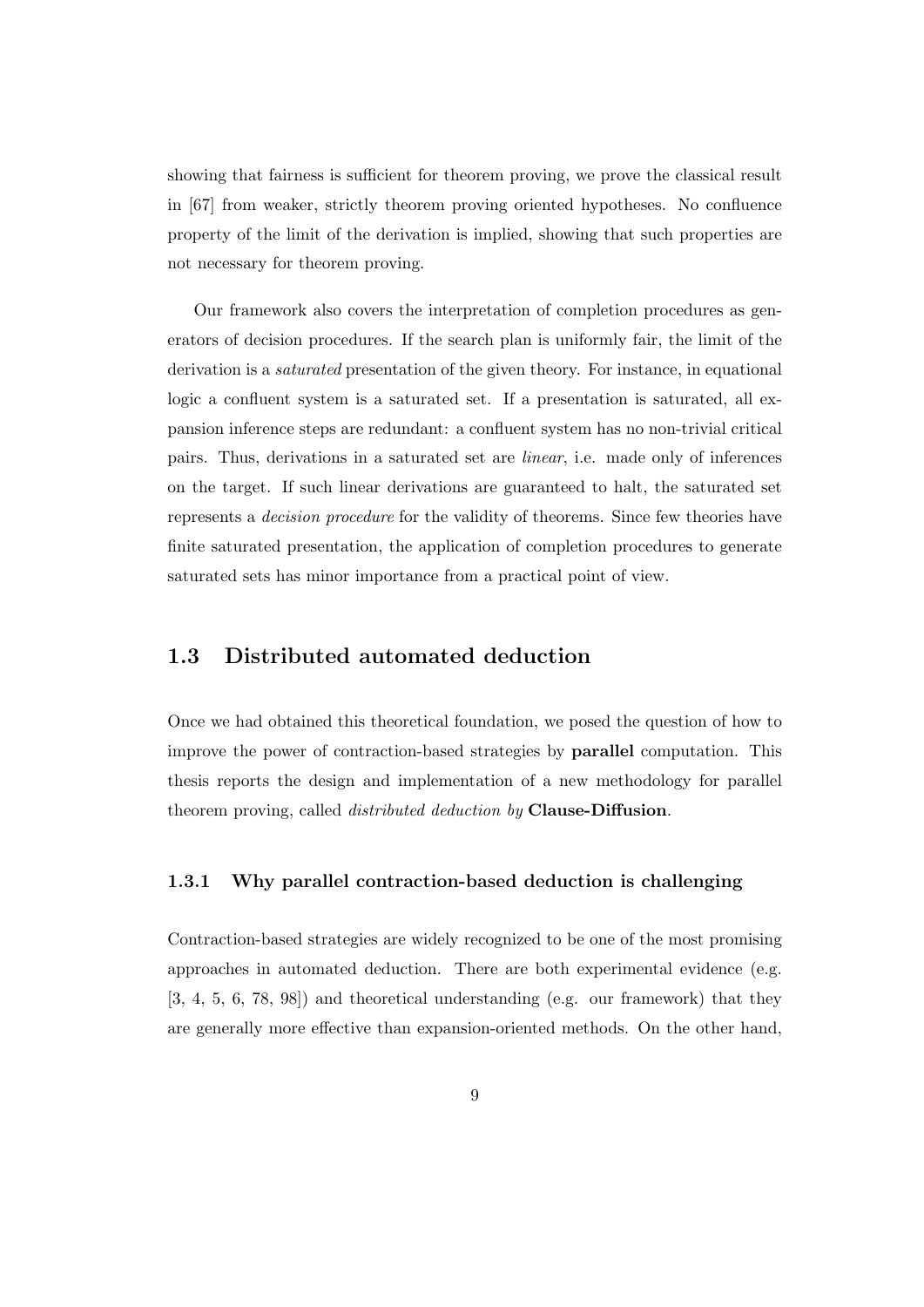exactly those features, that make sequential contraction-based procedures successful, also make their parallelization difficult.

Parallelism may be introduced in a deduction strategy in several ways. One may parallelize the inner components of an inference, e.g. by using parallel matching. Or, one may choose to have certain groups of inference steps executed in parallel. Most of the existing works in parallel deduction adopt approaches of this type. In other words, they try to parallelize the inference mechanism. These mechanisms are cost-effective under specific assumptions. One such assumption is that the data base of clauses is static during the derivation. For instance, if a data base of equations is static, it is possible to pre-process all the equations at "compile-time", i.e. before the derivation, for the purpose of fast parallel matching. The equations are compiled in a form convenient for the parallel matching algorithm and the overhead of parallelism during the derivation is greatly reduced. Intuitively, most of the overhead, i.e. extra work, which may be introduced by parallelism, is dealt with once and for all at compile-time. Another condition which is favorable to parallelization is that there are no conflicts between inference steps. If there are no conflicts, the inference steps can be executed correctly in parallel.

The majority of the known techniques for parallel deduction (e.g. [23, 31, 43, 51, 82, 110, 111, 121]) applies to classes of strategies, which satisfy, at least to some extent, requirements such as *static data base* and no conflicts. Two such classes are the subgoal-reduction strategies and the expansion-oriented strategies. The evaluation strategies in functional/logic programming and in Prolog technology based theorem proving are subgoal-reduction strategies. Each inference step consists in reducing the current goal to one or more, hopefully simpler, subgoals. Thus, the data base is basically static during a derivation, because only the goal is being modified. In expansion-oriented strategies, the given clauses are used as premises of expansion steps to generate new elements. Assuming that concurrent-read can be safely admitted, any two expansion inference steps are not in conflict, because they simply need to read their premises, but not to re-write them.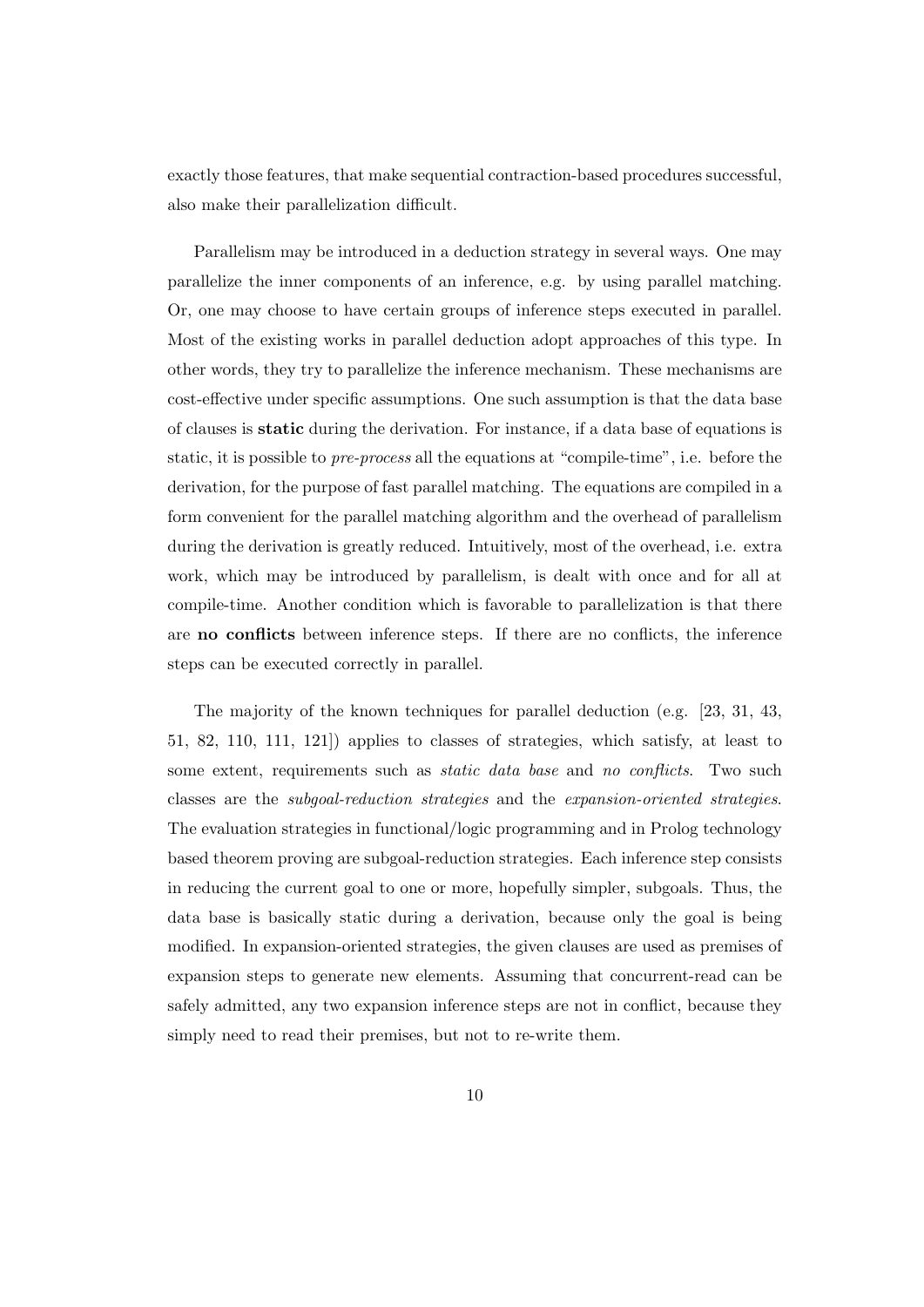Contraction-based strategies are much more difficult to parallelize, because they do not satisfy hypotheses such as static data base and no conflicts. The reason is the extensive application of contraction and especially backward contraction. We term forward contraction the contraction of a newly generated clause with respect to those existing when it is generated. Backward contraction is the contraction of a clause with respect to those generated afterwards. Forward and backward contraction are both necessary to maintain the data base of clauses to the minimal, which is a cornerstone of the contraction-first philosophy.

For the purpose of parallelization, forward and backward contraction have a very different impact. Forward contraction of a clause can be done once and for all when the clause is derived. In actuality, forward contraction can still be regarded as part of the generation process of a clause. If a clause is deleted during the forward contraction process, it is not even inserted in the data base. Backward contraction of a clause involves the normalization of the clause with respect to all the clauses which may be generated afterwards. Thus, all the clauses in the data base are tested for reducibility and subject to contraction repeatedly throughout the computation. This entails several consequences. First, the data base is highly dynamic during the derivation, in contrast with the requirements of the parallelization techniques we mentioned above. Second, it is not possible to separate a set of simplifiers and a set of expressions to be reduced: every clause may play both the role of simplifier and the role of expression to be reduced. It follows that very little pre-processing can be done. Also, it means that there is no read-only data, i.e. all the items in the data base need be accessible not only for reading but also for writing.

Furthermore, contraction inferences require both read-access and write-access to premises, while expansion inferences simply need read-access. Thus, concurrent expansion and contraction steps may be in conflict for the access to common premises. In contraction-based strategies, new clauses are not used for expansion steps before undergoing forward contraction. Therefore, forward contraction does not enter in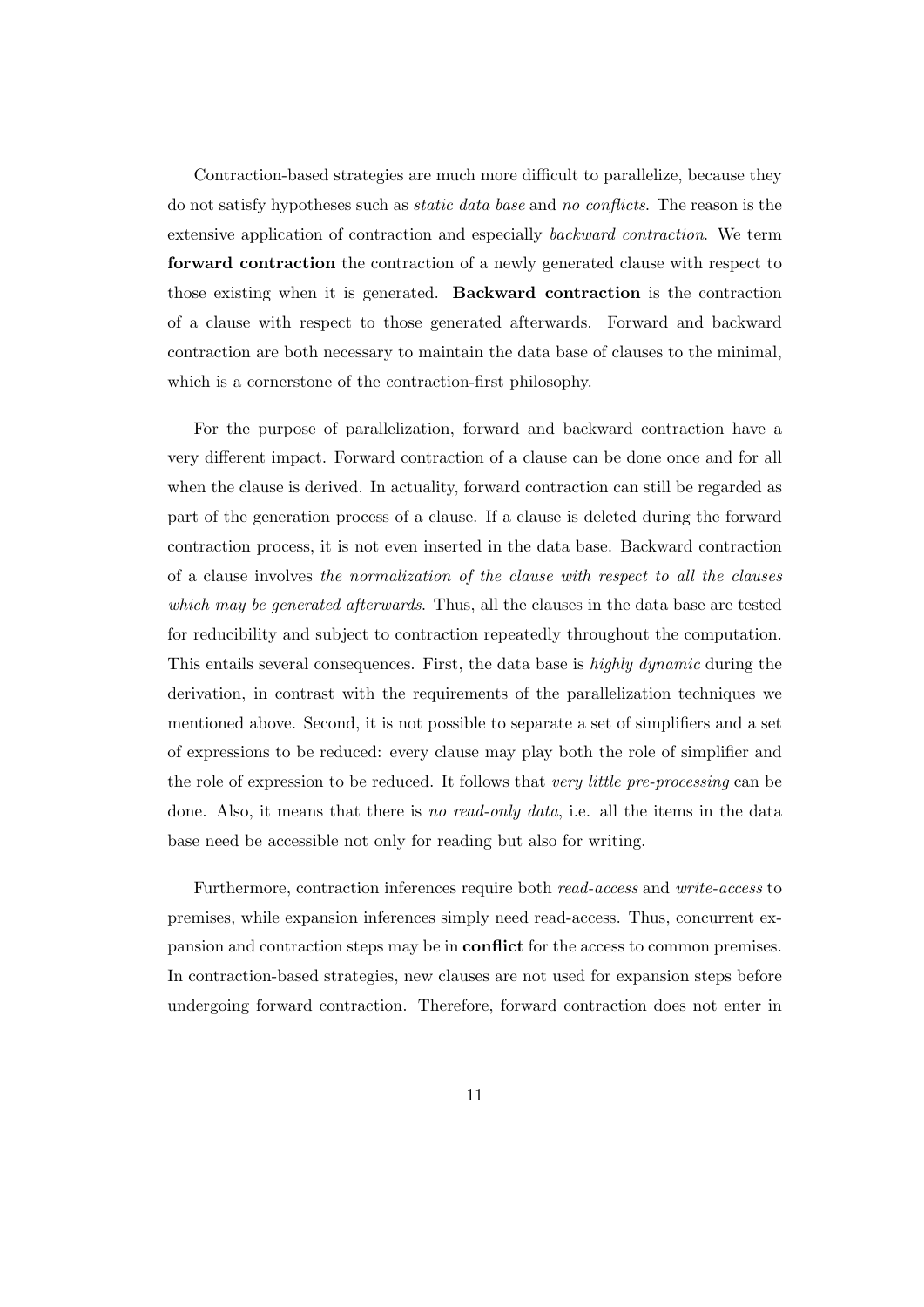conflict with expansion. But backward contraction does, because backward contraction steps and expansion steps are intertwined, since the clauses used as parents of new clauses are also subject to backward contraction.

Finally, a clause which is reduced by a backward contraction step, should be tested for further contraction with respect to all the other clauses. Thus, a single backward-contraction step may induce many. In shared memory implementations (e.g. [94, 128]), this avalanche growth of contraction steps causes a write-bottleneck, which we term the backward contraction bottleneck, since all the backward contraction processes ask write-access to the shared memory. Not all of them may be served and an otherwise unnecessary sequentialization is imposed. The clauses which are supposed to be subject to backward contraction may not be made available for other tasks, e.g. expansion steps, so that these are delayed as well.

Because of these issues, most existing approaches do not apply to contractionbased strategies. On the other hand, since contraction-based strategies satisfy less constraints than other strategies, a methodology designed having contraction-based strategies in mind can also be applied to strategies without contraction.

### 1.3.2 The Clause-Diffusion methodology

The Clause-Diffusion methodology parallelizes a deduction strategy by realizing parallelism at the search level. This is a fairly new approach, since most of the existing methods introduce parallelism in the inference mechanism. Among the works we survey, only three, [32], [33] and [55], adopt some parallelism at the search level.

The motivation for choosing parallelism at the search level is twofold. The first motivation comes from the analysis of the difficulties with backward contraction, which we enumerated in the previous section, and from our survey of related works.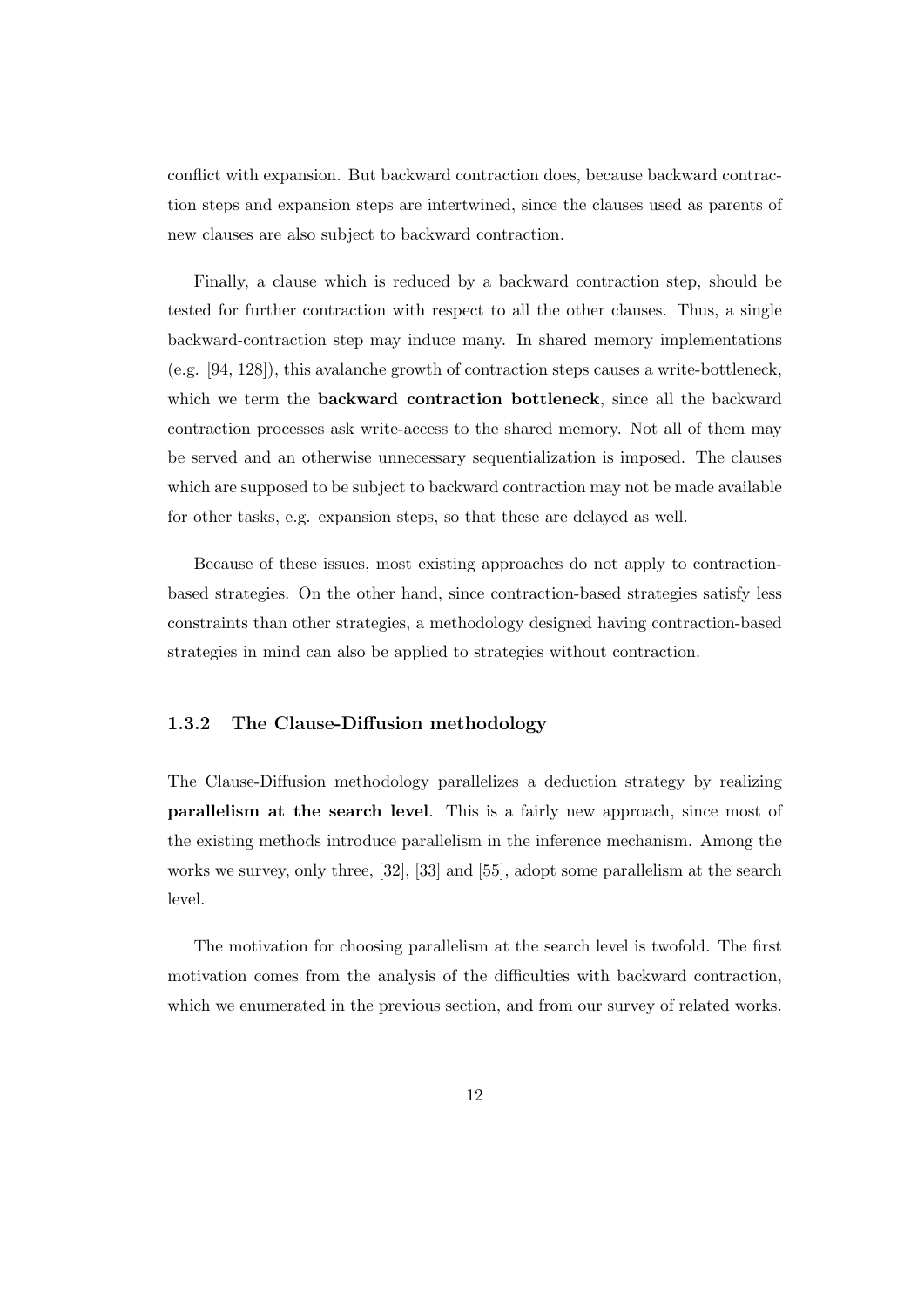The latter mostly implement finer grain parallelism at the inference level. The potentially very high number of clauses generated during a theorem proving derivation, the dynamic character of the data base and the high degree of inter-dependence of inference steps, e.g. the conflicts, lead us to resolve that such fine grain parallelism is probably not cost-effective for contraction-based theorem proving. Therefore, we consider parallelism at the search level as a form of coarse grain parallelism in deduction. This technical motivation is strengthened by the following intuition. The purpose of designing a parallel theorem proving method is to improve over existing sequential strategies. Thus we should start by considering where the problem with existing sequential strategies lies. A complete strategy fails to find a proof of the given theorem if it exhausts the available memory, by generating too large a portion of the search space in the attempt to reach a solution. Then, we reason that if we can have several deductive processes searching concurrently the same space, we might have better chances to find a solution before the generated search space becomes unmanageable. In other words, we consider parallelism at the search level, because the problem is at the search level.

The Clause-Diffusion methodology partitions the search space among concurrent asynchronous processes, which search in parallel for the solution. As soon as one of them succeeds, the whole process succeeds and terminates. In order to subdivide the search task, we consider that the search space is determined by the given clauses and the inference rules. One may partition the set of clauses or the set of rules or a combination of the two. The first approach amounts to data-driven parallelism: each concurrent process is given a subset of the data and it is in charge of all the operations on its data. The second one is operations-driven parallelism: each concurrent process is given a subset of the operations, e.g. the inference rules, and it is responsible for applying them to all the data. Since in theorem proving applications, there are many more data items than inference rules, data-driven parallelism is more natural. The input clauses and all those generated afterwards are distributed among the processes. We call the clauses allotted to a process its residents. Based on the ownership of clauses, the expansion inferences are also subdivided among the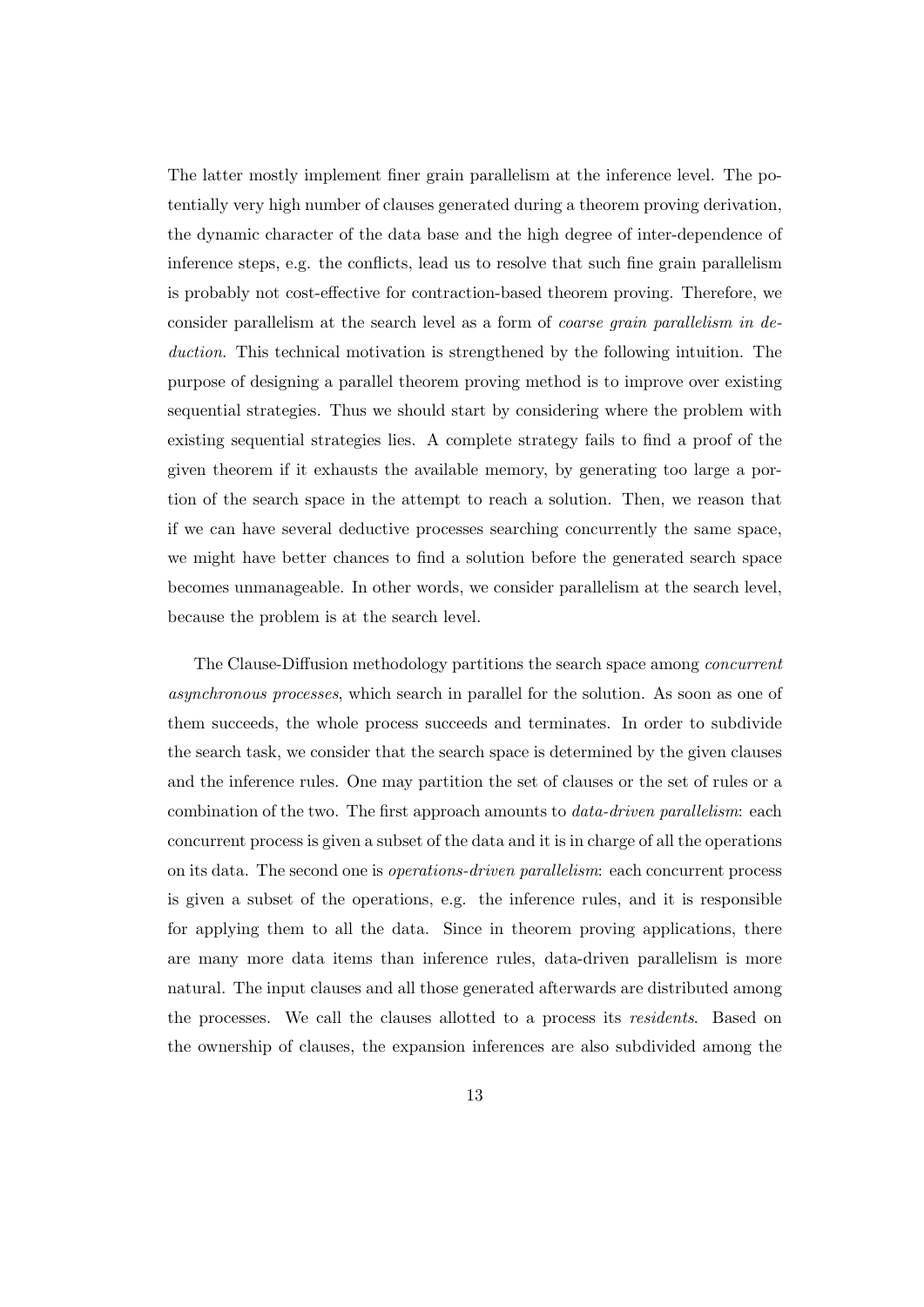processes. Contraction inferences are not subdivided, so that each process can perform as much contraction as possible.

Since each process is assigned only a segment of the data, the processes need to communicate, so that a proof involving data at different processes can be found. The processes send their clauses to the other processes in form of inference messages. In a distributed environment, e.g. a high-speed network of computers or a loosely coupled asynchronous multiprocessor, each of the theorem proving processes is executed at a different processor node, and inference messages are actually implemented as network messages. In a shared memory environment, the processes communicate through the shared memory, i.e. by writing and reading the inference messages in shared memory. In a mixed shared-distributed environment, e.g. with separate memories at the nodes and a shared memory component, a subset of the clauses may be shared, while the remaining communication is achieved through messages. We shall weigh the advantages and disadvantages of different memory configurations for the Clause-Diffusion methodology. Several factors, among them the coarse granularity of parallelism at the search level, will lead us to choose preferably a mixed shared-distributed environment or else a purely distributed one.

By specifying the different components involved, including the inference mechanism I, the search plan  $\Sigma$  to schedule inference steps and communication steps, the allocation algorithm, the algorithms for routing and broadcasting of messages, one obtains a specific Clause-Diffusion strategy.

#### Distributed global contraction

The distribution of the work among the processes does not cover yet all the issues related to contraction.

First, there are contraction inferences which require access to the *global data* base, i.e. the union of the sets of residents of the deductive processes. In order to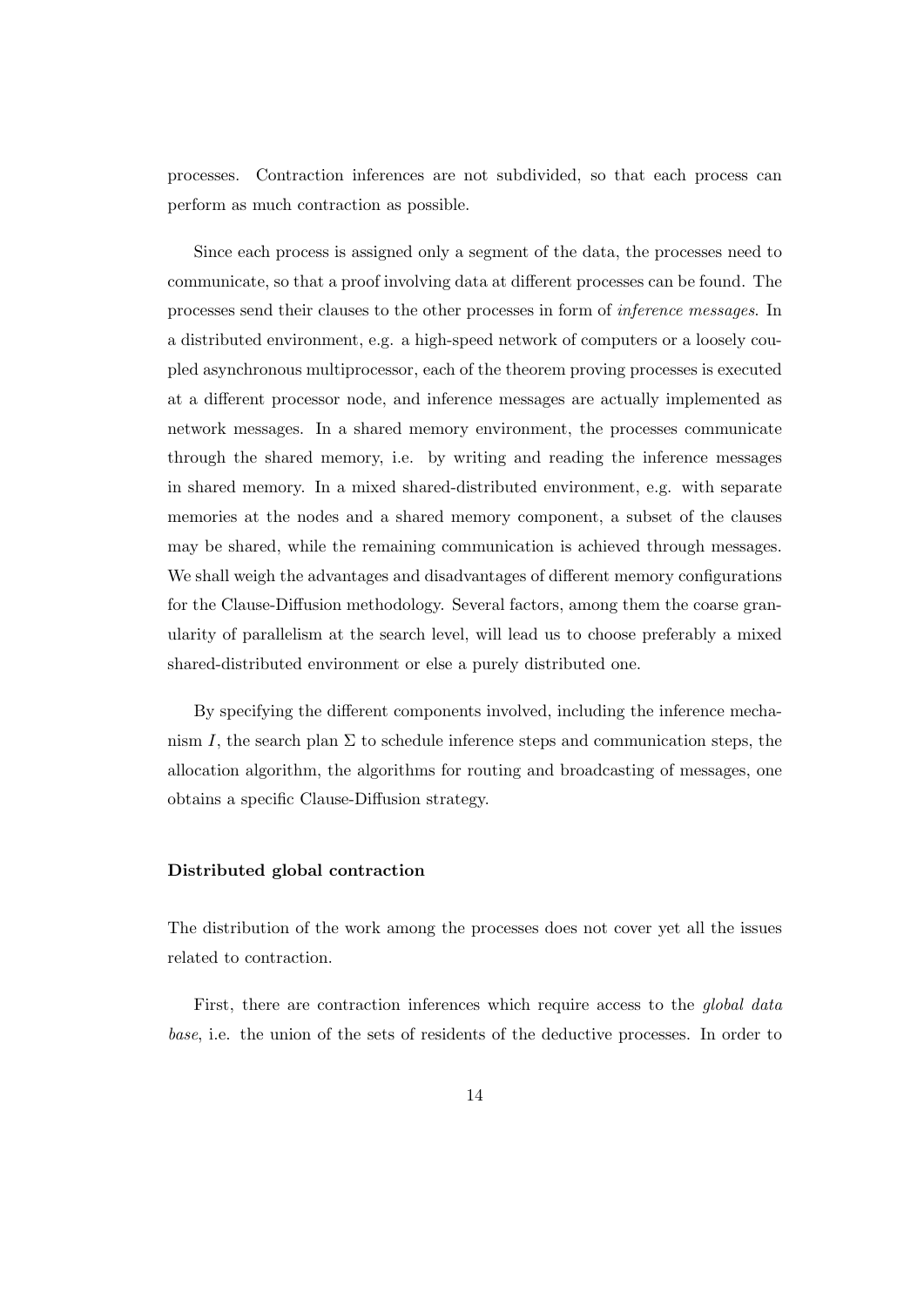implement a contraction-first strategy, normalization of a clause means normalization with respect to all the equations, i.e. with respect to the global data base. We call such inferences global contraction inferences. Second, a contraction-first plan recommends that a process does not perform an expansion inference if the premises have not been reduced as much as possible with respect to the global data base. The problem here is to find a good trade-off between concurrency (e.g. concurrency of expansion) and containment of redundancy (e.g. by backward contraction). In order to enhance concurrency, we would like to let the processes proceed eagerly with their own inferences, disregarding whether their clauses are reduced with respect to those of the other processes. In order to minimize redundancy, we would like to enforce strictly the contraction-first priority rule.

Finally, the amount of global contraction is related to backward contraction. In fact, it is backward contraction which causes most of the need for global contraction. In a contraction-based strategy, a clause which is reduced by a backward contraction step, needs to be tested in principle for further contraction, with respect to all the other clauses. Thus, this is a global contraction task. We propose several global contraction schemes to perform global contraction with respect to a distributed data base. We give schemes for a mixed shared-distributed environment and for a purely distributed one. We show that our schemes do not suffer from the backward contraction bottleneck, mentioned in the previous section.

#### Fairness in distributed derivations

We give a formal definition of the *distributed derivations* generated by Clause-Diffusion strategies and we study the fairness requirements for such derivations. We extend the definition of uniform fairness of a sequential derivation to a distributed derivation. Since two persistent clauses may belong to two different deductive processes, distributed uniform fairness poses an additional requirement of fairness of the communication part of a distributed strategy. We present a set of conditions,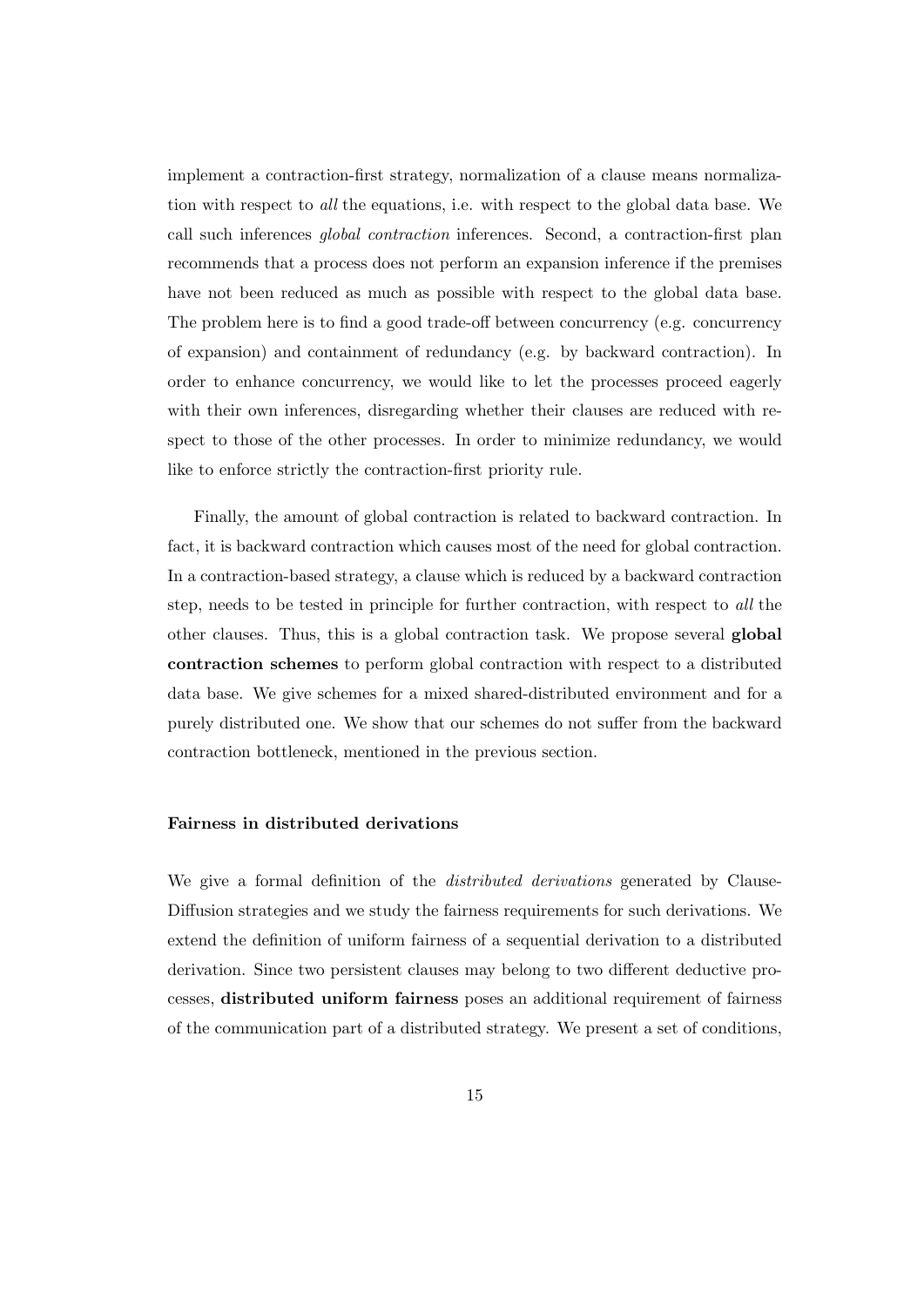which comprises a specification of fairness of communication, and prove that they are sufficient for the uniform fairness of a distributed derivation. We then describe several techniques, related to different choices of global contraction scheme, for implementing these sufficient conditions for uniform fairness. Since these techniques may induce redundant messages, we design specific contraction rules to delete them.

#### Distributed subsumption

The unrestricted application of subsumption, and especially backward subsumption of variants, is well-known to destroy the completeness of a strategy [91]. This problem becomes much more serious in a distributed derivation and the solutions known for the sequential case cannot be extended straightforwardly to the distributed one. First, it may happen that a combination of concurrent steps of subsumption of variants deletes all the variants of a clause. This makes the distributed derivation non-monotonic, as theorems of the original theory may be lost. Thus, in addition to the possibility of losing completeness, subsumption of variants causes the even more fundamental problem of losing monotonicity. Second, not only subsumption of variants, but also a combination of concurrent steps of proper subsumption of residents by inference messages may violate monotonicity.

We show that the source of the problem lies in a misconception of the subsumption inference rule. We reason that proper subsumption is not deletion of a clause, but rather replacement of a clause by a more general one. This difference cannot be easily appreciated in the sequential case, where the clauses are stored in the same data base. But it is significant in a distributed environment, where inferences may involve clauses belonging to remote data bases. Based on this understanding of subsumption, we refine the subsumption inference rule into two rules: *replacement* subsumption and variant subsumption, with proper subsumption as a derived inference rule. In the distributed case variations of the two inference rules are combined into a distributed subsumption inference rule, which has all the desirable properties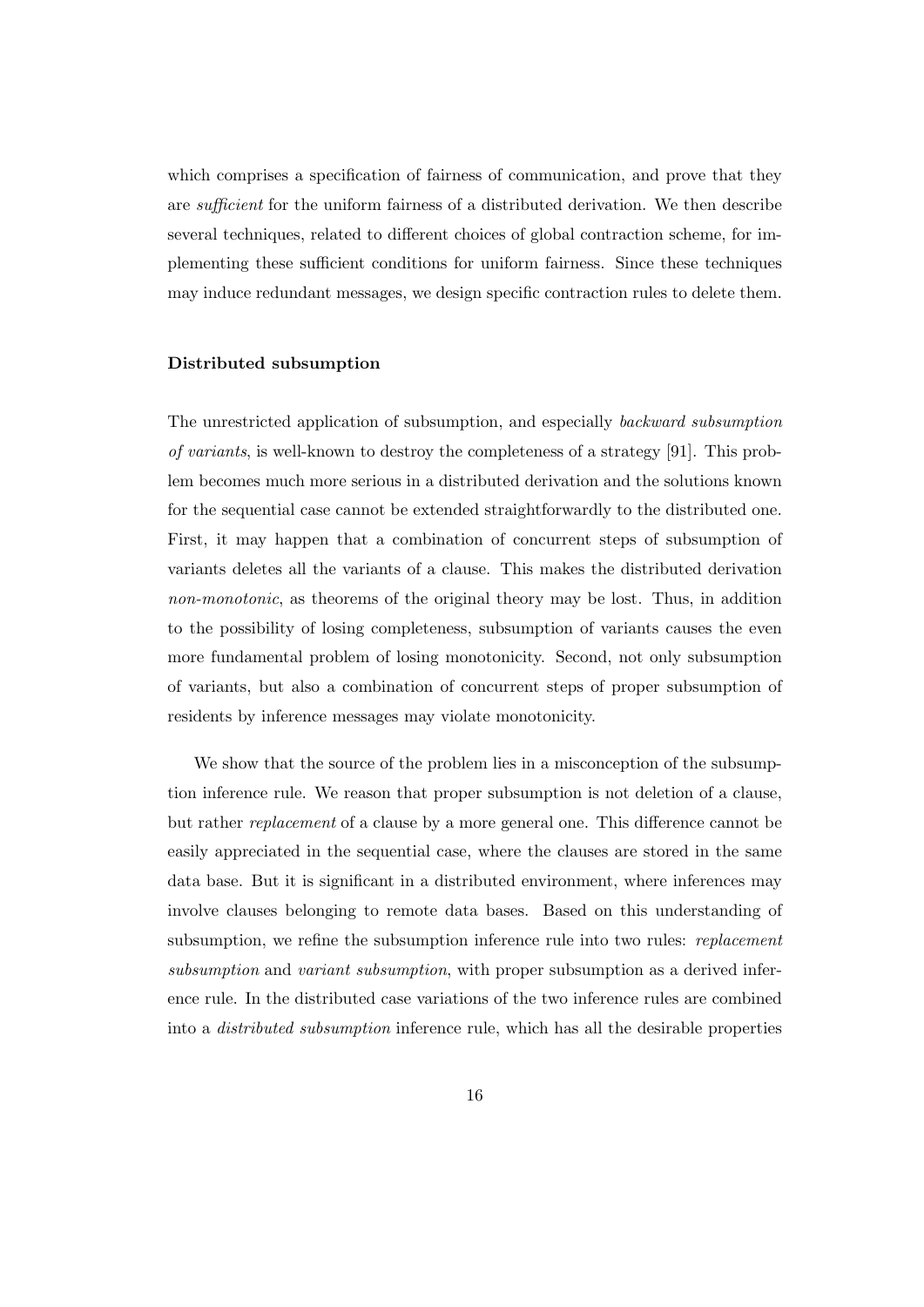of subsumption. It allows proper subsumption between clauses stored in remote data bases without violating monotonicity, and subsumption of variants while preserving monotonicity and completeness.

### 1.4 Outline of the thesis

The thesis is organized as follows. In Chapter 2, we present our theoretical framework: inference rules and search plans, expansion versus contraction, target-oriented proof reduction and redundancy, refutational completeness and fairness. We show that completion procedures which satisfy our definitions of refutational completeness and fairness are semidecision procedures. Next, we consider uniformly fair derivations and the generation of decision procedures. In the second part of the chapter we apply our framework to existing completion procedures for equational logic. We show that the basic Unfailing Knuth-Bendix procedure [13, 62] and some of its extensions, such as the  $AC-UKB$  procedure [2, 12, 70, 105] with *Cancellation* laws [63], the S-strategy [62] and the Inequality Ordered Saturation strategy [4] fit nicely in our framework. To our knowledge, this is the first presentation of these extensions of the UKB procedure as sets of inference rules. Also the so called inductionless induction method is covered by the semidecision concept: completion for inductionless induction [68] is a semidecision procedure for disproving inductive theorems.

In Chapter 3 we study the problems in parallel theorem proving, with special attention to the specific problems posed by the parallelization of contraction-based strategies. For this purpose, we classify theorem proving strategies as subgoalreduction strategies, expansion-oriented strategies and contraction-based strategies. We define parallelism at the term level, parallelism at the clause level and parallelism at the search level, which represent respectively fine grain parallelism, medium grain parallelism and coarse grain parallelism for theorem proving applications. We relate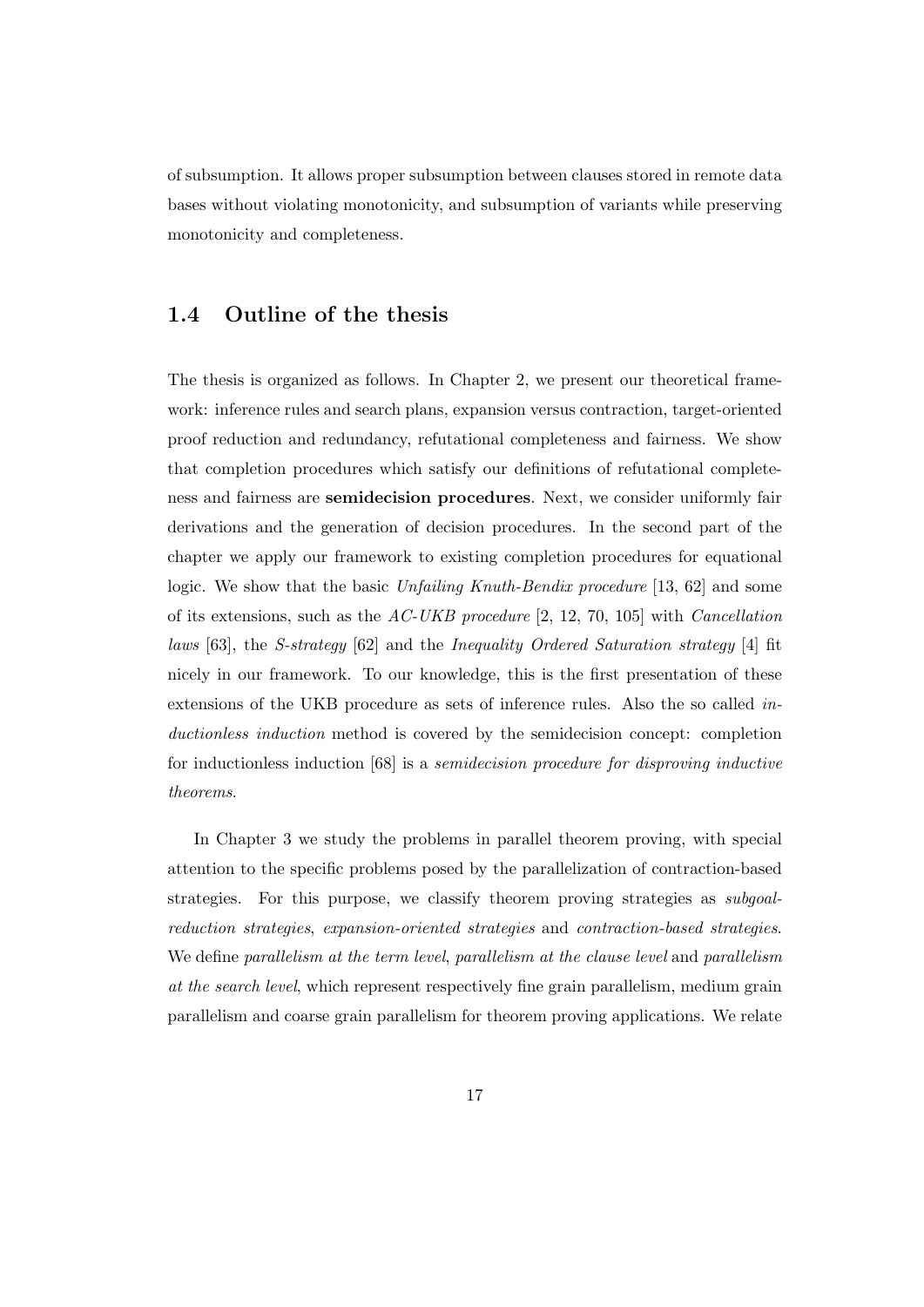the granularity of parallelism to the choice of memory configuration, i.e. shared versus distributed memory, and to the problem of conflicts between parallel inference steps. After having set this classification of strategies, types of parallelism and conflicts, we apply it to analyze current approaches in parallel rewriting, e.g. [43, 82, 51], parallel Prolog technology theorem proving, e.g. [23, 31, 110], parallel implementations of the Buchberger algorithm [55, 111, 121], parallel expansion-oriented theorem proving, e.g. [32, 69], parallel Knuth-Bendix completion, e.g. [33, 128], and the parallel theorem prover ROO [94]. In particular, we observe the backward contraction bottleneck in contraction-based strategies with parallelism at the clause level. The main result of this analysis is that parallelism at the search level is the most natural for contraction-based strategies. A hybrid environment, with predominantly distributed memory and a shared memory component, turns out to be the most appropriate to realize parallelism at the search level.

In Chapter 4 we present in full our Clause-Diffusion methodology and its variations. We propose and discuss several schemes for distributed global contraction, techniques for the generation and maintainance of a distributed or shared data base of simplifiers, policies for the distributed allocation of residents and algorithms for routing and broadcasting of different types of messages. We describe the inferences at a node and some guidelines for the scheduling of the operations of a node. In Chapter 5 we define distributed derivations and we study distributed fairness, distributed subsumption and inference rules for eliminating redundant messages and updating distributed or shared data bases of simplifiers. We show that if a sequential search plan  $\Sigma$  is fair, the Clause-Diffusion strategies embedding  $\Sigma$  are fair. It follows that if the inference mechanism is refutationally complete, the Clause-Diffusion strategies are complete.

Chapter 6 describes our prototype **Aquarius** and the experiments conducted so far. Aquarius has been developed on a network of Sun workstations, i.e. a purely distributed environment, with no shared memory and message-passing. Aquarius implements the Clause-Diffusion strategies based on the sequential strategies offered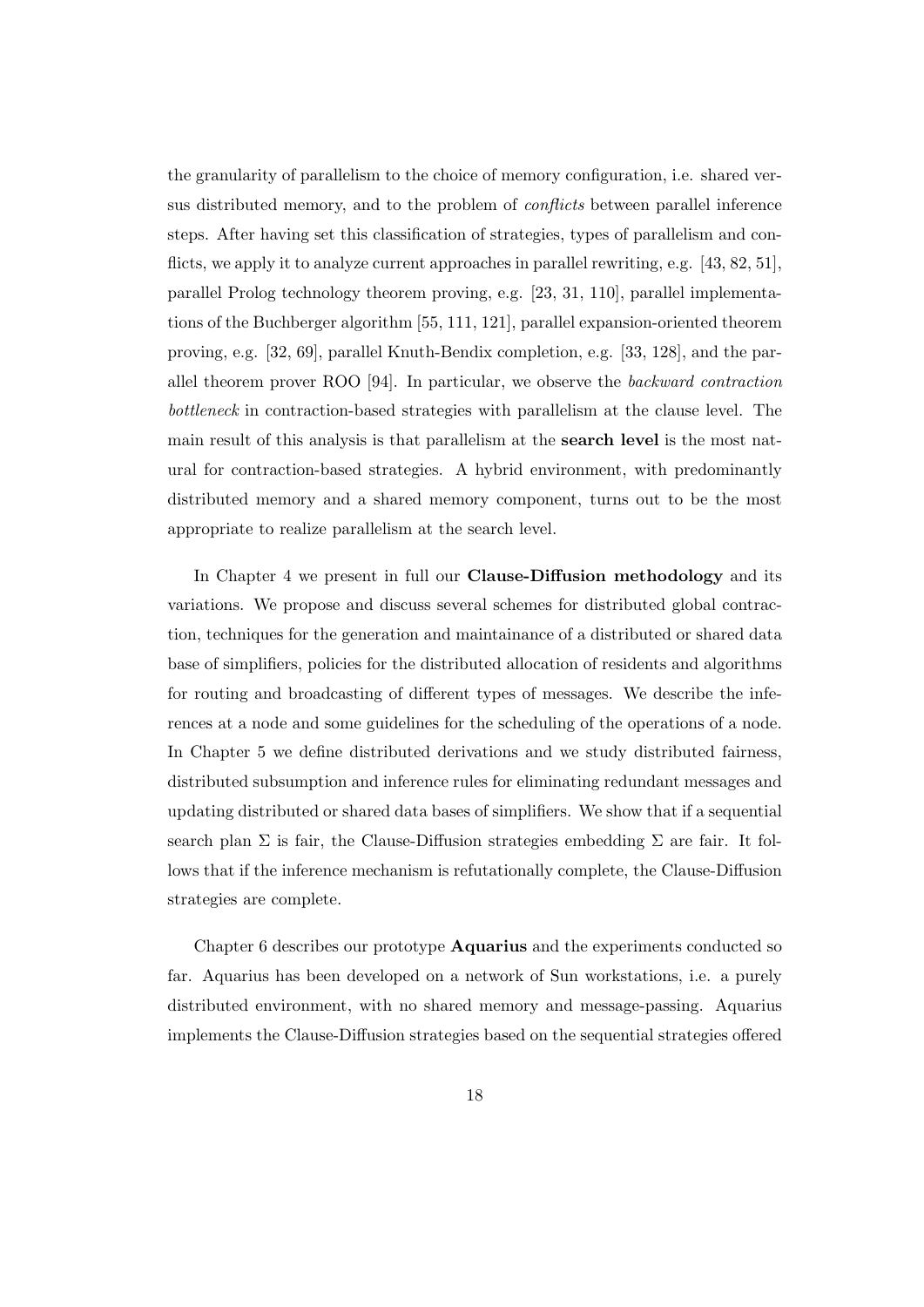in the theorem prover Otter [98, 99]. Therefore, Aquarius embeds Otter and it inherits most of its valuable features. First, it exploits the high efficiency of basic operations and data structures, for which Otter is well-known. Second, it is highly portable, since it is written in C and PCN [27, 47]. The latter is an extension of C, that allows concurrency and communication between concurrent processes through streams. A PCN application can be developed on a single workstation and then be ported to several different parallel architectures. Third, Aquarius maintains the philosophy of Otter of providing the user with a wealth of options to experiment with. In addition to all those of Otter, new parameters related to distributed execution are added. This gives the user the possibility of tailoring the prover to different classes of problems.

In Chapter 7 we summarize our results and we propose directions to continue this work. They include the fine-tuning of Aquarius, the realization of the Clause-Diffusion methodology in a mixed environment, i.e. with both distributed and shared memory, and the design of parallel search plans.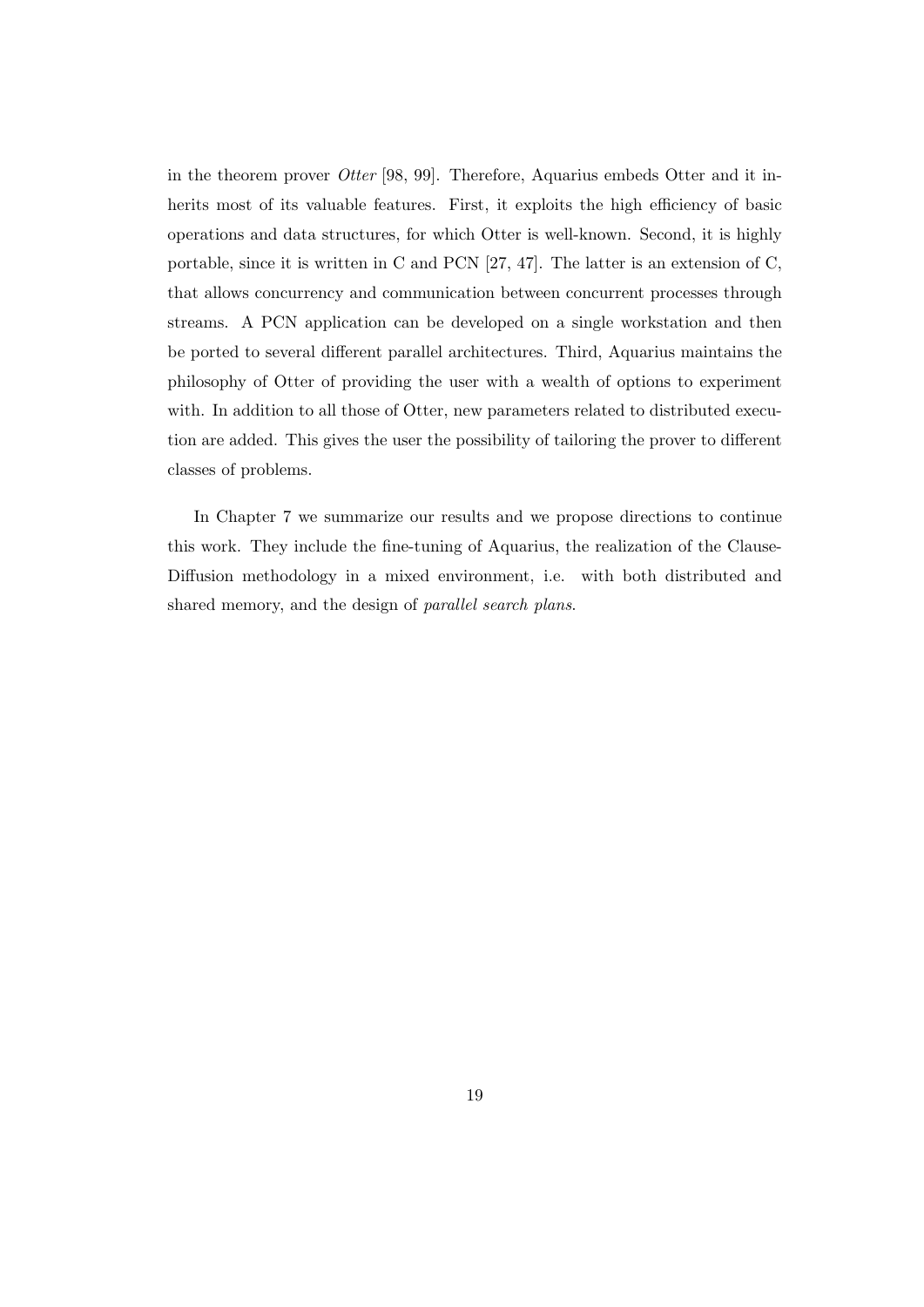## Chapter 2

## Completion-based deduction

In this chapter we present our abstract framework for contraction-based theorem proving. In Section 2.2, we define proof orderings for theorem proving. In Section 2.3, we introduce inference rules and search plans, emphasizing the distinction between expansion and contraction inference rules. Section 2.4 is devoted to targetoriented proof reduction and redundancy. The definition of completion procedure summarizes the concepts introduced so far. Section 2.5 contains the notions of refutational completeness and fairness, and the theorem showing that completion procedures with these properties are semidecision procedures. In Section 2.6, we discuss different definitions of redundancy and contraction, such as those in [109, 16, 17]. In Sections 2.7 and 2.8, we consider *uniformly fair* derivations, the generation of *deci*sion procedures for equational theories and some extensions of these results to Horn theories. In Section 2.9, we present, according to our framework, some completion procedures for equational logic: the basic Unfailing Knuth-Bendix procedure [62, 13], AC-UKB procedure [105, 70, 12, 2] with Cancellation laws [63], the S-strategy [62] and the Inequality Ordered Saturation strategy [4]. We close the chapter by showing how the so called inductionless induction method [68] is covered by the semidecision concept.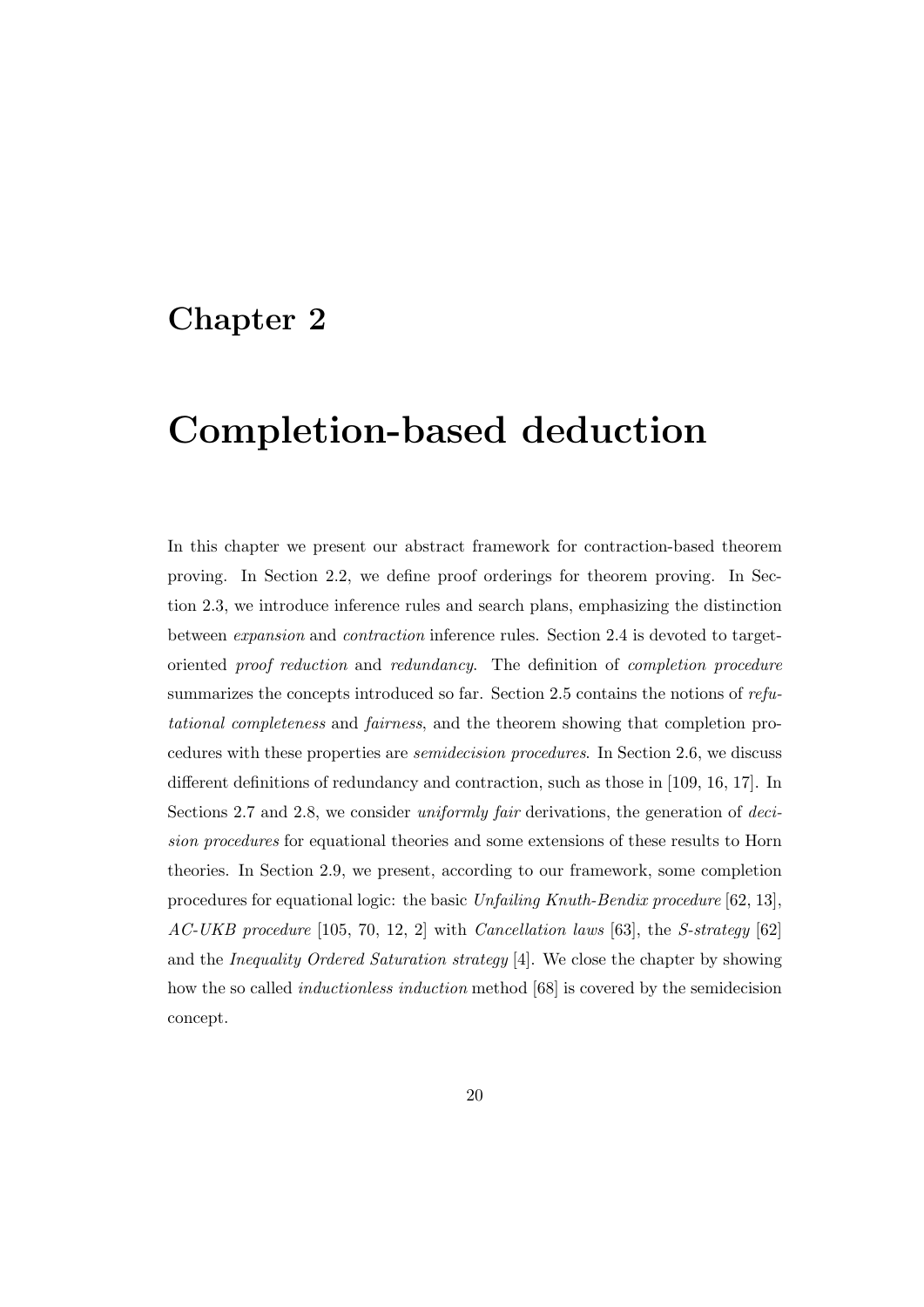#### 2.1 Basic definitions

In this section we recall some basic concepts and notations for theorem proving. Our notation is consistent with [41, 42].

Given a finite set  $F$  of constant symbols and function symbols with their arities and a denumerable set X of variable symbols,  $T(F, X)$  is the set of terms on F and X. A term is *ground* if it does not contain variables. The set of ground terms is denoted by  $T(F)$ . A term s is a subterm of a term t if s occurs in t. We write t as  $c[s]$  to indicate that s is a subterm of t in the *context c*. We assume the standard representation of terms as finite ordered trees: a variable  $x$  or a constant c is represented as a tree with only a single node labeled by x or c respectively. A term  $f(t_1 \ldots t_n)$  is represented by a tree whose root has label f and has n ordered outgoing edges labeled  $1 \ldots n$  pointing to the roots of the trees for the terms  $t_1 \ldots t_n$ .

We write  $s = t/u$  to specify that s is the subterm of t at *position u*, where u is the string of natural numbers labeling the edges in the path from the root of the tree for t to the root of the subtree for s. More precisely, the set  $\mathcal{O}(t)$  of positions in a term  $t = f(t_1 \dots t_n)$  is the set of strings of natural numbers such that  $\lambda \in \mathcal{O}(t)$ , where  $\lambda$ is the empty string, and if  $u \in \mathcal{O}(t_i)$  for some  $i, 1 \leq i \leq n$ , then  $i \cdot u \in \mathcal{O}(t)$ . The empty string  $\lambda$  denotes the root position, i.e.  $t | \lambda = t$ , and the string  $i \cdot u$  denotes the position u in the i-th subterm of t, i.e.  $f(t_1 \ldots t_n)|i \cdot u = t_i|u$ . For two positions u and v in  $\mathcal{O}(t)$ , u is a prefix of v if  $v = uw$  for some other string w and u is a proper prefix of v if  $v = uw$  and w is not empty. Two distinct positions u and v in  $\mathcal{O}(t)$  are disjoint, written  $u|v$ , if neither u is a prefix of v nor v is a prefix of u. The notation  $s[t]_u$  represents the term obtained by replacing  $s|u$  by t.

A substitution  $\sigma$  is a set  $\{x_1 \mapsto s_1 \dots x_n \mapsto s_n\}$  such that

- $\forall i, j, i \neq j$  implies  $x_i \neq x_j$ ,
- $\forall i, j, x_i \notin V(s_i)$ , where  $V(s_i)$  is the set of variables occurring in the term  $s_j$ .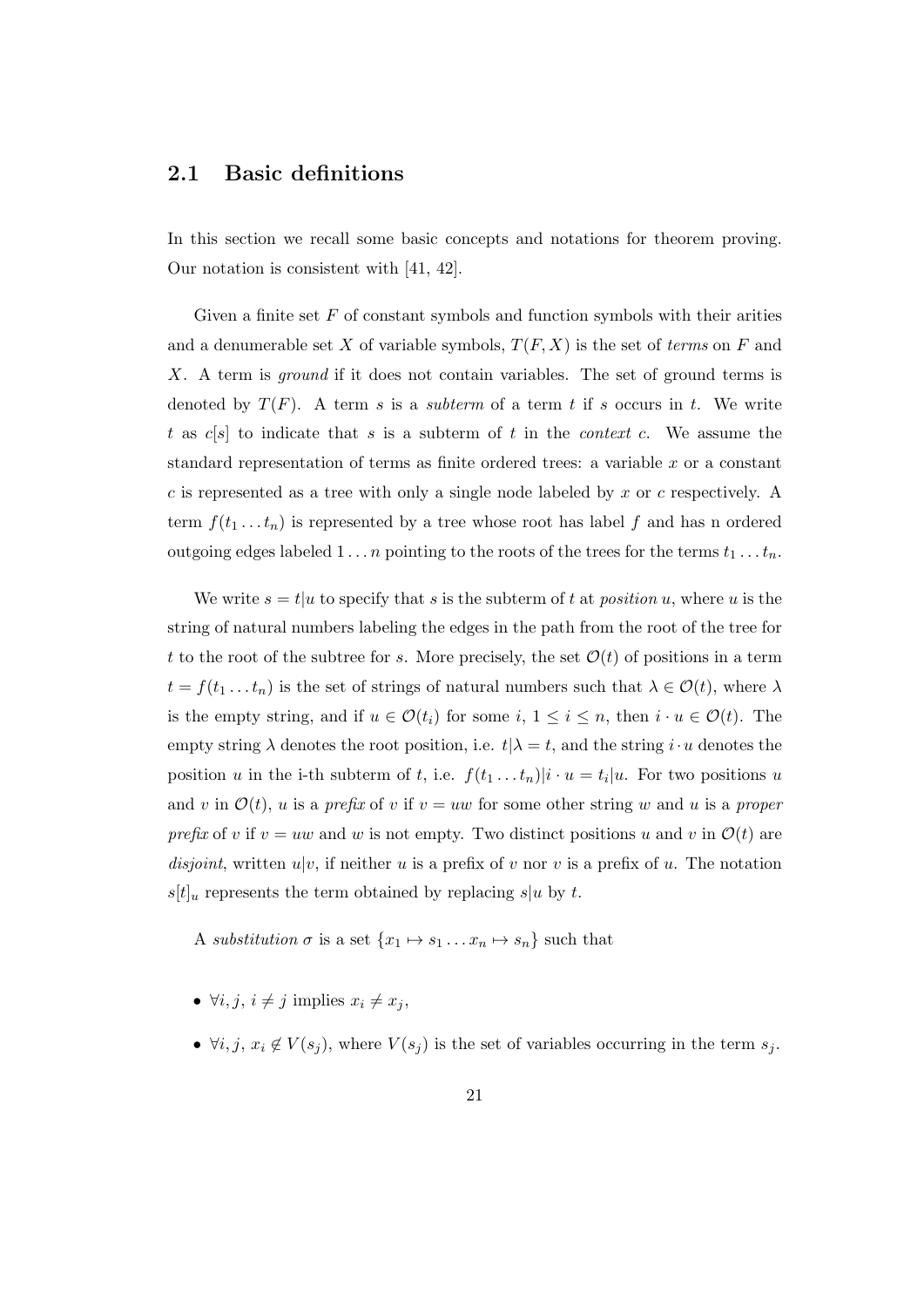The set  $\{x_1 \ldots x_n\}$  is called the *domain* of the substitution  $\sigma: Dom(\sigma) = \{x_1 \ldots x_n\}.$ The set of all the variables occurring in the terms  $s_1 \ldots s_n$  is called the *range* of  $\sigma$ :  $Ran(\sigma) = \bigcup_{j=1}^n V(s_j)$ . A substitution  $\sigma$  is ground if  $Ran(\sigma) = \emptyset$ . A substitution  $\sigma$ applies to a term as follows:

- $x\sigma = s$  if  $x \mapsto s \in \sigma$ ,
- $x\sigma = x$  if  $x \notin Dom(\sigma)$ ,
- $c\sigma = c$  if c is a constant,
- $f(t_1 \ldots t_n)\sigma = f(t_1\sigma \ldots t_n\sigma)$ , otherwise.

Given two substitutions  $\sigma = \{x_1 \mapsto s_1 \dots x_n \mapsto s_n\}$  and  $\rho = \{y_1 \mapsto r_1 \dots y_m \mapsto$  $r_m$ } such that  $Dom(\sigma) \cap Ran(\rho) = \emptyset$ , their composition is the substitution  $\sigma \rho =$  ${x_1 \mapsto s_1 \rho \dots x_n \mapsto s_n \rho} \cup {y_j \mapsto r_j | y_j \mapsto r_j \in \rho, y_j \notin Dom(\sigma)}$ . Composition of substitutions is associative, i.e.  $(\sigma \rho)\theta = \sigma(\rho \theta)$ . The second condition in our definition of substitution implies that  $Dom(\sigma) \cap Ran(\sigma) = \emptyset$ . This property is equivalent to  $\sigma\sigma = \sigma$ , i.e. *idempotence* of composition.

An ordering  $\succ$  is a binary relation which is transitive and irreflexive. Transitivity and irreflexivity imply asymmetry. An ordering is partial in general. It is total if for every two distinct elements s and t in the ordered set, either  $s \succ t$  or  $t \succ s$ . An ordering is *well-founded* if there is no infinite chain  $s_1 \succ s_2 \succ \ldots s_n \succ \ldots$ 

The subterm relation is an ordering, called the *subterm ordering*:  $t \geq s$  if  $t = c[s]$ and  $t \triangleright s$  if  $t \triangleright s$  and  $t \neq s$ . A term t is an *instance* of a term s if there is a substitution σ such that  $t = s\sigma$ : we write  $t \geq s$  and the relation  $\geq$  is called *subsumption ordering*. The substitution  $\sigma$  is called a *matching substitution*. If t is an instance of s and s is an instance of  $t$ , the two terms are equal up to a permutation of variables. A substitution which is just a permutation of variables is said to be a *renaming* and the two terms s and t are said to be variant of each other, denoted by  $s = t$ . Otherwise,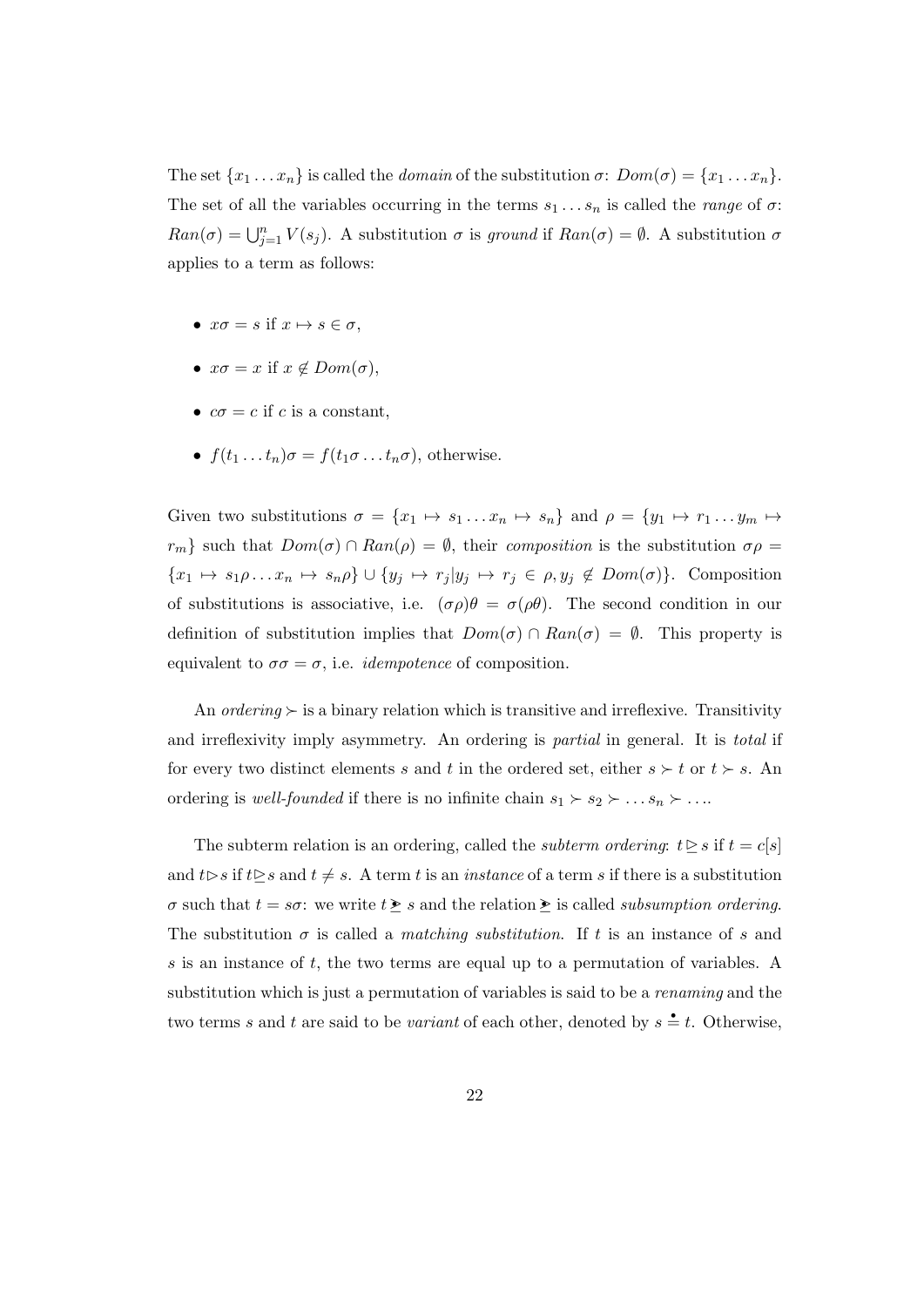t is a proper instance of s: if  $t \geq s$  and  $t \neq s$ ,  $t > s$ . The relation  $\geq s$  is the proper subsumption ordering.

The encompassment ordering  $\triangleright$  is the composition of the subterm ordering and the subsumption ordering:  $t \geq s$  if  $t = c[s\sigma]$  for some context c and substitution  $\sigma$ ;  $t \triangleright s$  if  $t \triangleright s$  and  $s \neq t$ .

A substitution  $\sigma$  is an instance of a substitution  $\theta$  if there is a third substitution  $ρ$  such that  $\forall x \in Dom(σ), xσ = xθρ$ . The substitution *σ* is a proper instance of *θ* if  $\rho$  is not a renaming. Similar to terms, we write  $\sigma \geq \theta$  and  $\sigma > \theta$ .

Given two terms s and t, a substitution  $\sigma$  is a unifier of s and t if  $s\sigma = t\sigma$ . A substitution  $\sigma$  is a most general unifier (mgu) of s and t if  $\sigma$  is a unifier of s and t and for all unifiers  $\rho$  of s and t,  $\rho \geq \sigma$ .

We define the following properties for an ordering  $\succeq$  on terms:

- monotonicity:  $s \succ t$  implies  $c[s] \succ c[t]$  for all contexts c,
- stability:  $s \succ t$  implies  $s\sigma \succ t\sigma$  for all substitutions  $\sigma$  and
- *subterm property:*  $c[s] \succ s$  for all terms s and contexts c.

The first property says that if  $s > t$ , then any superterm c[s] of s is greater than the corresponding superterm  $c[t]$  of t. The second property says that substitutions preserve the order relation on terms. The third one says that a term is greater than any of its subterms, i.e. an ordering with such property includes the subterm ordering. A monotonic, stable and well-founded ordering is a reduction ordering. A monotonic and stable ordering with the subterm property is a simplification ordering. Monotonicity, stability and subterm property imply well-foundedness [35]. Therefore a simplification ordering is also a reduction ordering.

An equation is an unordered pair of terms  $l \simeq r$ . A rewrite rule is an ordered pair of terms  $l \rightarrow r$ . A set of rewrite rules is called a *term rewriting system* or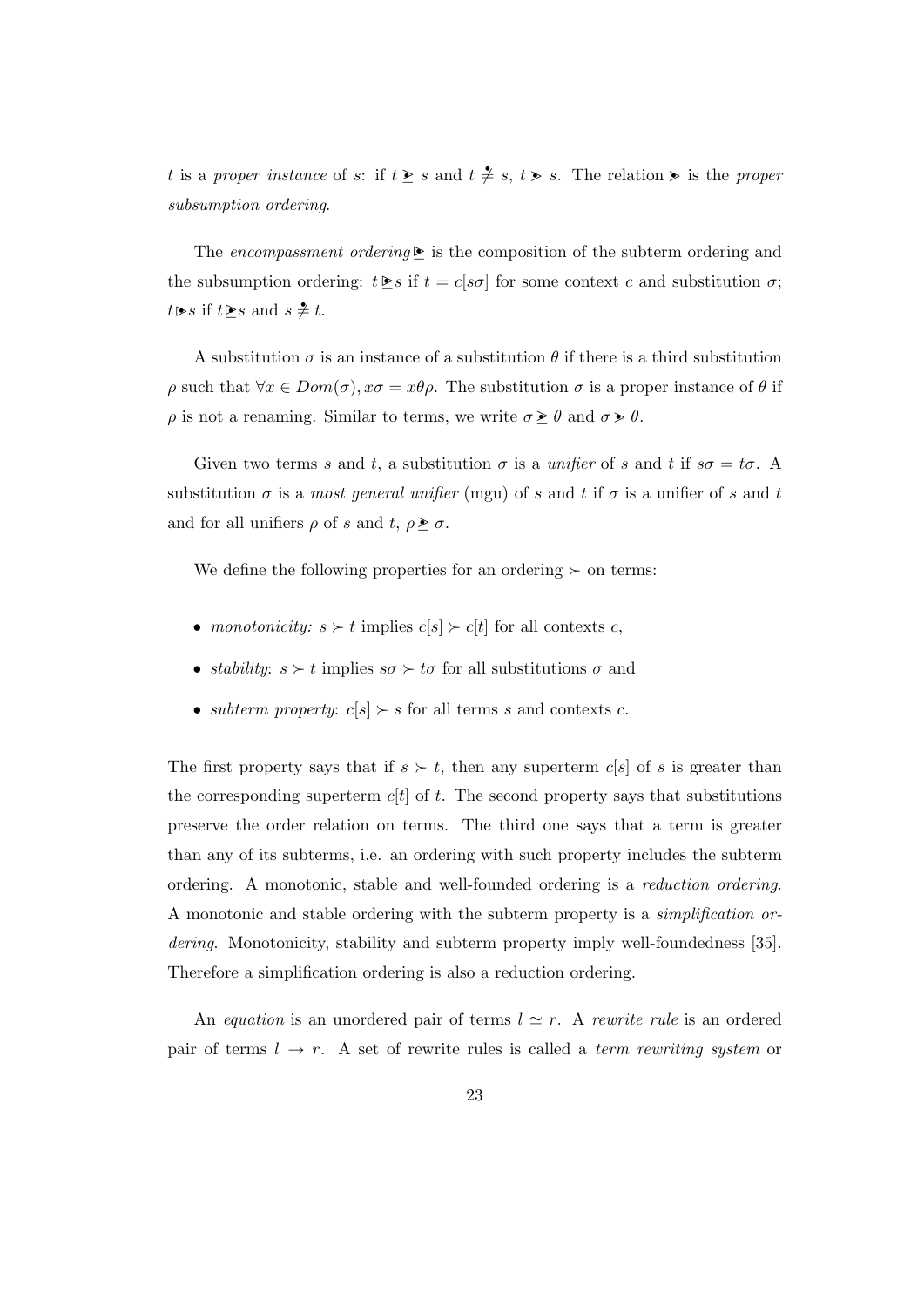*rewrite system.* An equation  $l \simeq r$  is oriented into a rewrite rule  $l \to r$ , if  $l \succ r$  for a reduction ordering  $\succ$ . A rewrite rule  $l \to r$  is *left linear* if no variable occurs in l more than once. If all rules in  $R$  are left linear,  $R$  itself is left linear.

A rewrite system R defines a relation  $\rightarrow_R$  on terms as follows:  $s \rightarrow_R t$  if there are a rewrite rule  $l \to r \in R$ , a substitution  $\sigma$  and a position u such that  $s|u = l\sigma$  and t is  $s[r\sigma]_u$ . The relation  $\leftrightarrow_R$  is defined as the union  $\rightarrow_R \cup \leftarrow_R$ . For a set of equations  $E, s \leftrightarrow_E t$  if there are an equation  $l \simeq r \in E$ , a substitution  $\sigma$  and a position u such that  $s|u = l\sigma$  and t is  $s[r\sigma]_u$ ;  $s \to_E t$  if  $s \leftrightarrow_E t$  and  $s \succ t$  for a reduction ordering  $\succ$ . The term s|u which is being replaced is called a *redex*. We denote by  $\leftrightarrow_E^*$ the transitive and reflexive closure of  $\leftrightarrow_E$ . The relation  $\leftrightarrow_E^*$  is a congruence, the congruence defined by E on the set of terms. The equality  $\leftrightarrow_E = \rightarrow_E \cup \leftarrow_E$  does not hold in general: it holds if and only if the ordering  $\succ$  is total in every congruence class defined by E.

All the following definitions apply to both a rewrite system  $R$  and a set of equations E. The only difference is the way the relations  $\rightarrow_R$  and  $\rightarrow_E$  are defined, as shown above. We denote by  $\leftrightarrow_E^*$ ,  $\rightarrow_E^*$  and  $\leftarrow_E^*$  the transitive and reflexive closure of  $\leftrightarrow_E$ ,  $\rightarrow_E$  and  $\leftarrow_E$  respectively. A term s is in normal form with respect to E, or equivalently E-irreducible, if there is no term t such that  $s \rightarrow_E t$ . The process of reducing a term to normal form is called *normalization*. A set of equations  $E$  is Church-Rosser if for all terms s and t,  $s \leftrightarrow_E^* t$  implies  $s \rightarrow_E^* \circ \leftarrow_E^* t$ . It is confluent if for all terms s and  $t, s \leftarrow_E^* \circ \rightarrow_E^* t$  implies  $s \rightarrow_E^* \circ \leftarrow_E^* t$ . The Church-Rosser property and the confluence property are equivalent if  $\leftrightarrow_E = \rightarrow_E \cup \leftarrow_E$  holds. A set of equations E is locally confluent if for all terms s and  $t, s \leftarrow_E \circ \rightarrow_E t$  implies  $s \rightarrow_E^* \circ \leftarrow_E^* t$ . It is canonical if it is both confluent and reduced, that is for all  $l \simeq r \in E$ , l and r are in normal form with respect to  $E - \{l \simeq r\}$ . A set of equations E is a presentation of the equational theory  $Th(E) = {\forall \bar{x}s \simeq t | E \models \forall \bar{x}s \simeq t}.$  Two sets of equations are said to be equivalent, if they are presentations of the same theory. A classical result in equational logic, known as Birkhoff theorem, states that  $E \models \forall \bar{x}s \simeq t$  if and only if  $\hat{s} \leftrightarrow_{E}^* \hat{t}$ . Thus two sets of equations E and E' are equivalent if and only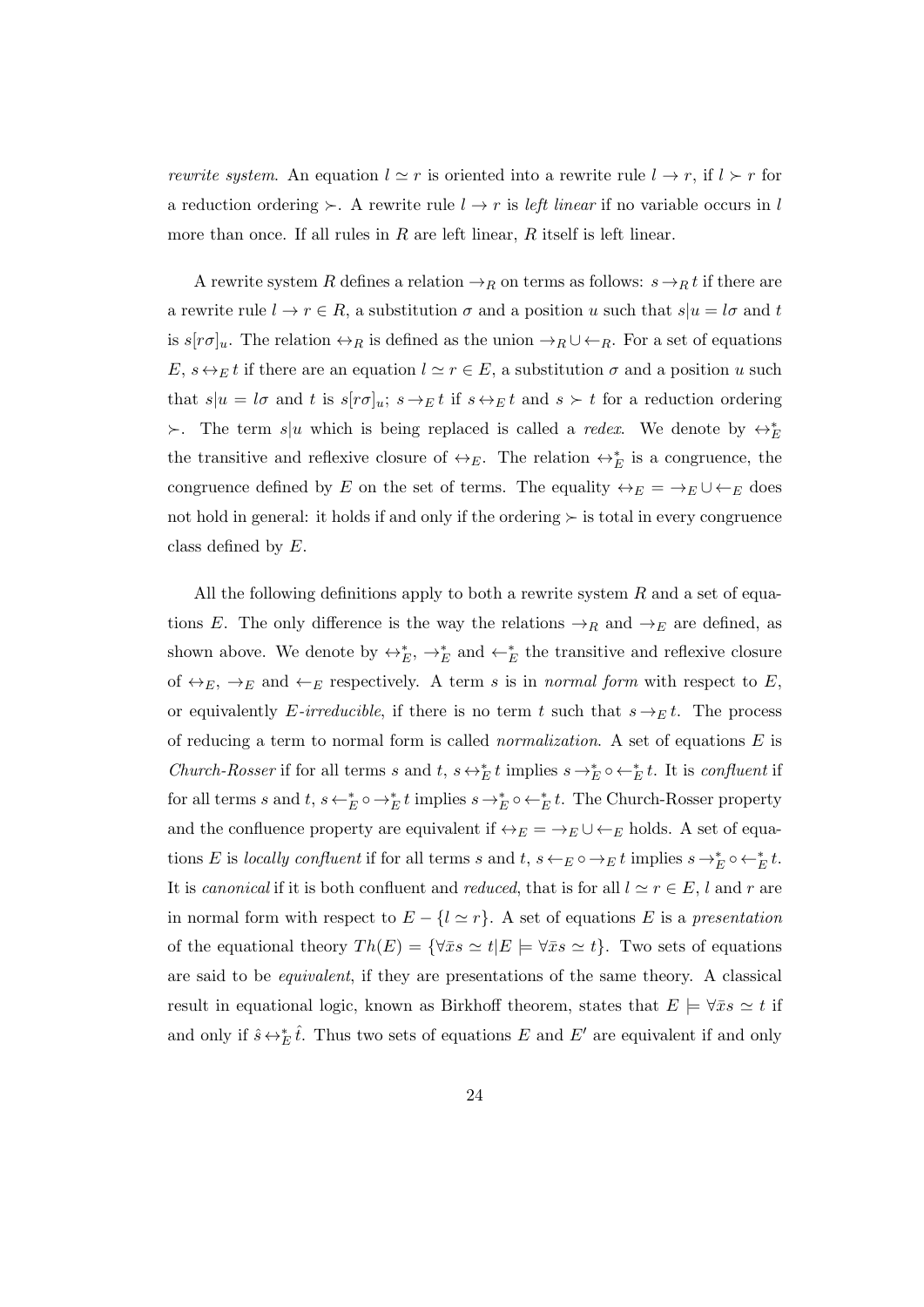if  $\leftrightarrow_E^* = \leftrightarrow_{E'}^*$ .

Let  $P$  be a finite set of predicate symbols with their arities. We denote by  $A(P, F, X)$  and  $A(P, F)$  the sets of atoms and ground atoms on  $\langle P, F, X \rangle$ . If P includes the equality predicate  $\simeq$ , an equation is an atom in  $A(P, F, X)$ . A literal is an atom or a negated atom. A clause is a disjunction of literals. A unit clause is a clause made of one single literal. A Horn clause is a clause which contains at most one positive literal, called the head, while the negative literals form the body of the clause. All variables occurring in a clause are implicitly universally quantified.

The definitions given for terms and substitutions extend to atoms, literals and clauses. In particular, the subsumption ordering extends to clauses and the encompassment ordering extends to equations as follows:  $\varphi \geq \psi$  means that  $\psi \sigma \subseteq \varphi$  for some substitution  $\sigma$  and  $\psi$  has no more literals than  $\varphi$ . If  $\varphi \geq \psi$  and  $\psi \geq \varphi$ , then  $\varphi = \psi$ . If  $\varphi \geq \psi$  and  $\varphi \neq \psi$ , then  $\varphi > \psi$ . Similarly,  $(p \simeq q) \geq (l \simeq r)$  means that  $p = c[l\sigma]$  and  $q = c[r\sigma]$  for some context c and substitution  $\sigma$ . If c is empty and  $\sigma$ is a renaming,  $(p \simeq q) \triangleq (l \simeq r); (p \simeq q) \triangleright (l \simeq r)$  holds if  $(p \simeq q) \triangleright (l \simeq r)$  and  $(p \simeq q) \neq (l \simeq r).$ 

The two most common simplification orderings are the *recursive path ordering* [35] and the lexicographic path ordering [74].

Given *n* partially ordered sets  $(A_1, \succ_1) \dots (A_n, \succ_n)$  the lexicographic extension  $\succ_{lex}$  of the orderings  $\succ_1 \ldots \succ_n$  is the ordering on  $A_1 \times \ldots \times A_n$  defined as follows:  $(a_1 \ldots a_n) \rightharpoonup_{lex}(b_1 \ldots b_n)$  if and only if there exists an  $i, 1 \le i \le n$ , such that  $a_j = b_j$ ,  $\forall j \leq i$  and  $a_i \succ_i b_i$ . If the orderings  $\succ_1 \ldots \succ_n$  are well-founded, their lexicographic extension is well-founded as well.

Given a partially ordered set  $(A, \rangle)$  the multiset extension  $\succ_{mul}$  of the ordering  $\succ$  is the ordering on the set of multisets on A,  $M(A)$ , defined as follows:

•  $\{a\} \cup M \succ_{mul} \emptyset$ , where  $\emptyset$  is the empty multiset.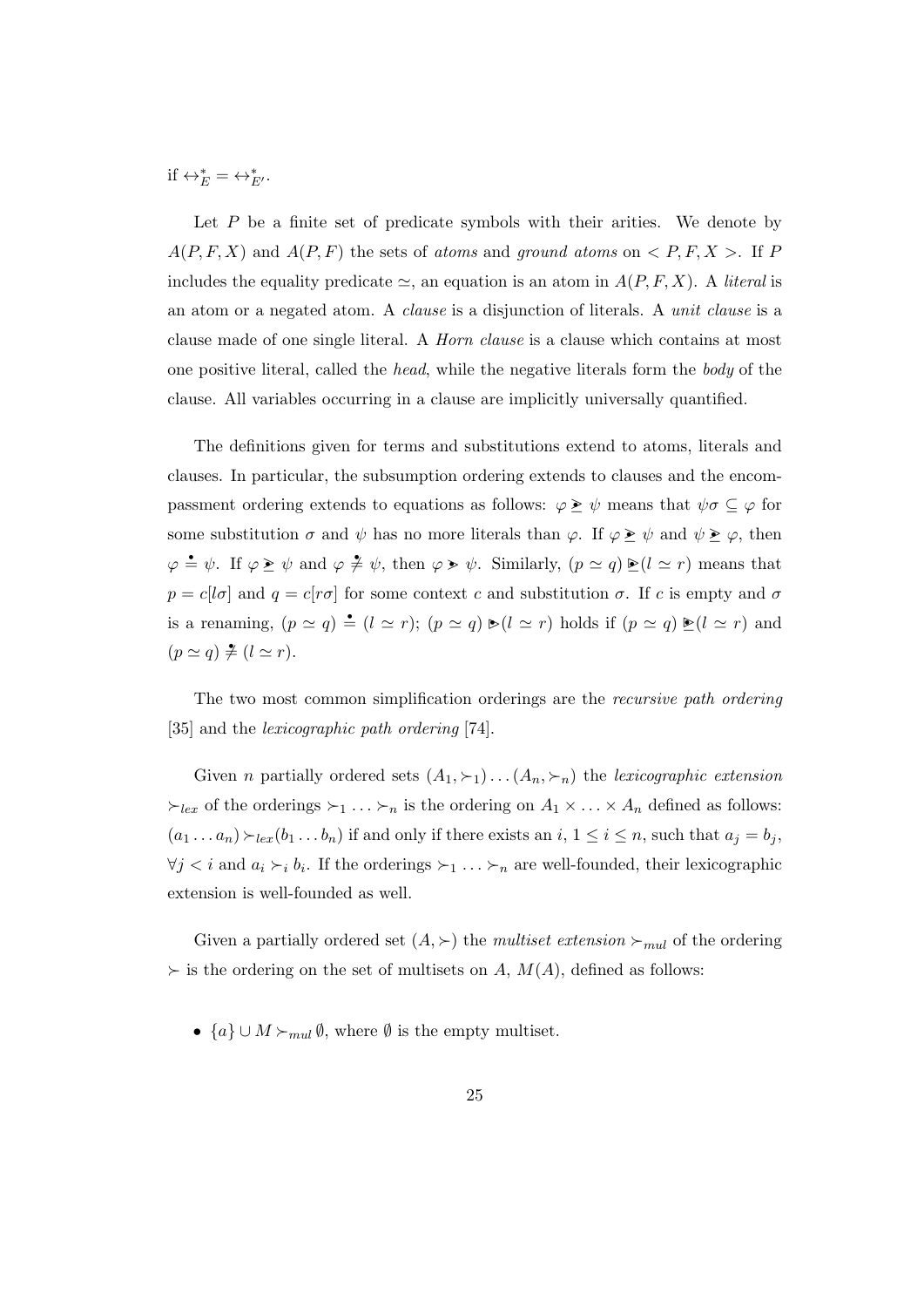- $\{a\} \cup M \succ_{mul} \{a\} \cup N$  if  $M \succ_{mul} N$ .
- ${a} \cup M \succeq_{mul} {b} \cup N$  if  $a \succ b$  and  ${a} \cup M \succeq_{mul} N$ .

The multiset extension of a well-founded ordering is well-founded [34].

We assume that  $>$  is a partial ordering, called *precedence*, on F. A term  $s =$  $f(s_1 \ldots s_n)$  is greater than a term  $t = g(t_1 \ldots t_m)$  in the *recursive path ordering*, i.e.  $s = f(s_1 \dots s_n) \rightharpoonup^{p} g(t_1 \dots t_m) = t$ , if and only if one of the following conditions holds:

- $s_i \succ^{rpo} t$  for some i,  $1 \leq i \leq n$ .
- $f > g$  and  $s \succ^{rpo} t_j$ ,  $\forall j, 1 \leq j \leq m$ .
- $f = g$  and  $\{s_1 \dots s_n\} \succ^{rpo}$  mult $\{t_1 \dots t_m\}$  where  $\succ^{rpo}$  multiset extension of  $\succ^{rpo}$ .

A term  $s = f(s_1 \ldots s_n)$  is greater than a term  $t = g(t_1 \ldots t_m)$  in the lexicographic path ordering, i.e.  $s = f(s_1 \ldots s_n) \succ^{lpo} g(t_1 \ldots t_m) = t$ , if and only if one of the following conditions holds:

- $s_i \succ^{lpo} t$  for some  $i, 1 \leq i \leq n$ .
- $f > q$  and  $s \succ^{lpo} t_j, \forall j, 1 \leq j \leq m$ .
- $f = g$ ,  $(s_1 \ldots s_n) \succ^{lpo}{}_{lex}(t_1 \ldots t_m)$  where  $\succ^{lpo}{}_{lex}$  is the lexicographic extension of  $\succ^{lpo}$  and  $\forall j \geq 2$ ,  $s \succ^{lpo} t_j$ .

These two orderings are easy to implement, because their definitions are purely syntactic. A third popular ordering is the Knuth-Bendix ordering [84]. Another class of orderings is that of semantic orderings, which are based on interpreting the signature of the terms on some partially ordered domain. A survey on orderings and their properties is given in [38].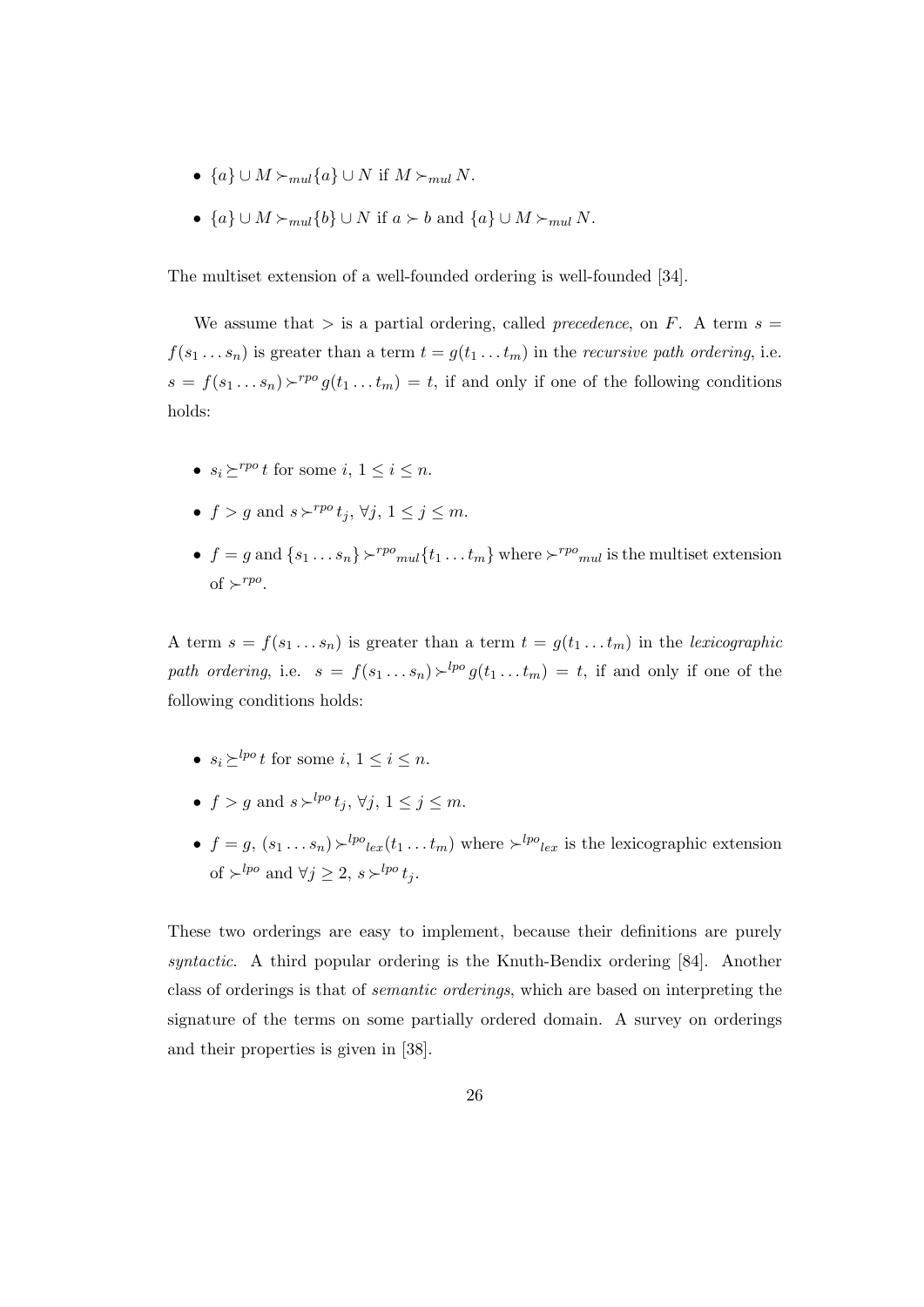Simplification orderings on terms can be extended in a coherent way to literals and clauses. For instance, given a precedence  $>$  on the set  $F \cup P$  of function and predicate symbols, a simplification ordering  $\succ$  on terms and literals can be defined as follows:  $L = A(s_1 \ldots s_n) \succ B(t_1 \ldots t_m) = M$ , if and only if one of the following conditions holds:

- $s_i \succeq M$  for some  $i, 1 \leq i \leq n$ .
- $A > B$  and  $L \succ t_j$ ,  $\forall j, 1 \leq j \leq m$ .
- $A = B = \simeq$  and  $\{s_1, s_2\} \succ_{mul} \{t_1, t_2\}$  where  $\succ_{mul}$  is the multiset extension of  $\succ$ .
- $A = B \neq \simeq$  and  $(s_1 \dots s_n) \succ_{lex}(t_1 \dots t_m)$  where  $\succ_{lex}$  is the lexicographic extension of  $\succ$ .

A complete simplification ordering is a simplification ordering which is total on the set  $T(F) \cup A(P, F)$  of ground terms and literals. Once we have a (complete) simplification ordering on terms and literals, we can extend it to (complete) simplification orderings on equations, clauses and sets of clauses by applying the multiset extension to the basic ordering.

## 2.2 Proof orderings for theorem proving

A theorem proving problem in equational logic consists in finding a proof of an equation  $\forall \bar{x} s \simeq t$ , with universally quantified variables, in a given set of equations S. An equation  $\forall \bar{x}s \simeq t$  which contains only universally quantified variables can be regarded as a ground equation and we write it as  $\hat{s} \simeq \hat{t}$ . The set S is a presentation of the equational theory  $Th(S)$  of all the theorems of S,  $Th(S) = \{\psi \mid S \models \psi\}.$ Here and in the rest of this chapter,  $\psi$  and  $\varphi$  denote equations. The equation to be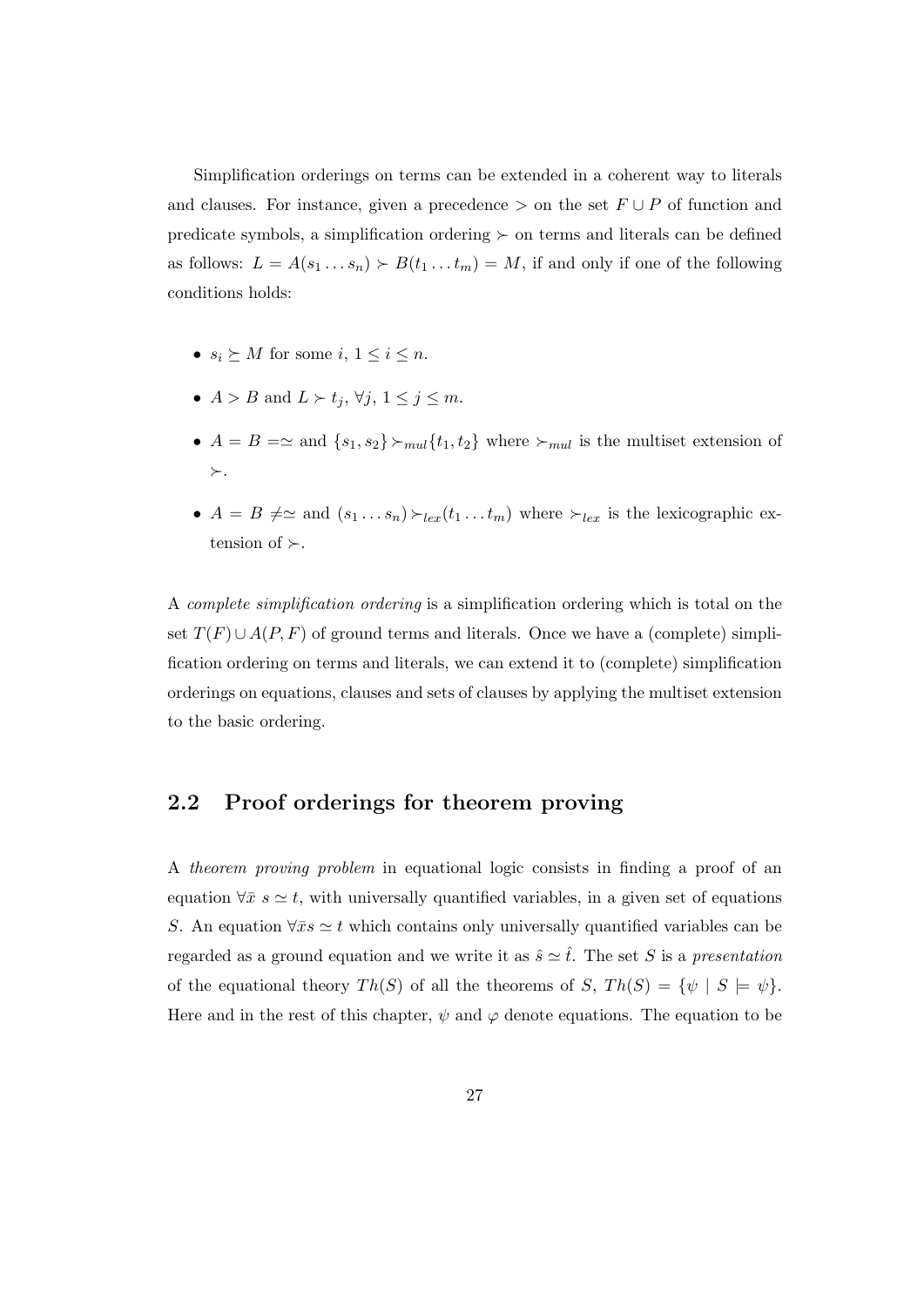proved is called the *target* or *goal*. We write  $(S; \varphi)$  to denote the problem of proving  $\varphi$  from S. A theorem proving derivation is a sequence of deductions

$$
(S_0; \varphi_0) \vdash (S_1; \varphi_1) \vdash \ldots \vdash (S_i; \varphi_i) \vdash \ldots,
$$

where at each step the problem of deciding  $\varphi_i \in Th(S_i)$  reduces to the problem of deciding  $\varphi_{i+1} \in Th(S_{i+1})$ . A step  $(S_i; \varphi_i) \vdash (S_{i+1}; \varphi_i)$ , where the presentation is modified, is a *forward reasoning* step. A step  $(S_i; \varphi_i) \vdash (S_i; \varphi_{i+1})$ , where the target is modified, is a backward reasoning step, which derives a new goal from the current one and the presentation. Informally, a derivation halts successfully at stage k if it reaches a solution, denoted by the dummy target true. A pair  $(S_k; true)$ indicates that the target is proved. As a theorem proving derivation transforms a given problem, it is intuitively desirable that it reduces it to one which is in some sense "smaller". Thus, we need to identify what is being reduced during a theorem proving derivation. We observe that if a target  $\varphi_0$  is indeed a theorem of the input set  $S_0$ , then there exist some proofs of  $\varphi_0$  in  $S_0$ . On the other hand, the proof of the dummy target *true* is *empty*. At any stage  $(S_i; \varphi_i)$  in between there is a (nonunique) minimal proof of  $\varphi_i$  in  $S_i$ , which represents a least amount of work which still needs to be done in order to prove  $\varphi_i$  from  $S_i$ . If the derivation gets closer to a solution, a minimal proof of the target gets reduced, i.e. the amount of work which is left becomes smaller. When the problem is solved, no more work needs to be done. Therefore, we regard theorem proving as reduction of a minimal proof of the target to the empty proof.

In order to compare proofs and to have a notion of minimal proofs, we need an ordering of proofs. This ordering needs to be well-founded, having as bottom element the empty proof, denoted by  $\varepsilon$ . A notion of well-founded orderings on proofs, called proof orderings, was introduced in [7, 9]: a proof ordering is a monotonic, stable and well-founded ordering on proofs [7]. Proofs orderings are defined in general starting from some ordering on the data involved in the proofs. Thus, we assume to have a complete simplification ordering  $\succ$  on terms and literals. We prefer to have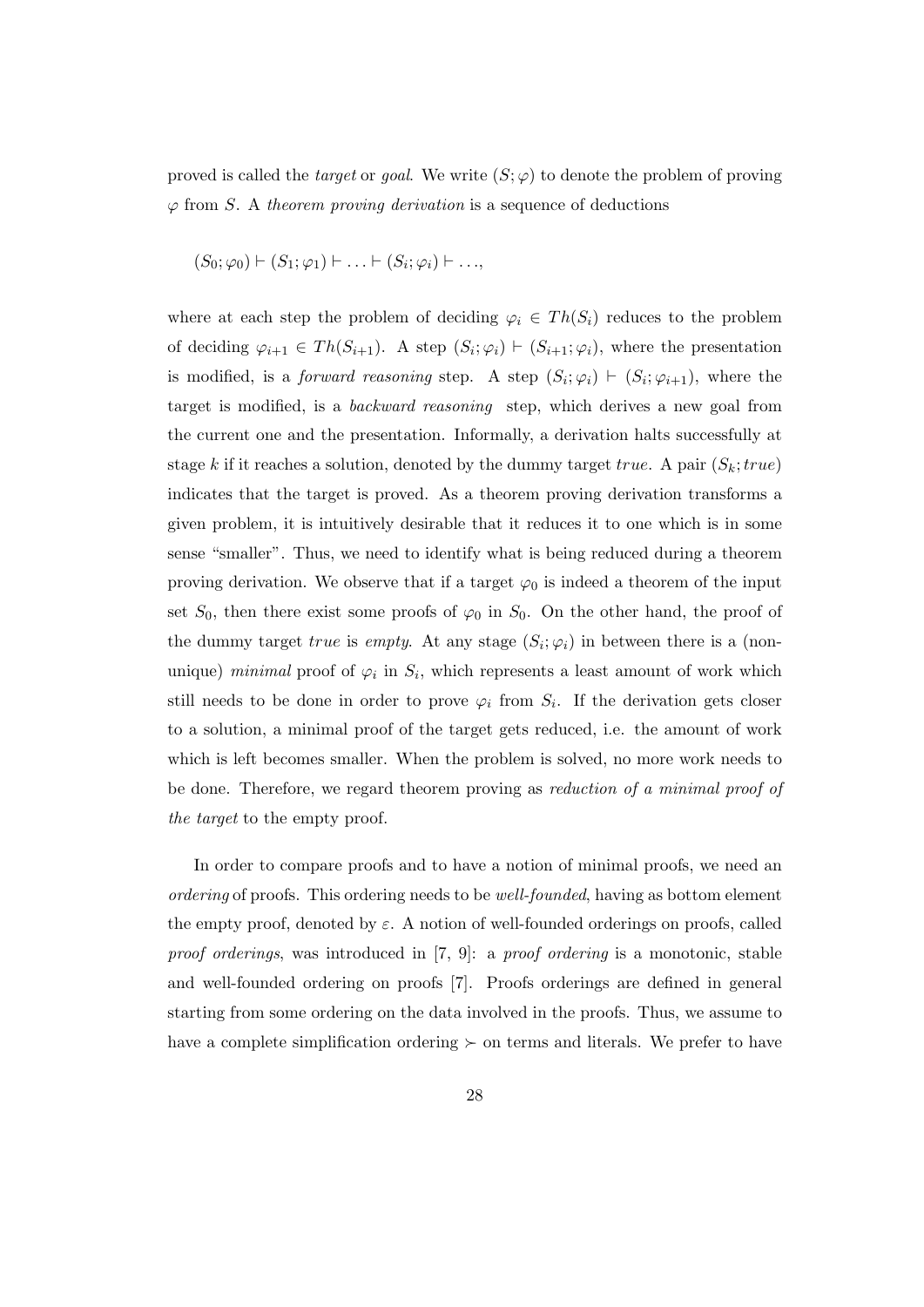a simplification ordering, although a well-founded, monotonic and stable ordering total on ground terms would be sufficient. The following example [44] shows how to define a proof ordering starting from an ordering on terms:

**Example 2.2.1** Equational proofs can be represented as chains  $[7]$ 

$$
s_1 \leftrightarrow_{l_1 \simeq r_1} s_2 \leftrightarrow_{l_2 \simeq r_2} \ldots \leftrightarrow_{l_{n-1} \simeq r_{n-1}} s_n,
$$

where  $s_1 \leftrightarrow_{l_1 \simeq r_1} s_2$  means that the equality of  $s_1$  and  $s_2$  is established by the equation  $l_1 \simeq r_1$ , because  $s_1$  and  $s_2$  are  $c[l_1\sigma]$  and  $c[r_1\sigma]$  for some context c and substitution σ. We write  $s \rightarrow_{l \simeq r} t$  if  $s \succ t$  is known a priori. A proof ordering to compare ground equational proofs can be defined as follows. We associate to a ground equational step  $s \leftrightarrow_{l \simeq r} t$  the triple  $(s, l, t)$ , if  $s > t$ . We compare these triples by the lexicographic combination  $\geq^e$  of the complete simplification ordering  $\succ$ , the strict encompassment ordering  $\triangleright$  and again the ordering  $\succ$ . Then we compare two proofs  $s \leftrightarrow^*_{E} t$  and  $s \leftrightarrow_{E'}^* t$  by the multiset extension  $\gt^e_{mul}$  of  $\gt^e$ .

Proof orderings were introduced in [7] to prove that the Knuth-Bendix completion procedure generates confluent term rewriting systems. A derivation by Knuth-Bendix completion in that context is a process of transforming a presentation

$$
S_0 \vdash S_1 \vdash \ldots \vdash S_i \vdash \ldots
$$

In other words, it is a purely forward derivation, with no target. A confluent rewrite system is a presentation such that for all theorems  $s \simeq t$  there is a *rewrite proof*, i.e. a proof in the form  $s \to^* \circ \leftarrow^* t$ . Therefore, correctness of Knuth-Bendix completion is proved by showing that all the proofs in the theory are eventually reduced to rewrite proofs during the derivation. Since such a derivation transforms *only* the presentation, with the purpose of reducing all the proofs, one needs to compare the proof of  $\varphi$  in  $S_i$  with the proof of  $\varphi$  in  $S_{i+1}$  for all the theorems  $\varphi$  in the theory. For this reason, proof orderings are applied in [7] to compare only proofs of the same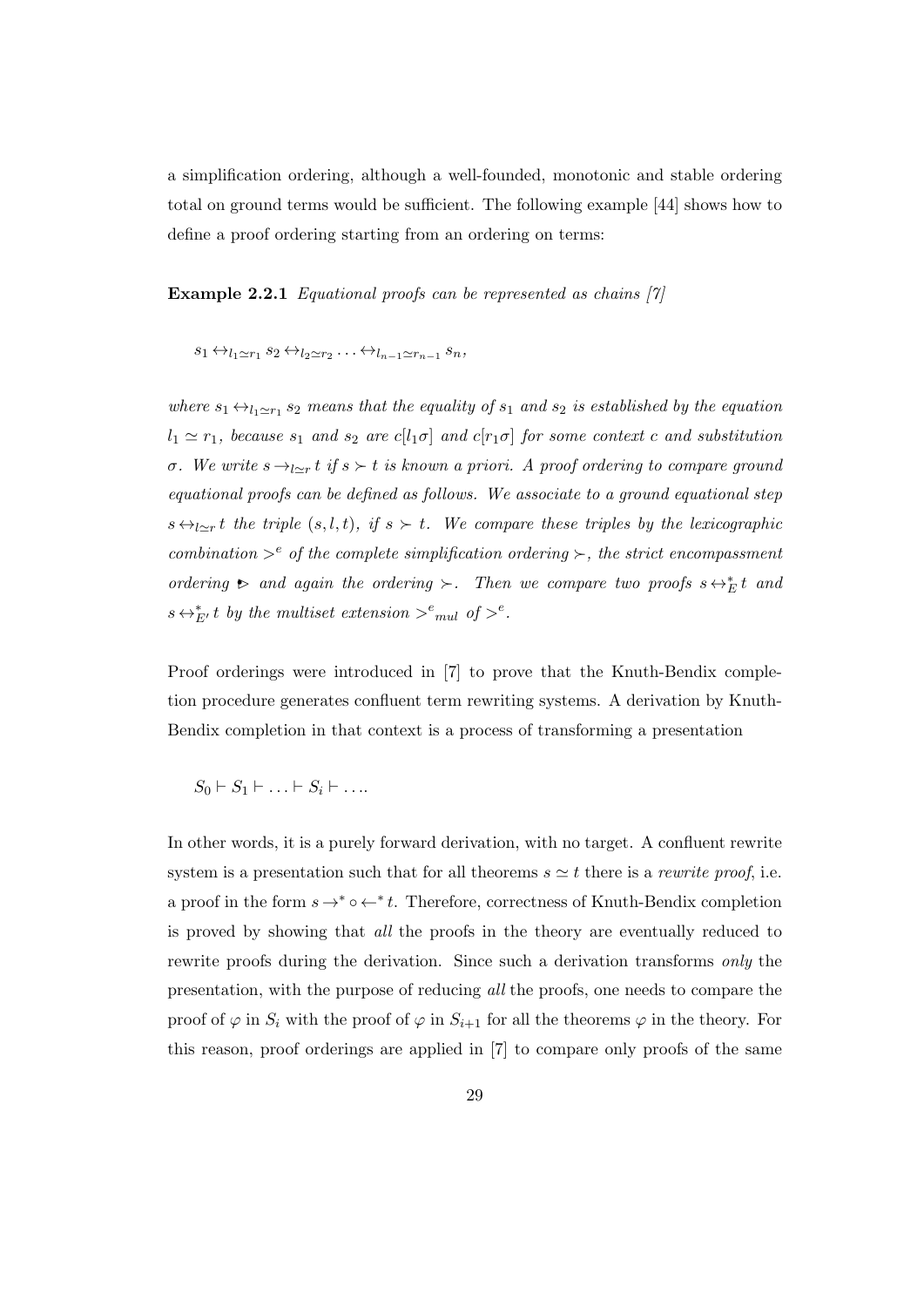theorem. In a theorem proving derivation

$$
(S_0; \varphi_0) \vdash (S_1; \varphi_1) \vdash \ldots \vdash (S_i; \varphi_i) \vdash \ldots
$$

both the presentation and the target are transformed. In order to compare the proof of  $\varphi_i$  in  $S_i$  and the proof of  $\varphi_{i+1}$  in  $S_{i+1}$ , we need a proof ordering such that proofs of different theorems may be comparable. Proof orderings with this property do exist and can actually be obtained quite easily. For instance the proof ordering of the previous example can be extended as follows:

Example 2.2.2 We can compare any two ground equational proofs  $s \leftrightarrow_E^* t$  and  $s' \leftrightarrow_{E'}^* t'$  by comparing the pairs  $(\{s,t\}, s \leftrightarrow_{E'}^* t)$  and  $(\{s',t'\}, s' \leftrightarrow_{E'}^* t')$  by the lexicographic combination  $\gt_u$  of the multiset extension  $\gt_{mul}$  of the ordering  $\gt$  on terms and the multiset extension  $>^e_{mul}$  of  $>^e$ .

Henceforth a proof ordering is a monotonic, stable, well-founded ordering on proofs, such that proofs of different theorems may be comparable and the minimum proof is the *empty proof*  $\varepsilon$ . Correspondingly, the minimum among terms and literals is the dummy element true, which represents the theorem whose proof is  $\varepsilon$ . Given a proof ordering  $>_{p}$ , we denote by  $\Pi(S, \varphi)$  the set of all the minimal proofs of  $\varphi$  from S with respect to  $\geq_p$ . By assuming a proof ordering  $\geq_p$ , we can regard a successful theorem proving derivation

$$
(S_0; \varphi_0) \vdash (S_1; \varphi_1) \vdash \ldots \vdash (S_i; \varphi_i) \vdash \ldots,
$$

as a process of reducing a minimal proof of  $\varphi_0$  in  $S_0$  to the empty proof and  $\varphi_0$  to true. At each step  $\Pi(S_i, \varphi_i)$  is replaced by  $\Pi(S_{i+1}, \varphi_{i+1})$  and the derivation halts successfully at stage k if  $\Pi(S_k, \varphi_k) = {\varepsilon}$  and  $\varphi_k$  is true. The introduction of the symbol true is not a mere formality. For instance, in equational logic a theorem  $s \simeq s$  is regarded as trivially true. However, it is not so in equational theorem proving, since a procedure needs to check that the two sides of the equation are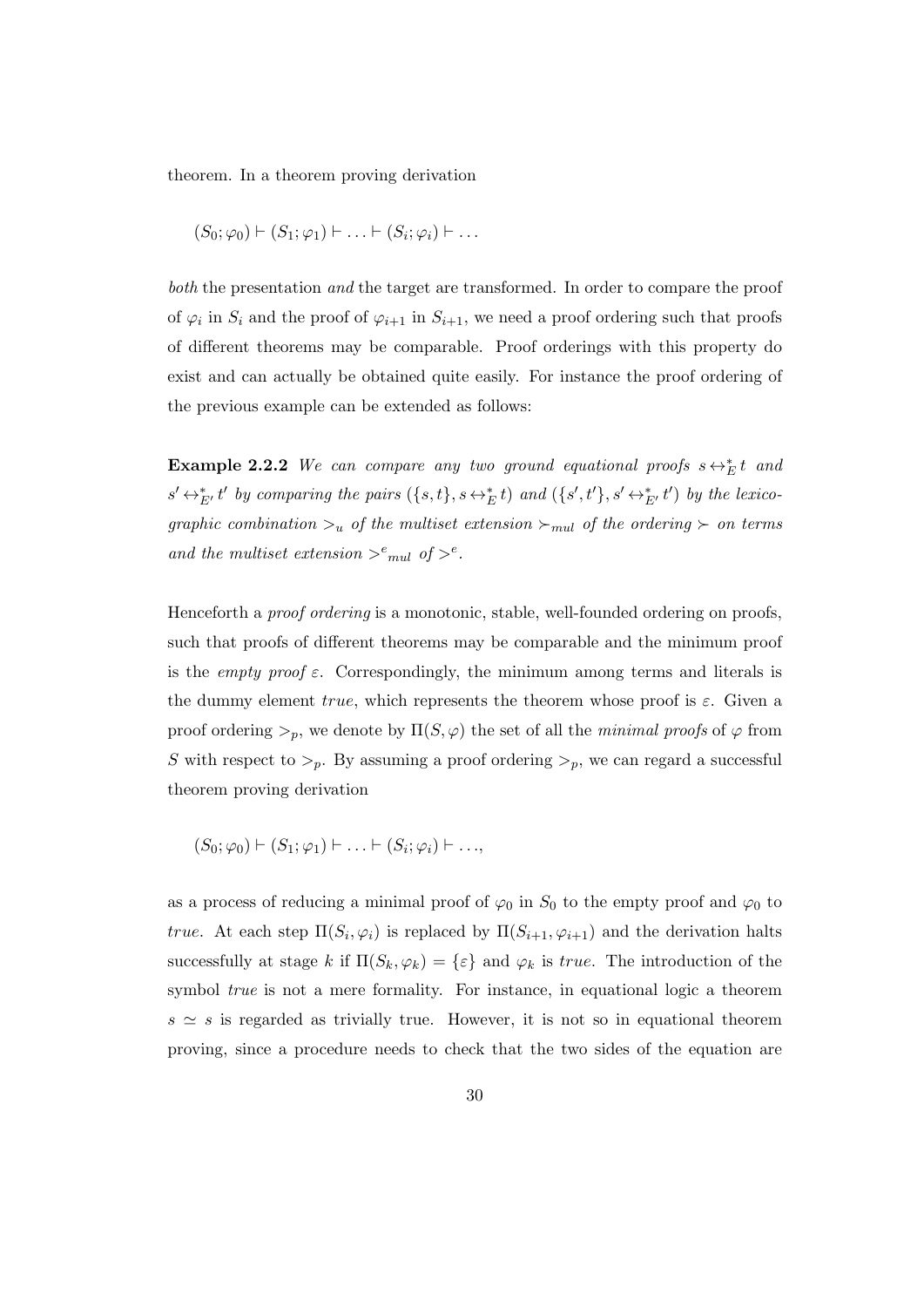identical before stating that the theorem is true. This requires an inference step and therefore a derivation that has reached the state  $(S; s \simeq s)$  is not successful yet. Indeed, the proof of  $s \simeq s$  is not empty. Thus we need the symbol true to indicate the success of a derivation.

We have extended the classical application of proof orderings to include theorem proving, where proofs of different targets need to be compared. This extension is technically simple, but it is important for the interpretation of completion procedures as semidecision procedures. The classical proof orderings approach was not conceived for theorem proving because it does not provide for the target and the transformation of the target. On the other hand, our proof orderings approach applies to both theorem proving and traditional completion.

## 2.3 Inference rules and search plans

We start by introducing some basic concepts about theorem proving strategies. A theorem proving strategy is a pair  $C = \langle I; \Sigma \rangle$ , where I is a set of inference rules and  $\Sigma$  is a search plan. Inference rules in I decide what consequences can be deduced from the available data and  $\Sigma$  decides which inference rule and which data to choose next. We discuss first the inference rules and next the search plan. The general form of an inference rule  $f$  is:

$$
f \colon \frac{S}{S'}
$$

where S and S' are sets of sentences. The rule says that given S, the set S' can be inferred. We distinguish between contraction inference rules and expansion inference rules, as they are called in [44]. A contraction inference rule contracts a given set  $S$  into a new set  $S'$  by either deleting some sentences in  $S$  or replacing them by others: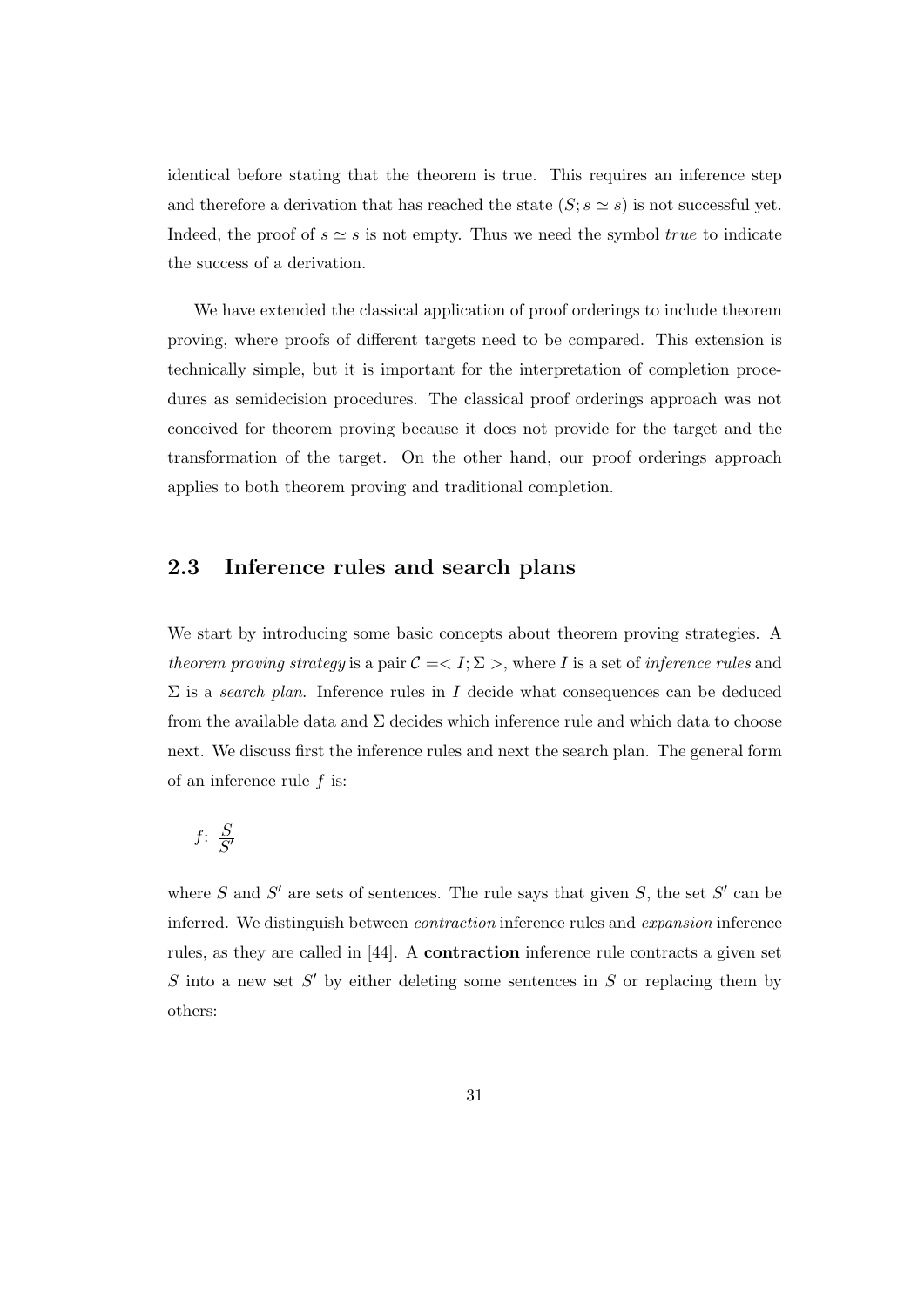$$
f: \frac{S}{S'}
$$
 where  $S \nsubseteq S'.$ 

Example 2.3.1 The most important contraction rule for equality is Simplification:

$$
\frac{(S \cup \{p \simeq q, l \simeq r\}; \hat{s} \simeq \hat{t})}{(S \cup \{p[r\sigma]_u \simeq q, l \simeq r\}; \hat{s} \simeq \hat{t})} \quad p|u = l\sigma, \quad p \succ p[r\sigma]_u, \quad p \triangleright l \vee q \succ p[r\sigma]_u.
$$

A simplification step replaces an equation by a smaller and yet equivalent equation. The condition  $p|u = l\sigma$ , which may be read as l matches the subterm at position u in p, says that the terms p and  $p[r\sigma]_u$  are equal in any equational theory where  $l \simeq r$  holds. Thus the equations  $p \simeq q$  and  $p[r\sigma]_u \simeq q$  are equivalent in any such theory. The condition  $p \succ p[r\sigma]_u$  says that p is rewritten to a smaller term and thus  $p[r\sigma]_u \simeq q$  is smaller than  $p \simeq q$ . This makes Simplification a contraction rule. For instance, if  $x \cdot y \simeq y \cdot x$  is given and  $a \succ b$  in the ordering on terms,  $(a \cdot b) \cdot i(a) \simeq b$ can be rewritten to  $(b \cdot a) \cdot i(a) \simeq b$ . The additional restriction  $p \ge l \vee q \succ p[r\sigma]_u$ is satisfied in this example, because  $(a \cdot b) \cdot i(a) \triangleright x \cdot y$ , as the instance  $a \cdot b$  of  $x \cdot y$ occurs in  $(a \cdot b) \cdot i(a)$ . An example of a step, where the second disjunct  $q > p[r\sigma]_u$ is satisfied, is applying  $e \cdot x \simeq x$  to reduce  $e \cdot x \simeq x \cdot e$  to  $x \simeq x \cdot e$ :  $p \triangleright l$  does not hold, since  $p = l = e \cdot x$ , but  $x \cdot e \succ x$ . The condition  $p \triangleright l \vee q \succ p[r \sigma]_u$  is explained as follows. Since  $p|u = l\sigma$ ,  $p \ge l$  holds. If  $p \ge l$ , either p is a proper instance of l or l matches a proper subterm of p. The side l of the applied equation is strictly smaller than the simplified term according to the encompassment ordering and this is a sufficient condition, together with  $p \succ p[r\sigma]_u$ , for the simplification step to reduce the equational proofs where  $p \simeq q$  occurs. If  $p = l$ , p and l are variants, and therefore uncomparable in the encompassment ordering. In this case,  $q > p[r\sigma]_u$ is required to hold, that is, the newly generated term  $p[r\sigma]_u$  is smaller than both sides of the simplified equation  $p \simeq q$ . This condition represents a restriction only if  $q \nless p$ , which means simplification applies to the greater side of  $p \simeq q$  or  $p \simeq q$  is not ordered. If  $q \succ p$ , simplification applies to the smaller side of  $p \simeq q$  and the condition  $q \succ p[r\sigma]_u$  is trivially satisfied. These conditions guarantee that Simplification steps reduce equational proofs (see Lemma 2.9.1 in Section 2.9.1).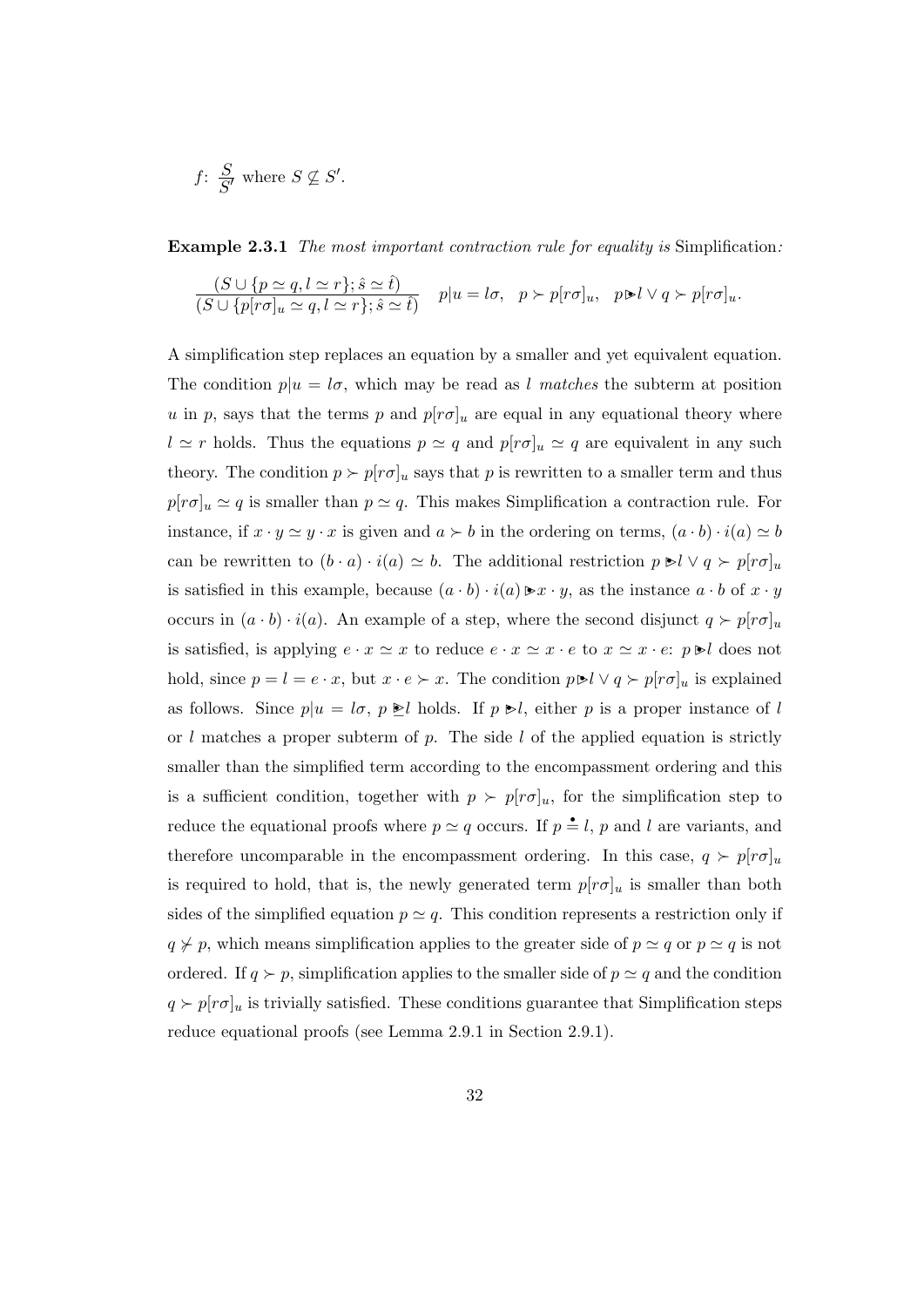A simplification step where  $l \simeq r$  simplifies  $p \simeq q$  is a **forward contraction** step, if  $l \simeq r$  has been generated earlier than  $p \simeq q$ , a **backward contraction** step, otherwise. In general, a contraction step, where the removal of a premise  $\psi_1$ is justified by the remaining premises  $\psi_2 \dots \psi_n$ , is a forward contraction step, if the premises  $\psi_2 \dots \psi_n$  have been generated earlier than  $\psi_1$ , a backward contraction step, otherwise.

An expansion inference rule expands a given set  $S$  into a new set  $S'$  by deriving new sentences from sentences in S:

$$
f: \frac{S}{S'} \text{ where } S \subset S'.
$$

**Example 2.3.2** Deduction of a critical pair by Superposition  $[62]$  is an expansion inference rule on the presentation, since it adds to the given set a new equation:

$$
\frac{(S \cup \{p \simeq q, l \simeq r\}; \hat{s} \simeq \hat{t})}{(S \cup \{p \simeq q, l \simeq r, p[r]_u \sigma \simeq q\sigma\}; \hat{s} \simeq \hat{t})} \quad p|u \notin X, \quad (p|u)\sigma = l\sigma, \quad p\sigma \npreceq q\sigma, p[r]_u \sigma
$$

where X is the set of variables and  $\sigma$  is the most general unifier of  $(p|u)$  and l.

The equation  $l \simeq r$  superposes onto the equation  $p \simeq q$ , if there exists a non-variable subterm  $p|u$ , which unifies with mgu  $\sigma$  with l. This means that the term  $p\sigma$  is equal to both  $q\sigma$  and  $p[r]_u\sigma$ . The new equation  $p[r]_u\sigma \simeq q\sigma$  is called *critical pair* since the first appearance of superposition in [84]. We shall also use raw critical pair to indicate a newly generated equation, which has not been reduced by any other equation. The key point in the Superposition rule is that the step is performed only if  $p\sigma \npreceq q\sigma$  and  $p\sigma \npreceq p[r]_u\sigma$ , i.e. the deduction of new equations is restricted by the same ordering used in Simplification. For instance, given the equations  $(x \cdot y) \cdot y \simeq x \cdot (y \cdot y)$  and  $z \cdot (-w) \simeq -(z \cdot w)$ , the second one superimposes onto the first one, by unifying the side  $z \cdot (-w)$  with the non-variable subterm  $x \cdot y$ . The unifier assigns z to x and  $-w$  to y, yielding the instance  $(z \cdot (-w)) \cdot (-w)$  of  $(x \cdot y) \cdot y$ . This term can be rewritten to  $z \cdot ((-w) \cdot (-w))$  by using the first equation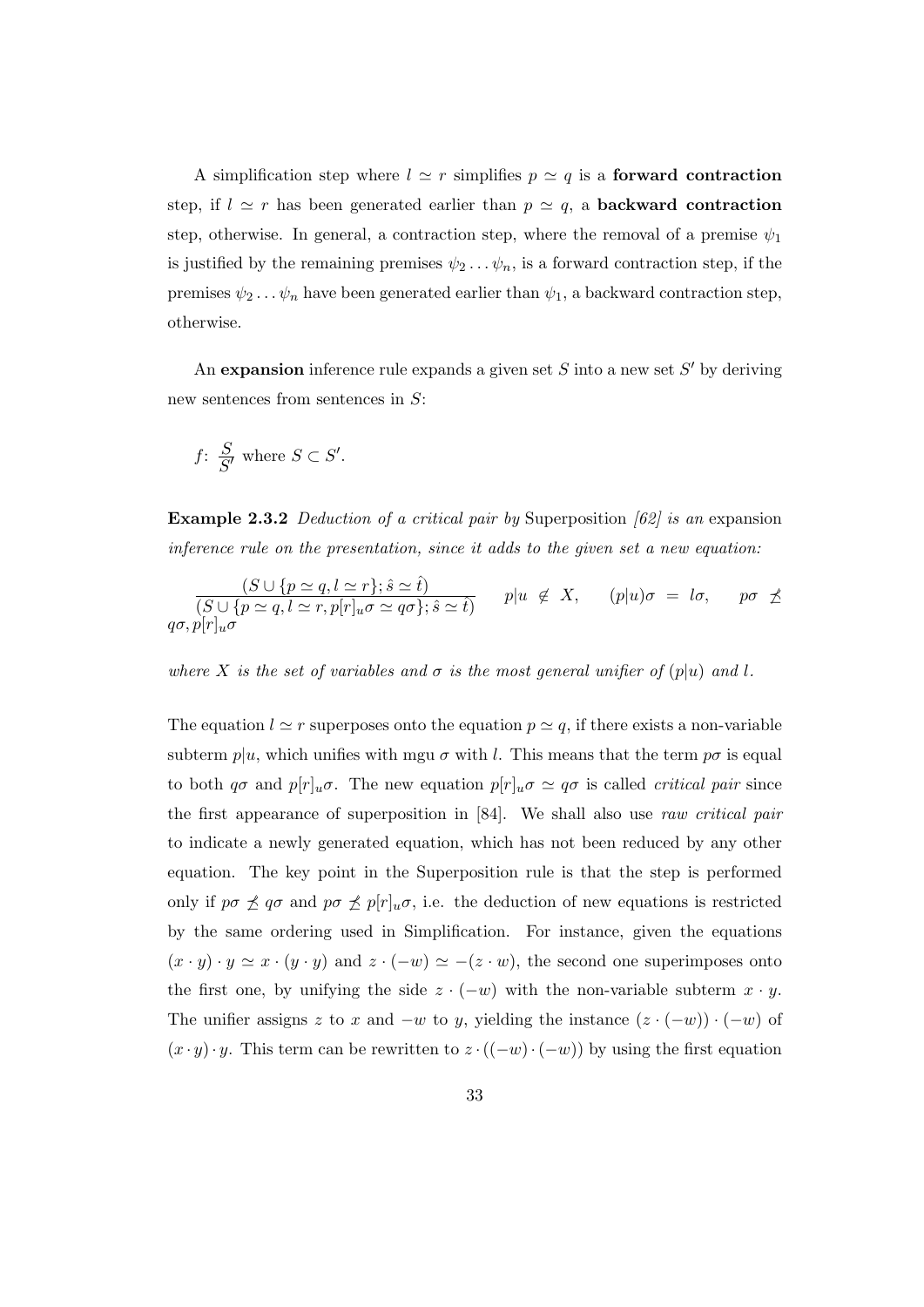and to  $-(z \cdot w) \cdot (-w)$  by using the second one. These two terms are thus equal in the theory and then we deduce the equation  $z \cdot ((-w) \cdot (-w)) \simeq -(z \cdot w) \cdot (-w)$ . The ordering-based restriction is satisfied if the ordering  $\succ$  on terms is such that  $(z \cdot (-w)) \cdot (-w) \succ z \cdot ((-w) \cdot (-w))$  and  $(z \cdot (-w)) \cdot (-w) \succ -(z \cdot w) \cdot (-w)$  hold. This is the case if  $\succ$  is a lexicographic path ordering and  $\cdot$  > − in the precedence on function symbols.

We further distinguish between inference rules which transform the presentation (forward reasoning) and inference rules which transform the target<sup>1</sup> (backward reasoning):

- Presentation inference rules:
	- Expansion inference rules:  $f: \frac{(S; \varphi)}{(S' \cdot \varphi)}$  $\frac{(S;\varphi)}{(S';\varphi)}$  where  $S \subset S'$ .  $-$  Contraction inference rules:  $f: \frac{(S; \varphi)}{(S', \varphi)}$  $\frac{(S;\varphi)}{(S';\varphi)}$  where  $S \nsubseteq S'$ .
- Target inference rules:
	- Expansion inference rules:  $f: \frac{(S; \varphi)}{(S, \Box)}$  $\frac{S(\mathcal{S}, \varphi')}{(S; \varphi')}$  where  $\varphi$  logically implies  $\varphi'$ .
	- $-$  Contraction inference rules: f:  $\frac{(S; \varphi)}{(S, \varphi)}$  $\frac{\partial}{\partial S(\varphi')}$  where  $\varphi$  does not logically imply  $\varphi'.$

Example 2.3.3 Simplification also applies to the target:

$$
\frac{(S\cup\{l\simeq r\};\hat{s}\simeq\hat{t})}{(S\cup\{l\simeq r\};\hat{s}[r\sigma]_u\simeq\hat{t})}\quad \hat{s}|u=l\sigma,\ \ \hat{s}\succ \hat{s}[r\sigma]_u.
$$

For an interesting example of expansion inference rule for the target, we refer to Section 2.9.3.

The inference rules are required to be *sound*:

<sup>&</sup>lt;sup>1</sup>The target can be formulated as a set of equations. For convenience of representation, we write the target as a single equation.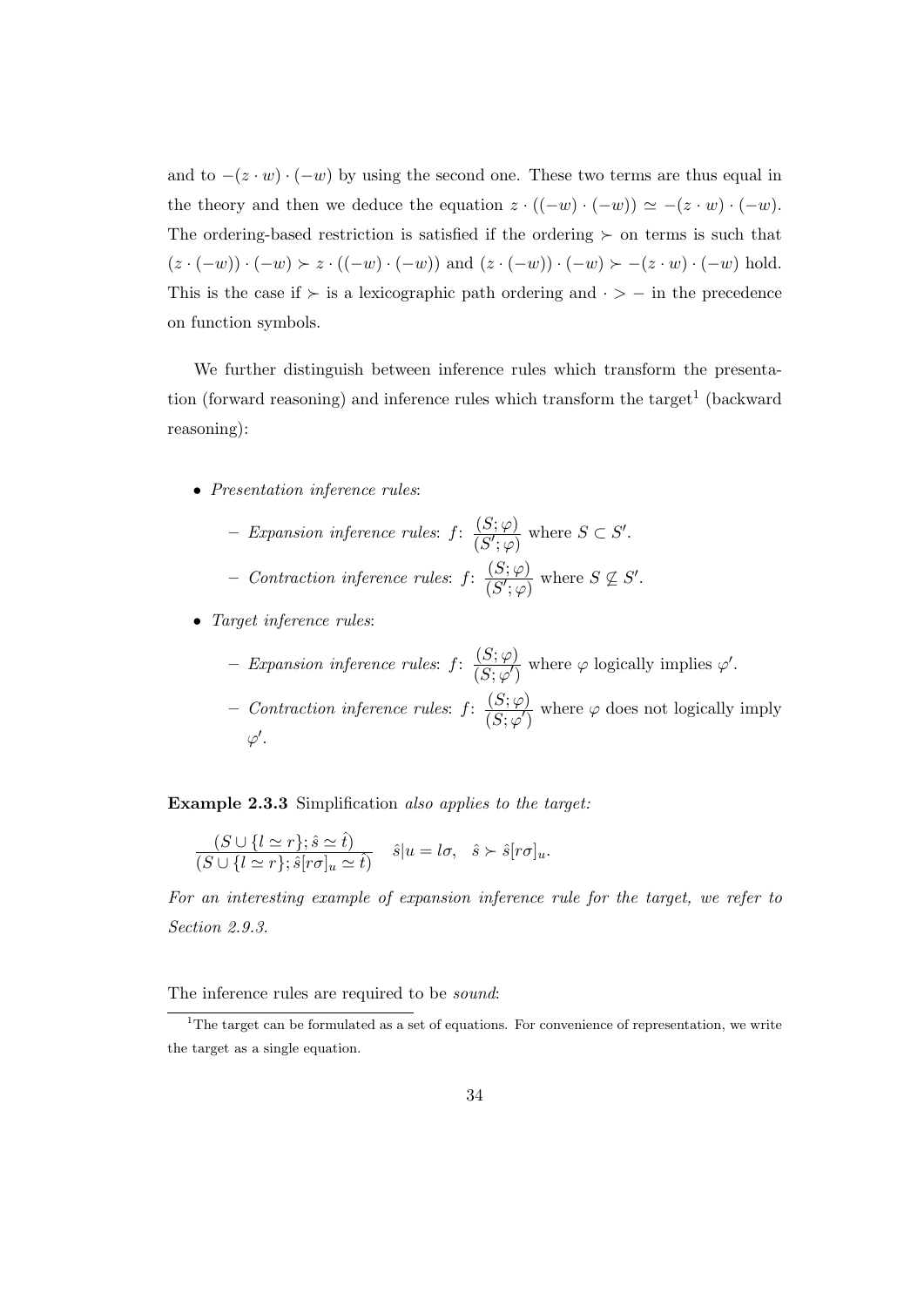**Definition 2.3.1** An inference step  $(S; \varphi) \vdash (S'; \varphi')$  is sound if  $Th(S') \subseteq Th(S)$ , monotonic if  $Th(S) \subseteq Th(S')$ . It is relevant if  $\varphi' \in Th(S')$  if and only if  $\varphi \in Th(S)$ .

Soundness ensures that a presentation inference step does not create new elements which are not true in the theory. Monotonicity guarantees that all theorems are preserved. Relevance ensures that a target inference step replaces the target by a new target in such a way that proving the latter is equivalent to proving the former. For instance, a simplification step which reduces a target  $\varphi$  to  $\varphi'$  satisfies the relevance requirement because if  $\varphi'$  is true,  $\varphi$  is true as well.

A search plan Σ decides which inference rule should be applied to what data at any given step during a derivation. It may set a precedence on the inference rules and a well-founded ordering on data and proceed accordingly:

**Example 2.3.4** A Simplification-first search plan  $\left[\frac{62}{3}\right]$  is a search plan where Simplification has priority over all the expansion rules in the strategy. Therefore, Superposition is considered only if Simplification does not apply to any equation. Consequently, the current set of equations is always kept as reduced as possible. Equations can be sorted by the multiset extension  $\succ_{mul}$  of the ordering on terms, or by size, or by age such as in a first-in first-out plan.

Different schemes for inference rules, called *deduction* and *deletion*, are given in [16]. The deduction scheme in [16] is the same as our expansion scheme. The deletion scheme instead is different from our contraction scheme, since it only allows to infer  $S'$  from  $S$  by deleting a sentence in  $S$ . If this deletion scheme is adopted, an inference rule which replaces a sentence by other sentences has to be schematized as the composition of an expansion rule and a deletion rule. For instance, Simplification of  $p \simeq q$  into  $p \simeq q[r\sigma]_u$  is described as the generation of the equation  $p \simeq q[r\sigma]_u$ followed by the deletion of  $p \simeq q$ . This approach has the drawback that it requires to consider more general inference rules than those actually used in the set of inference rules of a given strategy. For the simplification of  $p \simeq q$  into  $p \simeq q[r\sigma]_u$ , the equation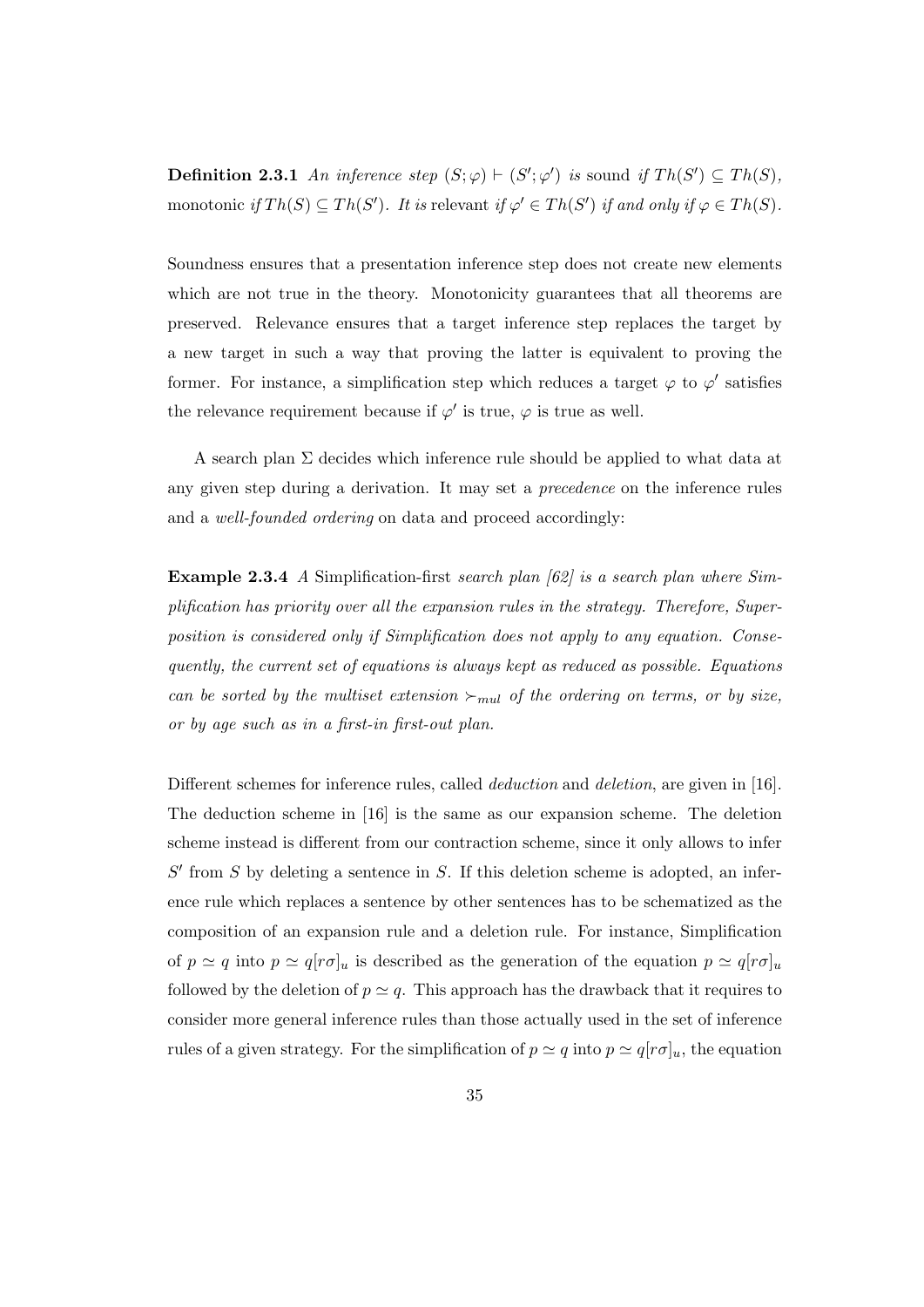$p \simeq q[r\sigma]_u$  may not be a critical pair derivable by a superposition step. This is the case if  $p \succ q$ , that is the right hand side of a rewrite rule is simplified. A general paramodulation inference rule, which is not featured by most actual strategies, e.g. the Unfailing Knuth-Bendix procedure, is then required in order to simulate simplification. Our expansion/contraction schemes have the advantage that they allow us to classify directly the concrete inference rule of existing strategies as either an expansion rule or a contraction rule.

# 2.4 Theorem proving as proof reduction

Our view of theorem proving as proof reduction leads to the requirement that the inference rules of a strategy are proof-reducing. As we derive  $(S_{i+1}; \varphi_{i+1})$  from  $(S_i; \varphi_i)$ , the set  $\Pi(S_i, \varphi_i)$  is replaced by  $\Pi(S_{i+1}, \varphi_{i+1})$ . Clearly, we need to forbid all inference steps which would replace a proof P in  $\Pi(S_i, \varphi_i)$  by a proof Q in  $\Pi(S_{i+1}, \varphi_{i+1})$  such that  $Q >_{p} P$ . Such steps certainly do not help. On the other hand, we cannot impose that at every step a minimal proof of the target be reduced. This is impossible, since theorem proving is a process of search and therefore many steps generally do not contribute to the final result. We require that for every step  $(S_i; \varphi_i) \vdash_{\mathcal{C}} (S_{i+1}; \varphi_{i+1}),$  every proof P in  $\Pi(S_i, \varphi_i)$  is either preserved, i.e. P is also in  $\Pi(S_{i+1}, \varphi_{i+1})$ , or reduced, i.e. P is replaced by a proof Q in  $\Pi(S_{i+1}, \varphi_{i+1})$  such that  $Q <_{p} P$ :

**Definition 2.4.1** An inference step  $(S; \varphi) \vdash (S'; \varphi')$  is proof-reducing on  $\varphi$  if for all  $P \in \Pi(S, \varphi)$ , either  $P \in \Pi(S', \varphi')$  or there exists  $a Q \in \Pi(S', \varphi')$  such that  $P >_p Q$ . If the latter holds for some  $P \in \Pi(S, \varphi)$ , then the step is strictly proof-reducing.

A target inference step modifies the target and therefore we require that it is proofreducing on the target itself:

**Definition 2.4.2** A target inference step  $(S; \varphi) \vdash (S; \varphi')$  is (strictly) proof-reducing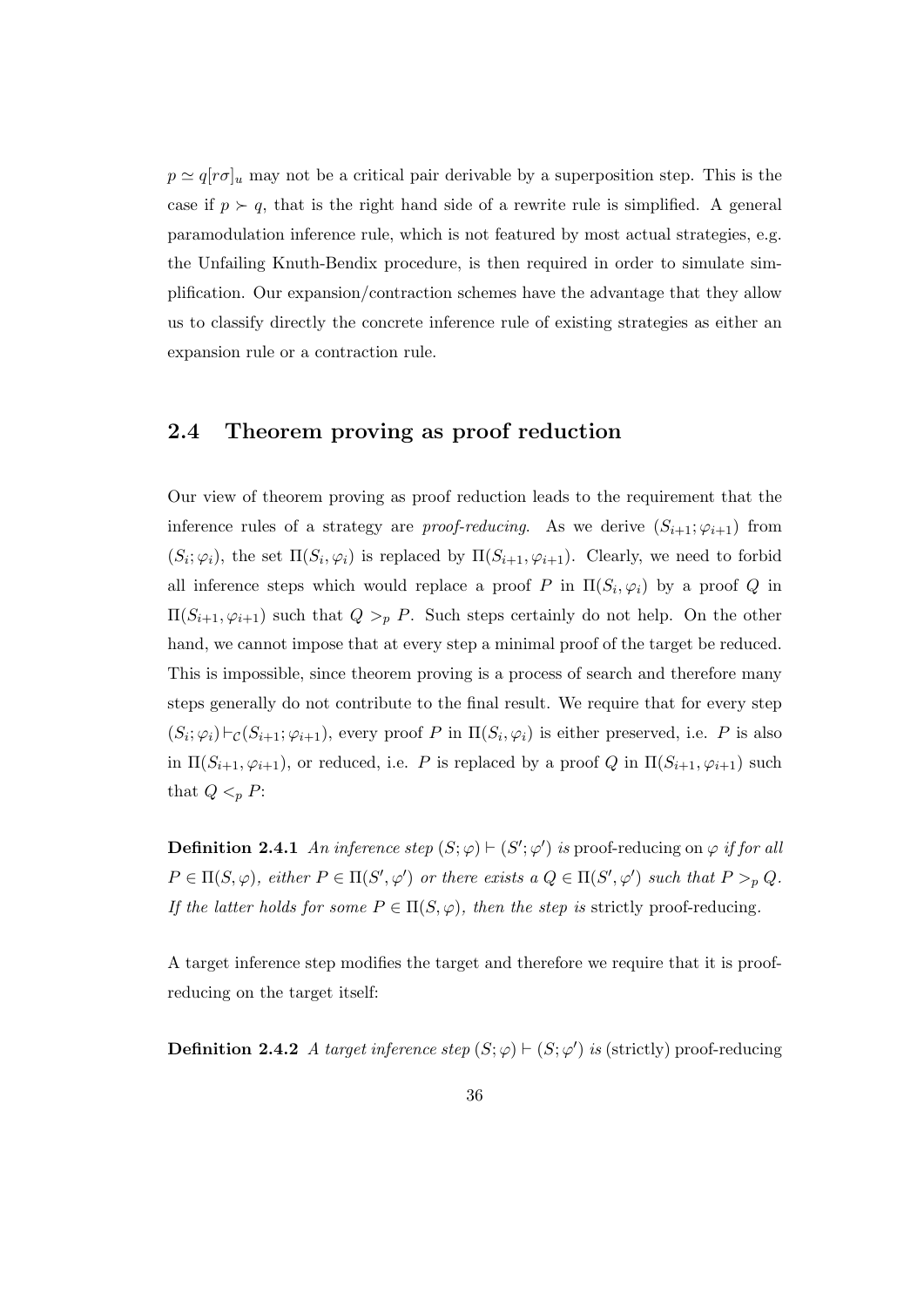if it is (strictly) proof-reducing on  $\varphi$ .

Example 2.4.1 Simplification of the target as given in Example 2.3.3 is strictly proof-reducing. If the target  $\hat{s} \simeq \hat{t}$  is replaced by the target  $\hat{s}' \simeq \hat{t}'$  because  $\hat{s}$  is simplified to  $\hat{s}'$ , we have  $\hat{s} \succ \hat{s}'$ ,  $\hat{t} = \hat{t}'$  and therefore  $\{\hat{s}, \hat{t}\} \succ_{mul} \{\hat{s}', \hat{t}'\}$ . If we assume the proof ordering  $\gtrsim_u$  introduced in Example 2.2.2, it follows that  $\hat{s} \leftrightarrow_E^* \hat{t} \gtrsim_u \hat{s}' \leftrightarrow_E^* \hat{t}'.$ 

For a presentation inference step we allow more flexibility, because an inference step on the presentation may not immediately reduce any proof of the target and still be necessary to decrease it eventually. The proof reduction effects of a presentation inference step need to be checked on a larger set of theorems in the theory, not just on the given target. We call *domain*, and we denote by  $\mathcal{T}$ , the set of sentences where the presentation inference rules are proof-reducing:

**Definition 2.4.3** A presentation inference step  $(S; \varphi) \vdash (S'; \varphi)$  is proof-reducing on  $\mathcal T$  if

1. either it is strictly proof-reducing on  $\varphi$ 

2. or

(a)  $\Pi(S, \varphi) = \Pi(S', \varphi),$ (b)  $\forall \psi \in \mathcal{T}$ ,  $(S; \psi) \vdash (S', \psi)$  is proof-reducing on  $\psi$  and (c)  $\exists \psi \in \mathcal{T}$  such that  $(S; \psi) \vdash (S', \psi)$  is strictly proof-reducing on  $\psi$ .

This condition says that either the step reduces a proof of the target, or it reduces a proof of at least one theorem in  $\mathcal T$ , while it does not increase any proof of any theorem in  $\mathcal T$ . A step which reduces a proof of the target is proof-reducing, regardless of its effects on other theorems. On the other hand, a step which does not affect any proof of the target is also proof-reducing, provided it does not increase any proof and strictly decreases at least one. For most completion procedures the domain  $\mathcal T$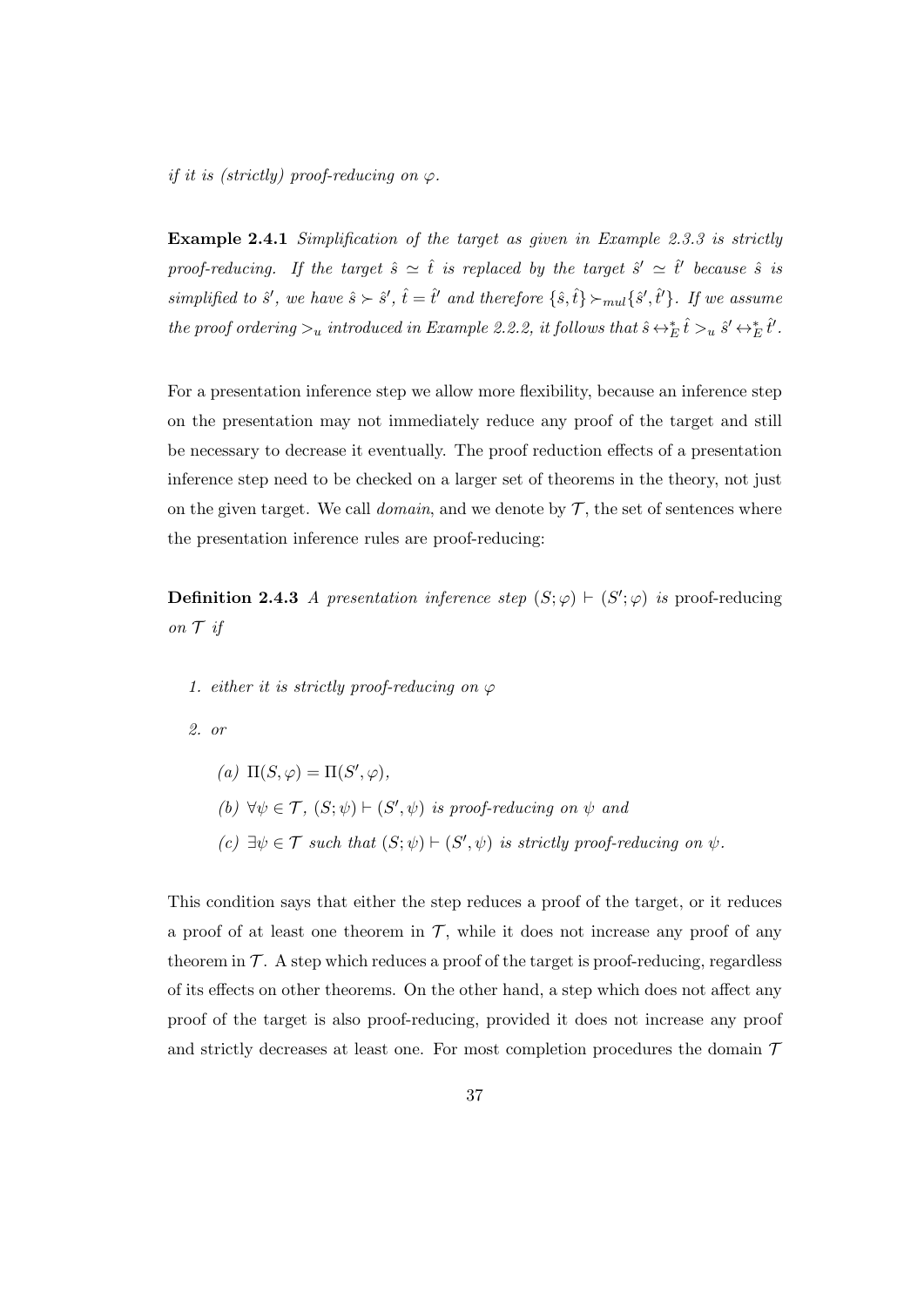is actually the set of all the sentences in the given signature. For instance, for the Knuth-Bendix completion procedure  $\mathcal T$  is the set of all equations. For the Unfailing Knuth-Bendix procedure,  $\mathcal T$  is the set of all ground equations. However, we prefer to give a notion of proof reduction which is parametric with respect to  $\mathcal{T}$ . In fact, it would be desirable to have completion procedures whose domain is smaller than the set of all ground equations or clauses and is dependent on the given target. Intuitively, a procedure with a target-dependent domain should be more efficient, because it would not spend time in reducing proofs of theorems that are not related to the given target.

Example 2.4.2 Deduction of a critical pair as given in Example 2.3.2 is proofreducing on the domain  $\mathcal T$  of all ground equations. We assume the proof ordering  $>u$  introduced in Example 2.2.2. Given two equations  $l \simeq r$  and  $p \simeq q$  in S, a critical overlap of  $l \simeq r$  and  $p \simeq q$  is any proof  $s \leftarrow_{l \simeq r} v \rightarrow_{p \simeq q} t$ , where v is  $c[p\tau]$ for some context c and substitution  $\tau$ , t is c[q $\tau$ ], (p|u) $\tau = l\tau$  for some non variable subterm p|u of p and s is  $c[p|r]_u\tau$ . The Superposition rule applied to  $l \simeq r$  and  $p \simeq q$  generates the critical pair  $p[r]_u \sigma \simeq q\sigma$ , where  $\sigma$  is the mgu of p|u and l and therefore  $\tau = \sigma \rho$  for some substitution  $\rho$ . The proof  $s \leftrightarrow_{p[r]_u \sigma \simeq q\sigma} t$ , justified by the critical pair, is smaller than the proof  $s \leftarrow_{l \simeq r} v \rightarrow_{p \simeq q} t$ : since  $v \succ s$  and  $v \succ t$ , we have  $\{(v, l, s), (v, p, t)\} >^e \infty$  { $(v, l, s), (v, p, t)\} >^e \infty$  { $(v, l, s), (v, p, t)\} >^e \infty$  { $(t, q\sigma, s)$ }, depending on whether  $s \succ t$  or  $t \succ s$ . Therefore, every minimal proof which contains  $s \leftarrow_{l \simeq r} v \rightarrow_{p \simeq q} t$  as a subproof is no longer minimal after the generation of the critical pair. Such a proof is replaced by the smaller proof where all occurrences of  $s \leftarrow_{l \simeq r} v \rightarrow_{p \simeq q} t$  are replaced by  $s \leftrightarrow_{p[r]_u \sigma \simeq q\sigma} t$ : for all  $\psi \in \mathcal{T}$ ,  $\Pi(S \cup \{p[r]_u \sigma \simeq q \sigma\}, \psi) = \Pi(S, \psi) - \{P[s \leftarrow_{l \simeq r} v \rightarrow_{p \simeq q} t]\} \cup \{P[s \leftrightarrow_{p[r]_u \sigma \simeq q \sigma} t]\}. \ \ If \ a$ minimal proof of the target itself contains a critical overlap between  $l \simeq r$  and  $p \simeq q$ , the Deduction step is strictly proof-reducing.

This notion of proof reduction applies to presentation inference steps which are either expansion steps or contraction steps which replace some sentences by others. A contraction step which deletes sentences without adding any cannot reduce any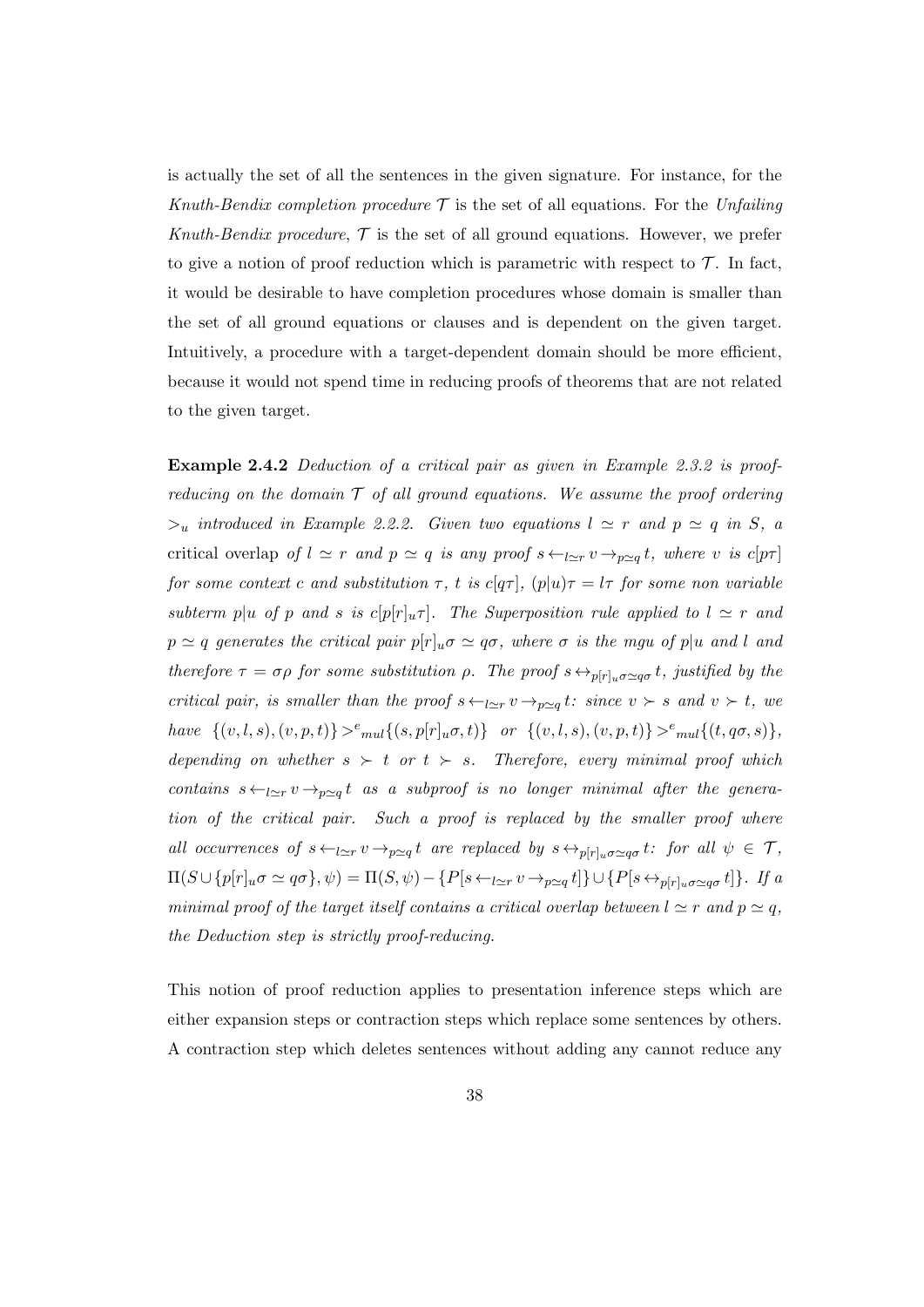minimal proof. In order to characterize these steps, we need a notion of redundancy:

**Definition 2.4.4** A sentence  $\varphi$  is redundant in S on  $\psi$  if  $\Pi(S, \psi) = \Pi(S \cup {\varphi}, \psi)$ ; it is redundant in S on domain  $\mathcal T$  if it is redundant on all  $\psi \in \mathcal T$ .

A sentence is redundant in a presentation on a specific target, if adding it to the presentation does not affect any minimal proof of the target. If this holds on the entire domain, the sentence is said to be redundant on the domain.

Example 2.4.3 An inference rule, which deletes an equation without adding any, is Functional subsumption:

$$
\frac{(S \cup \{p \simeq q, l \simeq r\}; \hat{s} \simeq \hat{t})}{(S \cup \{l \simeq r\}; \hat{s} \simeq \hat{t})} (p \simeq q) \mathbb{E}(l \simeq r).
$$

For instance, the equations  $x \cdot y \simeq y \cdot x$  and  $(w \cdot v) \cdot z + e \simeq z \cdot (w \cdot v) + e$  satisfy the condition  $(w \cdot v) \cdot z + e \simeq z \cdot (w \cdot v) + e \triangleright x \cdot y \simeq y \cdot x$ , as the instance  $(w \cdot v) \cdot z \simeq z \cdot (w \cdot v)$  of  $x \cdot y \simeq y \cdot x$  occurs in the context ... + e. The equality  $x \cdot y \simeq y \cdot x$  suffices to establish also the equality of  $(w \cdot v) \cdot z + e$  and  $z \cdot (w \cdot v) + e$  and therefore the larger equation is not necessary. Similar to simplification, a subsumption step is a forward contraction step, if  $l \simeq r$  has been generated earlier than  $p \simeq q$ , a backward contraction step, otherwise. In fact, the distinction between forward and backward contraction steps was introduced originally for subsumption. An equation  $p \simeq q$  subsumed by  $l \simeq r$  is redundant according to the proof ordering  $\geq_{mul}^e$  and therefore to the proof ordering  $\geq_u$  as defined in Example 2.2.2. If  $(p \simeq q) \blacktriangleright (l \simeq r)$ , no minimal proof contains a step  $s \leftrightarrow_{p \simeq q} t$  since the step  $s \leftrightarrow_{l \simeq r} t$  is smaller: either  $\{(s, p, t)\} >^e \in (s, l, t)\}$  or  $\{(t, q, s)\} >_{mul}^e \{(t, r, s)\},$  depending on whether  $s \succ t$  or  $t \succ s$ , since  $p \blacktriangleright l$  and  $q \blacktriangleright r$ . Thus, for all ground equations  $s \simeq t \in \mathcal{T}$ ,  $\Pi(S \cup \{p \simeq q, l \simeq r\}, s \simeq t) = \Pi(S \cup \{l \simeq r\})$  $r, s \simeq t$ ). If  $(p \simeq q) \triangleq (l \simeq r)$ , the two equations are equal up to variable renaming and therefore have the same ground instances. For all ground equations  $s \simeq t$ ,  $\Pi(S \cup \{p \simeq q, l \simeq r\}, s \simeq t) = \Pi(S \cup \{l \simeq r\}, s \simeq t),$  i.e.  $p \simeq q$  is redundant in  $S \cup \{l \simeq r\}$ . Symmetrically,  $l \simeq r$  is redundant is  $S \cup \{p \simeq q\}$ . Either one of the two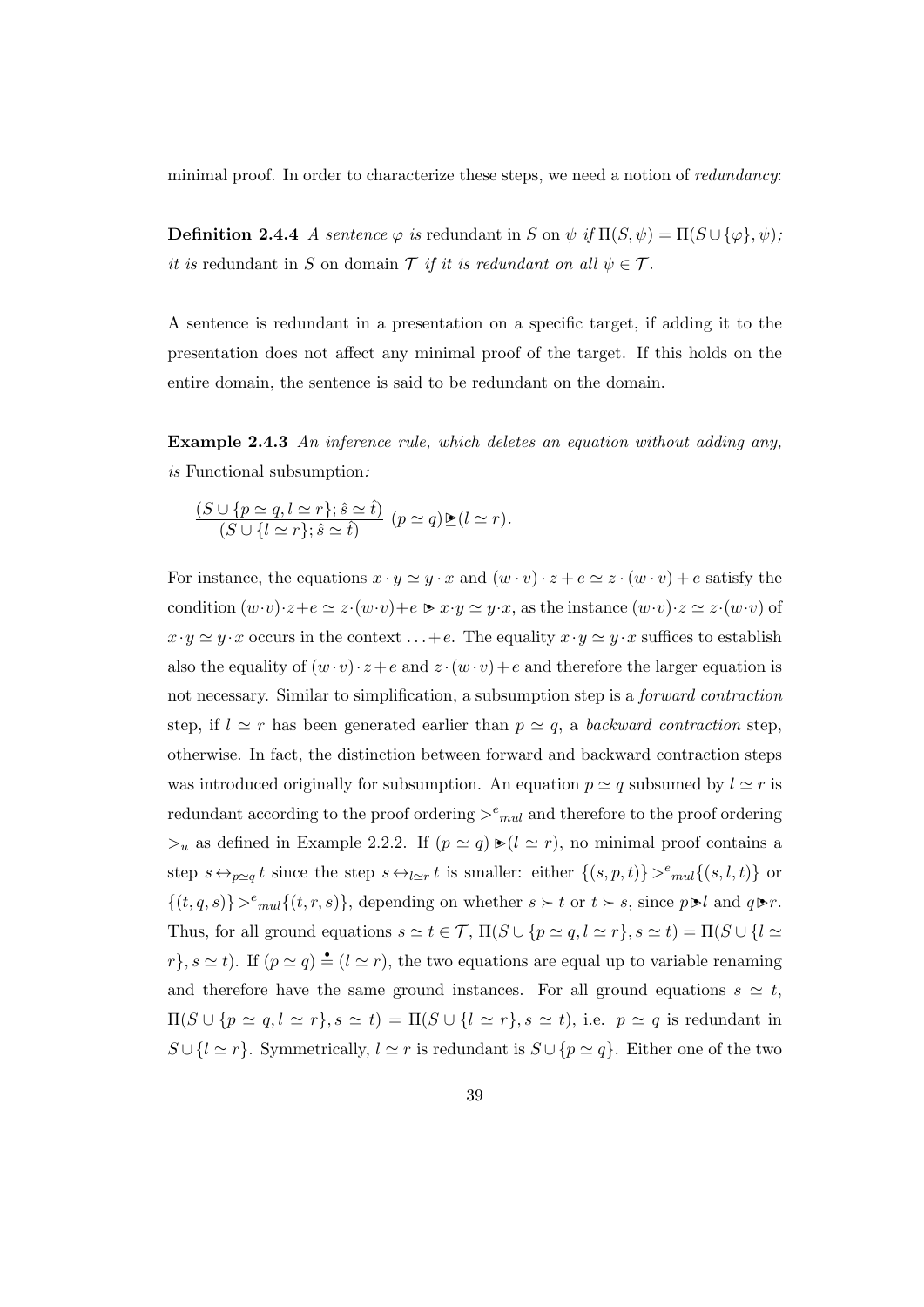equations may be deleted, but noth both, since neither one is redundant in S.

**Definition 2.4.5** An inference step  $(S; \varphi) \vdash (S'; \varphi')$  is reducing on  $\mathcal T$  (on  $\varphi$ ) if either it is proof-reducing on  $\mathcal T$  (on  $\varphi$ ) or it deletes a sentence which is redundant in S on domain  $\mathcal T$  (on  $\varphi$ ).

The notion of reducing steps uses redundancy to characterize those steps which eliminate redundant sentences in the presentation. However, we remark that Definition 2.4.4 does not require that a redundant sentence in S is actually in S. The notion of redundancy also applies to elements which are not in the presentation, but may be derived from the presentation. For instance, it is plain to observe that an expansion step which adds a redundant sentence is not proof-reducing.

**Definition 2.4.6** An inference rule f is reducing if all the inference steps  $(S; \varphi) \vdash_f (S'; \varphi')$  where f is applied are reducing.

We have finally all the elements to define a completion procedure:

**Definition 2.4.7** A theorem proving strategy  $C = \langle I; \Sigma \rangle$  is a completion procedure on domain  $\mathcal T$  if for all pairs  $(S_0; \varphi_0)$ , where  $S_0$  is a presentation of a theory and  $\varphi_0 \in \mathcal{T}$ , the derivation

 $(S_0; \varphi_0) \vdash_{\mathcal{C}} (S_1; \varphi_1) \vdash_{\mathcal{C}} \ldots \vdash_{\mathcal{C}} (S_i; \varphi_i) \vdash_{\mathcal{C}} \ldots$ 

has the following properties:

- soundness:  $\forall i \geq 0, Th(S_{i+1}) \subseteq Th(S_i),$
- relevance:  $\forall i \geq 0, \varphi_i \in \mathcal{T}$  and  $\varphi_{i+1} \in Th(S_{i+1})$  if and only if  $\varphi_i \in Th(S_i)$  and
- reduction:  $\forall i \geq 0$ , the step  $(S_i; \varphi_i) \vdash_{\mathcal{C}} (S_{i+1}; \varphi_{i+1})$  is reducing on  $\mathcal{T}$  (on  $\varphi_i$ ).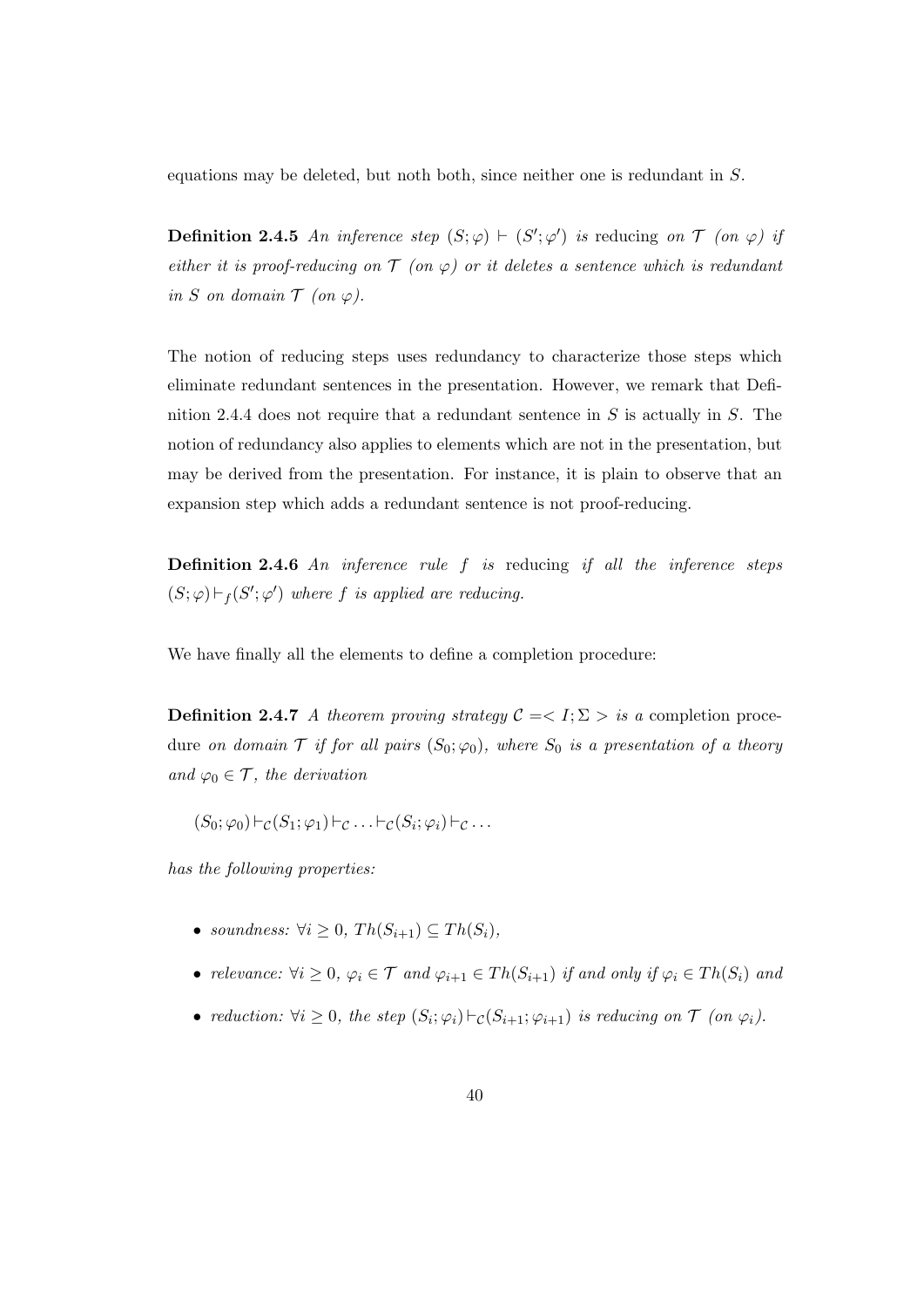The definition requires soundness but not monotonicity, because soundness and relevance together are sufficient for theorem proving. Monotonicity will be added only for the application of completion to the generation of confluent sets. Reduction is the fundamental property of completion procedures. Clearly, if all the inference rules of a procedure are reducing, the procedure has the reduction property. We shall see in Section 2.9 that the inference rules of the known equational completion procedures are reducing. Most inference rules are reducing because they are suitably restricted by the complete simplification ordering  $\succ$  on terms. A complete simplification ordering on data turns out to be a key element in characterizing a theorem proving strategy as a completion procedure.

# 2.5 Fairness and completeness

A theorem proving method is complete if, whenever  $\varphi_0$  is a theorem of  $S_0$ , the derivation from  $(S_0; \varphi_0)$  succeeds. Completeness involves both the inference rules and the search plan. First, it requires that if  $\varphi_0 \in Th(S_0)$ , there exist successful derivations by the inference rules of the procedure. Second, it requires that whenever successful derivations exist, the search plan guarantees that the computed derivation is successful. We call these two properties refutational completeness of the inference rules and fairness of the search plan respectively. In order to describe them, we introduce a structure called *I-tree*. Given a theorem proving problem  $(S_0; \varphi_0)$  and a set of inference rules I, the application of I to  $(S_0; \varphi_0)$  defines a tree, the I-tree rooted at  $(S_0; \varphi_0)$ . The nodes of the tree are labeled by pairs  $(S; \varphi)$ . The root is labeled by the input pair  $(S_0; \varphi_0)$ . A node  $(S; \varphi)$  has a child  $(S'; \varphi')$  if  $(S'; \varphi')$  can be derived from  $(S; \varphi)$  in one step by an inference rule in I. In general, the I-tree is a directed graph, rather than a tree, since a node may be reachable starting from the root by more than one path. However, it is always possible to transform it into a tree by allowing different nodes to have the same label. The I-tree rooted at  $(S_0; \varphi_0)$  represents all the possible derivations by the inference rules in I starting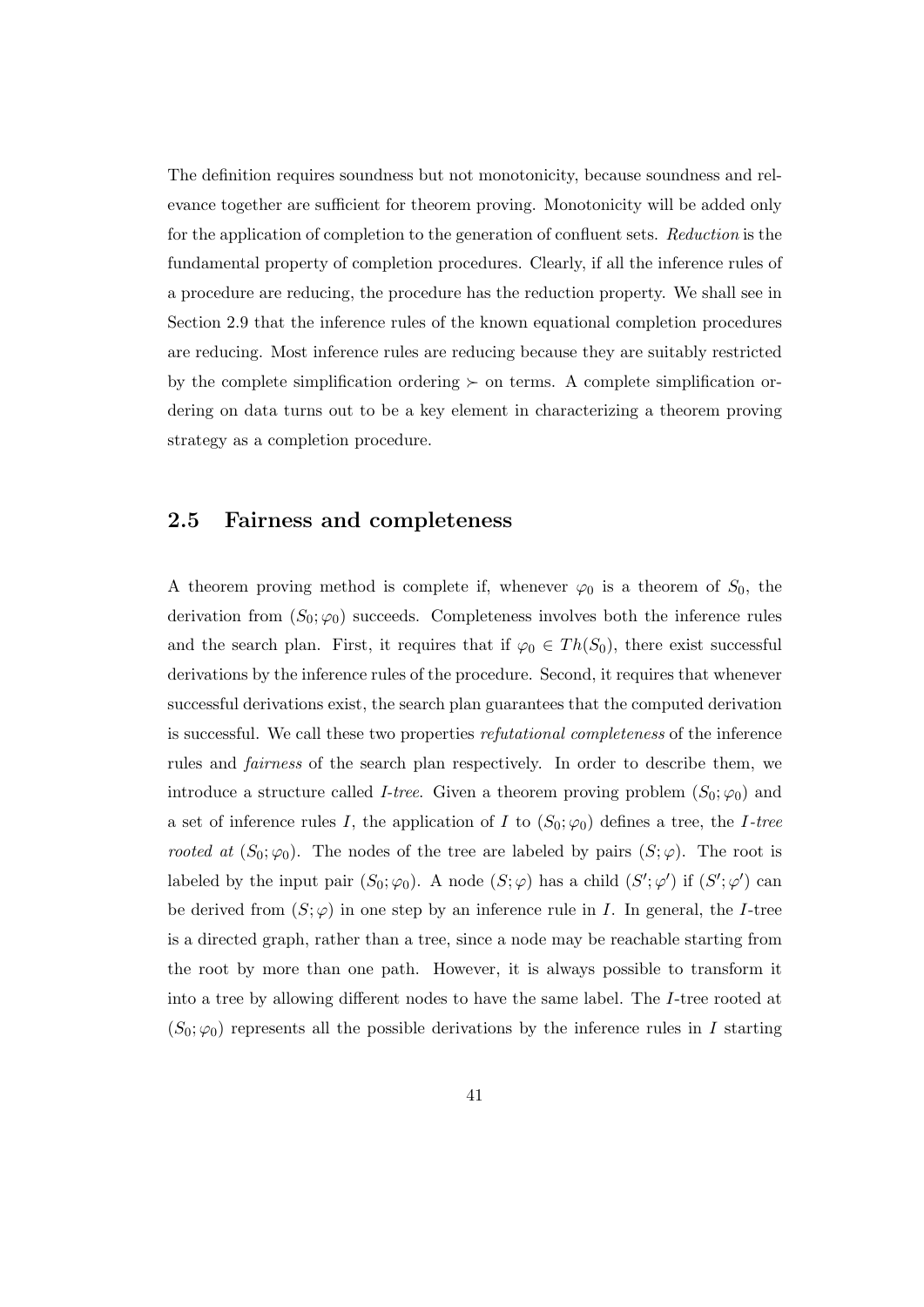from  $(S_0; \varphi_0)$ .

Intuitively, a set I of inference rules is refutationally complete if whenever  $\varphi_0 \in Th(S_0)$ , the *I*-tree rooted at  $(S_0; \varphi_0)$  contains successful nodes, nodes of the form  $(S; true)$ . We use the term "refutational completeness" for the inference rules to differentiate it from the completeness of the theorem proving strategy. Furthermore, "refutational" emphasizes that the goal is to prove a specific theorem. The following definition is an equivalent characterization of this concept in terms of proof reduction:

**Definition 2.5.1** A set I of inference rules is refutationally complete if whenever  $\varphi \in Th(S)$  and  $\Pi(S, \varphi) \neq {\varepsilon}$ ,  $\forall P \in \Pi(S, \varphi)$  there exists a path

 $(S; \varphi) \vdash_I (S_1; \varphi_1) \vdash_I \ldots \vdash_I (S'; \varphi')$ 

such that  $P >_p Q$  for some  $Q \in \Pi(S', \varphi')$ .

A set of inference rules is refutationally complete if it can reduce any non empty proof of the target. Since a proof ordering is well-founded, it follows that if  $\varphi \in Th(S)$ , the I-tree rooted at  $(S; \varphi)$  contains successful nodes. The advantage of giving the definition of completeness in terms of proof reduction is that the problem of proving completeness of  $I$  is reduced to the problem of exhibiting a suitable proof ordering [14].

Given a completion procedure  $C = \langle I; \Sigma \rangle$ , the *I*-tree rooted at  $(S_0; \varphi_0)$  represents all the derivations that the procedure can generate from the input  $(S_0; \varphi_0)$ . The search plan  $\Sigma$  selects a path in the *I*-tree: the derivation from input  $(S_0; \varphi_0)$ controlled by  $\Sigma$  is the path selected by  $\Sigma$  in the *I*-tree rooted at  $(S_0; \varphi_0)$ . Once both a set of inference rules and a search plan are given, the derivation from  $(S_0; \varphi_0)$  is unique. A pair  $(S_i; \varphi_i)$  reached at stage i of the derivation is a *visited node* in the Itree. Each visited node  $(S_i; \varphi_i)$  may have many children, but the search plan selects only one of them to be  $(S_{i+1}; \varphi_{i+1})$ . A search plan  $\Sigma$  is *fair* if whenever the *I*-tree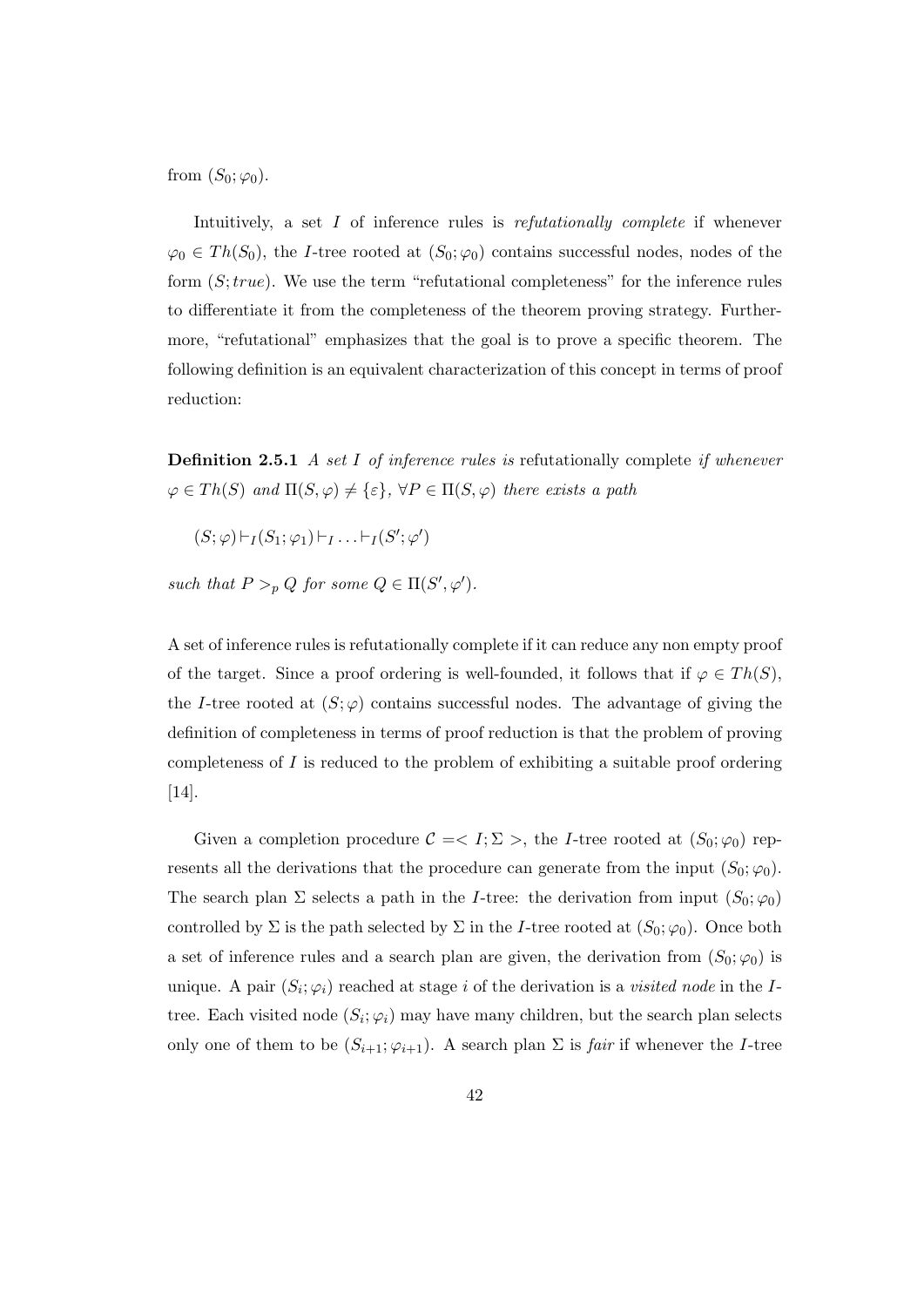rooted at  $(S_0; \varphi_0)$  contains successful nodes, the derivation controlled by  $\Sigma$  starting at  $(S_0; \varphi_0)$  is guaranteed to reach a successful node. Similar to completeness, we rephrase this concept in terms of proof reduction:

#### Definition 2.5.2 A derivation

$$
(S_0; \varphi_0) \vdash_{\mathcal{C}} (S_1; \varphi_1) \vdash_{\mathcal{C}} \ldots \vdash_{\mathcal{C}} (S_i; \varphi_i) \vdash_{\mathcal{C}} \ldots
$$

controlled by a search plan  $\Sigma$  is fair if and only if for all  $i \geq 0$ , for all  $P \in \Pi(S_i, \varphi_i)$ , if there exists a path

$$
(S_i;\varphi_i)\vdash_I\ldots\vdash_I(S';\varphi')
$$

in the I-tree rooted at  $(S_0; \varphi_0)$  such that  $P >_p Q$ , for some  $Q \in \Pi(S', \varphi')$ , then there exists an  $(S_i; \varphi_i)$ , for some  $j > i$ , and an  $R \in \Pi(S_i; \varphi_i)$  such that  $Q \geq_{p} R$ . A search plan  $\Sigma$  is fair if all the derivations controlled by  $\Sigma$  are fair.

In other words, if the inference rules can reduce a proof of the target at  $(S_i; \varphi_i)$ , a fair search plan guarantees that such proof will have been reduced at a later stage  $(S_i; \varphi_i)$ . This definition is target-oriented because it only requires that the proofs of the intended target are reduced. Actually it only requires that one proof of the target is reduced. If a proof of  $\varphi$  is reduced to  $\varepsilon$  at stage j, the set of minimal proofs of  $\varphi$  collapses to  $\{\varepsilon\}$  and  $P >_{p} \varepsilon$  for every proof P considered at all stages earlier than  $i$ . In theorem proving we are only interested in finding one proof of the target and therefore a search plan may trim the search space considerably and still be fair as long as it does not remove the possibility of finding any proof.

If the inference rules are refutationally complete and the search plan is fair, a completion procedure on domain  $\mathcal T$  is *complete*, i.e. it is a *semidecision procedure* for  $Th(S) \cap T$  for all presentations S:

**Theorem 2.5.1** If a completion procedure C on domain  $\mathcal T$  has refutationally complete inference rules and fair search plan, then for all derivations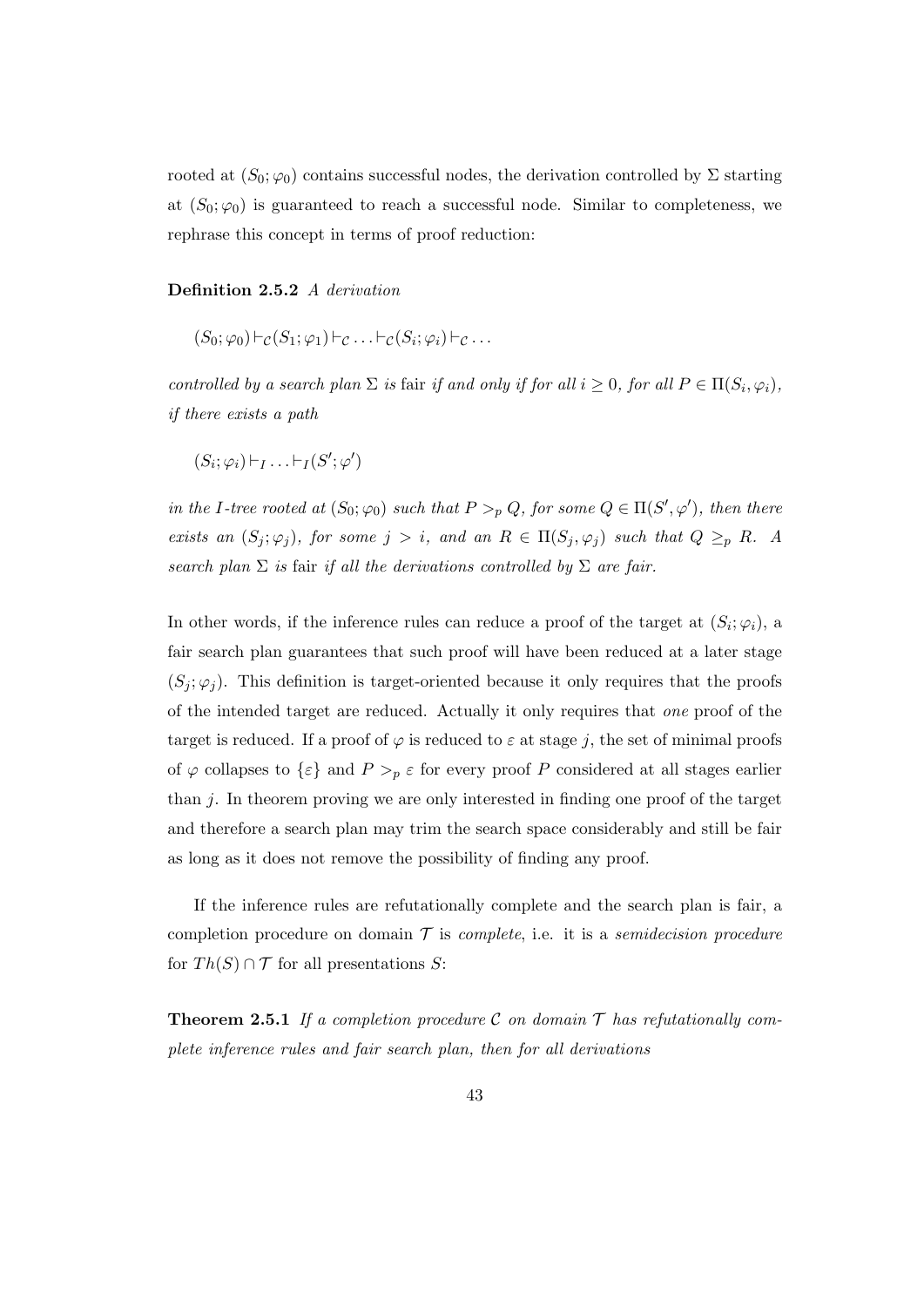$$
(S_0; \varphi_0) \vdash_{\mathcal{C}} (S_1; \varphi_1) \vdash_{\mathcal{C}} \ldots \vdash_{\mathcal{C}} (S_i; \varphi_i) \vdash_{\mathcal{C}} \ldots,
$$

where  $\varphi_0 \in Th(S_0), \forall i \geq 0, \text{ if } \Pi(S_i, \varphi_i) \neq \{\varepsilon\}, \text{ then for all } P \in \Pi(S_i, \varphi_i), \text{ there}$ exists an  $(S_j, \varphi_j)$ , for some  $j > i$ , such that  $P >_p R$  for some  $R \in \Pi(S_j, \varphi_j)$ .

*Proof*: if  $\Pi(S_i, \varphi_i) \neq {\varepsilon}$ , then by completeness of the inference rules, for all  $P \in$  $\Pi(S_i, \varphi_i)$  there exists a path  $(S_i; \varphi_i) \vdash_I \ldots \vdash_I (S'; \varphi')$  such that  $P >_p Q$  for some  $Q \in \Pi(S', \varphi')$ . By fairness of the search plan, there exists an  $(S_j; \varphi_j)$ , for some  $j > i$ , and an  $R \in \Pi(S_j, \varphi_j)$  such that  $P >_p Q \geq_p R$ .

**Corollary 2.5.1** If a completion procedure C on domain  $\mathcal T$  has refutationally complete inference rules and fair search plan, then for all inputs  $(S_0; \varphi_0)$ , if  $\varphi_0 \in Th(S_0)$ , the derivation

$$
(S_0; \varphi_0) \vdash_{\mathcal{C}} (S_1; \varphi_1) \vdash_{\mathcal{C}} \ldots \vdash_{\mathcal{C}} (S_i; \varphi_i) \vdash_{\mathcal{C}} \ldots
$$

reaches a stage k,  $k \geq 0$ , such that  $\varphi_k$  is the clause true.

*Proof*: let P be any proof in  $\Pi(S_0, \varphi_0)$ . By Theorem 2.5.1 and the well-foundedness of  $\geq_p$  the derivation reaches a stage k such that P has been reduced to  $\varepsilon$ . Then  $\Pi(S_k, \varphi_k) = {\varepsilon} \text{ and } \varphi_k \text{ is the clause true.}$ 

# 2.6 Redundancy

In Section 2.4 we introduced a notion of redundancy. The interest in redundancy of data elements in a theorem proving derivation resides in the importance of contraction inference rules. Although, contraction inference rules are necessary to make theorem proving feasible, few of them are known. The purpose of studying redundancy is to get some insight about how to design new and powerful contraction rules. A notion of redundant clauses appeared in [109] and in [16]. We show that redundant clauses according to these works are redundant in our sense. On the other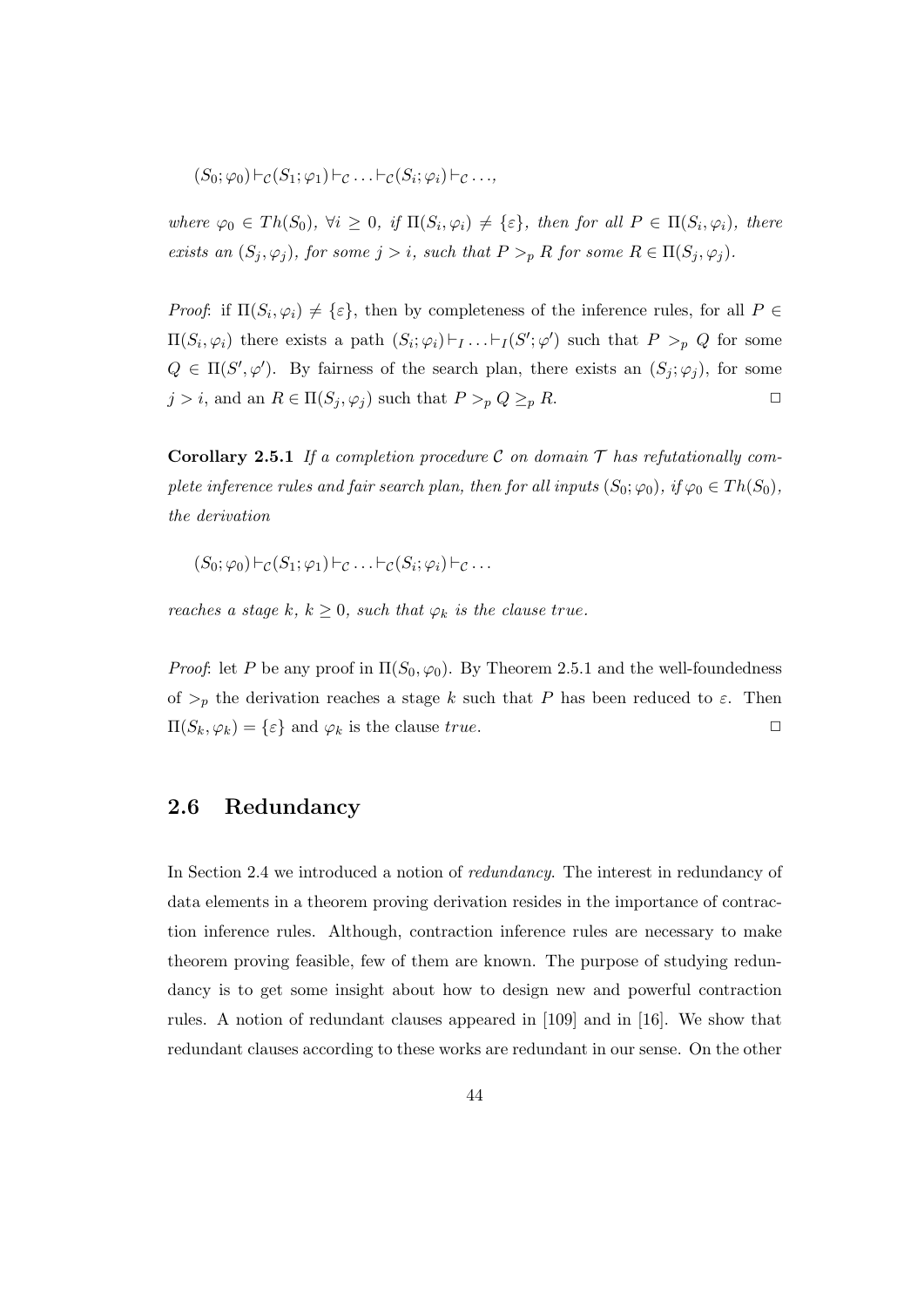hand, there are clauses which are intuitively redundant and redundant according to our definition, but not according to the definitions in [109] and [16].

**Definition 2.6.1** (Rusinowitch 1988) [109] A clause  $\varphi$  is R-redundant in a set S if there exists a clause  $\psi \in S$  such that  $\psi$  properly subsumes  $\varphi$ , i.e.  $\varphi \geq \psi$ . We also write  $\varphi \in R_{\bullet}(S)$ .

R-redundancy has been investigated in [112] in the context of proofs by resolution in first order logic. Very high numbers of R-redundant clauses may be generated in such derivations, resulting in waste of space to hold them and in waste of time to perform the subsumption test to detect them. Two techniques to limit the generation of R-redundant clauses are proposed in [112].

**Definition 2.6.2** (Bachmair and Ganzinger 1990) [16] A clause  $\varphi$  is B-redundant in a set S if there exists an ordering  $>^d$  on clauses, which is monotonic, stable, wellfounded and total on ground, such that the following holds: for all ground instances  $\varphi\sigma$  of  $\varphi$ , there are ground instances  $\psi_1 \dots \psi_n$  of clauses in S such that  $\{\psi_1 \dots \psi_n\} \models$  $\varphi\sigma$  and  $\forall j, 1 \leq j \leq n, \varphi\sigma >^d \psi_j$ . We also write  $\varphi \in R_{>d}(S)$ .

Lemma 2.6.1 (Bachmair and Ganzinger 1990) [16] R-redundant clauses are Bredundant.

*Proof:* we assume an ordering on literals  $\succ$ , which is well-founded and total on ground. We use its multiset extension  $\succ_{mul}$  for clauses. Given such an ordering, it is possible to define the ordering  $>^d$ , in such a way that it is also well-founded, total on ground and incorporates the proper subsumption ordering  $\geq$ : for two ground instances of clauses  $\varphi \sigma_1$  and  $\psi \sigma_2$ ,  $\varphi \sigma_1 >^d \psi \sigma_2$  holds if and only if  $\varphi \sigma_1 \succ_{mul} \psi \sigma_2$  or else  $\varphi \sigma_1 = \psi \sigma_2$  and  $\varphi \geq \psi$ . If  $\varphi$  is R-redundant in S, there exists a clause  $\psi \in S$ such that  $\varphi \geq \psi$ , i.e.  $\psi \sigma \subseteq \varphi$  for some substitution  $\sigma$ . For all ground instances  $\varphi \tau$ of  $\varphi$ , we have  $\psi \sigma \tau \subseteq \varphi \tau$ . Then  $\psi \sigma \tau \models \varphi \tau$  is trivially true. The condition  $\psi \sigma \tau \subseteq \varphi \tau$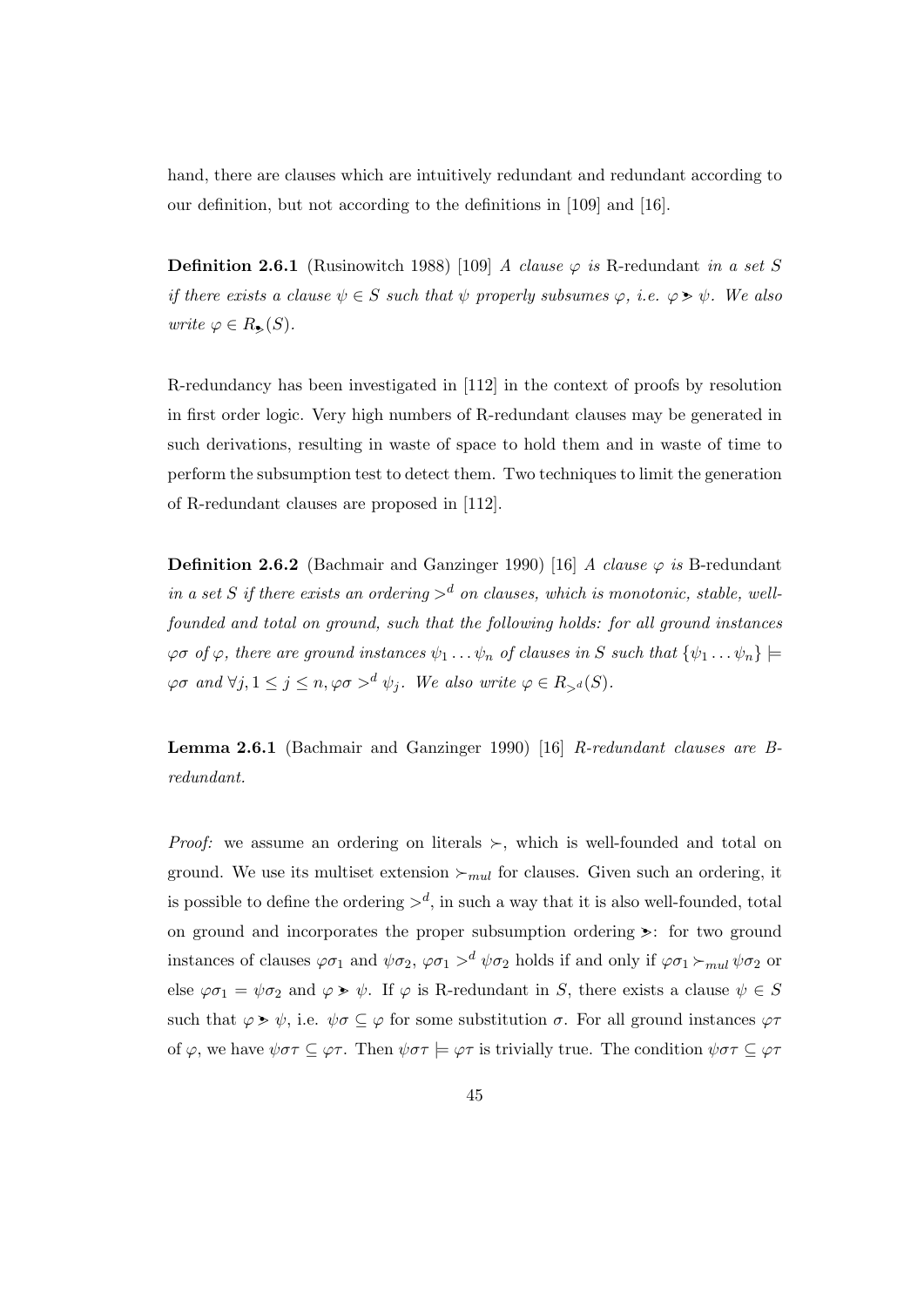means either  $\psi \sigma \tau \subset \varphi \tau$  or  $\psi \sigma \tau = \varphi \tau$ . In the first case  $\varphi \tau >^d \psi \sigma \tau$  holds because  $\varphi \tau \succ_{mul} \psi \sigma \tau$ . In the second case  $\varphi \tau >^d \psi \sigma \tau$  holds because  $\varphi \tau = \psi \sigma \tau$  and  $\varphi \geq \psi$ .  $\Box$ 

In our view, the intuition behind the notion of redundancy is that a clause  $\varphi$  is redundant in S if adding  $\varphi$  to S does not decrease any minimal proof in S (Definition 2.4.4). In fact our definition captures the meaning of Definition 2.6.2. We write  $\varphi \in R_p(S, \psi)$ , if  $\varphi$  is redundant in S on  $\psi$ ,  $\varphi \in R_p(S, \mathcal{T})$ , if  $\varphi$  is redundant in S on  $\mathcal T$ . The subscript p recalls that redundancy is relative to the assumed proof ordering  $>_{n}$ :

**Theorem 2.6.1** If  $\varphi \in R_{>d}(S)$ , then there exists a proof ordering  $\varphi_p$  such that  $\varphi \in R_p(S, \mathcal{T})$ , where  $\mathcal{T}$  is the domain of all ground clauses.

*Proof:* for all ground clauses  $\psi$ , we regard any set  $\{\psi_1 \dots \psi_n\}$  of ground instances of clauses in S, such that  $\{\psi_1 \dots \psi_n\} \models \psi$ , as a proof in S of  $\psi$ . Since the ordering  $>$ <sup>d</sup> assumed in the definition of B-redundancy is well-founded and total on ground clauses, its multiset extension  $d_{mul}$  is also well-defined and total on multisets of ground clauses. Let the proof ordering  $\gt_p$  be  $\gt^d_{mul}$ . Since  $\gt^d_{mul}$  is total, the minimal proof in S of a ground clause  $\psi$  is unique. By slightly abusing our notation, we use  $\Pi(S, \psi)$  to denote the unique minimal proof of  $\psi$  in S. Let  $\varphi$  be B-redundant in S. We show that  $\Pi(S \cup {\varphi}, \psi) = \Pi(S, \psi)$  for all ground theorems  $\psi$ . Since  $S \subset S \cup \{\varphi\}, \Pi(S \cup \{\varphi\}, \psi) \leq_p \Pi(S, \psi)$  trivially holds and therefore we simply have to show that  $\Pi(S \cup {\varphi}, \psi) \nless_{p} \Pi(S, \psi)$ . The proof is done by way of contradiction: if  $\Pi(S \cup {\varphi}, \psi) <_{p} \Pi(S, \psi)$ , then the smallest set of ground instances of clauses in  $S \cup \{\varphi\}$  which logically entails  $\psi$  has the form  $S' \cup \{\varphi \sigma_1 \dots \varphi \sigma_k\}$  for some set  $S'$  of ground instances of clauses in S and some ground substitutions  $\sigma_1 \dots \sigma_k$ . Since  $\varphi$ is B-redundant in S, for all  $\varphi \sigma_i$ ,  $1 \leq i \leq k$ , there are ground instances  $\{\psi_1^i \dots \psi_{n_i}^i\}$ of clauses in S such that  $\{\psi_1^i \dots \psi_{n_i}^i\} \models \varphi \sigma_i$  and  $\varphi \sigma_i >^d \psi_j^i$ ,  $\forall j, 1 \leq j \leq n_i$ . Therefore,  $S' \cup \{\psi_1^i \dots \psi_{n_i}^i\}_{i=1}^k <_{mul}^d S' \cup \{\varphi \sigma_1 \dots \varphi \sigma_k\}$  and  $S' \cup \{\psi_1^i \dots \psi_n^i\}_{i=1}^k \models \psi$ , that is  $S' \cup {\varphi \sigma_1 \dots \varphi \sigma_k}$  cannot be the smallest set entailing  $\psi$ . It follows that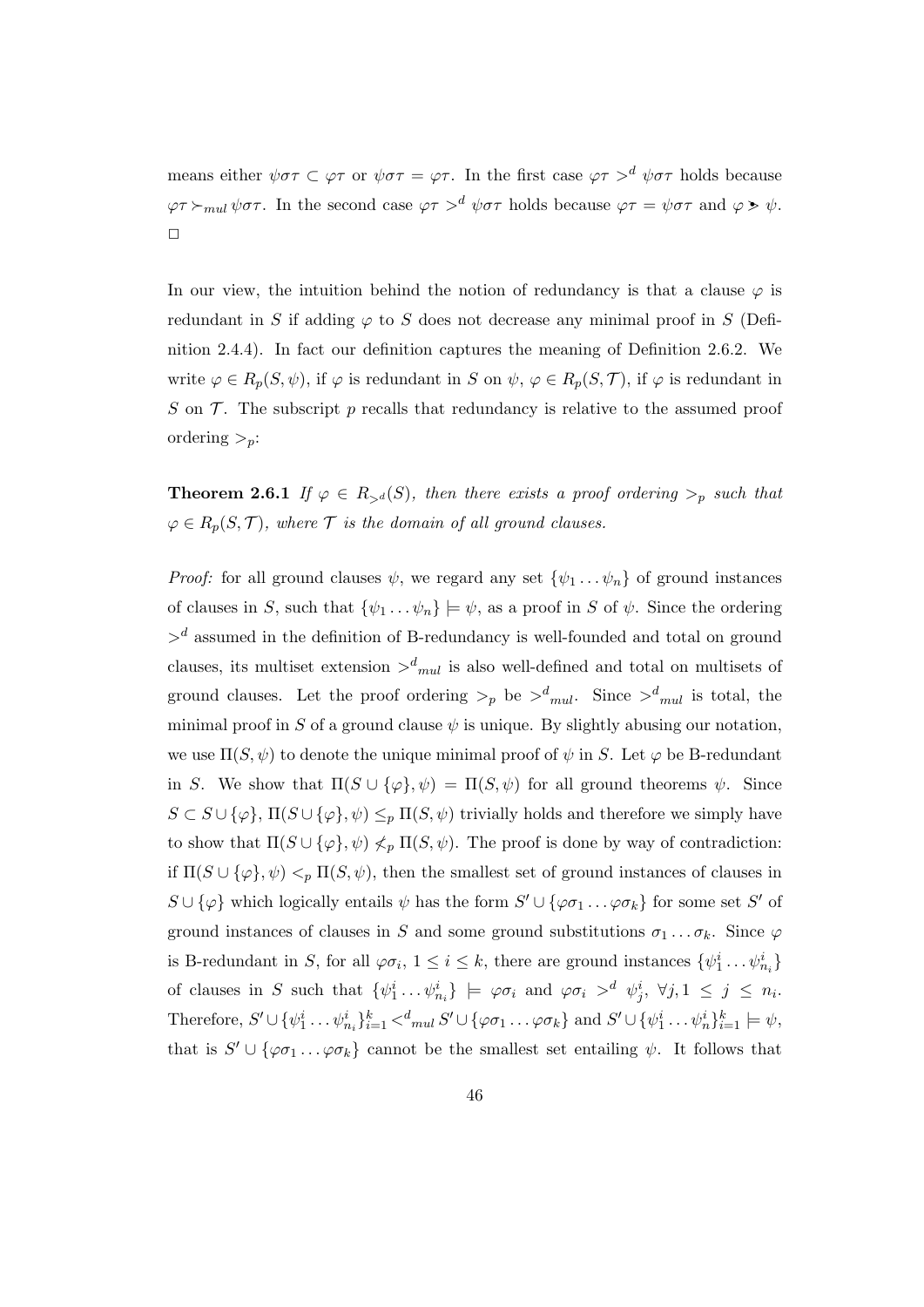$$
\Pi(S \cup \{\varphi\}, \psi) = \Pi(S, \psi).
$$

On the other hand, there are cases where trivially redundant clauses are not Bredundant, whereas they are redundant according to our definition:

**Example 2.6.1** If  $S = \{P, \neg R, R\}$ , where P and R are ground atoms, P is intuitively redundant and it is redundant according to our Definition 2.4.4: the minimal proof of every ground theorem is given by  $\{\neg R, R\}$ , since  $\{\neg R, R\}$  yields the empty clause and therefore any clause. However, if  $R \succ P$  and thus  $R >^d P$ , then P is not B-redundant.

This example shows a limitation of a notion of redundancy based on an ordering on clauses: different precedences on predicate symbols may be needed in order to characterize as redundant different clauses during a computation.

In our definition of completion, we have required that a contraction step which simply deletes a sentence, delete a redundant sentence. It remains to clarify the relationship between redundancy and contraction steps that replace sentences by others. We show that for such steps the replaced sentence is redundant on the specific target, if the step is strictly proof-reducing, on the entire domain, otherwise:

**Lemma 2.6.2** If a contraction inference step  $(S \cup {\psi}; \varphi) \vdash (S \cup {\psi'}; \varphi)$  is proofreducing on T by Condition 1 in Definition 2.4.3, then  $\psi \in R_p(S \cup {\psi'}, \varphi)$ ; if it is proof-reducing by Condition 2 in Definition 2.4.3, then  $\psi \in R_p(S \cup {\psi'}, \mathcal{T})$ .

*Proof:* if  $\psi$  does not occur as an axiom in any proof  $P \in \Pi(S \cup {\psi}, \varphi)$ , then  $\Pi(S \cup {\psi}, \varphi) = \Pi(S, \varphi)$ , i.e.  $\psi$  is redundant on  $\varphi$  in S and therefore also in  $S \cup {\psi}'$ . If  $\psi$  is an axiom in some proof  $P \in \Pi(S \cup {\psi}, \varphi)$ , then  $P \notin \Pi(S \cup {\psi'}, \varphi)$ , since  $\psi \notin S \cup {\psi'}$ . By Condition 1 in Definition 2.4.3, there exists a  $Q \in \Pi(S \cup {\psi'}, \varphi)$ such that  $P >_{p} Q$ . In other words, all the proofs of  $\varphi$  where  $\psi$  occurs as an axiom are replaced by smaller proofs in  $\Pi(S \cup {\psi'}, \varphi)$ . Adding  $\psi$  to  $S \cup {\psi'}$  would not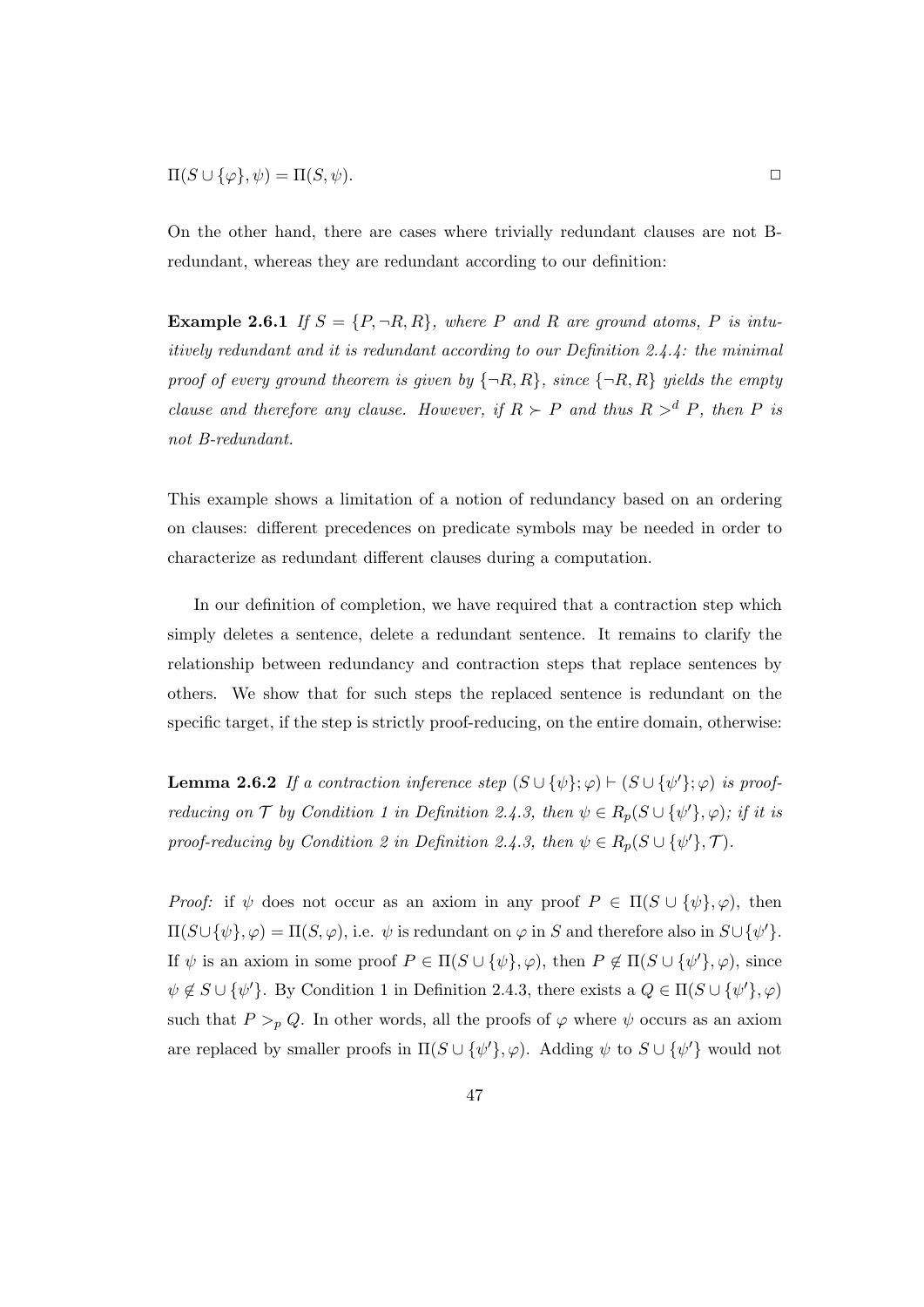reduce any proof in  $\Pi(S \cup {\psi'}, \varphi)$  and therefore  $\psi$  is redundant on  $\varphi$  in  $S \cup {\psi'}$ . By applying the same argument to all theorems in the domain we obtain the second part of the lemma.  $\Box$ 

This lemma demonstrates that the notions of redundancy on the target and redundancy on the domain correspond to the two ways a contraction step on the presentation can be proof-reducing: either it is strictly proof-reducing on the target and deletes a sentence which is redundant on the target, or it is proof-reducing on the domain and deletes a sentence which is redundant on the entire domain. It follows that all sentences deleted by contraction steps are redundant: if  $\varphi$  is deleted at stage i, either it is redundant at stage i, (it has been just deleted), or it is redundant at stage  $i+1$  (it has been replaced). A similar relationship between deletion and B-redundancy holds according to the approach proposed in [16]. In fact, in [16] B-redundancy is used to define the deletion scheme itself: a deletion inference rule is a rule which deletes redundant sentences.

In [17], the approach to redundancy of [16] has been extended by providing a general definition of redundancy criterion, of which B-redundancy is an instance:

Definition 2.6.3 (Bachmair and Ganzinger 1992) [17] A mapping R from sets of sentences to sets of sentences is called a redundancy criterion if

- 1.  $S R(S) \models R(S)$  (soundness of a redundancy criterion),
- 2. if  $S \subseteq S'$ , then  $R(S) \subseteq R(S')$  (monotonicity with respect to the subset relation) and
- 3. if  $(S'-S) \subseteq R(S')$ , then  $R(S') \subseteq R(S)$  (monotonicity with respect to the deletion of redundant sentences).

The first two conditions express a *soundness* and *monotonicity* requirement respectively. The third condition says that the redundancy of a clause does not depend on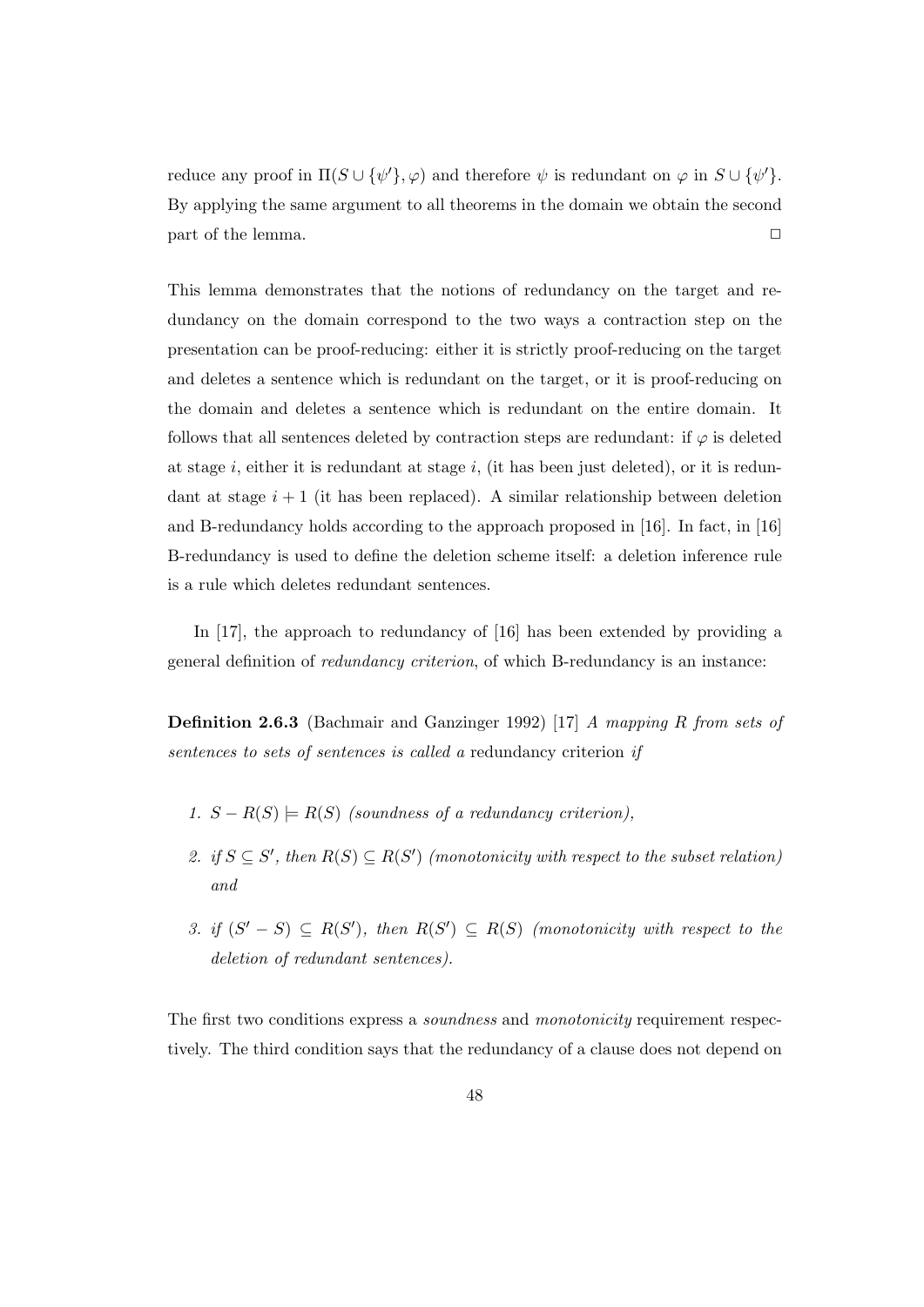other redundant clauses, only on non-redundant ones. Intuitively, this means that if a clause is redundant at a certain stage of a derivation, it will also be redundant at the subsequent stages. Namely, if we derive  $S$  from  $S'$  by deleting elements in  $R(S')$ , all the elements in  $R(S')$  are still redundant in S. For this reason we call it monotonicity with respect to the deletion of redundant sentences. In the following, we show that our definition of redundancy on the domain is a redundancy criterion in the context of derivations without target, where the inferences are monotonic in the sense of Definition 2.3.1. We give one lemma for each condition and then we summarize the results in a theorem. The first lemma simply says that the requirement of monotonicity of the derivation implies trivially the requirement of soundness of the redundancy criterion applied during the derivation:

### Lemma 2.6.3 For all derivations

 $S_0 \vdash_c S_1 \vdash_c \ldots S_i \vdash_c \ldots$ 

by a completion procedure C on domain  $\mathcal{T}$ , which satisfies the monotonicity property of Definition 2.3.1,  $\forall i, j, j > i \geq 0$ ,  $\forall A \subseteq R_p(S_i, \mathcal{T}) \cap Th(S_i)$ , if  $S_j = S_i - A$ , then  $S_j \models A$ .

*Proof:* by the monotonicity property of Definition 2.3.1,  $\forall i \geq 0$ ,  $Th(S_i) \subseteq Th(S_{i+1})$ . It follows that  $Th(S_i) \subseteq Th(S_j)$ . Thus,  $A \subseteq Th(S_i) \subseteq Th(S_j)$ , i.e.  $S_j \models A$ .  $\Box$ 

In particular, if  $A = R_p(S_i, \mathcal{T})$ , we have  $S_i - R_p(S_i, \mathcal{T}) \models R_p(S_i, \mathcal{T})$ , which is the soundness of a redundancy criterion. Definition 2.6.3 does not require that  $R(S) \subseteq Th(S)$ . However, when one is considering a derivation by a sound inference mechanism, where only elements of the theory may be generated, we are interested only in redundancy of elements of the theory, i.e. in  $R(S) \cap Th(S)$ . In summary, the requirement of monotonicity of the derivation plays in our framework the role which is played by soundness of the redundancy criterion in the framework of [17].

The second lemma shows that if a clause is redundant on the domain at a certain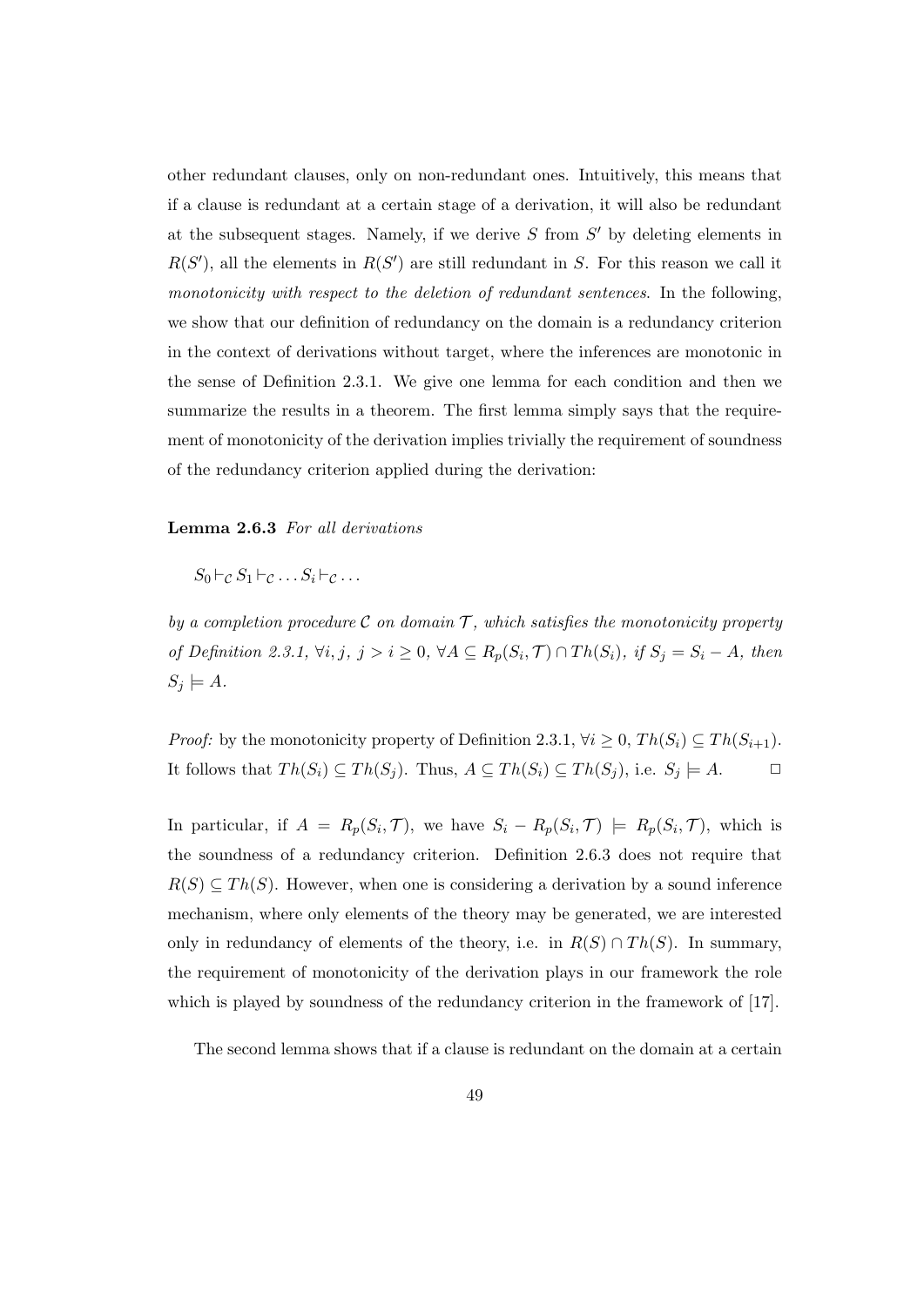stage of a derivation, it will be redundant at all subsequent stages:

Lemma 2.6.4 For all derivations

 $S_0 \vdash_{\mathcal{C}} S_1 \vdash_{\mathcal{C}} \ldots S_i \vdash_{\mathcal{C}} \ldots$ 

by a completion procedure C on domain  $\mathcal{T}, \forall i, j, j > i \geq 0, \forall \psi \in \mathcal{T} \cap Th(S_i) \cap Th(S_j)$ , if  $\psi \in R_p(S_i, \mathcal{T})$ , then  $\psi \in R_p(S_j, \mathcal{T})$ .

Proof: if  $\psi$  is redundant in  $S_i$  on  $\mathcal{T}, \psi$  does not occur as an axiom in any minimal proof in  $S_i$  of theorems in  $\mathcal T$ . This also holds for  $\psi$  itself. In other words, there exists at least a proof  $P \in \Pi(S_i, \psi)$ , which is smaller than the proof represented by  $\psi$  itself:  $\psi >_{p} P$ . Since there is no target, the derivation is proof-reducing by Condition 2 in Definition 2.4.3. It follows that  $\forall j, j > i$ , either  $P \in \Pi(S_j, \psi)$  or P is replaced by a proof  $Q \in \Pi(S_j, \psi)$  such that  $P >_p Q$ . In both cases, there is a proof  $R \in \Pi(S_j, \psi)$  such that  $\psi >_p R$ . By monotonicity and stability of  $\psi$ ,  $C[\psi \sigma] >_{p} C[R\sigma]$  for all proof contexts C and substitutions  $\sigma$ . In other words,  $\psi$  is not involved in any minimal proof in  $S_j$  of a theorem in  $\mathcal T$ , since any occurrence of  $\psi$  in a proof can be replaced by a proof of  $\psi$  smaller than  $\psi$  itself. It follows that  $\psi$ is redundant in  $S_j$  on  $\mathcal T$ .

If  $S_j$  is derived from  $S_i$  by a sequence of inference steps,  $Th(S_j) \subseteq Th(S_j)$  by soundness of the inferences. If, in addition,  $S_i \subseteq S_j$ , we have  $Th(S_i) \subseteq Th(S_j)$ , by monotonicity of logical entailment used to define Th. Thus, it is  $Th(S_i) = Th(S_j)$ . By the above lemma, we have  $(R_p(S_i, \mathcal{T}) \cap Th(S_i)) \subseteq (R_p(S_j, \mathcal{T}) \cap Th(S_j)).$  In other words, Lemma 2.6.4 shows that our definition of redundancy on the domain satisfies the second property of a redundancy criterion (if  $S \subseteq S'$ , then  $R(S) \subseteq R(S')$ ) if S' is generated from  $S$  in a derivation. Also, similar to Lemma 2.6.3, the attention is restricted to the theory of interest during the derivation.

The third lemma proves that  $R_p$  satisfies the third property of a redundancy criterion, for all those clauses that are theorems of both sets involved: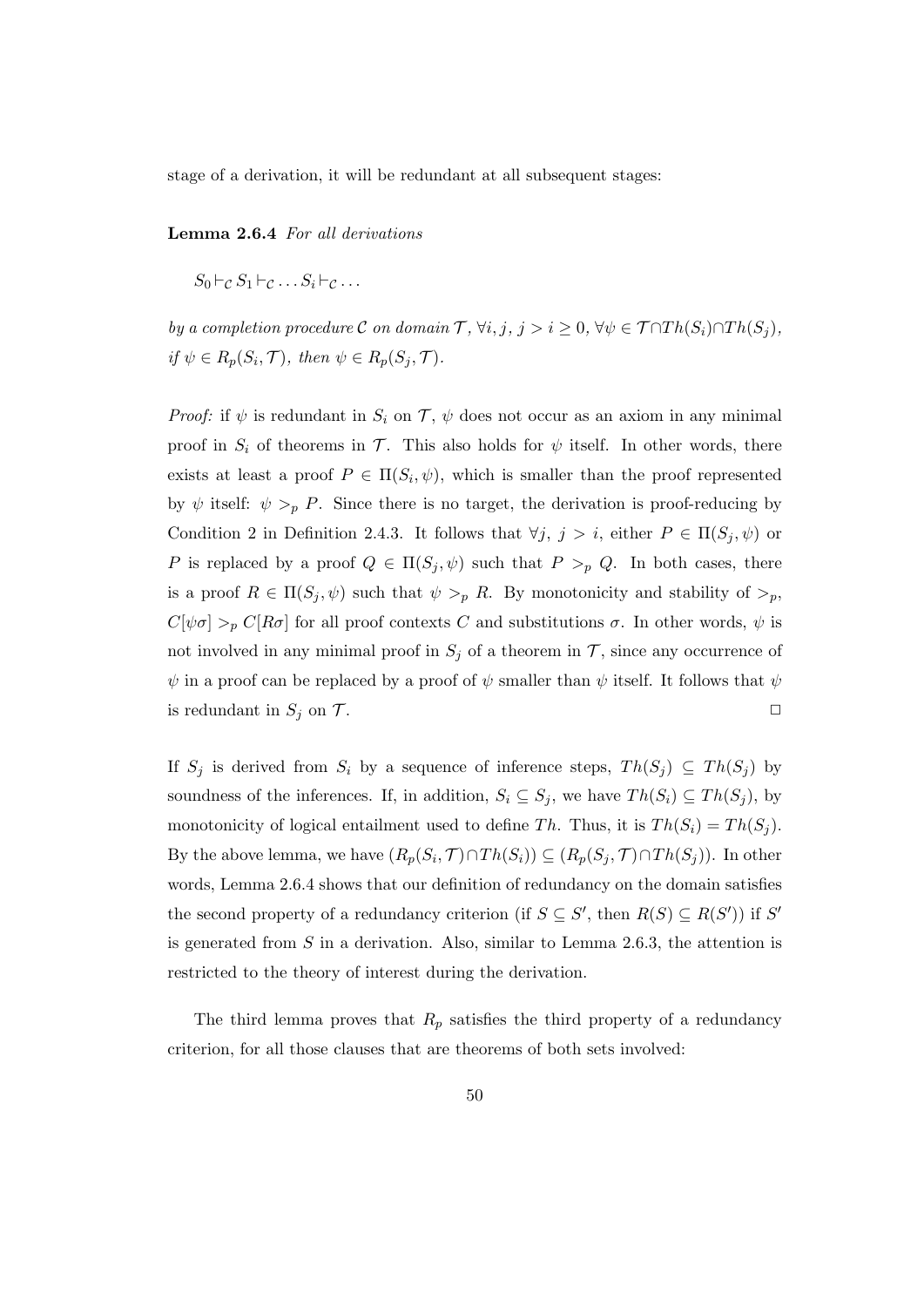**Lemma 2.6.5** If  $(S'-S) \subseteq R_p(S',\mathcal{T})$ ,  $\forall \psi \in Th(S') \cap Th(S)$ , if  $\psi \in R_p(S',\mathcal{T})$ , then  $\psi \in R_p(S, \mathcal{T}).$ 

*Proof:* we show that if  $\forall \varphi \in S' - S$ ,  $\varphi \in R_p(S', \mathcal{T})$ , then  $\forall \psi \in Th(S') \cap Th(S) \cap$  $R_p(S',\mathcal{T})$ , it is also  $\psi \in R_p(S,\mathcal{T})$ . If  $\psi \in R_p(S',\mathcal{T})$ , it follows, by the same reasoning as in the previous proof, that there exists a  $P \in \Pi(S', \psi)$ , such that  $\psi >_p P$ . Since  $\forall \varphi \in S'-S, \, \varphi \in R_p(S',\mathcal{T}),$  no  $\varphi \in S'-S$  appear in any proof in  $\Pi(S',\psi)$ . Thus, no  $\varphi \in S' - S$  appear in P, i.e. P is also a proof in S. Furthermore,  $P \in \Pi(S, \psi)$ , i.e. P is minimal: if there is a  $Q \in \Pi(S, \psi)$  such that  $P >_p Q$ , since Q is also a proof in  $S'$ ,  $P \notin \Pi(S', \psi)$ , which is a contradiction. Thus,  $P \in \Pi(S, \psi)$  and since  $\psi >_{p} P, \psi \in R_{p}(S, \mathcal{T}).$ 

These three lemmas imply the following:

Theorem 2.6.2 For all derivations

 $S_0 \vdash_{\mathcal{C}} S_1 \vdash_{\mathcal{C}} \ldots S_i \vdash_{\mathcal{C}} \ldots$ 

by a completion procedure  $\mathcal C$  on domain  $\mathcal T$ , which satisfies the monotonicity property of Definition 2.3.1,  $\forall i, j, j > i \geq 0$ , the following properties hold:

- $\forall A \subseteq R_p(S_i, \mathcal{T}) \cap Th(S_0), \text{ if } S_j = S_i A, \text{ then } S_j \models A,$
- $(R_p(S_i, \mathcal{T}) \cap Th(S_0)) \subseteq (R_p(S_j, \mathcal{T}) \cap Th(S_0))$  and
- if  $(S_i S_j) \subseteq R_p(S_i, \mathcal{T})$ , then  $(R_p(S_i, \mathcal{T}) \cap Th(S_0)) \subseteq (R_p(S_j, \mathcal{T}) \cap Th(S_0))$ .

Proof: it follows from the three lemmas, recalling that by soundness and monotonicity of the derivation,  $\forall i > 0$ , it is  $Th(S_i) = Th(S_0)$ .

This theorem shows that our notion of redundancy on the domain is basically compatible with the approach to redundancy of [16, 17]. The main difference is that we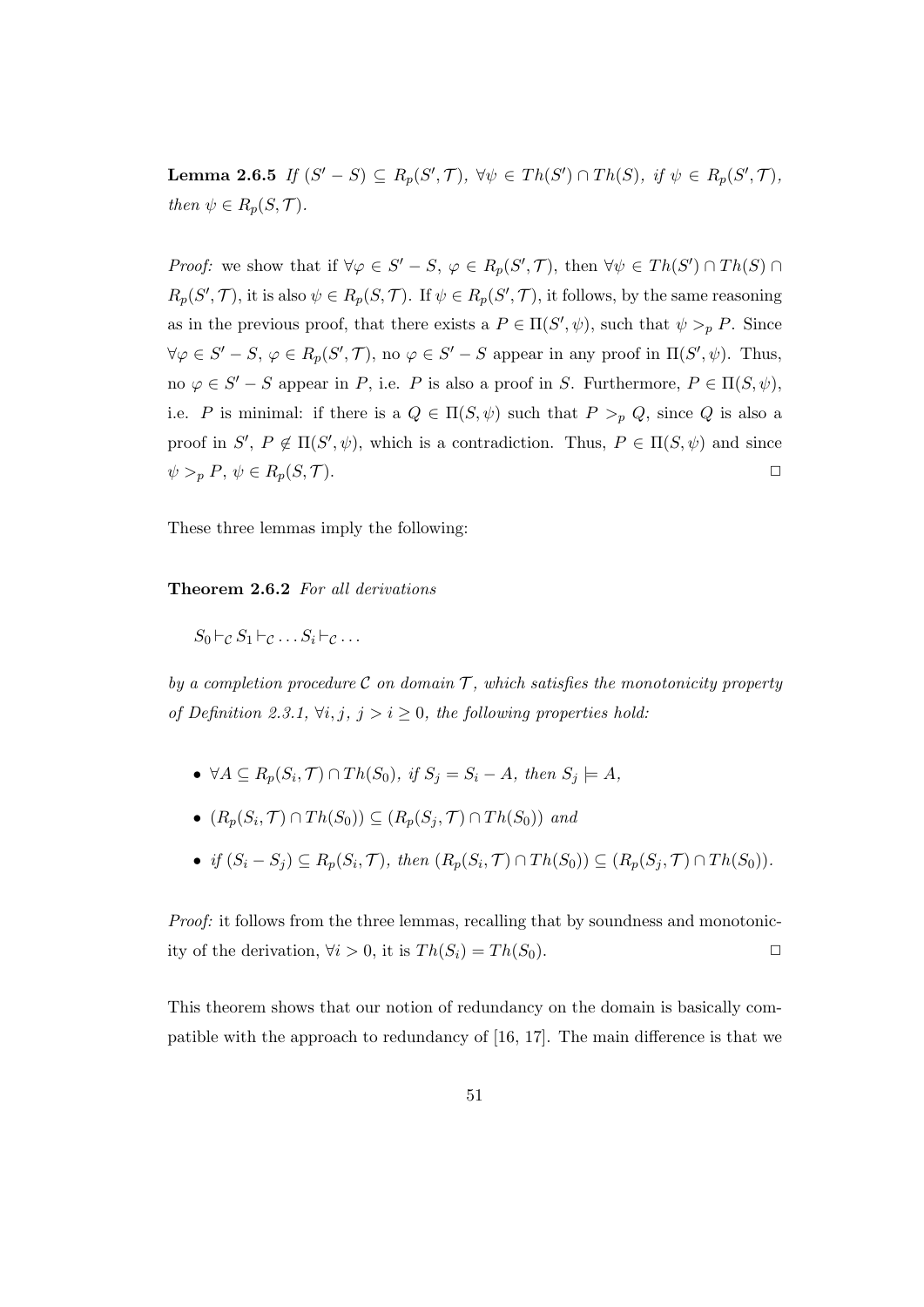have both a notion of redundancy on the domain and a notion of redundancy on the target. We have two notions because we distinguish between two different types of derivations, with two different purposes. For derivations without target, e.g. derivations which generate a confluent system, we have soundness, monotonicity, i.e. the entire theory is preserved, proof-reduction on the domain and redundancy on the domain. For such derivations our approach is similar to that in [16, 17], as showed by Theorem 2.6.2.

For derivations with target, e.g. theorem proving derivations, our approach is different from that in [16, 17]. The study of redundancy in [16, 17], through the notion of B-redundancy and the general definition of redundancy criterion, captures redundancy on the domain, not redundancy on the target. Redundancy on the domain allows to delete only those sentences that are not necessary to reduce any minimal proof of any theorem in the domain. On the other hand, our approach for derivations with target is consistently target-oriented. We require soundness and relevance, but not monotonicity; we allow proof-reduction and redundancy on the target, in addition to proof-reduction and redundancy on the domain. By relevance, a derivation does not have to preserve all the theorems, as long as the target is preserved. By proof reduction and redundancy on the target, contraction steps may replace sentences which are not redundant on the whole domain, provided they are redundant on the specific target. In other words, contraction steps may increase the complexity of some proofs, as long as they reduce a proof of the target. In this way our definitions allow in principle very strong contraction inference rules.

So far, we have differentiated derivations for theorem proving and derivations for generating confluent systems at the level of the inference mechanism: relevance, monotonicity, proof reduction and redundancy are properties of the inference mechanism. In the next section, we shall see that the dichotomy between the two types of derivations applies also to the search plan level.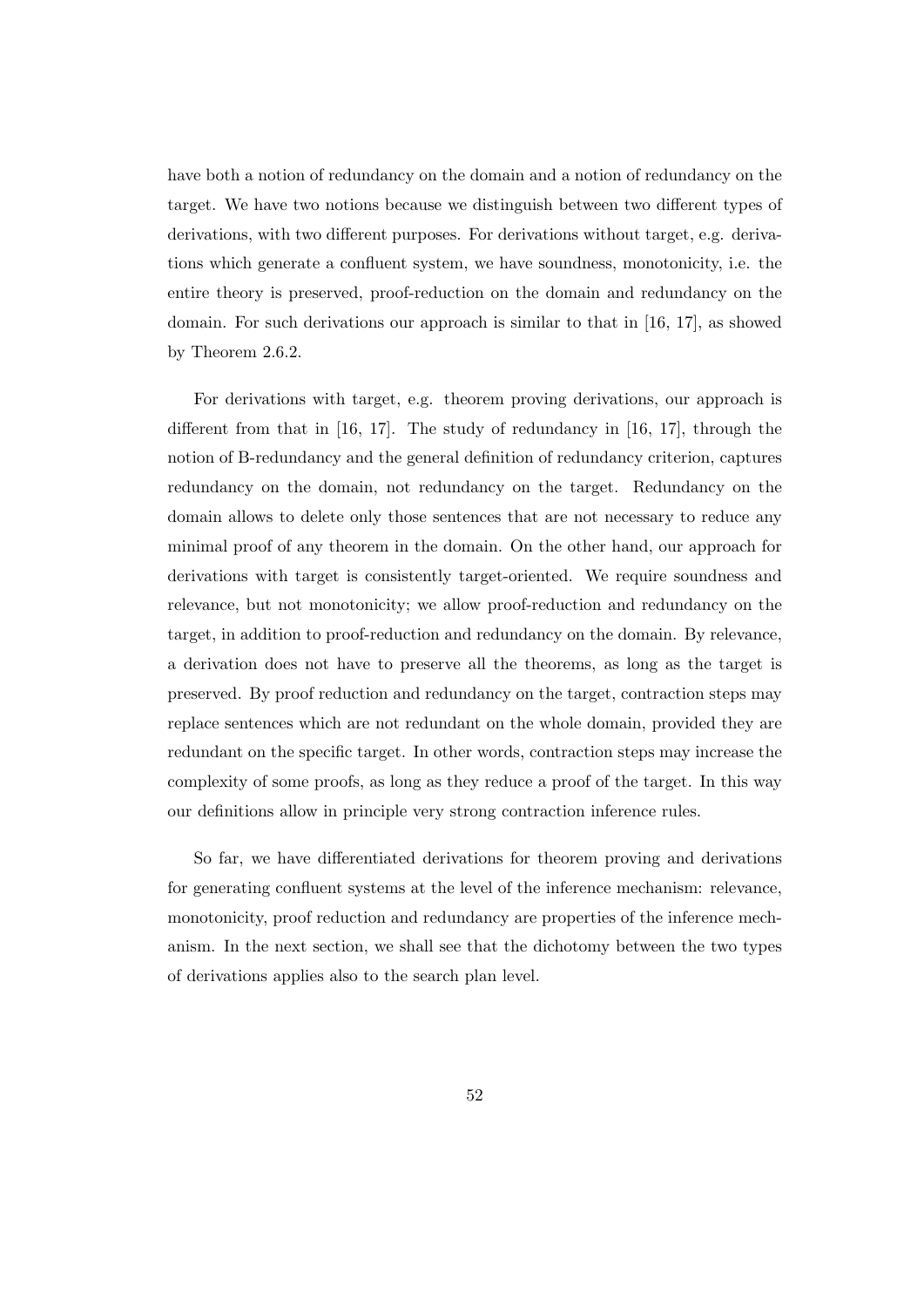## 2.7 Uniform fairness and saturated sets

Our definition of fairness (Definition 2.5.2) is sufficient for theorem proving as shown by Theorem 2.5.1. If it is applied to Knuth-Bendix completion, though, it is not sufficient to guarantee that a confluent rewrite system is eventually generated, since it does not guarantee that all critical pairs are eventually considered. This requires a much stronger fairness property, which we call uniform fairness.

The first definition of uniform fairness appeared in [67], where it is required that the search plan sorts the rewrite rules in the data set by a well-founded ordering, in order to ensure that no rule is indefinitely postponed. We recall this very first notion of (uniform) fairness, because it states explicitly that fairness is a property of the search plan. The later definitions of (uniform) fairness [7, 14, 16, 109] are given at a much higher abstraction level, which may prevent the reader from seeing that fairness is a property of the search mechanism.

In this section and in the next one we show how uniform fairness and the classical results on traditional completion are incorporated in our framework. Therefore, we are going to consider derivations without target. For such derivations we assume that the monotonicity property (see Definition 2.3.1) is added to our definition of completion. Given a derivation by completion starting from a presentation  $S_0$ , the *limit*  $S_{\infty}$  of the derivation is the possibly infinite set  $\bigcup_{j\geq 0}\bigcap_{i\geq j}S_i$  of all the persistent sentences, that is the sentences which are generated at some stage and never deleted afterwards [67, 9]. The advantage of dealing with the limit  $S_{\infty}$  is that if the derivation halts at some stage k,  $S_{\infty} = S_k$ . Therefore, properties stated in terms of the limit  $S_{\infty}$  apply uniformly to both halting and non-halting derivations. We denote by  $I_e(S)$  the set of clauses which can be generated in one step by the expansion rules of the completion procedure applied to S. Also, we denote by R the redundancy criterion associated to  $C$ , in the sense that whenever a contraction rule of I deletes or replaces a clause  $\psi$  in S,  $\psi$  is in  $R(S)$ .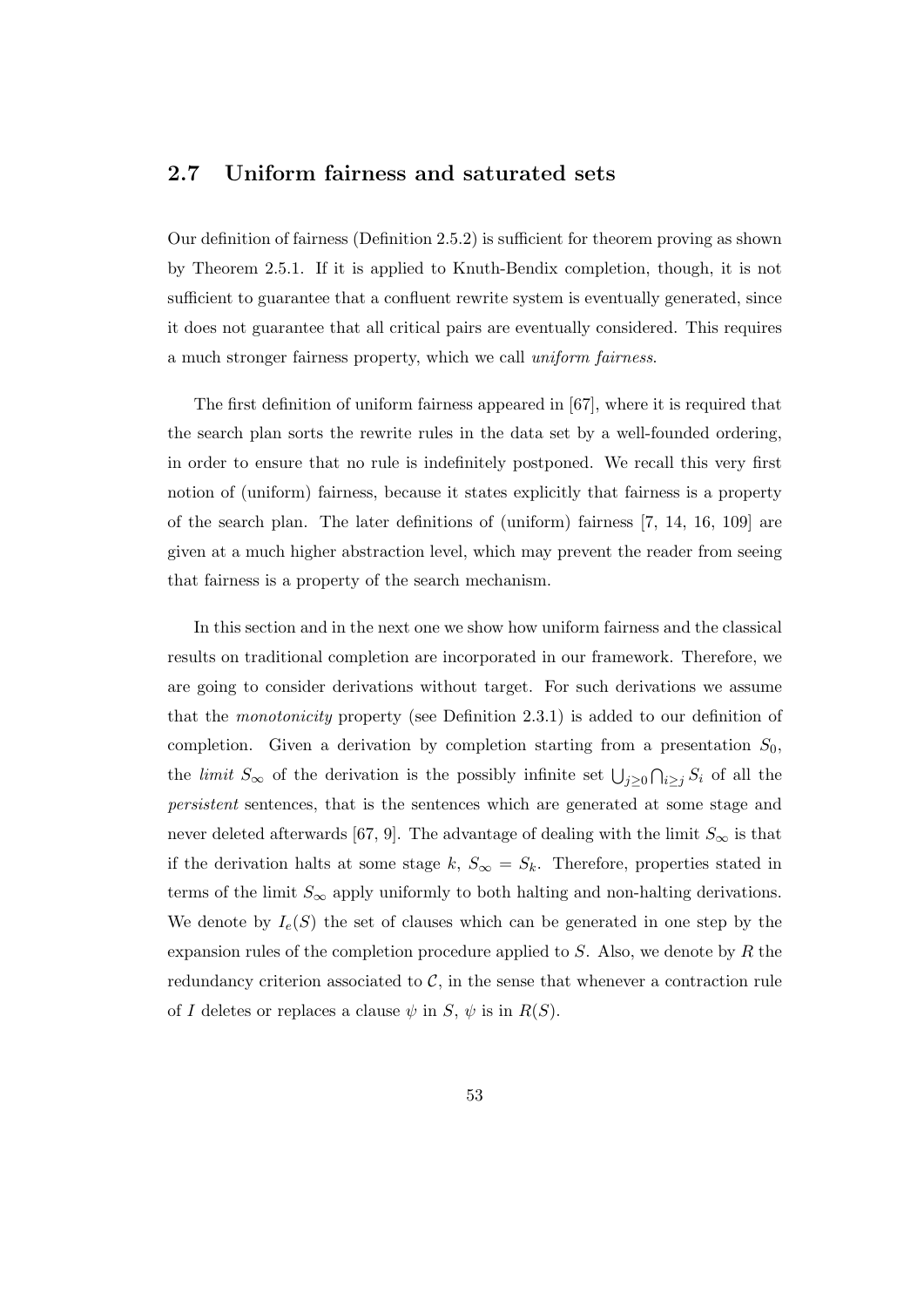### Definition 2.7.1 (Bachmair and Ganzinger 1992) [17]

A derivation  $S_0 \vdash_C S_1 \vdash_C \ldots S_i \vdash_C \ldots$  is uniformly fair if  $I_e(S_{\infty} - R(S_{\infty})) \subseteq \bigcup_{j \geq 0} S_j$ .

In our case, the redundancy criterion is  $R_p$  on the domain  $\mathcal T$  of the completion procedure  $\mathcal{C}$ . This definition of fairness generalizes previous definitions given in [7, 9, 14, 16, 67, 109]. It says that every clause  $\varphi$  that can be derived by an expansion rule from persistent non-redundant parents is generated eventually. For instance, a Knuth-Bendix derivation such that all critical pairs from persistent non-redundant equations are eventually generated is uniformly fair.

Uniform fairness has been studied and progressively refined in [7, 14, 16, 17, 109] with the purpose of solving the problem of the interaction between expansion inference rules and contraction inference rules. The intuitive meaning of uniform fairness is to be fair to the inference rules, that is to apply all the inference rules to all the data. However, this is impossible in the presence of contraction rules: if a clause  $\varphi$  is deleted by a contraction step before an expansion rule f is applied to  $\varphi$ , the derivation is not fair to f. The problem has been then to define fairness in such a way that the application of contraction rules is fair. This problem is solved in the definition of uniform fairness by establishing that it is fair not to perform an expansion inference step if its premises are not persistent or redundant. Remark that persistent elements may be redundant. In this way it is fair to apply contraction inference rules such as simplification and subsumption. In actuality, a uniformly fair procedure will perform exhaustively all expansion steps which are not inhibited by contraction steps.

Fairness and uniform fairness are different in several basic aspects. Fairness is target-oriented, whereas uniform fairness is defined for a derivation without a target. Indeed Definition 2.7.1 is not a definition of fairness for theorem proving. In [109, 16], Definition 2.7.1 is applied to refutational theorem proving, where  $S_0$ contains the negation of the target. In this case the only persisting clause is the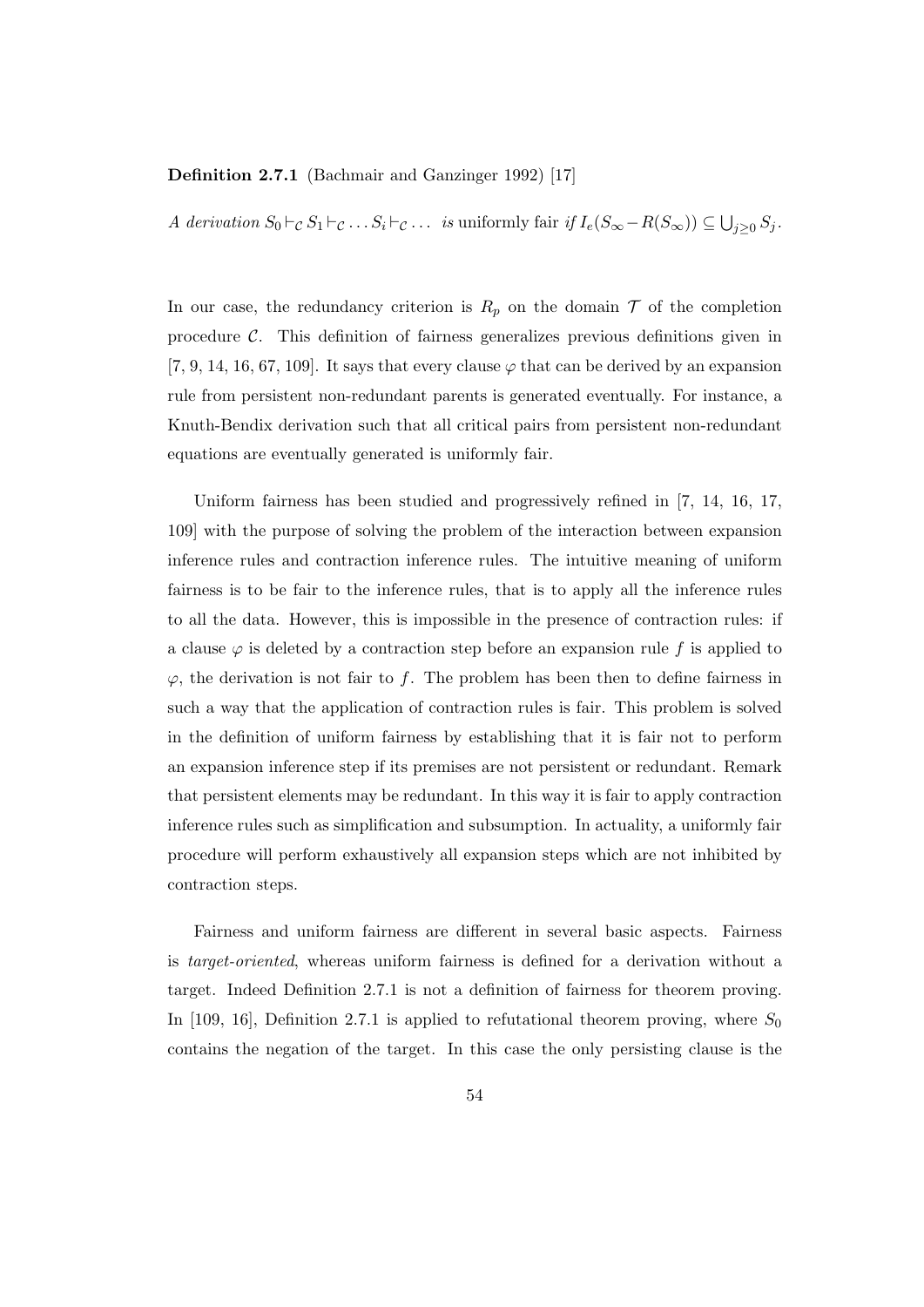empty clause  $\Box$  and  $I_e(\bigcup_{i\geq 0}\bigcap_{j\geq i}S_j)=\{\Box\}$ . Then Definition 2.7.1 says that the limit of the derivation is the empty clause. A notion of fairness given in terms of the limit does not represent useful information for the design of search plans, because it does not say anything about how a search plan should choose the successor at any given stage of the derivation.

Uniform fairness emphasizes expansion rules and the role of contraction inference rules is buried in the restriction to persistent non-redundant clauses. Fairness does not differentiate between expansion rules and contraction rules nor between persisting and non-persisting clauses. The reason is that in theorem proving the idea of fairness is not to be fair to the inference rules, but to the target. Therefore the interaction of expansion and contraction rules is no longer an issue. All inference rules are treated uniformly by considering their effect with respect to the goal of reducing the proof of the target.

The following example illustrates a set of conditions for an Unfailing Knuth-Bendix derivation which have been proved in [9] to be sufficient for uniform fairness. These conditions represent the most well-known definition of (uniform) fairness for a completion procedure:

Example 2.7.1 A derivation  $E_0 \vdash_{UKB} E_1 \vdash_{UKB} \ldots \vdash_{UKB} E_i \vdash_{UKB} \ldots$  is uniformly fair if

- for all critical pairs  $g \simeq d \in I_e(E_\infty)$ ,  $g \simeq d \in \bigcup_{i \geq 0} E_i$  and
- $E_{\infty}$  is reduced.

The first condition says that all critical pairs derivable from persisting equations are eventually generated. The second condition says that all persisting equations are eventually simplified as much as possible. As was remarked above, the application of contraction rules is allowed but not required: the first condition alone is sufficient for uniform fairness. Since at any stage of the computation it is not known which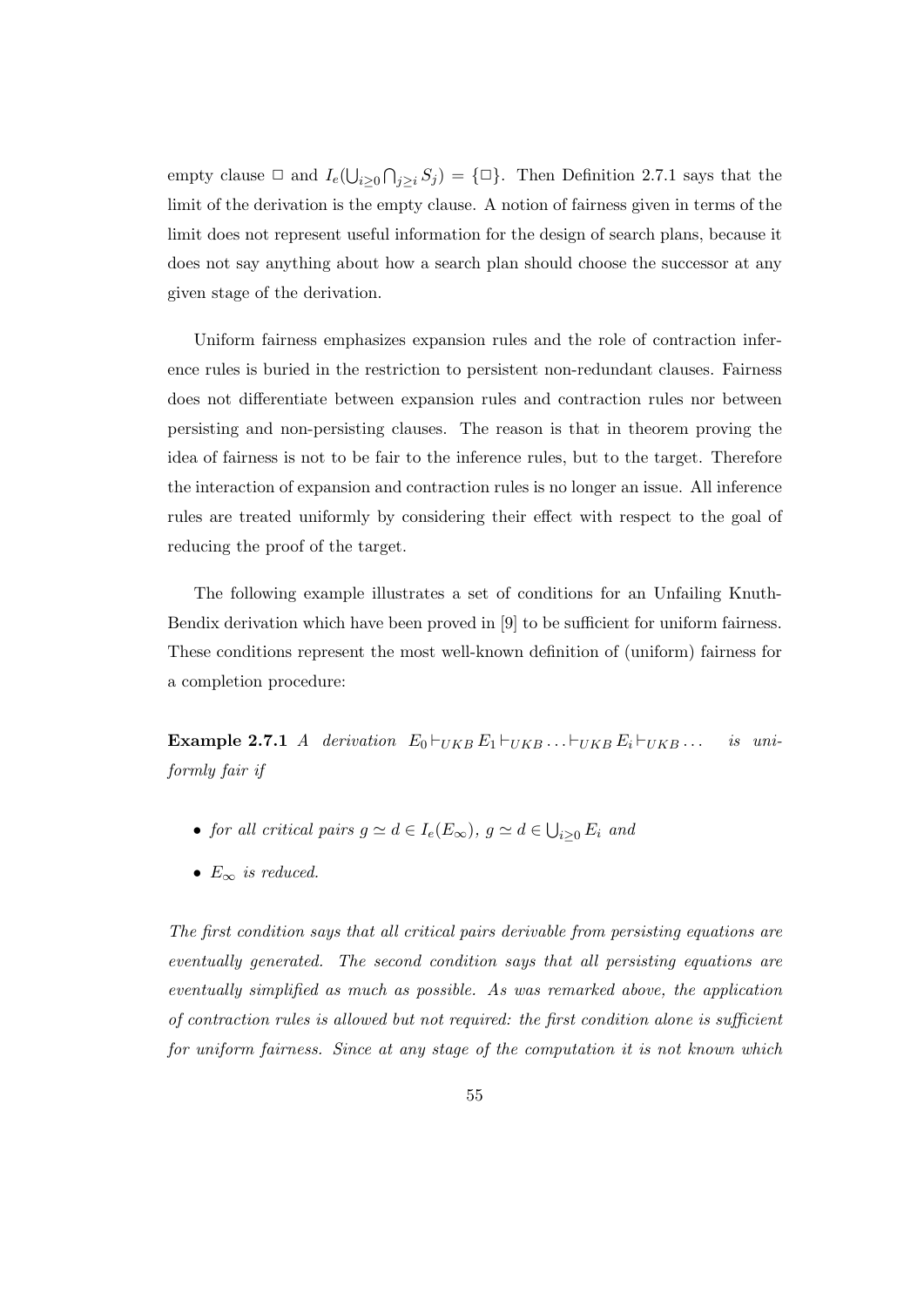equations are going to persist and which equations are going to be simplified, the above conditions for uniform fairness prescribe in practice to apply exhaustively all the inference rules of Unfailing Knuth-Bendix completion until none applies.

The concept of uniform fairness leads to the following notion of saturated presentation:

Definition 2.7.2 (Bachmair and Ganzinger 1992) [17] A presentation S is saturated on domain  $\mathcal T$  if and only if  $I_e(S - R(S)) \subseteq S \cup R(S)$ .

In other words, a presentation is saturated if no non-trivial consequences can be added. This definition covers previous definitions in [16] and in [86], where the word "saturated" was first used. In the equational case, as remarked in [86], a set of equations is saturated if no divergent critical pairs can be deduced, or equivalently, the set is locally confluent [41]. As in the definition of uniform fairness, the application of contraction inference rules is allowed but not required: contraction inference rules may still be applicable to a saturated set. For instance, a locally confluent equational presentation is not necessarily reduced.

If a derivation is uniformly fair,  $S_{\infty}$  is saturated. Since the notions of uniform fairness and saturated set are defined in terms of a redundancy criterion and our redundancy criterion is different than those in [109, 16, 17], we give a new proof of this result for our redundancy criterion  $R_p(S, \mathcal{T})$ . First we recall the following:

**Corollary 2.7.1** For all derivations  $S_0 \vdash_{\mathcal{C}} S_1 \vdash_{\mathcal{C}} \ldots S_i \vdash_{\mathcal{C}} \ldots$ , by a completion procedure C on domain  $\mathcal{T}, \forall \psi \in Th(S_0), \forall i \geq 0, \text{ if } \psi \in R_p(S_i, \mathcal{T}), \text{ then } \psi \in R_p(S_{\infty}, \mathcal{T}).$ 

*Proof:* it follows from Lemma 2.6.4, keeping in mind that  $\forall i \geq 0$ ,  $Th(S_i) = Th(S_0)$ by monotonicity.  $\Box$ 

Theorem 2.7.1 (Kounalis and Rusinowitch 1988) [86], (Bachmair and Ganzinger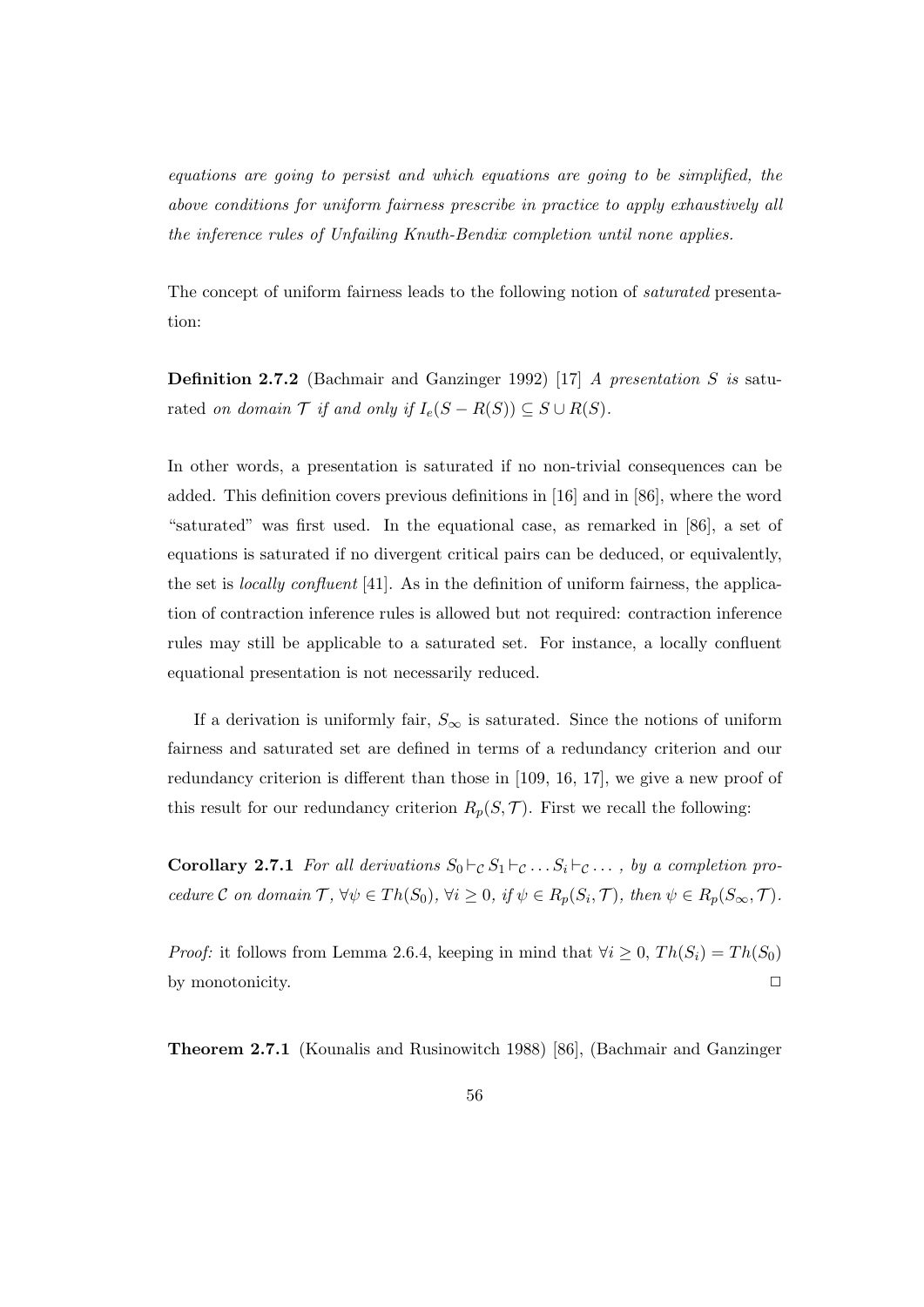1990, 1992) [16, 17] If a derivation  $S_0 \vdash_{\mathcal{C}} S_1 \vdash_{\mathcal{C}} \ldots S_i \vdash_{\mathcal{C}} \ldots$  is uniformly fair, then  $S_{\infty}$  is saturated.

*Proof:* we show that for all  $\varphi \in I_e(S_\infty - R_p(S_\infty, \mathcal{T}))$ , either  $\varphi \in S_\infty$  or  $\varphi \in$  $R_p(S_\infty, \mathcal{T})$ . By uniform fairness of the derivation, there exists an  $S_j$ , for some  $j \geq 0$ , such that  $\varphi \in S_j$ . Then, either  $\varphi$  is not deleted afterwards, that is  $\varphi \in S_{\infty}$ , or  $\varphi$  is deleted at some stage  $i > j$ . If  $\varphi$  is simply deleted,  $\varphi \in R_p(S_i, \mathcal{T})$  by Definition 2.4.7 of completion. If  $\varphi$  is replaced by another sentence,  $\varphi \in R_p(S_{i+1}, \mathcal{T})$  by Lemma 2.6.2. In both cases,  $\varphi \in R_p(S_\infty, \mathcal{T})$  by Corollary 2.7.1.

This theorem generalizes the following classical results:

Theorem 2.7.2 (Knuth and Bendix 1970) [84], (Huet 1981) [67], (Bachmair, Dershowitz and Hsiang 1986) [7] If a derivation  $E_0 \vdash_{KB} E_1 \vdash_{KB} \ldots E_i \vdash_{KB} \ldots$  by the Knuth-Bendix completion procedure does not fail and is uniformly fair on the domain  $\mathcal T$  of all equations, then  $E_{\infty}$  is a confluent term rewriting system.

Knuth-Bendix completion fails if an unoriented equation persists. If a derivation by Knuth-Bendix completion does not fail, all the persistent equations are oriented into rewrite rules according to a reduction ordering and therefore  $E_{\infty}$  is a terminating rewrite system. By Theorem 2.7.1,  $E_{\infty}$  is saturated, i.e. locally confluent. By Newman's lemma [41], a terminating rewrite system is confluent if and only if it is locally confluent. Therefore  $E_{\infty}$  is confluent.

Theorem 2.7.3 (Hsiang and Rusinowitch 1987) [62], (Bachmair, Dershowitz and Plaisted 1989) [13] If a derivation  $E_0 \vdash_{UKB} E_1 \vdash_{UKB} \ldots E_i \vdash_{UKB} \ldots$  by the Unfailing Knuth-Bendix completion procedure is uniformly fair on the domain  $\mathcal T$  of all ground equations, then  $E_{\infty}$  is a ground confluent set of equations.

For this second result we recall that given a set of equations E,  $s \rightarrow_E t$  if  $s \leftrightarrow_E t$ and  $s \succ t$  for a reduction ordering  $\succ$ . The Unfailing Knuth-Bendix procedure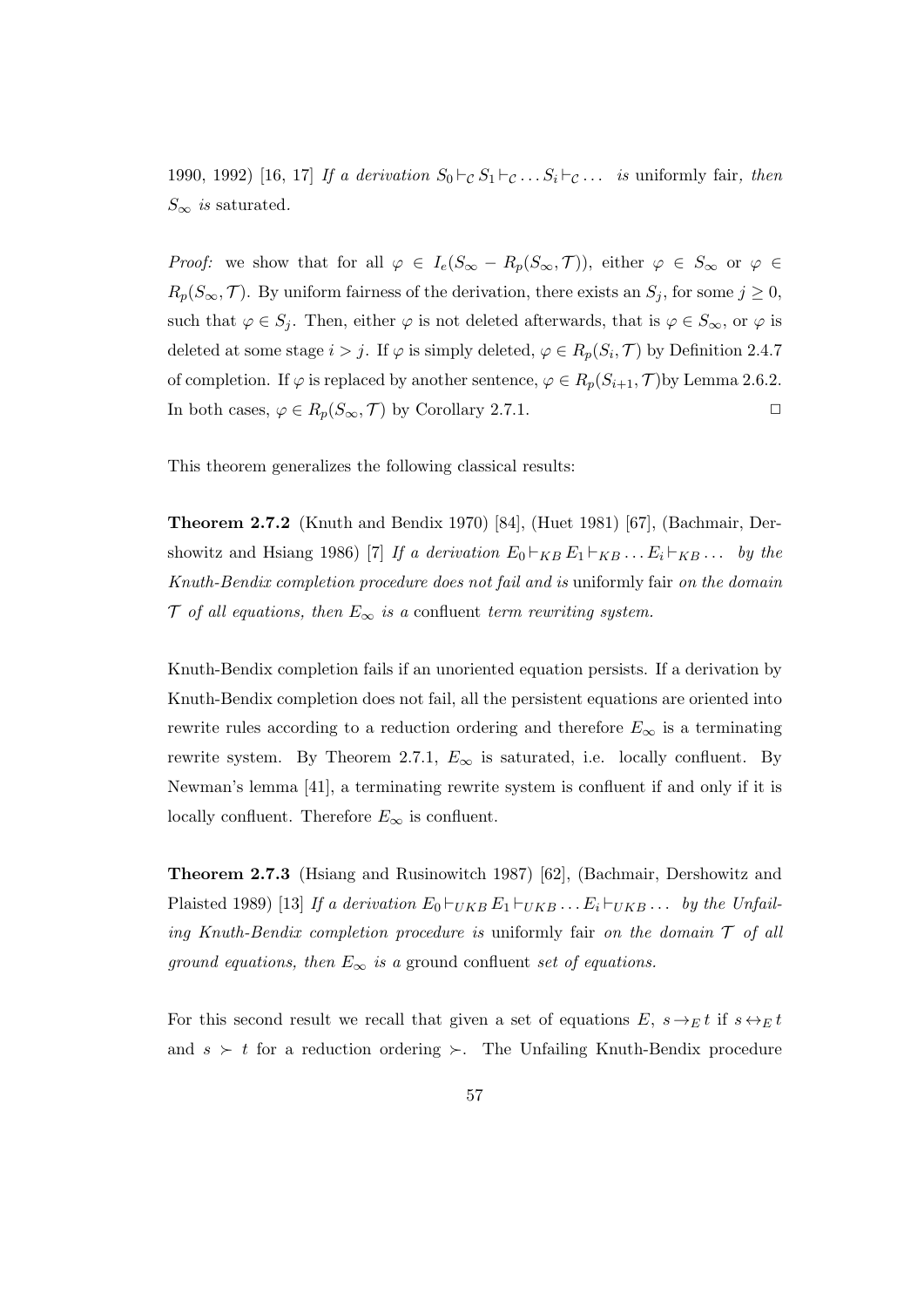assumes that  $\succ$  is a complete simplification ordering. Since a complete simplification ordering is total on ground terms,  $\leftrightarrow_{E_{\infty}} = \rightarrow_{E_{\infty}} \cup \leftarrow_{E_{\infty}}$  holds for ground terms and  $E_{\infty}$  is Church-Rosser on ground terms if and only if it is ground confluent. Since a complete simplification ordering is well-founded,  $E_{\infty}$  is terminating on ground terms. The domain  $\mathcal T$  of Unfailing Knuth-Bendix is the set of ground equations. By Theorem 2.7.1,  $E_{\infty}$  is saturated on  $\mathcal{T}$ , i.e. it is locally confluent on ground terms. By Newman's lemma  $E_{\infty}$  is ground confluent and therefore Church-Rosser on ground terms. The Church-Rosser property on ground terms is important because  $E \models \forall \bar{x} s \simeq t$  if and only if  $\hat{s} \leftrightarrow^*_{E} \hat{t}$ . If E is Church-Rosser on ground terms,  $\hat{s} \leftrightarrow^*_{E} \hat{t}$  if and only if  $\hat{s} \to_E^* \circ \leftarrow_E^* \hat{t}$  and therefore  $E \models \forall \bar{x} s \simeq t$  can be decided by well-founded reduction by E. This introduces us to the topic of the next section.

### 2.8 Decision procedures

In this section we study the properties of derivations in a finite, saturated presentation. We shall show that, under appropriate hypotheses, a saturated presentation is a decision procedure for its theory. First, we define under which conditions a presentation is a decision procedure:

**Definition 2.8.1** Let C be a complete completion procedure on domain  $\mathcal{T}$ . A presentation S of a theory is a decision procedure for  $Th(S) \cap T$ , if S is finite and for all  $\varphi_0 \in \mathcal{T}$ , the derivation

$$
(S; \varphi_0) \vdash_{\mathcal{C}} (S; \varphi_1) \vdash_{\mathcal{C}} \ldots \vdash_{\mathcal{C}} (S; \varphi_i) \vdash_{\mathcal{C}} \ldots,
$$

is guaranteed to halt at a stage k, for some  $k > 0$ , such that  $\varphi_k = true$  if  $\varphi_0 \in Th(S)$ and  $\varphi_k \neq true$  if  $\varphi_0 \notin Th(S)$ .

We regard the presentation  $S$  as an algorithm, which, if interpreted by the procedure C, decides the validity of sentences in  $\mathcal T$  in the theory of S. Clearly, once termination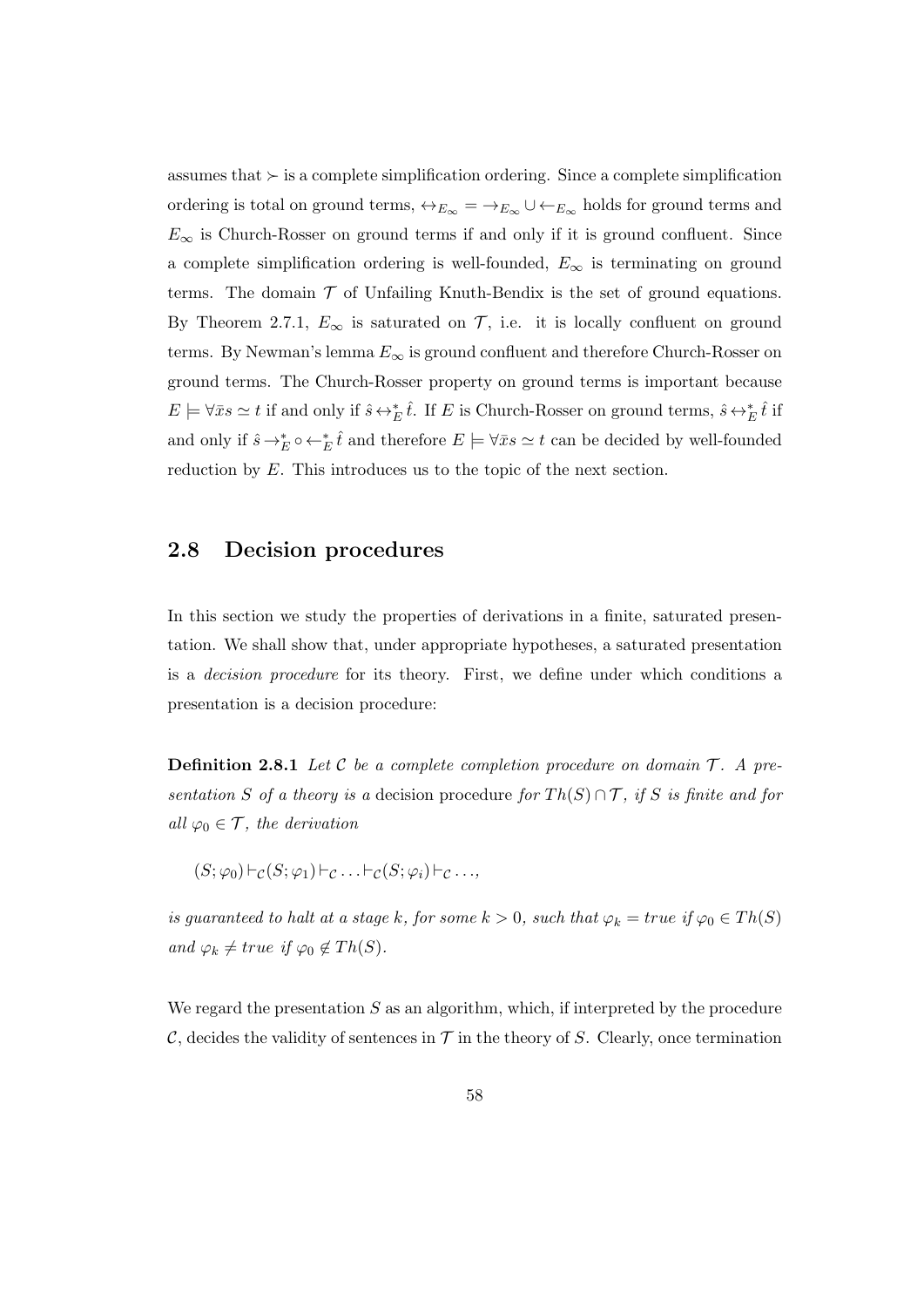of the derivation is ensured, the correctness of the result is a consequence of the completeness of the completion procedure. Therefore, the key property of a decision procedure is that all derivations are guaranteed to halt regardless of the truth of the given target. Sufficient conditions for the termination of derivations can be given, if it is possible to exclude the application of expansion inference rules. This is exactly where the assumption of having a saturated presentation plays a role:

**Lemma 2.8.1** If a presentation S is saturated on  $\mathcal{T}$ , then no expansion inference rule which is proof-reducing on  $\mathcal T$  applies to S.

*Proof:* if a proof-reducing expansion inference rule derives  $S \cup {\varphi}$  from S, then, there is a  $\psi \in \mathcal{T}$  such that  $P >_{p} Q$  for some  $P \in \Pi(S, \psi)$  and  $Q \in \Pi(S \cup {\varphi}, \psi)$ , i.e.  $\Pi(S,\psi) \neq \Pi(S \cup {\varphi}, \psi)$ . Since S is saturated on T, either  $\varphi \in S$  or  $\varphi \in R_p(S,T)$ . Thus,  $\forall \psi \in \mathcal{T}$ ,  $\Pi(S, \psi) = \Pi(S \cup \{\varphi\}, \psi)$ .

In other words, if the presentation is saturated, all derivations are made only of target inference steps and contraction steps on the presentation. Termination conditions for these kinds of inferences can be given by using the well-founded orderings  $\succ$  that we have assumed throughout our work:

**Definition 2.8.2** A target inference step  $(S; \varphi) \vdash (S; \varphi')$  is target-reducing if  $\varphi \succ$  $\varphi'$ . A contraction inference step  $(S; \varphi) \vdash (S'; \varphi)$  is data-reducing if either it deletes a redundant sentence or it replaces a sentence  $\psi$  by a sentence  $\psi'$  such that  $\psi \succ \psi'$ .

Similar to proof-reduction, an inference rule is target-reducing (data-reducing) if all the steps where it is applied are target-reducing (data-reducing). For instance, the Simplification inference rule is target-reducing (data-reducing if applied to the presentation: see Examples 2.3.1, 2.3.3 and 2.4.1).

Lemma 2.8.2 A derivation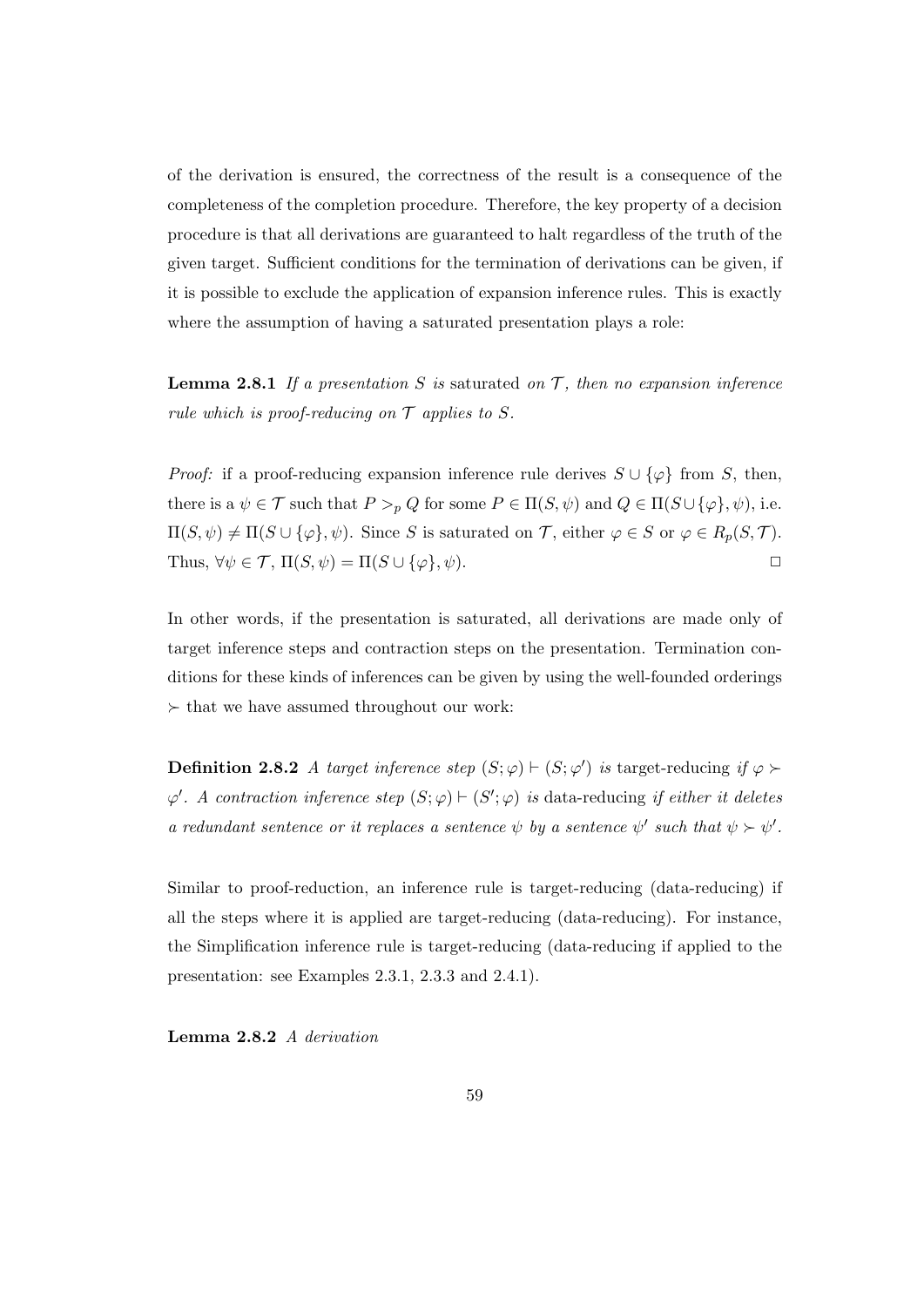$$
(S_0; \varphi_0) \vdash_{\mathcal{C}} (S_1; \varphi_1) \vdash_{\mathcal{C}} \ldots \vdash_{\mathcal{C}} (S_i; \varphi_i) \vdash_{\mathcal{C}} \ldots
$$

where every step is either target-reducing or data-reducing is guaranteed to halt.

*Proof*: let  $\gt_r$  be the lexicographic combination of the multiset extension  $\gt_{mul}$  and of  $\succ$  itself. By the definition of target-reducing and data-reducing steps, we have that  $\forall i \geq 0$ ,  $(S_i; \varphi_i) >_r (S_{i+1}; \varphi_{i+1})$ . Since the ordering  $\geq_r$  is well-founded, the derivation is guaranteed to halt.  $\Box$ 

We can now prove that a saturated set is a decision procedure:

**Theorem 2.8.1** Let  $\mathcal C$  be a complete completion procedure on domain  $\mathcal T$ , such that all its target inference rules are target-reducing and all its contraction inference rules on the presentation are data-reducing. Then a presentation S which is saturated on  $\mathcal T$  is a decision procedure for  $\mathcal T \cap Th(S)$ .

*Proof*: by Lemma 2.8.1, for all  $\varphi_0 \in \mathcal{T}$  the derivation from  $(S; \varphi_0)$  may contain only target inference steps and contraction steps on the presentation. By the hypotheses on the inference rules and Lemma 2.8.2, such a derivation is guaranteed to halt at some stage k. Either  $\varphi_k = true$  or  $\varphi_k \neq true$ . By completeness of C,  $\varphi_k$  is true if and only if  $\varphi_0 \in Th(S)$ . Therefore, S is a decision procedure for  $Th(S) \cap T$ .  $\Box$ 

If we also assume that no contraction rule applies to the presentation, then all derivations from S are made only of target-reducing inference steps. In equational logic this corresponds to assume that  $S$  is not just confluent, but also *reduced*, i.e. canonical [41]. Derivations made only of target inference steps are traditionally called linear [28]. Therefore, a saturated set such that no contraction rule applies to the presentation yields only linear and terminating derivations.

Finally, we can characterize a completion procedure as a generator of decision procedures: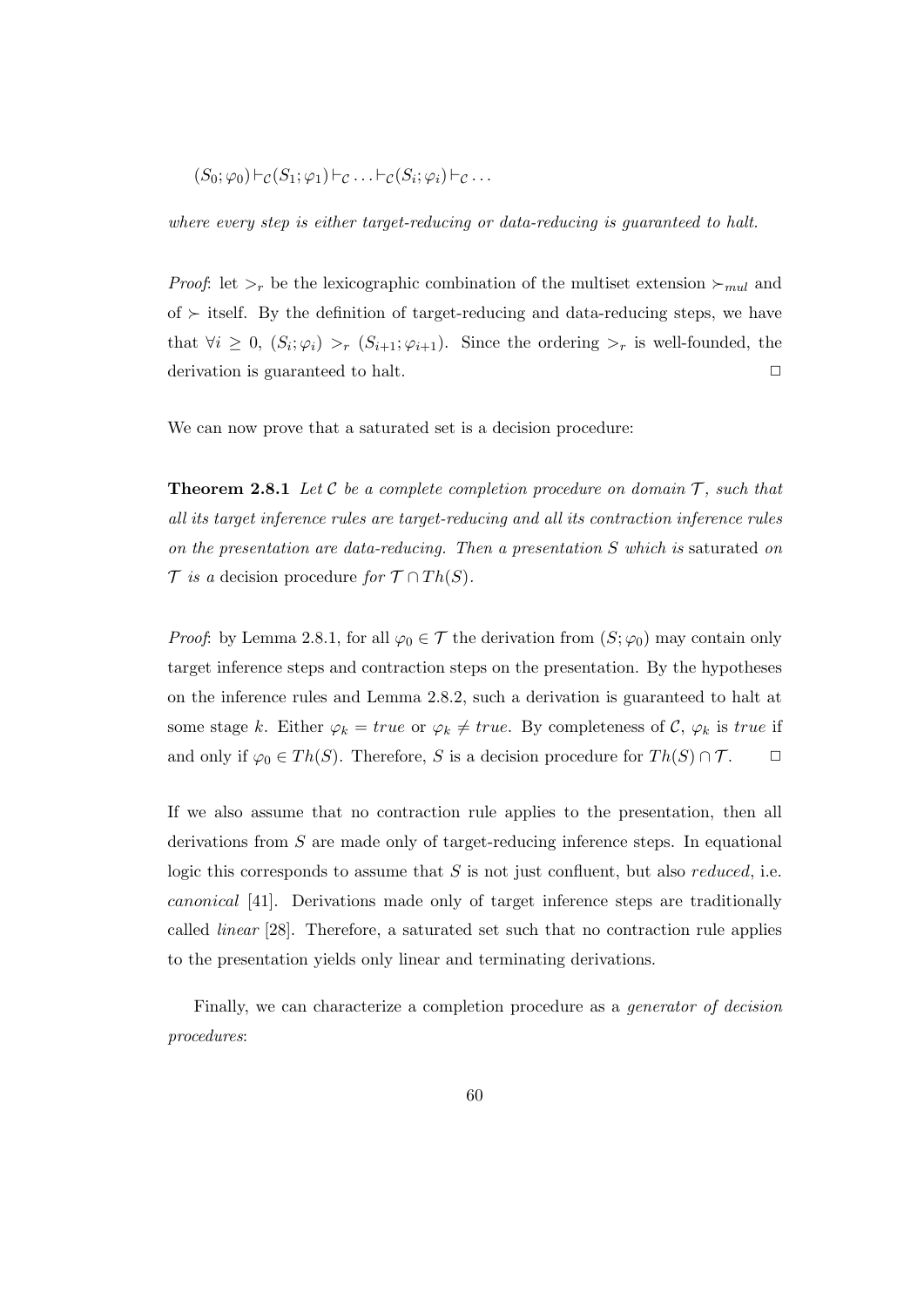**Theorem 2.8.2** Let  $C = \langle I; \Sigma \rangle$  be a completion procedure on domain  $\mathcal T$  such that

- the procedure satisfies the monotonicity property.
- I is refutationally complete,
- $\Sigma$  is uniformly fair and
- all the target inference rules are target-reducing and all the contraction inference rules on the presentation are data-reducing.

For all presentations  $S_0$ , if the limit  $S_{\infty}$  of the derivation

 $S_0 \vdash_{\mathcal{C}} S_1 \vdash_{\mathcal{C}} \ldots \vdash_{\mathcal{C}} S_i \vdash_{\mathcal{C}} \ldots$ 

is finite, then  $S_{\infty}$  is a decision procedure for  $\mathcal{T} \cap Th(S_0)$ .

*Proof:* by Theorem 2.7.1,  $S_{\infty}$  is saturated on  $\mathcal{T}$ .  $S_{\infty}$  is a decision procedure for  $\mathcal{T} \cap Th(S_{\infty})$  by Theorem 2.8.1. By monotonicity,  $Th(S_{\infty}) = Th(S_0)$  and therefore  $S_{\infty}$  is a decision procedure for  $\mathcal{T} \cap Th(S_0)$ .

It follows that uniform fairness "implies" fairness, in the following sense: since the limit  $S_{\infty}$  of a uniformly fair derivation is a decision procedure, for all  $\varphi_0 \in Th(S_0)$ , if  $\varphi_0$  is given as target and if the search plan is also fair in applying the elements of  $S_{\infty}$  to the target, the target will be eventually proved. This theorem generalizes the classical results for equational logic and their extensions to Horn logic with equality. In equational logic, the (Unfailing) Knuth-Bendix completion procedure generates a (ground) confluent presentation that can be used to decide the validity of theorems in the form  $\forall \bar{x}s \simeq t$  by well-founded simplification. Extensions to Horn logic with equality have been studied in [86, 16, 45]. Given a complete completion procedure for Horn logic with equality, such as those in [86, 16, 45], the issue is how to guarantee that derivations in a saturated and reduced presentation are targetreducing and therefore terminating. Targets have the form  $B_1 \wedge \ldots \wedge B_m$ , where each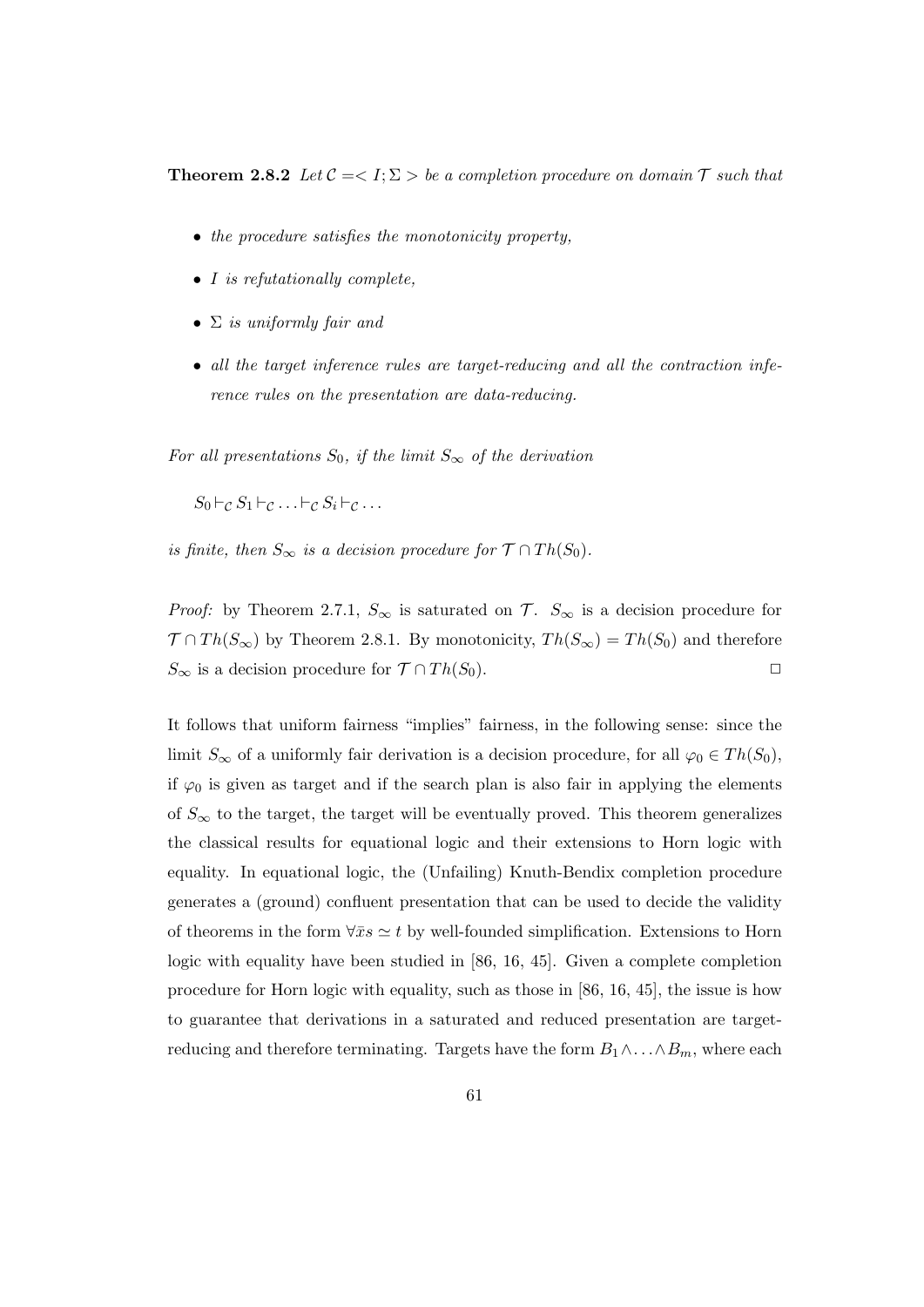$B_i$  is a ground positive literal. In [86] and [16] the problem is solved by imposing special restrictions on the clauses in the saturated set:

Definition 2.8.3 (Kounalis and Rusinowitch 1988) [86] A Horn clause A :  $-B_1 \ldots B_n$  is ground-preserving if the following two conditions hold:

- all variables occurring in a negated literal also occur in A and
- if A is an equation  $s \simeq t$ , either it can be oriented into a rewrite rule or s and t have the same set of variables.

The conditions given in [16] are slightly different, but the purpose is basically the same: the ground-preserving condition is designed to ensure that whenever an inference step is applied between a clause in the saturated set and a ground target, the newly generated target is ground as well. The resolution and paramodulation inference rules in [86] and [16] are ordered, i.e. they are restricted by a given complete simplification ordering on terms and literals in such a way that at each step a ground literal in the target is replaced by a set of smaller ground literals. Therefore ordered resolution and ordered paramodulation steps between a ground-preserving clause and a ground target are target-reducing. A saturated presentation containing only ground-preserving clauses is then a decision procedure by Lemma 2.8.1, Lemma 2.8.2 and Theorem 2.8.1:

Theorem 2.8.3 (Kounalis and Rusinowitch 1988) [86], (Bachmair and Ganzinger 1990) [16] Let S be a presentation in Horn logic with equality such that S is saturated on the domain of ground clauses and all clauses in S are ground-preserving. Then S is a decision procedure for targets in the form  $B_1 \wedge \ldots \wedge B_m$ , where each  $B_i$  is a ground positive literal.

The requirement that all clauses are ground-preserving is quite strong. For instance the Horn clause  $T(x, y) \vee \neg R(x, z) \vee \neg T(z, y)$  in the definition of the transitive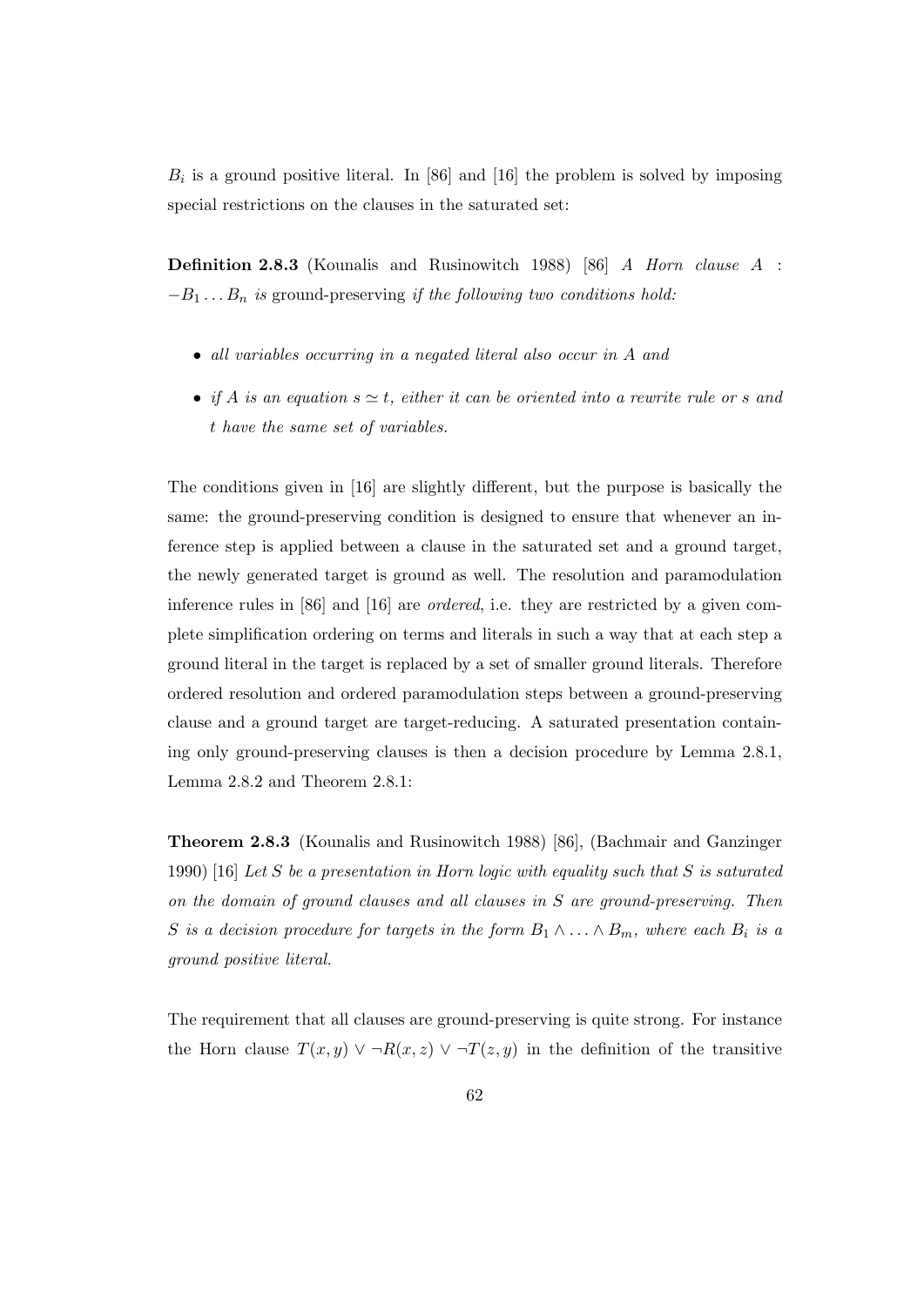closure T of a relation R is not ground-preserving, because of the variable z. The restriction to ground-preserving clauses is resemblant of the restriction to oriented equations for Knuth-Bendix completion. This restriction is lifted in the Unfailing Knuth-Bendix procedure by assuming a complete simplification ordering on terms and by designing a simplification rule that applies oriented instances of equations as simplifiers. In this way, a "static" requirement on the presentation, that it contains only oriented equations, is replaced by a "dynamic" property of the inferences, that use only oriented instances of equations. A similar result has been obtained for Horn logic with equality in [45] by assuming a complete simplification ordering  $\succ$ on terms and literals. There is no restriction on the clauses in the presentation, but the target inference rules are designed in such a way that only decreasing instances of clauses are applied:

**Definition 2.8.4** (Dershowitz 1991) [45] A Horn clause  $l \approx r : -p_1 \approx q_1 \dots p_n \approx q_n$ is decreasing if for all ground substitutions  $\sigma$ ,  $\sigma \succ r\sigma$ ,  $\sigma \succ p_i\sigma$ ,  $\sigma \succ q_i\sigma$ ,  $1 \geq i \geq$  $n$ .

Whenever a decreasing instance of a clause in the saturated presentation is applied to a ground target, the newly generated ground target is smaller, i.e. the derivation is target-reducing:

Theorem 2.8.4 (Dershowitz 1991) [45] A presentation saturated on the domain of ground clauses in Horn logic with equality is a decision procedure for targets in the form  $B_1 \wedge \ldots \wedge B_m$ , where each  $B_i$  is a ground positive literal.

The practical importance of the interpretation of completion procedures as generators of decision procedures is strongly limited by the observation that very few theories have a finite saturated presentation. This consideration applies in equational logic and the problem is even more serious in Horn logic with equality. For instance, the Maximal Unit Strategy of [44] is a complete method for Horn logic with equality, with unit resolution, unit paramodulation and several contraction inference rules.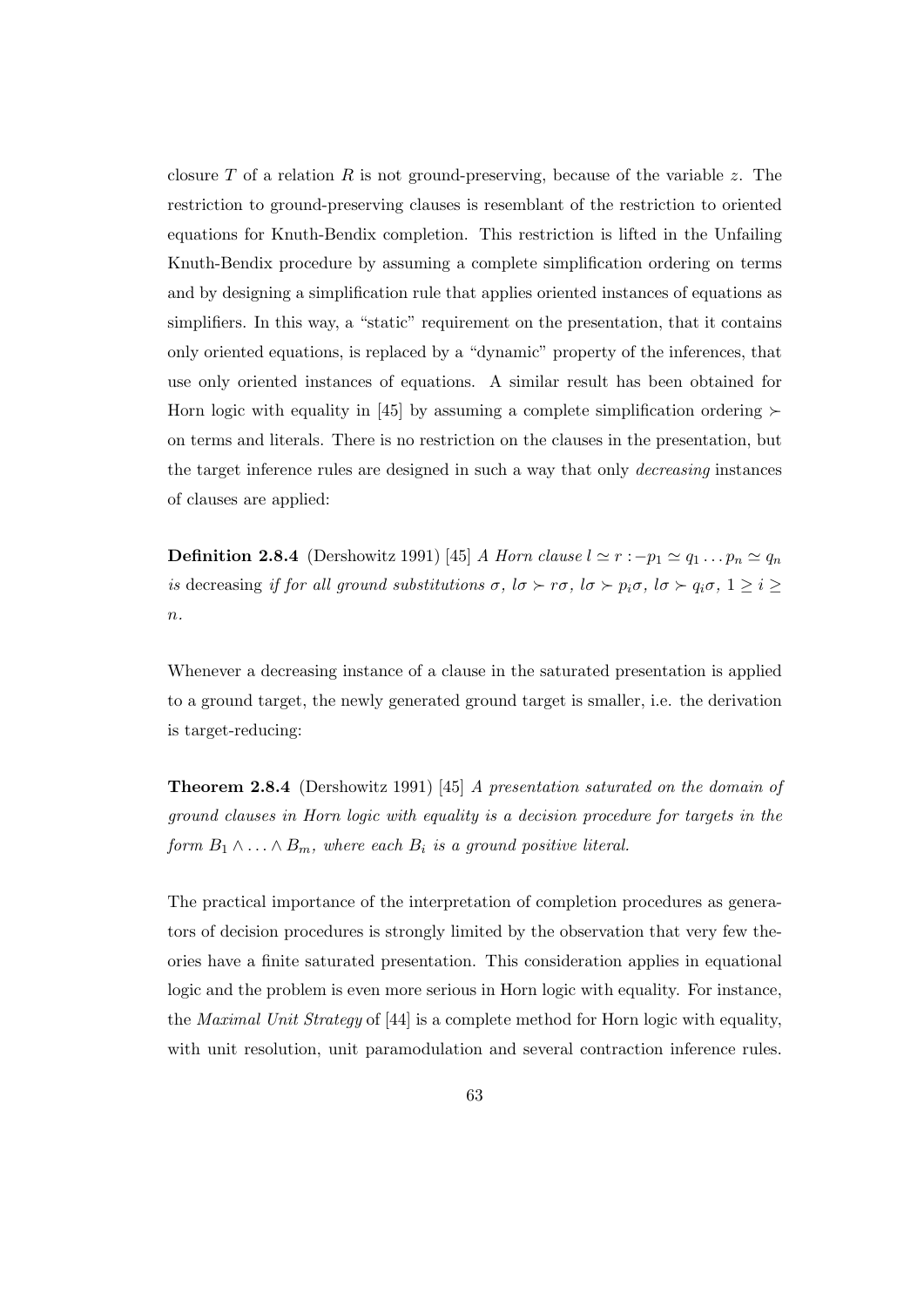The name derives from the restriction that a unit clause resolves/paramodulates into a negative literal which is maximal among all the negative literals in the clause. The method is strongly oriented toward forward reasoning, since it basically works by inferring facts from the given facts and implications. Therefore, the saturated set is infinite in most cases, since it contains all the true facts in the theory:

**Theorem 2.8.5** If  $S_{\infty}$  is the saturated limit of a derivation by the Maximal Unit Strategy, then every non-unit clause is redundant in  $S_{\infty}$  on the domain of the ground clauses.

Proof: the proof is done by way of contradiction. We assume that there are a ground target  $B_1 \wedge \ldots \wedge B_m$  and a minimal proof  $P \in \Pi(S_\infty, B_1 \wedge \ldots \wedge B_m)$  where non-unit clauses occur as axioms. Without loss of generality, we can assume that  $m = 1$  and that a non-unit clause  $A:$  - $C_1 \ldots C_n$  is the first clause applied in P, i.e.  $B_1 = A \sigma$ for some ground substitution  $\sigma$ . Let  $A : -C_1 \ldots C_n$  be the shortest clause that can be applied to  $B_1$ . This step generates the subgoal  $C_1 \sigma \ldots C_n \sigma$ . Let  $C_1 \sigma$  be maximal in  $C_1 \sigma \ldots C_n \sigma$ . By completeness of the unit strategy, there exists a unit clause  $G \in S_{\infty}$  such that  $G\rho = C_1 \sigma \rho$  for some substitution  $\rho$ . The literals G and  $C_1$  have a common instance and therefore there is an mgu  $\rho'$  such that  $G\rho' = C_1 \rho'$ . Thus, the clause  $A\rho'$ :  $-C_2\rho'$ ...  $C_n\rho'$  can be generated in one unit resolution step from G and  $A : -C_1 \ldots C_n$ . Since  $S_{\infty}$  has been saturated by the Maximal Unit Strategy,  $A\rho'$ :  $-C_2\rho' \dots C_n \rho'$  is in  $S_{\infty}$ . Furthermore, there exists a substitution  $\tau$  such that  $A\rho'\tau = B_1$ , since  $\rho' \leq \sigma\rho$ . It follows that  $A\rho' : -C_2\rho' \dots C_n\rho'$  can be applied at the place of  $A:$  - $C_1 \ldots C_n$  in P, contradicting the hypothesis that  $A:$  - $C_1 \ldots C_n$  is the shortest applicable clause.

The Maximal Unit Strategy represents a rather extreme case. It remains that most theories have infinite saturated presentations under most completion procedures. Therefore, the interpretation of completion procedures as semidecision procedures is the most useful one in practice.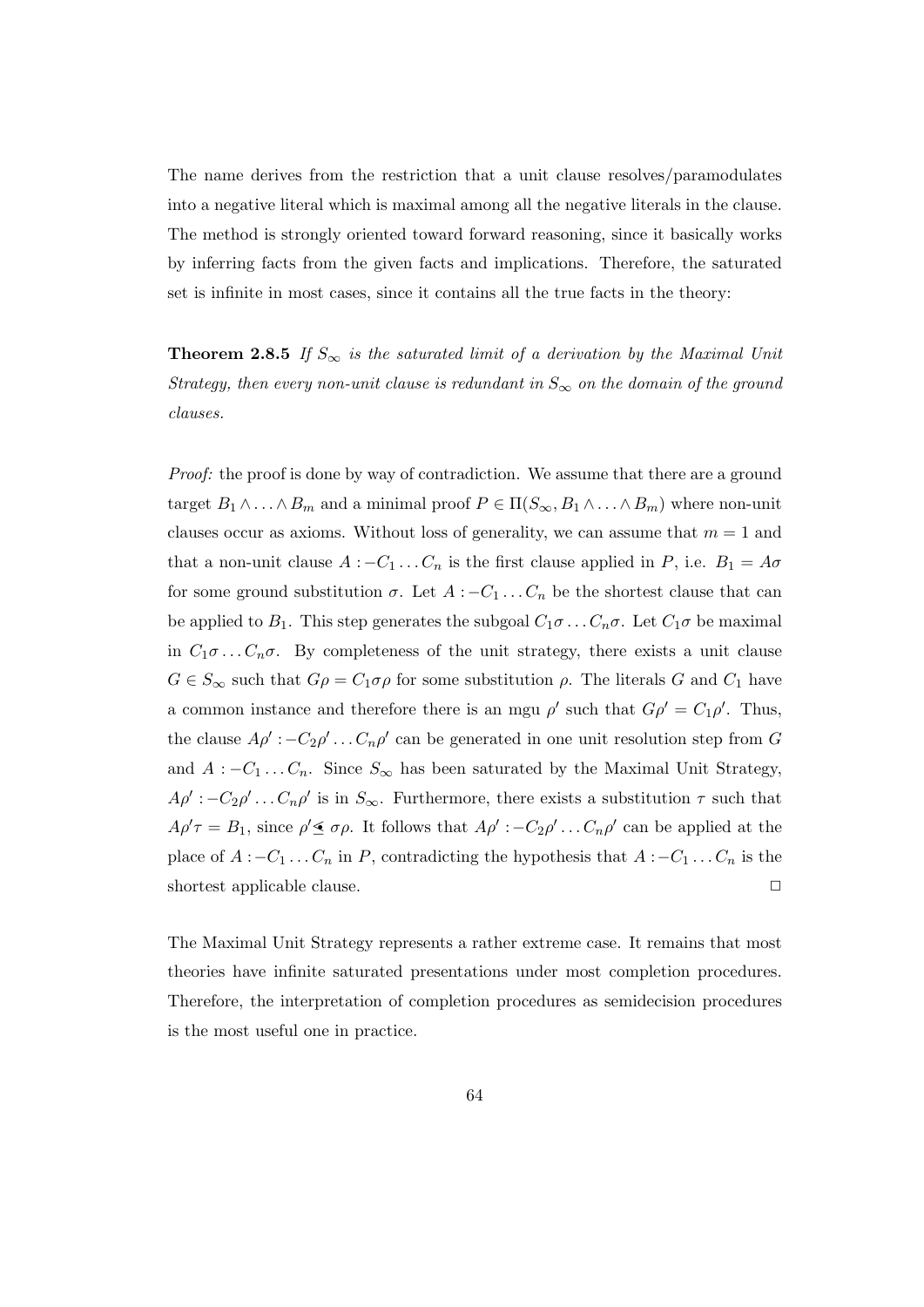# 2.9 Simplification-based strategies for equational reasoning

In this section we give a new presentation of some Knuth-Bendix type completion procedures for equational logic, in the framework developed so far.

# 2.9.1 Unfailing Knuth-Bendix completion

The Unfailing Knuth-Bendix procedure [62, 13] is a semidecision procedure for equational theories. A derivation by UKB has the form

$$
(E_0; \hat{s}_0 \simeq \hat{t}_0) \vdash_{UKB} (E_1; \hat{s}_1 \simeq \hat{t}_1) \vdash_{UKB} \dots (E_i; \hat{s}_i \simeq \hat{t}_i) \vdash_{UKB} \dots
$$

and it succeeds at stage k if  $\hat{s}_k$  and  $\hat{t}_k$  are identical. At each step of the completion process the pair  $(E_{i+1}; \hat{s}_{i+1} \simeq \hat{t}_{i+1})$  is derived from the pair  $(E_i; \hat{s}_i \simeq \hat{t}_i)$  by applying one of the following inference rules:

- Presentation inference rules:
	- Simplification:

$$
\frac{(E \cup \{p \simeq q, l \simeq r\}; \hat{s} \simeq \hat{t})}{(E \cup \{p[r\sigma]_u \simeq q, l \simeq r\}; \hat{s} \simeq \hat{t})} \quad p|u = l\sigma \qquad p \succ p[r\sigma]_u
$$

– Superposition:

$$
\frac{(E \cup \{p \simeq q, l \simeq r\}; \hat{s} \simeq \hat{t})}{(E \cup \{p \simeq q, l \simeq r, p[r]_u \sigma \simeq q\sigma\}; \hat{s} \simeq \hat{t})} \frac{p|u \notin X}{p\sigma \nleq q\sigma, p[r]_u \sigma} (p|u)\sigma = l\sigma
$$

- Deletion:  $(E \cup \{l \simeq l\}; \hat{s} \simeq \hat{t})$  $(E; \hat{s} \simeq \hat{t})$
- Functional subsumption:  $(E \cup \{p \simeq q, l \simeq r\}; \hat{s} \simeq \hat{t})$  $\frac{C\sqrt{p-q}, i \leq t}{(E\cup\{l \simeq r\}; \hat{s} \simeq \hat{t})} (p \simeq q) \triangleright (l \simeq r)$
- Target inference rules: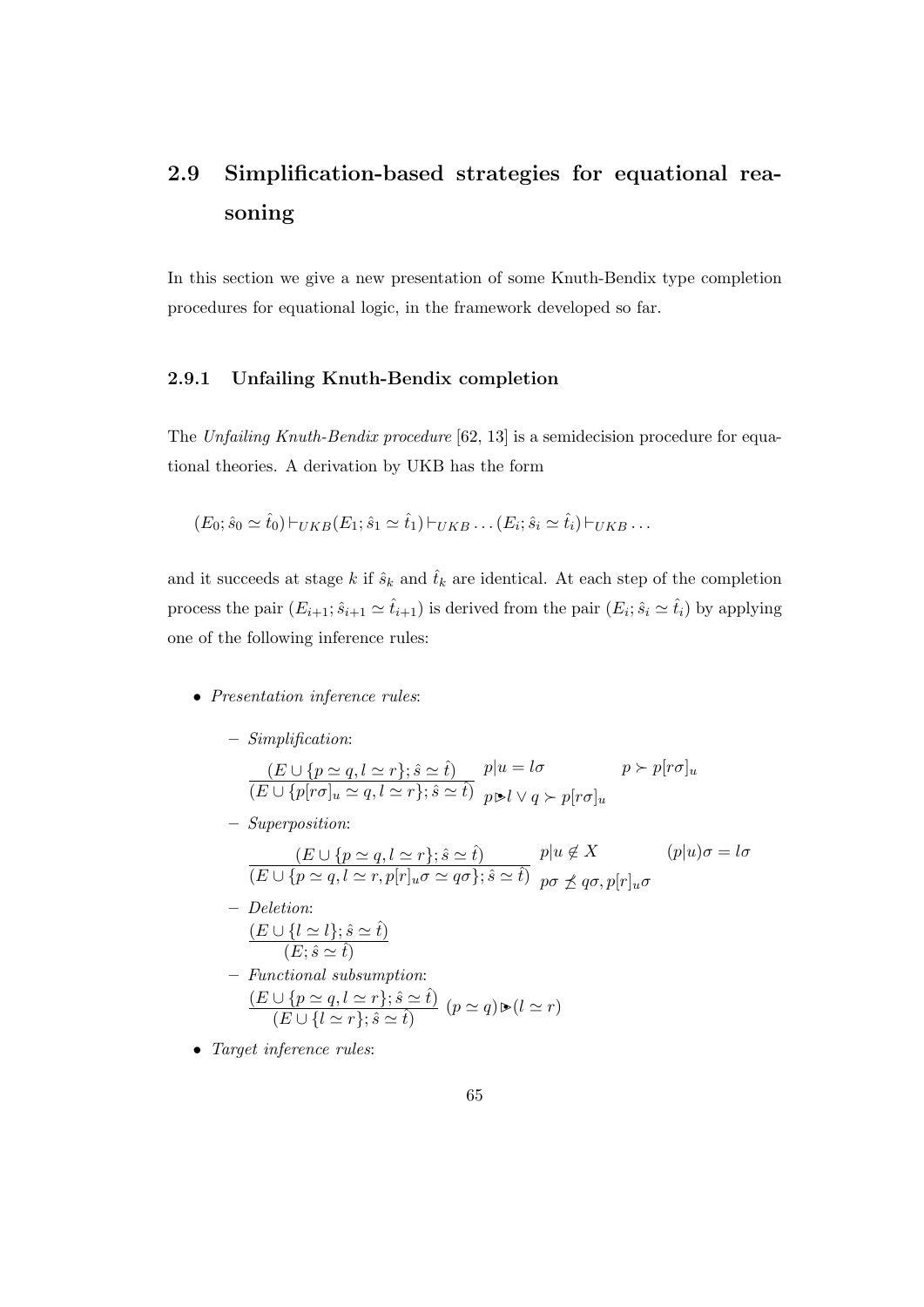– Simplification:

$$
\frac{(E \cup \{l \simeq r\}; \hat{s} \simeq \hat{t})}{(E \cup \{l \simeq r\}; \hat{s}[r\sigma]_u \simeq \hat{t})} \quad \hat{s}|u = l\sigma
$$
\n
$$
- Deletion:
$$
\n
$$
\frac{(E; \hat{s} \simeq \hat{s})}{(E; true)}
$$

We have already presented some of these inference rules in Examples 2.3.1, 2.3.2, 2.3.3, 2.4.1, 2.4.2 and 2.4.3. The original definitions of Simplification and Superposition given in [62] have slightly different conditions. Simplification requires that  $l\sigma \succ r\sigma$  and superposition requires that  $p\sigma \not\preceq q\sigma$  and  $l\sigma \not\preceq r\sigma$ . We adopt here the conditions given in [44], because they put weaker requirements on simplification and stronger requirements on superposition than the original ones. However, these conditions may be more expensive to check, since they require to perform both substitution application and term replacement.

Simplification is the most important among the above inference rules, because it reduces dramatically the number and the size of the generated equations. If Simplification is not applied, the Superposition inference rule rapidly saturates the memory space with equations, making impossible to reach a proof in reasonable time. Thus, a search plan for UKB should be a *Simplification-first* plan (Example 2.3.4). We characterize the UKB procedure as a completion procedure by using the ordering  $>u$  introduced in Example 2.2.2:

Lemma 2.9.1 The presentation inference rules of the UKB procedure are reducing.

Proof: we show that Superposition and Simplification are proof-reducing, Deletion and Functional subsumption delete redundant equations:

• the proof for Superposition was given in Example 2.4.2.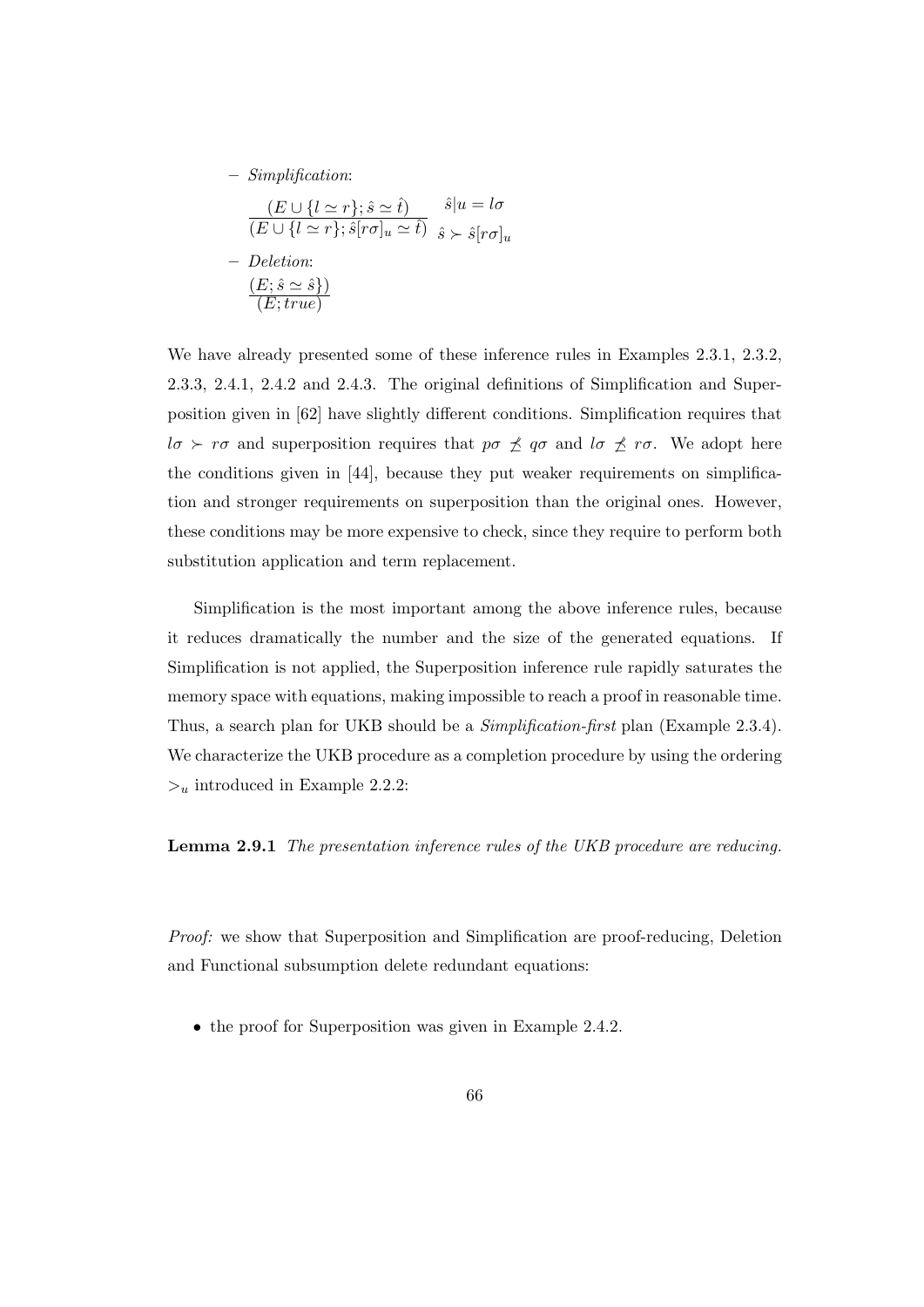• A Simplification step where an equation  $p \simeq q$  is simplified to  $p[r\sigma]_u \simeq q$  by an equation  $l \simeq r$ , affects a minimal proof by replacing a step  $s \leftrightarrow_{p\simeq q} t$  by two steps  $s \rightarrow_{l \simeq r} v \leftrightarrow_{p[r\sigma]_u \simeq q} t$ .

 $-$  If  $t > s$ , we have  $\{(t, q, s)\} >^e \infty \{(s, l, v), (t, q, v)\}$  since  $t > s$  and  $s > v$ .  $-$  If  $s \succ t$ ,

 $∗$  if  $p \triangleright l$ , we have

· if  $t \succ v$ ,  $\{(s, p, t)\} >^e \infty$  { $(s, l, v), (t, q, v)$ } since  $p \triangleright l$  and  $s \succ t$ , · if  $v \succ t$ ,  $\{(s, p, t)\} >^e \text{mul}\{(s, l, v), (v, p[r\sigma]_u, t)\}$  since  $p \ge l$  and  $s \succ v;$ 

- $\ast$  if  $p \triangleq l$  and  $q \succ p[r\sigma]_u$ ,  $t \succ v$  follows from  $q \succ p[r\sigma]_u$  by stability and monotonicity of  $\succ$  and we have  $\{(s, p, t)\} >^e \in \{(s, l, v), (t, q, v)\}$ since  $t > v$  and  $s > t$ .
- A trivial equation  $l \simeq l$  is redundant: no minimal proof contains a step  $s \leftrightarrow_{l \sim l} s$ since the subproof given by the single term s is smaller:  $\{(s, l, s)\} >^e \in [0, l, s)$ where the empty triple  $\epsilon$  is the proof complexity of s.
- The proof for Functional subsumption was given right after Example 2.4.3.  $\Box$

Lemma 2.9.2 The target inference rules of the UKB procedure are strictly proofreducing.

Proof: the proof for Simplification was given in Example 2.4.1. For a Deletion step it is  $\{\hat{s}, \hat{s}\}\rangle_{mul}$  (*true*}, since *true* is smaller than any term.

We can then show that UKB is a completion procedure:

Theorem 2.9.1 The Unfailing Knuth-Bendix procedure is a completion procedure on the domain  $T$  of all ground equalities.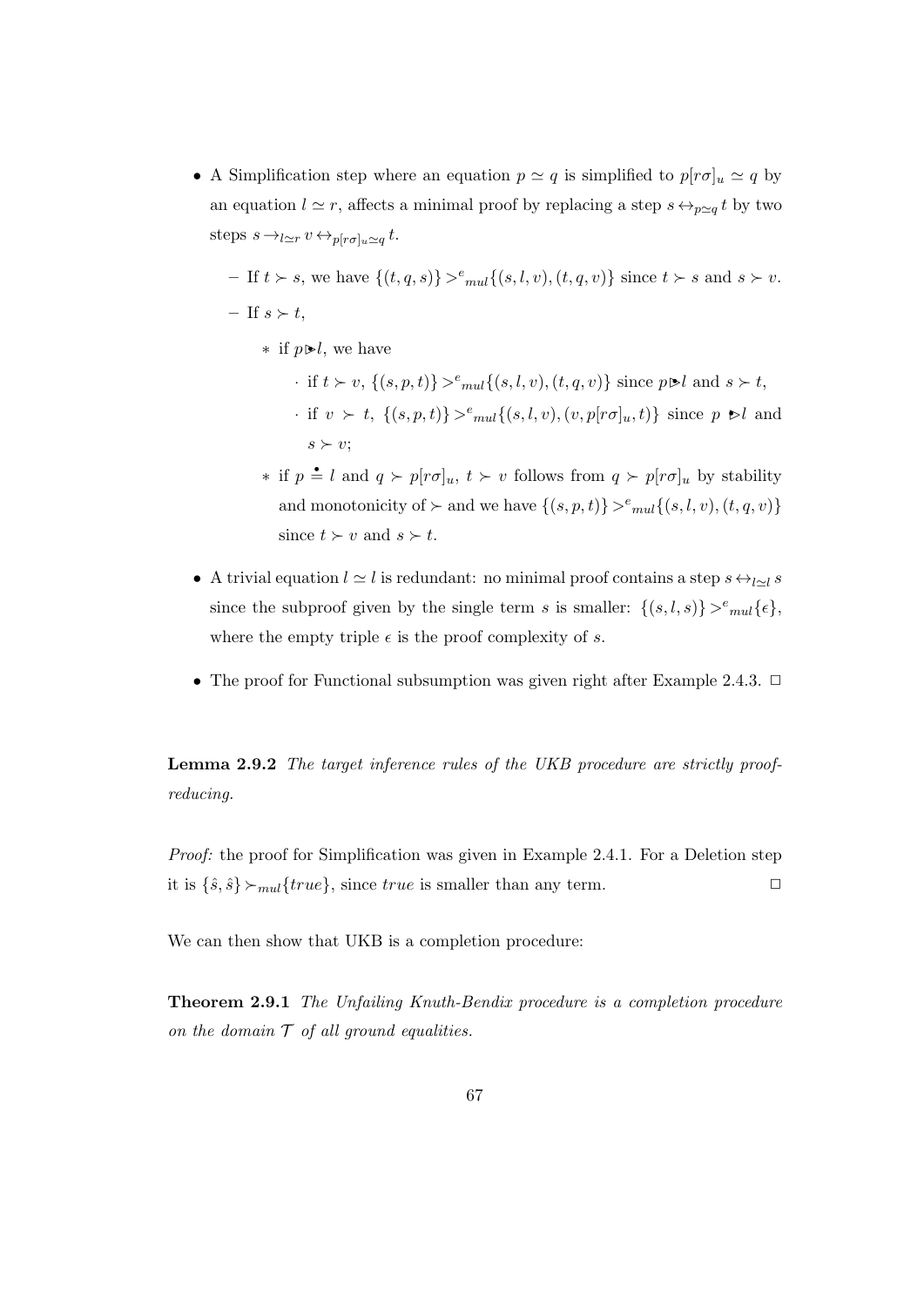*Proof:* for all equational presentations  $E_0$  and for all ground targets  $\hat{s}_0 \simeq \hat{t}_0$  the derivation

$$
(E_0; \hat{s}_0 \simeq \hat{t}_0) \vdash_{UKB} (E_1; \hat{s}_1 \simeq \hat{t}_1) \vdash_{UKB} \dots (E_i; \hat{s}_i \simeq \hat{t}_i) \vdash_{UKB} \dots
$$

has the soundness, relevance and reduction properties. Soundness and relevance were proved among others in [67, 7, 9]. Reduction follows from Lemma 2.9.1 and Lemma 2.9.2.  $\Box$ 

If a fair search plan is provided, the UKB procedure is a semidecision procedure for equational theories:

Theorem 2.9.2 (Hsiang and Rusinowitch 1987) [62], (Bachmair, Dershowitz and Plaisted 1989) [13] An equation  $\forall \bar{x}s \simeq t$  is a theorem of an equational theory E if and only if the Unfailing Knuth-Bendix procedure derives true from  $(E; \hat{s} \simeq \hat{t}).$ 

## 2.9.2 Extensions: AC-UKB and cancellation laws

Many equational problems involve associative and commutative (AC) operators. An AC function f satisfies the equations

$$
f(f(x, y), z) \simeq f(x, f(y, z))
$$
 (associativity) and  
 $f(x, y) \simeq f(y, x)$  (commutativity).

Handling associativity and commutativity as any other equation turns out to be very inefficient, since commutativity may generate a very high number of equations through the Superposition inference rule. Also, many instances of commutativity may not be ordered by the chosen simplification ordering, so that simplification does not apply as often as it is desirable to reduce the size and the number of the equations.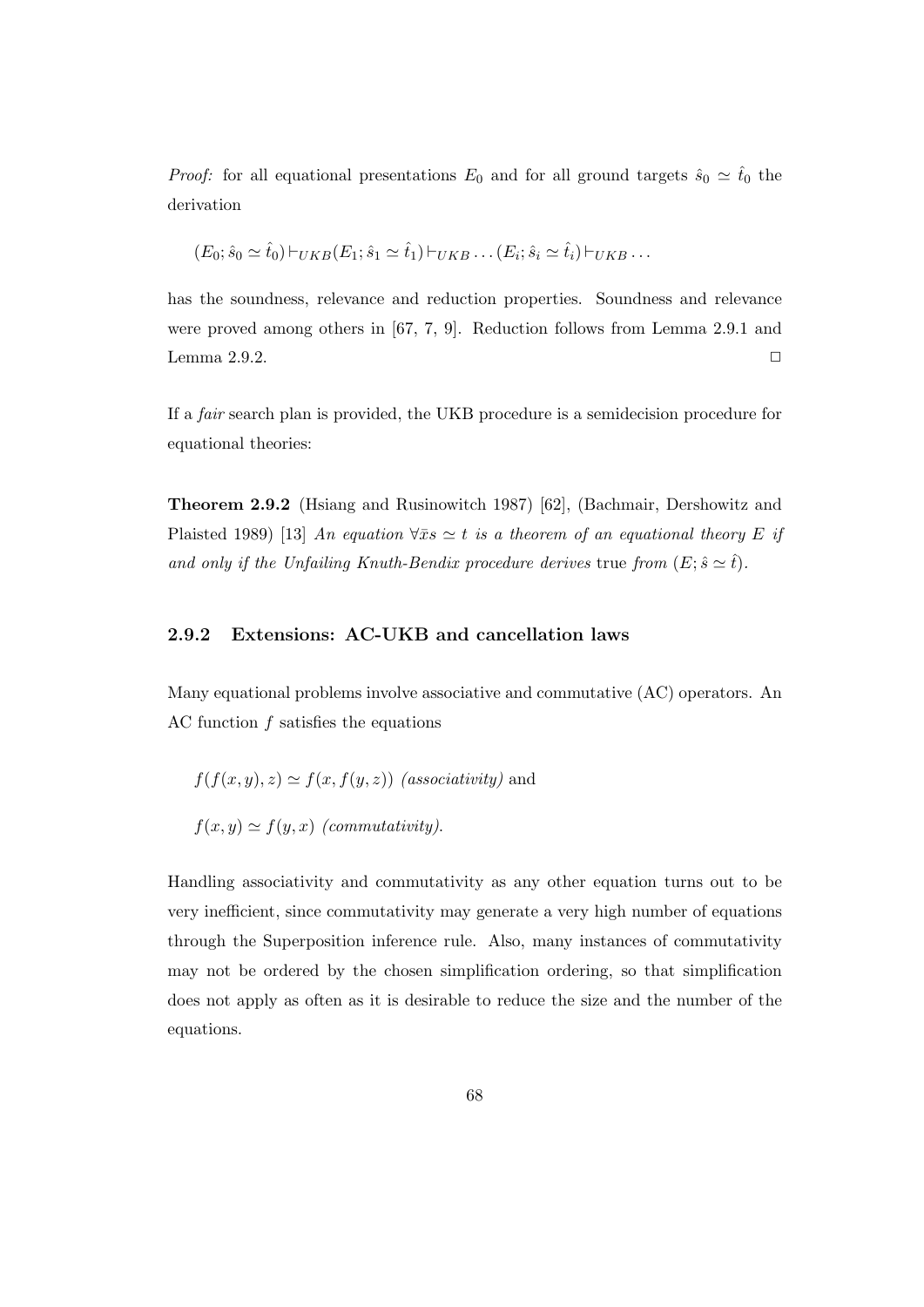The efficiency of the UKB strategy can be greatly improved if associativity and commutativity are not given in the input, but built in the inference rules. The UKB procedure with associativity and commutativity built-in is called AC-UKB [2]. The basic idea is to replace syntactic identity by equality modulo AC. If AC denotes a set of associativity and commutativity axioms, two terms  $s$  and  $t$  are equal modulo AC, if  $s \simeq t$  is a theorem of AC, which we write  $s =_{AC} t$ . The inference rules of the UKB procedure are modified in such a way that any two terms which are equal modulo AC are regarded as identical.

The first modification is to require that the complete simplification ordering on terms  $\succ$  is in some sense "compatible" with replacing identity by equality modulo AC. More precisely, this "compatibility" requirement is a commutation property. Given two relations R and S, we say that R commutes over S if  $S \circ R \subseteq R \circ S$ , where  $\circ$  is composition of relations. The complete simplification ordering  $\succ$  is required to commute over  $=_{AC}$ : this means that for any two terms s and t, if there is a third term r such that  $s =_{AC} r$  and  $r > t$ , there is also a term r' such that  $s > r'$  and  $r' =_{AC} t$ . Secondly, matching and unification are replaced by AC-matching and AC-unification. A term s matches a term t modulo  $AC$  if there is a substitution σ such that  $s\sigma =_{AC} t$ . Similarly, two terms s and t unify modulo AC if there is a substitution  $\sigma$  such that  $s\sigma =_{AC} t\sigma$ . Finally, the strict encompassment ordering  $\triangleright$ is replaced by the ordering  $\triangleright_{AC}$ , that is  $s \triangleright_{AC} t$  if and only if  $s \triangleright r$  and  $r =_{AC} t$  for some term r.

The set of inference rules of the UKB procedure is therefore modified as follows:

- Presentation inference rules:
	- Simplification:

$$
\frac{(E \cup \{p \simeq q, l \simeq r\}; \hat{s} \simeq \hat{t})}{(E \cup \{p[r\sigma]_u \simeq q, l \simeq r\}; \hat{s} \simeq \hat{t})} \frac{p|u =_{AC} l\sigma}{p \triangleright_{AC} l \vee q \succ p[r\sigma]_u} \qquad p \succ p[r\sigma]_u
$$

– Superposition: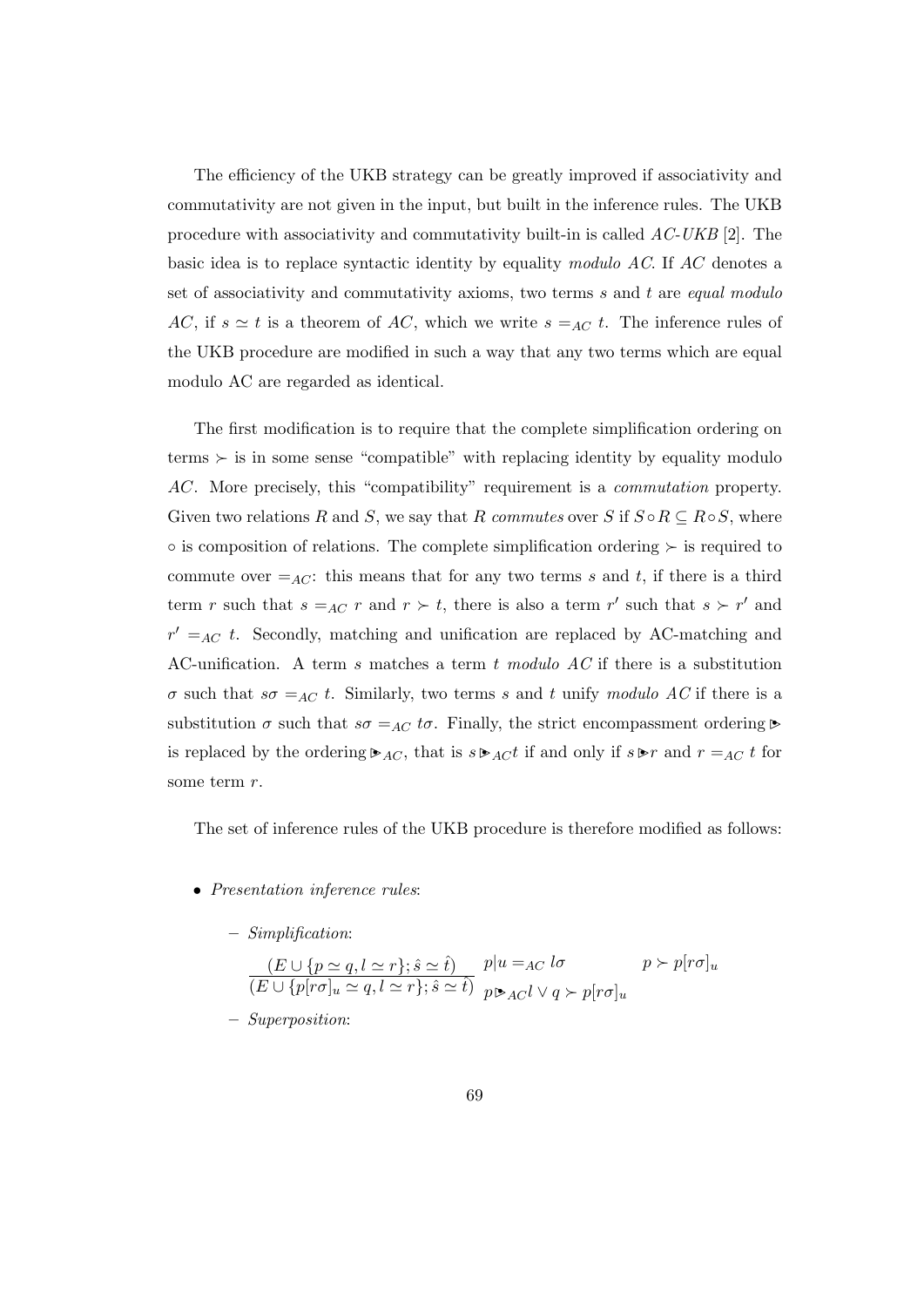$$
\frac{(E \cup \{p \simeq q, l \simeq r\}; \hat{s} \simeq \hat{t})}{(E \cup \{p \simeq q, l \simeq r, p[r]_u \sigma \simeq q\sigma\}; \hat{s} \simeq \hat{t})} p|u \notin X \qquad (p|u)\sigma =_{AC} l\sigma
$$
\n
$$
= Extension:
$$
\n
$$
\frac{(E \cup \{f(p,q) \simeq r\}; \hat{s} \simeq \hat{t})}{(E \cup \{f(p,q) \simeq r, f(p,q,z) \simeq f(r,z)\}; \hat{s} \simeq \hat{t})} f \text{ is } AC
$$
\n
$$
= Deletion:
$$
\n
$$
\frac{(E \cup \{l \simeq l\}; \hat{s} \simeq \hat{t})}{(E; \hat{s} \simeq \hat{t})}
$$
\n
$$
= Functional subsumption:
$$
\n
$$
\frac{(E \cup \{p \simeq q, l \simeq r\}; \hat{s} \simeq \hat{t})}{(E \cup \{l \simeq r\}; \hat{s} \simeq \hat{t})} (p \simeq q) \triangleright_{AC} (l \simeq r)
$$

- Target inference rules:
	- Simplification:

$$
\frac{(E \cup \{l \simeq r\}; \hat{s} \simeq \hat{t})}{(E \cup \{l \simeq r\}; \hat{s}[r\sigma]_u \simeq \hat{t})} \quad \hat{s} | u =_{AC} l\sigma
$$
\n
$$
= Deletion:
$$

$$
\frac{(E; \hat{s} \simeq \hat{s})}{(E; true)}
$$

This set of inference rules is obtained from the set of inference rules of the UKB procedure by replacing identity by equality modulo AC as explained above and by adding a new inference rule, called Extension. The Extension inference rule is a specialized version of the Superposition inference rule, designed to compute superpositions of equations in E onto associativity axioms. Namely, if  $f(p, q) \simeq r$ is an equation in E, f is AC and  $f(p,q) \npreceq r$ , the equation  $f(p,q) \simeq r$  trivially superposes onto the associativity axiom  $f(f(x, y), z) \simeq f(x, f(y, z))$ , yielding the critical pair  $f(p, f(q, z)) \simeq f(r, z)$ , which we write in *flattened* form as  $f(p, q, z) \simeq$  $f(r, z)$ . These critical pairs are called *extended rules*. Computing the extended rules is sufficient to ensure completeness of the AC-UKB procedure: no other critical pairs between  $E$  and  $AC$  need to be computed [105].

The extension of UKB to AC-UKB is feasible because algorithms for ACmatching and AC-unification are available. An algorithm for AC-unification, its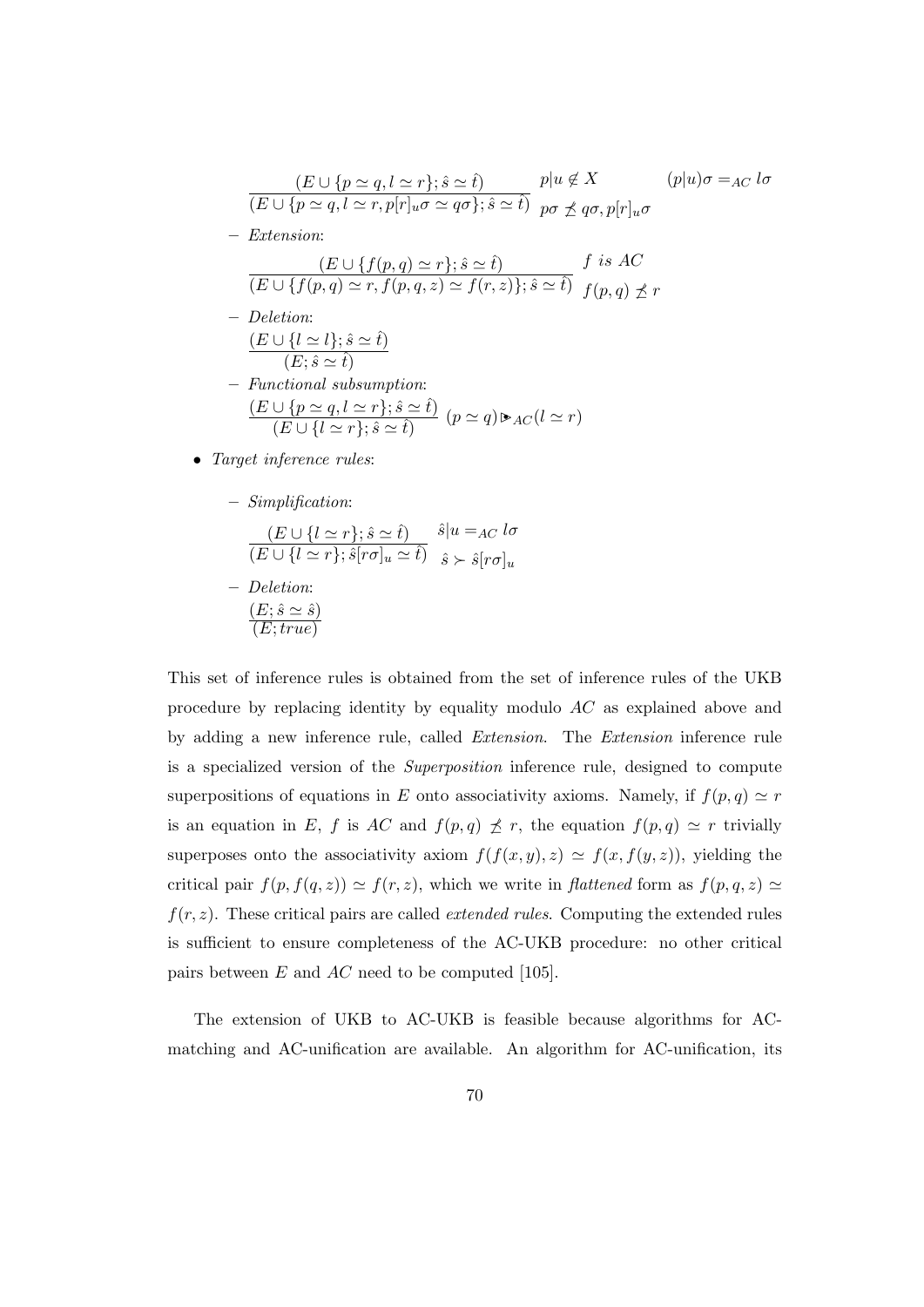application in a completion procedure and the extended rules first appeared in [114, 105]. The correctness of the AC-unification algorithm was proved in [46]. General theoretical frameworks for working with equations modulo a set of axioms A are given in [70] and in [12]. These results are surveyed in [41] and more specifically for unification problems in [72].

The UKB or AC-UKB procedure can be further improved by adding inference rules for the *cancellation laws.* A function  $F$  is *right cancellable* if it satisfies the right cancellation law

$$
\forall x, y, z \ f(x, y) = f(z, y) \supset x = z
$$

The left cancellation law is defined symmetrically. Cancellation laws may reduce considerably the size of the equations. They are implemented as inference rules as follows [63]:

Cancellation 1:

$$
\frac{(E \cup \{f(p, u) \simeq f(q, v)\}; \hat{s} \simeq \hat{t})}{(E \cup \{f(p, u) \simeq f(q, v), p\sigma \simeq q\sigma\}; \hat{s} \simeq \hat{t})} u\sigma = v\sigma
$$

Cancellation 2:

$$
\frac{(E \cup \{f(d_1, d_2) \simeq y\}; \hat{s} \simeq \hat{t})}{(E \cup \{f(d_1, d_2) \simeq y, d_1 \sigma \simeq x\}; \hat{s} \simeq \hat{t})} y \notin V(d_1) \quad \sigma = \{y \mapsto f(x, d_2)\}
$$
\n
$$
y \notin V(d_2) \quad x \text{ is a new variable}
$$

Cancellation 3:

$$
\frac{(E \cup \{f(p_1, q_1) \simeq r_1, f(p_2, q_2) \simeq r_2\}; \hat{s} \simeq \hat{t})}{(E \cup \{f(p_1, q_1) \simeq r_1, f(p_2, q_2) \simeq r_2, p_1 \sigma \simeq p_2 \sigma\}; \hat{s} \simeq \hat{t})} \frac{q_1 \sigma = q_2 \sigma}{r_1 \sigma = r_2 \sigma}
$$

Cancellation 4: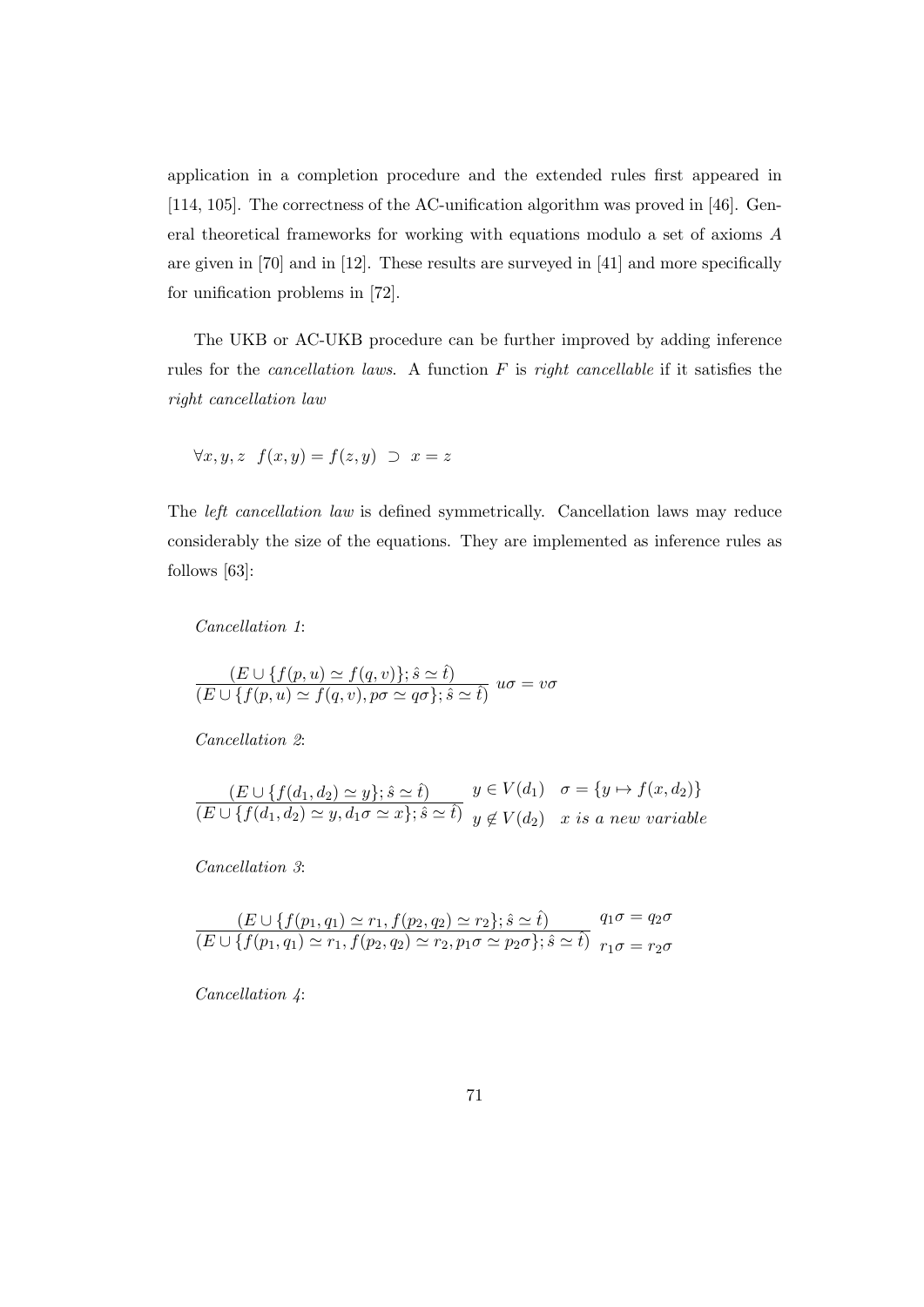$$
\frac{(E \cup \{f(p, u) \simeq f(q, u)\}; \hat{s} \simeq \hat{t})}{(E \cup \{p \simeq q\}; \hat{s} \simeq \hat{t})}
$$

where the function f is right cancellable. In *Cancellation 2*, if the substitution  $\sigma =$  $\{y \mapsto f(x, d_2)\}\$ is applied to the given equation, it becomes  $f(d_1\sigma, d_2) \simeq f(x, d_2),$ since y does not occur in  $d_2$ . The cancellation law reduces this equation to  $d_1 \sigma \simeq x$ .

*Cancellation*  $\downarrow$  is not necessary for the purpose of completeness, since the same effect can be obtained by a step of Cancellation 1 with empty mgu followed by a step of Functional subsumption. It is added to improve the efficiency.

In order to prove that the UKB procedure with the cancellation inference rules is a completion procedure, we need to prove that the Cancellation inference rules are proof-reducing. We adopt as proof ordering a slight modification of  $>u$ , which we call  $\geq_{uc}$ : a ground equational step  $s \simeq t$  justified by an equation  $l \simeq r$  has complexity measure  $(s, l\sigma, l, t)$ , if s is  $c[l\sigma]$ , t is  $c[r\sigma]$  and  $s \succ t$ . Complexity measures are compared by the lexicographic combination  $e^{ec}$  of the orderings  $\succ, \succ, \succ$  and  $\succ$ . Proofs are compared by the lexicographic combination  $>_{uc}$  of the multiset extansions  $\succ_{mul}$  and  $\succ^{ec}$ <sub>mul</sub>. The proof of Lemma 2.9.1 is unaffected if  $\succ_{UKBC}$  replaces  $\succ_{UKB}$ .

## Lemma 2.9.3 The Cancellation inference rules are proof-reducing.

*Proof:* we assume that  $(E_i; \hat{s}_i \simeq \hat{t}_i) \vdash_{UKB}(E_{i+1}; \hat{s}_i \simeq \hat{t}_i)$  is a Cancellation step:

• an application of the rule Cancellation 1 to an equation  $f(p, u) \simeq f(q, v)$ affects any minimal proof in  $E_i$  which contains a step  $s \leftrightarrow t$  such that  $s =$  $c[f(p,u)\tau], t = c[f(q,v)\tau]$  and  $\tau \geq \sigma$ , where  $\geq$  is the subsumption ordering and  $\sigma$  is the mgu such that  $u\sigma = v\sigma$  of the application of Cancellation 1. The step  $s \leftrightarrow_{f(p,u)\simeq f(q,v)} t$  has complexity  $(s, f(p,u)\tau, f(p,u), t)$ , if  $s \succ t$ . In the minimal proofs in  $E_{i+1}$  the step  $s \leftrightarrow_{f(p,u)\simeq f(q,v)} t$  is replaced by a step  $s \leftrightarrow_{p\sigma \simeq q\sigma} t$  justified by the new equation  $p\sigma \simeq q\sigma$  generated by the application of Cancellation 1. The step  $s \leftrightarrow_{p\sigma \simeq q\sigma} t$  has complexity  $(s, p\tau, p\sigma, t)$ . Since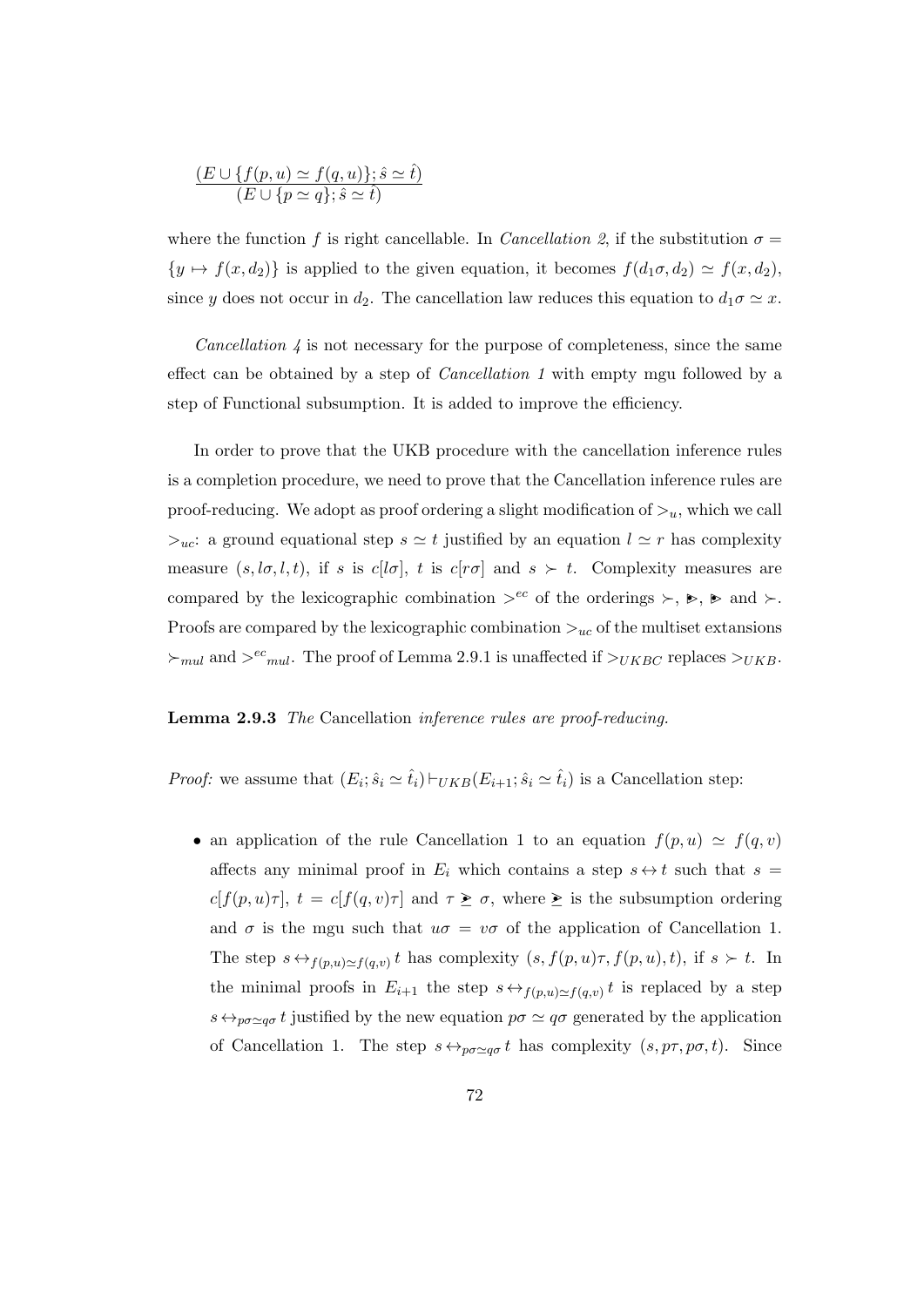$f(p, u)\tau \geq p\tau$ ,  $(s, f(p, u)\tau, f(p, u), t) >^{ec} (s, p\tau, p\sigma, t)$  follows. A symmetric argument applies if  $t > s$ .

- An application of the rule Cancellation 2 to an equation  $f(d_1, d_2) \simeq y$  affects any minimal proof in  $E_i$  which contains a step  $s \leftrightarrow t$  such that  $s = c[f(d_1, d_2)\tau]$ ,  $t = c[y\tau]$  and  $\tau \geq \sigma$ , where  $\sigma$  is  $\{y \mapsto f(x, d_2)\}\$ . Since  $y \in V(d_1)$ , we have  $f(d_1, d_2)\tau \succ y\tau$  by the subterm property and therefore  $s \succ t$  by monotonicity, so that the step  $s \leftrightarrow t$  has complexity  $(s, f(d_1, d_2)\tau, f(d_1, d_2), t)$ . In the minimal proofs in  $E_{i+1}$  the step  $s \leftrightarrow t$  is replaced by a step  $s \leftrightarrow_{d_1 \sigma \simeq x} t$  justified by the new equation  $d_1\sigma \simeq x$  generated by the application of Cancellation 2. The step  $s \leftrightarrow_{d_1 \sigma \simeq x} t$  has complexity  $(s, d_1 \tau, d_1 \sigma, t)$ . Since  $f(d_1, d_2) \tau \geq d_1 \tau$ ,  $(s, f(d_1, d_2)\tau, f(d_1, d_2), t) >^{ec} (s, d_1\tau, d_1\sigma, t)$  follows.
- An application of the rule Cancellation 3 to two equations  $f(p_1, q_1) \simeq r_1$ and  $f(p_2, q_2) \simeq r_2$  affects any minimal proof in  $E_i$  which contains a subproof  $s \leftrightarrow u \leftrightarrow t$  such that  $s = c[f(p_1, q_1)\tau], u = c[r_1\tau], t = c[f(p_2, q_2)\tau]$  and  $\tau \geq \sigma$ , where  $\sigma$  is the mgu such that  $q_1\sigma = q_2\sigma$  and  $r_1\sigma = r_2\sigma$  of the application of Cancellation 3. It follows that  $q_1\tau = q_2\tau$  and  $r_1\tau = r_2\tau$ . The subproof  $s \leftrightarrow u \leftrightarrow t$  is replaced in any minimal proof in  $E_{i+1}$  by a single step  $s \leftrightarrow_{p_1 \sigma \simeq p_2 \sigma} t$  justified by the new equation  $p_1 \sigma \simeq p_2 \sigma$  generated by the application of Cancellation 3.
	- 1. If  $s \succ t \succ u$ , the subproof  $s \leftrightarrow u \leftrightarrow t$  has complexity

$$
\{(s, f(p_1, q_1)\tau, f(p_1, q_1), u), (t, f(p_2, q_2)\tau, f(p_2, q_2), u)\}\
$$

and the step  $s \leftrightarrow_{p_1 \sigma \simeq p_2 \sigma} t$  has complexity  $(s, p_1 \tau, p_1 \sigma, t)$ . Since  $f(p_1, q_1) \tau$ .  $\triangleright p_1 \tau$ , the result follows. A symmetric argument applies if  $t \succ s \succ u$ .

2. If  $s \succ u \succ t$ , the subproof  $s \leftrightarrow u \leftrightarrow t$  has complexity

$$
\{(s, f(p_1, q_1)\tau, f(p_1, q_1), u), (u, r_1\tau, r_1, t)\}
$$

and the step  $s \leftrightarrow_{p_1 \sigma \simeq p_2 \sigma} t$  has complexity  $(s, p_1 \tau, p_1 \sigma, t)$ . Since  $f(p_1, q_1) \tau$ .  $\triangleright p_1 \tau$ , the result follows. A symmetric argument applies if  $t \succ u \succ s$ .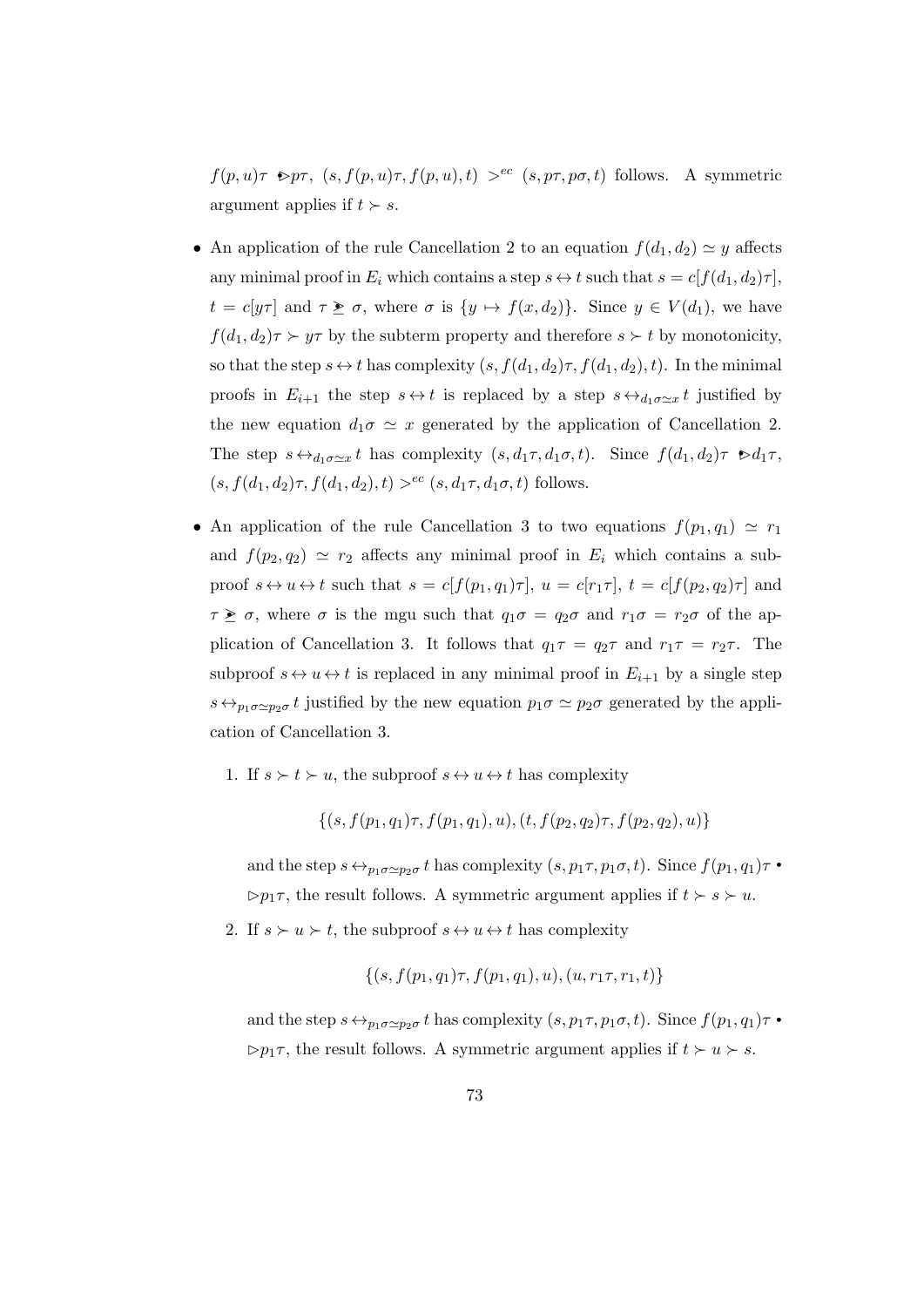3. If  $u \succ s \succ t$ , the subproof  $s \leftrightarrow u \leftrightarrow t$  has complexity

$$
\{(u, r_1\tau, r_1, s), (u, r_1\tau, r_1, t)\}
$$

and the step  $s \leftrightarrow_{p_1 \sigma \simeq p_2 \sigma} t$  has complexity  $(s, p_1 \tau, p_1 \sigma, t)$ . Since  $u \succ s$ , the result trivially follows. A symmetric argument applies if  $u \succ t \succ s$ .  $\Box$ 

Completeness of the inference rules for cancellation is proved in [63]. Most of the experimental results reported in [2, 3, 20, 4, 6] are obtained by AC-UKB with the inference rules for cancellation.

# 2.9.3 The Inequality Ordered-Saturation strategy

The UKB procedure is complete, but it is not very efficient in general. The main source of inefficiency is the Superposition inference rule, that is the forward reasoning component of UKB. This problem has been considered first for the application of Knuth-Bendix completion to the generation of confluent systems. Generating all the critical pairs is a sufficient but not necessary condition for the limit of a derivation to be confluent. A critical pair criterion is a criterion to establish that certain critical pairs are not necessary to obtain a confluent system. Such criteria are studied in [11]. We rather analyze the problem from the theorem proving point of view. In the theorem proving context criteria such as those in [11] are still useful, but certainly not satisfactory, since they are not target-oriented.

All the backward reasoning steps are Simplification steps, which are strictly proof-reducing. On the other hand, a Superposition step is guaranteed to reduce the proof of some theorem, but not necessarily the proof of the target. The UKB procedure is inefficient because it computes many critical pairs which do not help in proving the target. Therefore, our goal is to reduce the number of critical pairs generated or equivalently to perform less forward reasoning and more backward reasoning.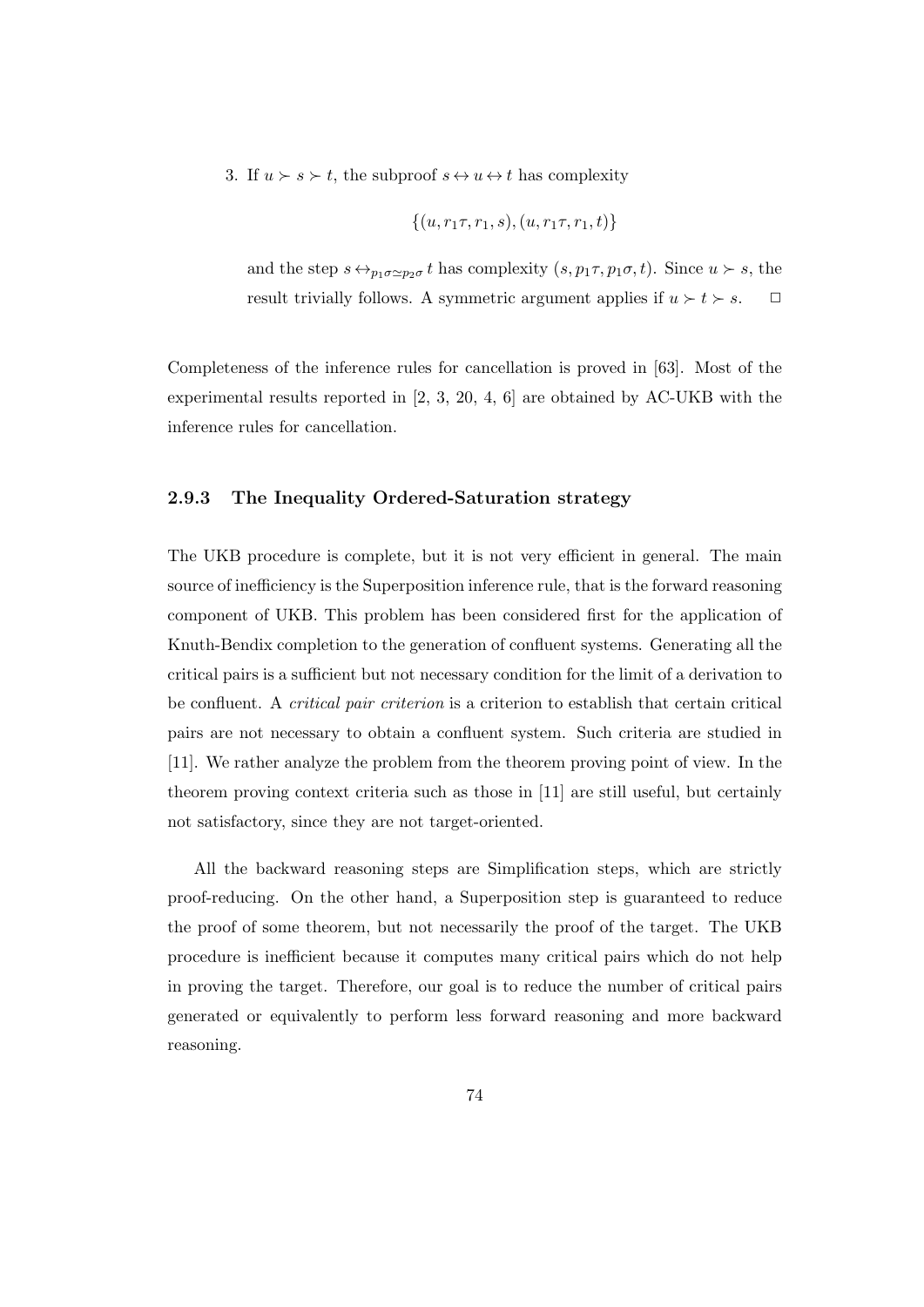For the forward reasoning part, a possible approach to the problem consists in designing search plans which generate first the critical pairs that are estimated to be likely to reduce the proof of the target. Such search plans are based on heuristical criteria that measure how useful a critical pair is expected to be with respect to the task of simplifying the goal. Some examples of these heuristics are given in [4, 5].

For the backward reasoning part, we observe that if the target  $\hat{s}_i \simeq \hat{t}_i$  is fully simplified with respect to  $E_i$ ,  $\hat{s}_i \simeq \hat{t}_i$  is minimal in the ordering  $\succ_{mul}$  among all the ground equations E-equivalent to the input target  $s_0 \simeq t_0$ , where  $E = \bigcup_{0 \leq j \leq i} E_j$ . If a Simplification-first plan is adopted, UKB maintains a minimal target. Therefore, it could seem that no improvement can be obtained on the target side. However, this is not the case. The notion of minimal target is relative to the assumed partially ordered set (poset) of targets. If we assume the poset of ground equalities ordered by  $\succ_{mul}$ ,  $\hat{s}_i \simeq \hat{t}_i$  is minimal among the ground equations E-equivalent to the input target  $s_0 \simeq t_0$ . The situation changes if we assume as poset of targets the poset of disjunctions of ground equalities ordered by an ordering  $\succ'_{mul}$  defined as follows:  $N_1 \sum_{mul} N_2$  if  $min(N_1) \sum_{mul} min(N_2)$ , where  $N_1$  and  $N_2$  are disjunctions of ground equalities and  $min(N)$  is the smallest equality in N according to  $\succ_{mul}$ . Since the equalities are ground and the simplification ordering is assumed to be total on ground terms, there is a smallest element in a disjunction and this ordering is well defined. The poset of equalities is embedded in the poset of disjunctions by regarding an equality as a one-element disjunction.

We show why the backward reasoning part of UKB is not guaranteed to compute a minimal target if the poset of disjunctions is assumed. Let  $(E_i; \hat{s}_i \simeq \hat{t}_i)$  be the current stage in an UKB derivation and  $l \simeq r$  be an un-orientable equation in  $E_i$ , such that  $\hat{s}_i|u = l\sigma$  for some position u and substitution  $\sigma$ , but  $\hat{s}_i \prec \hat{s}_i[r\sigma]_u$ . In other words, l matches a subterm of  $\hat{s}_i$  but Simplification does not apply because  $\hat{s}_i$  would not be replaced by a smaller term. However, we assume that the target  $\hat{s}_i[r\sigma]_u \simeq \hat{t}_i$ is generated nonetheless and that by simplification it reduces to an equation which is smaller than  $\hat{s}_i \simeq \hat{t}_i$ , that is  $\hat{s}_i[r\sigma]_u \to_{E_i}^* \hat{s}', \hat{t}_i \to_{E_i}^* \hat{t}'$  and  $\{\hat{s}', \hat{t}'\} \prec_{mul} \{\hat{s}_i, \hat{t}_i\}$ . If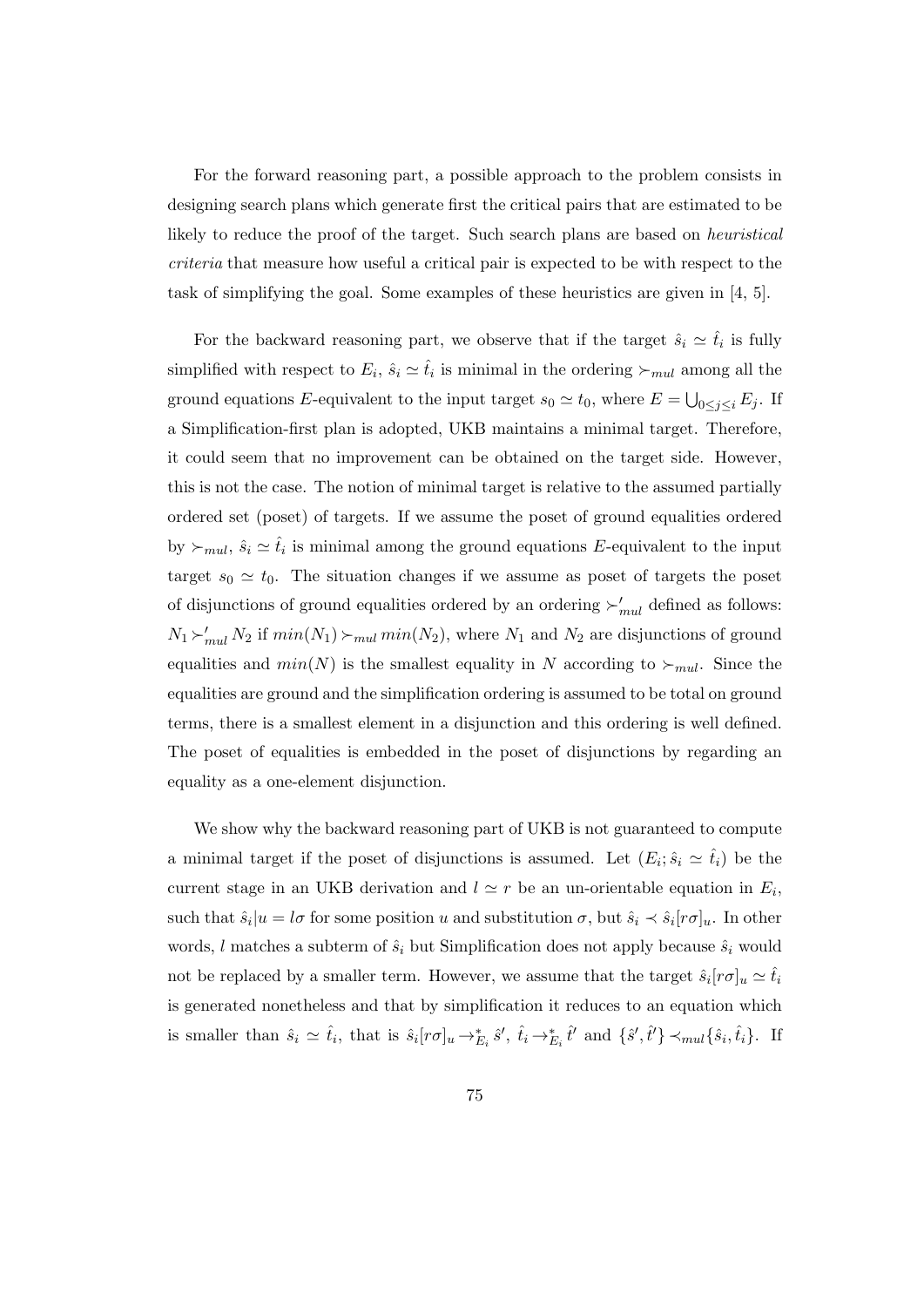these conditions hold, we have that the disjunction  $\hat{s}_i \simeq \hat{t}_i \vee \hat{s}' \simeq \hat{t}'$  is smaller than the disjunction given by  $\hat{s}_i \simeq \hat{t}_i$  alone in the poset of disjunctions defined above. Therefore, if we assume the poset of disjunctions as posets of targets, it is not true that UKB maintains a minimal target.

The intuition behind the choice of considering disjunctions of equalities rather than equalities is that if we consider more than one target equality, we have a greater chance to find a short proof. In order to work on disjunctions of equalities, we need to add to the UKB procedure an expansion inference rule, so that the target is eventually expanded into a disjunction of ground equalities. Such an expansion inference rule must satisfy the relevance requirement, so that proving the validity of any of the equalities in the disjunction is equivalent to prove the input target  $s_0 \simeq t_0$ . Also, the application of such rule must be restricted, in order to avoid the generation of a high number of target equalities, which may slow down the search for a solution. This new inference rule is superposition of an un-orientable equation onto a target equality  $\hat{s} \simeq \hat{t}$  to generate a new target equality. A newly generated target equality is first simplified as much as possible and then it is kept only if it is not greater than any already existing target:

Ordered saturation:

$$
\frac{(E\cup\{l\simeq r\};N\cup\{\hat{s}\simeq\hat{t}\})}{(E\cup\{l\simeq r\};N\cup\{\hat{s}\simeq\hat{t},\hat{s}'\simeq\hat{t}'\})}\begin{array}{l} \hat{s}|u=l\sigma \qquad & \hat{s}[r\sigma]_u\to_{E}^{*}\hat{s}',\ \hat{t}\to_{E}^{*}\hat{t}'\\ \{\hat{s}',\hat{t}'\}\not\varsubset_{mul}\{\hat{g},\hat{d}\},\ \ \forall \hat{g}\simeq\hat{d}\in N\cup\{\hat{s}\simeq\hat{t}\}\\ \end{array}
$$

Ordered saturation applies if  $\hat{s} \prec \hat{s}[r\sigma]_u$ , since if  $\hat{s} \succ \hat{s}[r\sigma]_u$  holds, simplification would apply. If  $\succ$  is total on ground terms, the condition  $\{\hat{s}', \hat{t}'\} \nearrow \succeq_{mul} {\{\hat{g}, \hat{d}\}}$ ,  $\forall \hat{g} \simeq \hat{d} \in N \cup \{\hat{s} \simeq \hat{t}\}\;$  becomes  $\{\hat{s}', \hat{t}'\} \prec_{mul} \{\hat{g}, \hat{d}\}, \; \forall \hat{g} \simeq \hat{d} \in N \cup \{\hat{s} \simeq \hat{t}\}.$  We have given the inference rule for the more general case: in fact, the ordering is not assumed to be total in [4], where a version of this inference rule first appeared. The target equality  $\hat{s}' \simeq \hat{t}'$  might have a shorter proof than the other target equalities. We do not know which one has the shortest proof. We keep all of them to broaden our chance of reaching the proof as soon as possible.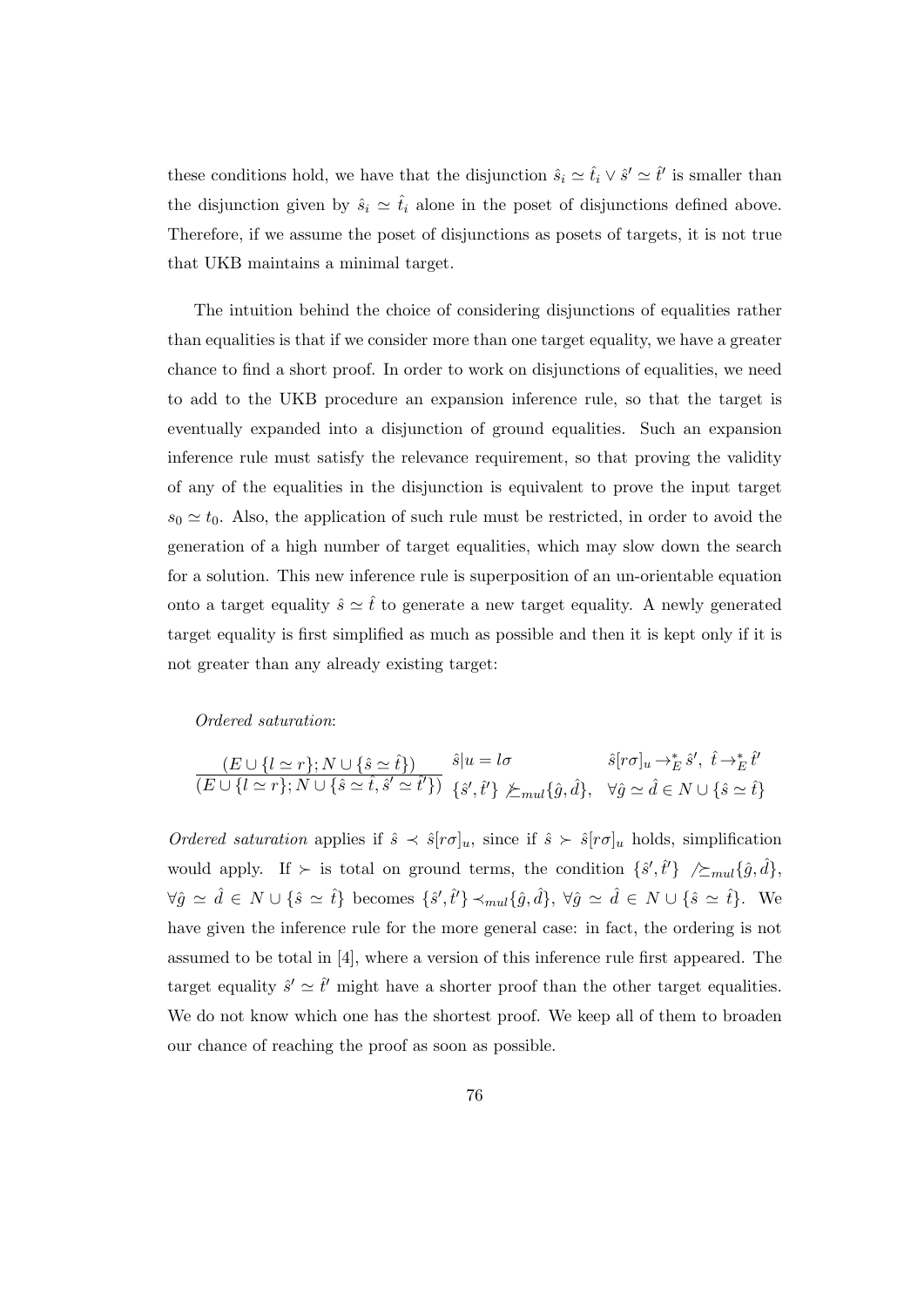In addition, we need to modify the Deletion inference rule, since the computation halts successfully as soon as an equality in the disjunction is reduced to a trivial equality:

#### Deletion:

$$
\frac{(E;N \cup \{\hat{s} \simeq \hat{s}\})}{(E; true)}
$$

The procedure obtained by adding Ordered saturation to UKB and by modifying Deletion as above, is called the Inequality Ordered-Saturation strategy (IOS) [4]. A derivation by the IOS strategy has the form

$$
(E_0; N_0) \vdash_{IOS}(E_1; N_1) \vdash_{IOS} \ldots \vdash_{IOS}(E_i; N_i) \vdash_{IOS} \ldots
$$

where the set  $N_0$  contains the initial goal  $\hat{s}_0 \simeq \hat{t}_0$  and at stage i,  $N_i$  is the current set of target equalities. The derivation succeeds at stage  $k$  if  $N_k$  contains a target  $\hat{s}_i \simeq \hat{t}_i$  such that  $\hat{s}_i$  and  $\hat{t}_i$  are identical and the clause in  $N_k$  reduces to true.

In order to show that the IOS strategy is a completion procedure, we assume that the ordering  $\succ$  is total on ground terms, coherently with the treatment of the other completion procedures for equational logic. Then we order proofs as follows: the proof of a disjunction  $N$  is represented by the proof of the smallest equality in N, i.e.  $min(N)$ , and proofs of equalities are ordered by  $\geq_u$ .

Lemma 2.9.4 The Ordered saturation inference rule under a total ordering on terms is strictly proof-reducing.

*Proof:* if  $(E_i; N_i) \vdash_{IOS}(E_i; N_{i+1})$  is an Ordered saturation step, then  $N_i \subset N_{i+1}$  and therefore  $min(N_i) \succeq_{mul} min(N_{i+1})$ . Since the ordering  $\succeq$  is total on ground terms, we have  $min(N_i) \succ_{mul} min(N_{i+1})$  and Ordered saturation is strictly proof-reducing.  $\Box$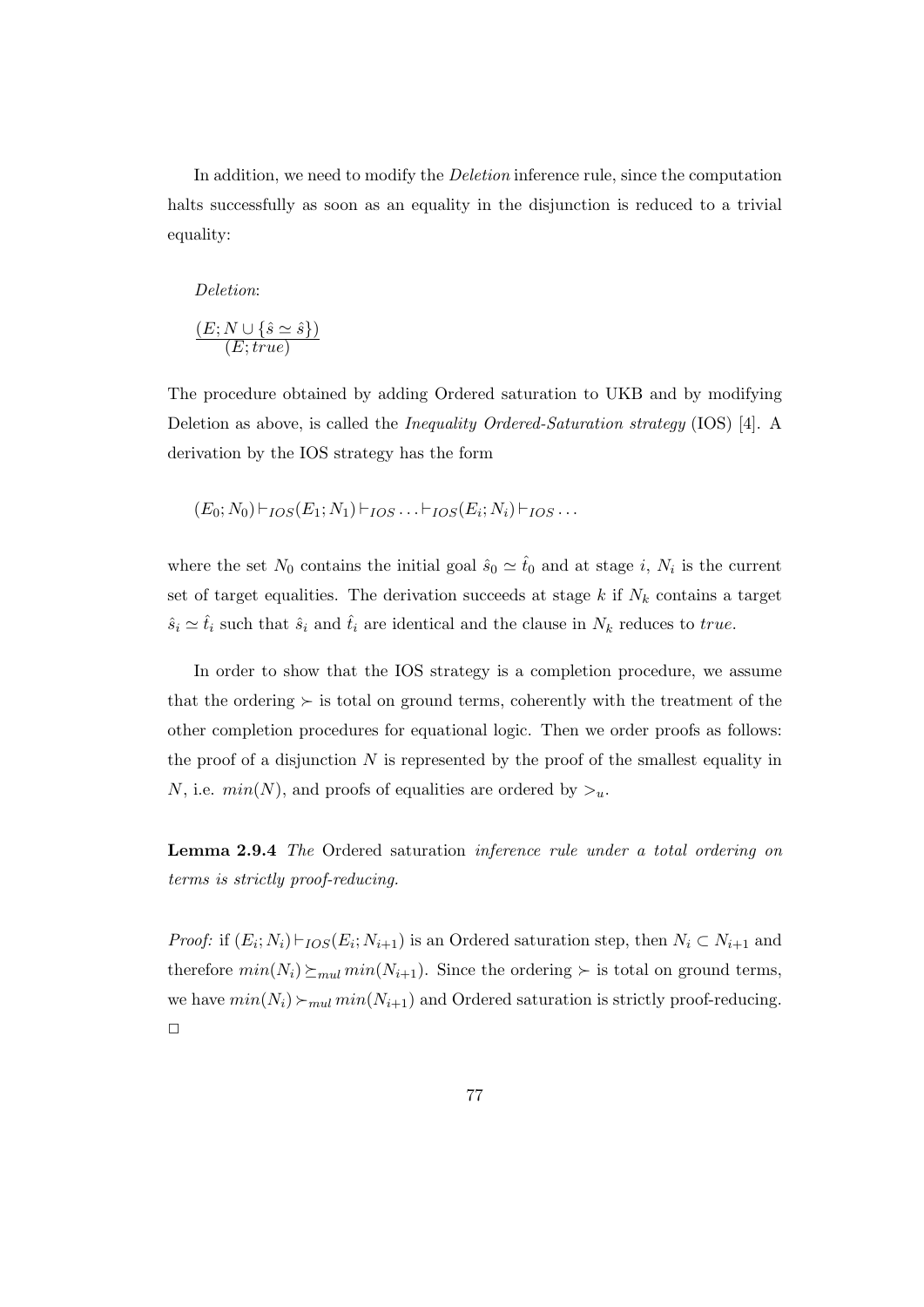Theorem 2.9.3 The Inequality Ordered-Saturation strategy is a completion procedure.

*Proof:* it follows from Theorem 2.9.1 and Lemma 2.9.4.  $\Box$ 

The IOS strategy has been implemented and observed to perform better than the UKB procedure [4]. In practice, few target equalities are kept, so that the overhead of handling them is negligible with respect to the advantage of keeping more than one target.

# 2.9.4 The S-strategy

The S-strategy [62] is an extension of the UKB procedure to the logic of equality and inequality. A presentation is a set of equations  $E_0$  and a theorem  $\varphi$  is a sentence  $\overline{Q}\bar{x}$  s<sub>0</sub>  $\simeq t_0 \vee \ldots \vee s_n \simeq t_n$ , where  $\overline{Q}\bar{x}$  is any sequence of quantifier-variable pairs. A theorem  $\varphi$  in this form is transformed into a target  $N_0 = s_0 \simeq t_0 \vee \ldots \vee s_n \simeq t_n$ , where all variables are implicitly existentially quantified, by replacing all the universally quantified variables by constants and by dropping the quantifiers. If  $\varphi$  is  $\forall \bar{x} s_0 \simeq t_0$ ,  $N_0$  is  $\hat{s}_0 \simeq \hat{t}_0$  and the S-strategy reduces to the UKB procedure. A computation has the form

$$
(E_0; N_0) \vdash_S (E_1; N_1) \vdash_S \ldots \vdash_S (E_i; N_i) \vdash_S \ldots
$$

where  $\forall i \geq 0$ ,  $E_i$  is a set of equalities and  $N_i$  is a disjunction of target equalities with existentially quantified variables. A derivation succeeds at stage  $k$  if  $N_k$  contains a target  $s_i \simeq t_i$  whose sides are unifiable. The set of inference rules of UKB is modified as follows:

- Presentation inference rules:
	- Simplification: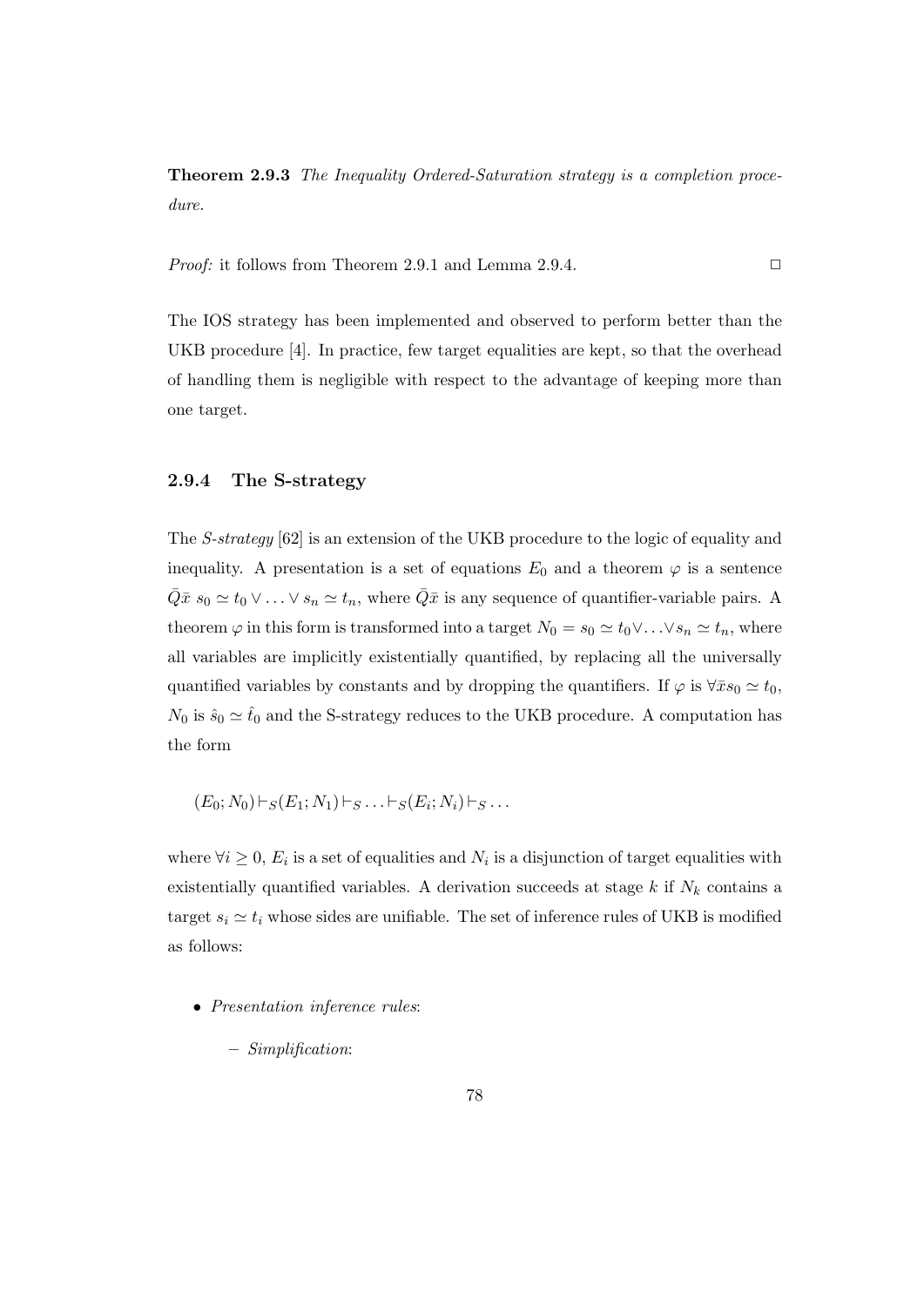$$
\frac{(E \cup \{p \simeq q, l \simeq r\}; N)}{(E \cup \{p[r\sigma]_u \simeq q, l \simeq r\}; N)} \quad p|u = l\sigma \qquad p \succ p[r\sigma]_u
$$
\n
$$
\frac{(E \cup \{p[r\sigma]_u \simeq q, l \simeq r\}; N)}{p \triangleright l \vee q \succ p[r\sigma]_u}
$$

– Deduction:

$$
\frac{(E \cup \{p \simeq q, l \simeq r\}; N)}{(E \cup \{p \simeq q, l \simeq r, p[r]_u \sigma \simeq q\sigma\}; N)} \quad p|u \notin X \quad (p|u)\sigma = l\sigma
$$

- Deletion:  $(E \cup \{l \simeq l\}; N)$  $(E; N)$
- Functional subsumption:  $(E \cup \{p \simeq q, l \simeq r\}; N)$  $\frac{C(p-q, t-r)$ ; iv)<br>  $(E \cup \{l \simeq r\}; N)$   $(p \simeq q) \triangleright (l \simeq r)$
- Target inference rules:
	- Simplification:

$$
\frac{(E \cup \{l \simeq r\}; N \cup \{s \simeq t\})}{(E \cup \{l \simeq r\}; N \cup \{s[r\sigma]_u \simeq t\})} \quad s|u = l\sigma
$$

– Deduction:

$$
\frac{(E \cup \{l \simeq r\}; N \cup \{s \simeq t\})}{(E \cup \{l \simeq r\}; N \cup \{s \simeq t, s[r]_u \sigma \simeq t\sigma\})} \quad s|u \notin X \quad (s|u)\sigma = l\sigma
$$
\n
$$
\frac{(E \cup \{l \simeq r\}; N \cup \{s \simeq t, s[r]_u \sigma \simeq t\sigma\})}{s\sigma \npreceq s[r]_u \sigma}
$$

– Deletion:  $(E; N \cup \{s \simeq t\})$  $\frac{N \cup \{3 - \ell\}}{(E; true)}$  so = to

The Deduction inference rule applies to both equalities and inequalities. In the second case no ordering based condition applies to the inequality. The Deletion rule for the target is modified because the target contains variables: a contradiction is detected when the two sides of a target equality unify.

In order to measure the complexity of proofs of disjunctions, we observe the following: a target N is a theorem of E if and only if  $E \cup \neg N$  is unsatisfiable, where N is a disjunction of equations  $s_0 \simeq t_0 \vee \ldots \vee s_n \simeq t_n$  with existentially quantified variables and therefore  $\neg N$  is a conjunction of inequalities  $s_0 \neq t_0 \wedge \ldots \wedge s_n \neq t_n$ with universally quantified variables. By the Herbrand Theorem [28], the set  $E\cup\neg N$ is unsatisfiable if and only if there is a finite set of ground instances of clauses in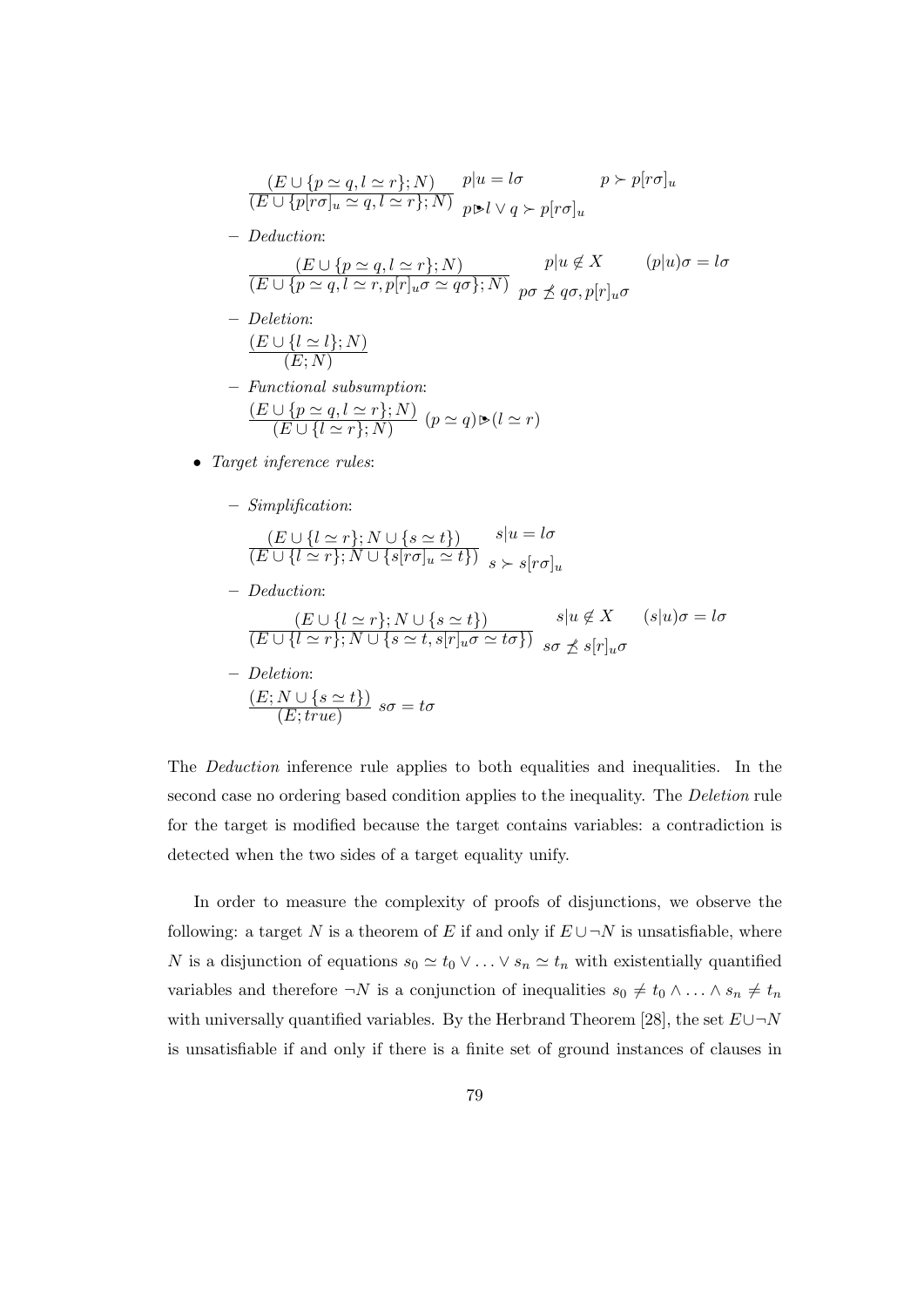$E \cup \neg N$  which is unsatisfiable. Since  $\neg N$  is a set of inequalities with universally quantified variables, an unsatisfiable set of ground instances of clauses in  $E \cup \neg N$ needs to contain just one ground inequality: let  $\hat{E} \cup {\hat{s} \neq \hat{t}}$  be the smallest such set with respect to the ordering  $\succ_{mul}$ . Since  $\succ$  is total on ground terms, there exists a smallest set. Then the minimal proof of  $N$  in  $E$  is represented by the minimal ground equational proof of  $\hat{s} \simeq \hat{t}$  in  $\hat{E}$ . Ground equational proofs are ordered by the ordering  $\gtrsim_u$ . This approach is correct if to every inference step on  $(\hat{E}_i; \hat{s}_i \simeq \hat{t}_i)$ corresponds an inference steps on  $(E_i; N_i)$ . This is proved by the *Paramodulation* Lifting Lemma for S-strategy. We recall that a ground substitution is  $E$ -irreducible if it does contain any pair  $\{x \mapsto t\}$  such that t can be simplified by an equation in E:

**Lemma 2.9.5** (Peterson 1983) [106], (Hsiang and Rusinowitch 1987) [64] If  $\sigma$  is a ground, E-irreducible substitution, then for all inference rules f of S-strategy, if  $(E\sigma; s\sigma \simeq t\sigma) \vdash_f (E'; s' \simeq t')$ , then  $(E; s \simeq t) \vdash_f (E''; s'' \simeq t'')$ , where E' and  $s' \simeq t'$ are ground instances of E'' and  $s'' \simeq t''$  respectively.

Since  $\hat{E} \cup \{\hat{s} \simeq \hat{t}\}\$ is the smallest unsatisfiable set,  $\hat{E} \subseteq E\sigma$  and  $\hat{s} \simeq \hat{t} \in N\sigma$  for an E-irreducible substitution  $\sigma$ . Therefore, Lemma 2.9.5 applies and to every inference step on  $(\hat{E}; \hat{s} \simeq \hat{t})$  corresponds an inference step on  $(E; N)$ . We can finally state the following theorem:

**Theorem 2.9.4** The S-strategy is a completion procedure on the domain  $\mathcal{T}$  of all ground equalities.

Proof: soundness and relevance were proved in [62]. By the above discussion on the complexity of proofs of disjunctions, an inference step on  $(E; N)$  is proof-reducing if it is proof-reducing on the minimal proof of  $\hat{s} \simeq \hat{t}$  in  $\hat{E}$ . Thus, the inference rules of S-strategy are proof-reducing if they are proof-reducing on ground equational proofs with respect to the ordering  $\geq_u$ . This follows from Lemma 2.9.1 and Lemma 2.9.2, since Deduction on the target is just Simplification if the target is ground.  $\Box$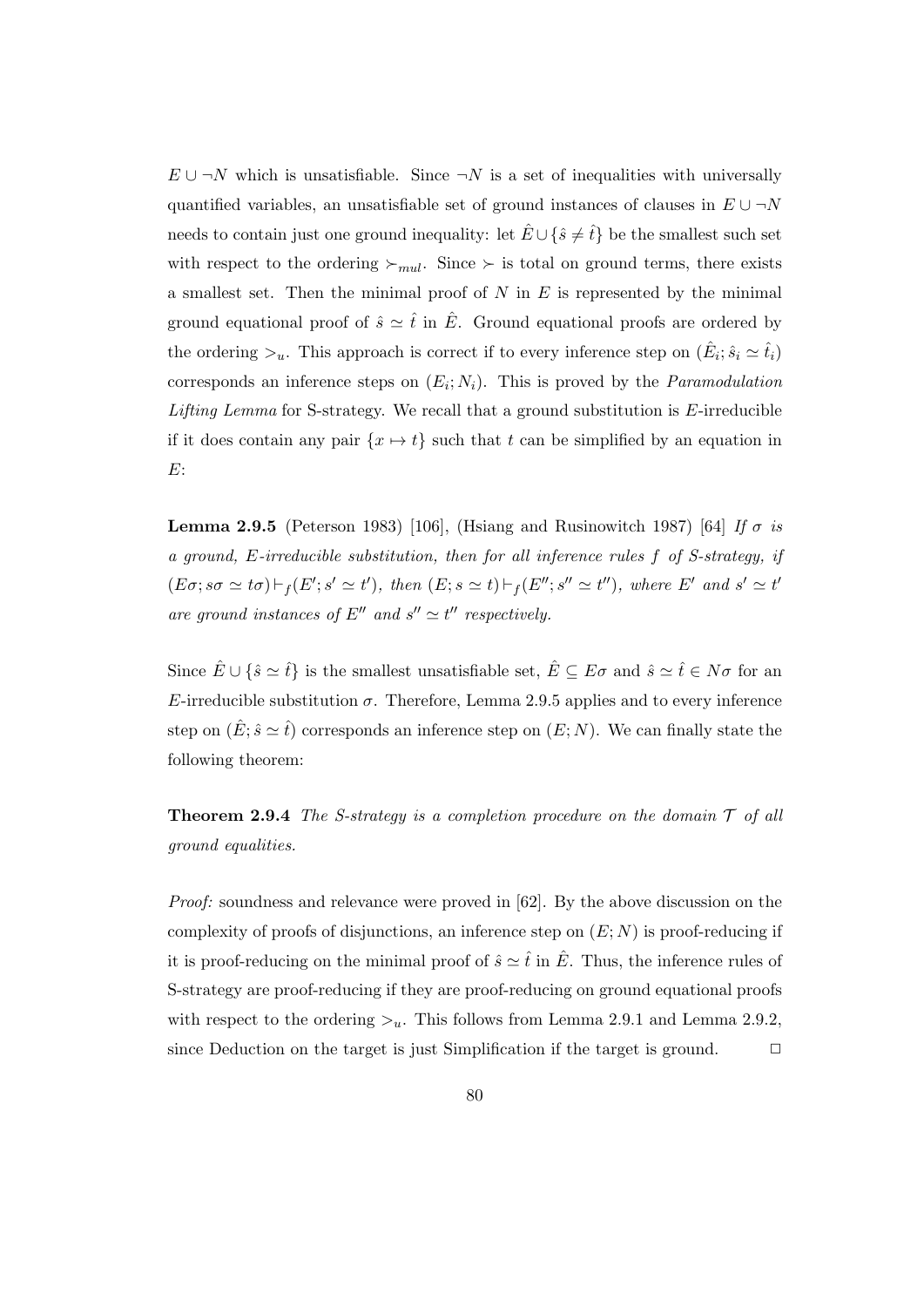If a fair search plan is provided, the S-strategy is is a semidecision procedure for theories in the logic of equality and inequality:

**Theorem 2.9.5** (Hsiang and Rusinowitch 1987) [62] A sentence  $\overline{Q}\bar{x} s_0 \simeq t_0 \vee \ldots \vee$  $s_n \simeq t_n$  is a theorem of an equational theory E if and only if the S-strategy derives true from  $(E; s_0 \simeq t_0 \vee \ldots \vee s_n \simeq t_n)$ .

# 2.10 Semidecision procedures for disproving inductive theorems

The Knuth-Bendix completion procedure has also been applied to disprove inductive theorem in equational theories. This method has been called *inductionless induction*, proof by consistency or proof by the lack of inconsistency by several authors [101, 50, 68, 89, 48, 77, 76, 10, 71]. Extensions of this method to Horn logic with equality are explored in [86].

We show that a completion procedure applied to disproving inductive theorems is a *semidecision procedure*. We denote by  $G(S)$  the set of all ground terms on the signature of a presentation S and we use  $Ran(\sigma)$  to represent the range of a substitution  $\sigma$ , so that a ground substitution is a substitution such that  $Ran(\sigma) \subset$  $G(S)$ . A clause  $\varphi$  is an *inductive theorem* of S, written  $S \models_{Ind} \varphi$ , if and only if for all ground substitutions  $\sigma$ ,  $\varphi \sigma \in Th(S)$ . We denote by  $Ind(S)$  the set of all the inductive theorems of S,  $Ind(S) = {\varphi | S \models_{Ind} \varphi}$ , by  $GTh(S)$  the set of all the ground theorems of S,  $GTh(S) = \{\varphi | \varphi \in Th(S), \varphi \text{ ground}\}\$ and by  $G(\varphi)$  the set of all the ground instances of  $\varphi$ ,  $G(\varphi) = {\varphi \sigma | \text{ Ran}(\sigma) \subset G(S)}$ .

The set  $Ind(S)$  is not semidecidable. Even if we have a decision procedure for  $G(\varphi) \cap GTh(S)$ , we still cannot prove that  $\varphi$  is an inductive theorem, because the set  $G(\varphi)$  is infinite. However, the complement problem, that is proving that  $\varphi$  is not an inductive theorem of S, is semidecidable in certain theories. If  $\varphi \notin Ind(S)$ , then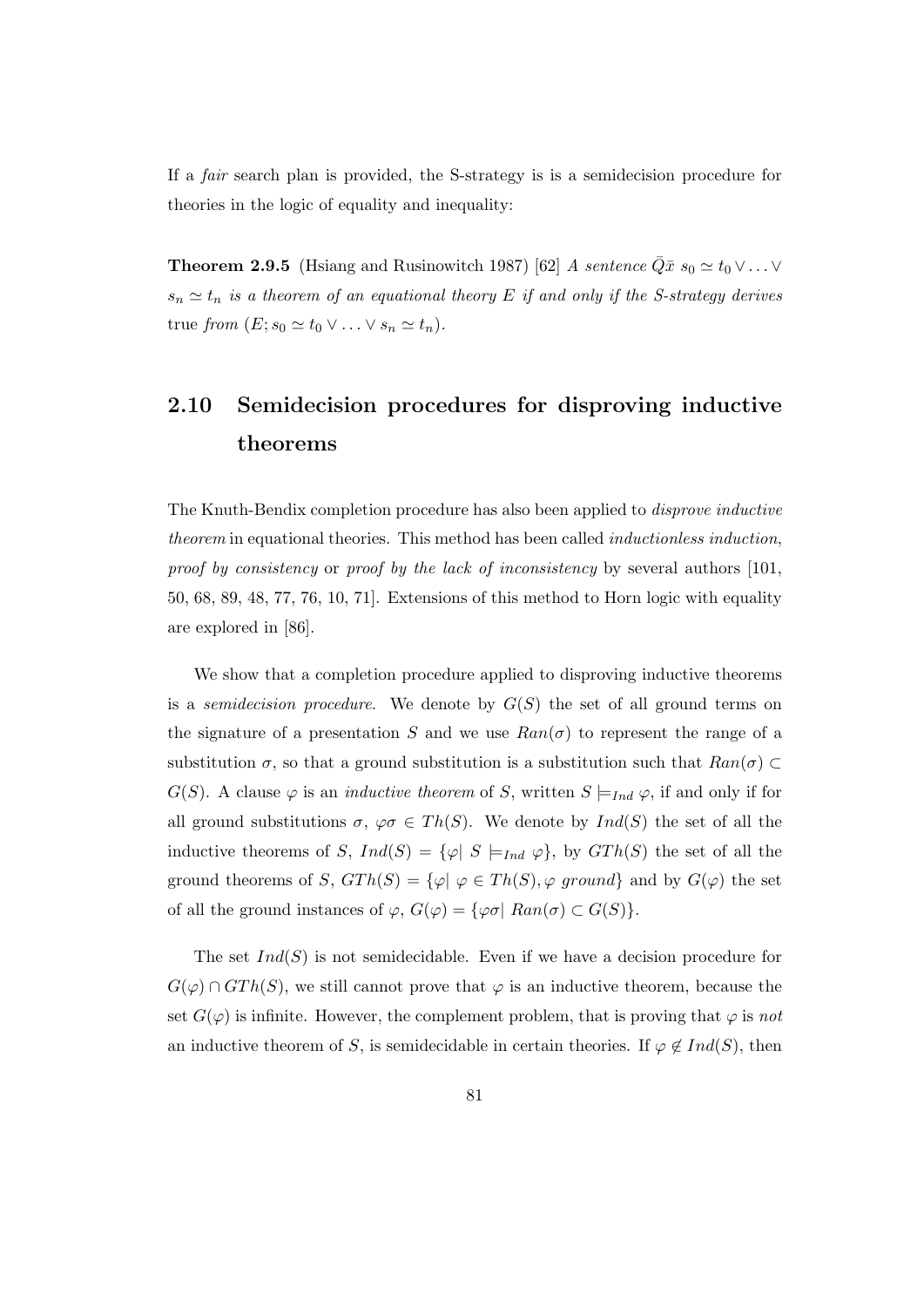there is a ground instance  $\varphi \sigma$  such that  $\varphi \sigma \notin GTh(S)$ . Therefore  $GTh(S \cup {\varphi}) \neq$  $GTh(S)$ , since  $\varphi \sigma \in GTh(S \cup {\varphi})$  for all ground instances  $\varphi \sigma$ . Thus, we can prove that  $\varphi$  is not an inductive theorem of S by proving the following target:

$$
\Phi_0 = \exists \sigma \ Ran(\sigma) \subset G(S) \exists \psi \in S \cup \{\varphi\} \ such \ that \ \psi \sigma \in GTh(S \cup \{\varphi\}) - GTh(S).
$$

If there exists an oracle  $\mathcal O$  to decide such target, a completion procedure  $\mathcal C = \langle$  $I; \Sigma; \mathcal{O} >$  equipped with the oracle  $\mathcal O$  will be a semidecision procedure for disproving inductive theorems. A derivation has the form

$$
(S \cup \{\varphi\}; \Phi_0) \vdash_{\mathcal{C}} (S_1; \Phi_1) \vdash_{\mathcal{C}} \ldots (S_i; \Phi_i) \vdash_{\mathcal{C}} \ldots,
$$

where at each step the target is

$$
\Phi_i = \exists \sigma \ Ran(\sigma) \subset G(S) \exists \psi \in S_i \ such \ that \ \psi \sigma \in GTh(S_i) - GTh(S).
$$

No inference step applies to the target: the procedure takes as input the presentation  $S \cup {\varphi}$  given by the original presentation and the inductive conjecture and it proceeds by applying inference rules to the presentation until it obtains a presentation  $S_k$  such that the oracle applied to  $S_k$  answers positively and replaces  $\Phi_k$  by true. In the equational case, the target is

 $\Phi_i = \exists \sigma \; \exists s_i \simeq t_i \in E_i$  such that  $\sigma$  is ground and  $(s_i \simeq t_i)\sigma \in GTh(E_i)$  - $GTh(E).$ 

Oracles to decide  $\Phi_i$  are known if the input set of equations E is ground confluent. Under this hypothesis,  $(s_i \simeq t_i)\sigma \in GTh(E_i) - GTh(E)$  if and only if there are E-irreducible terms s and t such that  $s_i \sigma \rightarrow_E^* s$ ,  $t_i \sigma \rightarrow_E^* t$  and  $s \simeq t \in GTh(E_i)$ . Therefore, we can restrict our attention to ground E-irreducible terms.

A first oracle was given in [68] for equational presentations satisfying the principle of definition. The signature of  $E$  is given by the disjoint union of a set  $C$  of constructors and a set D of defined symbols. The set  $T(C)$  of all ground constructor terms is free and all function symbols in  $D$  are *completely defined* on  $C$ , that is for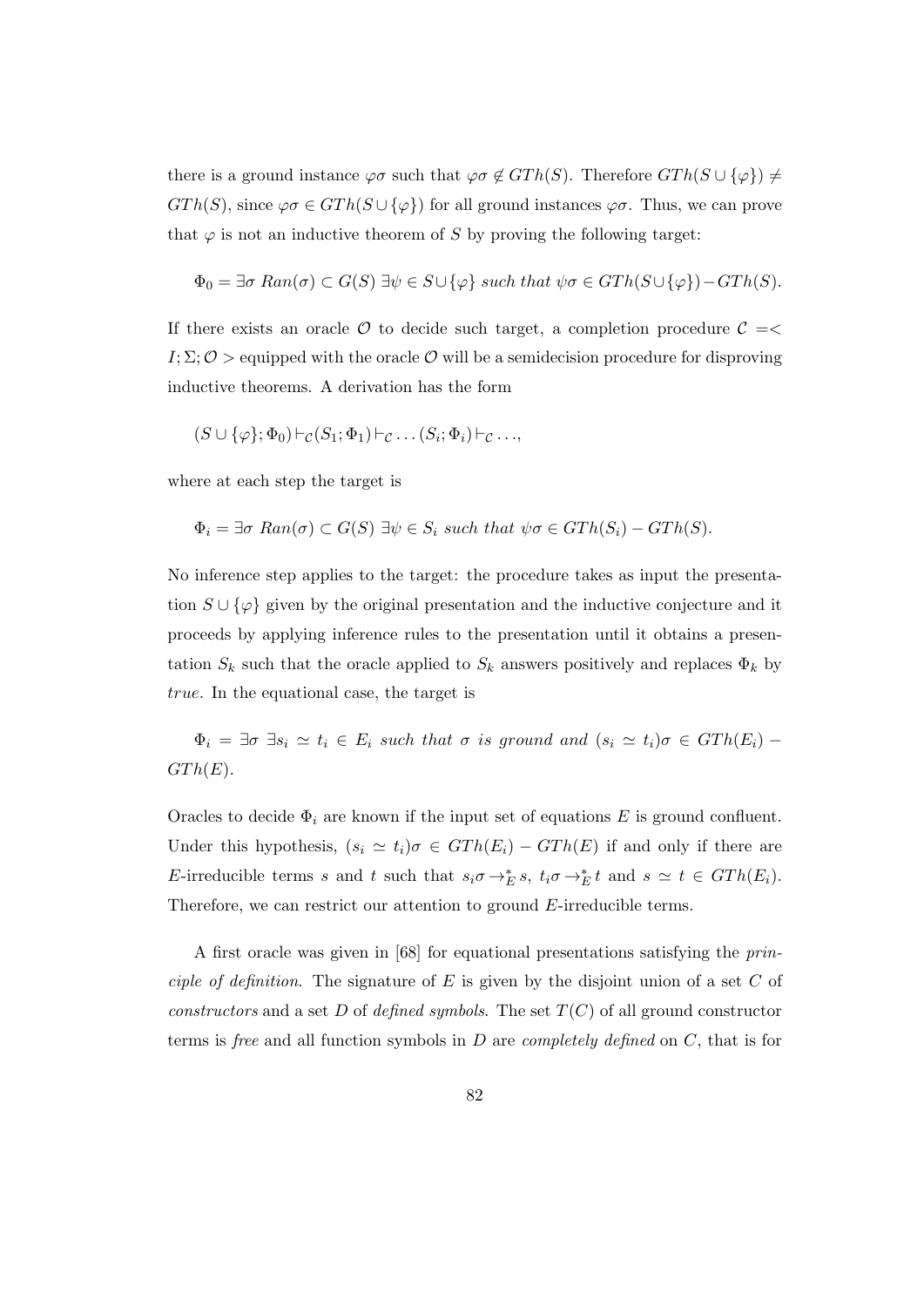all ground term  $t \in T(F)$ , there exists a unique ground constructor term  $t' \in T(C)$ such that  $t \leftrightarrow_E^* t'$ . If a presentation E satisfies the principle of definition, the ground E-irreducible terms are the ground terms made only of constructor symbols. Therefore,  $\Phi_i$  is true if and only if there are two ground constructor terms  $t_1$  and  $t_2$  such that  $t_1 \leftrightarrow_{E_i}^* t_2$ . The following inference rules implement this test [68]:

- Disproof 1:  $(E \cup \{f(t_1 \ldots t_n) \simeq g(s_1 \ldots s_n)\}; \Phi)$  $\frac{(E\cup\{f(t_1\ldots t_n)-g(s_1\ldots s_n)f, \Psi\})}{(E\cup\{f(t_1\ldots t_n)\simeq g(s_1\ldots s_n)\}; true)} f, g\in C, f\neq g$
- Disproof 2:  $(E \cup \{f(t_1 \ldots t_n) \simeq x\}; \Phi)$  $\frac{(E \cup \{f(t_1 \ldots t_n) = x\}, \mathtt{v})}{(E \cup \{f(t_1 \ldots t_n) \simeq x\}; true)} f \in C$
- Decompose:  $(E \cup \{f(t_1 ... t_n) \simeq f(s_1 ... s_n)\}; \Phi)$  $\frac{\cup \{f_1 \cup \dots \cup f_n = f(s_1 \dots s_n)f_j \cdot \mathbf{x}^j}{(E \cup \{t_1 \simeq s_1 \dots t_n \simeq s_n\}; \Phi')} f \in C$

where  $\Phi'$  is  $\Phi_i$  for  $E_i = E \cup \{t_1 \simeq s_1 ... t_n \simeq s_n\}$ . The two *Disproof* inference rules detect that equalities between constructor terms have been derived. By the principle of definition, the theory of  $E_0$  does not include such equalities. They are a consequence of adding the inductive conjecture  $s \simeq t$ , which is therefore disproved. The *Decompose* rule is added for the purpose of efficiency. It replaces an equation  $f(t_1 \ldots t_n) \simeq f(s_1 \ldots s_n)$ , where f is a constructor, by the equations  $t_1 \simeq s_1 \dots t_n \simeq s_n$ : since f is a constructor, by the principle of definition two terms  $f(t_1 \ldots t_n)$  and  $f(s_1 \ldots s_n)$  may be equal only if their arguments are equal.

**Theorem 2.10.1** (Huet and Hullot 1982) [68], (Bachmair 1988) [10] If E is a ground confluent equational presentation, satisfying the principle of definition, the Unfailing Knuth-Bendix completion procedure enriched with the inference rules Decompose, Disproof 1 and Disproof 2 is a semidecision procedure for the complement of  $Ind(E)$ .

A more general oracle was proposed in [71] for the Knuth-Bendix completion procedure and extended to the UKB procedure in [10]. This test is based on ground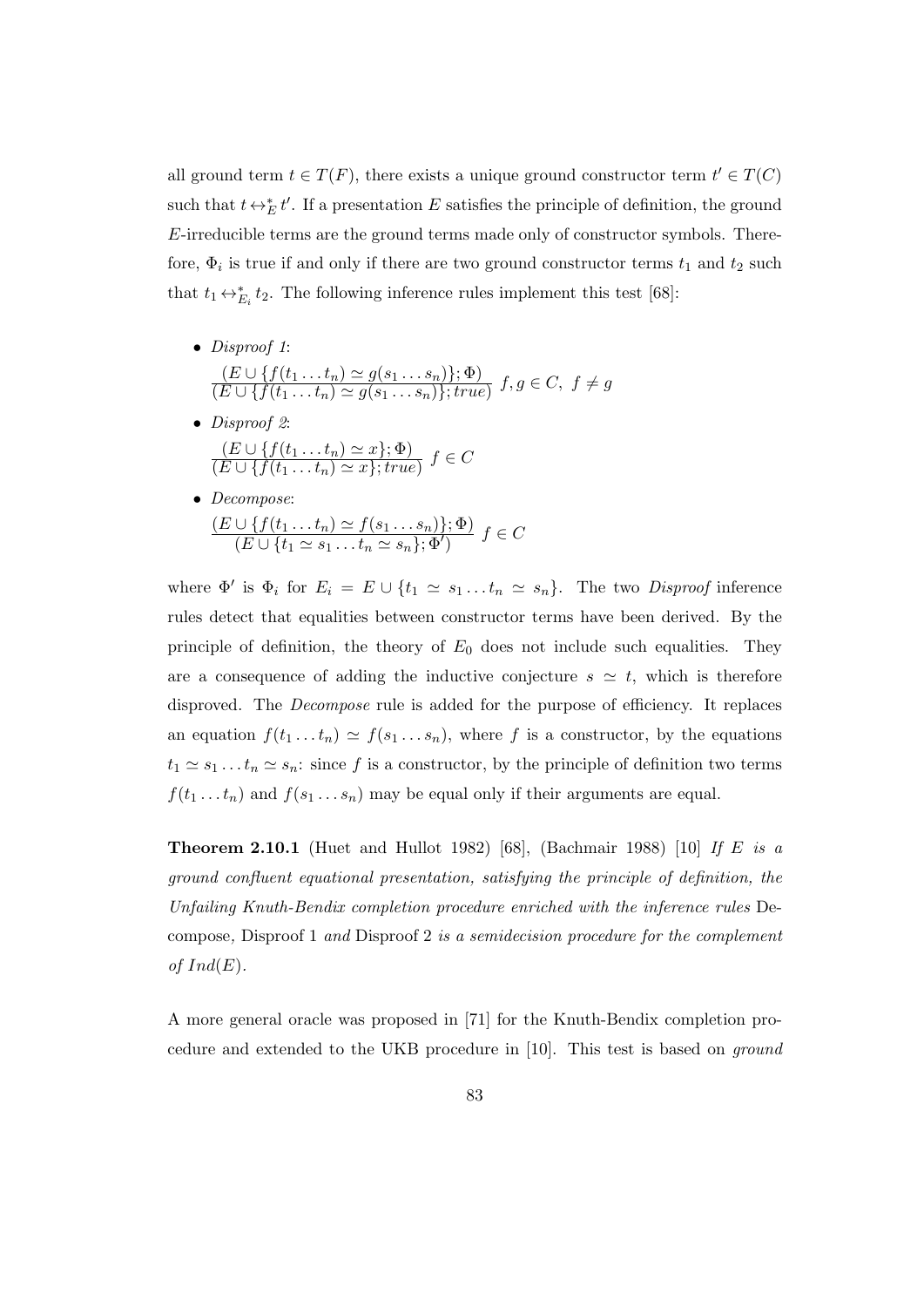*reducibility:* a term t is ground E-reducible if for all ground substitutions  $\sigma$ , to is E-reducible. Ground E-reducibility is decidable [107] only if E is a ground confluent rewrite system. Therefore, the test in [71, 10] applies only if the input presentation E is ground confluent and all the input equations can be oriented into rewrite rules.

We assume that E has these properties and we call it R. An equation  $l \simeq r$  is *ground R-reducible* if for all ground substitutions  $\sigma$ , such that  $l\sigma$  and  $r\sigma$  are distinct, either lσ or  $r\sigma$  is R-reducible. If an equation  $l \simeq r$  which is not ground R-reducible is derived from  $R \cup \{s \simeq t\}$  at stage i, there is a ground instance  $l\sigma \simeq r\sigma$  of the equation such that  $l\sigma$  and  $r\sigma$  are distinct and R-irreducible, but  $l\sigma \simeq r\sigma \in GTh(E_i)$ . This means that  $\Phi_i$  is true and the inductive conjecture is disproved. The following inference rule implements this test [10]:

Disproof 3:

$$
\frac{(E \cup \{l \simeq r\}; \Phi)}{(E \cup \{l \simeq r\}; true)} l \simeq r \text{ is not ground } R-reducible
$$

Theorem 2.10.2 (Jouannaud and Kounalis 1986) [71], (Bachmair 1988) [10] If R is a ground confluent rewrite system, the Unfailing Knuth-Bendix completion procedure enriched with the inference rule Disproof 3 is a semidecision procedure for the complement of  $Ind(R)$ .

Both Theorem 2.10.1 and Theorem 2.10.2 assume a uniformly fair search plan on the domain of all ground equations. The ground reducibility test is not a practical solution to the problem of inductive theorem proving, because its complexity is very high. Furthermore, most results about the UKB procedure for disproving inductive conjectures have been obtained in contexts where completion was considered a generator of confluent systems and the capability of disproving inductive conjectures was regarded as a side effect. This explains why a uniformly fair search plan was assumed. On the other hand, disproving an inductive conjecture is a semidecision process of a specific target. Therefore, only a proof of the target needs to be reduced.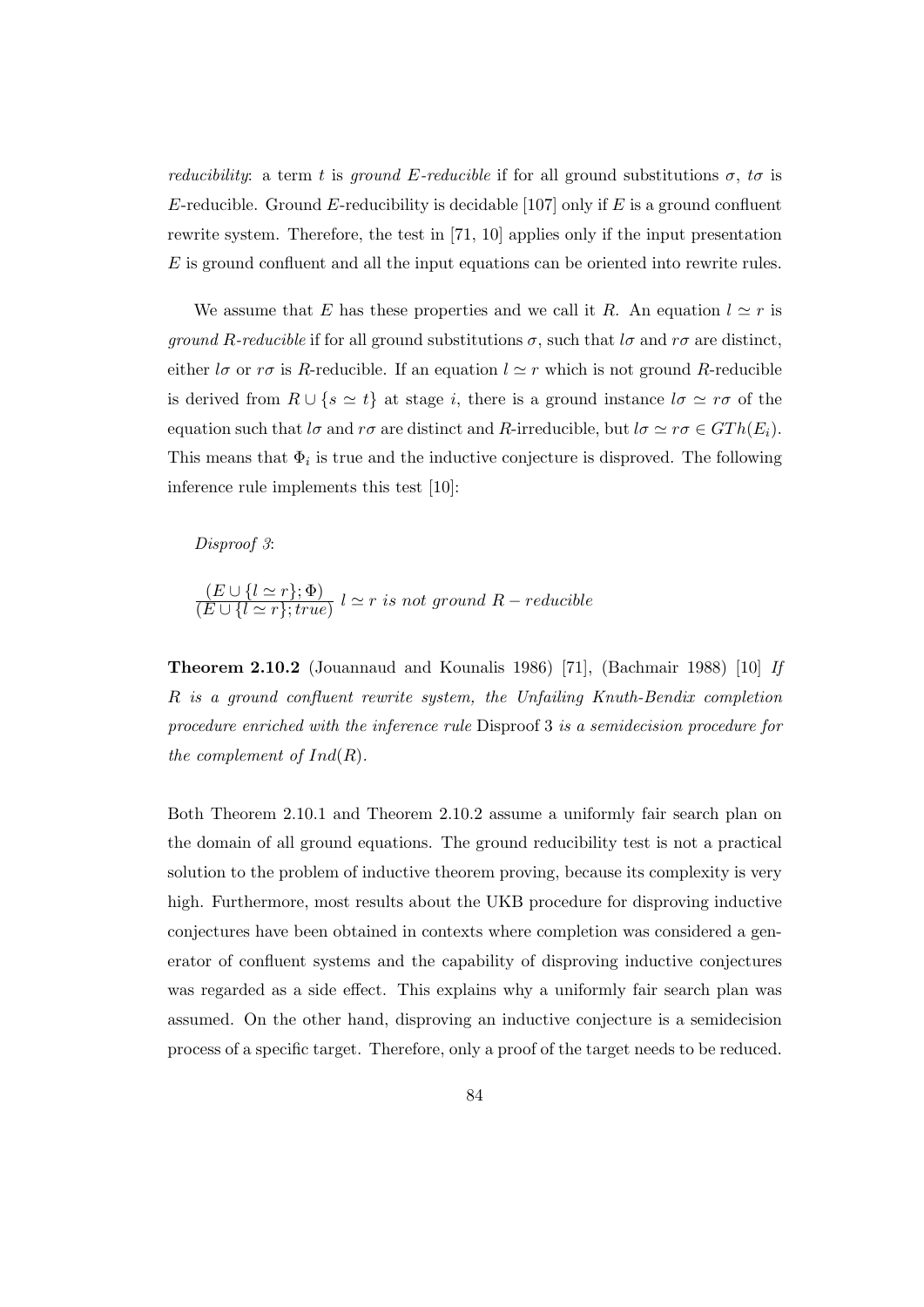We define the set of the minimal proofs of the target  $\Phi_i$  as follows:

$$
\Pi(S_i, \Phi_i) = \Pi(S_i, \min\{\psi \sigma \mid \psi \in S_i, \psi \sigma \in GTh(S_i) - GTh(S)\},
$$

that is a minimal proof of  $\Phi_i$  is given by a minimal proof of the smallest ground instance of some clause in  $S_i$  which is a theorem in  $S_i$  but not in S. In the equational case, a completion procedure which eventually generates a ground confluent set of equations, is able to reduce the proofs of all ground theorems and therefore the proof of the target. However, this is not necessary. Since a proof of the target is a proof of the smallest ground theorem which is not a theorem of the original presentation, we can restrict our attention to a smaller set of ground theorems:

Definition 2.10.1 (Fribourg 1986) [48] Given a ground confluent presentation E, a set of substitutions H is E-inductively complete if for all ground substitutions  $\rho$ , there exist a substitution  $\sigma \in H$  and a ground substitution  $\tau$  such that  $\rho \to_E^* \sigma \tau$ .

For instance, if E includes the axioms  $0 + x \simeq x$  and  $succ(x) + y \simeq succ(x + y)$ , a set of substitutions H is E-inductively complete if it contains two substitutions  $\sigma_1$ and  $\sigma_2$  such that  $\{x \mapsto 0\} \in \sigma_1$  and  $\{x \mapsto succ(y)\} \in \sigma_2$ . Indeed, all ground terms reduce either to 0 or to some term  $succ^n(0)$ , so that a set of substitutions which covers the instances  $x \mapsto 0$  and  $x \mapsto succ(y)$  cover all instances.

Clearly, we are interested in minimal  $E$ -inductively complete sets of substitutions. All such sets are equivalent for our purposes, since they all have the property of covering all the ground substitutions. We denote by  $H_E$  one such set and by  $\mathcal{I}T_E$ the domain of all the ground equations which are instances of substitutions in  $H_E$ , that is  $\mathcal{I}\mathcal{T}_E = \{(l \simeq r)\sigma\tau \mid \sigma \in H_E, (l \simeq r)\sigma\tau \text{ is ground}\}.$  A minimal proof of the target is a minimal proof of the smallest ground theorem which is not a theorem of the original presentation. This smallest ground theorem is in  $\mathcal{I}\mathcal{T}_E$  and therefore reducing the proofs of the theorems in  $\mathcal{IT}_E$  is sufficient to guarantee that the proof of the target is reduced. This result was first proved in [48] for the application of Knuth-Bendix completion to disprove inductive theorems in equational theories: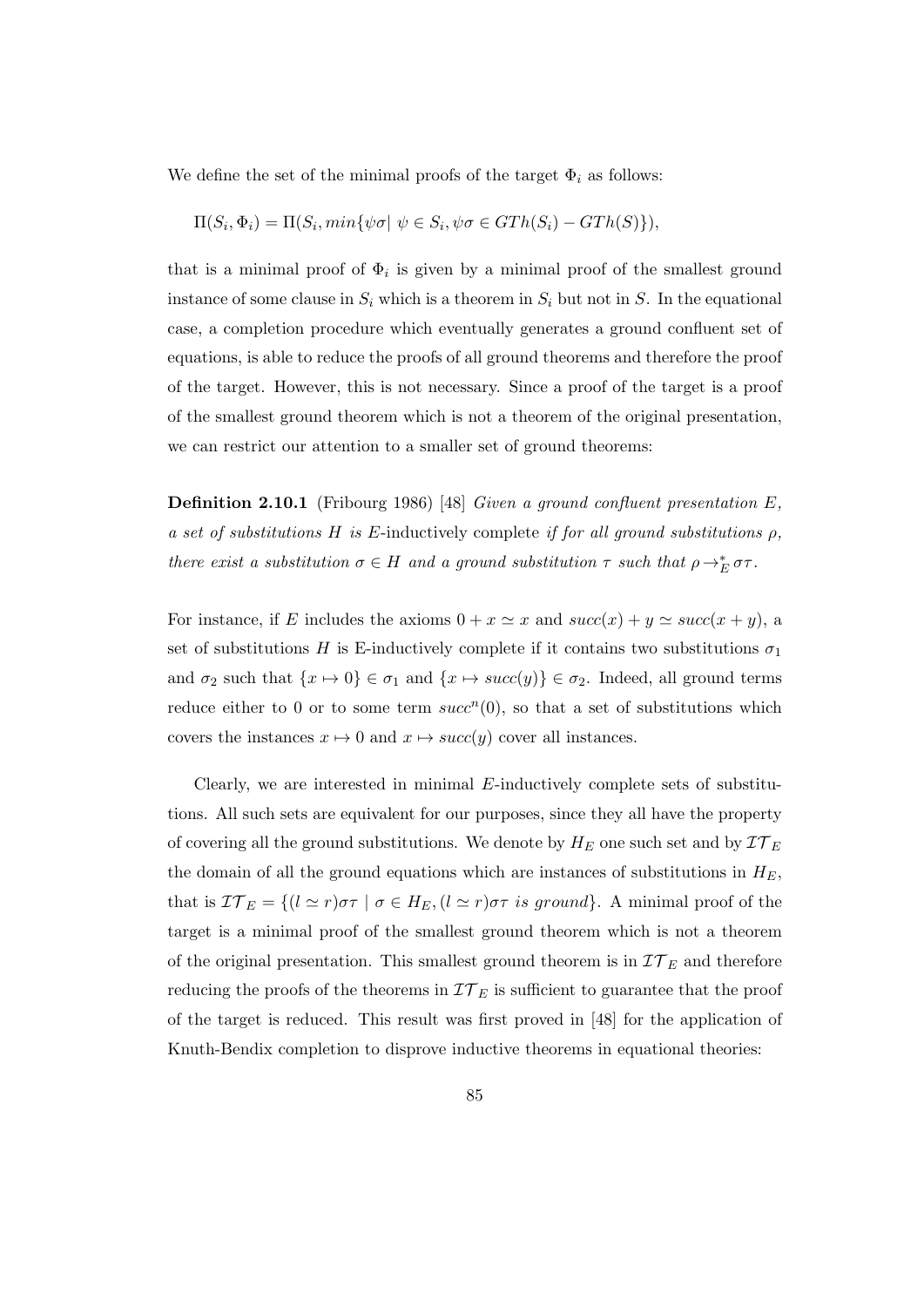**Theorem 2.10.3** (Fribourg 1986) [48] A completion procedure  $C = \langle I; \Sigma; \mathcal{O} \rangle$  on the domain  $TT_E$ , with complete inference rules and fair search plan is a semidecision procedure for the complement of  $Ind(E)$  for all equational presentations E, for which the oracle  $\mathcal O$  is computable.

As a consequence, the Deduction inference rule of UKB can be restricted considerably, while still preserving the completeness of UKB as semidecision procedure to disprove inductive conjectures [48]. At stage i of the derivation, superpositions on  $p \simeq q$  at position u are performed only if the set of mgus  $\{\sigma | l\sigma = (p|u)\sigma, l \simeq r \in E_i\}$ is E-inductively complete. A position  $u$  with this property is called *completely* superposable in [48]. Furthermore, for all equations  $p \simeq q$ , generated during the derivation, it is sufficient to perform superpositions on just one completely superposable position in  $p \simeq q$ . In other words, a search plan which selects just one completely superposable position in every equation is fair. These modifcations require an algorithm to detect the completely superposable positions. An equivalent characterization is the following: a position  $u$  in  $p$  is completely superposable if for all ground instances  $(p|u)\rho$  there is an equation  $l \simeq r$  in E such that  $(p|u)\rho = l\sigma$  and  $l\sigma \succ r\sigma$ . The problem of detecting completely superposable positions reduces to the ground reducibility problem. However, if the presentation satisfies the principle of definition, a position u is completely superposable if  $p|u$  is a term which has a defined symbol at the root and only constructor symbols and variables at the positions below the root. Therefore, the restriction to completely superposable positions can be applied in practice to presentations satisfying the principle of definition.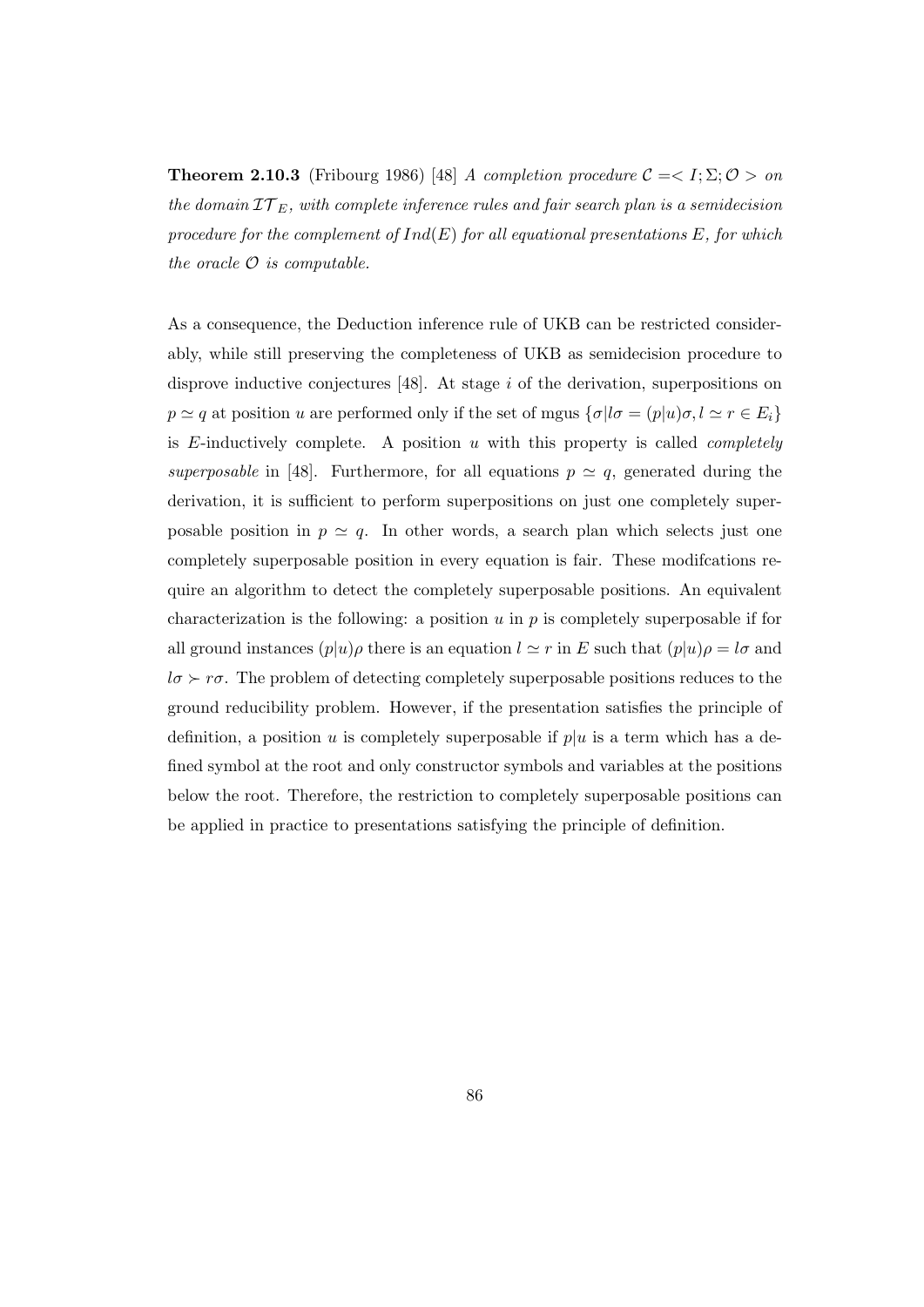# Chapter 3

# Problems and current approaches in parallel deduction

In this chapter we analyze the problems in parallel theorem proving through a survey of some state-of-the-art parallel provers. We classify theorem proving strategies as subgoal-reduction strategies, expansion-oriented strategies and contraction-based strategies. We define three types of parallelism: *parallelism at the term level* (fine granularity), parallelism at the clause level (medium granularity) and parallelism at the search level (coarse granularity). We observe that as we move from subgoalreduction strategies to expansion-oriented strategies and finally to contraction-based strategies, the data base becomes more and more *dynamic* and the amount of *inter*dependence between inferences grows. Therefore, while subgoal-reduction strategies are amenable to all three types of parallelism and expansion-oriented strategies may still exploit both clause level and search level parallelism, only the latter is suitable for contraction-based strategies.

We reach these conclusions by considering, in this order, parallel term rewriting for equational languages [43, 51, 82], parallel Prolog technology theorem proving [23, 31, 110], parallel expansion-oriented methods [69, 32], parallel implementations of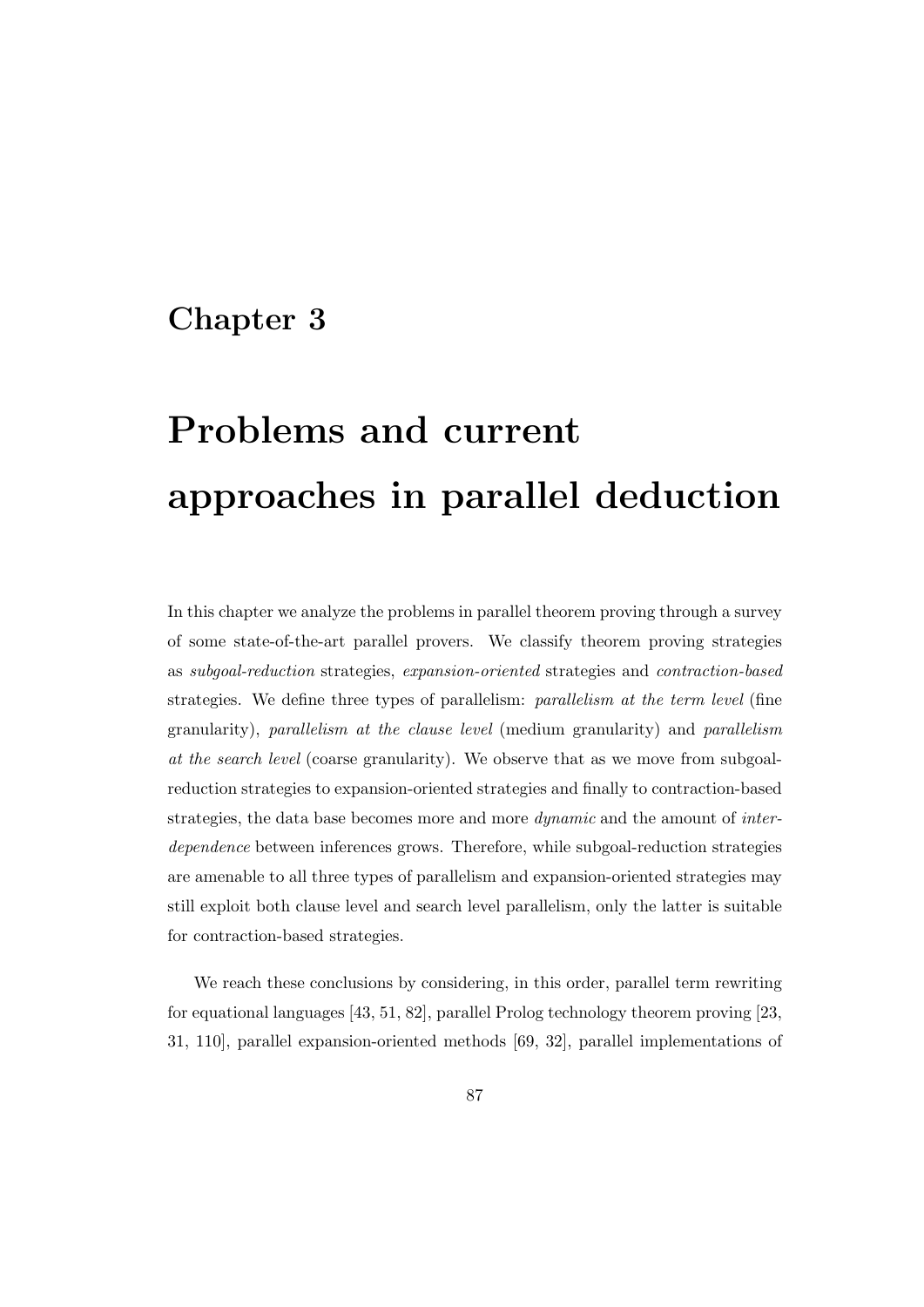the Buchberger algorithm [55, 111, 121], parallel implementations of Knuth-Bendix completion [33, 127] and the parallel theorem prover ROO [94]. In the closing section, we focuse on contraction-based strategies and parallelism at the search level. We analyze the advantages and disadvantages of distributed memory versus those of shared memory to implement a coarse grain parallelization of contractionbased strategies. The outcome is in favor of a mixed approach, i.e. a distributed environment with a shared memory component.

# 3.1 The classification of strategies

For the purpose of parallelization, we classify strategies into three categories:

# • Subgoal-reduction strategies:

Strategies for functional and logic programming and some theorem proving strategies, such as Prolog technology based methods, belong to this class. The presentation, e.g. a Prolog program, is not modified during the computation. The elements in the presentation are applied to reduce the target to subgoals, until a solution is reached. Thus a derivation has the form

$$
(S_0; \varphi_0; A_0) \vdash_{\mathcal{C}} (S_1; \varphi_1; A_1) \vdash_{\mathcal{C}} \ldots (S_i; \varphi_i; A_i) \vdash_{\mathcal{C}} \ldots
$$

where  $S_0 = S_1 = \ldots = S_i = \ldots$  The target  $\varphi_i$  is the current goal and  $A_i$  is the set of its ancestors, which may be saved for the purpose of backtracking. The data base is static.

### • Expansion-oriented strategies:

this class includes

- theorem proving strategies which feature only expansion rules and
- theorem proving strategies which feature also contraction rules, but apply them only for forward contraction.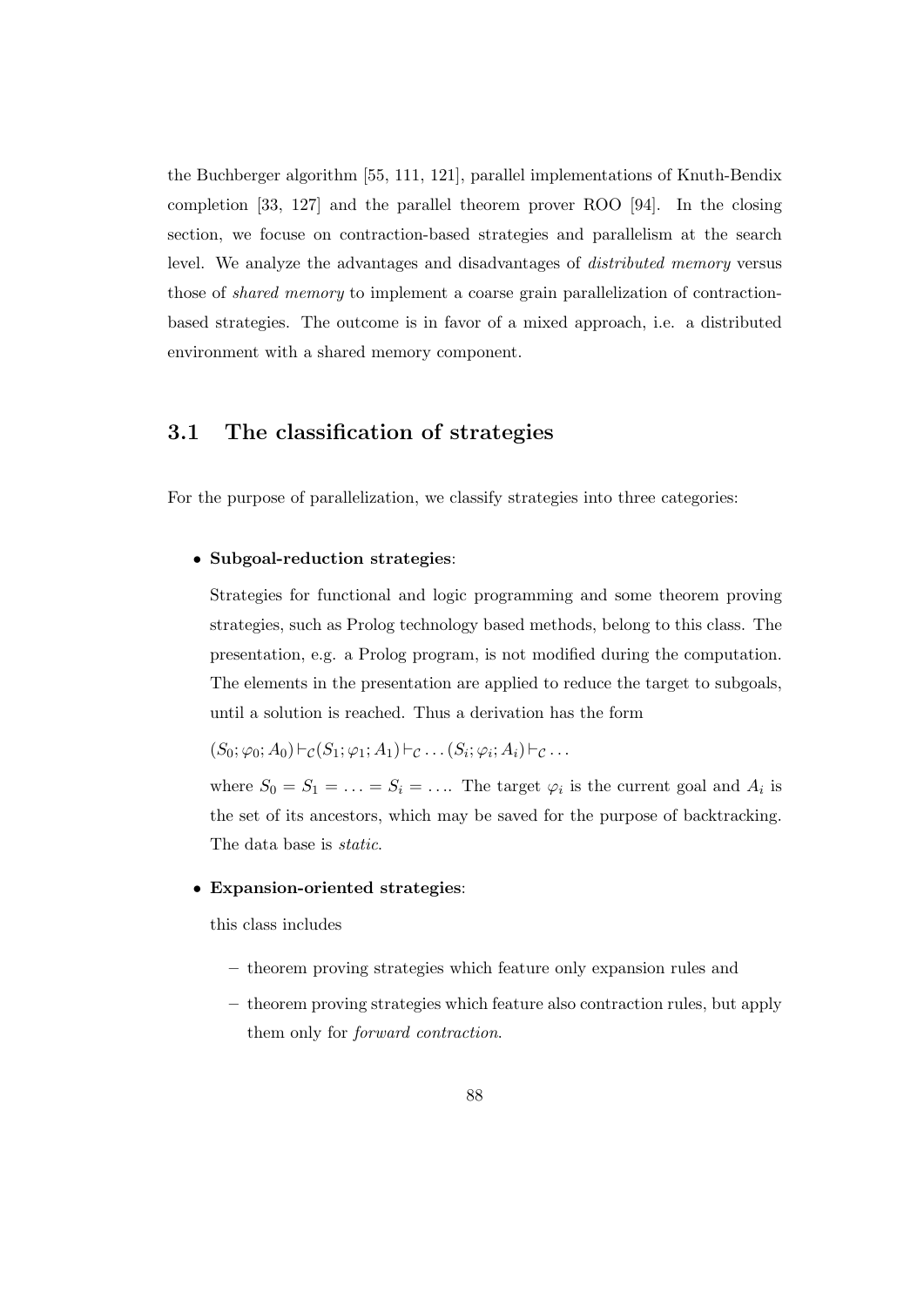A derivation has the form

$$
(S_0; N_0) \vdash_{\mathcal{C}} (S_1; N_1) \vdash_{\mathcal{C}} \ldots (S_i; N_i) \vdash_{\mathcal{C}} \ldots
$$

where  $S_0 \subseteq S_1 \subseteq \ldots \subseteq S_i \subseteq \ldots$  The component  $N_i$  is the set of *raw clauses*, i.e. the newly generated clauses. We call them "raw clauses", because they have not been contracted yet. Whenever a raw clause  $\psi$  is generated from two elements in  $S_i$ , it is added to  $N_i$ . Then  $\psi$  is reduced to its normal form  $\psi'$  with respect to  $S_i$ . This is forward contraction, because the clauses in  $S_i$ have been generated before  $\psi$ . If it has not been deleted,  $\psi'$  is added to  $S_{i+1}$ . No contraction is ever applied to any clause in  $S_i$ , i.e. there is no backward contraction, so that the data base is monotonically increasing.

#### • Contraction-based strategies:

this class includes theorem proving strategies which feature both expansion and contraction rules, and apply the latter eagerly, for both forward and backward contraction. A derivation has the form

$$
S_0 \vdash_{\mathcal{C}} S_1 \vdash_{\mathcal{C}} \ldots S_i \vdash_{\mathcal{C}} \ldots
$$

where  $R(S_0) \subseteq R(S_1) \subseteq \ldots \subseteq R(S_i) \subseteq \ldots$  Whenever a raw clause  $\psi$  is generated from two elements in  $S_i$ , it is added to  $S_i$  to form  $S_{i+1}$ . Then  $\psi$  is reduced to its normal form  $\psi'$  with respect to  $S_i$ . If it has not been deleted,  $\psi'$  is used to try to contract all elements in  $S_i$ . This is backward contraction, because  $\psi'$  has been generated after the clauses in  $S_i$ . Since contraction is applied to clauses in  $S_i$ , the data base is *dynamic* and the only monotonicity property is  $R(S_0) \subseteq R(S_1) \subseteq \ldots \subseteq R(S_i) \subseteq \ldots$ , where R denotes the redundancy criterion (see Section 2.6) associated to the strategy.

This classification is not meant to be complete, nor to capture all properties of the strategies. Rather, it emphasizes those aspects which will be relevant to parallelization, such as the static or dynamic nature of the data base.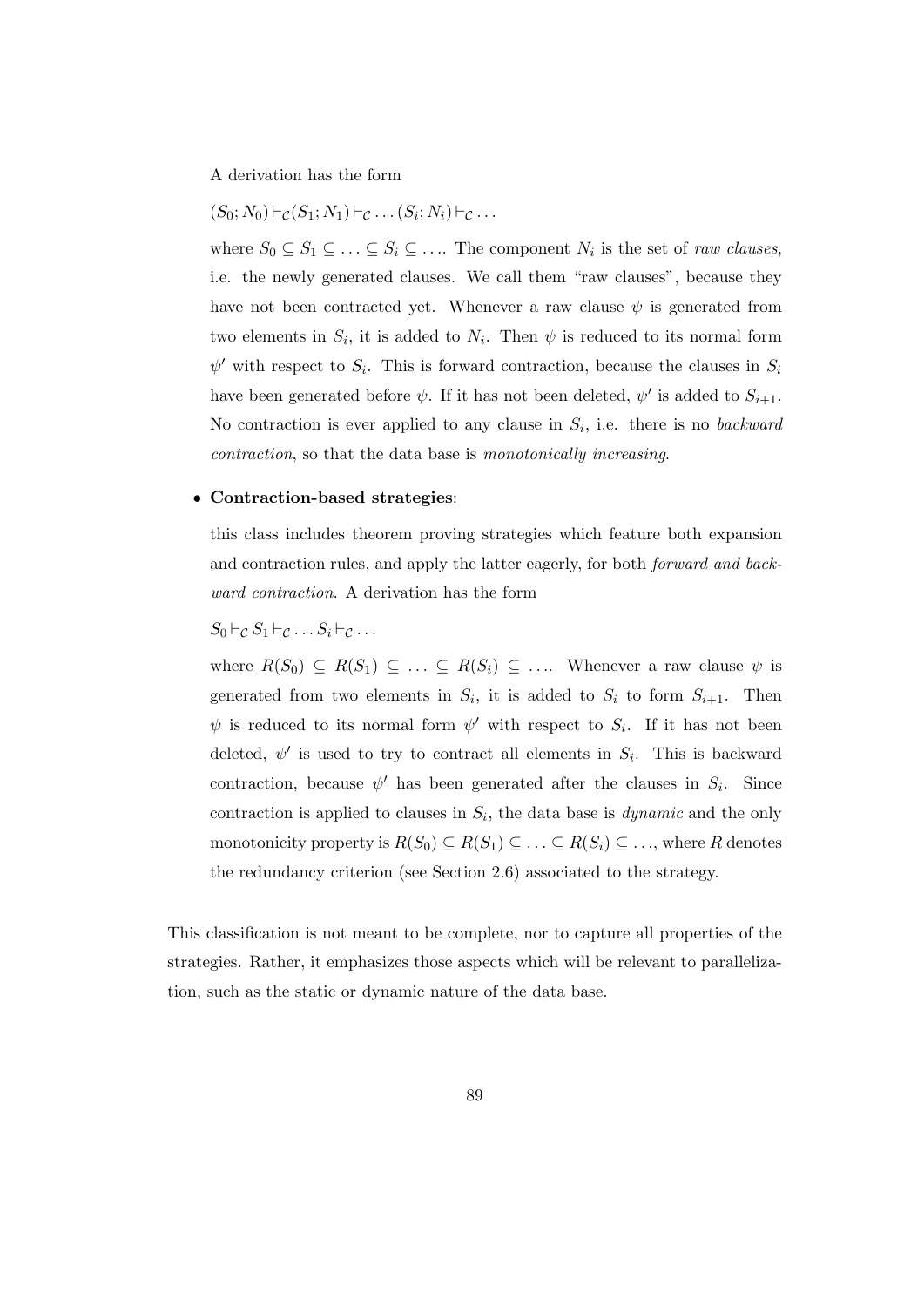# 3.2 The granularity of parallelism

After having classified the types of strategies, we classify the types of parallelism, in terms of granularity. We regard parallelism at the term level as fine grain parallelism, parallelism at the clause level as medium grain parallelism and parallelism at the search level as coarse grain parallelism. For each one of these types of parallelism we identify the granularity of data and the granularity of operations. The granularity of data tells which type of datum represents a grain of memory with its own access rights. The granularity of operations tells which type of operation is executed by each concurrent process:

|                                    | granularity of<br>data. | granularity of<br>operations |
|------------------------------------|-------------------------|------------------------------|
| parallelism at<br>the term level   | term                    | subtask of<br>inference step |
| parallelism at<br>the clause level | clause                  | inference step               |
| parallelism at<br>the search level | set of clauses          | many<br>inference steps      |

In **parallelism at the term level** every term is a *grain* of memory. Two processes may access concurrently two subterms of a same term, provided certain conditions, such as disjointness, are met. Thus, the data of the problem may be partitioned among the concurrent processes by giving to concurrent processes disjoint subterms and concurrent processes may cooperate to achieve a single inference step. Parallel matching, parallel unification and parallel rewriting (e.g. [43, 51, 82]) are examples of parallelism at the term level. At the clause level, every clause is a grain of memory: the data are partitioned by giving to concurrent processes distinct clauses and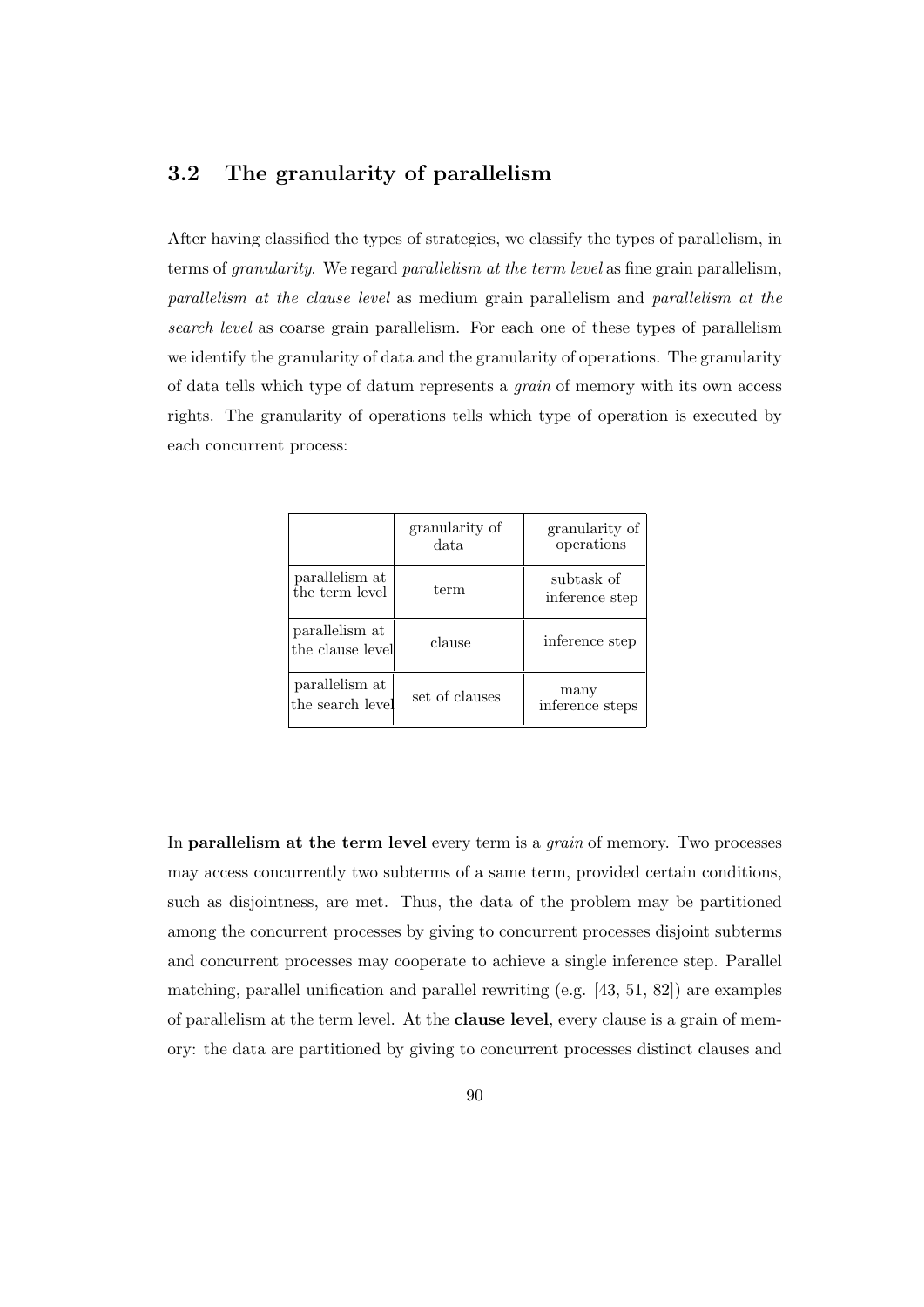typically each process performs one inference step or relatively few inference steps with a common premise. Most of the methods which we shall survey in the following sections work at the clause level (e.g. [94, 69, 111, 121, 128]). In parallelism at the search level, concurrent, asynchronous processes search in parallel for a solution. As soon as one of them succeeds, the whole process succeeds. The search space is partitioned among the processes by distributing the clauses. Unlike in fine and medium grain parallelism, each process is given a large portion of the data, e.g. a fairly large set of clauses, and the data sets of the processes are physically separated. Each process develops its own derivation, while communicating with the other processes. Some parallelism at the search level will be observed in [32, 33, 55].

# 3.2.1 Shared memory versus distributed memory

The granularity of parallelism is related to the choice between shared memory and distributed memory. The local memory of a process  $p_i$  is the memory which is accessible only to  $p_i$  itself. We use *distributed memory* for a configuration where the entire memory of the system is represented by the union of the local memories. If a process  $p_j$  needs to access data belonging to another process  $p_i$ , process  $p_j$  has to send a *message* to  $p_i$ . All non-local references are handled through messages. We term, instead, shared memory a memory which can be accessed directly by all the processes.

Common data is shared in shared memory, while it is duplicated in distributed memory. Sharing requires some sort of protection to prevent concurrent-write, e.g. the critical regions applied in [121] or the locks used in [94, 128]. Protection may slow down write-access to the shared data, imposing synchronization delays. A distributed approach does not require synchronization and therefore it may allow in principle a higher degree of parallelism. The cost is represented by a larger amount of memory and the communication delay of message-passing.

Parallelism at the term level and parallelism at the clause level lead in general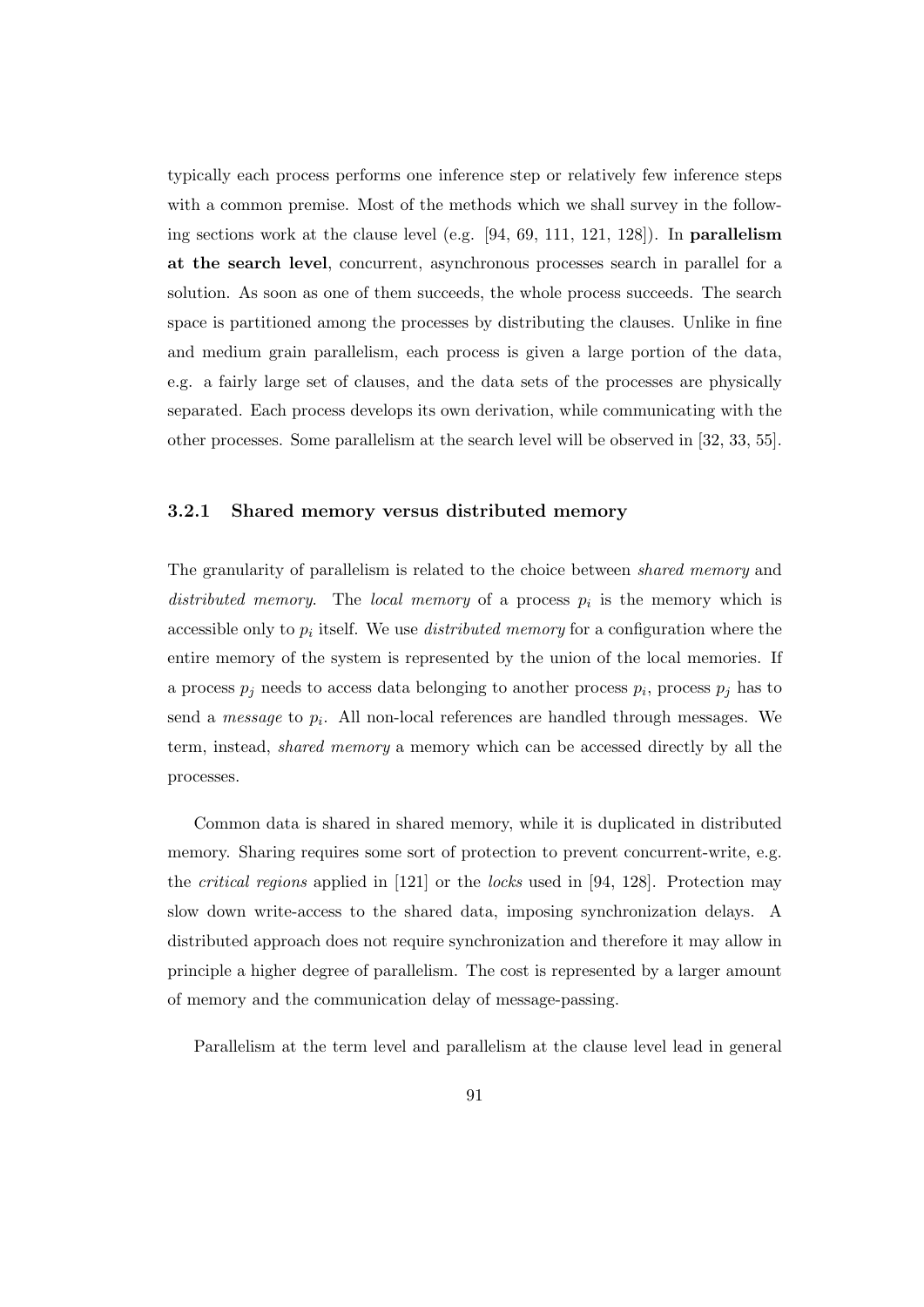to adopt a shared memory: for instance, it would not be realistic to scatter the terms of a clause over a distributed memory. Parallelism at the search level can be implemented in principle in either shared or distributed memory, provided that the data sets of the processes are physically distinct.

# 3.2.2 Conflicts

The granularity of parallelism is also related to the problem of conflicts between concurrent processes. We say that two concurrent processes are in conflict if they need to access the same grain of data. First we describe conflicts at the clause level and then we discuss the relation between granularity and conflicts. Two inference steps whose sets of premises are disjoint are trivially not in conflict. In Appendix A.2, we examine all possible combinations of two expansion or contraction inferences with a premise in common. Expansion steps do not modify their premises. In other words, expansion steps simply need to be granted read-access to their premises. We assume that concurrent read can be safely admitted and therefore expansion steps do not cause conflicts. In the presence of contraction steps, three types of conflicts may emerge:

- write-write conflict between contraction steps: two concurrent contraction steps try to re-write the same clause  $\varphi$ ,
- read-write conflict between contraction steps: a contraction step tries to rewrite a clause  $\varphi$ , which is being read by another contraction step (which would use  $\varphi$  to contract another clause  $\psi$ ) and
- read-write conflict between contraction steps and expansion steps: a contraction step tries to re-write a clause  $\varphi$ , which is being read by an expansion step (which would use  $\varphi$  as parent).

Under the assumption that raw clauses are not involved in any inference before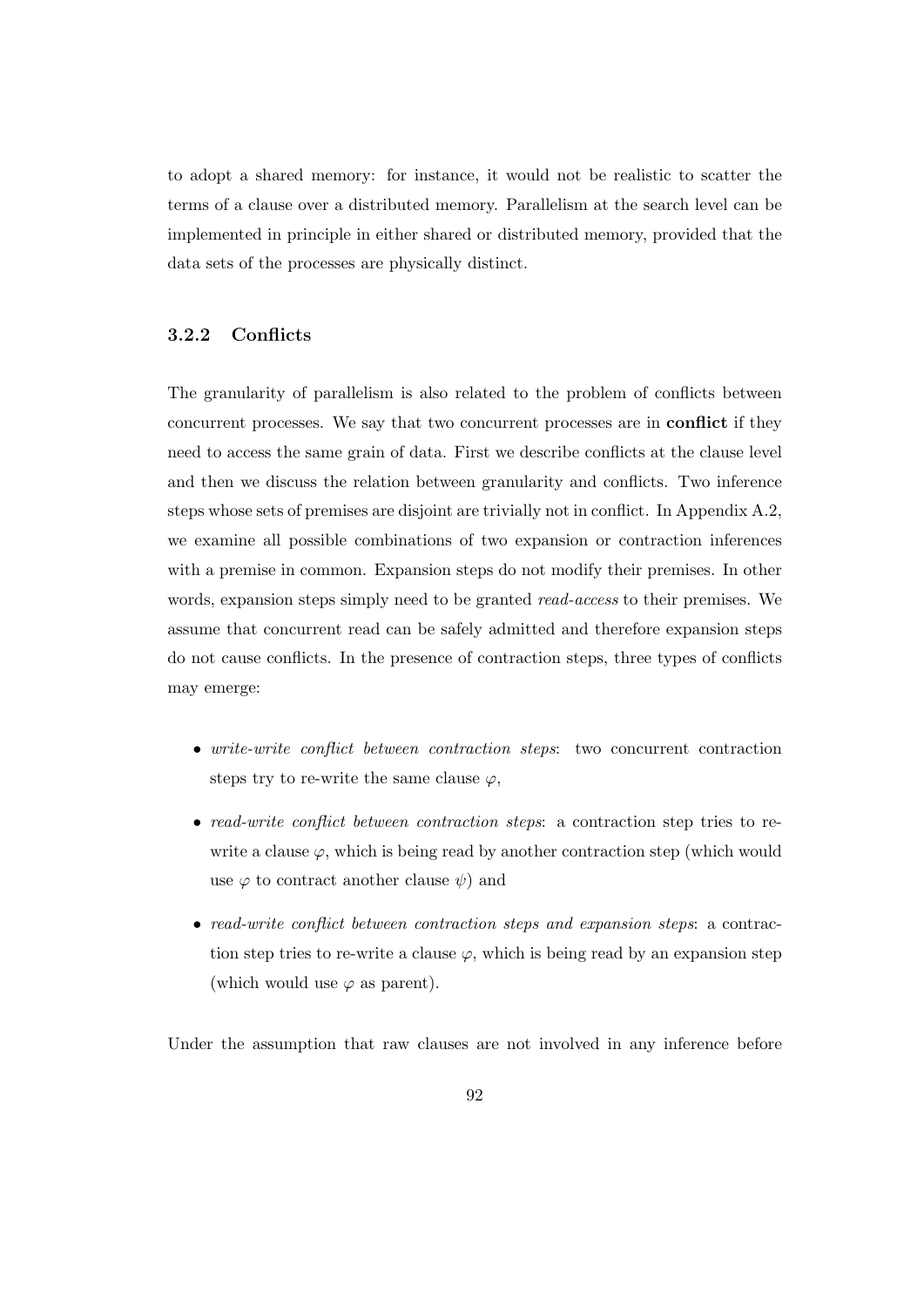undergoing forward contraction, both types of read-write conflicts are caused by backward contraction. In Appendix A.2, we show that read-write conflicts between contraction steps do not represent real conflicts: if the step deleting the common premise  $\varphi$  prevents the application of  $\varphi$  to contract  $\psi$ , the latter can still be reduced. Therefore in the following we shall mention only the two remaining types of conflicts. Write-write conflict between contraction steps are real conflicts, since one step prevents the other. However, even if just one of the two steps commits, the common premise  $\varphi$  is reduced to a smaller form. Read-write conflict between contraction steps and expansion steps are the most critical ones and they are due to backward contraction. If the expansion step proceeds, it may generate a clause which is very likely to be redundant, because one of its parents is not fully reduced. On the other hand, suspending the expansion step until it is guaranteed that its premises are fully reduced may not be possible without introducing a very long delay.

Different granularities mean different approaches to the problem of conflicts. Given the conflicts at the clause level, one approach is to eliminate some of them by adopting a finer granularity, i.e. moving from the clause level to the term level. If access is at the term level, steps accessing disjoint positions within a clause are not in conflict. The cost of this choice is the overhead of handling access at the term level. Another approach moves in the opposite direction, i.e. from the clause level to the search level. In parallelism at the search level there are no conflicts, because the concurrent processes access separate sets of data. Two concurrent processes may rewrite concurrently the same clause, because they are re-writing two distinct copies of the same clause. In other words, conflicts are eliminated by duplicating premises, at the cost of introducing additional redundancy with respect to a sequential execution.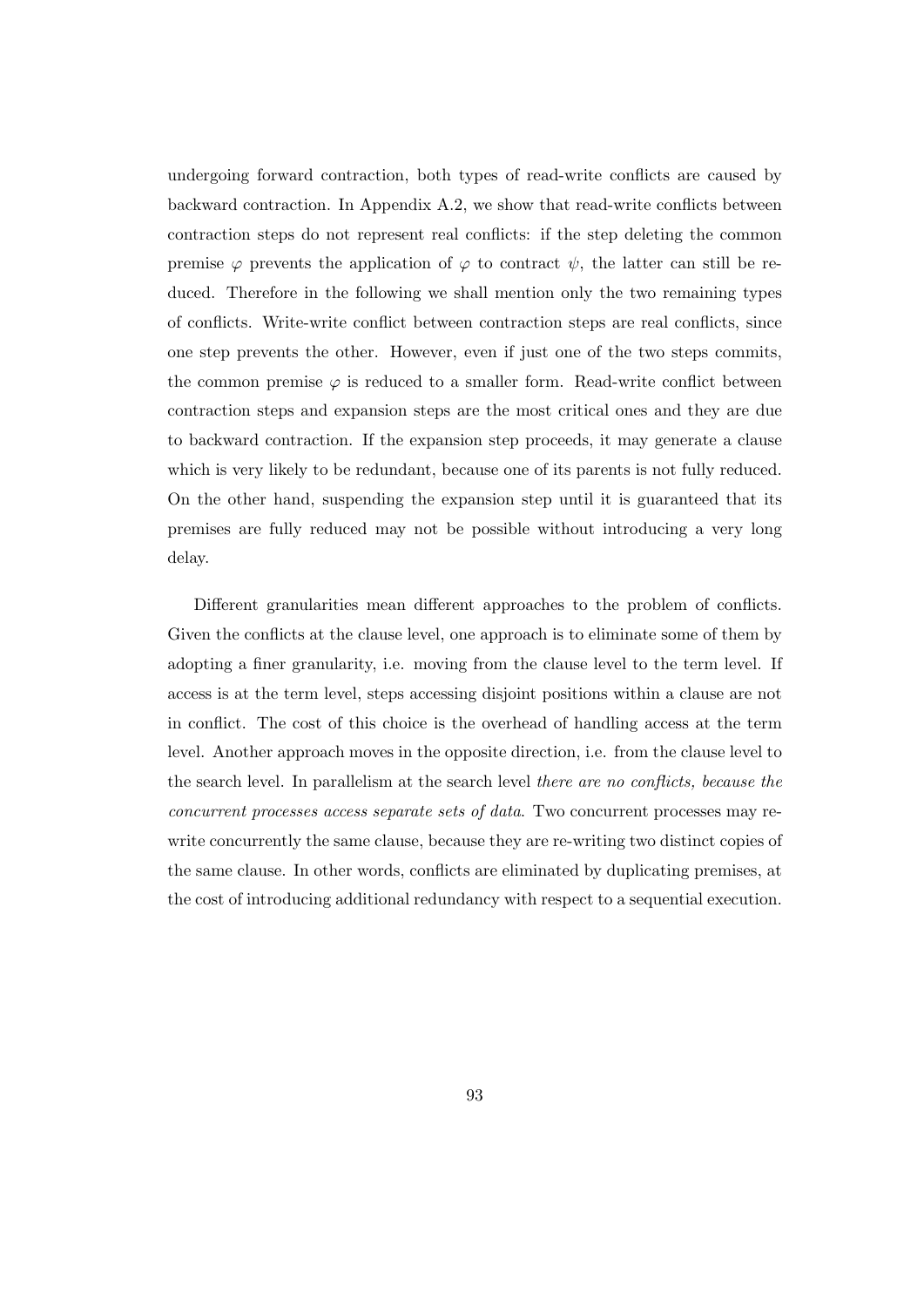# 3.3 Subgoal-reduction strategies

# 3.3.1 Prolog technology parallel theorem provers

The idea of a Prolog technology theorem prover (PTTP) appeared first in [115, 117]. A Prolog technology prover is basically a resolution-based theorem prover realized on top of a WAM (Warren Abstract Machine) [122], the virtual machine designed for the fast implementation of Prolog. The inference system of a PTTP is an extension of Prolog's inference mechanism to first order logic, based on the model elimination principle [90]. The search plan is depth-first iterative deepening [85, 116], a modification of the depth-first search procedure of Prolog. The latter is "incomplete" (unfair, in our terminology), whereas the former is "complete" (fair). Depth-first iterative deepening is depth-first search with a limit  $k$  on the depth of the descent. If, after k steps of depth-first search along a path, no solution has been found, the procedure backtracks and selects another path. If all paths have been pursued down to depth  $k$  and yet no solution has been found, the limit  $k$  is raised to  $k + n$ , for some  $n \geq 0$ , and the search restarts.

Two parallel Prolog technology theorem provers are the PARTHENON [23, 31] and PARTHEO [110] systems. In this Prolog-based setting, parallelism is orparallelism: each concurrent process tries to apply a clause, or "rule" in Prolog, to one of the current goals. All processes have access to the input set of clauses. At first, each process selects an input clause, possibly a different one for each process, and tries to resolve it with the input goal, i.e. the negation of the target theorem, generating new subgoals. A goal is regarded as a task, namely the task of trying to derive the empty clause from that goal. The distribution of tasks among the processes is done through task stealing: if a process runs out of active tasks, either because no rule applies to its tasks, or because of the limit  $k$  in the descent, it gets more tasks from the queues of other processes. Iterative deepening can be parallelized in two ways: either the same limit  $k$  is set for all processes, or each process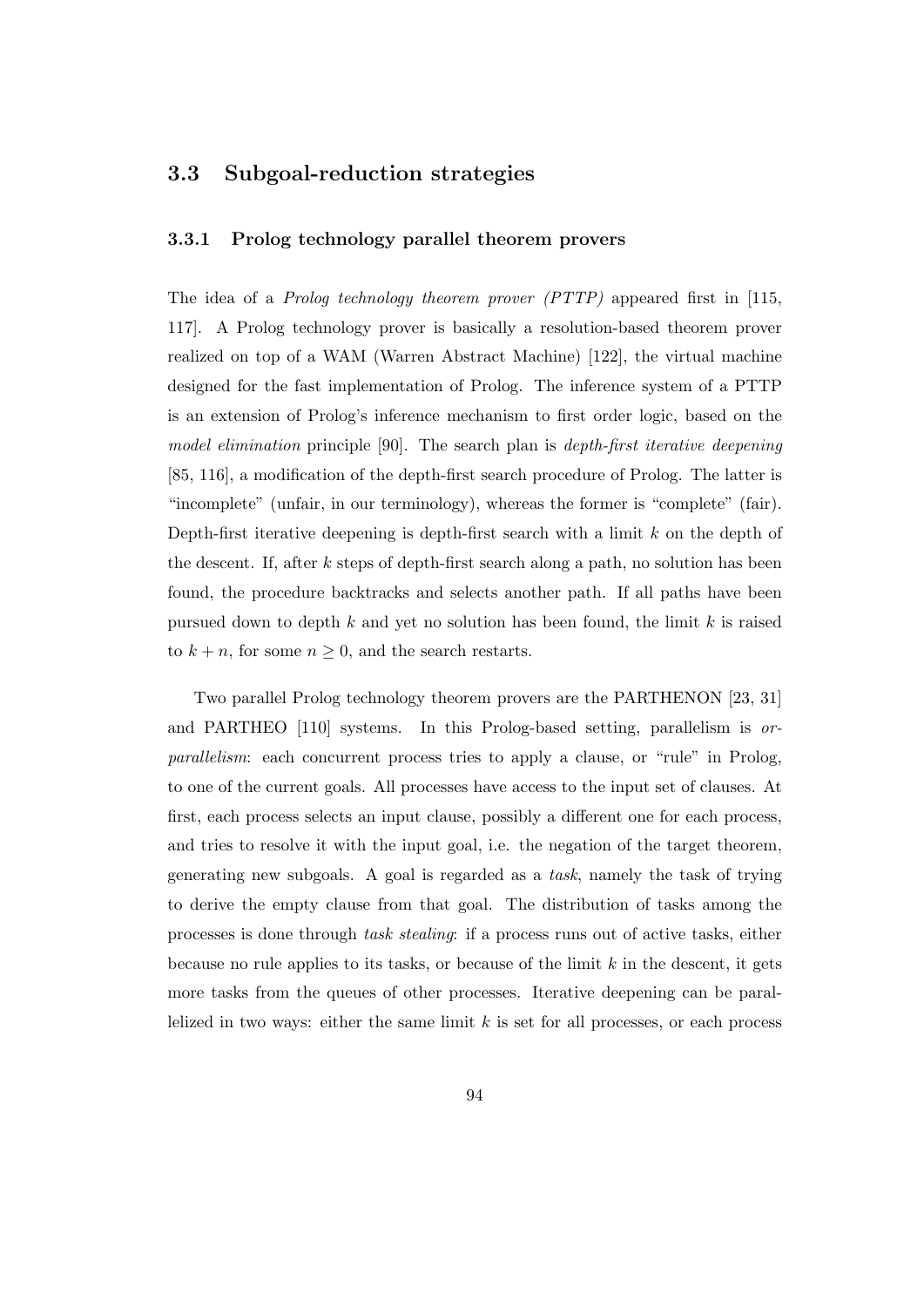has its own limit. In the first case, the derivation reaches the limit when the processes fall in a deadlock, all of them asking each other for tasks. The deadlock may be solved by the intervention of the user, who resets the limit to a higher value. In the second case, the scheduling procedure becomes more complicated as the queues of the processes may contain tasks pertaining to different values of  $k$ . In order to preserve the fairness of sequential depth-first iterative deepening, tasks originated under lower values of the limit need be given higher priority.

These are just the basic elements of a parallel Prolog technology theorem prover. PARTHENON implements them for shared memory machines, whereas PARTHEO implements them on a network of transputers. We refer to [23, 31, 110] for specific descriptions of how the principles outlined above are realized in these two systems. One aspect of PARTHEO which is relevant to our discussion is the mechanism for task stealing. In PARTHEO, task stealing is realized by message-passing. A message representing a subgoal  $\varphi$  is an encoding of the WAM operations that are necessary to derive  $\varphi$  from the input clauses. Upon receipt of such a message, a processor derives  $\varphi$  by executing the steps encoded in the message. Thus it happens routinely that the processors repeat steps that other processors have already performed. The rationale for this choice lies in the general philosophy of Prolog technology theorem proving. PTTP makes a limited use of contraction inference rules. For instance, in PARTHEO, tests for subsumption, tautology elimination and purity reduction [28] are applied to the input set only in a pre-processing phase. Prolog technology theorem proving is a representative of the choice of not investing significant resources in contraction and concentrating all efforts in speeding the expansion process. One hopes to make expansion steps so fast, that it becomes irrelevant, performance-wise, whether they are redundant or not. Accordingly, the authors of PARTHEO assume that the WAM operations are so fast, that the redundancy represented by repeating them upon receipt of messages does not harm the performances.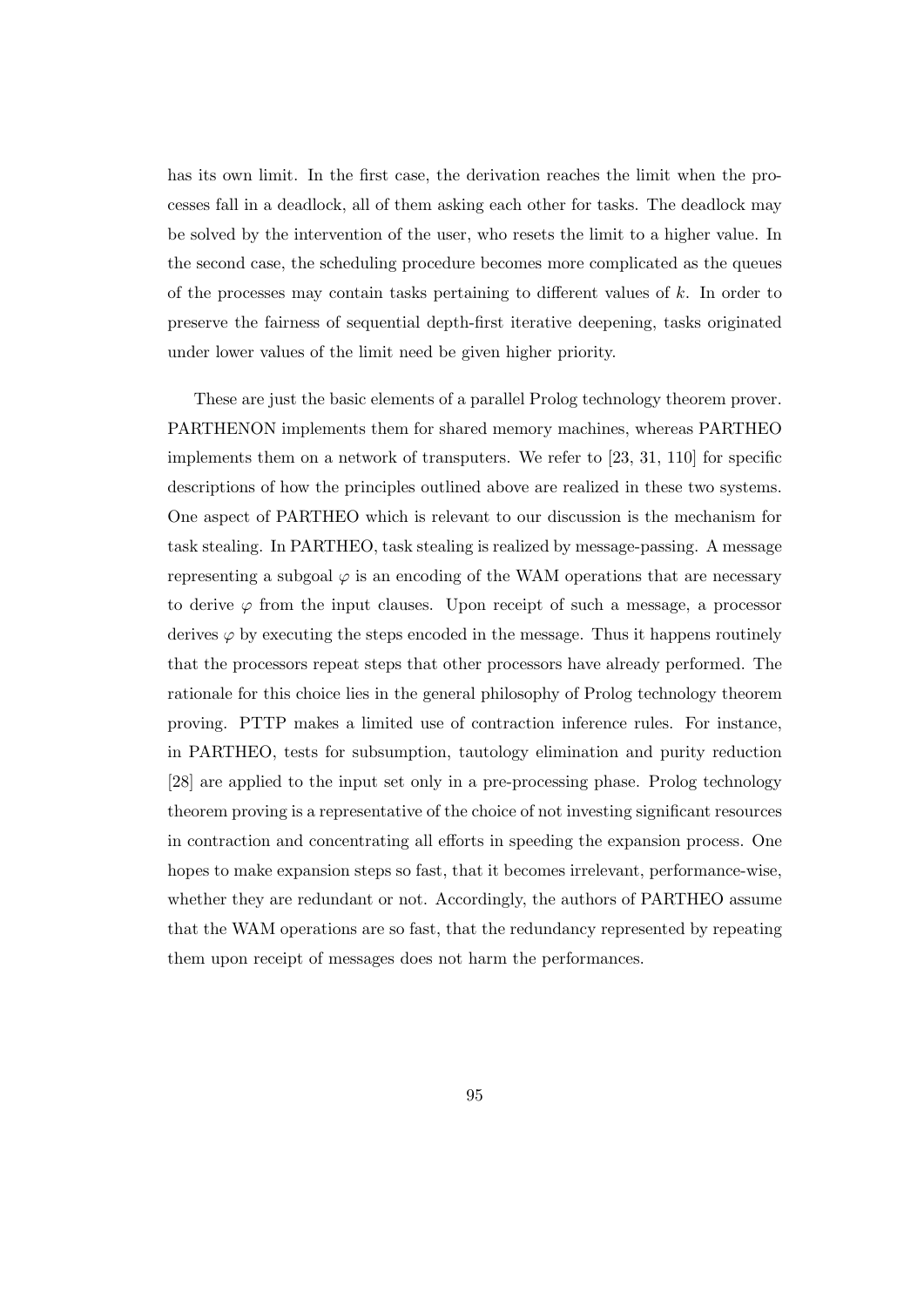# 3.3.2 Parallel term rewriting for equational languages

A large part of the existing work on parallel simplification has been done with the purpose of designing parallel interpreters for equational languages and parallel architectures to support them [43, 51, 82]. Most interpreters for equational languages fit in the paradigm of functional programming: a program (i.e. the presentation) is a set of equations  $E$ , the input (i.e. the target or goal) is a term t and an execution consists in reducing  $t$  by the equations in the program until it is  $E$ -irreducible. The term in normal form is the output.

The definitions of equational languages often impose restrictions on the equations forming a program, in order to ensure the uniqueness of normal forms and thus the uniqueness of the output of a program for a given input. A sufficient condition for the uniqueness of normal forms is that the set of equations  $E$  is confluent (see Section 2.1 for all the definitions). In turn, if  $E$  is locally confluent and terminating, i.e. there are no infinite sequences  $t_1 \rightarrow_E t_2 \rightarrow_E \ldots t_n \rightarrow_E \ldots$ , E is confluent. The termination requirement is trivially satisfied if  $t \rightarrow_E s$  is defined as  $t \rightarrow_E s$  and  $t \succ s$ , for a well-founded ordering  $\succ$ , as we have done in Section 2.1. However, when sets of equations are interpreted as programs, it may not be regarded as desirable that termination is built in the definition of the computation mechanism itself. Most authors prefer to regard equations in programs as rewrite rules  $l \rightarrow r$ , where it is not necessarily the case that  $l \succ r$ . In the absence of termination, sufficient conditions for confluence are local confluence and left-linearity of the rewrite rules. Finally, local confluence is trivially implied by the requirement that the equations be non*overlapping* [57]: it is never the case that a side of an equation unifies with a subterm of a side of another equation. Most of the work done on equational programs applies indeed to programs defined as sets of non-overlapping and left-linear rewrite rules.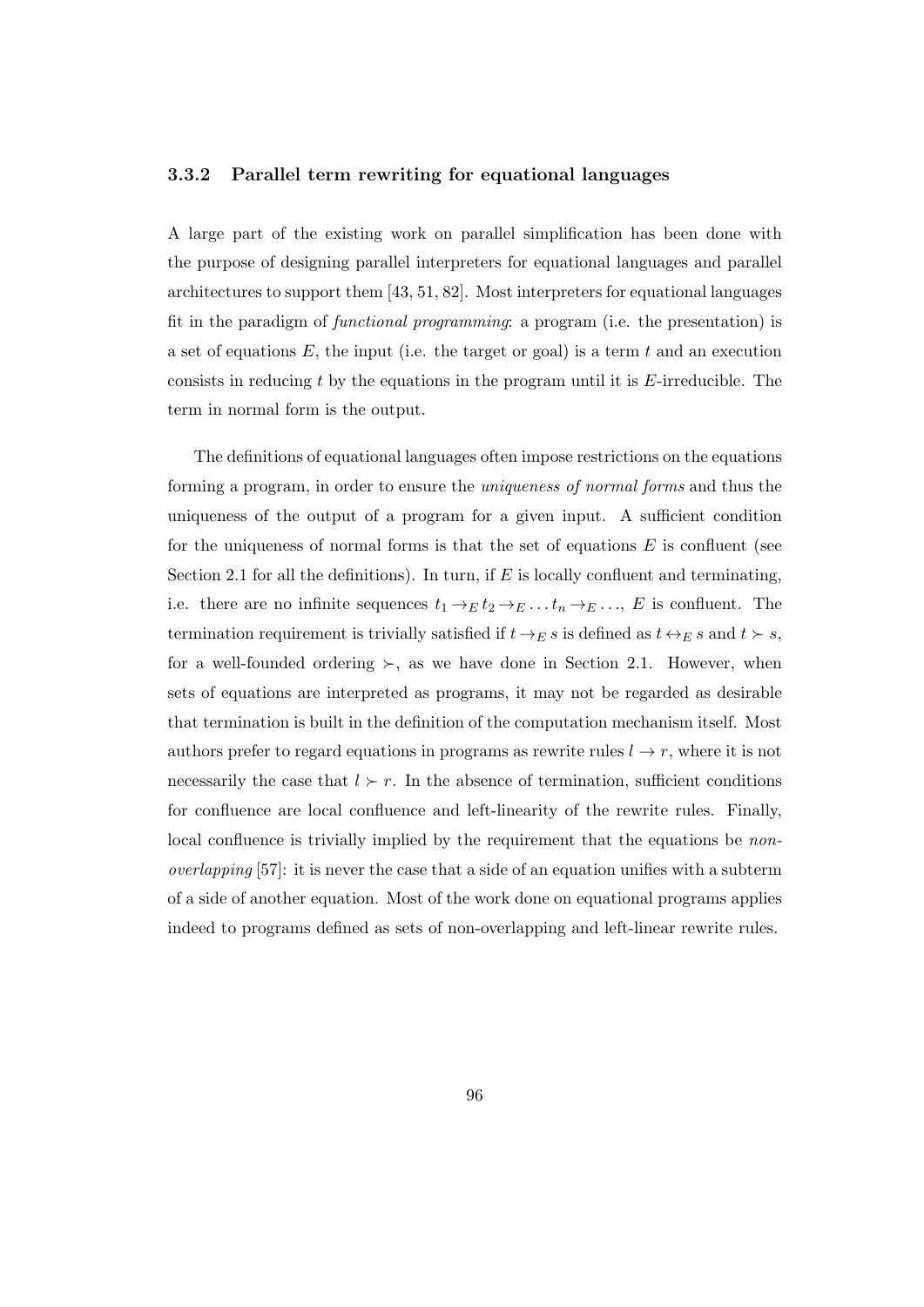# 3.3.3 Parallelization of subgoal-reduction strategies

The following properties of subgoal-reduction strategies can be observed in both equational programs and Prolog technology theorem proving:

# • Static data base:

The input presentation, e.g. the equations of an equational program or the "rules" in the sense of Prolog, remains unchanged throughout the execution. In PTTP, the subgoals are not subject to contraction after having been generated. This has three consequences:

# – Pre-processing:

It is possible to pre-process the input clauses for fast execution. For instance, the equations of an equational program can be pre-processed for the purpose of parallel matching, e.g. [82], or compiled in a lower level language with explicit parallelism.

# – Read-only data:

The input clauses are read-only data, which may be stored conveniently in a shared memory.

# – Specialized data structures:

Since there is a very definite distinction between the goal and the "rules", or the term to be rewritten and the simplifiers, these two different types of data may be represented by different, specialized data structures. For instance, in PTTP, it is possible to represent a subgoal by an encoding of the WAM operations which derive it (e.g. [110]). In equational programming, specialized data structures are used to prevent conflicts among concurrent rewriting steps [82].

# • No conflicts:

In equational programming, the only conflicts which may arise are write-write conflicts between contraction steps. If two non-overlapping equations  $l_1 \simeq$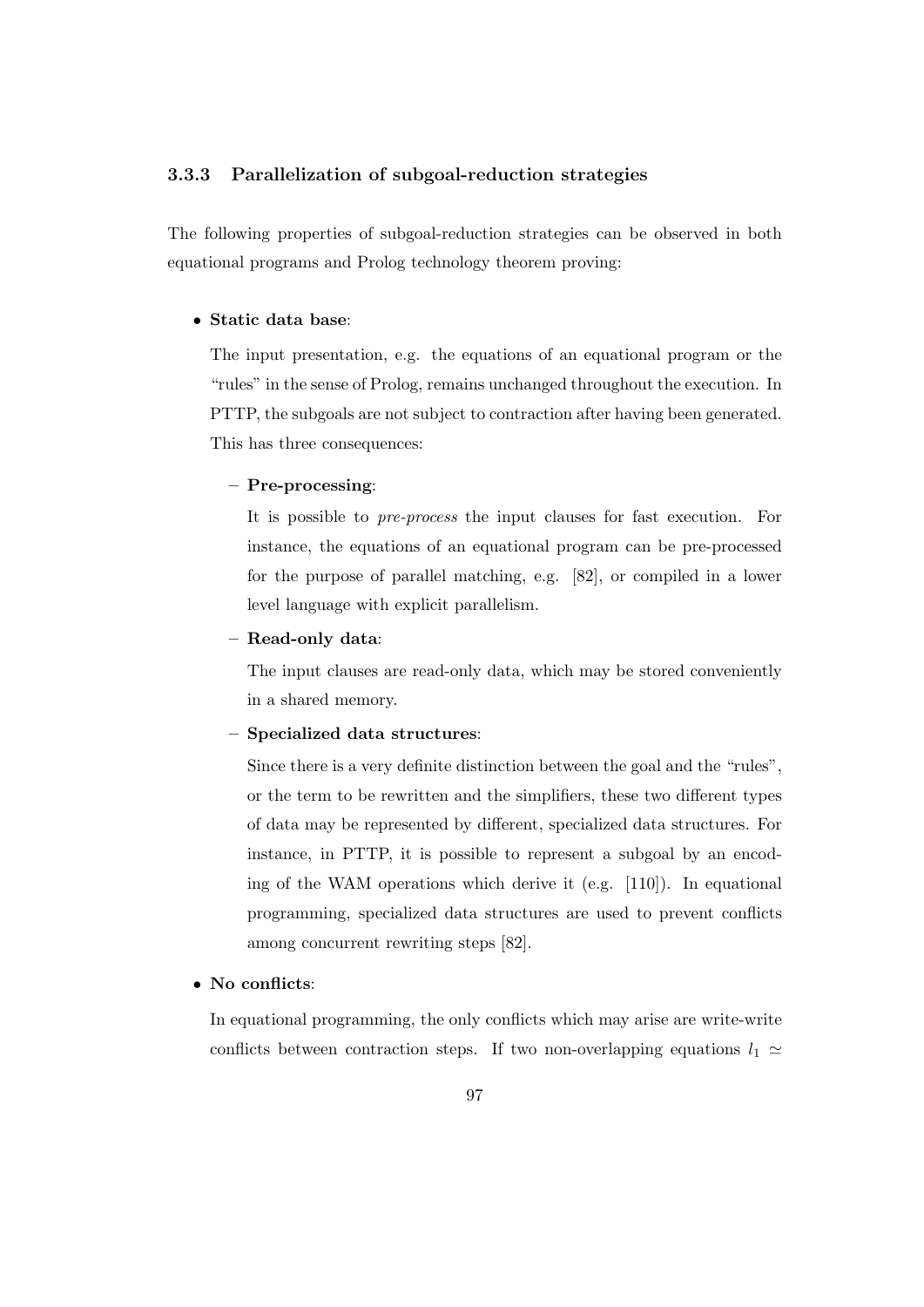$r_1$  and  $l_2 \simeq r_2$  can simplify a given term t, the non-overlapping property implies that  $l_1$  and  $l_2$  match two subterms of t at disjoint positions. Intuitively, two simplification steps which reduce disjoint subterms need write-access to different portions of the term and therefore can be applied in parallel. If all the equations in a program are non-overlapping, this is true for any two steps in any execution of such program. In other words, there are no conflicts.

Furthermore, by exploiting pre-processing of equations and specialized data structures, it is possible to weaken significantly the requirements that the equations be left-linear and non-overlapping, while maintaining the no conflicts property [82].

In PTTP the basic inference mechanism features only expansion steps, i.e. the resolution-type expansion inferences which derive from a goal and a "rule" a new set of subgoals. Therefore, there are no conflicts between inference steps. For instance, two processes which read the same "rule" and apply it to different subgoals can be executed in parallel.

Because of these properties, i.e. static data base and no conflicts, subgoal-reduction strategies are amenable to all three types of parallelism: parallelism at the term level, e.g. parallel rewriting, parallelism at the clause level, e.g. or-parallelism, and parallelism at the search level, e.g. the distribution of subgoals to be solved independently by concurrent processes.

## 3.4 Expansion-oriented strategies

Examples of approaches to parallel expansion-oriented theorem proving are the method in [69], the DARES system [32] and the three parallel implementations of the Buchberger algorithm in [55, 111, 121]. We shall explain in the following why we regard the Buchberger algorithm as expansion-oriented for the purpose of parallelization.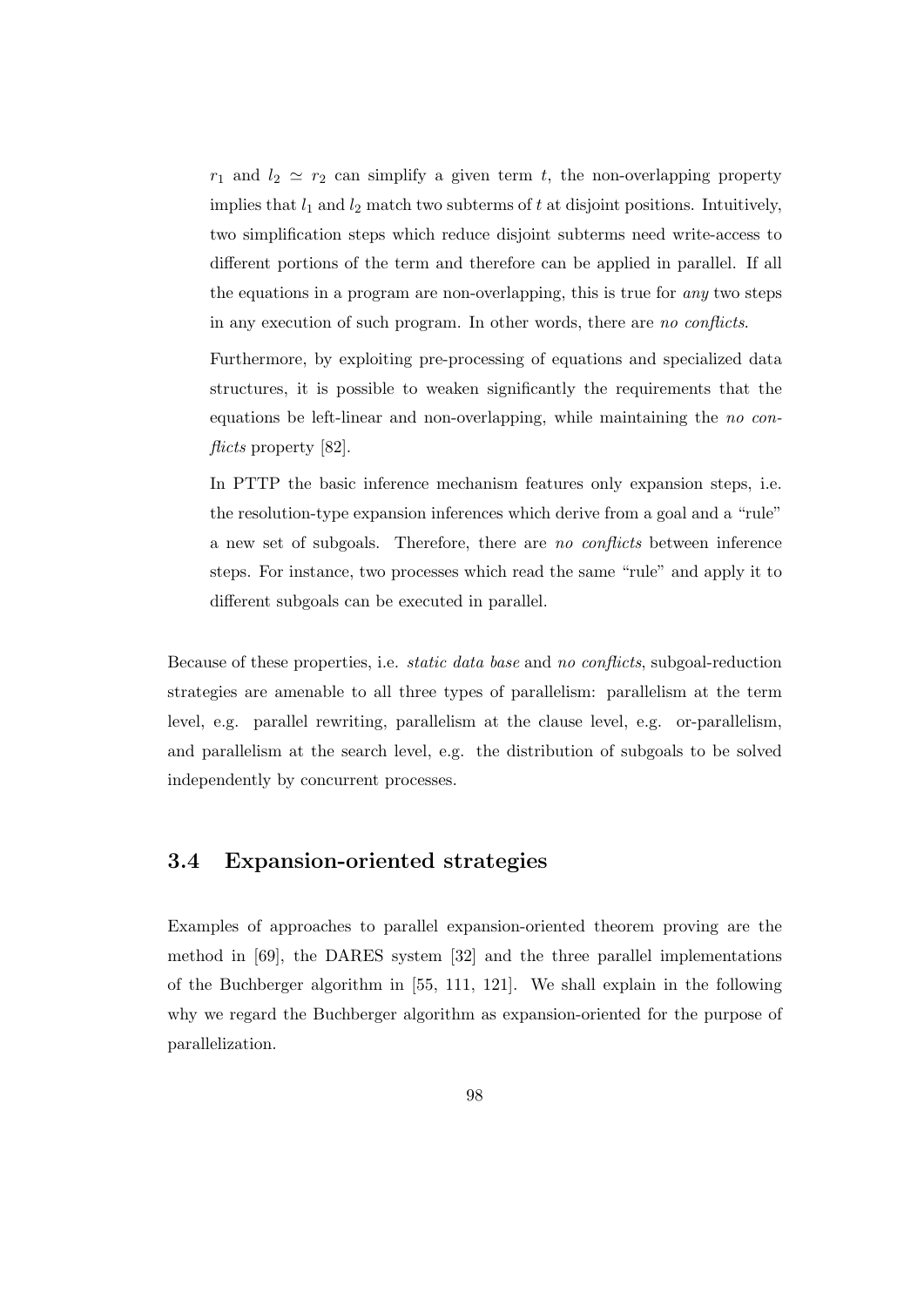The method in [69] utilizes parallelism at the clause level in shared memory. We do not describe this system in detail, because most of the issues and considerations it may raise will be covered by the study of parallelism at the clause level in shared memory for contraction-based strategies (see the analysis of [94] in Section 3.5.2).

The DARES project is interesting to us as an example of application of coarse grain parallelism to expansion-oriented theorem proving, and we describe it in the following.

#### 3.4.1 The DARES system

DARES (Distributed Automated REasoning System) [32] is an application to theorem proving of technologies for distributed problem solving in artificial intelligence. It assumes a resolution-based strategy with a level-saturation search plan. The inference mechanism features resolution and forward subsumption, but no backward contraction. A number of processes, called agents, work concurrently. In turn, each agent comprises many sub-processes: several deductive processes and one mail process, which is dedicated to inter-agents communication. An agent is a sequential process: the processes inside an agent are scheduled for execution according to a round-robin scheduling. All deductive processes of all agents execute the given strategy. In general, different deductive processes work on different problems. It is not clear in the paper whether this means that more than one problem may be given in input or whether the input problem is reduced to sub-problems during the computation. In the second hypothesis, it is not specified how the given problem is reduced to sub-problems to be given to different processes. The only constraint is that no two processes of the same agent work on the same problem.

The authors observe that theorem proving is a computationally intensive application and therefore the agents should be loosely coupled, in the sense of devoting more time to computation than to communication. Indeed, each agent has several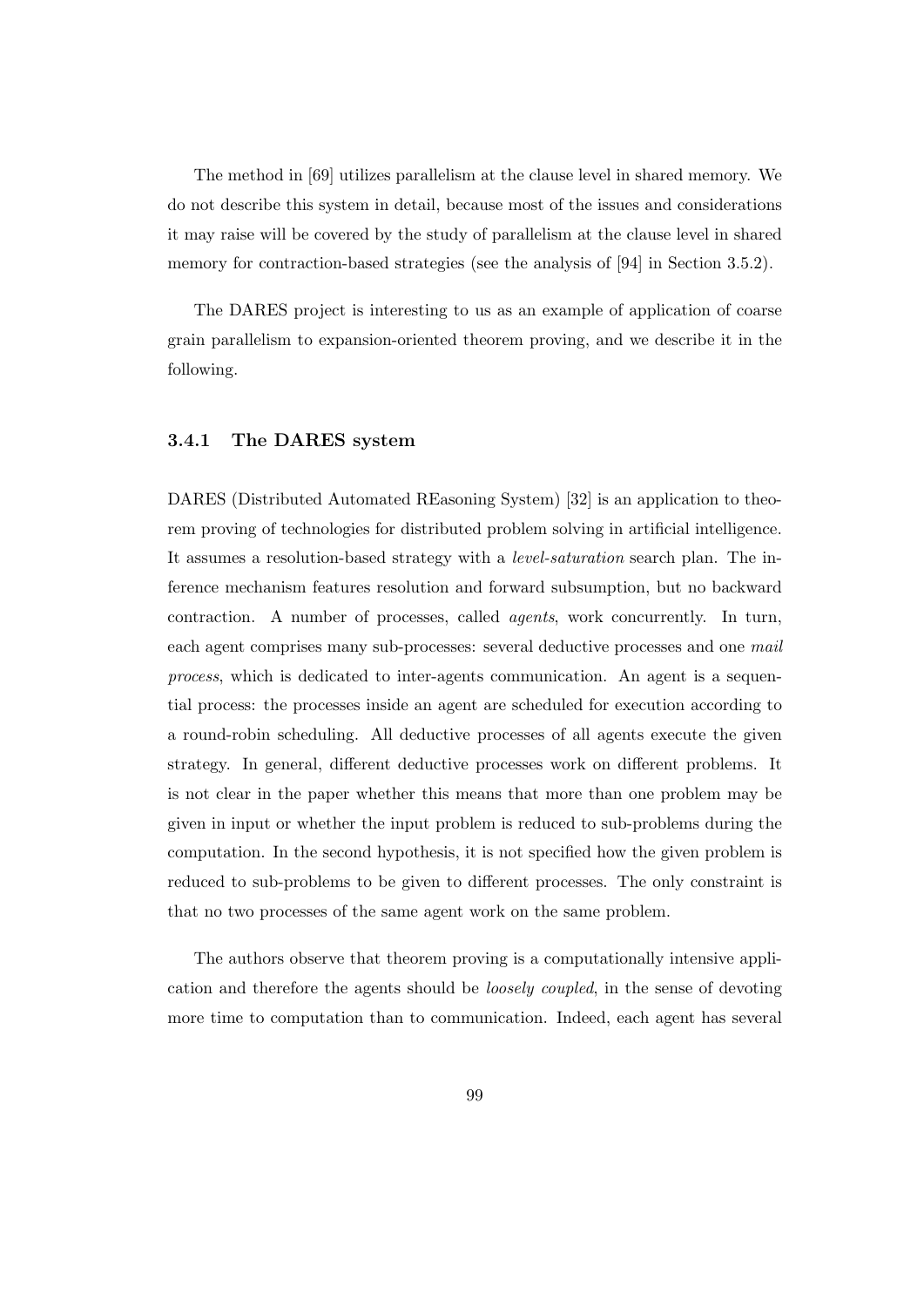deductive processes and just one mail process. Each agent has "incomplete knowledge". This means that it has access only to a subset of the clauses involved. It follows that the agents need to "import knowledge" from other agents, in order to be able to solve the problems. This communication is organized as follows. Whenever an agent A cannot derive new resolvents from its clauses, it sends to other agents a request for more data. Upon receiving such a request, any other agent B will reply by sending to A a subset of its clauses. Agent A will include the received clauses in its data base and proceed with the inferences.

This scheme of communication uses three heuristic criteria to decide, respectively, when to issue a request, what to put in the request and what to put in the reply. In addition to sending a request when it cannot generate new resolvents, an agent applies an heuristic criterion to establish whether it is making progress toward the solution or not. If the decision is negative, it emits a request for more data. One such criterion is described in [32]. It is based on measuring the length of the clauses and the number of distinct predicates in successive sets of new resolvents. Inference steps which reduce these measures, together with steps which generate or use unit clauses, are regarded as "proof-advancing". If the derivation is not proofadvancing for two consecutive stages, the agent sends a request-message to import more clauses. The decision is based only on the two most recent stages of the derivation. A request-message consists of a set of literals. Another heuristic is employed to select the literals to be put in the message. Subsumption is applied to make sure that a request-message does not contain instances of other literals in the message. The receiver of a request-message tests the literals in its clauses for unifiability with the literals in the message. If at least a literal in a clause unifies with at least a literal in the message, the clause is selected. Then, all the selected clauses will be sent as a reply-message to the agent which issued the request-message. Subsumption is used also to delete instances in a reply-message. This application of subsumption is actually the only backward contraction in DARES. Clearly, this does not change the expansion-oriented nature of the method, because it is applied only within the messages, not directly to the data bases of the processes.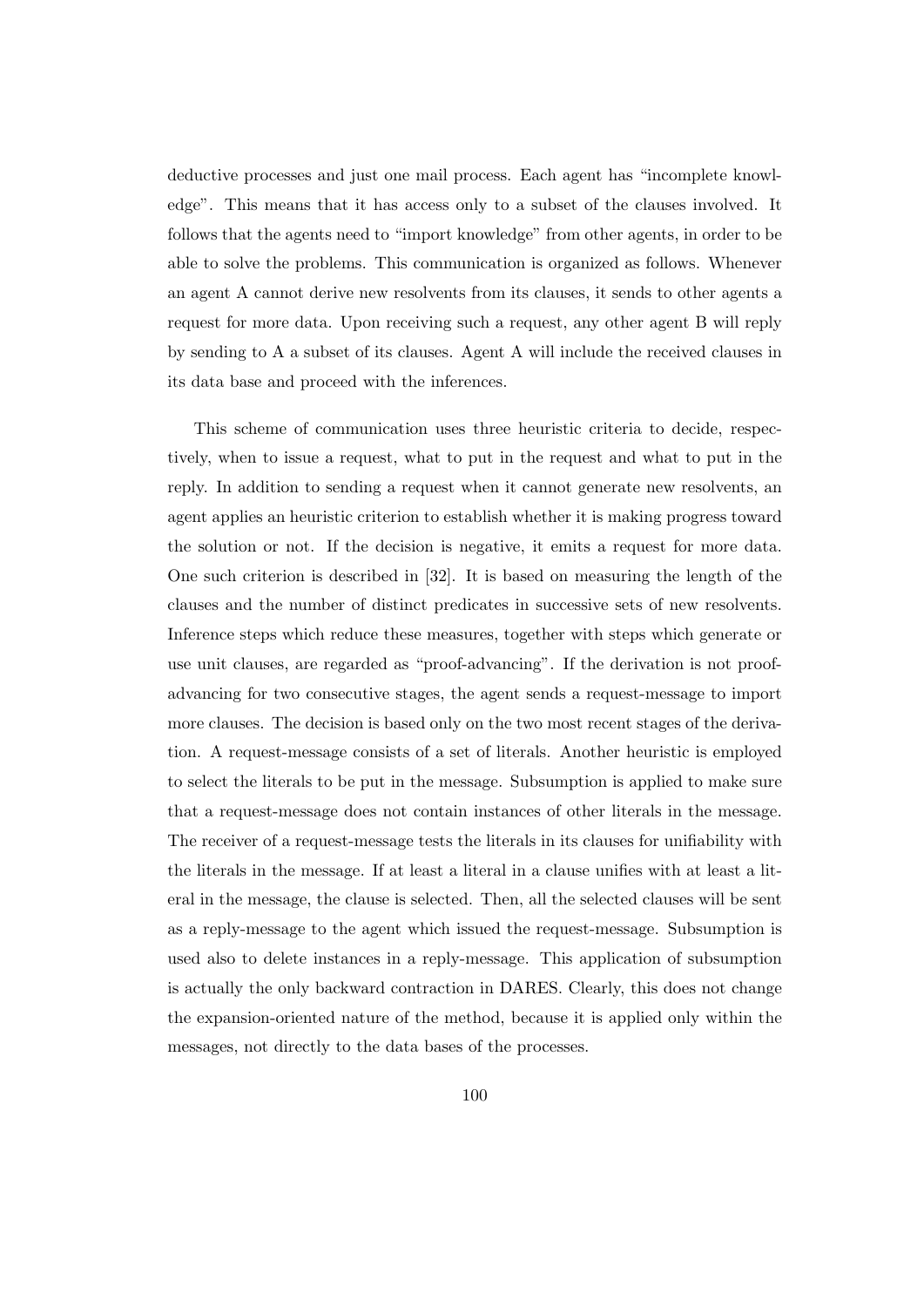DARES has been implemented on a simulator of distributed systems, which runs on a network of Lisp machines. Because of the presence of the simulator, the absolute run times of such a system are probably not very significant and indeed they are not given in [32]. Experimental measures of how the run time varies with the number of agents and the amount of redundancy in the system are reported. However, this study refers the results for just one theorem proving problem and it is not said which one. More experiments may be found in [95]. In this context, redundancy simply means duplication: the *redundancy factor* for a clause is 0 if there is just one copy of that clause in the whole system, it is 1 if all agents have a copy of that clause. This study is more concerned with redundancy as a property of the given distribution of clauses, than with redundancy generated by the system itself. Indeed, redundancy is treated as an independent variable. Not surprisingly, as redundancy grows, each agent's behaviour becomes closer to that of a sequential theorem prover and the performances of DARES get worse.

The effectiveness and efficiency of a system like DARES rest on the heuristics used in the communication part, which seem rather simple. There is no treatment of the fairness of such heuristics, i.e. whether they ensure that whenever there is a proof, it will be found. The selection of clauses for the reply-messages seems very expensive, since it consists in actually trying resolution between the clauses in the data base and the literals in the request-message. These resolution steps will be performed again when the reply-message reaches its destination. Finally, these heuristics may not be as effective as desirable in partitioning the search space. For instance, if the literals in the request-message are sufficiently general, e.g. literals all of whose arguments are variables, almost all the clauses may be selected, so that the data bases at the sender and at the receiver of the request-message will be almost identical. Furthermore, no distinction is made between generated clauses and received clauses: if a clause  $\varphi$  is generated by agent A and then sent to agent B, both A and B will perform all the inference steps they can with  $\varphi$ . As more and more clauses are exchanged, this also contributes to increase the overlap between the data bases and thus the portions of search space allotted to different agents.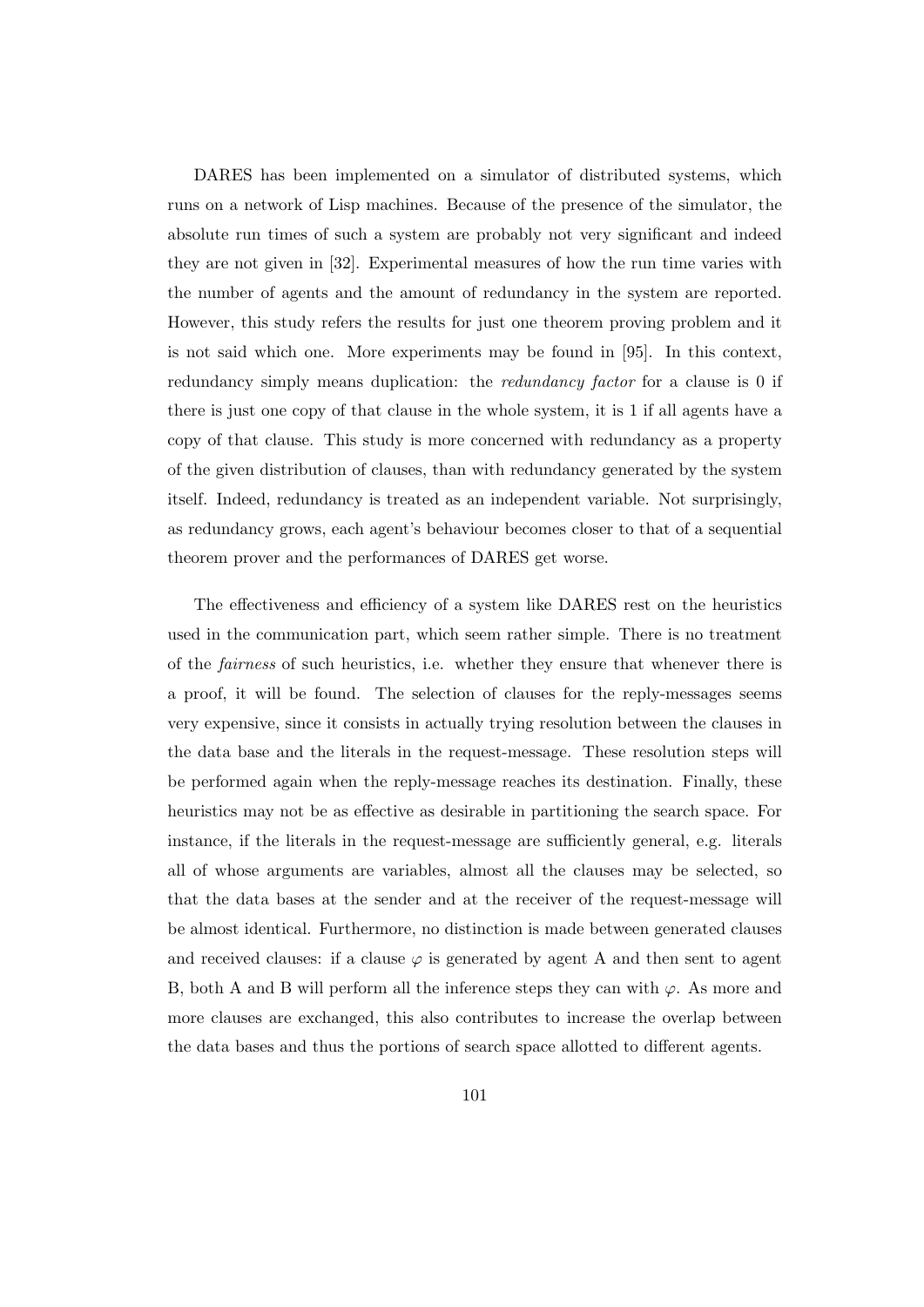#### 3.4.2 Parallel implementations of the Buchberger algorithm

Problems related to those of parallel theorem proving have been addressed by the study of parallel and distributed implementations of the Buchberger algorithm [55, 111, 121]. The Buchberger algorithm works on polynomials, equated to 0 and treated as oriented equations. It takes as input a set of polynomials and gives as output a set of polynomials, which is a basis for the ideal generated by the input polynomials. A basis has the property that it reduces to 0 all and only the polynomials belonging to the ideal [24].

The Buchberger algorithm features an expansion inference rule which is similar to superposition and a contraction rule which is similar to simplification. We present these parallel implementations of the Buchberger algorithm as parallel expansionoriented strategies, because they do very little backward contraction. Indeed, the importance of backward contraction is much higher for theorem proving than for the Buchberger algorithm. The latter is an algorithm, i.e. it is guaranteed to halt, regardless of the amount of contraction performed. If the output basis is not fully reduced, it is possible to follow the execution of the parallel algorithm by a final phase, where a sequential normalization algorithm is applied to all the elements of the basis. This is done for instance in [111, 121]. On the other hand, theorem proving strategies are semidecision procedures. In theorem proving, the growth of the generated search space may cause the saturation of the available memory, so that the prover fails to find a proof. The extensive application of backward contraction is of dramatic importance to contain such phenomena. Also, the expansion inferences in the Buchberger algorithm do not use unification, since there are no variables, as the "variables" in the polynomials are constants logically. It follows that expansion steps are much less expensive than in theorem proving. Therefore, expansion-oriented implementations of the Buchberger algorithm are less expensive and thus more feasible than expansion-oriented approaches in theorem proving.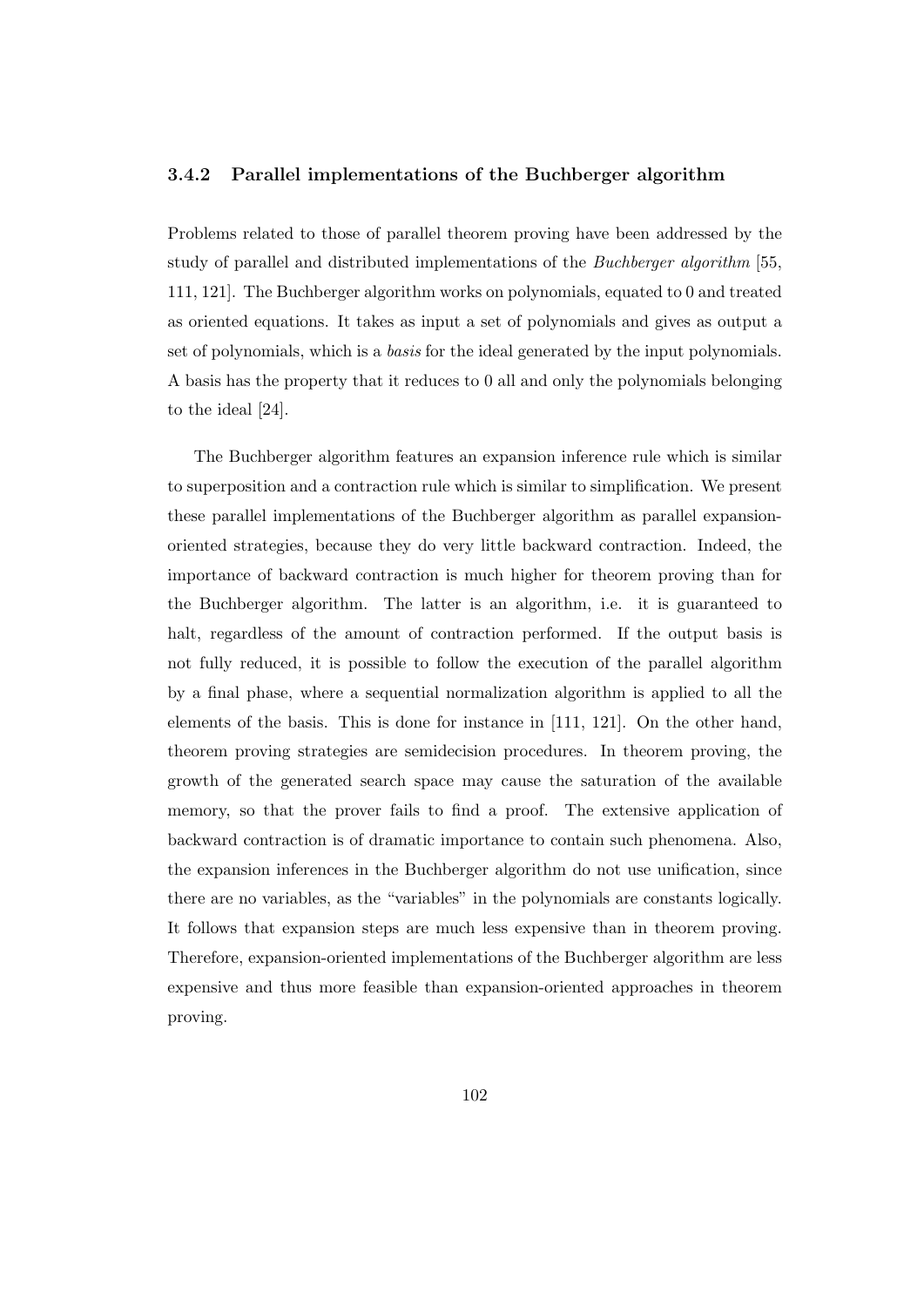The three algorithms presented in [55, 111, 121] are conceived for three different models of parallel computation: a shared memory multiprocessor in [121], a dataflow machine in [111] and a distributed memory multiprocessor in [55]. In [121], the data base of equations is stored in shared memory with Concurrent-Read-Exclusive-Write (CREW) access. The algorithm is a parallel version of the Buchberger algorithm with critical regions to enforce exclusive-write. The algorithm is very simple and a formal proof of correctness is given in [121]. However, it seems to contain an unnecessarily high degree of sequentiality. The reason is that the granularity of memory protection is very large: entire sets of equations, e.g. the current version of the basis and the set of raw critical pairs, are accessed in exclusivewrite mode. Only one expansion process at any given time can access the set of raw critical pairs to add a new pair. It follows that the expansion part of the algorithm is basically sequential. No backward contraction is included.

The method in [111] is inspired by an analogy, due to Buchberger himself, between the Buchberger algorithm and the **Erathostenes's sieve** algorithm to generate all the prime numbers smaller than or equal to a given  $n$ . A data-flow version of Erathostene's sieve works as a *pipe* with stages  $s_1 \ldots s_i$  to store the prime numbers  $m_1 \ldots m_i$  discovered so far. The numbers from 1 to n are input in increasing order at one extreme of the pipe and travel through its stages. At each stage  $s_i$ , any candidate for primality k is tested for divisibility by  $m_j$ . If  $m_j$  divides k, k is eliminated. If no  $m_j$ 's divides k, k is saved as  $m_{i+1}$  at a new stage  $s_{i+1}$ . When the input stream is exhausted, all the numbers remained in the pipe are the prime numbers.

According to the analogy between the Buchberger algorithm and Erathostene's sieve, simplification corresponds to the divisibility test and the basis of equations corresponds to the set of prime numbers. Any raw critical pair  $l \simeq r$  travels through the pipe and the equations already stored in the stages of the pipe are applied to reduce  $l \simeq r$ . If  $l \simeq r$  is not deleted in the process, i.e. it is reduced to a nontrivial equation  $l' \simeq r'$ , the latter is added as a new stage at the end of the pipe.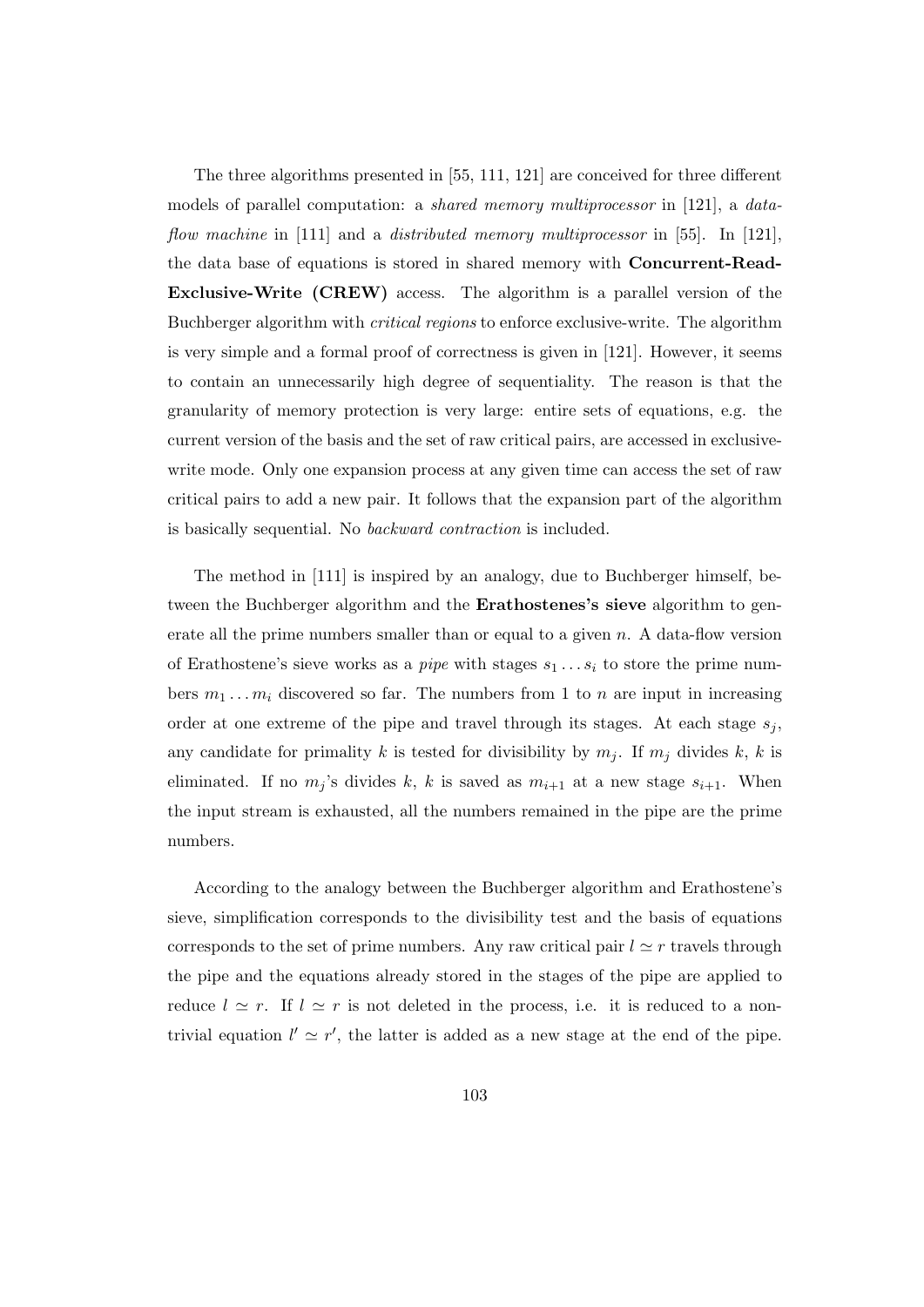Then, a copy of  $l' \simeq r'$  travels backward and at each stage it tries to generate raw critical pairs with the equation stored at that stage. Raw critical pairs are collected at the input extreme of the pipe and fed back in the pipe for simplification. To summarize, forward contraction is performed as new equations traverse the pipe in forward direction. Expansion is performed as the equations traverse the pipe in backward direction. When the algorithm halts, the contents of the pipe is a basis. Since each stage of the pipe hosts an equation, this is an instance of parallelism at the clause level.

This approach is weak with respect to backward contraction. The analogy with Erathostene's sieve is not helpful here: if a number  $k$  is not divided by any prime number smaller than  $k$ , then  $k$  is prime. It follows that no stage of the pipe ever needs to be deleted. On the other hand, for an equation  $l \simeq r$  to be part of a fully reduced version of the basis, it is not sufficient that  $l \simeq r$  is fully reduced with respect to the equations generated before  $l \simeq r$ . It is necessary to keep trying to reduce  $l \simeq r$  by equations generated afterwards. According to [111], some backward contraction is performed when the equations travel in backward direction. However, it does not guarantee that the output basis is fully reduced. Indeed, the method features a final phase, where a sequential normalization algorithm is applied to all the elements of the basis output by the pipe.

A distributed version of the Buchberger algorithm is presented in [55]. The algorithm is designed to be applied to solve polynomial constraints during the interpretation of a program in a logic programming language with constraints. Thus the input to the Buchberger algorithm is not a given set of polynomials, but a stream of polynomials progressively generated by an interpreter. Each input equation is sent through a shared bus to all the processors. A processor  $p_i$  maintains two sets of equations: a set  $CP_i$  of raw critical pairs, just received from the input or just generated at the node, and a current version of the basis  $B_i$ . The distribution of the work among the processors is regulated by a *work-load function*  $w$ , which assigns equations to processors. Each processor  $p_i$  is responsible for normalizing with respect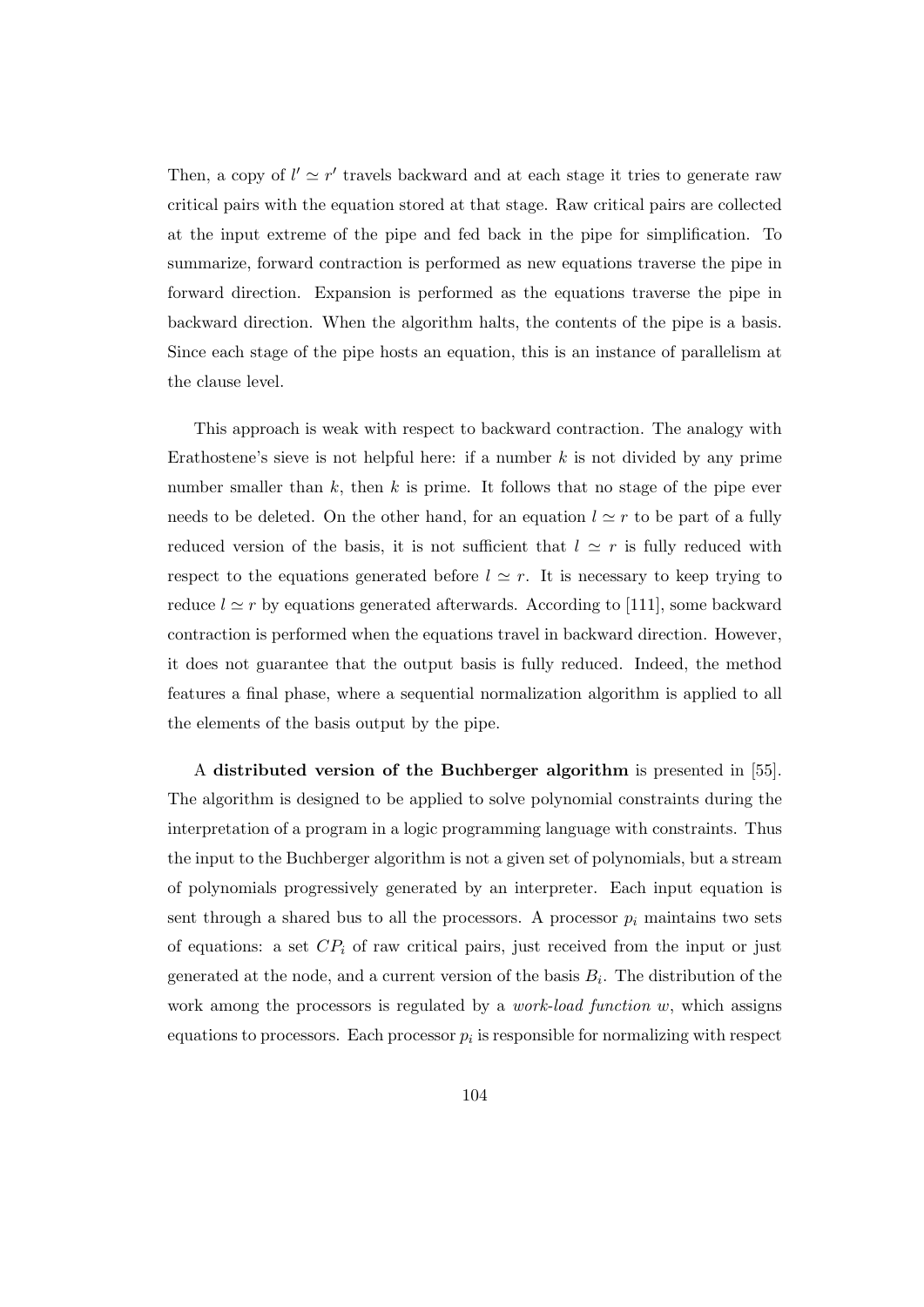to  $B_i$  those equations in  $CP_i$  that w assigns to  $p_i$ . Whenever the smallest equation  $l \simeq r$  in  $CP_i$  is  $B_i$ -irreducible and belongs to  $p_i$ , node  $p_i$  broadcasts  $l \simeq r$  to all the other nodes, generates all the critical pairs between  $l \simeq r$  and elements in  $B_i$ , stores them in  $CP_i$  and moves  $l \simeq r$  from  $CP_i$  to  $B_i$ . Any other processor  $p_j$ , upon receipt of  $l \simeq r$ , performs the same steps, i.e. it generates all the critical pairs from  $l \simeq r$ and  $B_j$ , stores them in  $CP_j$  and moves  $l \simeq r$  from  $CP_j$  to  $B_j$ .

All nodes do all the expansion steps independently. The choice of having each node doing all expansion steps is clearly related to the low cost, e.g. relative to theorem proving, of expansion steps in the Buchberger algorithm. Forward contraction is distributed among the processors according to the work-load function. The latter is originally a partition of the input and is updated dynamically during the computation. By partitioning the equations and by subdividing the forward contraction tasks, this approach realizes some parallelism at the search level. Once again, backward contraction is the weakest part. As a background task, not included in the main algorithm, each processor  $p_i$  is supposed to normalize with respect to  $B_i$  the equations of  $B_i$  which belongs to  $p_i$ . However, if an equation in  $B_i$  is simplified, the reduced form is not moved to  $CP_i$  and the  $B_j$ 's at the other nodes are not modified accordingly.

#### 3.4.3 Parallelization of expansion-oriented strategies

Expansion-oriented strategies do not have most of the properties of subgoalreduction strategies. The picture changes as follows:

#### • Monotonically increasing data base:

The data base grows during the derivation because of expansion steps. Therefore, it is no longer possible to pre-process all the clauses at "compile-time", i.e. before the derivation. Also, while a single clause in  $S_i$  can still be considered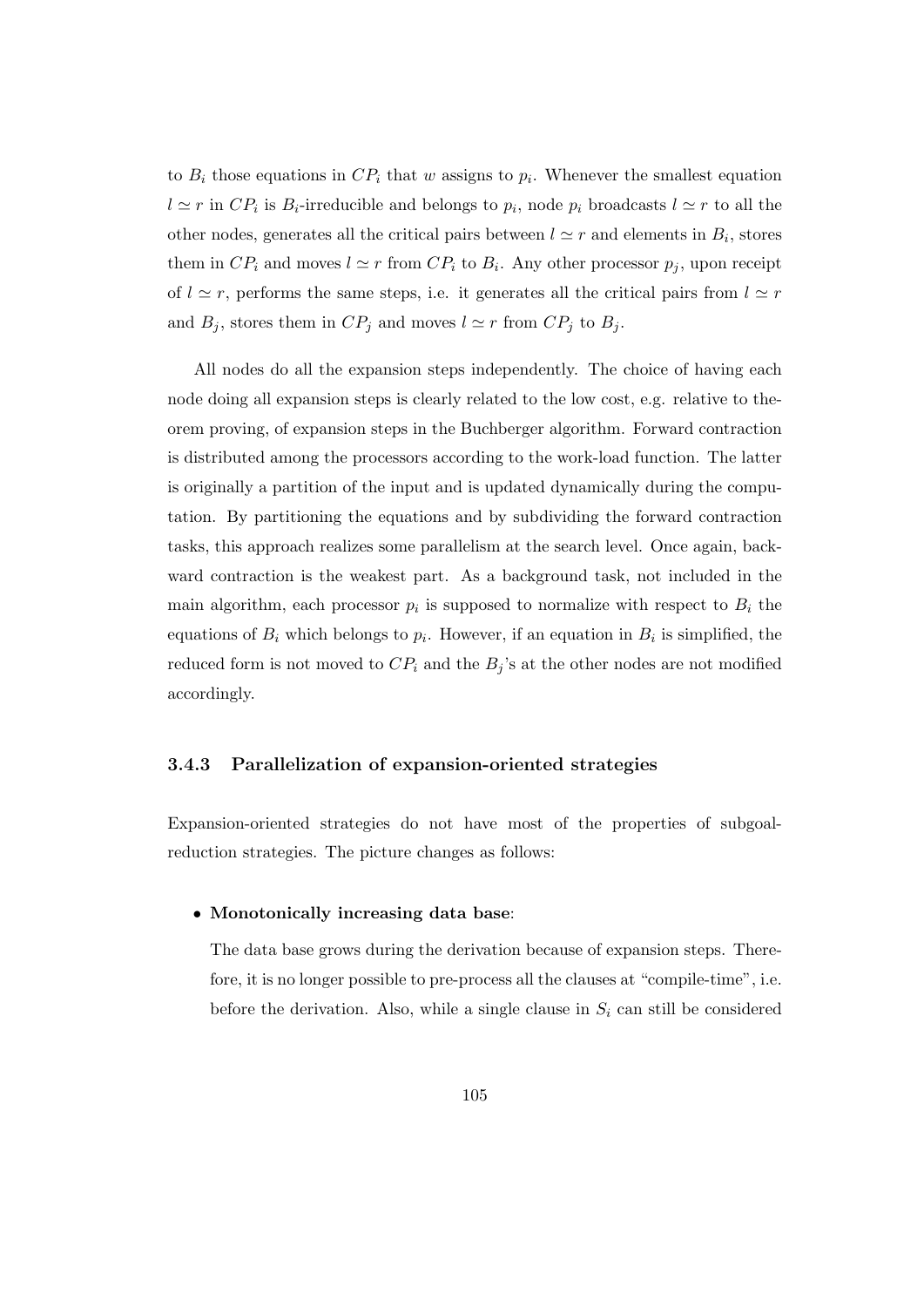as read-only data, because there is no backward contraction, the whole component  $S_i$  is no longer read-only, since expansion processes need write-access to add new clauses.

#### • Conflicts:

- Read-write conflicts do not arise, because there is no backward contraction.
- Write-write conflicts may appear as conflicts between forward contraction steps on a raw clause.

The hypotheses which can be made for subgoal-reduction strategies, e.g. non-overlapping equations, cannot be assumed. The expressive power of systems of non-overlapping equations is regarded by several authors (e.g. [57, 81]) as sufficient for programming, but it is not in theorem proving, since many theories of interest have presentations including overlapping equations.

In the absence of the non-overlapping assumption, interpreters of equational programs may feature specialized data structures and techniques, e.g. those in [82], to allow parallel rewriting. In equational programming, this machinery needs to be applied to just one term. In theorem proving, it should be applied to all raw clauses ever generated. Also, these techniques often require some pre-processing of the simplifiers. In equational programming, this is done at compile-time. In theorem proving, because the data base is growing, such pre-processing must be repeated before every forward contraction task, which may become very expensive.

Thus, it may be better to perform forward contraction sequentially. Indeed, in a theorem proving derivation, normalization can be conceived as a single inference step.

While parallelism at the clause level and parallelism at the search level are still feasible (see [69, 111] and [32, 55] respectively), parallelism at the term level becomes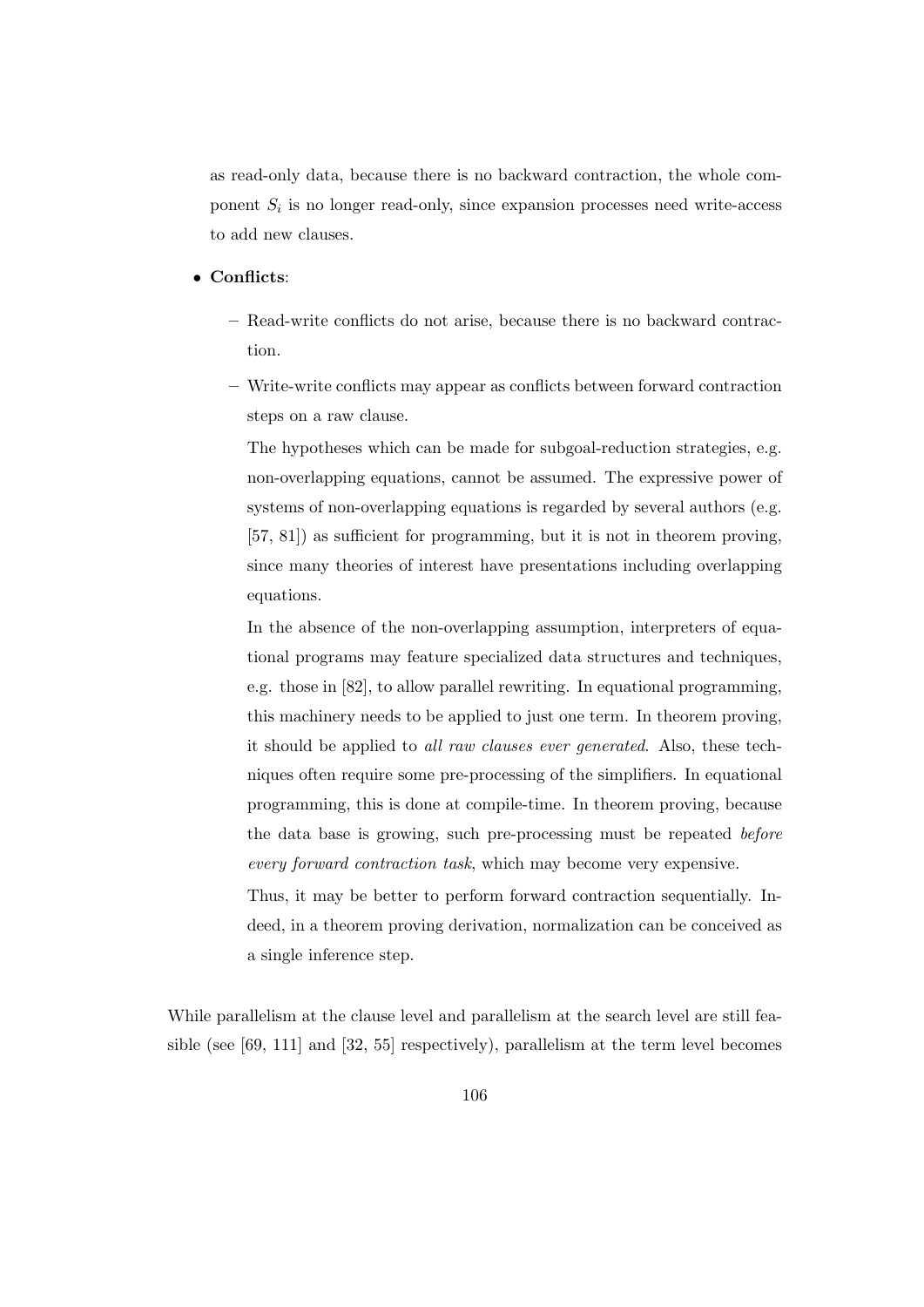much less appealing, when moving from subgoal-reduction strategies to expansionoriented strategies. The main reason is scale. In equational programming, the entire computation is a normalization of a single term. In theorem proving, a normalization is a small task with respect to the amount of work represented by the whole derivation. Then, the overhead of parallelism at the term level is likely to be excessive, defeating the advantages of parallelization.

# 3.5 Contraction-based strategies

In this section we overview a parallel transition-based implementation of Kunth-Bendix completion [127, 128], the parallel theorem prover ROO [94] and the teamwork method [33].

#### 3.5.1 Parallel transition-based Knuth-Bendix completion

The project described in [128] applies to Knuth-Bendix completion a transitionbased approach to parallel programming, which was formerly developed in [127]. In the application to completion, the transitions are basically the inference rules of the completion procedure. In fact, the list of transitions defined in [128] follows closely the presentation of Kunth-Bendix completion as a set of inference rules which was given first in [7]. Examples of such transitions are "normalizing an equation", "finding whether an equation is trivial" or "applying a rule to try to simplify all left hand sides of rules" and the like. Each process executes the transitions according to the same scheduler. The basic scheduler described in [128] implements a simplification-first search plan, since it prescribes to select first the transitions performing simplification and to apply them until no longer applicable.

The data base of equations and rewrite rules is kept in a shared memory, organized as first-in first-out queues of pointers to equations. For instance, the transition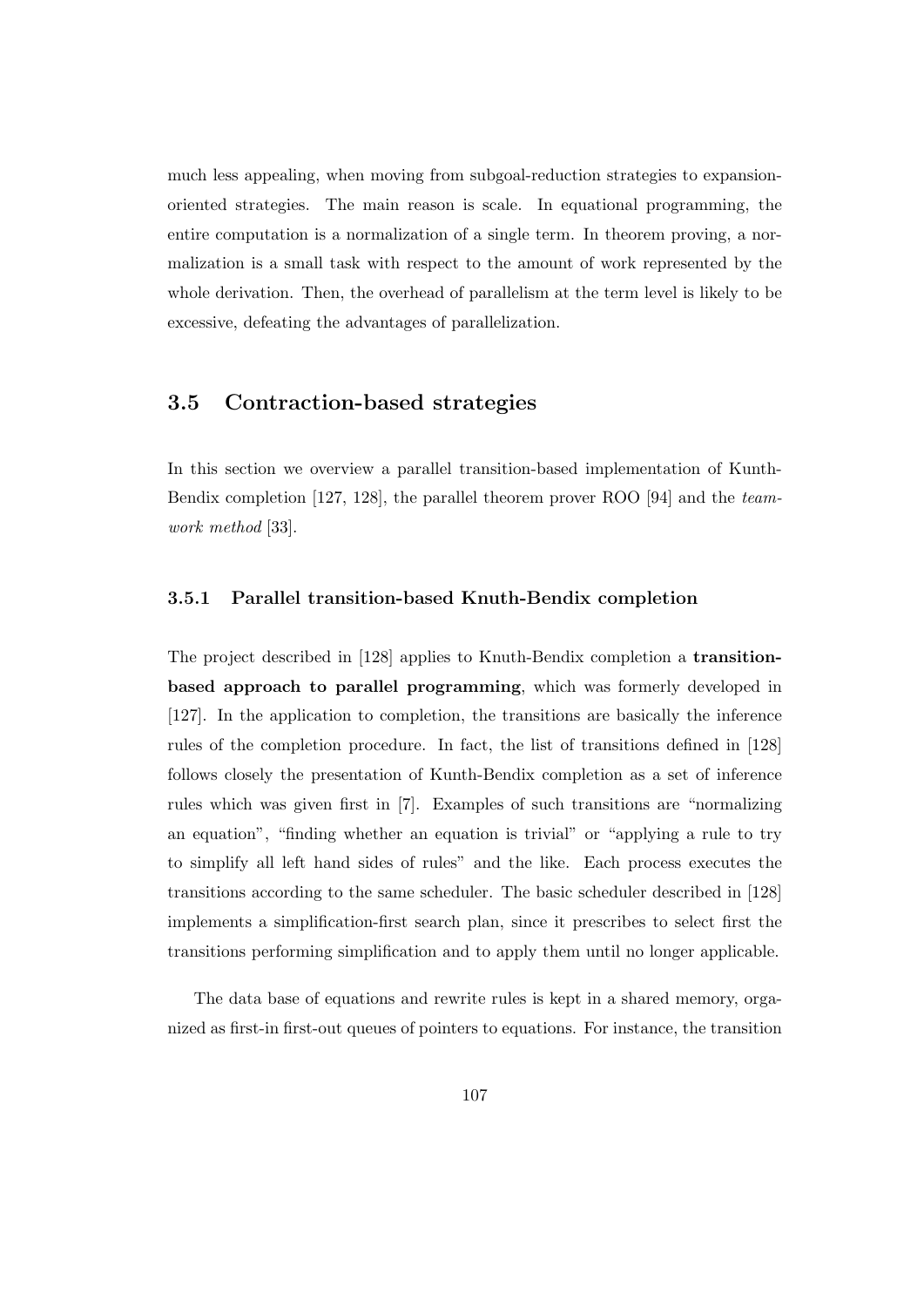"generate all the critical pairs between two selected rules" add raw critical pairs to the  $NewEqs$  queue. The transition "normalize an equation" selects an equation from the queue  $NewEqs$  and puts its normalized form in the queue  $NormEqs$ . The usage of pointers allow to save some memory space by having equations occurring in more than one queue without being duplicated. Conflicts in the access to queues are avoided by using locks on the pointers to the front and the rear of each queue. Since the processes execute the same scheduler, the activities of different processes differ in the selection of the data. For instance, let  $p_1$  and  $p_2$  be two processes that are both scheduled to execute a transition of type "find whether an equation is trivial". Process  $p_1$  accesses the queue  $NormEqs$  and extracts an equation. As soon as process  $p_1$  has released the lock at the pointer to the front of  $NormEqs$ , process  $p_2$  may get it and extract another equation. After the test, if the equations are not trivial, they are appended at the rear of the queue  $NontrivEqs.$ 

This method has been implemented on a Firefly with 6 CVAX and on a Sequent. In the theoretical description of the application of the transition-based approach to completion, each transition corresponds to an inference rule. The transitions actually implemented either apply an inference rule at most once to at most all the equations, or apply all inference rules that apply, as many times as possible, to a single selected equation. Thus parallelism is at the clause level.

The strong points of this system appear to be its simplification-first scheduler and a skillful implementation of the access to the shared queues. In particular, there are few critical regions and they are few instructions long. Also, equations are rewritten without locking. This is possible, because the hardware of the shared memory used in the implementation guarantees that if a location is read and written at the same time, the read instruction observes either the value before the write instruction or the value after the write instruction, but not an intermediate, unfinished value. If the read instruction is issued by a transition performing an expansion inference and the write instruction by a transition performing simplification, it may happen that the expansion inference applies to the equation before the simplification. Similarly,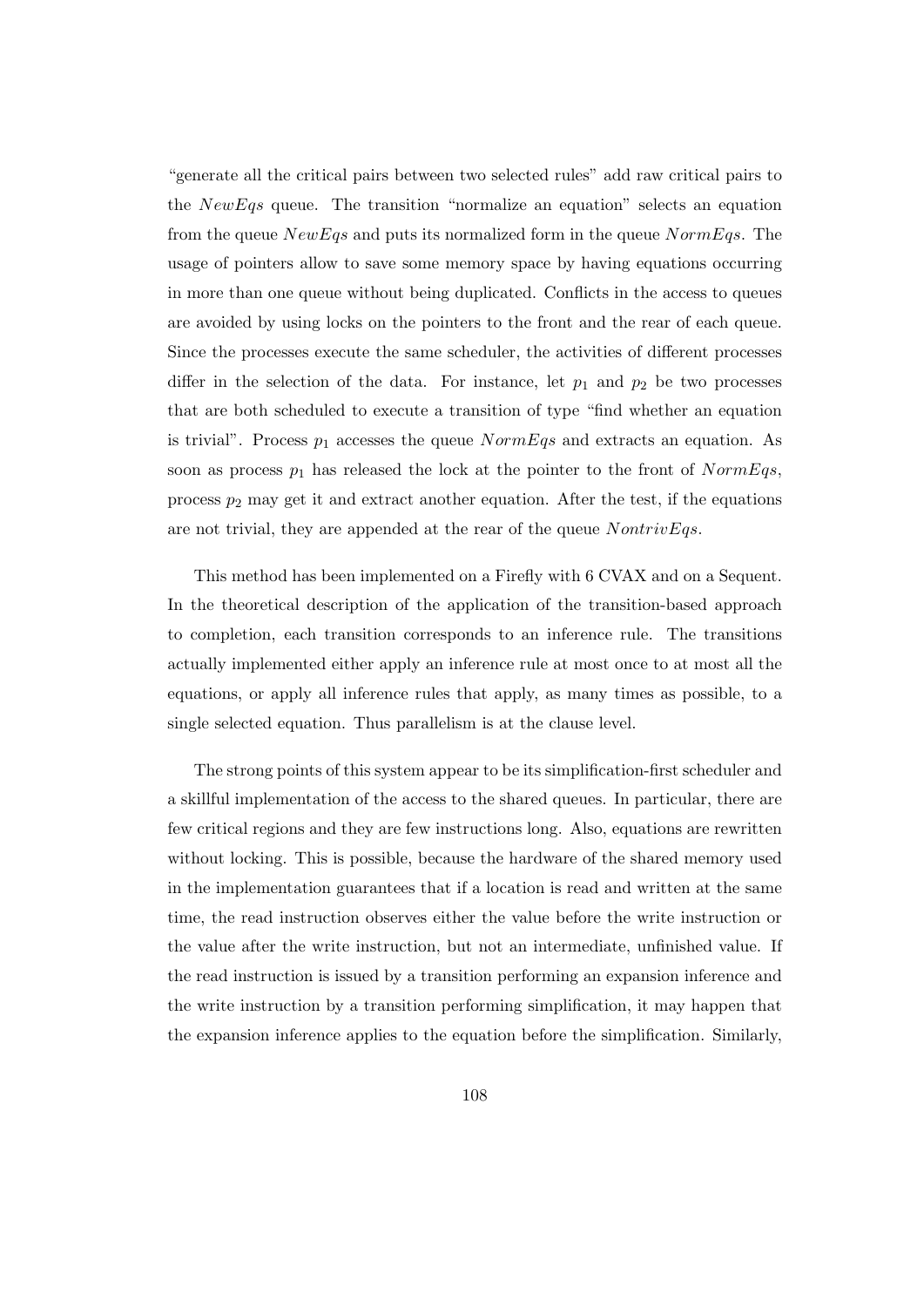two write instructions may try to access the same location at the same time and in such a case one write instruction may be lost.

According to the authors, these phenomena, e.g. the expansion of non-simplified premises and the loss of some rewrite steps, do not influence significantly the performances. The method seems to benefit from the advantages of shared memory, i.e. the effects of the steps performed by one process are immediately visible to all the others, without suffering too severly from its limitations, i.e. the delay in accessing shared structures. The speed-up reported in [128] is  $\frac{4}{5}n$  for n processors on the Firefly. However, the Firefly is a very small machine and the  $\frac{4}{5}n$  speed-up is obtained when the machine is dedicated exclusively to the Knuth-Bendix program. The implementation on the Sequent has suffered so far from the lack of garbage collection [129]. Also, the authors have considered the most basic version of Kunth-Bendix completion, rather than the Unfailing Knuth-Bendix procedure of [62, 13], so that whenever an unoriented equation is generated, the strategy fails.

#### 3.5.2 The ROO parallel theorem prover

The ROO theorem prover [94] is a parallel, shared memory version of the theorem prover Otter [98, 99] for first order logic with equality. We describe Otter first. Otter is a refutational, resolution-based theorem prover. The data base of clauses is divided into two main components, the Set of Support (Sos) and the set of Usable clauses. According to the Set of Support Strategy [28] each expansion inference step uses at least one parent from the Sos. If Usable contains the presentation and Sos contains the negation of the target, Otter generates a derivation which resembles backward reasoning: all the generated clauses are descendants of the negated target. If Usable contains the negation of the target and Sos contains the presentation, the derivation resembles forward reasoning: it generates clauses from the presentation until it obtains one that resolves with the negated target, or one of its descendants, to give the empty clause. Intermediate variations may be obtained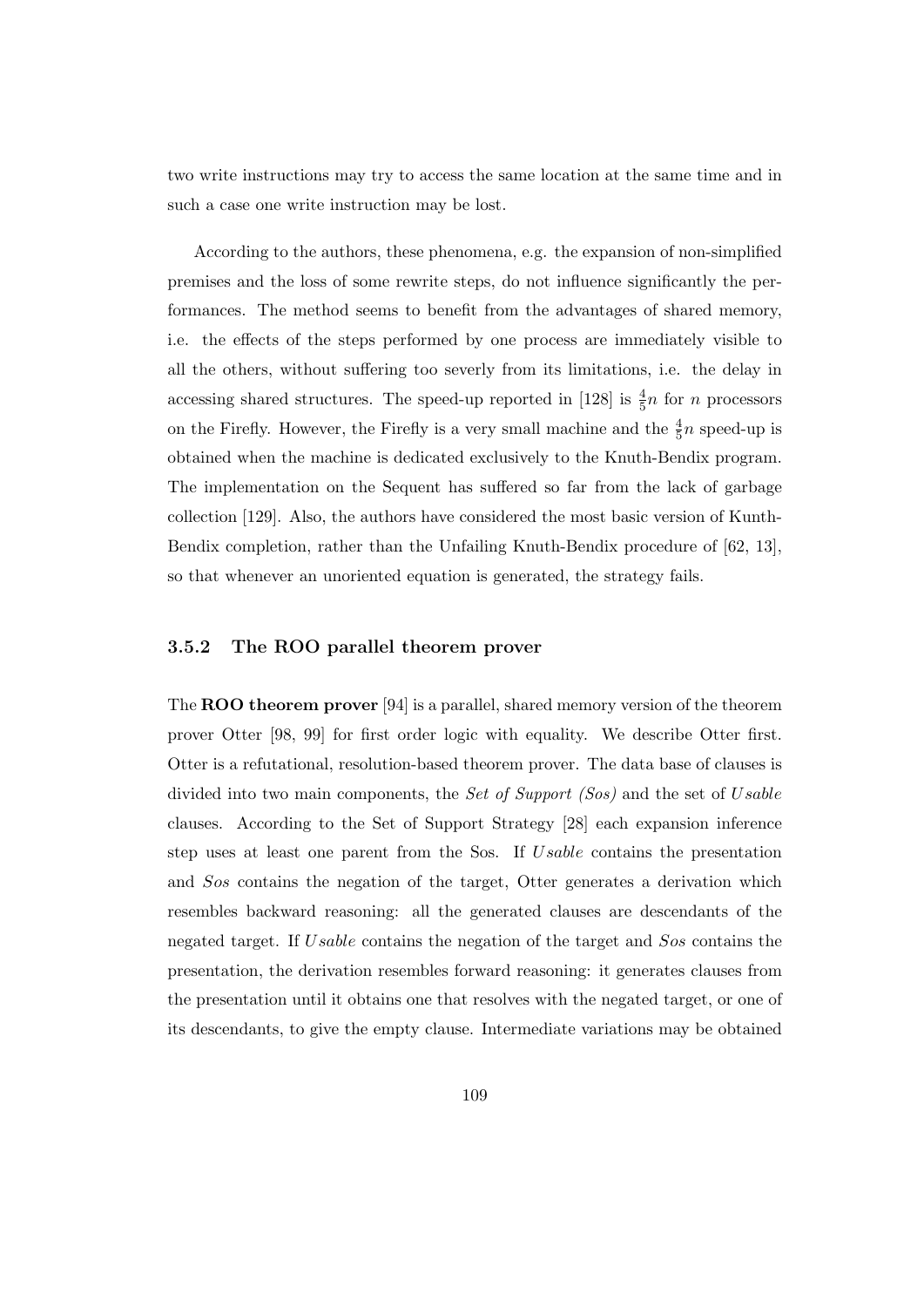by different partitions of the input between Sos and Usable. In addition, Otter features a Demodulators list, which contains equations to be used as simplifiers, and a Passive list, whose clauses are used for forward subsumption and unit-conflict only. A unit-conflict step is a binary resolution step which generates the empty clause. In some problems, forward reasoning is realized by putting part of the presentation in Usable, part of the presentation in Sos and the negation of the target in *Passive*. The resulting derivation is even more strongly oriented toward forward reasoning than one where the negated target is in Usable, because no clause except the empty clause may be generated from the input target.

Otter works by executing a basic loop. At each iteration, Otter selects a clause, termed *given clause*, from the Sos. Let  $i_1, \ldots, i_n$  be the set of expansion inference rules in Otter. For each rule  $i_k$ ,  $1 \leq k \leq n$ , Otter executes two phases:

- 1. First, it generates all the clauses,  $\psi_1 \dots \psi_n$ , that can be derived by rule  $i_k$  from the *given\_clause* and any clause in the Usable list. Each newly generated clause is pre-processed, i.e. subject to forward contraction, right after having been generated. For instance, Otter pre-processes  $\psi_1$  before generating  $\psi_2$ . If  $\psi_1$  is not deleted during pre-processing,  $\psi_1$ , or possibly a reduced form of  $\psi_1$ , is appended to Sos.
- 2. Second, the clauses which have been just appended to Sos are applied to contract pre-existing clauses. This stage is called post-processing and it corresponds to backward contraction in our terminology.

After these two phases have been performed for all expansion rules in  $i_1, \ldots, i_n$ , Otter appends the given clause to Usable and proceeds to the next iteration of the loop body.

This order of operations implements an almost simplification-first search plan. The reason why Otter is not strictly simplification-first is that only pre-processing, but not post-processing, is performed after the generation of every single new clause.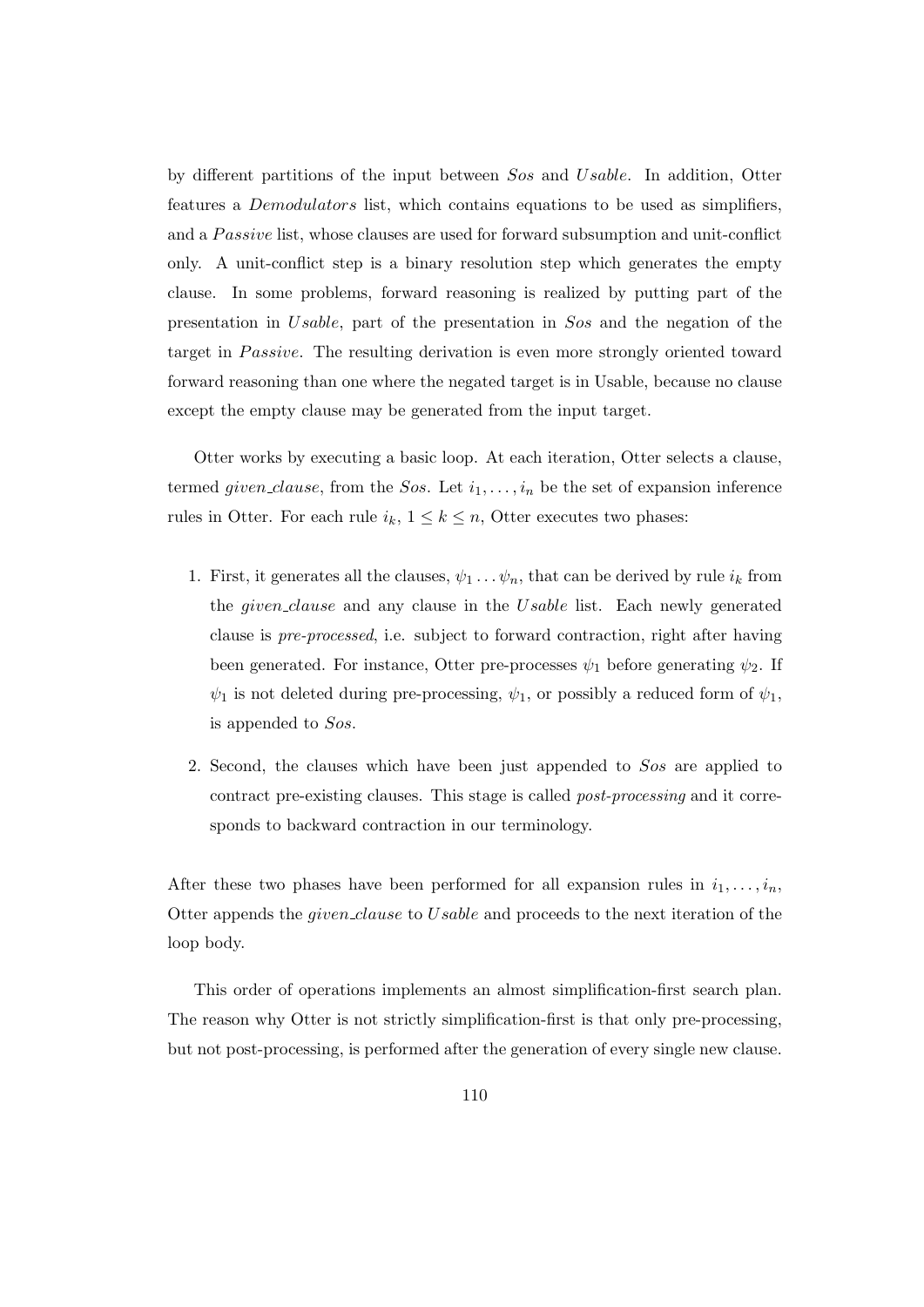Post-processing is performed only after the generation of the batch of new clauses, derivable from the *given clause* and the clauses in *Usable*, by each expansion rule.

The loop described above is the very basic mechanism of Otter. The prover features a wealth of options which allow the user to choose selections of inference rules, criteria to sort clauses in the Sos, criteria to retain or discard clauses, just to mention a few. The advantage of giving to the user so much leeway is that she/he can experiment with a variety of strategies. For instance, since not all combinations of options yield complete strategies, the user has the opportunity to play with incomplete strategies, which may be very interesting, as they may turn out to be especially efficient on specific problems.

The basic idea of the parallelization of Otter realized in ROO is to have several given clause's active in parallel, thereby realizing another instance of parallelism at the clause level. The authors call Task A the task of performing the body of the basic loop of Otter for a *given clause*. Thus in ROO there are many concurrent processes executing Task A on different *given\_clause's*. This parallelization, though, causes three main problems:

- Concurrent append to Sos: it happens whenever two processes executing Task A try to append to Sos their newly generated clauses. Two such processes compete for write-access to Sos in shared memory.
- Addition of redundant clauses to Sos: redundancy is introduced because as process  $p_1$  appends its batch of new clauses  $S_1$  to Sos and process  $p_2$  appends its batch  $S_2$ , the clauses in  $S_1$  are not reduced with respect to the clauses in  $S_2$  and vice versa. In fact  $S_1$  and  $S_2$  may even contain identical clauses and all these redundant clauses would be appended to Sos. This is an instance of conflict between parallel expansion and contraction.
- Concurrent deletion of clauses in  $Sos$  or Usable: process  $p_1$ , post-processing its new clause  $\psi_1$ , and process  $p_2$ , post-processing its new clause  $\psi_2$ , compete for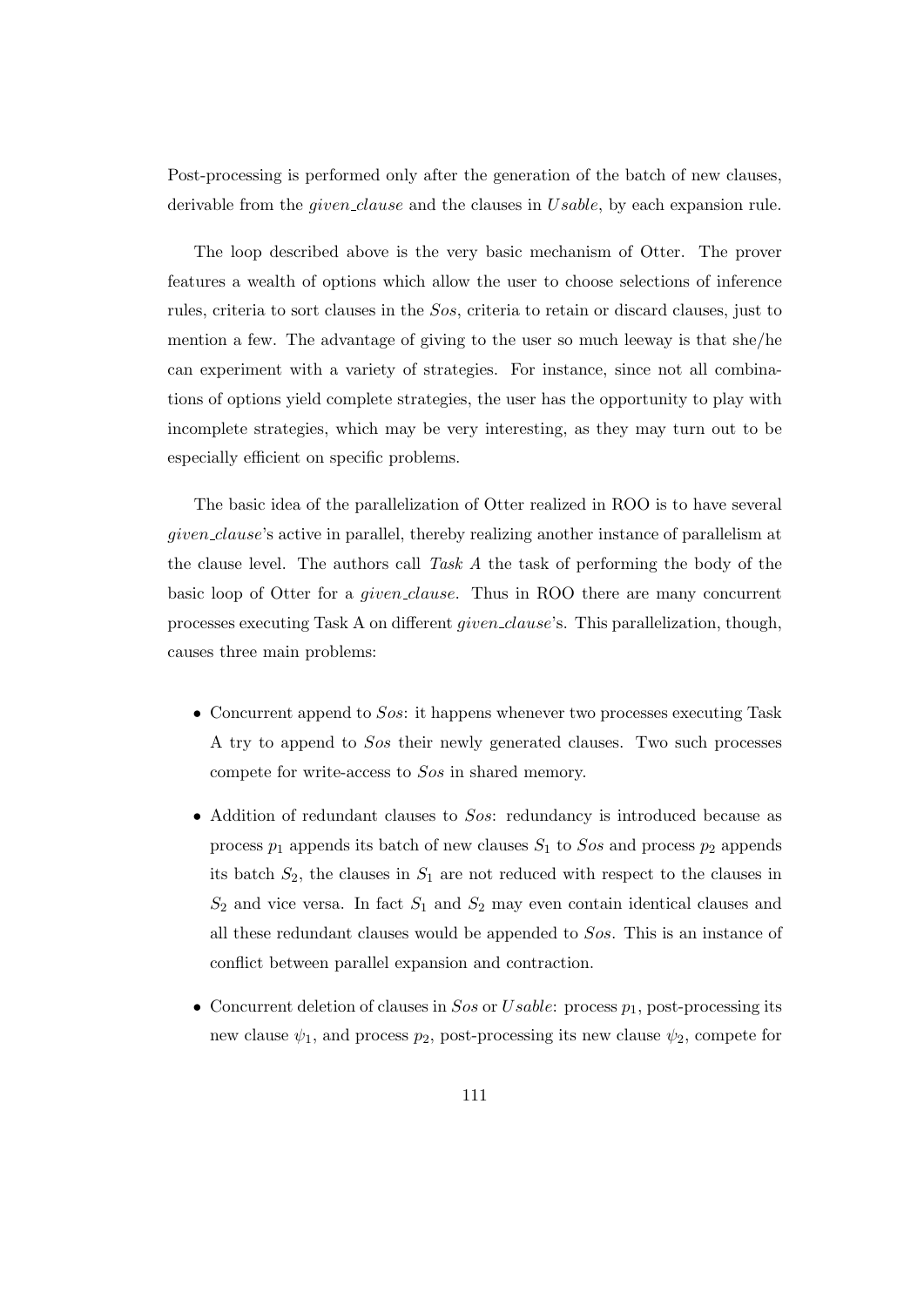write-access to Sos or Usable with the purpose of deleting clauses contracted by  $\psi_1$  and  $\psi_2$  respectively. This is clearly a problem with parallel backward contraction.

The authors of ROO have tried to overcome these obstacles by delaying additions of clauses to Sos and deletions from Sos and Usable. A process executing Task A is not allowed to append its new clauses to Sos. It appends them to another list, termed K-list. Similarly, a process executing Task A is not allowed to delete clauses from Sos or Usable during post-processing. Rather, it appends an identifier of the clause to be deleted to another list, called To-be-deleted. A different task, Task B, consists in selecting a clause from the K-list, repeating pre-processing and post-processing for that clause and finally appending it to  $Sos$ . If processes  $p_1$   $p_2$ have generated two clauses  $\psi_1$  and  $\psi_2$ , such that  $\psi_1$  can contract  $\psi_2$ , both  $\psi_1$  and  $\psi_2$  end up in the K-list. If  $\psi_1$  is extracted first,  $\psi_1$  is applied to contract  $\psi_2$  as part of the post-processing of  $\psi_1$ . If  $\psi_2$  is selected first,  $\psi_2$  is contracted by  $\psi_1$  as part of the pre-processing of  $\psi_2$ . In either case the redundant clause  $\psi_2$  does not make it to the Sos. Also, the process executing Task B has the right to carry out deletions on Sos and Usable according to the contents of To-be-deleted. All processes obey the same scheduler, which prescribes to execute Task B, if the K-list is not empty and no other process is doing it, Task A otherwise. Thus, only one process is allowed to be executing Task B at any given time.

Being implemented on top of Otter, ROO inherits the efficiency in the basic operations and the high portability that are among the outstanding features of Otter. The experimental results are remarkable, as ROO achieves near-linear speedup on many problems, including difficult ones, such as those presented in [6]. On the other hand, the performances of ROO show some irregularities: first, the results are unstable, i.e. two executions of ROO on the same input may report different timings, due to the non-determinism of the parallel computation. Second, the prover obtains even super-linear speed-up on certain problems, but is very disappointing on others. The latter are certain equational problems, where high amounts of backward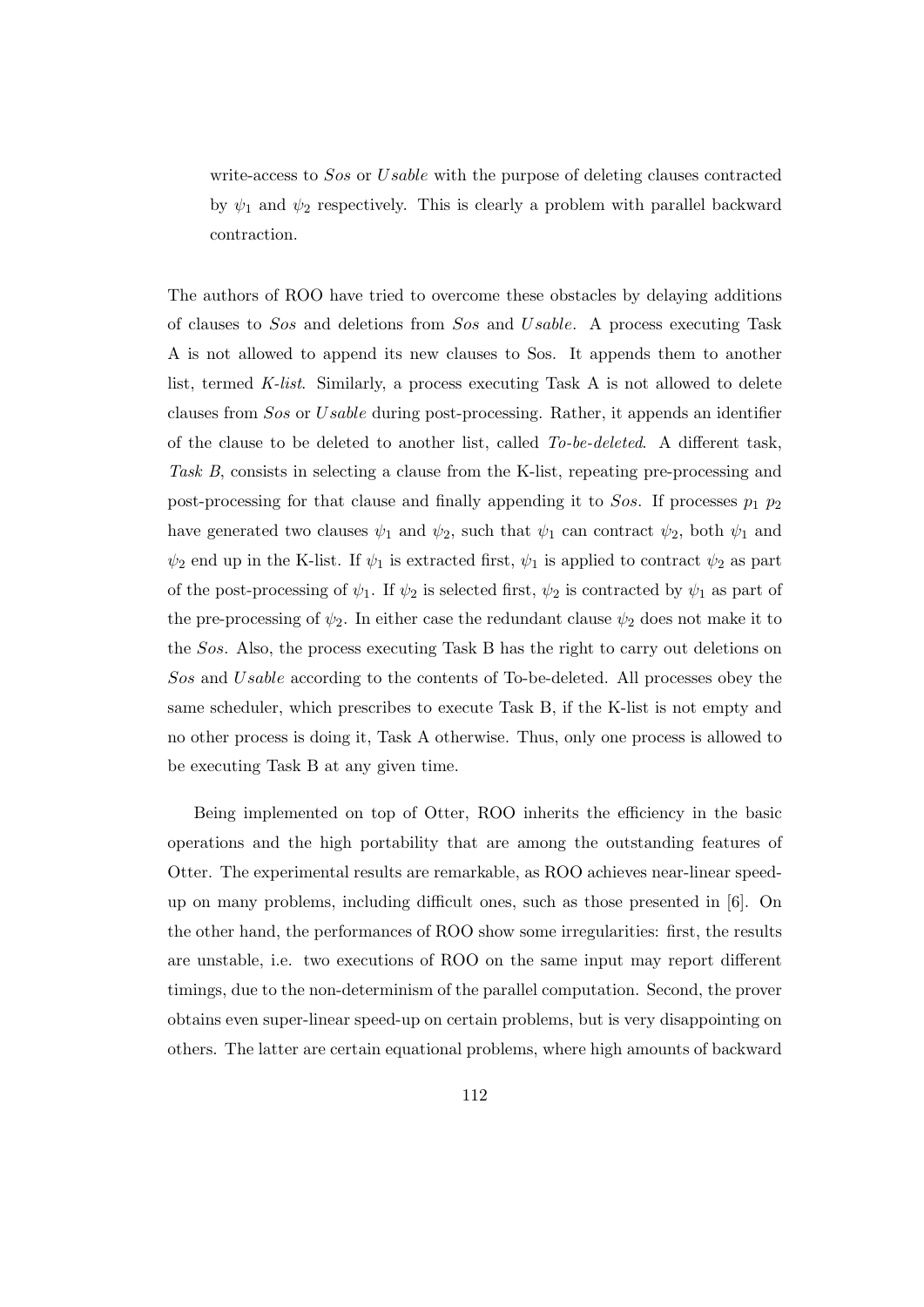simplification and backward subsumption are required. The problem is that in these examples Task B turns out to be a bottleneck. The K-list grows very long and the single process performing Task B falls behind in moving clauses from the K-list to Sos. It follows that other processes scheduled to execute Task A starve for work, in the absence of clauses to be picked as given clause. This happens for instance if a very good simplifier  $\psi$ , which reduces most of the clauses in the data base, is generated. During the post-processing of  $\psi$ , almost all the clauses will be moved to the K-list, so that the process executing Task B is overwhelmed and the other processes are idle.

Another reason for concern is memory usage. The amount of memory required by ROO grows with the number of active processes. This is sort of expected to some extent. However, poor utilization of the allocated memory has been observed. Otter maintains a list of available records for each data type, e.g. "clause" or "symbol table entry" and the like. Whenever a clause is deleted, its record is put in the list of available records. Whenever a new clause is created, a record is taken from the list of available records, if it is not empty. Otherwise, memory is allocated from the operating system. Since most deletions are performed by Task B, the processes executing Task A may keep asking for allocation of new records, while the list of available records at the process executing Task B grows and remains unused. This problem is being addressed by having available records released by Task B made available to other processes.

#### 3.5.3 The team-work method

The team-work method [33] is another application to theorem proving of technologies developed for artificial intelligence systems. It is applied to parallelize strategies based on Knuth-Bendix completion, thus contraction-based. It distinguishes four types of processes: "experts", "referees", "specialized experts" and a "supervisor". The experts are in charge of performing the inferences. Each expert receives a copy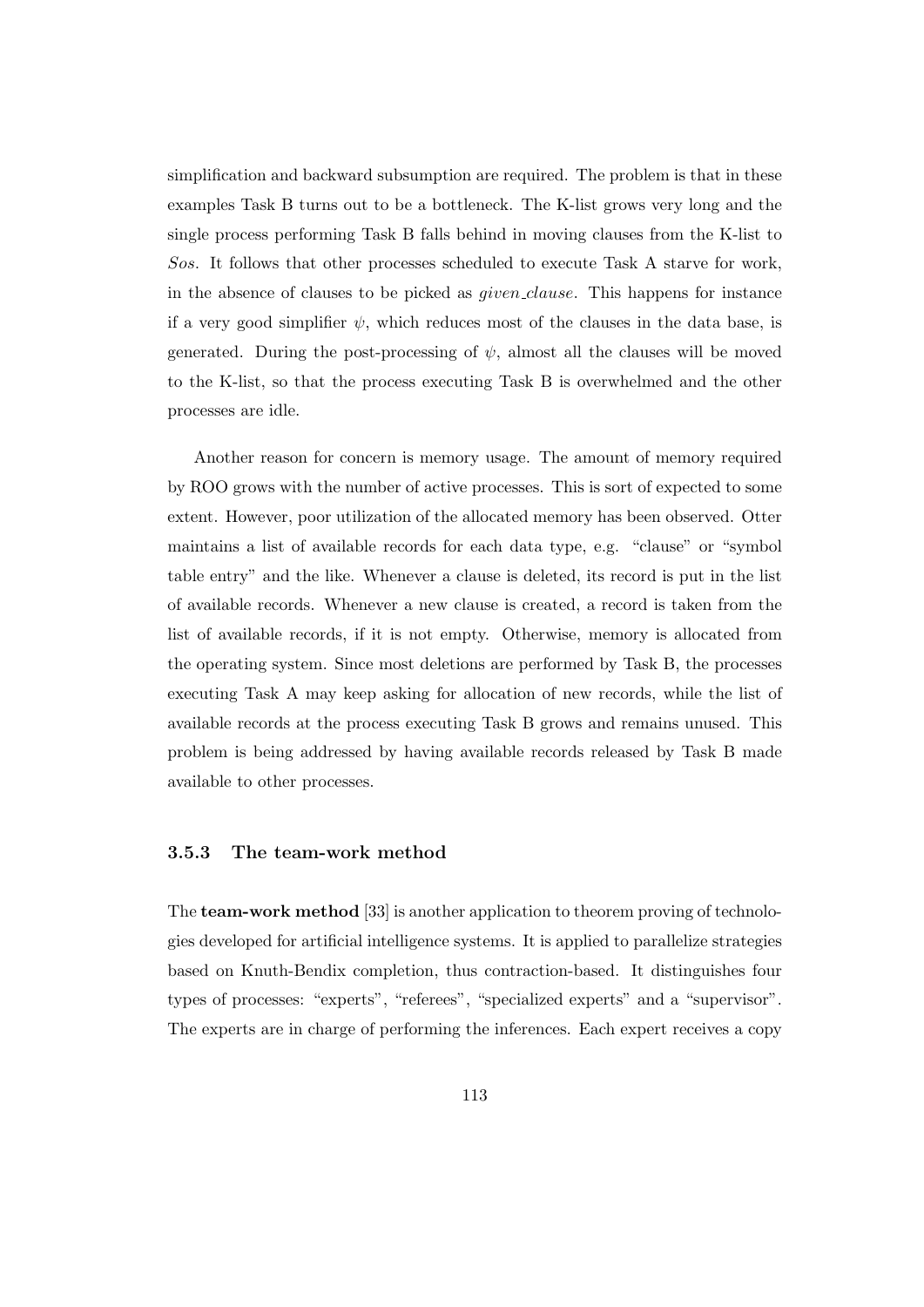of the input set of equations and it proceeds by using the inference rules of the strategy to develop its own derivation independently from the other experts. Thus the team-work method implements parallelism at the search level. The derivations produced by different experts are different in general, because different experts use different search plans. Periodically, all the experts halt and the second family of processes, the referees, start. The referees evaluate the derivations according to several measures. Some measures apply to the latest state of a derivation, i.e. the data base of equations the expert has generated so far. One very simple such measure is the number of equations in the data base. More refined measures, akin to those in [5], involve heuristics to estimate how useful the equations in the data base are, with respect to the purpose of reducing the target theorem. Other measures refer to the history of the derivation, e.g. the number of simplification steps performed so far. These criteria are used to rank the derivations and to extract "good" equations from the data bases the experts have produced. All these data are passed by the referees to the supervisor. The task of this process is to select the best derivation based on the informations provided by the referees. The latest state of the best derivation is given as new data base to all the experts. Also, "good" equations from other derivations may be added. Then all the experts restart from this common state. In addition, the experts may invoke specialized experts, i.e. processes devoted to a specific task, such as normalization or constraint solving.

The team-work method has some similarity with the DARES system. Both methods apply to distributed theorem proving techniques originally conceived for other artificial intelligence applications, e.g. experts systems. Both methods implement parallelism at the search level in a distributed environment. On the other hand, they address different classes of strategies, i.e. expansion-oriented for DARES and contraction-based for the team-work method. In DARES the input clauses are distributed among the agents, whereas all processes have all the input clauses in the team-work method. The latter allows different processes to execute different search plans, whereas in DARES all agents utilize level-saturation. Perhaps the most important difference lies in the control of communication. In DARES an agent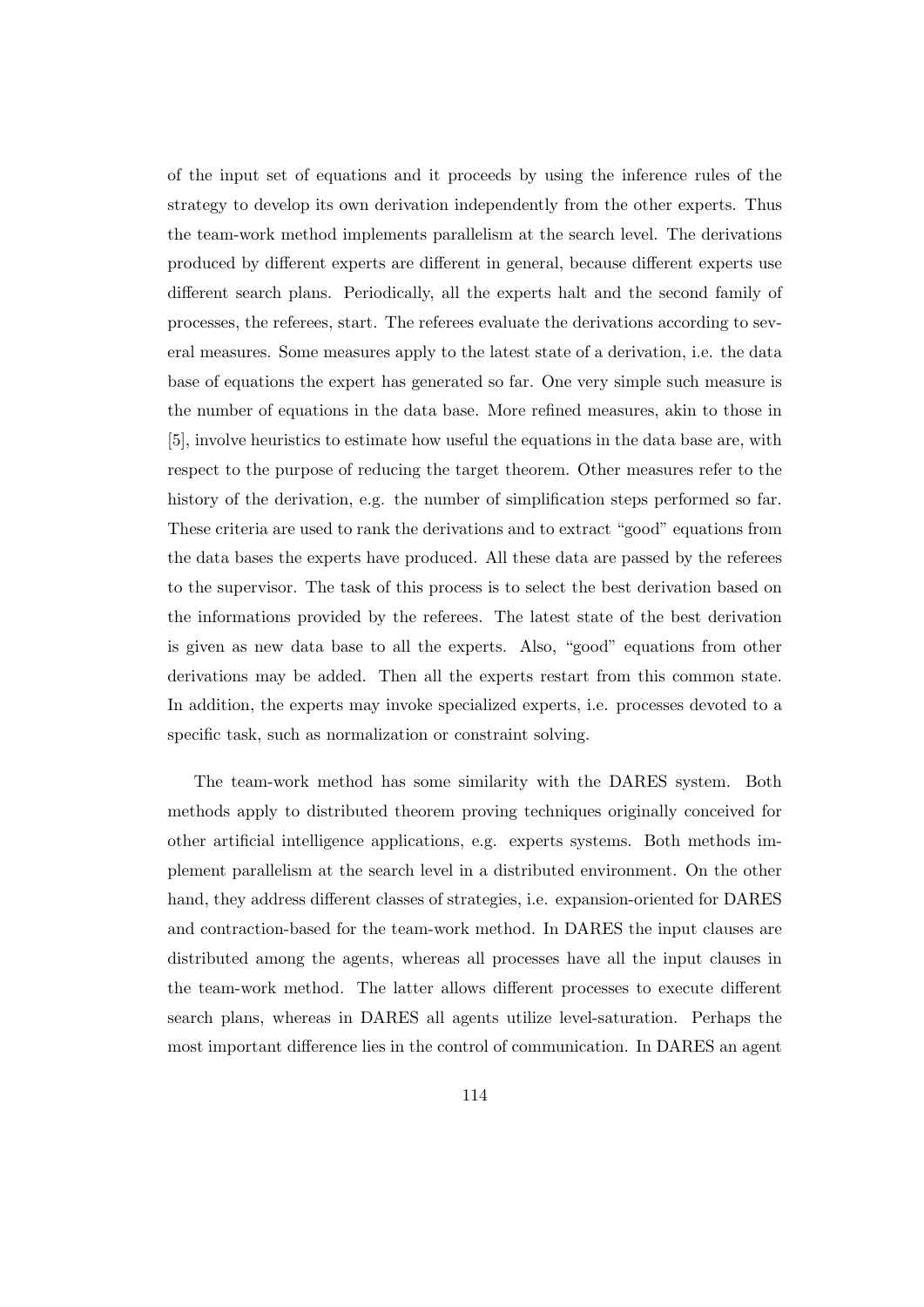decides to communicate to others based solely on local information, i.e. the state of its own derivation. In the team-work method, the evaluation is done by the referees using global information, i.e. the states of all the derivations. The overall computation proceeds by alternating phases where the experts work independently to phases where the referees and the supervisor reconstruct a common state. This idea of periodical, global evaluation seems to be the distinctive feature of the team-work method.

The experimental results reported in [33] seem encouraging. The authors claim that interesting speed-up's may be obtained by allowing some experts to follow efficient, although unfair, search plans. The completeness of the method is saved, provided that the overall derivation is still fair. However, no definitions of global and local fairness and no proof of fairness of the method or of any specific version of it are given in [33]. Clearly, the basic idea in this approach is that the evaluation of the derivations and the consequent construction of a best data base gives a special edge. On the negative side, when the experts replace their own data base by the one indicated by the supervisor, a great amount of potentially useful work may be wasted. The quality of the measures employed by the referees is critical to contain such waste. Another cost is represented by the synchronization delay imposed on the experts to let the referees and the supervisor intervene. Such synchronization limits the capability of the method to exploit parallelism at the search level.

#### 3.5.4 Parallelization of contraction-based strategies

For contraction-based strategies, the dynamic character of the data base and the incidence of conflicts increase even further, with respect to expansion-oriented strategies:

• Highly dynamic data base:

Because of **backward contraction**, the data base  $S_i$  is no longer monotonic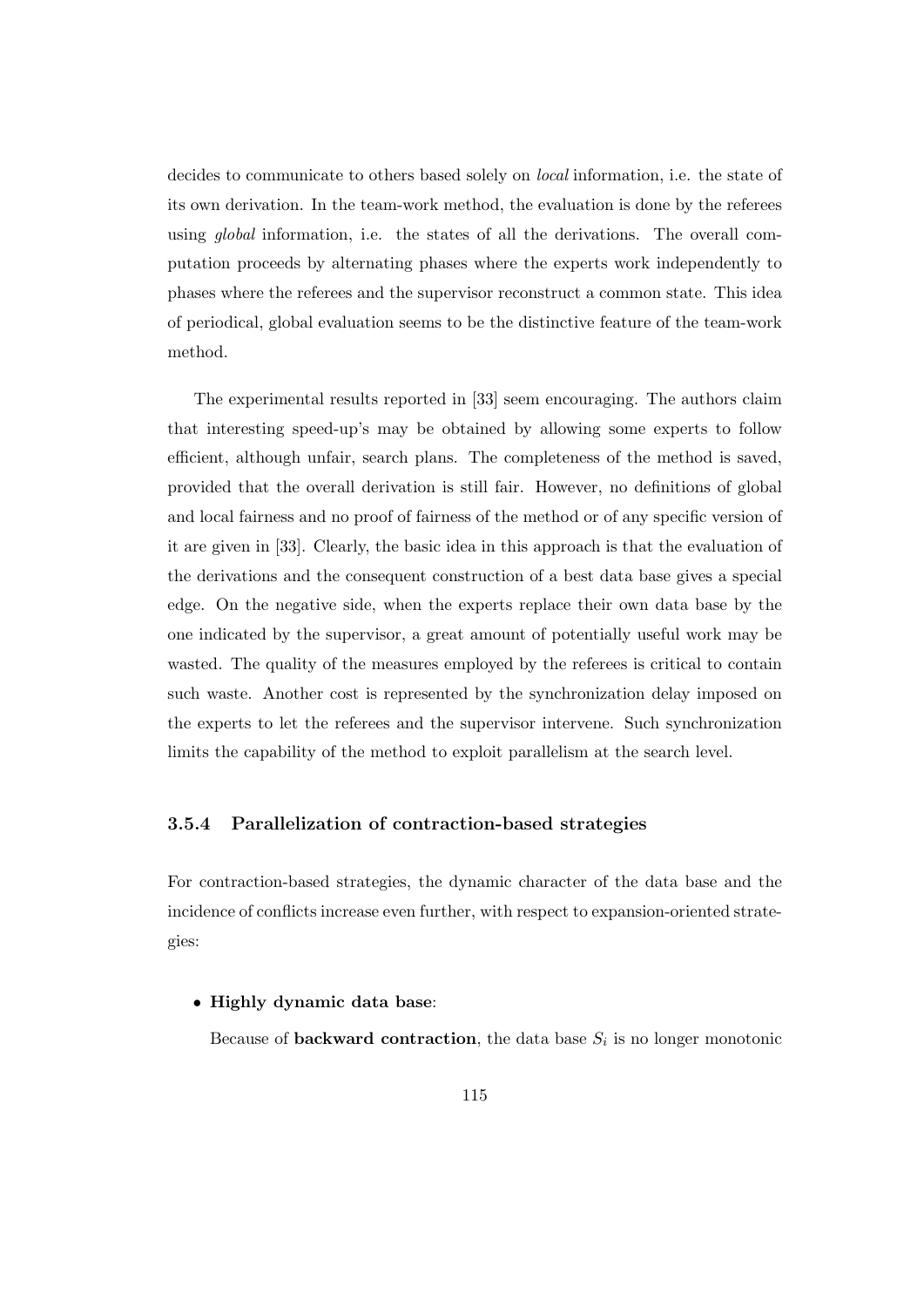during the derivation: additions by expansion are intertwined with deletions by contraction. All clauses are repeatedly subject to contraction, i.e. all the items in the data base need be accessible not only for reading but also for writing. It follows that there is no read-only data. Since each contraction step requires both read-access and write-access, the ratio of read-accesses versus write-accesses may be expected to be lower than in the expansion-oriented strategies. This makes shared memory, where write-access is more expensive than read-access, less appealing.

#### • Conflicts:

In addition to write-write conflicts between contraction steps, read-write conflicts between expansion and contraction steps also appear, because of backward contraction.

All the considerations against parallelism at the term level in expansion-oriented theorem proving apply even more strongly to the case of contraction-based strategies. Furthermore, the presence of backward contraction challenges also the applicability of parallelism at the clause level. A clause which is reduced by a backward contraction step should be tested for further contraction with respect to all the other clauses. Thus, each backward contraction step may induce many. If one works with parallelism at the clause level in shared memory, this avalanche growth of contraction steps may cause a write-bottleneck, since all the backward contraction processes ask write-access to the data base in shared memory. We call this phenomenon the backward contraction bottleneck. Not all the backward contraction processes may be served and an otherwise unnecessary sequentialization is imposed. The clauses which are supposed to be subject to backward contraction may not be made available for other tasks, e.g. expansion steps, so that these are delayed in turn.

This phenomenon can be observed for instance in the transition-based parallel Knuth-Bendix procedure of [128] and in ROO [94], which both realize parallelism at the clause level in shared memory. In ROO, the concurrent processes executing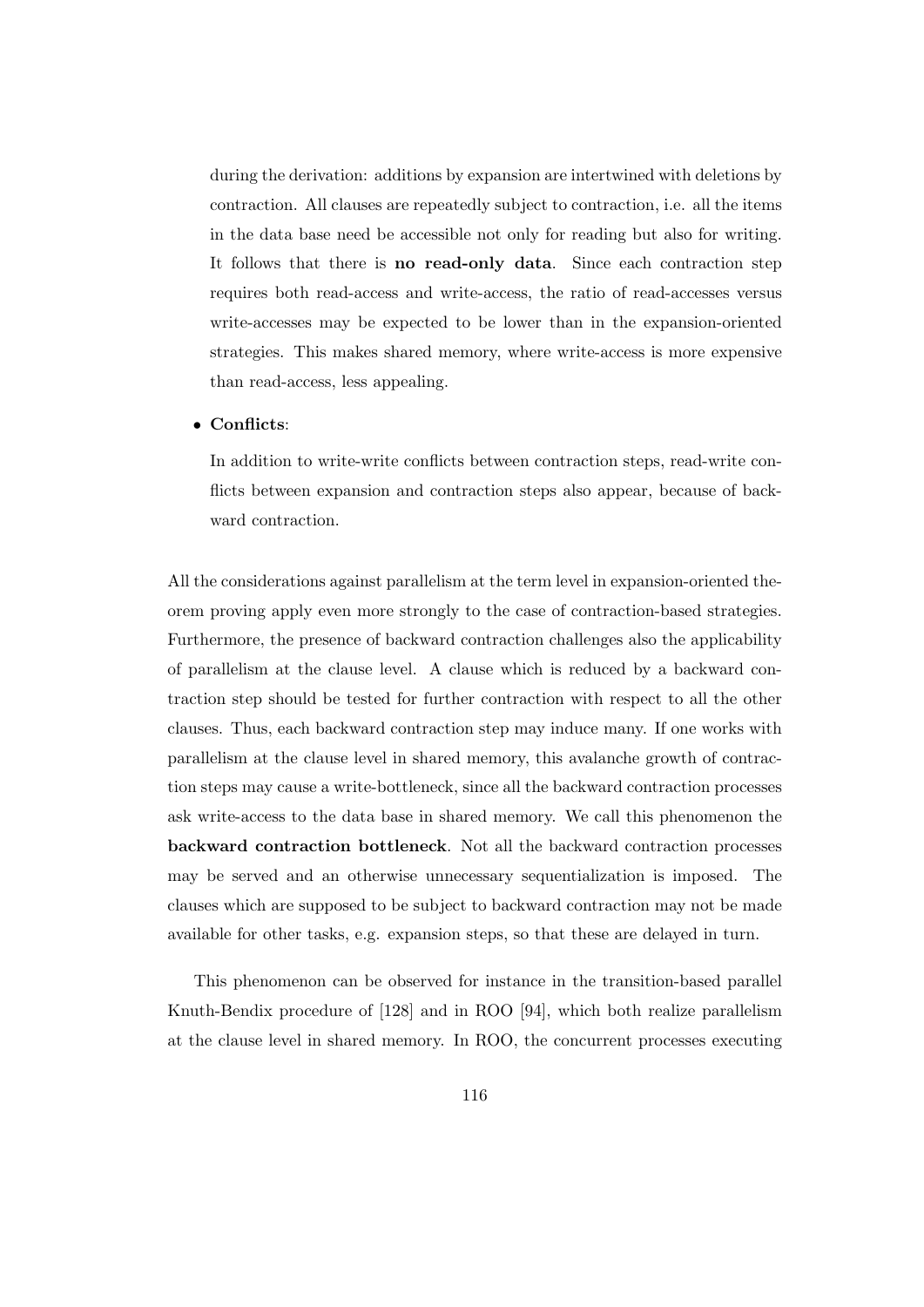Task A are in conflict, when they try to access Sos to perform backward contraction. This is an instance of the backward contraction bottleneck. In order to avoid it, the concurrent processes executing Task A do not do backward contraction and leave it to the single process executing Task B. But the backward contraction bottleneck re-appears, since the K-list grows too long and Task B becomes the bottleneck.

The source of the problem is the choice of a granularity, i.e. the clause level, which is too fine for contraction-based theorem proving. Therefore, the solution is to adopt a coarser granularity and realize parallelism at the search level.

#### 3.5.5 Parallelism at the search level

Parallelism at the search level tries to realize an intuitive idea of *parallel search*. A sequential deductive process may search along one path only, whereas many concurrent processes may search in parallel along different paths. For this intuition to be productive, it seems desirable that the parallel processes do not overlap. If they do, it is likely that they are in fact exploring the same paths in the search space. If the concurrent processes search along the same paths, the advantage of having more processes rather than one is wasted. On the other hand, processes which do not overlap and search different portions of the search space, seem more likely to find a solution faster than by sequential search. Thus, the concurrent deductive processes should be largely independent, asynchronous and cooperate loosely. Each process searches for a proof by developing its own derivation and as soon as one of them halts successfully, the whole process halts. The search space is partitioned among the processes by distributing the clauses and possibly subdividing the inferences. Because the search space is partitioned, the processes need to cooperate by exchanging data, e.g. clauses.

Parallelism at the search level may be realized in principle in either shared or distributed memory. However, distributed memory is preferable, because it implements naturally the requirement that the data sets of the deductive processes are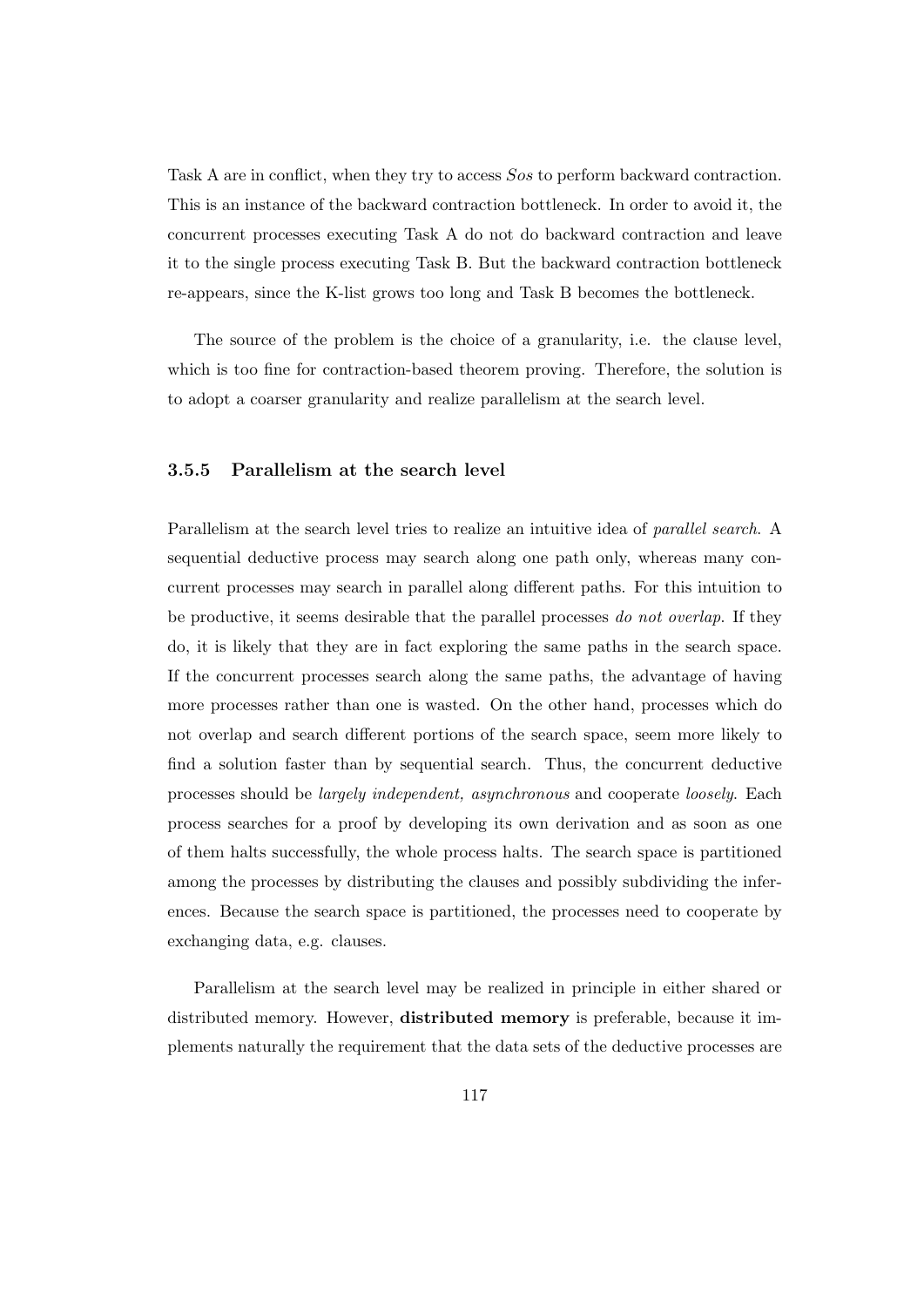physically separated. The concurrent processes may access data for both reading and writing in a totally independent, asynchronous fashion. The costs are represented by the amount of memory and the communication delay of message-passing. For the latter, we observe that one important source of the need for message-passing in distributed systems is the maintainance of agreement. This property is also called consistency in the terminology of distributed data bases and coherence in the terminology of parallel architectures. It means that if a datum is duplicated, e.g. one copy at  $p_i$  and one copy at  $p_j$ , the two copies need to *agree*: whenever the copy at  $p_i$  is modified, the copy at  $p_j$  should be updated accordingly as soon as possible. In many applications of distributed systems, agreement is necessary for the operations of the system to be correct. Automated deduction is not such an application. If we have two copies of a clause  $\varphi$ , one at  $p_i$  and one at  $p_j$ , and the copy at  $p_i$  is simplified to  $\varphi'$ , the two clauses  $\varphi$  and  $\varphi'$  are logically equivalent. It follows that the monotonicity and completeness of a theorem proving strategy are not hindered if agreement is not strictly enforced. It is a matter of performance, and not of correctness, whether and how promptly the copy of  $\varphi$  at  $p_j$  is updated. The fact that agreement is not necessary is a point in favor of distributed memory for theorem proving applications, since enforcing agreement may be expensive.

In the following, we shall consider either a purely distributed configuration or a mixed configuration with predominantly distributed memory and an additional shared memory. Shared memory is especially convenient for concurrent processes which cooperate closely and synchronously. We feel that most of the activities in contraction-based deduction are better implemented as intrinsically independent, asynchronous activities. However, there is an exception: forward contraction. The simplification steps in a normalization process are tightly cooperating processes, to such an extent that the whole normalization process may be conceived as a single inference step. Thus, it may be useful to have all the simplifiers stored in one place, e.g. in a shared memory component.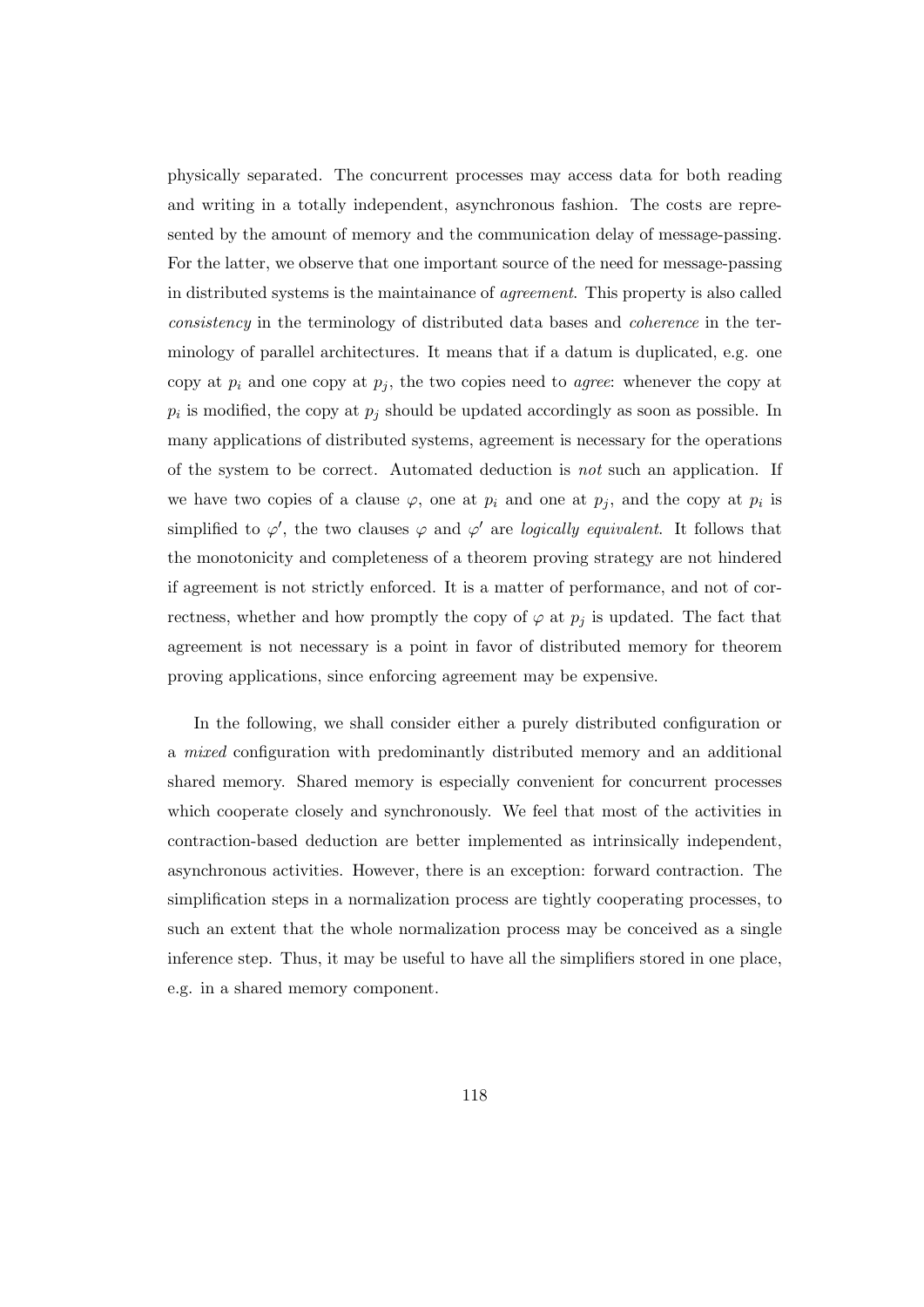# Chapter 4

# The Clause-Diffusion methodology for distributed automated deduction

In this chapter we present the Clause-Diffusion methodology for distributed automated deduction. We assume an abstract distributed environment, which may represent a network of computers or a loosely coupled multiprocessor. Given such an environment and a sequential strategy  $C$ , we describe in Section 4.1 how  $C$  is executed according to the Clause-Diffusion methodology. Depending on the choice of global contraction scheme, algorithm for distributed allocation, algorithm for routing and broadcasting of messages and schedule of operations at the nodes, the Clause-Diffusion methodology may yield different specific methods. For each of the above issues, and more which arise from them, we propose and discuss several solutions. First we consider distributed global contraction. Then we give guidelines for the scheduling of the operations at the nodes and we analyze, in this order, distributed allocation, routing/broadcasting, inferences on residents and inference messages, control messages.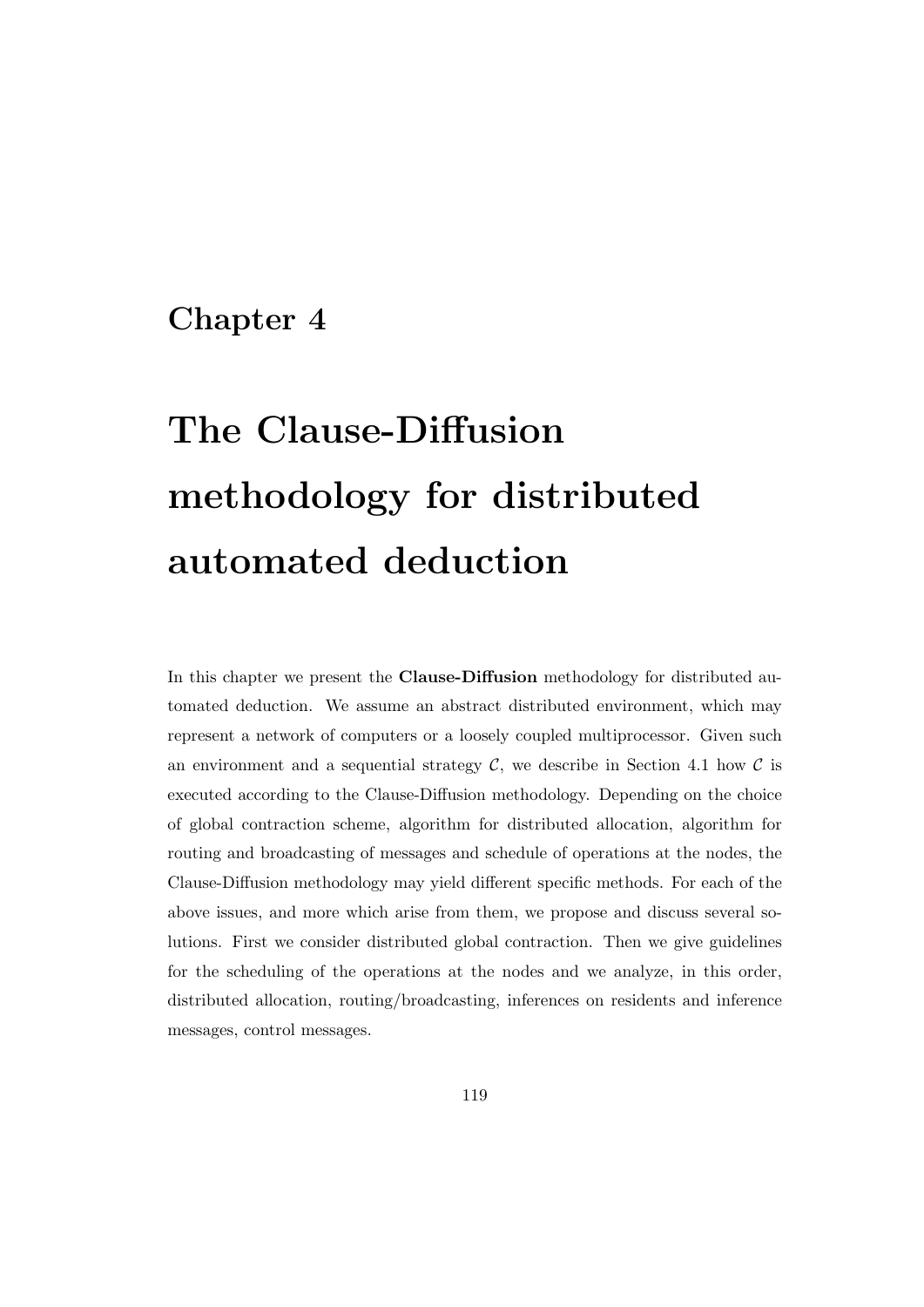## 4.1 The Clause-Diffusion methodology

Given a complete theorem proving strategy  $C = \langle I; \Sigma \rangle$ , we describe how C is executed according to the Clause-Diffusion methodology. In this section we give the main ideas of the method, and we shall dwell on the specific components in the following sections.

We consider a loosely coupled, asynchronous multiprocessor, or a network, with n nodes, connected according to some topology and possibly endowed with a shared memory component. Our methodology does not depend on a specific architecture; it can be realized on different ones. Parameters such as the amount of memory at each node, the availability of *shared memory* and the topology of the interconnection, are variable. Later, we shall discuss the suitability of some alternative variants of our methodology with respect to different memory configurations and topologies. For instance, when we give examples of specific routing algorithms, we shall select the cube-connected topology as an interesting case.

The basic idea in our approach is to have a deductive process running at each node and to partition the search space among the nodes. Since there is a one-one correspondence between the deductive processes and the nodes, we shall use  $p_1 \ldots p_n$ to denote ambiguously both the deductive processes and the nodes. The search space is determined by the input clauses and the inference rules. At the clauses level, the input and the generated clauses are distributed among the nodes. For this purpose we need an **allocation algorithm**, which decides where to allocate a clause. Once a clause  $\psi$  is assigned to processor  $p_i$ ,  $\psi$  becomes a **resident** of  $p_i$ . We denote by  $S<sup>i</sup>$  the set of residents at node  $p<sub>i</sub>$ . In this way each node  $p<sub>i</sub>$  is allotted just a subset of the clauses ever generated during the derivation. The union of all the  $S<sup>i</sup>$ 's, which are not necessarily disjoint, forms the current global data base. Each processor is responsible for applying the inference rules in  $I$  to its residents, according to the search plan Σ.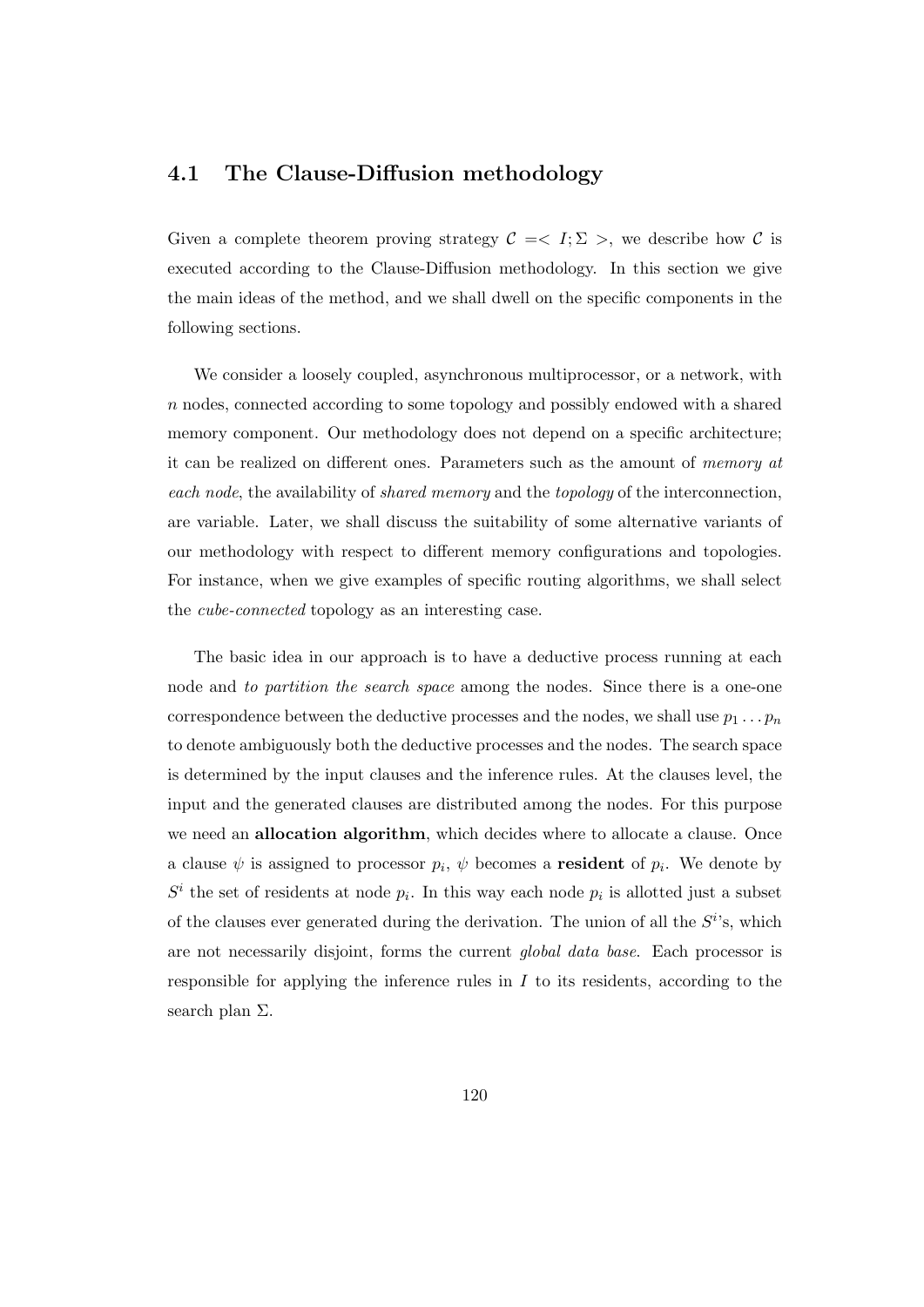Since the global data base is partitioned among the deductive processes, none of them is guaranteed to find a proof by using only its own residents. To assure that a solution will be found when one exists, the nodes need to exchange information, by sending each other their residents in form of messages, called inference messages. Each node uses the received inference messages to perform inferences with its own residents. The inference messages issued by a process  $p_i$  let the other processes know which clauses belong to  $p_i$ , so that they can use them for inferences.

The communication of inference messages may be realized in different ways. In a purely distributed system, inference messages are implemented as messages, which may be routed or broadcast. If it is desirable to have all the nodes receiving the inference messages as soon as possible, then the inference messages should be broadcast. Depending on the broadcasting algorithm, a node may forward copies of the inference message to different nodes, while still retaining a copy for its own inferences. Thus, there may be several inference messages, all carrying the same clause, active at different nodes. In a system with a shared memory component, the exchange of inference messages is implemented through the shared memory. A process  $p_i$  "sends" its resident  $\psi$  by storing a copy of  $\psi$  in the shared memory. All the other processes "receive"  $\psi$  by reading it from the shared memory. More details on these mechanisms will be given in the following (see Section 4.2.2).

The separation of residents and inference messages is also used to partition the search space at the inference level. Using the paramodulation inference rule as an example of expansion step, we establish that the inference messages are paramodulated into the residents, but not vice versa. This restriction has two purposes. First, it distributes the expansion inference steps among the nodes. Second, it prevents a systematic duplication of steps: if this restriction were not in place, then each paramodulation step between two residents  $\psi_1$  of  $p_1$  and  $\psi_2$  of  $p_2$  would be performed twice, once when  $\psi_1$  visits  $p_2$  and once when  $\psi_2$  visits  $p_1$ . Other expansion inference rules fit naturally in this pattern (see Section 4.6.3).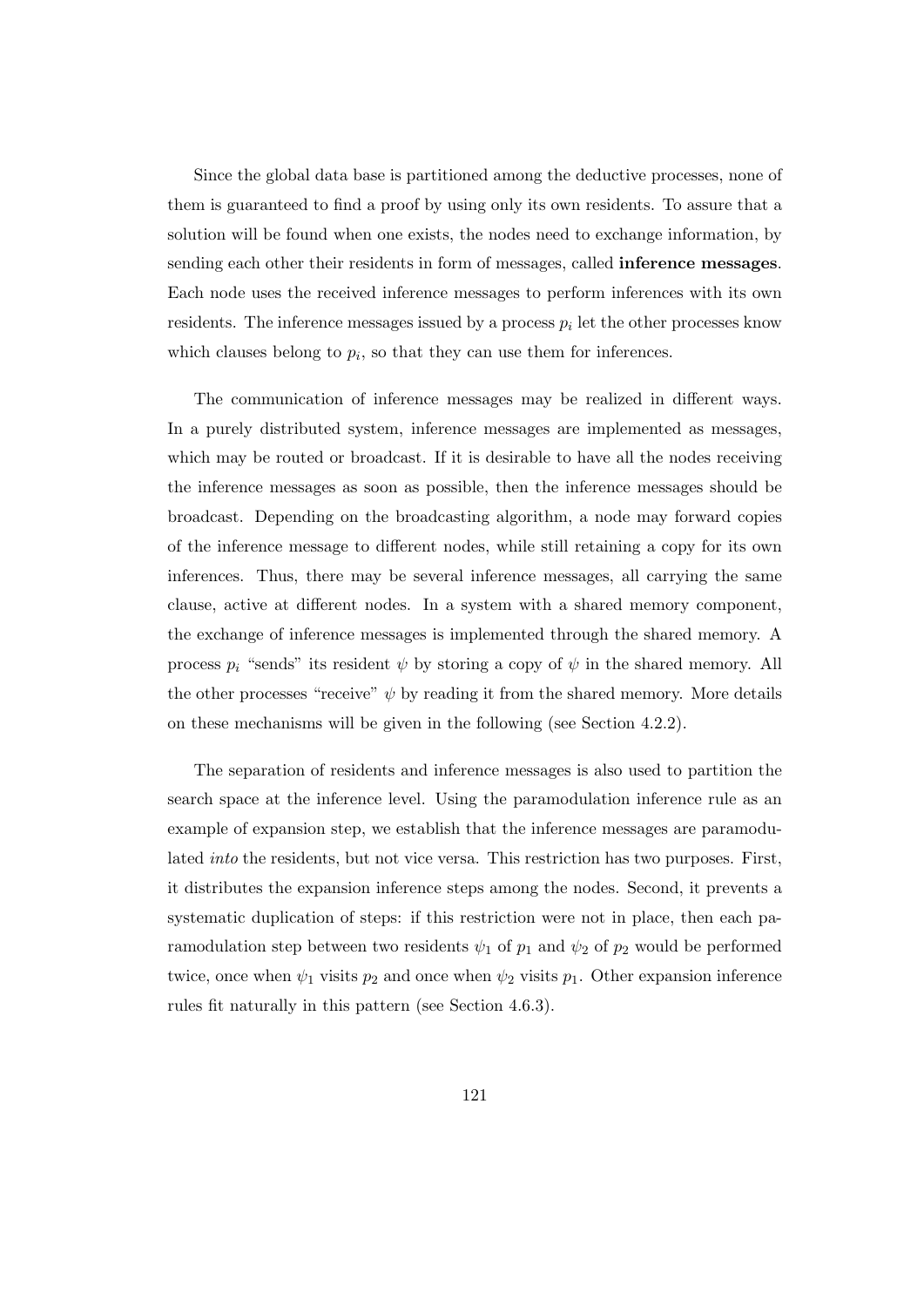While subdividing the expansion steps serves its purpose, it is not productive to subdivide the contraction steps. Since the motivation behind contraction is to keep the data base always at the minimal, we let each node use both residents and inference messages to perform as much contraction as possible. In a contractionbased strategy, an expansion step should be performed only if all the premises are fully reduced, at least with respect to the local data base. To ensure this, we require that each processor keep its residents as reduced as possible. When an inference message is received at a node, it is also subject to contraction. If it has not been deleted, it is used to contract the residents. We allow an inference message to perform expansion only after the message and the local data base are fully contracted.

We recall that a clause newly generated from an expansion step is termed a raw clause. Input clauses are also considered as raw clauses. In the presence of contraction rules, a raw clause should not become a resident until it has been fully contracted. Thus, our method also features a number of distributed global contraction schemes to reduce a raw clause with respect to the global data base. This implements forward contraction. The distributed global contraction schemes are also used to perform backward contraction, i.e. to reduce with respect to the global data base a resident which has been reduced locally. After contraction, a raw clause becomes a new settler. New settlers are given to the allocation algorithm to be assigned to some node. We do not assume a central control process devoted to execute the allocation algorithm. Every process executes the allocation algorithm for its new settlers: it may decide either to retain a new settler or to send it to another node. The purpose of the allocation algorithm is to partition the search space and keep the work-load balanced as much as possible.

This is the basic working of the Clause-Diffusion methodology: local contraction and local expansion inferences at the nodes among residents and inference messages, distributed global contraction, allocation of new settlers and mechanisms for passing inference messages. By specifying the inference mechanism  $I$ , the search plan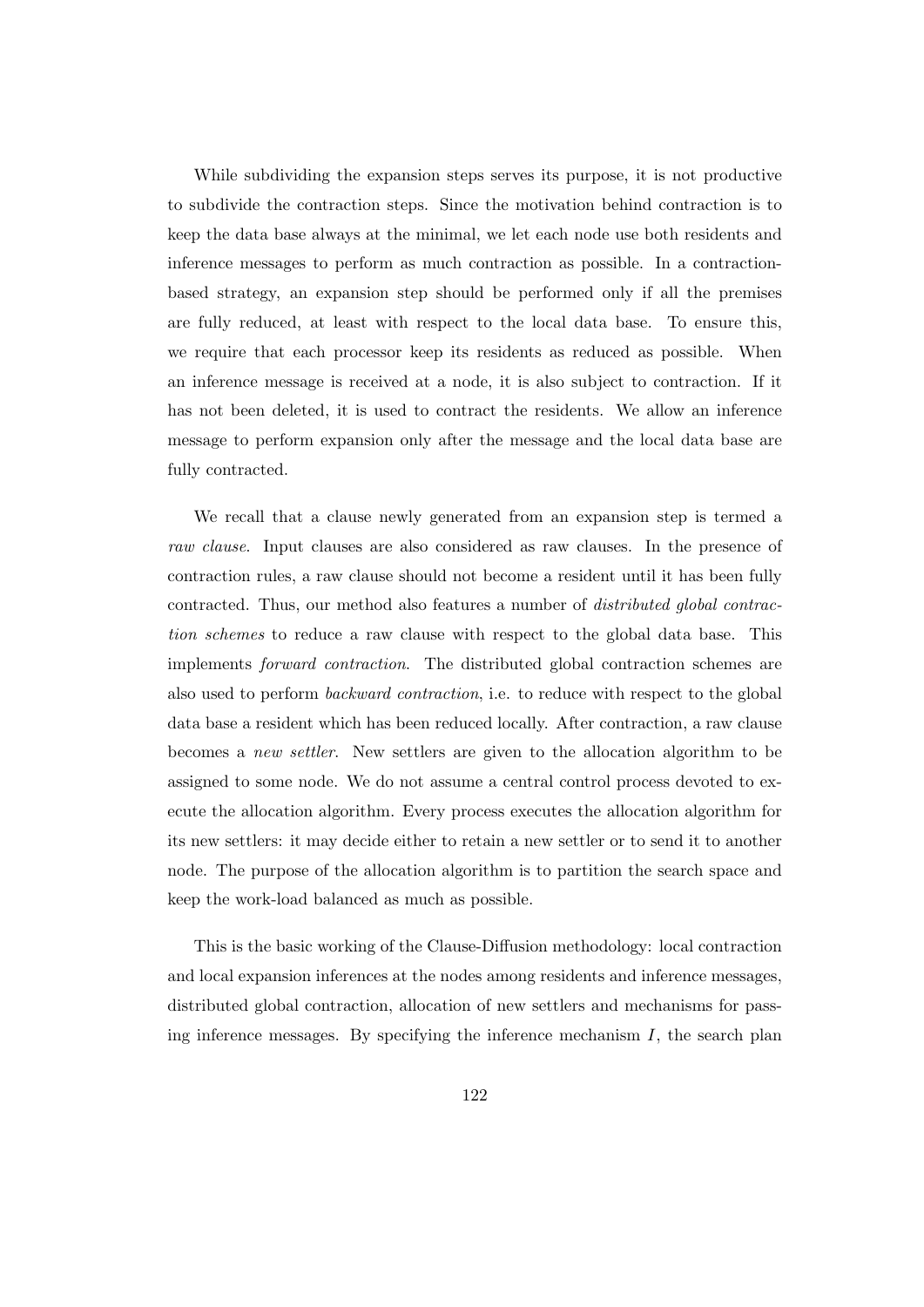$\Sigma$  to schedule inference steps and communication steps, the allocation algorithm, the distributed contraction scheme and the mechanisms for the communication of messages, one obtains a specific strategy.

# 4.2 Distributed global contraction

We term *global contraction* the task of reducing a clause with respect to the global data base, i.e. the union of the sets of residents of the deduction processes. We indicate by N the graph representing the distributed system: its nodes are the processors and any two nodes are connected if the corresponding processors are neighbours in the topology of interconnection of the distributed system. We give four schemes for distributed global contraction. These global contraction schemes implement both global forward contraction and global backward contraction, depending on whether the clause being contracted is a raw clause or a resident.

We distinguish between global contraction by travelling and global contraction at the source. In the first, we assume that no node has access to the global data base and thus global contraction of a raw clause is achieved by having the raw clause travelling to visit all the nodes. In global contraction at the source, we assume that every node has access to an approximation of the global data base, so that a raw clause can be contracted at the node where it was born. Each of two schemes has in turn two variants:

- global contraction by travelling,
- global contraction by travelling with selected simplifiers,
- global contraction at the source by localized image sets and
- global contraction at the source by global image set in shared memory.

For global contraction by travelling, we start by observing that duplicating a raw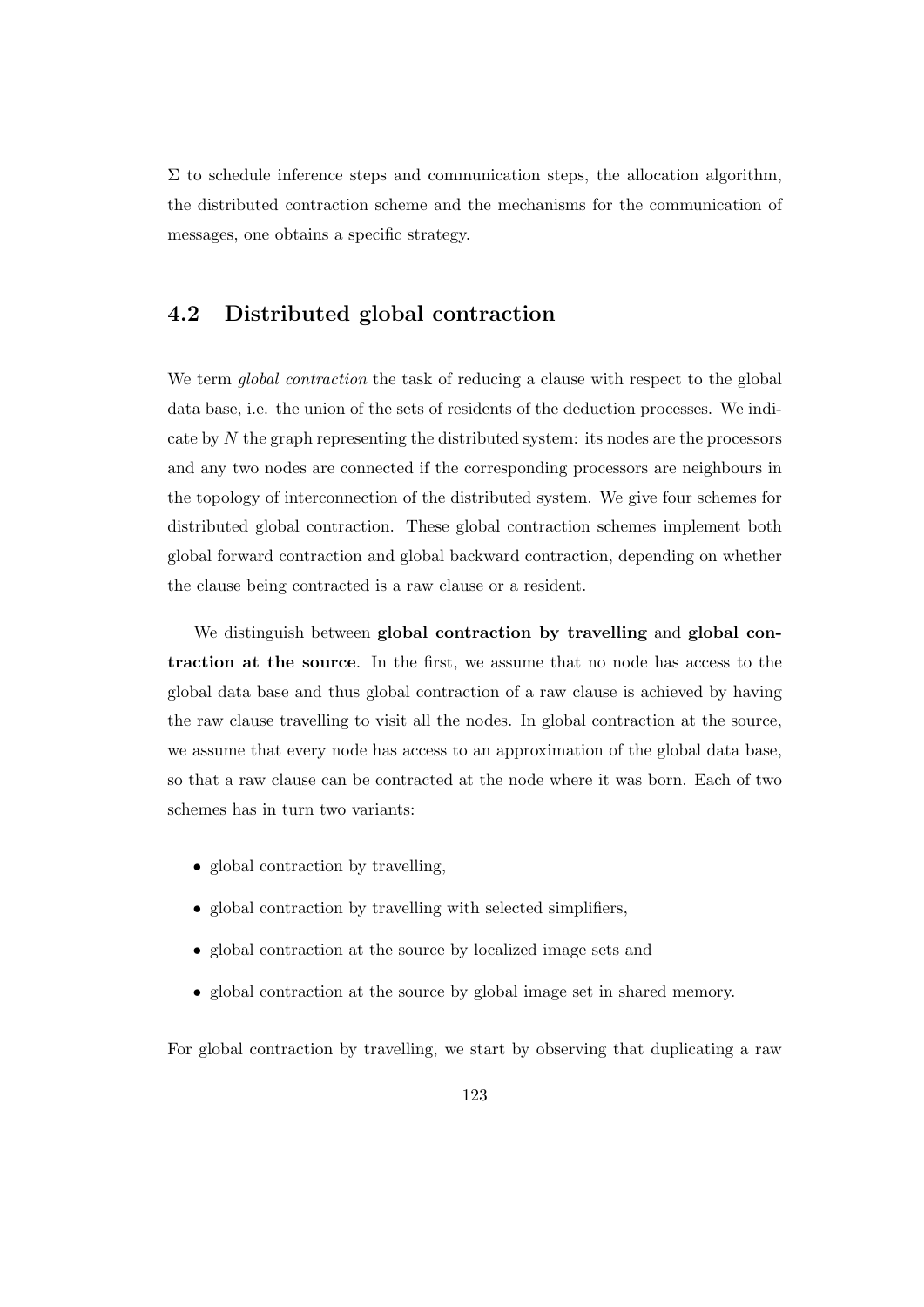clause and giving distinct copies to distinct processes is not convenient for the purpose of global contraction. Let  $p_1$  and  $p_2$  be two processes with their local data bases and  $\psi_1$  and  $\psi_2$  be two copies of a raw clause, one per process. The two copies will be reduced in general to two different forms  $\psi'_1$  and  $\psi'_2$ . In order to have them reduced with respect to the union of the two data bases, the two processes should exchange them. By doing so, each process will try to apply its simplifiers twice, e.g.,  $p_1$  will apply them once on  $\psi_1$  and once on  $\psi_2'$ . Furthermore, neither the two local data bases nor their union are confluent in general, and thus normal forms are not unique. The two processes may obtain two different, irreducible forms. We choose then to maintain one single copy of a raw clause throughout the global contraction process.

Then we describe the two main schemes for global contraction by travelling.

- In global contraction by travelling, the processor  $p_i$  where the raw clause  $\psi$ has been generated, turns it into a *message*. We call these messages *travelling* raw clauses. The travelling raw clause goes *sequentially* through all the nodes and it is normalized at each node  $p_i$  with respect to the local data base  $S^i$ . The main drawback is that after one traversal of  $N$ , there is no guarantee that the raw clause is in normal form with respect to the global data base. Then, there are two more variants: *single traversal*, i.e. the travel of the raw clause halts after it has visited each node once, and multiple traversal, i.e. the travelling raw clause keeps repeating the traversal until it traverses N once without being modified. Single traversal produces outputs which are likely to be far from normalized. In order to implement properly a contraction-first strategy, we ought to choose multiple traversal. On the other hand, multiple traversal can be intolerably expensive, especially as the number of nodes grows. Therefore, we need a way to limit the cost of multiple traversal.
- Intuitively, if we can make a traversal "more effective", the number of required traversals will be reduced. One way to do so is to select equations that are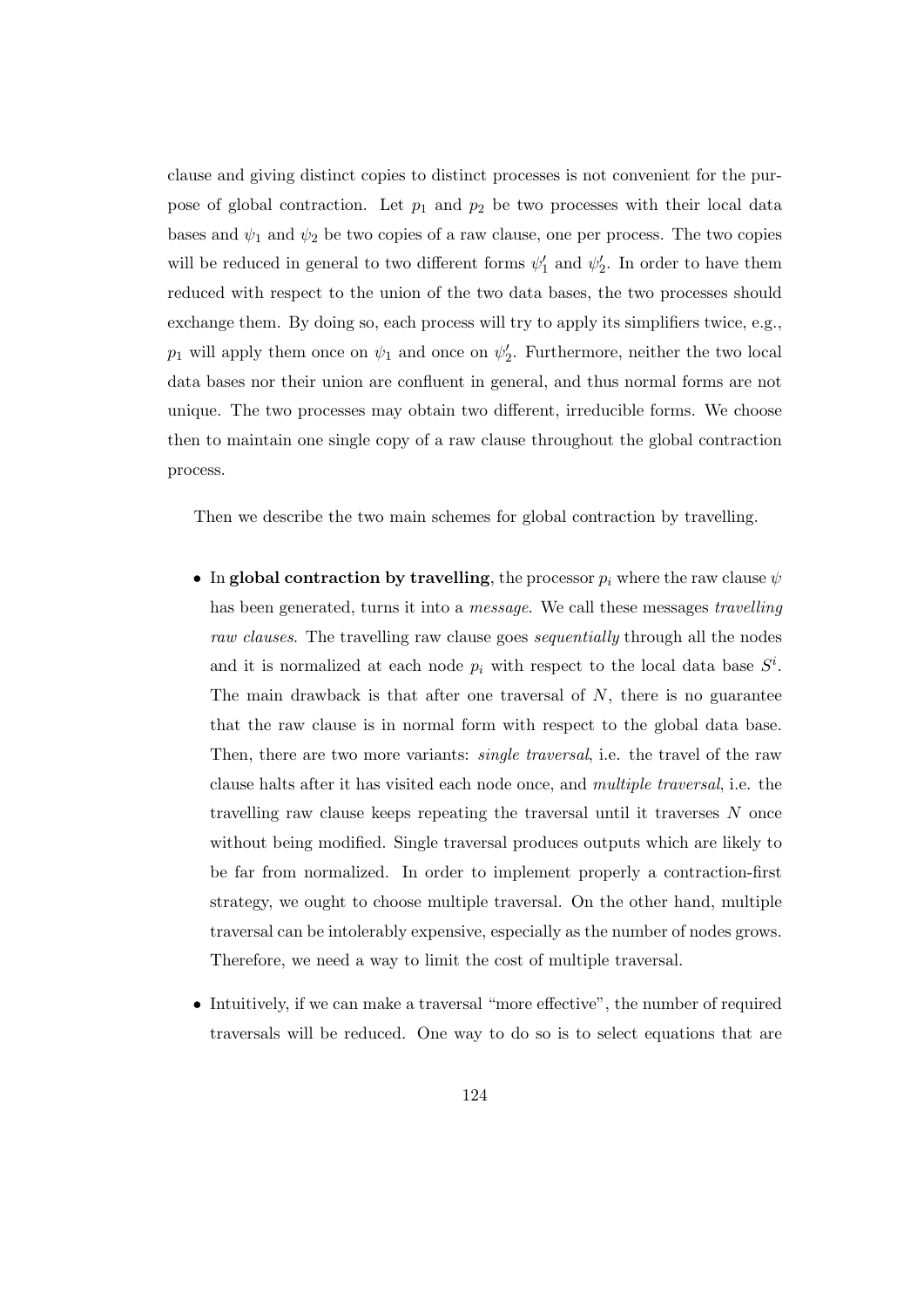deemed to be "most effective simplifiers", e.g. the distributivity axiom. These selected simplifiers are made available to all nodes and are applied at each stage of a traversal. Conceivably, the contraction power of each node and thus of an entire traversal is greatly enhanced. We call such a scheme global contraction by travelling with selected simplifiers.

In global contraction at the source, each node  $p_i$  has access to an approximated version of the global data base, called an image set. The name "image set" says that such set contains "images", i.e. copies, of residents in the system. We describe global contraction at the source in two scenarios, depending on the availability of a shared memory.

- Global contraction at the source by localized image sets: we assume that the local memory of each node  $p_i$  is large enough to hold an approximated version  $SH^i$  of the global data base  $\bigcup_{i=1}^p S^i$ . The  $SH^{i_s}$  are called *localized image sets.* Each node  $p_i$  uses its localized image set  $SH^i$  as set of simplifiers to perform global contraction of residents, raw clauses and incoming messages. The localized image sets can be built by utilizing the inference messages: whenever a node  $p_i$  receives an inference message, it stores the clause carried by the message in  $SH^i$ . The identities  $SH^j = \bigcup_{i=1}^n S^i$  for all  $j, 1 \leq j \leq n$ , which should hold in principle, are not enforced strictly, because the sets of residents  $S^{i}$ 's keep evolving. Thus a localized image set is just an approximation of the global data base. However, each of the  $SH<sup>i</sup>$ 's is logically equivalent to the global data base  $\bigcup_{i=1}^p S^i$ , if all the persistent residents are broadcast as inference messages.
- Global contraction at the source by global image set in shared memory: we assume that a shared memory is available and an approximated version SH of the global data base  $\bigcup_{i=1}^p S^i$  is stored in the shared memory. The set  $SH$  is called *global image set*. Each process accesses  $SH$  to get the simplifiers to perform, at each node, global contraction of residents, raw clauses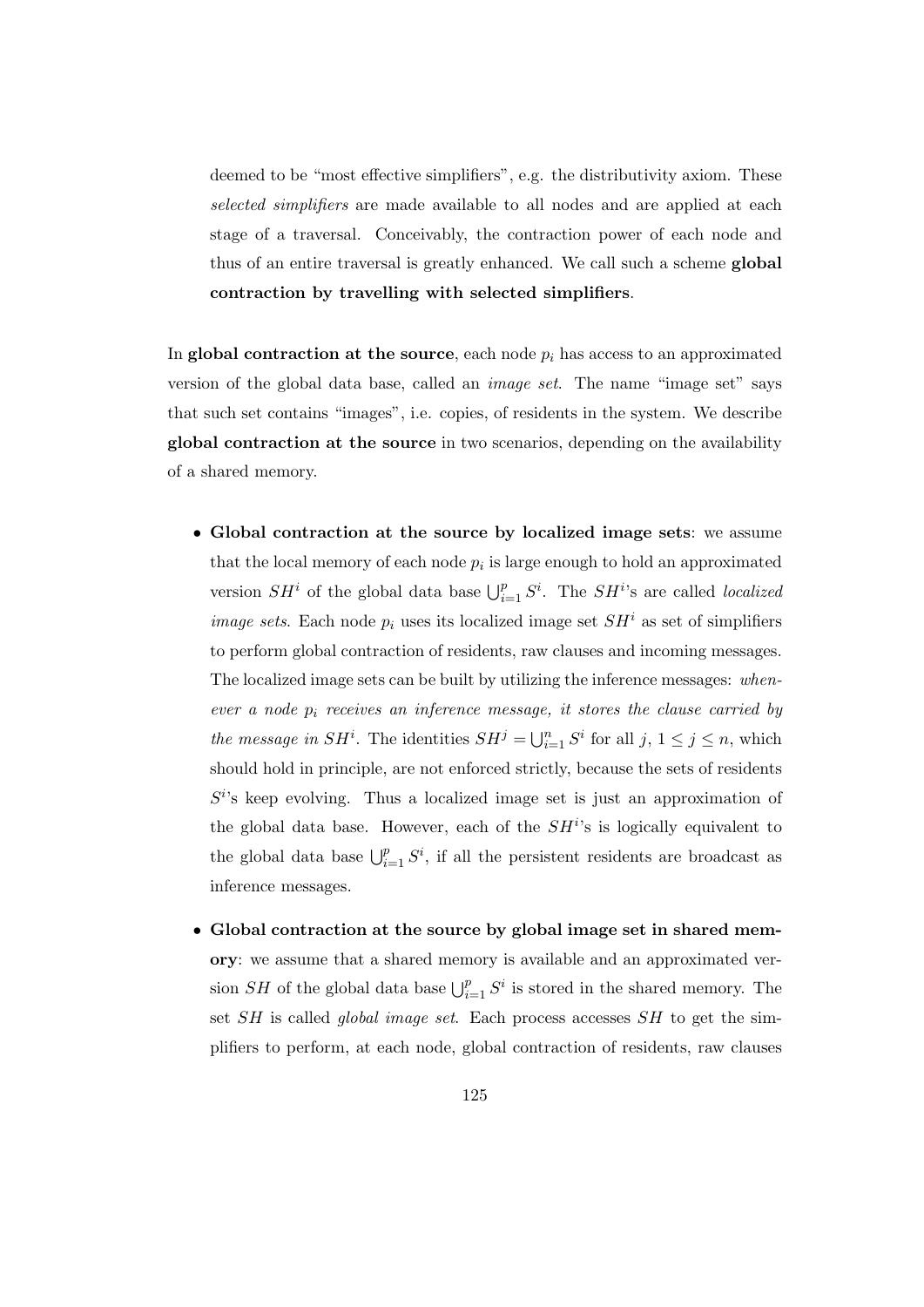and incoming messages. The global image set SH can be formed as follows: whenever a new settler  $\psi$  settles down at a node  $p_i$  as a resident, node  $p_i$  also takes care of adding  $\psi$  to SH in shared memory. Similar to the previous case, the identity  $SH = \bigcup_{i=1}^n S^i$  is not enforced strictly, so that the global image set is just an approximation of the global data base. However,  $SH$  and  $\bigcup_{i=1}^p S^i$ are logically equivalent, if an image of every persistent resident is included in SH.

A key issue in global contraction at the source is whether and how to perform contraction of the simplifiers in the  $SH<sup>i</sup>$ 's or in  $SH$ . Techniques to update with respect to contraction the  $SH<sup>i</sup>$ 's at the nodes or  $SH$  in shared memory will be discussed in the following (see Section 4.2.2). One additional advantage of keeping a global image set, either in shared memory or with a copy per node, is that such large sets of simplifiers can be implemented as discrimination nets [30, 118] for the purpose of fast simplification.

Our global contraction schemes do not suffer from the backward contraction bottleneck, because in all our schemes the clauses being rewritten by contraction are held in the local memories of the nodes. Therefore, concurrent contractions are done independently in the local memories at the nodes, with no need to wait to get write-access to a shared memory. Even when our schemes employ a shared memory, the latter is only used to store clauses used as simplifiers, while the clauses subject to contraction are kept in the individual nodes. Therefore, concurrent contractions can always be done at the nodes without creating any global bottleneck, as long as the architecture supports concurrent reads on the shared memory.

The choice of the appropriate global contraction scheme is related to the available resources: global contraction by travelling requires very fast communication, while global contraction at the source requires either sufficiently large local memories to hold the localized image sets  $SH<sup>i</sup>$ 's or a shared memory to hold the global image set SH.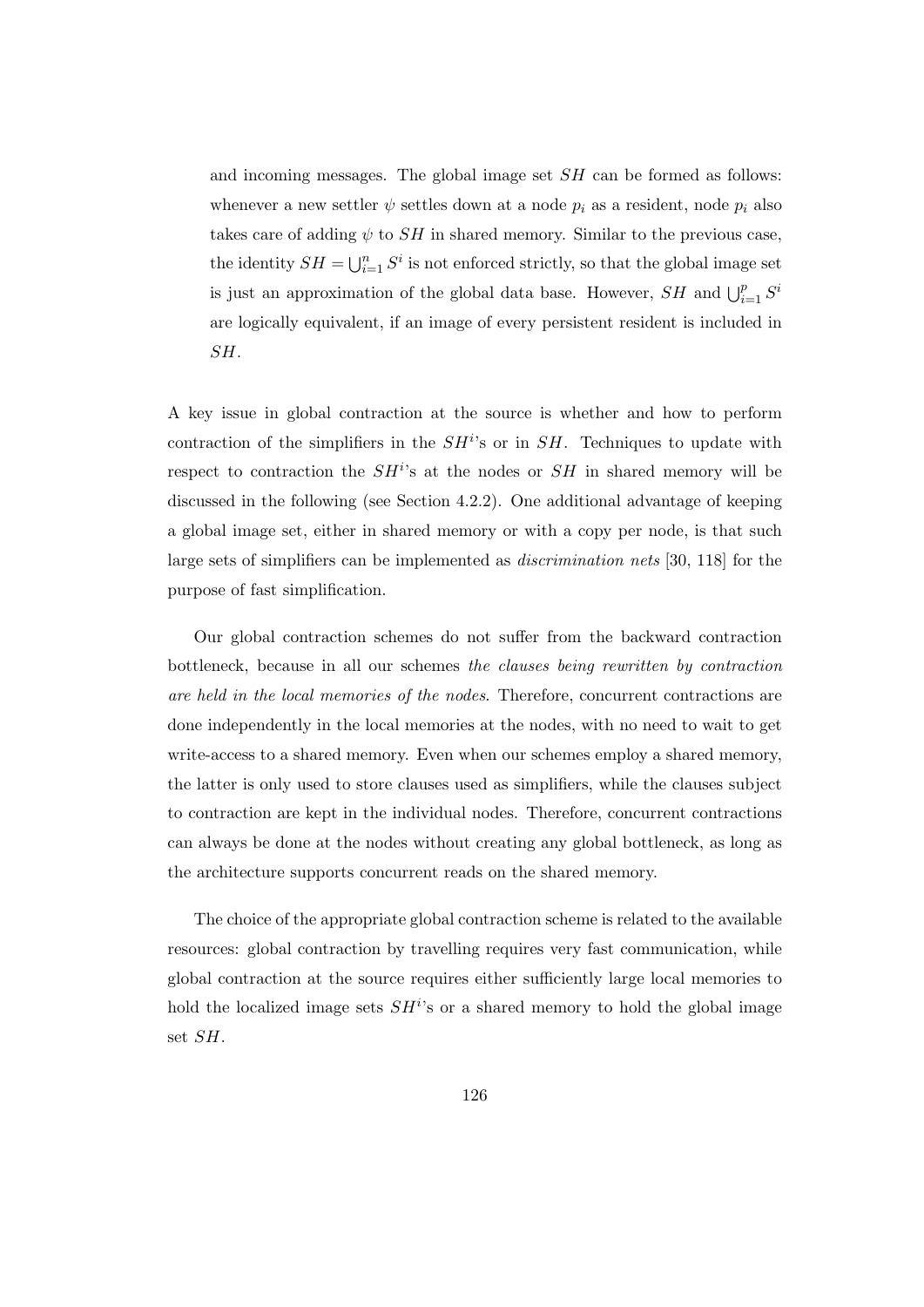#### 4.2.1 Global contraction by travelling

#### The virtual ring

A travelling raw clause needs to go through all the nodes of N. Such traversal can be realized by implementing over the topology of  $N$  a *virtual ring topology*, which we represent as a fixed permutation  $P = p_{x_1}, p_{x_2}, \ldots, p_{x_k}, \ldots, p_{x_n}$  of the nodes of N. Since a permutation has no repetitions, all nodes of  $N$  occur in  $P$  once. A virtual ring topology can be implemented over  $N$  either *directly* or *indirectly*. We say that it is implemented directly if each virtual link in  $P$  corresponds to a real link in  $N$ ; it is implemented indirectly if a virtual link in  $P$  is realized by a path in  $N$ . Clearly, it is possible to implement a ring directly on  $N$ , if the graph  $N$  admits a *Hamiltonian* path, i.e. a path in the graph where all nodes appear and they appear at most once. The existence of a Hamiltonian path  $P$  depends on the topology of  $N$ . For instance, the cube topology admits trivially Hamiltonian paths. If N admits such paths, one of them is chosen as P. Under this hypothesis, the virtual ring can be implemented by having each processor storing in its memory the name of the next node in P: if  $p_i$  is  $p_{x_k}$ , it stores  $p_{x_{k+1}}$ .

However, there are graphs which do not have Hamiltonian paths. A simple example is a *binary tree*: after having visited a leaf we have to go back through its parent to reach any other part of the tree. If  $N$  is a generic graph without Hamiltonian paths, the virtual ring may be implemented indirectly, as follows. Each node  $p_i$  stores a *destinations-neighbours table DN<sup>i</sup>*, i.e. a table of entries  $\langle p_j, p_g \rangle$ , where  $p_j$  ranges over all the nodes of N, whereas  $p_g$  ranges over the set of the neighbours of  $p_i$ . The meaning of an entry  $\langle p_j, p_g \rangle$  in  $DN^i$  is that  $p_g$  is the most appropriate among all neighbours of  $p_i$  in order to reach the destination  $p_j$  from  $p_i$ . Thus, if the node next to  $p_i$  in P is  $p_j$ ,  $p_i$  consults  $DN^i$ , retrieves  $\langle p_j, p_g \rangle$ and sends the message to  $p_q$ . The next step will be done similarly by  $p_q$ . In this way, even if the ring is implemented indirectly, each node needs to be concerned only with local choices, i.e. it simply needs to choose a neighbour. This simplicity is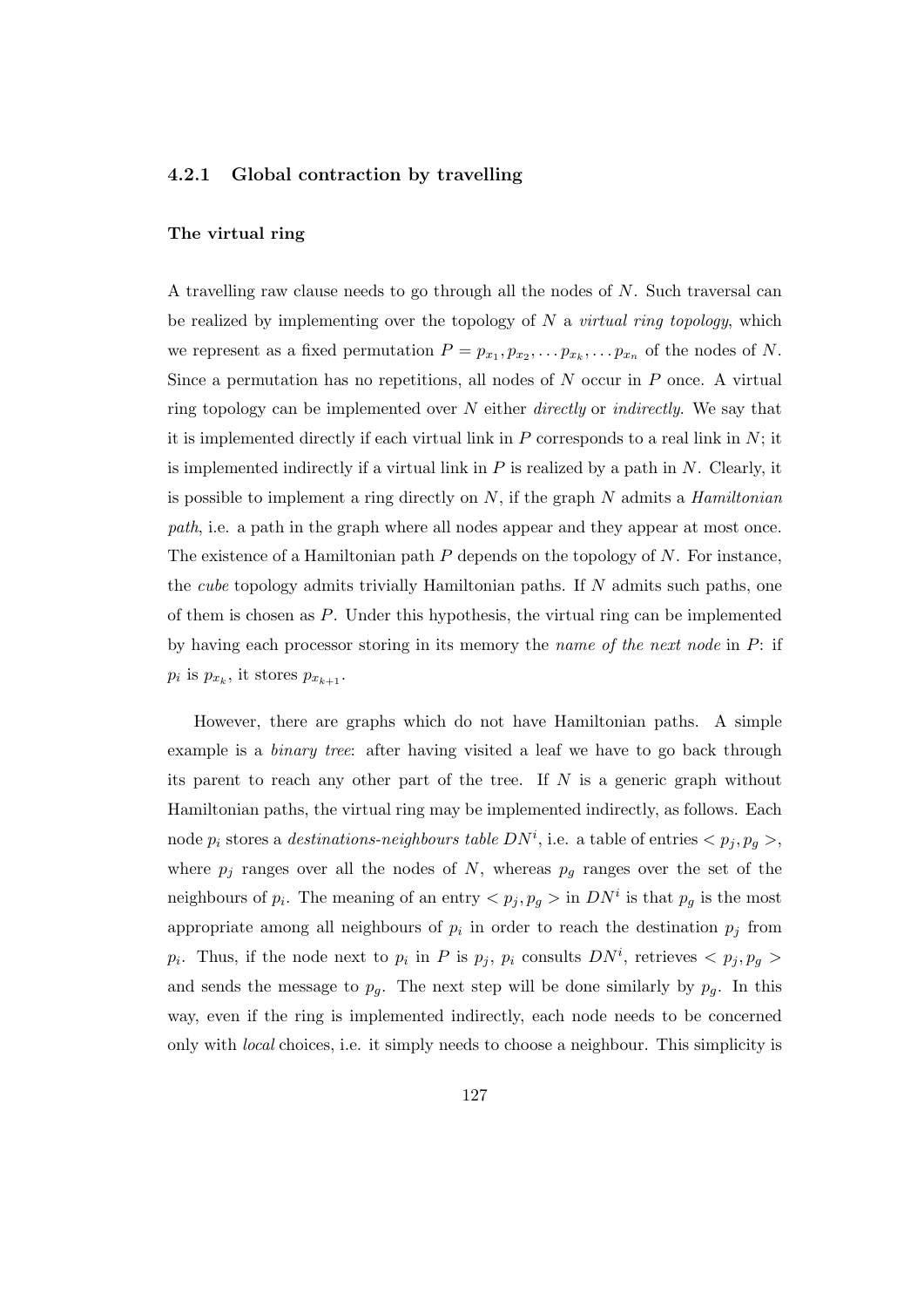possible at the cost of storing at each  $p_i$  the table  $DN^i$ . Furthermore, this indirect implementation of the ring requires that messages carry their destination, so that it is possible to distinguish at every node  $p_i$ , whether an incoming message has reached  $p_j$  because  $p_j$  is its destination or because the message is going through  $p_j$  in order to reach another node.

Henceforth, we assume that the ring  $P$  is available, namely each node knows its successor in  $P$  and can forward a message to it, regardless of whether this is realized directly or indirectly. We write a node  $p_i$  forwards a message on  $P$ , meaning that  $p_i$  sends the message to its successor in  $P$ . The traversal of the virtual ring  $P$ is performed as follows. A raw clause  $\psi$ , generated at node  $p_i$ , is turned into a travelling raw clause, i.e. a message in the form  $\langle \psi, p_i \rangle$ , where the second field is the sender of the message, termed the *birth-place* of the raw clause. Node  $p_i$ forwards it on P. Any node  $p_k$  on P, upon receipt of  $\langle \psi, p_i \rangle$ , tests whether  $i = k$ . If it is true, the process is completed. Otherwise,  $p_k$  reduces  $\psi$  as much as possible with respect to its data base. Then  $p_k$  forwards the result of the normalization on P. If P is implemented indirectly, a travelling critical pair needs to incorporate its current destination, i.e. we need to use a three-fields format  $\langle \psi, p_i, p_j \rangle$ , where  $p_i$ is the birth-place and  $p_j$  is the current destination.

The use of the fixed route  $P$  for all the travelling raw clauses, may cause congestion and represent a bottleneck for the entire computation. Such a phenomenon may be contained by balancing the work-load among the processors. If the workload, e.g. the number of residents, does not vary dramatically between any two nodes, the generations of raw clauses should be distributed rather uniformly over P. Raw clauses generated at different nodes traverse different cyclic permutations of P. Then, the route P should not get too badly congested. Clearly, though, global contraction by travelling relies very heavily on communication, and therefore it may be considered only if communication is extremely fast.

The following three subsections discuss specific topics within the travelling raw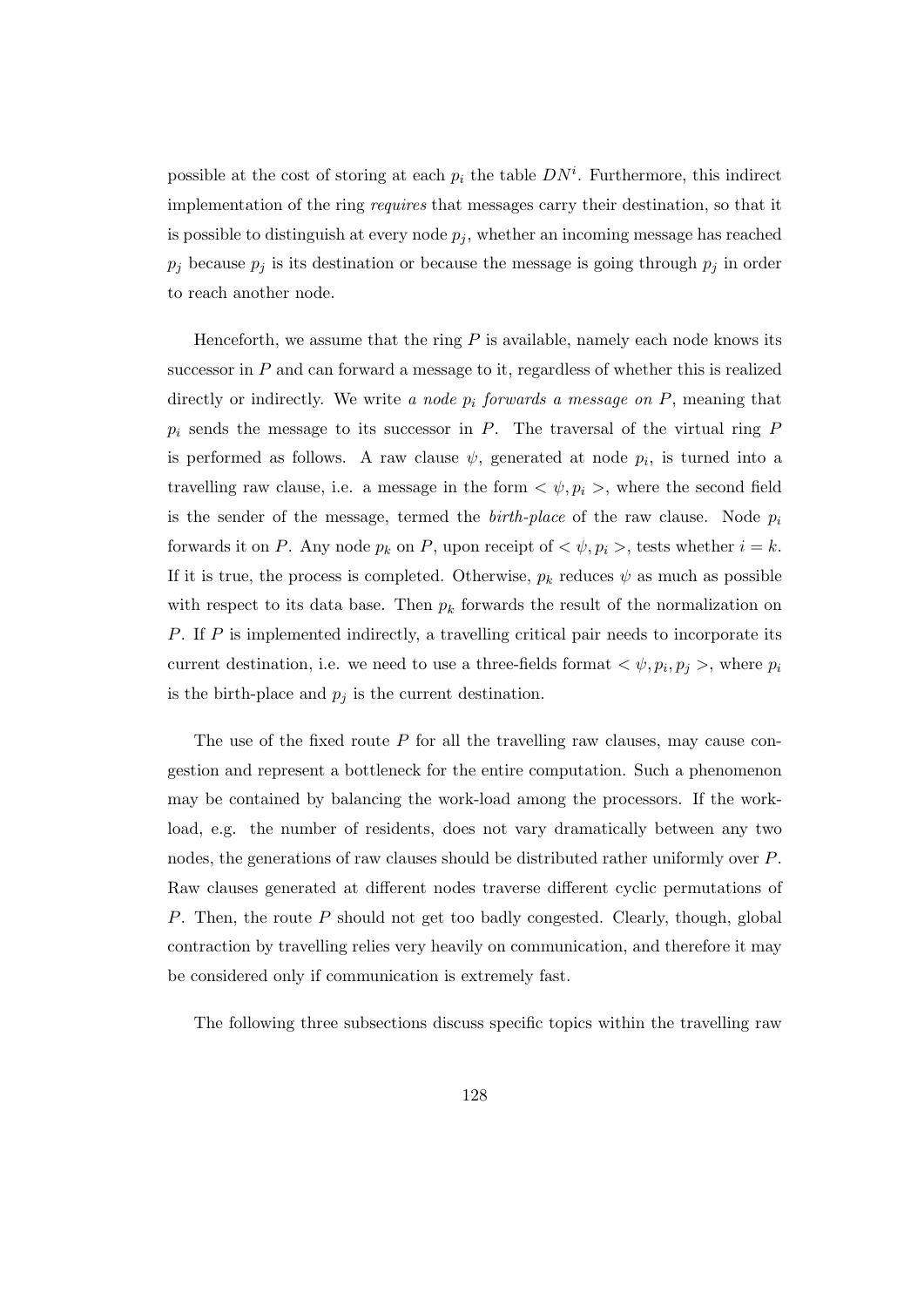clauses approach.

#### Single traversal versus multiple traversal

There are two basic modes for the traversal of a travelling raw clause  $\langle \psi, p_i \rangle$ : single traversal and multiple traversal. In single traversal, a travelling raw clause follows the circular route  $P$  only *once* and therefore visits each node only once. As soon as  $\langle \psi, p_i \rangle$  is back at its birth-place  $p_i$ , the process is terminated and the travelling raw clause is turned into a new settler. In multiple traversal, a travelling raw clause keeps circulating on  $P$ , until it has traversed  $P$  once without being mod*ified.* This effect is obtained by requiring that whenever a processor  $p_j$  simplifies a travelling raw clause, the birth-place of the travelling raw clause is set to  $p_j$ . In this way a raw clause reduced at  $p_j$  is regarded as a raw clause born at  $p_j$ . The travel of a raw clause terminates when it reaches again its birth-place. By updating the birth-place wherever reduction occurs, we guarantee that a travelling critical pair travels on P until it has traversed P once without being reduced.

Multiple traversal is clearly much more expensive than single traversal. Single traversal requires exactly n communication steps interleaved with n normalization phases, where  $n$  is the number of nodes. Multiple traversal requires at least  $n$  communication steps interleaved with  $n$  contraction phases, since a final traversal is always required just to check that the raw clause is not reducible. As for effectiveness, neither single traversal nor multiple traversal imply that when a raw clause is turned into a new settler, it is actually in normal form with respect to the current state of the global data base. Such normalization may not be achieved if each processor has only local information. When a travelling raw clause is at  $p_i$ , node  $p_i$  can ensure that it is normalized with respect to its data base, but it cannot determine whether it is normalized with respect to the data bases at the other nodes. However, it is reasonable to expect that multiple traversal will allow in general to perform much more contraction steps than single traversal, at the cost of a longer process.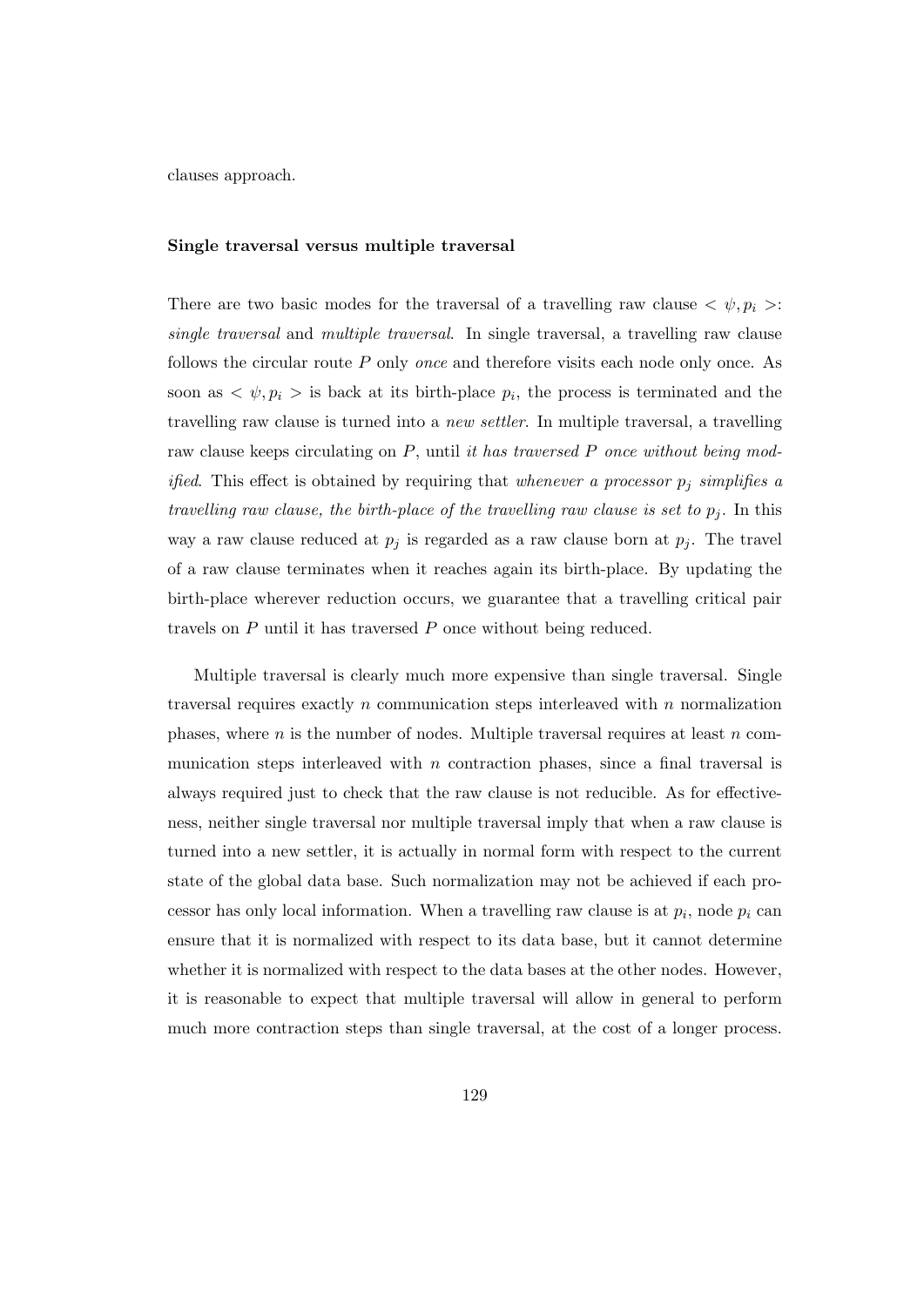Single traversal is faster, but it yields a new settler which is likely to be less reduced than the one output by multiple traversal. Since contraction inferences make clauses smaller, the reduced form  $\psi_s$  of  $\psi$  produced by single traversal is likely to be "larger" than the reduced form  $\psi_m$  of  $\psi$  produced by multiple traversal. Intuitively, the larger an equation is, the more raw clauses it may generate. Therefore,  $\psi_s$  may be expected to generate more critical pairs than  $\psi_m$ . Furthermore, the raw clauses produced by  $\psi_s$  are likely to be larger than those produced by  $\psi_m$ . In turn, larger raw clauses will require more contraction steps or will yield more, even larger raw clauses. In other words, single traversal saves some work in the short run, but it may induce much more work in the long run.

#### The selection of the selected simplifiers

The purpose of having *selected simplifiers* in global contraction by travelling is to enhance the contraction power of each node, by granting it access to a common data base of "most effective simplifiers". Therefore, we need criteria to decide which equations can be expected to be especially effective as simplifiers. Such criteria are clearly heuristic in nature as the dynamic of the derivation cannot be predicted. Most heuristics which can be automated are based on the syntax of the equations. For instance, one may regard the so called collapse equations, i.e. oriented equations  $l \rightarrow x$ , where the right hand side is a variable, as strong simplifiers. A collapse equation replaces any instance  $l\sigma$  of l by the instance  $x\sigma$ , which is in general a much smaller term, where terms may be compared by the ordering  $\succ$  of simplification or by size. More generally, oriented equations  $l \rightarrow r$ , where the right hand side r is "small", are good candidates. Oriented equations  $l \rightarrow r$  with a small left hand side  $l$  may also be considered: intuitively, the smaller the left hand side is, the smaller is the cost of the matching test and the greater is the chance that the matching test succeeds. By similar reasons, unoriented equations  $l \approx r$  such that both sides are sufficiently small may be interesting. How small l or r should be, for  $l \rightarrow r$  to be considered, is a parameter which can be adjusted experimentally. The threshold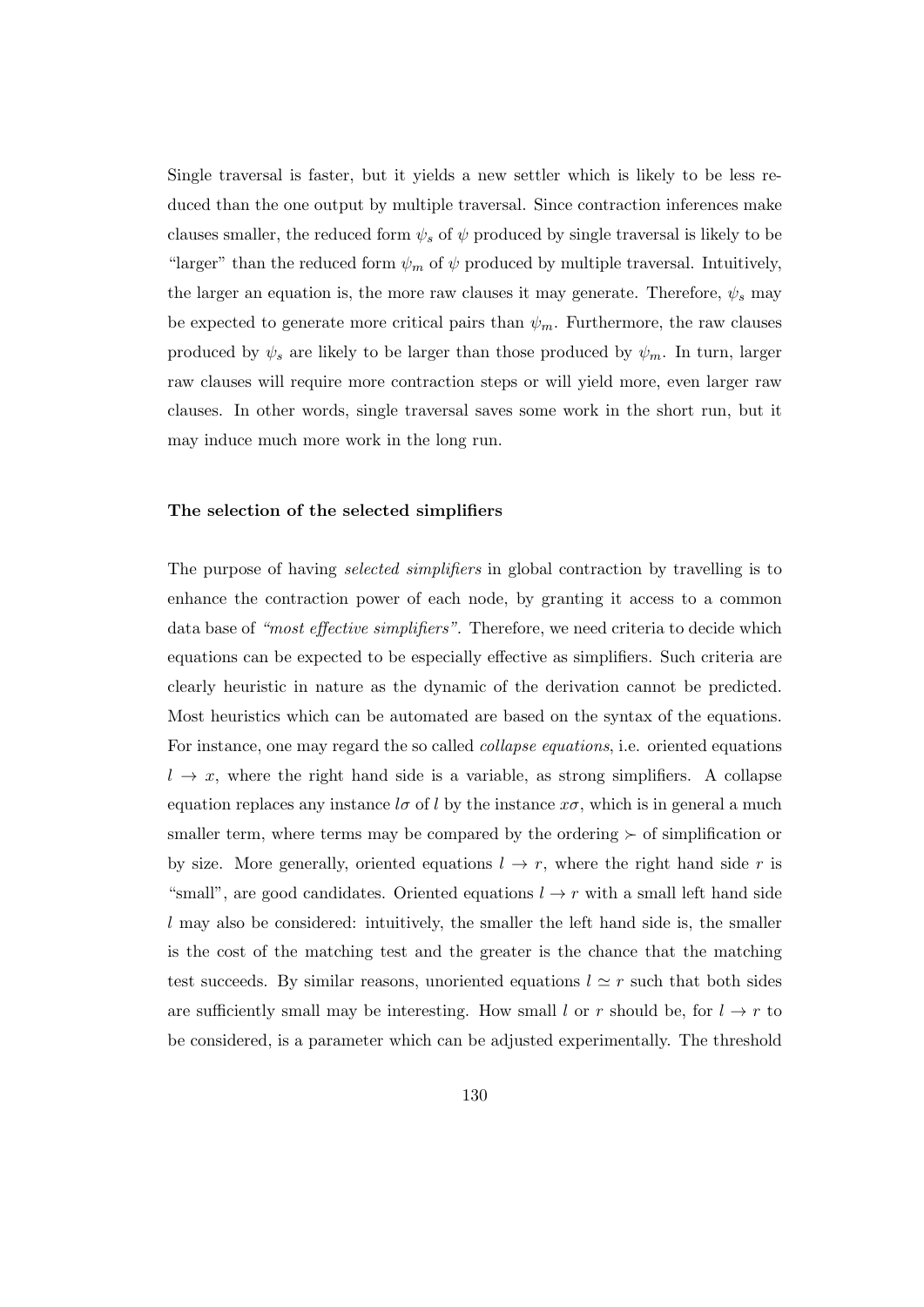should not be too high, otherwise the number of selected simplifiers would not be significant. It should not be too low either, otherwise too many equations would be selected. In turn, how many equations are "too many" depends on the amount of memory available at each node.

Criteria based on the structure of the equations may not be sufficient. For instance, the *distributivity* axiom, i.e.  $x * (y + z) \rightarrow x * y + x * z$ , is an important simplifier, which is advisable to share, but its sides may not be sufficiently small. More precisely, if the threshold for considering a term small is lowered to include the sides of distributivity, it may happen that too many terms are regarded as small and too many simplifiers are selected. In other words, it may be desirable to share a specific equation, e.g. distributivity, but not all the equations of similar size. Therefore, the user should be allowed to pick some selected simplifiers, both in the input set of equations and during the derivation. In this way, the knowledge of the theory at hand and empirical observations of the derivations can contribute to the formation of the set of selected simplifiers.

#### Generation of a data base of selected simplifiers

Once we have ways to decide which simplifiers should be selected, we need a mechanism to build a copy  $SE<sup>i</sup>$  of the data base of selected simplifiers at each node  $p<sub>i</sub>$ . In order to analyze such mechanisms, we introduce two notions of agreement: we say that a mechanism to generate a selected data base SE guarantees strong agreement if for every two nodes  $p_i$  and  $p_j$ , if  $p_i$  adds  $\psi$  to  $SE^i$ , then  $p_j$  eventually adds  $\psi$  to  $SE^{j}$ . It guarantees weak agreement if for every two nodes  $p_i$  and  $p_j$ , if  $p_i$  adds  $\psi$ to  $SE<sup>i</sup>$ , then  $p<sub>j</sub>$  eventually adds to  $SE<sup>j</sup>$  a  $\psi'$ , which is logically equivalent to  $\psi$  in the theory. As we have already remarked in Section 4.1, neither strong nor weak agreement are necessary to preserve the completeness of a theorem proving strategy. The issue at a stake here is *efficiency*. Completeness may be harmed only by some mechanism which inappropriately deletes clauses. The generation of a common data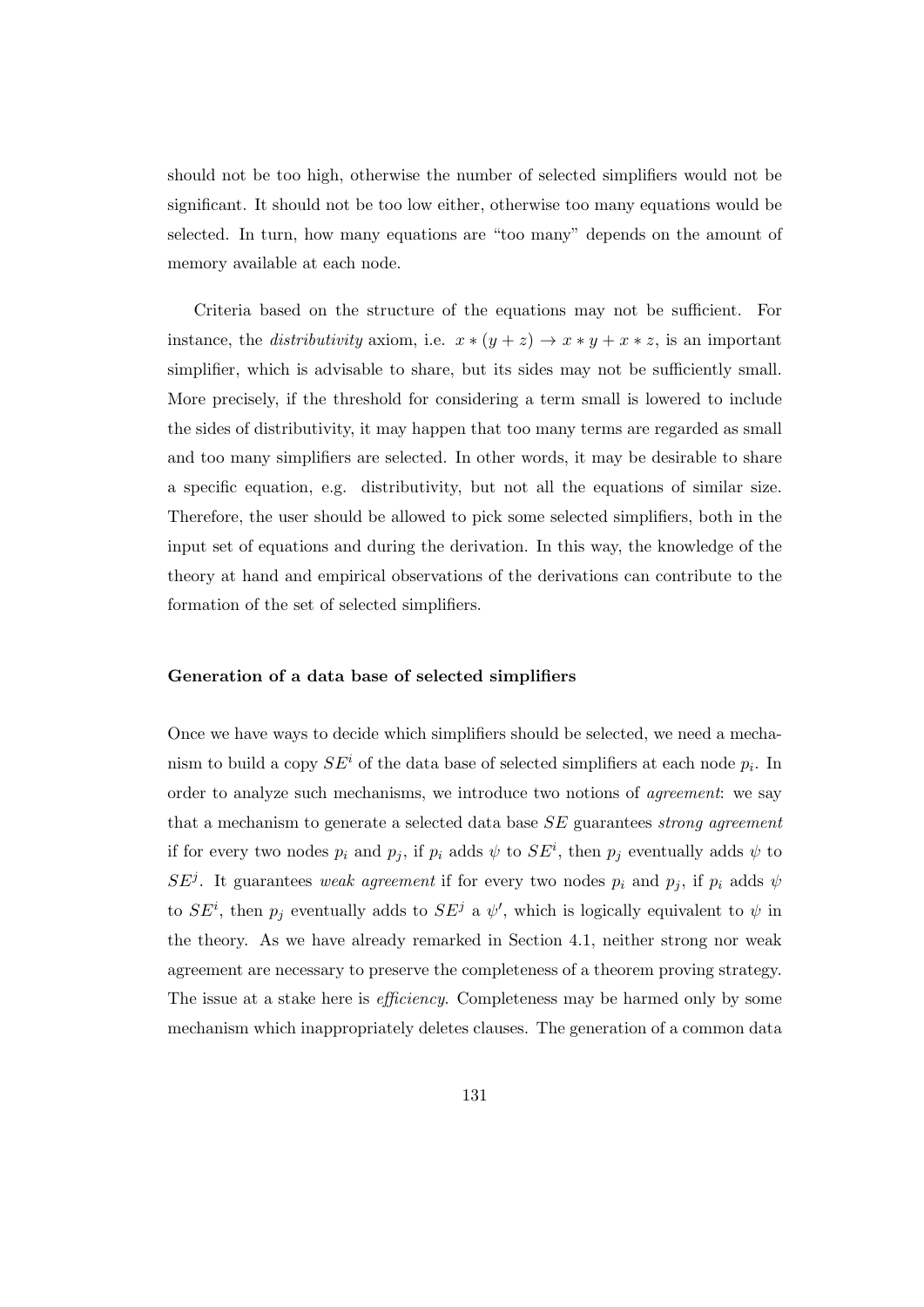base does not delete anything, rather it adds copies of clauses. In fact, having a copy of SE at each node is a form of redundancy. The goal is to generate and handle such redundancy in such a way that it increases the efficiency of global contraction of raw clauses. We have defined strong agreement mostly for descriptive purposes, as identity is clearly too strong a form of equivalence for a theorem proving application. Weak agreement, instead, is more significant to the following analysis.

The first mechanism we may consider is centralized selection with no contraction. For all nodes  $p_i$  and residents  $\psi$  in  $S^i$ ,  $p_i$  tests whether  $\psi$  satisfies the requirement to be a selected simplifier. Let  $\psi$  be a resident for which the test succeeds. Node  $p_i$  broadcasts  $\psi$  as a message. Messages of this type are called selected new settlers, because they carry clauses which have been chosen to be selected simplifiers. Contraction of selected new settlers during their travel is forbidden. As soon as a node  $p_j$  receives a selected new settler  $\psi$ , it adds it to  $SE^j$ . This procedure guarantees strong agreement. However, it has two drawbacks. First, if every resident is already scheduled to be broadcast as an inference message, it may objected that it is a waste to broadcast  $\psi$  twice, once as a selected new settler and once as an inference message. Second, forbidding contraction of selected new settlers implies that since its generation the selected data base is not as reduced as it could be. Both these two disadvantages are less significant the higher is the threshold to be elected as selected simplifer: the stricter the requirement is, the fewer selected new settlers will be generated and the less likely is that a clause, which is sufficiently small to be selected, is reducible. In conclusion, centralized selection with no contraction may be reasonable only if the data base of selected simplifiers represents a small fraction of the set of all clauses ever generated during the derivation.

We consider then two selection mechanisms which assume that inference messages are broadcast and exploit the broadcasting of residents as inference messages to build a data base of selected simplifiers. Since inference messages are subject to contraction, we call these two mechanisms centralized selection with contraction and distributed selection with contraction respectively. In the first one,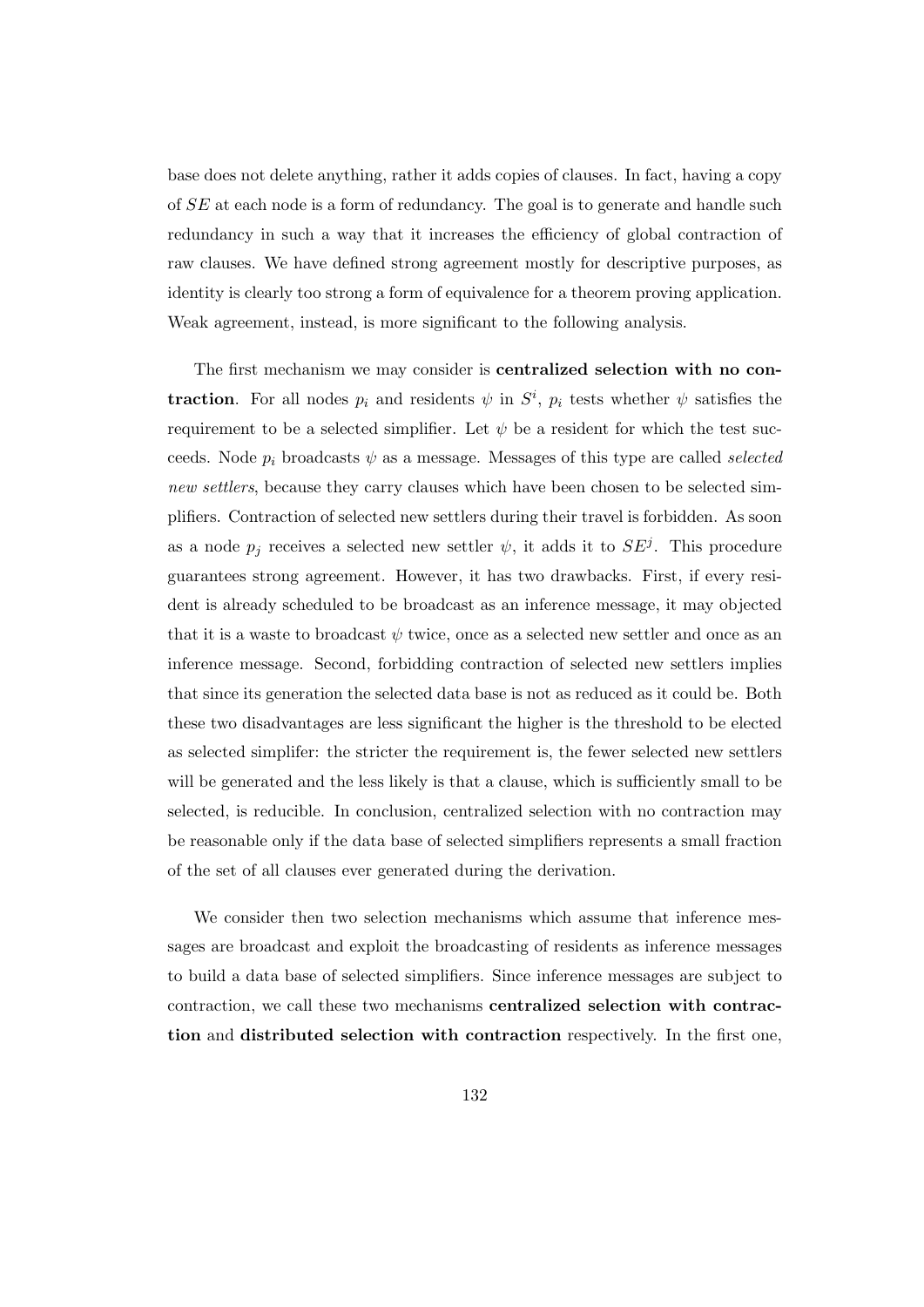node  $p_i$  tests whether  $\psi$  in  $S^i$  satisfies the condition to be selected, before broadcasting it as an inference message. If the test succeeds, the inference message for  $\psi$  includes the indication that the carried clause should be retained as a selected simplifier. Upon receipt of such a message, each node  $p_i$  inserts the clause, either  $\psi$  or some reduced form  $\psi'$ , in  $SE^{j}$ . In distributed selection with contraction, each node acts independently. Each node  $p_i$  tests for election to selected simplifier both its own residents and the inference messages it receives. If  $\psi$  satisfies the test,  $p_i$ adds it to  $SE^i$ .

It is plain to see that no selection mechanism which relies on messages subject to can enforce strong agreement, because different nodes may receive different reduced forms of the clause carried by the message. Therefore, we discuss centralized versus distributed selection with contraction with respect to weak agreement. Let  $\psi$  be a resident of  $p_i$  which is broadcast, reduced as an inference message and received at another node  $p_j$  in the reduced form  $\psi'$ . Such a sequel of events may induce disagreement between  $p_i$  and  $p_j$  in two ways: either  $\psi$  satisfies the test and  $\psi'$  does not or vice versa. The first case can be excluded by requiring that the criterion to decide whether a clause should be a selected simplifier has the following property: if  $\psi$  satisfies the test, any reduced form of  $\psi$  also does. For instance, for the simplification inference rule, this requirement is easily fulfilled by measuring terms according to the ordering  $\succ$  used in simplification itself. If  $\psi$  is sufficiently small to be chosen as a selected simplifier, any reduced form  $\psi'$  of  $\psi$  will be also, since  $\psi \succeq \psi'$  by definition of simplification.

We are left with the case where a resident  $\psi$  at  $p_i$  does not satisfy the test, whereas its reduced form  $\psi'$  received at  $p_j$  does. Such a situation affects centralized selection versus distributed selection very differently. In centralized selection, the decision is taken once and for all at  $p_i$ , based on  $\psi$ . Thus, if  $\psi$  does not satisfy the test, neither  $\psi$  is added to  $SE^i$  nor  $\psi'$  is added to  $SE^j$ . Centralized selection guarantees weak agreement, even in the presence of contraction. The negative side is that  $\psi'$  actually deserves to be added to  $SE<sup>j</sup>$ , but it is not. If  $\psi$  has been reduced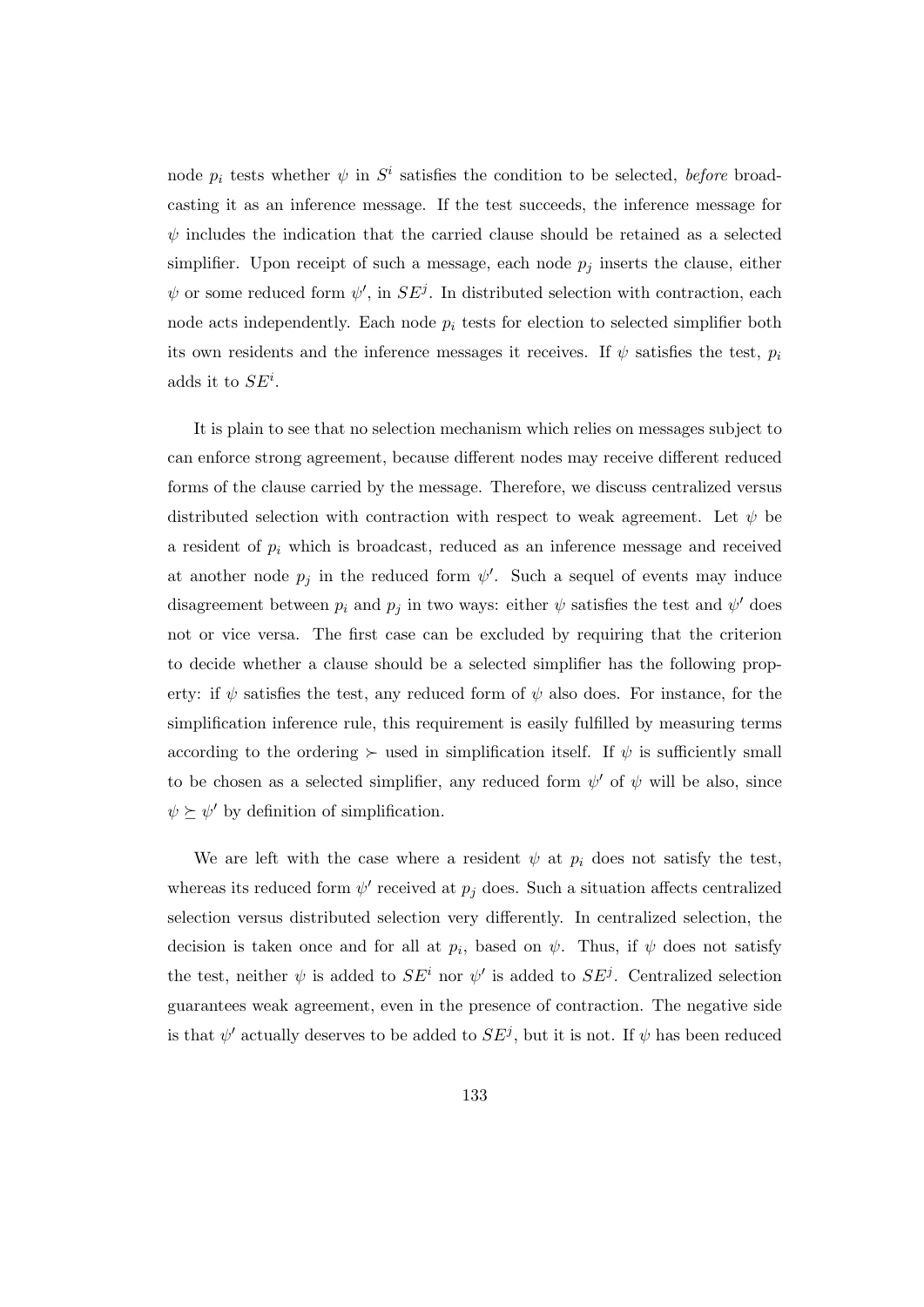as an inference message, it may also be reduced as a resident eventually. If  $\psi$  at  $p_i$ is reduced to a clause  $\psi''$  identical to or smaller than  $\psi'$ , then  $p_i$  will decide to share  $\psi''$ . To summarize, centralized selection guarantees weak agreement, at the cost of possibly delaying the insertion of good simplifiers in the  $SE^{i}$ 's. In distributed selection, instead,  $p_j$  adds  $\psi'$  to  $SE^j$  immediately, whereas  $p_i$  does not add  $\psi$  to  $SE^i$ . If, eventually,  $\psi$  is also reduced to a sufficiently small clause  $\psi''$ ,  $p_i$  will insert it in  $SE<sup>i</sup>$ . In the mean time,  $SE<sup>i</sup>$  and  $SE<sup>j</sup>$  disagree. Distributed selection represents the opposite trade-off than centralized selection: effective simplifiers are selected eagerly and weak agreement is possibly delayed.

One may wonder whether weak agreement is guaranteed eventually in distributed selection. The answer is negative in general. It may be positive under the hypothesis of uniform fairness of the derivation. We shall treat formally uniform fairness of distributed derivations in Section 5.2. We recall from Section 2.7 that a uniformly fair has the power of generating eventually a saturated set of clauses or a confluent set of equations. In other words, the union of all the persistent residents at all the nodes of N form a confluent set. Since the normal form of any term with respect to a confluent set is unique, the normal forms of  $\psi$  and  $\psi'$  will be unique eventually. If, in addition, all contraction steps are eventually applied,  $\psi$  and  $\psi'$  will be eventually reduced to the same form and weak agreement is eventually achieved. Such a form of weak agreement is of little practical importance. First, "eventually" means after an arbitrary number of steps. Second, theorem proving derivations are not required to be uniformly fair, because the purpose of the derivation is to prove a specific theorem and not to generate a confluent set. Therefore, if the selected data base is generated by a distributed mechanism with contraction of messages, weak agreement is not guaranteed in general.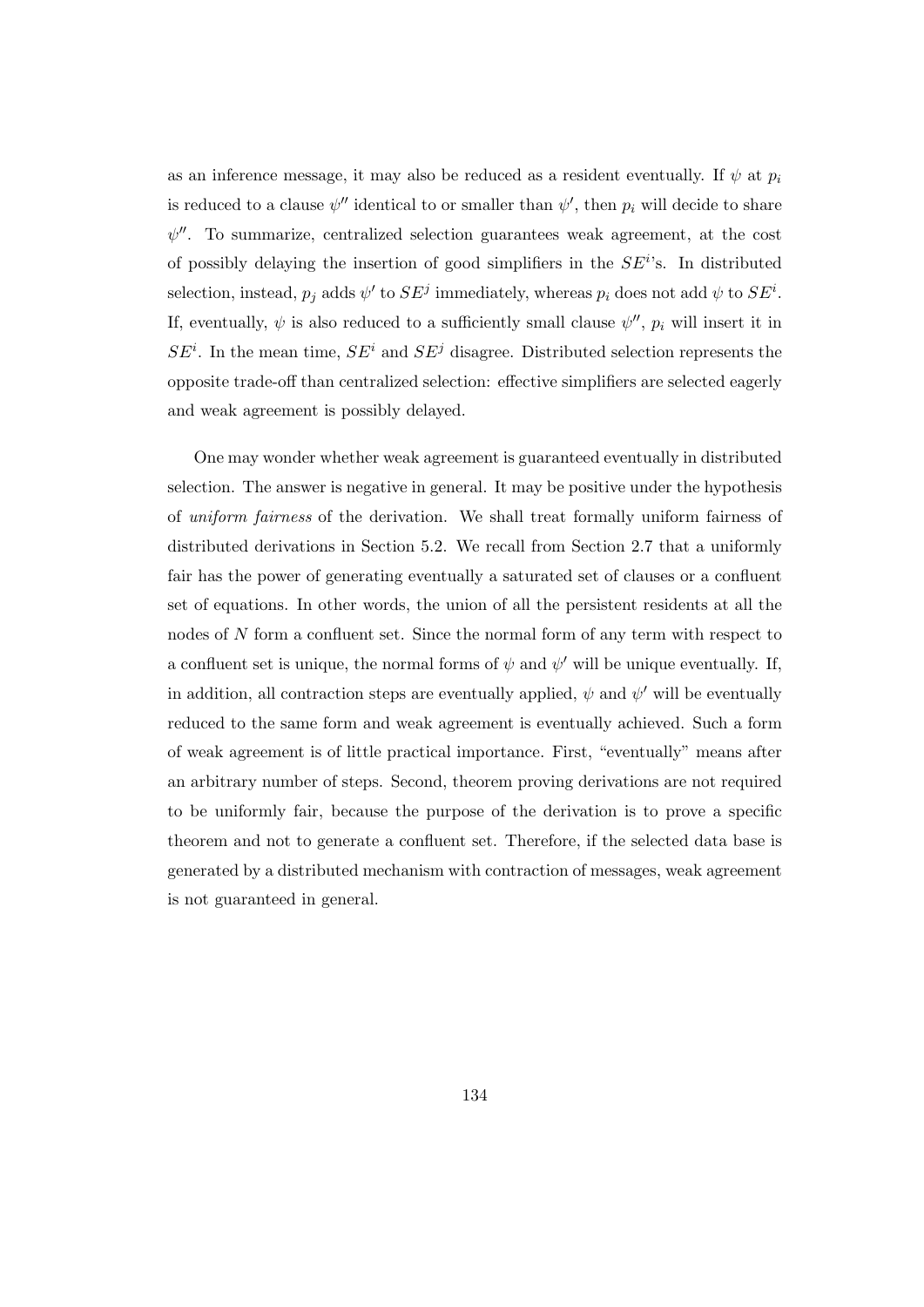### 4.2.2 Global contraction at the source

Global contraction by travelling may be very inefficient, even in the presence of selected simplifiers. For instance, if the rewrite rules  $g(f(a)) \rightarrow h(f(a))$  and  $h(f(a)) \to f(a)$  are allocated at two different nodes and are not selected simplifiers, it takes m traversals to normalize the equation  $g^m(f(a)) \simeq a$ . The alternative is to provide each node with access to an approximated version of the global data base and adopt global contraction at the source. It can be realized either by the localized image sets  $SH<sup>i</sup>$ 's or by a global image set  $SH$  in shared memory.

A fundamental issue in global contraction at the source, is whether contraction of the simplifiers in the  $SH<sup>i</sup>$ 's (or in  $SH$ ) should be allowed. The question is whether the advantage of maintaining the  $SH<sup>i</sup>$ 's  $(SH)$  fully reduced is worth the cost of updating them. In case of localized image sets, one possibility is to have each  $p_i$ performing contraction on  $SH<sup>i</sup>$  just like on  $S<sup>i</sup>$ . We call this policy "maintenance by direct contraction". Each node contracts its own raw clauses, but all nodes execute independently contraction of all residents: if  $\psi$  is a resident at  $p_i$  which is also stored in the  $SH<sup>j</sup>$  components at the other nodes, contraction of  $\psi$  is performed at all nodes which have a copy of  $\psi$ . If contraction inferences are sufficiently fast, this may be a reasonable choice. On the other hand, this approach is undesirable in case of SH in shared memory, because it would re-introduce the backward contraction bottleneck.

At the other extreme, another possibility is to forbid contraction on the  $SH<sup>i</sup>$ 's  $($ on  $SH$ ) altogether. This is the "no contraction" policy. Only insertion of new elements is allowed. If  $\psi \in SH^j - S^j$  is reducible, it may be reduced at the node  $p_i$ , such that  $\psi \in S^i$ , and a reduced form of  $\psi$  will be added to  $SH^j$  eventually. If  $SH<sup>j</sup>$  is used only as a data base of simplifiers, the presence of both  $\psi$  and a reduced form  $\psi'$  should not represent serious redundancy. In fact, especially if the  $SH<sup>j</sup>$ 's are implemented as discrimination nets, frequent updates of the elements in the net may not be cost-effective. However, if no element is ever deleted from the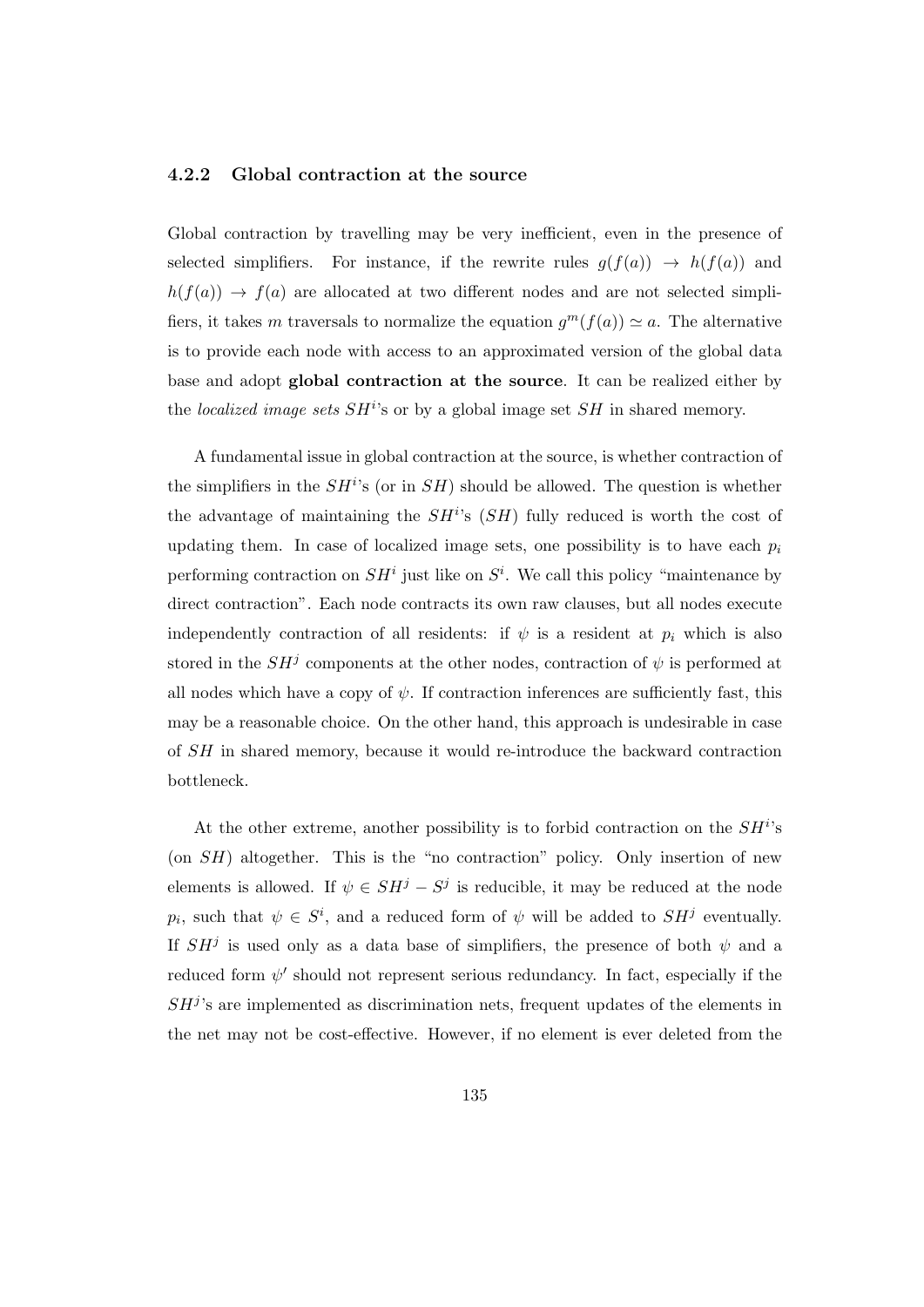$SH<sup>j</sup>$ 's, their sizes may grow up to compromise their performances. Furthermore, if the elements in  $SH<sup>j</sup>$  are used for expansion steps, redundant clauses in  $SH<sup>j</sup>$  would induce the generation of more redundant clauses. These considerations also apply to the case where we have a global image set SH in shared memory. In order to avoid such phenomena, we may design mechanisms to update the  $SH^{i,s}$   $(SH)$  without resorting to the direct application of contraction inferences.

We consider first the shared memory case. We associate to every resident of a node a unique *identifier*: for every node  $p_i$  and for every resident  $\psi$  of  $p_i$ ,  $\psi$  receives an identifier a, so that a is the unique identifier of  $\psi$  within the local data base  $S^i$ at  $p_i$ . It follows that  $\langle p_i, a \rangle$  is the unique global identifier of  $\psi$  over N. We also establish that a resident  $\psi$  at  $p_i$  has another attribute, the *birth-time*, i.e. the time at  $p_i$ 's clock when  $\psi$  was recorded as a resident of  $p_i$ . Overall the format of a resident is  $\langle \psi, a, x \rangle \in S^i$ , where a is the identifier and x is the birth-time. The global identifiers of the residents can be used to index the clauses in  $SH$ . For instance, SH may be implemented as a hash table, with the global identifier as key. When a resident  $\langle \psi, a, x \rangle \in S^i$  is deleted or replaced by  $\langle \psi', a, y \rangle$ , where  $y > x$  is the current time at  $p_i$ 's clock, node  $p_i$  also retrieves index  $\langle p_i, a \rangle$  in  $SH$  and deletes  $\psi$ or replaces it by  $\psi'$  in SH as well. This technique is called "maintenance by direct update". The potential risk of this approach is that it may turn out to mimic too closely the direct application of contraction to the shared memory. The replacement of  $\psi$  by  $\psi'$  still requires a write-access and if a very high number of such accesses is generated, the conditions for a backward contraction bottleneck in shared memory might develop.

To prevent such a phenomenon, we may adopt a mechanism of "delayed update with garbage collection". When  $\langle \psi, a, x \rangle$  is replaced by  $\langle \psi', a, y \rangle, y > x$ , in  $S^i$ , node  $p_i$  does not retrieve and delete  $\psi$  in  $SH$ , but simply add  $\psi'$  to the bucket with key  $\langle p_i, a \rangle$  in the hash table *SH*. Therefore there is only minimal writeconflict. Each bucket may be organized as a last-in-first-out list, so that the most recently added, and thus the most reduced, element is easily retrieved at the top, to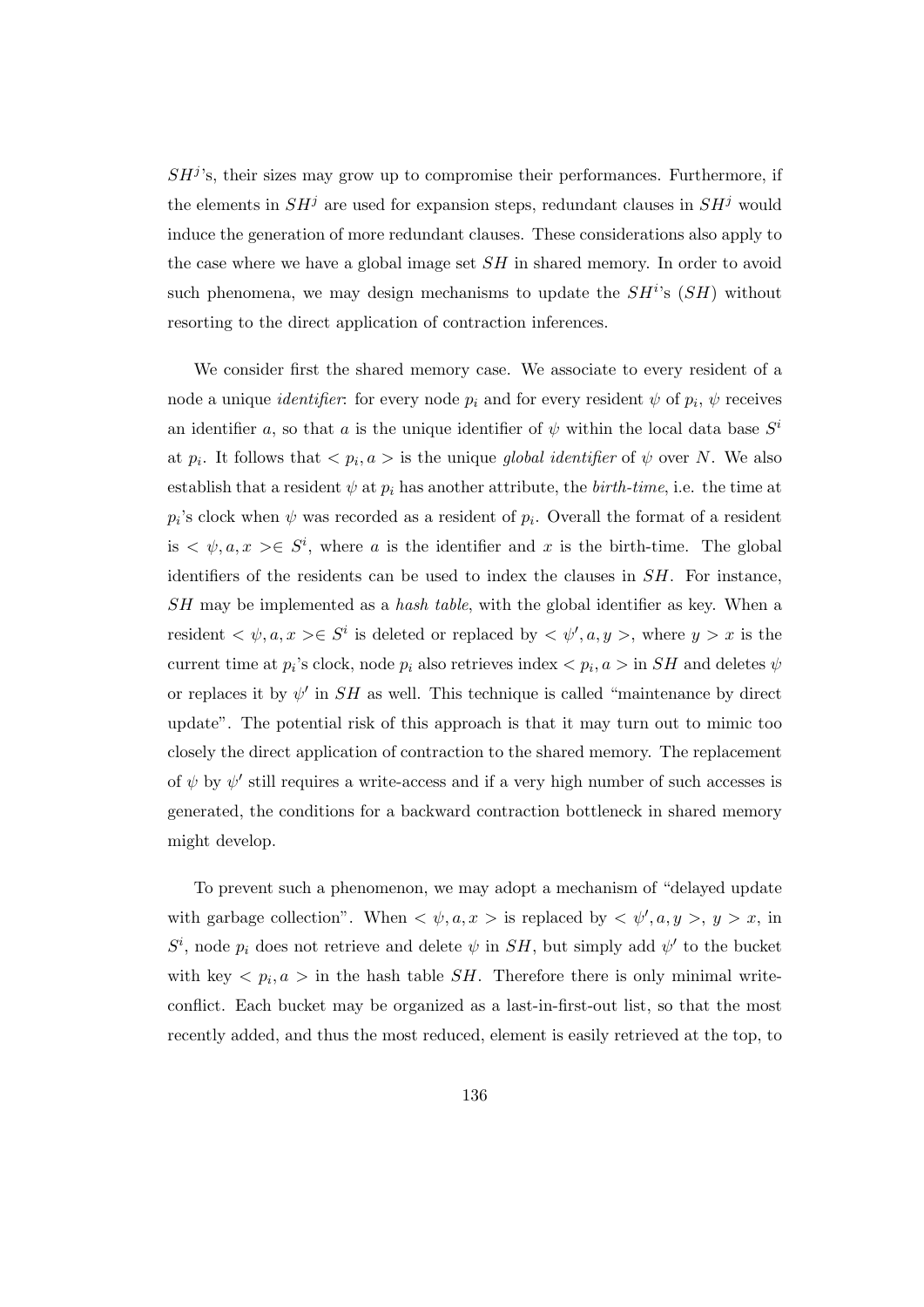be used as simplifier. Note that different processes may use as simplifiers different elements from the same bucket, without incurring in a read-write conflict, because all the data with the same key  $(*i*, a>)$  are logically equivalent. Periodically, a garbage collection process visits all the buckets of the hash table and delete all the elements in each bucket except the topmost one. It may be determined empirically how often garbage collection should be executed, keeping into account the amount of shared memory available. The disadvantage of this technique is represented by the drawbacks of garbage collection. Namely, if the garbage collection process monopolizes the access to the shared memory for too long, the deductive processes at the nodes may be forced to suspend, waiting to access the shared memory to get the simplifiers.

Identifiers and birth-times of residents also help in case of localized image sets. We require that an inference message carries a clause together with its global identifier and birth-time. An inference message for a resident  $\langle \psi, a, x \rangle \in S^i$  has the form  $\langle \psi, p_i, a, x \rangle$ . These additional fields allow a node to recognize that an inference message is carrying a reduced form of a previously received clause. If  $\langle \psi, a, x \rangle$  is reduced to  $\langle \psi', a, y \rangle$ , where  $y > x$ , at  $p_i$ , a new inference message  $\langle \psi', p_i, a, y \rangle$ will be broadcast eventually. The localized image sets can also be implemented as hash tables with the global identifier of the clauses as key. Whenever a node  $p_j$ receives an inference message, e.g.  $\langle \psi', p_i, a, y \rangle$ , it checks whether an element  $\psi$ with the same global identifier  $\langle p_i, a \rangle$  is stored in  $SH^j$ . If this is the case, node  $p_j$  compares  $\psi$  and  $\psi'$  according to the ordering on clauses and saves the smallest in  $SH<sup>j</sup>$ . If the two clauses are not comparable, the one with most recent birth-time is saved. We call this solution "update by inference messages" and we shall formalize the comparison between messages as an inference rule in Section 5.3.1. Such an immediate replacement is much more reasonable in the distributed memory configuration than in the one with shared memory, because an access to  $SH<sup>j</sup>$  is just an access to the local memory of  $p_i$ .

In case of update by inference messages, the situation is less favorable if <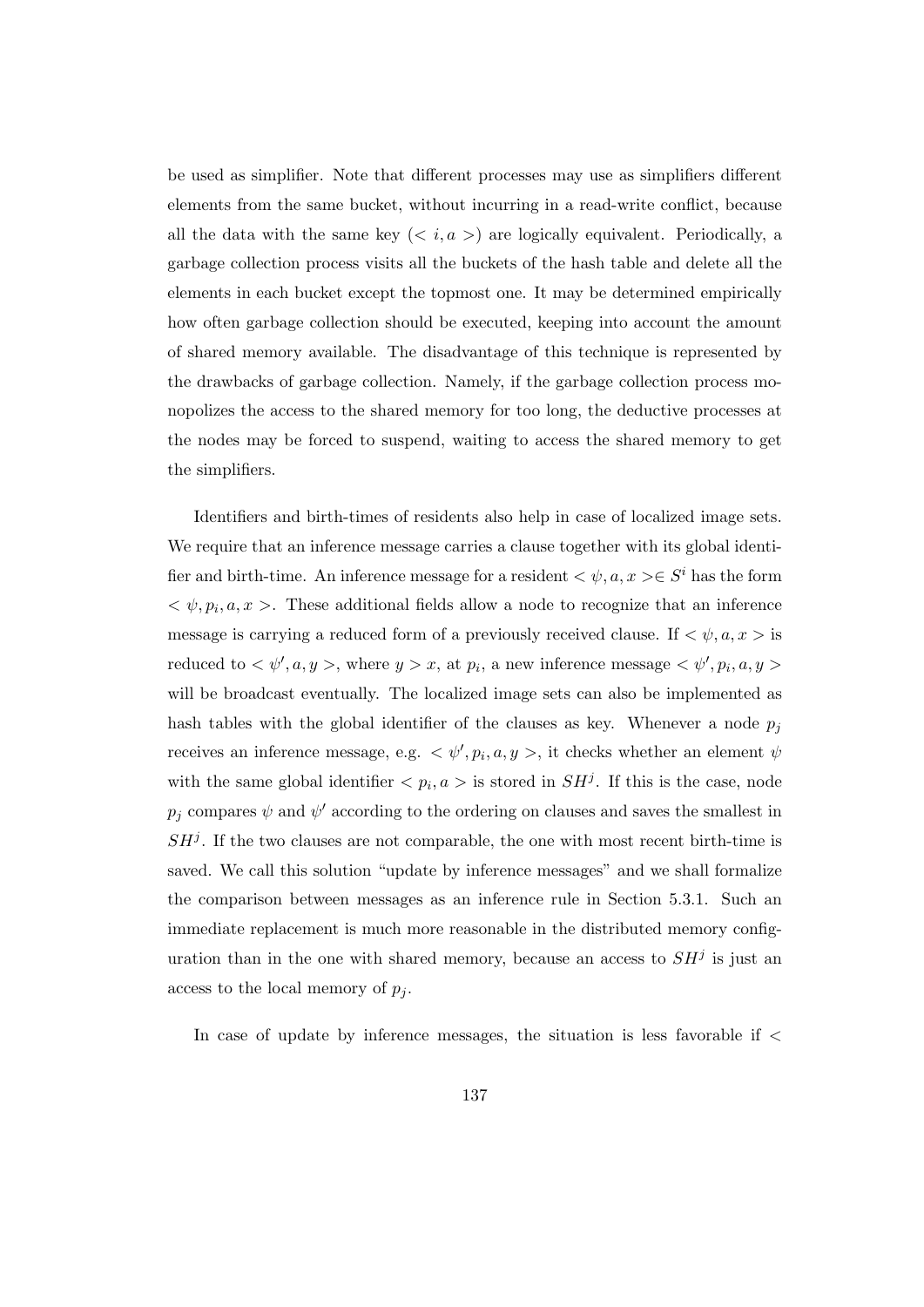$\psi, a, x > \in S^i$  is deleted, rather than replaced, by a contraction step. In such case, no more messages with identifier  $\langle p_i, a \rangle$  will be issued and therefore, localized image sets may never be updated. However, inference messages may still help: whenever an inference message  $\langle \psi, p_i, a, x \rangle$  is deleted at a node  $p_k$ , it is possible to check whether  $SH^k$  contains any clause with identifier  $\langle p_i, a \rangle$  and delete it. This is not sufficient in general to update all the localized image sets, because clause  $\psi$  may not be deleted at  $p_k$ . Then, if performance is hindered by not updating the localized image sets with respect to deletions, one may consider broadcasting a special message with identifier  $\langle p_i, a \rangle$  to inform all the nodes that the resident at  $\langle p_i, a \rangle$  has been deleted.

### 4.2.3 Discussion of distributed global contraction schemes

All our schemes for distributed global contraction fall into three basic classes: global contraction by travelling, global contraction at the source with localized image sets and global contraction at the source with shared memory.

Global contraction by travelling was our first approach to the problem. It originated from the consideration that in a contraction-oriented strategy a clause is subject to forward contraction before being used for expansion. We emphasized the distinction between these two stages, forward contraction and expansion. By viewing the problem in terms of the "life" of a clause, we thought of a clause as being first a raw clause, then a new settler and finally a resident. As a raw clause, it undergoes forward contraction and it is not used for expansion. As a resident, it is used for expansion and to reduce successively generated raw clauses. The classification of clauses depending on whether they are allowed to expand seemed a key concept. Accordingly, we decided that raw clauses would travel, while clauses allowed to expand would be settled as residents. The rationale was that it is wasteful to allocate a raw clause, since its life-time may be very short, as it may be deleted by forward contraction. This consideration, however, soon turned against the idea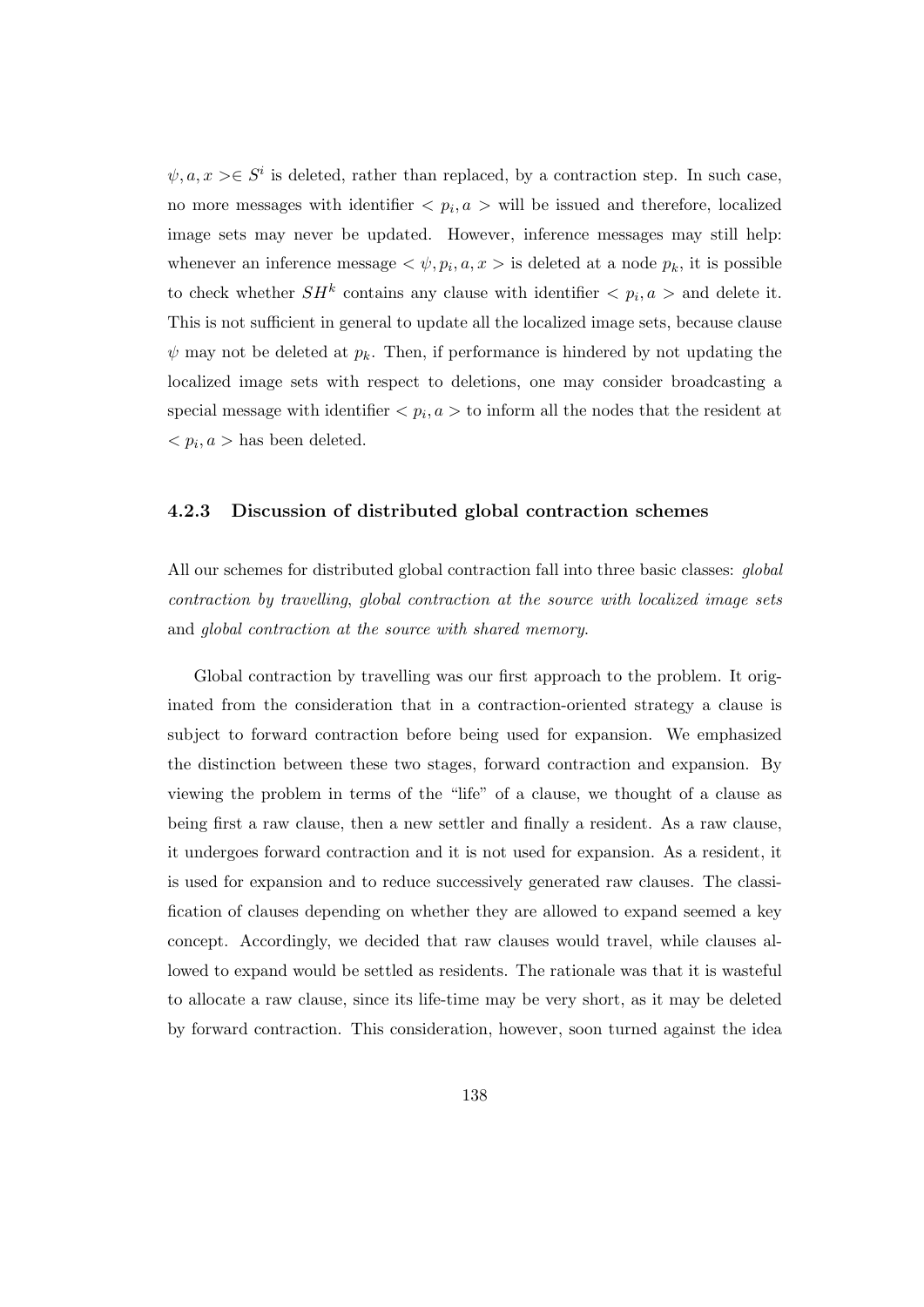of global contraction by travelling. We realized that communication is probably bounded to be the most expensive activity in a distributed system. Exactly because raw clauses are very short-lived on average, it is not cost-effective to generate and transmit messages for them. Also, it was remarked to us [83] that the number of raw clauses is likely to be much higher than the number of residents at any stage of a typical contraction-oriented derivation. Indeed the vast majority of raw clauses are deleted during forward contraction. Therefore, if raw clauses are messages, the overhead of communication will be most likely too high.

These reflections led us to seek an alternative to the idea of travelling raw clauses. In order to realize global forward contraction without travelling, i.e. at the source, one needs to give access to some approximation of the global data base to each node. Thus, our second solution was global contraction at the source with localized image sets. We thought that since a node receives the residents of the other nodes as inference messages for the purpose of expansion, it may as well save them and use them as simplifiers. Discarding the inference messages after one usage seemed an unreasonable waste, since so much communication effort had been done to diffuse them in the first place.

The next turning point was the understanding that the key issue is backward contraction, not the dichotomy between a forward contraction stage and an expansion stage. We saw that the most difficult requirement in the parallelization of a contraction-oriented strategy is not to make sure that a clause is forward-contracted before expanding. The most challenging requirement is to maintain the residents reduced, and especially, whenever a resident is backward-contracted, to be able to test it for further contraction with respect to the global data base. In terms of the metaphor of the life of a clause, it turns out that a clause is never definitely settled, because a backward contraction step may contract a resident at any time.

This development has many consequences. First, backward contraction induces inference messages, because a backward-contracted resident needs to be re-issued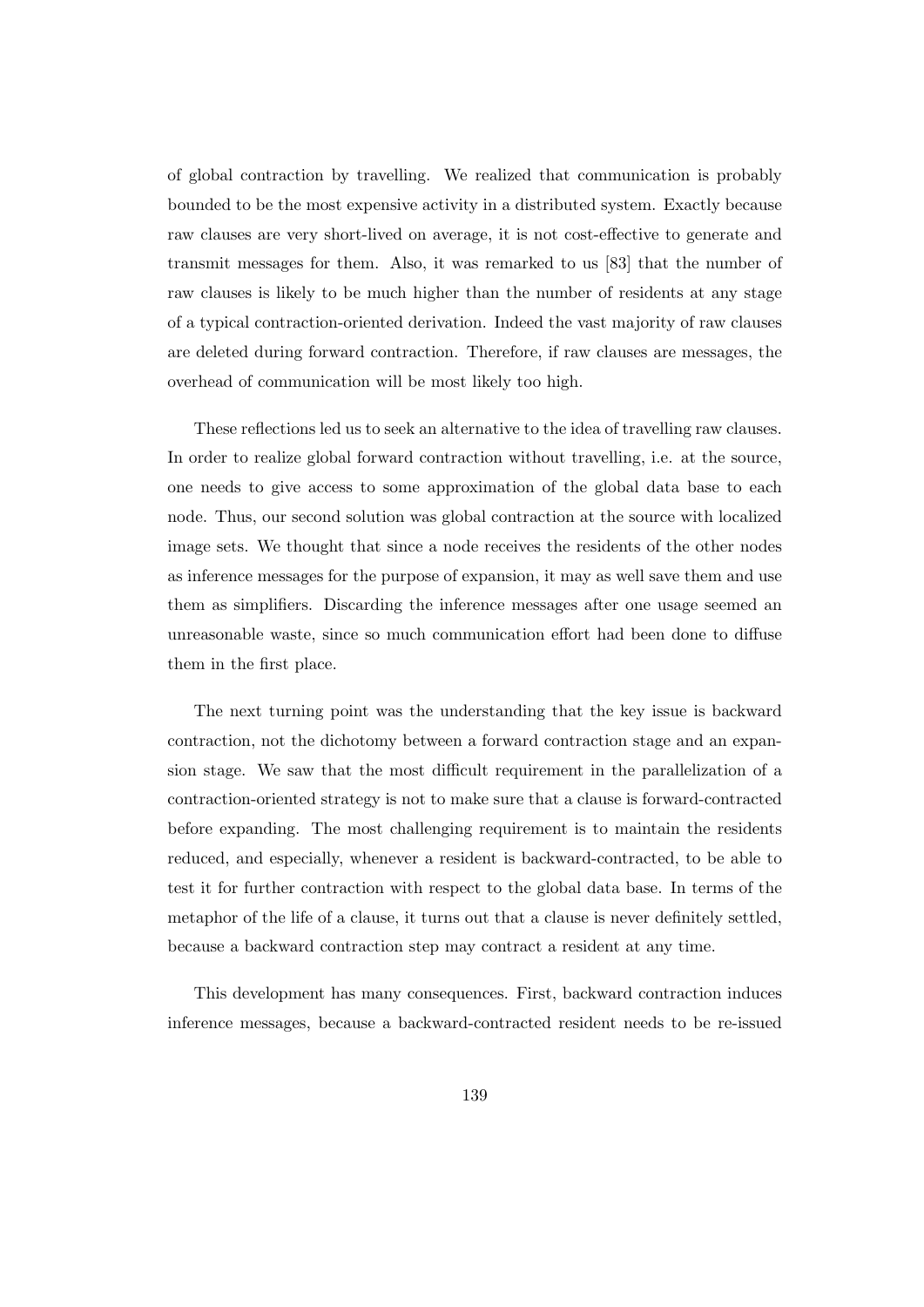eventually. It appeared that the number of inference messages was going to be probably higher than expected. In other words, even after having renounced travelling raw clauses, the overhead in communication due to inference messages alone was still worrisome. Second, backward contraction increases the cost of saving received inference messages, because the localized image sets need to be updated with respect to backward contraction. If the clauses carried by inference messages were guaranteed to be persistent, the advantage of saving them would certainly exceed the cost. However, it is not so. Forming a localized image set at each node gives to each process the capability of utilizing an approximation of the global data base as set of simplifiers. But it also gives the burden of maintaining  $n$  images of the global data base reduced. Third, the usage of localized image sets might make more difficult to prevent the derivations constructed by the different processes from overlapping. Intuitively, the deductive processes end up gathering the same data, i.e. the same clauses in their localized image sets. This phenomenon may challenge the possibility of partitioning the search space effectively by partitioning the clauses. It may become more relevant to differentiate the derivations by explicitly differentiating the search plans executed at distinct nodes. Thus, while the travelling raw clauses approach suffers from too much communication, the localized image sets approach seems to suffer from too much duplication of data.

As a third solution, we resorted to global contraction at the source with shared memory. It reduces duplication because there is just one image set rather than  $n$ sets. It reduces communication because it is possible to implement send/receive of inference messages as read/write in shared memory. The negative side is that the shared memory may become a bottleneck. This may happen in two ways. First, the shared memory might become a bottleneck for backward contraction, as in the purely shared memory approaches that we have surveyed. Our solution is to associate different functions to different copies of a clause. The copy of a clause  $\varphi$  in shared memory, i.e. the "image" of  $\varphi$ , is used mostly as simplifier, while possible backward contraction steps re-write the copy of  $\varphi$  at a node, i.e.  $\varphi$  as a resident. Images in shared memory are updated with some delay. Second, the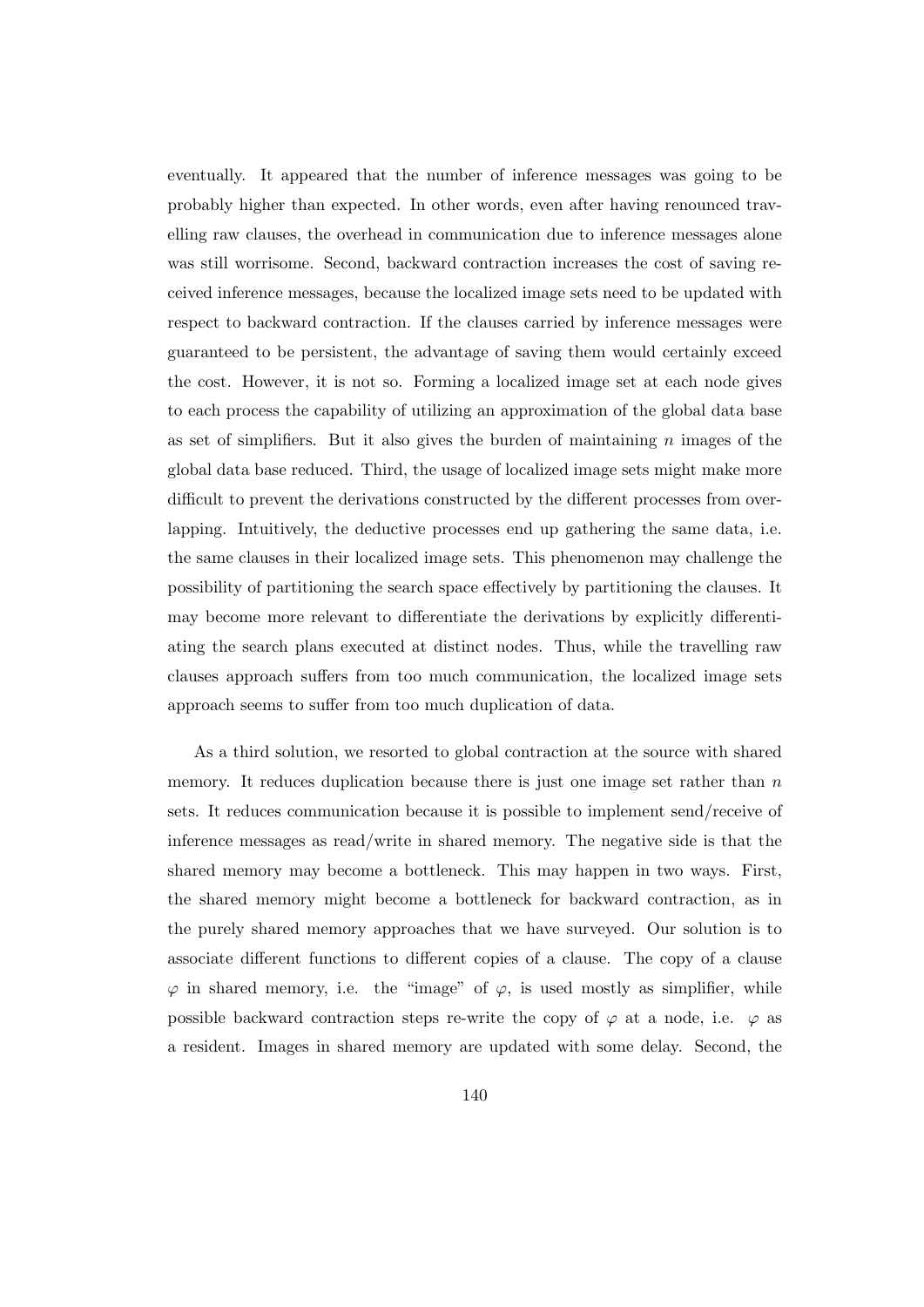shared memory may become a bottleneck of communication, as all the processes try to access it to read/write inference messages. In order to avoid this, we propose to use both communication via message-passing and communication through shared memory. It is not necessary that all the inference messages are exchanged through the shared memory. For instance, we may establish that the first issue of a resident as inference message is broadcast. Then, if a resident is backward-contracted, rather than broadcasting a new inference message, we update the image of the resident in shared memory and we make sure that the other processes are aware of the update. If it appears that too much traffic goes through the shared memory, it may be better to use message-passing more intensively, e.g. by establishing that the first k updates of a resident are diffused by broadcasting. The appropriate trade-off between communication through shared memory and communication via messagepassing, e.g. a good value for the above parameter  $k$ , needs to be determined empirically for different architectures, e.g. different sizes and speeds of the shared memory.

In summary, global contraction by travelling is a *communication-oriented* approach, which may be adopted when fast communication is available, the local memories at the nodes are small and there is no shared memory. Global contraction at the source with localized image sets is the duplication-oriented approach, which we have implemented in Aquarius. Global contraction at the source with shared memory is a mixed approach, developed based on criticism of the first two solutions and on the empirical observations of our implementation.

## 4.3 Guidelines for the schedule of the operations at a node

In this section we outline some basic priorities between classes of operations at a node, for a contraction-based strategy. The schedule of the operations at a node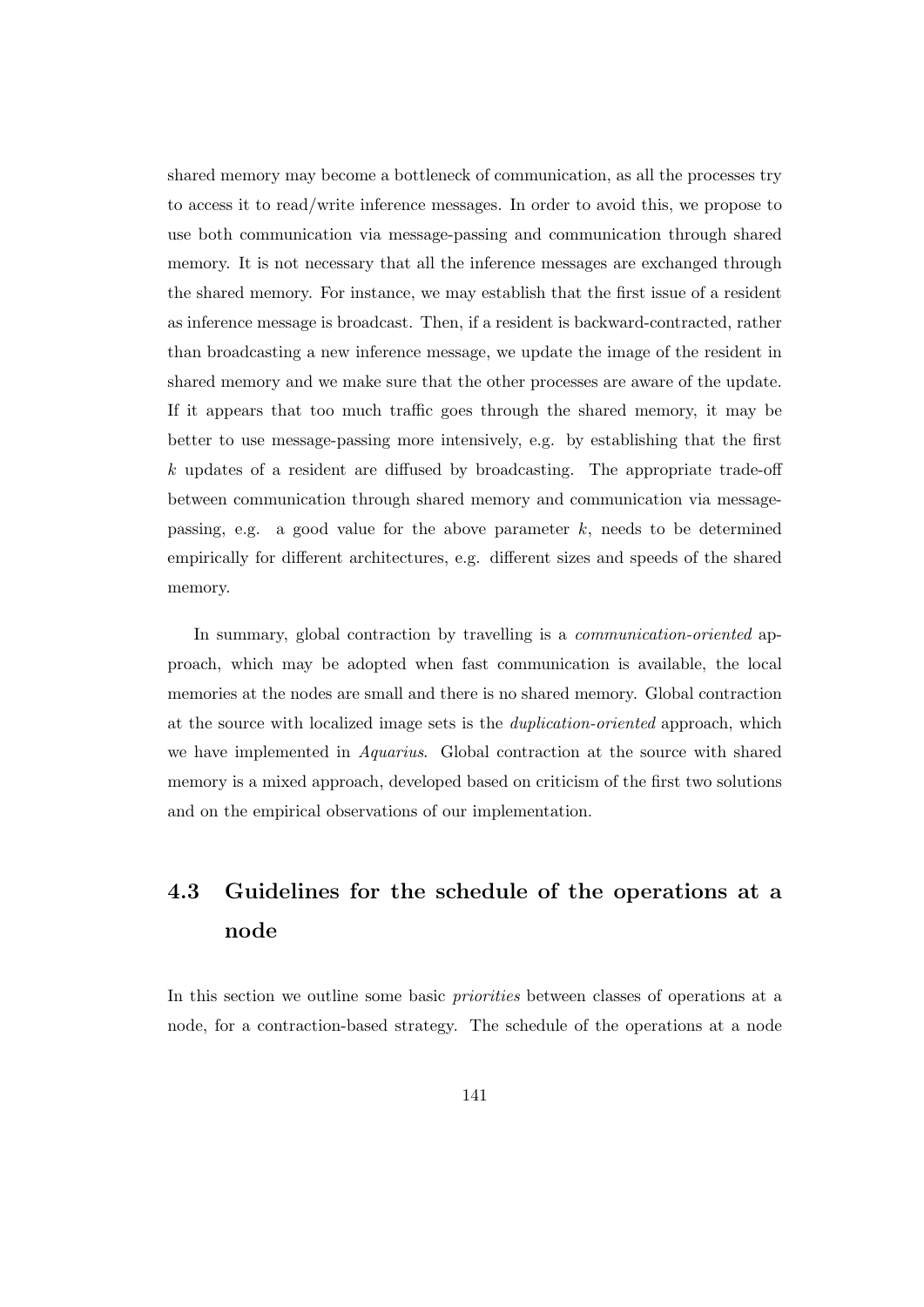should first of all be *fair*, i.e. ensure that no needed step is postponed indefinitely. We shall concern ourselves with fairness in our formal treatment of distributed derivations (Section 5.2). Provided fairness is preserved, the following priorities may be recommended as guidelines. The general philosophy is that the operations which *reduce* the amount of data stored at the node have higher priority than those which *increase* it. The only exception to this rule is represented by the operation of receiving a message from the outside, since such an operation is determined by an external event which the node services as soon as possible. At a very high abstraction level, the schedule of a node is:

- 1. Receive messages from the outside.
- 2. Contraction inferences.
- 3. Communication:
	- (a) Settle new settlers,
	- (b) Forward already existing messages and
	- (c) Send new messages.

## 4. Expansion inferences.

In a contraction-first strategy, contraction has higher priority than expansion and communication. The goal of this rule is to make sure that each process uses as parents in expansion steps and sends/forwards to other processes clauses which have been reduced as much as possible according to the global contraction scheme. Furthermore, contraction steps may delete clauses, eliminating the need of communication steps for them. Among contraction steps, a good rule is to give forward contraction priority over backward contraction. It is known since [91] that performing forward subsumption before backward subsumption is sufficient to prevent certain violations of fairness, which may result from the uncontrolled application of backward subsumption of variants. This issue becomes significantly more complicated in distributed deduction and we shall study it in detail in Section 5.4.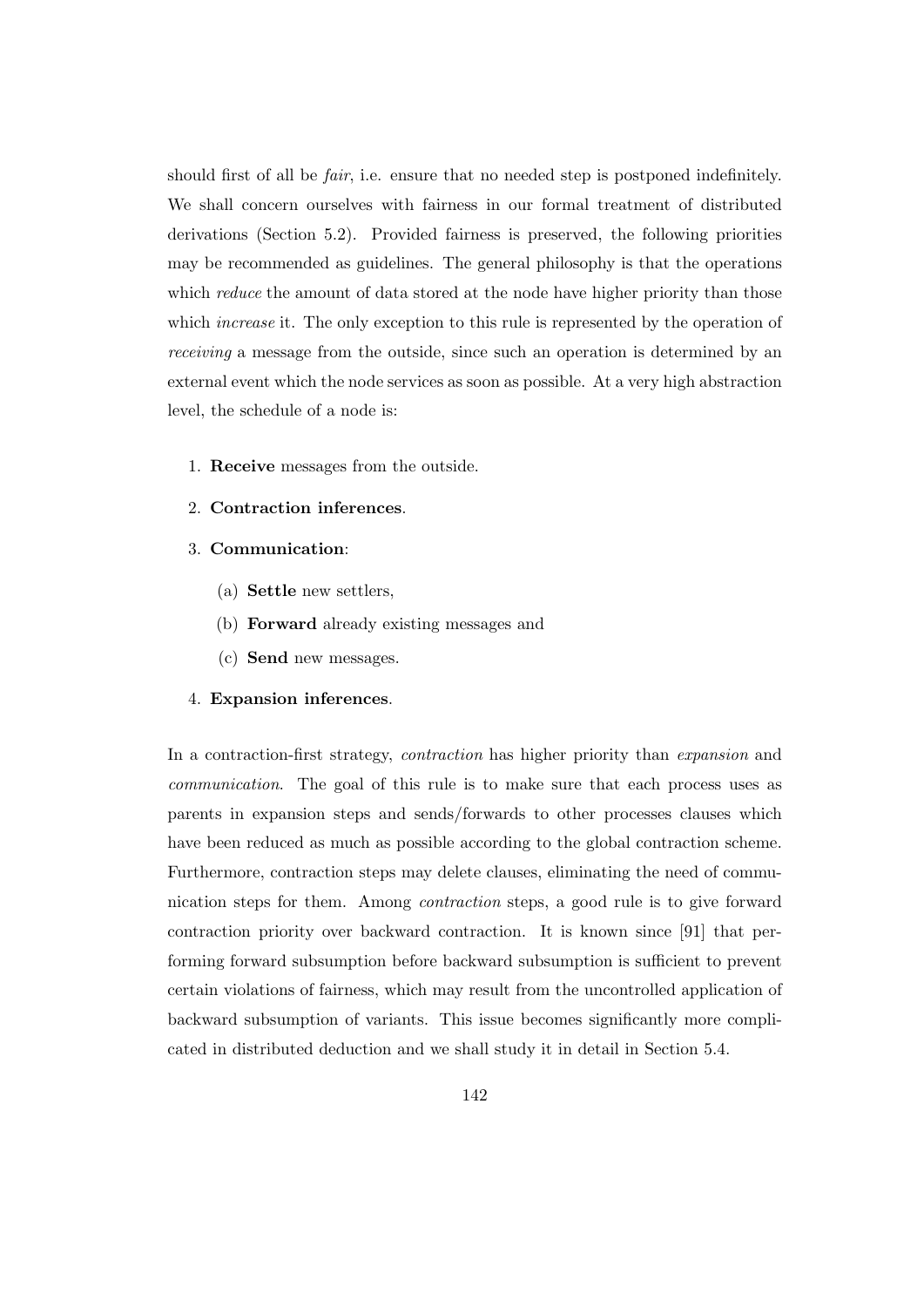Communication steps have higher priority than expansion inferences, in order to enhance parallelism. For instance, if a processor does not forward an inference message until after its expansion phase, the broadcasting process may be delayed too severely. Among the communication steps, Forward has higher priority than Send, since the former lets already existing messages proceed, whereas the latter creates new ones. Also, it may be preferable to forward/send first travelling raw clauses, next new settlers and finally inference messages, on the ground that travelling raw clauses may be engaged in a longer travel than the other messages. Furthermore, raw clauses are subject only to contraction steps, whereas new settlers and inference messages are already able to or getting close to be able to expand. When sorting expansion steps, it may be convenient to perform paramodulation of inference messages into residents rather eagerly, since after this phase the inference message can be discarded.

In the following sections we consider policies for allocation of new settlers, routing/broadcasting of messages and the inferences within each process.

## 4.4 Policies for the distribution of new settlers

After a raw clause  $\psi$  born at  $p_i$  has undergone the global contraction phase, it needs to be allocated at a node as a resident. Node  $p_i$  computes the *allocation al*gorithm to determine a final destination  $p_q$  and it creates the new settler  $\langle \psi, p_q \rangle$ . Several allocation policies can be designed. Since the assignment of clauses to processors determines the work-load at the processors, one would like the allocation policy to distribute the clauses as evenly as possible, so that the work-load is wellbalanced. On the other hand, deciding the allocation of clauses to nodes is part of the overhead of working in a distributed environment. An allocation algorithm which diffuses clauses evenly but is very time-consuming may not be reasonable, because the advantage of maintaining the work-load balanced may be outdone by the cost of computing a complex allocation algorithm for each and every new settler.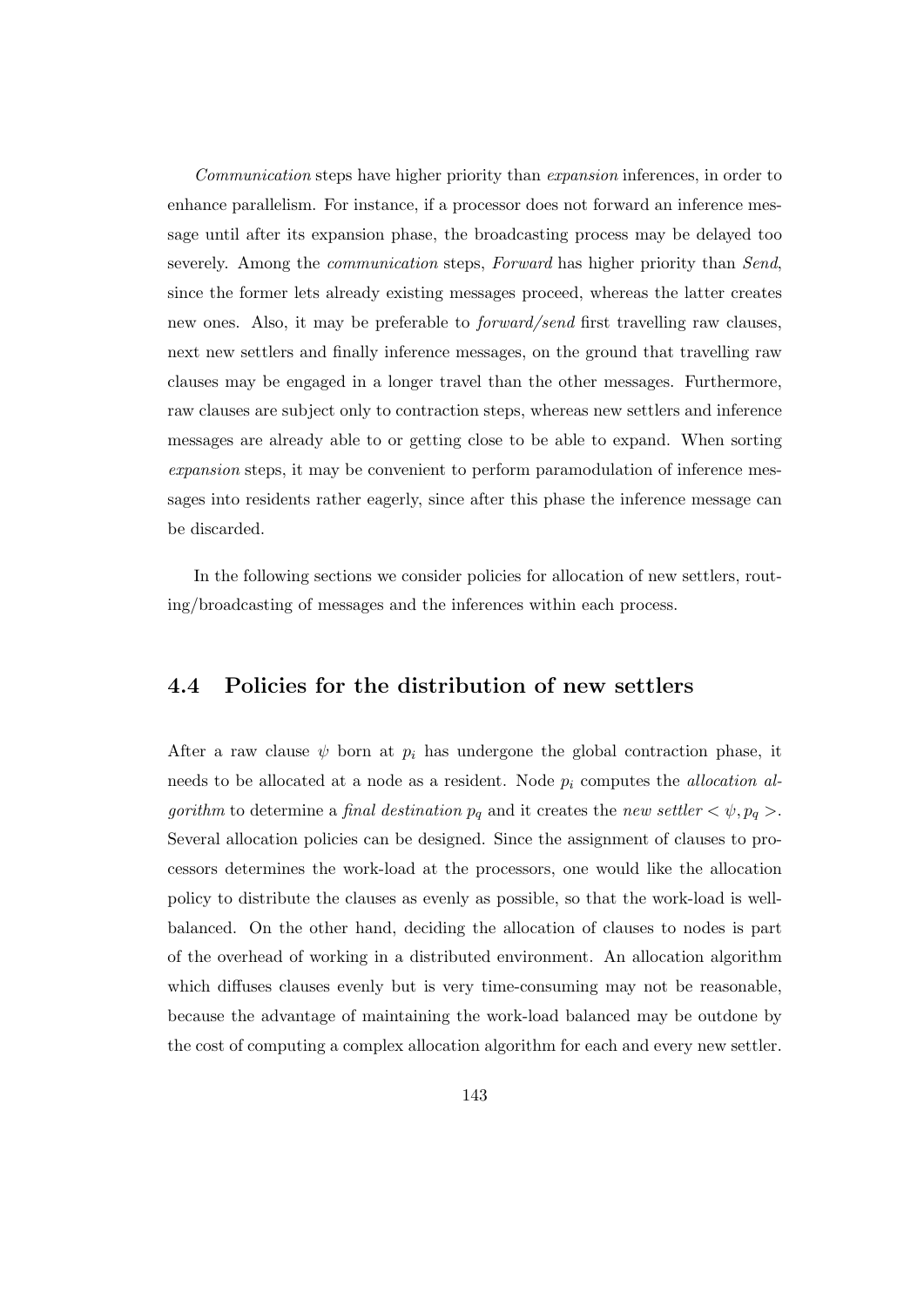A best-fit allocation algorithm identifies a node  $p<sub>q</sub>$  where the number of residents is minimum<sup>1</sup> and sends the new settler to  $p_q$ . A best-fit policy has the advantage of ensuring a well-balanced work-load among the processors. However, such a result is obtained at the cost of executing a distributed selection algorithm to select a node with the minimum number of residents. For this purpose, one may assume that each processor  $p_i$  maintains a counter  $w^i$  for the number of its residents. Whenever a resident is deleted from  $S^i$  or inserted in  $S^i$ ,  $w^i$  is decremented or incremented.

If global contraction is performed by travelling, the distributed selection algorithm can be computed during the contraction trip of the travelling raw clause. This requires to add to a travelling raw clause an additional field, called final destination. The value of this field is the identifier of the processor which is the best candidate for allocation found so far. A travelling raw clause has then the form  $\langle \psi, p_i, (p_q, w^q) \rangle$ , where  $\psi$  is the clause,  $p_i$  is its birth-place,  $p_q$  is its final destination and  $w^q$  is the number of residents at  $p<sub>q</sub>$ . When the travelling raw clause is first created at  $p<sub>i</sub>$ , its last field is initialized with the values for  $p_i$  itself, i.e.  $(p_i, w^i)$ . Whenever the raw clause  $\psi$  visits a processor  $p_k$  on route P, it compares  $w^q$  with  $w^k$ . If  $w^k < w^q$ , the final destination field in the travelling raw clause is set to  $(p_k, w^k)$ . When the global contraction process is completed, the travelling raw clause is back at its birth-place  $p_i$  and the value  $p_q$  of its last field indicates where it should go. Thus,  $p_i$  generates the new settler  $\langle \psi, p_q \rangle$ .

If global contraction at the source in shared memory is adopted, we may require that the work-loads  $w^i$  of all nodes are stored in the shared memory. Each  $p_i$  is responsible for periodically updating the value of  $w<sup>i</sup>$  in shared memory. If there is no shared memory and the nodes have the localized global data bases  $SH<sup>i</sup>$ s, each node  $p_j$  may compute and keep in memory an estimate of the work-load  $w^i$  of any other node  $p_i$ , by counting the inference messages it receives from  $p_i$ . Then, when a processor  $p_j$  needs to determine the final destination of a new settler, it computes

<sup>&</sup>lt;sup>1</sup>Without loss of generality, we assume that the work-load is measured by the number of residents. More refined measures, such as measures involving the size of clauses, may be adopted.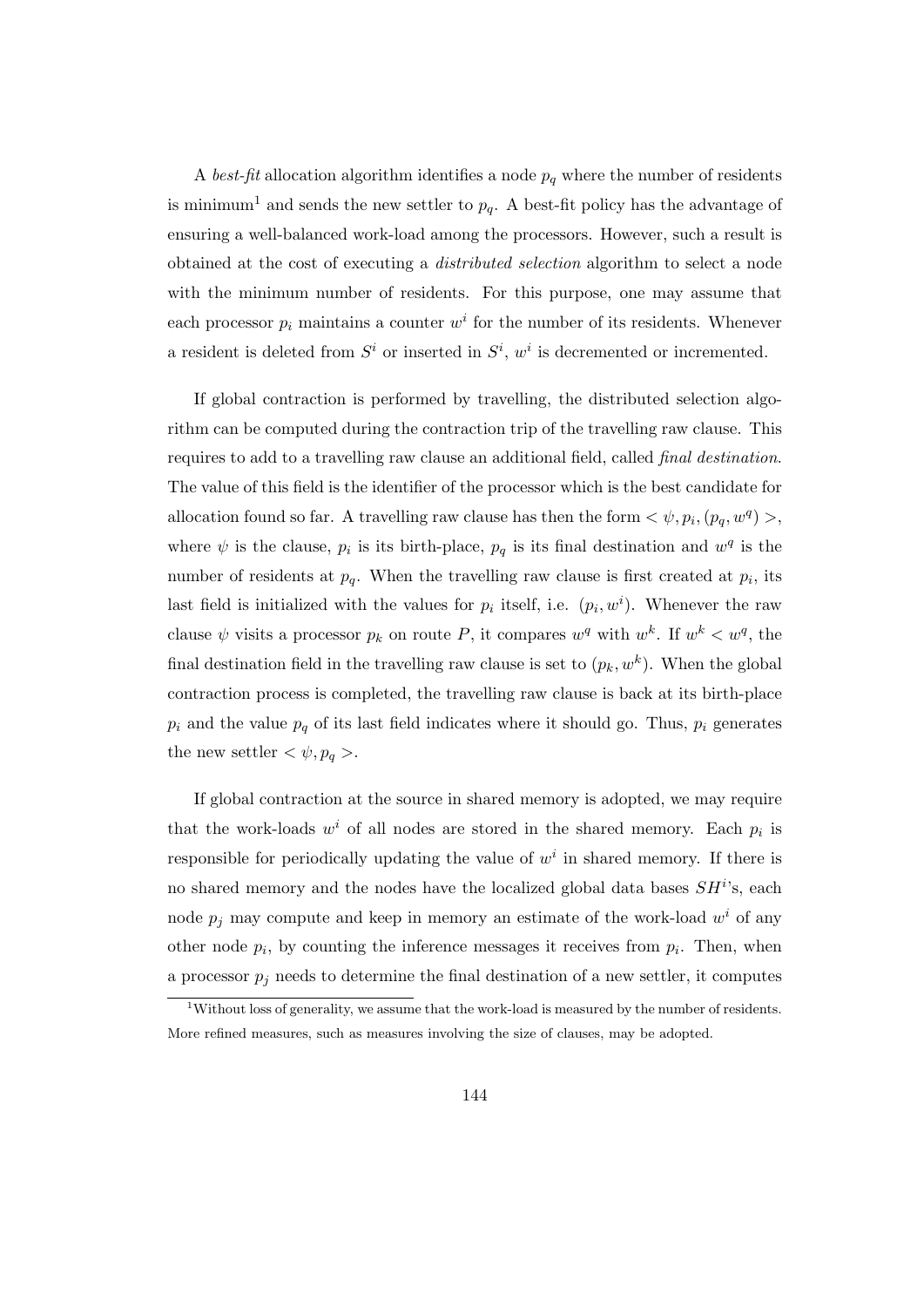the minimum  $w^q$  among all  $w^i$ 's and generates the new settler  $\langle \psi, p_q \rangle$ .

Under an *alternate-fit* policy, each node  $p_i$  saves the most recently used destination, i.e. the identifier q of the node  $p<sub>q</sub>$ , where  $p<sub>i</sub>$  sent its most recent new settler. When  $p_i$  needs to determine the destination for the next new settler,  $p_i$  picks  $(q+1) \mod n$ , where n is the total number of processors. A variant of alternate-fit, which we call *half-alternate-fit*, works as follows: each node  $p_i$  saves the two most recently used destinations  $q_1$  and  $q_2$ , where  $q_1$  is the most recent one. If  $q_1$  is  $p_i$ itself,  $p_i$  chooses  $(q_2 + 1) \mod p$ . Otherwise, i.e.  $q_1 \neq p_i$ , the new settler is allocated to  $p_i$  itself. Then  $q_2$  and  $q_1$  are updated. In other words, half-alternate-fit consists in applying alternate-fit to every other new settler and keep the remaining ones. Switching from alternate-fit to half-alternate-fit may be useful when doing experiments, if one observes that the nodes would profit from keeping for themselves more of their output. If we push this idea to the extreme, we obtain a first-fit allocation policy, according to which the raw clauses become residents at their birth-places. If first-fit allocation is applied to the input clauses, all input clauses and all their descendants, i.e. all the clauses ever generated during the derivation, become residents at the node which read the input, so that the distributed derivation collapses onto a sequential derivation. The alternate-fit and first-fit policies may be combined in the alternate-first-fit policy, where the input clauses are distributed according to the alternate-fit policy and all successively generated clauses are assigned to the nodes where they are generated. More generally, the nodes may switch back and forth between alternate-fit and first-fit. We may set a threshold  $m$ : after using alternatefit for  $m$  times, a node selects the first-fit mode and after using first-fit  $m$  times it switches back to alternate-fit.

Another solution, which may be considered in case of global contraction by travelling, is to allocate the raw clause at the node next to its birth-place on route P. We call such policy a *next-fit* algorithm. A next-fit policy does not guarantee a balanced work-load among the processors at all the times. If a node  $p_i$  generates many raw clauses, its successor  $p_l$  on P will receive many residents. Then, we may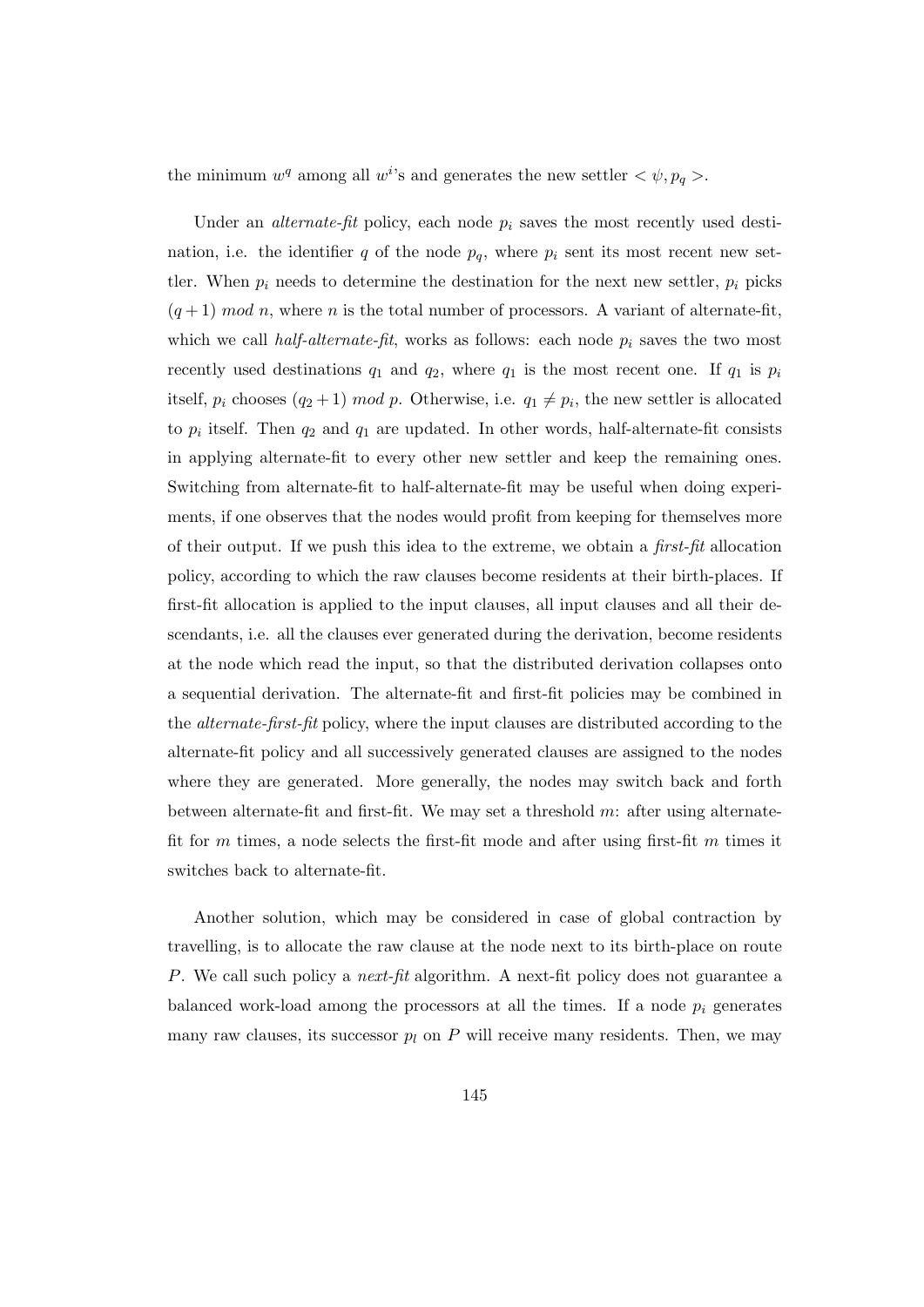expect that  $p_l$  will in turn generate many raw clauses, since it has many residents. Thus,  $pi$ 's successor will receive them next and so on. Eventually, all the members of the ring P may be evenly loaded.

Among these policies, the best-fit algorithm has the advantage of being *adaptive*, as it takes into account how the work-loads at the nodes evolve during the computation. However, simple policies such as alternate-fit may fare better in practice than more refined allocation algorithms, which guarantee an even distribution of clauses at the cost of an higher overhead. Complicated allocation algorithms seem to be worthy in applications where there are chances that some processors be idle for a long time, while others are overwhelmed with work. In theorem proving work is anything but scarce. According to observations of experiments such as those reported in [31], it seems unlikely that processors be idle in distributed theorem proving. Thus, simple allocation algorithms may be considered. It is very useful in general to implement many allocation policies, so that it is possible to experiment with them on different problems.

## 4.5 Routing and broadcasting

After a new settler  $\langle \psi, p_q \rangle$  has been generated, it needs to reach its final destination  $p_q$ . The communication mode consisting of transmitting a message from a source node to a specified destination node is called *routing*. For inference messages we consider also broadcasting, i.e. routing from a source node to all the other nodes in N. We describe first routing and then broadcasting.

## 4.5.1 Routing

The virtual ring used for travelling raw clauses can also be used to route new settlers. Routing on the ring requires that the message m to be routed carries its destination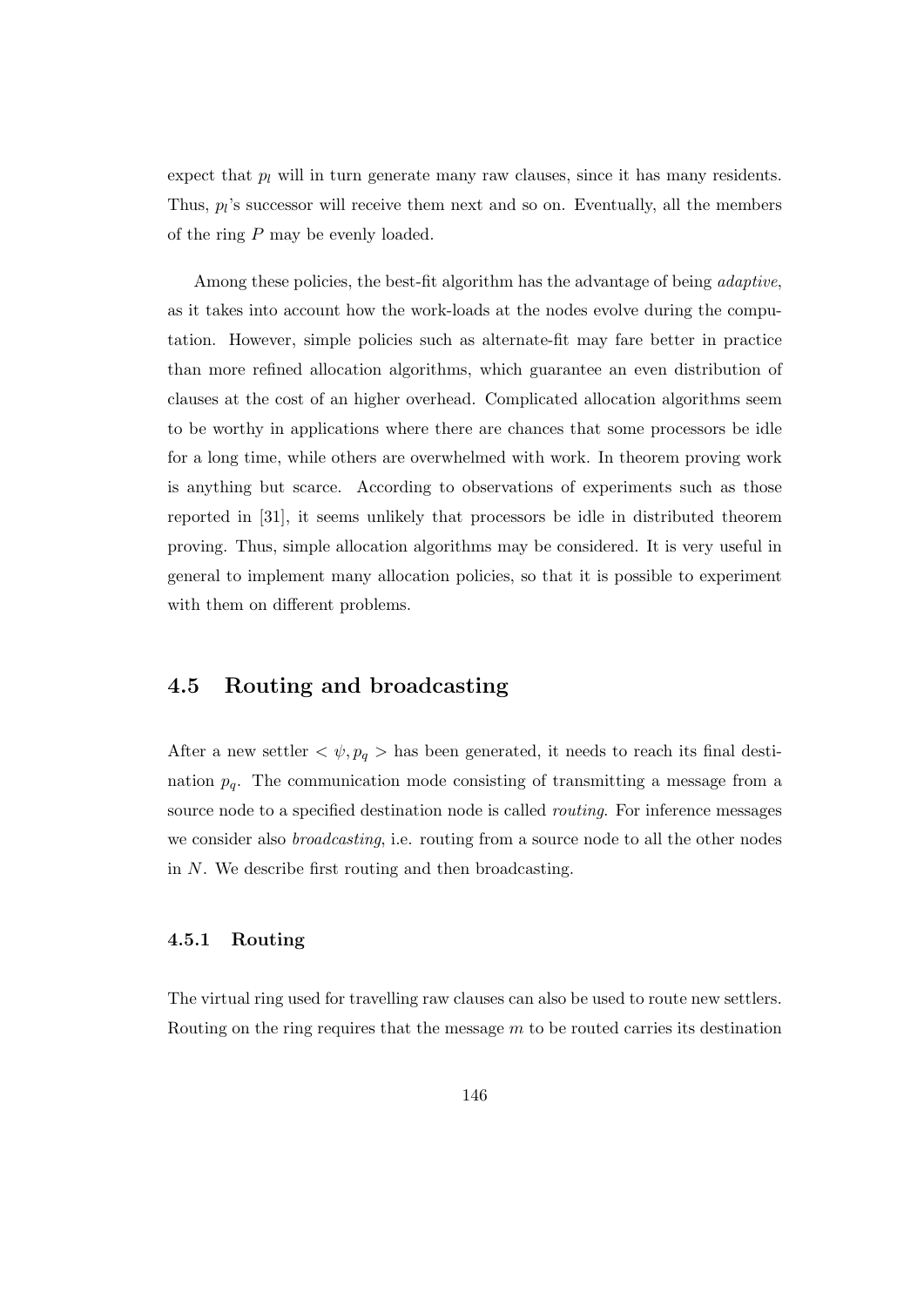$p_j$  and new settlers satisfy this requirement. The source forwards m on P. Any node  $p_k$  on P, which receives m, tests whether  $k = j$ . If it is true, routing is completed. Otherwise,  $p_k$  forwards m on P. Since all nodes occur in P, m is guaranteed to reach its destination in at most  $n$  steps, where  $n$  is the total number of nodes. Routing by means of the virtual ring should be considered only if no better routing algorithm is known for the topology of N.

We assume now that N is a q-dimensional cube, with  $n = 2<sup>q</sup>$  nodes and we describe a routing algorithm given in [1]. The cube is regarded as a  $2^r \times 2^s$  array, where  $r + s = q$ . Thus there are  $2^r$  rows numbered  $0 \dots 2^r - 1$  and  $2^s$  columns numbered  $0...2^{s}-1$ . The array is indexed in *row-major order*: processor  $p_i$ , for  $0 \leq i \leq 2^q$ , occupies position  $[j, k]$ , such that  $i = j \cdot 2^s + k + 1$ , for  $0 \leq j \leq 2^r - 1$ and  $0 \leq k \leq 2^{s} - 1$ . For instance, if  $q = 5$  and there are 32 nodes, we may have  $r = 2$  and  $s = 3$ , so that the cube is regarded as a  $4 \times 8$  array, with nodes indexed  $0 \ldots 7$  in the first row, nodes indexed  $8 \ldots 15$  in the second row and so on:

| $\mid 00000 \mid 00001 \mid 00010 \mid 00011 \mid 00100 \mid 00101 \mid 00110 \mid 00111$ |  |  |  |
|-------------------------------------------------------------------------------------------|--|--|--|
|                                                                                           |  |  |  |
| 01000 01001 01010 01011 01100 01101 01110 01111                                           |  |  |  |
|                                                                                           |  |  |  |
| 10000   10001   10 <u>010   10011   10100   10101   10110   10111</u>                     |  |  |  |
|                                                                                           |  |  |  |
| 11000  11 <u>001  11010  </u> 11011 <u> 11100  11101  11110  11111</u>                    |  |  |  |

If we consider the binary representations of the indexes of a node, made of  $r + s$ bits, we observe that the  $r$  most significant bits give the number of the row and the s least significant bits give the number of the column. For instance, in the first row of the above  $4 \times 8$  array, all indexes have 00 as the two most significant bits, indicating that the row is row 0, while the three lest significant bits range from 000 through 111, indicating the columns. Symmetrically, in the first column the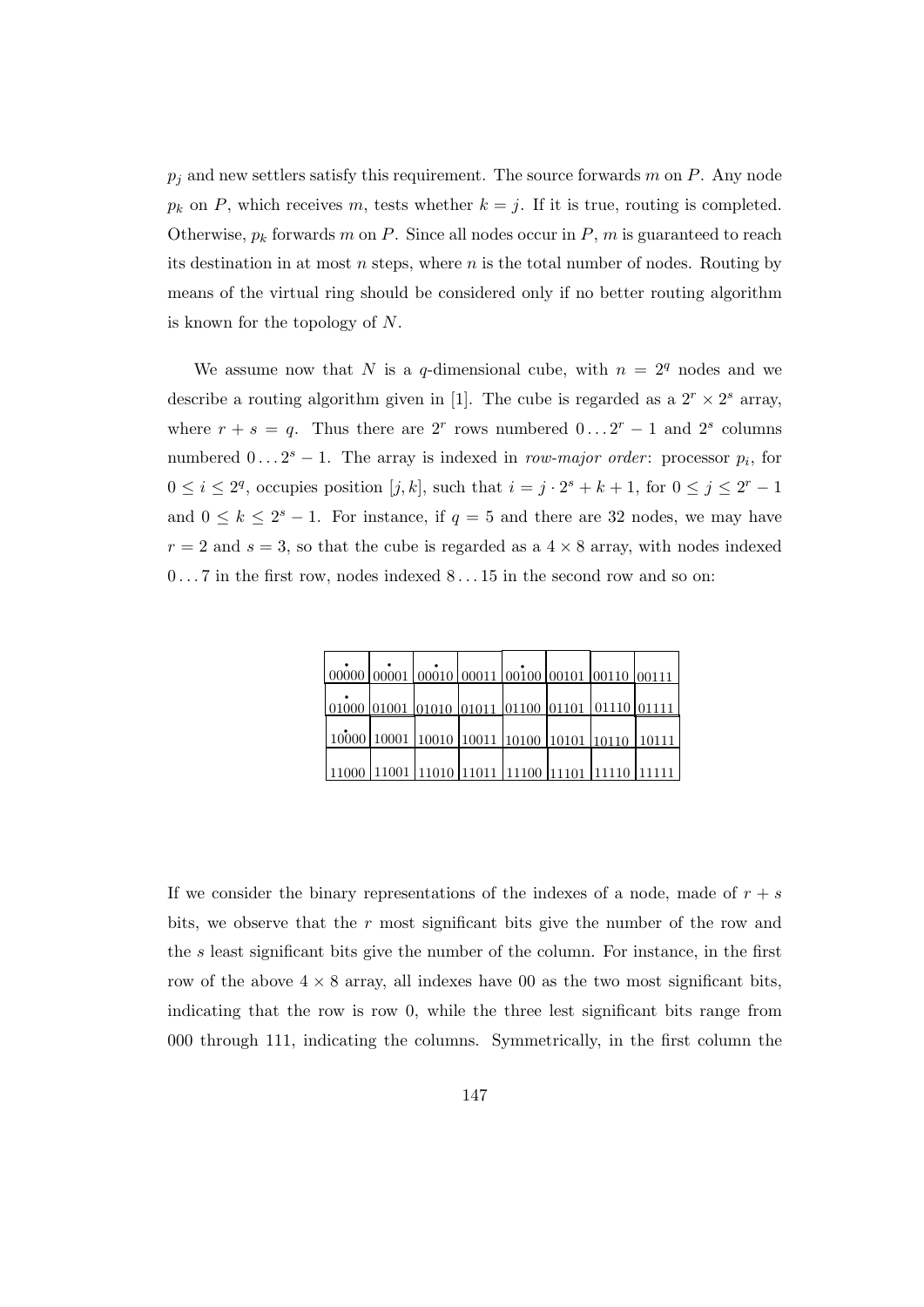three least significant bits are set to 0 to indicate this is column 0, while the two most significant bits range from 00 through 11, indicating the rows. In an  $r + s$ dimensional cube, each processor  $p_i$  has  $r + s$  neighbours. The index of each of these neighbours differs from the index of  $p_i$  at one of the  $r + s$  bits of the binary representation. For instance, node 00000 has neighbours 00001, 00010, 00100, 01000 and 10000, marked by a dot in the above picture. If we regard the cube as an array, each processor has r column-neighbours, i.e. r neighbours on its same column, and s row-neighbours, i.e. neighbours on its same row. For node 0, nodes 1, 2 and 4 are row-neighbours, whereas 8 and 16 are column-neighbours. In general, let  $i^{(b)}$  denote the index whose binary representation differs from that of  $i$  only at position  $b$ , i.e. at the b-th least significant bit. Then the column-neighbours of  $p_i$  are the nodes  $p_{i^{(b)}},$  where  $s \leq b \leq s+r-1$ , and the row-neighbours of  $p_i$  are the nodes  $p_{i^{(b)}},$  where  $0 \leq b \leq s-1$ .

Having gathered all the elements of the description, we can see how the routing algorithm works. Let  $p_i$  be the source and  $p_j$  be the destination of a message m. The algorithm compares the binary representations of  $i$  and  $j$ , reading them right to left, i.e. starting with the least significant bit. Let  $b$  be the least significant bit where i and j differ. Then  $p_i$  sends m to its neighbour  $p_k$  where  $k = i^{(b)}$ . Upon receipt of the message,  $p_k$  checks whether  $k = j$ : if  $k = j$ , then the message has reached its destination. Otherwise,  $p_k$  proceeds as above: it compares the binary representations of k and j from right to left and sends m to its neighbour  $p_{i^{(c)}}$ , where  $c > b$  is the least significant disagreeing bit between k and j. The same procedure is followed at each node, until the destination is reached. The algorithm takes at most  $q = logn$  steps, as there are at most q bits to be switched. Since the binary representations are read right to left,  $m$  moves first along  $p_i$ 's row until it intersects  $p_j$ 's column and then along  $p_j$ 's column until it hits  $p_j$ . For instance, a message routed by this algorithm from node  $0 = 00000$  to node  $22 = 10110$ , goes through nodes  $2 = 00010$  and  $6 = 00110$ , still on row 00, and then down to  $22 = 10110$  on column 110: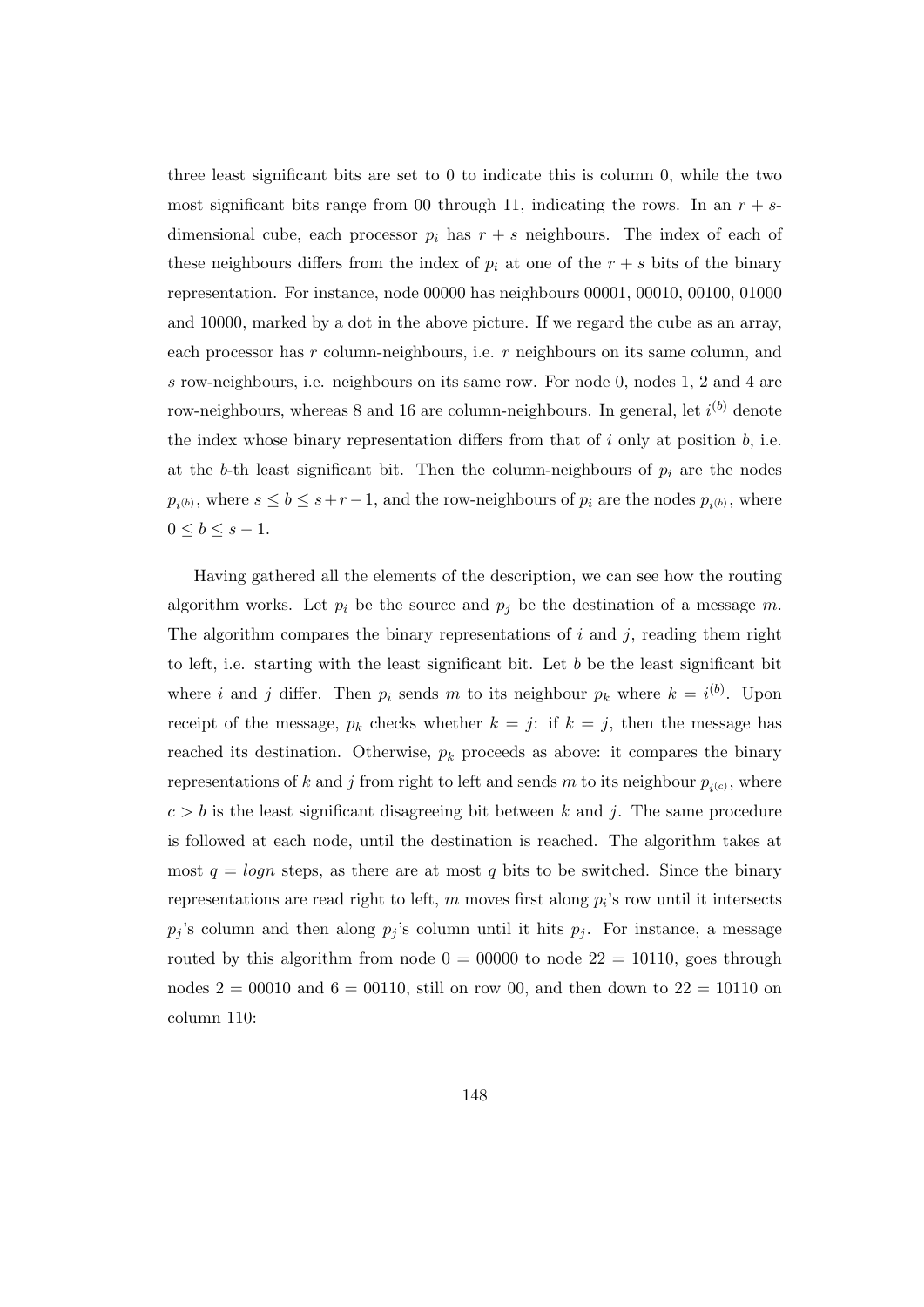| 00000 00001 00010 00011 00100 00101 00110 00111                                                                                                                  |  |  |  |                                                        |
|------------------------------------------------------------------------------------------------------------------------------------------------------------------|--|--|--|--------------------------------------------------------|
| 01000 01001 01010 01011 01100 01101 01110 01111                                                                                                                  |  |  |  |                                                        |
| $\mid$ 10000 $\mid$ 10001 $\mid$ <u>10010 <math>\mid</math>10011 <math>\mid</math>10100 <math>\mid</math>10101 <math>\mid</math>10110 <math>\mid</math>10111</u> |  |  |  |                                                        |
|                                                                                                                                                                  |  |  |  | 11000  11001  11010  11011  11100  11101  11110  11111 |

We call this routing algorithm on the cube *row-first routing*. Symmetrically, we have column-first routing, if the binary representations are compared left to right, so that the message moves first along  $p_i$ 's column and then along  $p_j$ 's row.

## 4.5.2 Broadcasting

The routing algorithm described in the previous subsection can be easily extended to broadcasting [1]. First, a message m originated at  $p_i$  can be broadcast in s steps to all the elements in the same row as  $p_i$ . At step 0,  $p_i$  starts the process by sending m to its neighbour  $p_j$  with  $j = i^{(0)}$ . At step 1,  $p_i$  and  $p_j$  send m to  $p_{i^{(1)}}$  and  $p_{j^{(1)}}$ respectively. At step b, each node  $p_k$  which has already m sends it to  $p_{k^{(b)}}$ . The algorithm proceeds in this way for s steps, one for each bit in  $0 \leq b \leq s-1$ . At every step the number of elements in the row which have received  $m$  doubles. Therefore, it takes s steps to reach  $2<sup>s</sup>$  nodes, i.e. all the elements in the row. Symmetrically, m can be broadcast in r steps on the column of  $p_i$ , by using the bits  $s \leq b \leq s + r - 1$ . In order to broadcast  $m$  to the entire  $N$ , we broadcast first  $m$  on the row (or on the column) of its source  $p_i$  and then in parallel on all the columns (on all the rows), starting from the nodes in  $p_i$ 's row (in  $p_i$ 's column). The entire process takes  $s + r$ steps, i.e. logn steps.

For simplicity, we have described this broadcasting algorithm as a synchronous parallel algorithm. In an asynchronous system, like those we are considering, the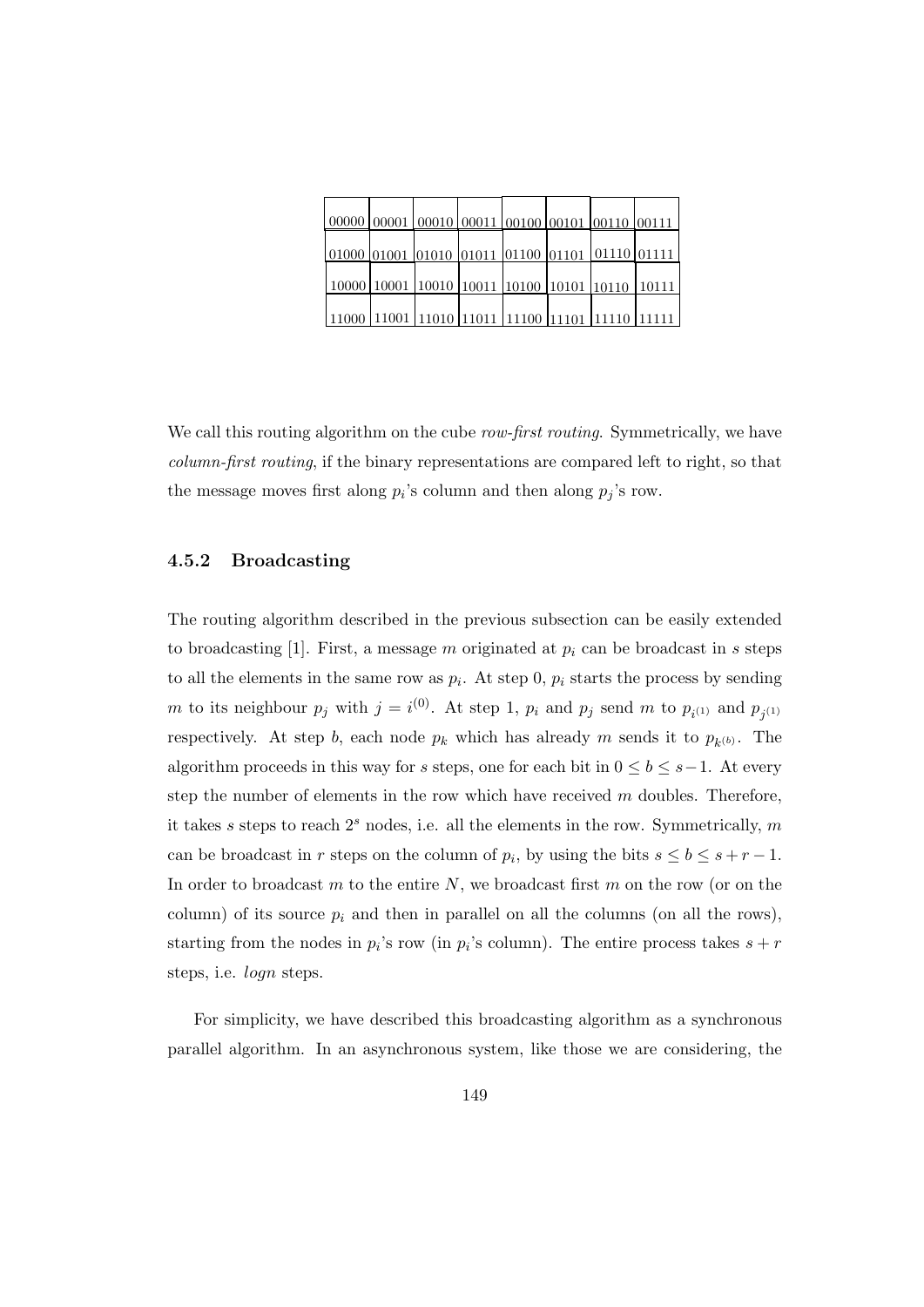algorithm will be executed asynchronously. In other words, there is no guarantee that at stage b of broadcasting on a row, all nodes  $p_k$ 's which have received the message so far send it simultaneously to their respective neighbours of indexes  $k^{(b)}$ . The nodes simply execute independently the above algorithm and broadcasting is eventually achieved. In the asynchronous version the broadcasting process takes at most *logn* communication steps, as a message needs at most *logn* hops, but not necessarily logn time units, since the nodes may freely interleave other activities with the communication steps.

A possible technique for broadcasting of inference messages on a generic topology is flooding  $[119]$ . The source of the message forwards it to all its neighbours. Then, any node, upon receipt of the message, forwards it to all its neighbours, except the one where the message came from. Flooding is trivially an optimal broadcasting method: since all paths are pursued in parallel, for all nodes  $p_i$  a copy of the message reaches  $p_j$  by going through the shortest path between the source  $p_i$  and  $p_i$ . We say that a broadcasting algorithm generates *duplicates*, if it may cause a node to receive more than one copy of the same message. Pure flooding is irrealistic, because it generates infinitely many duplicates. A well-known technique to induce termination of flooding is based on the knowledge of the distance a message needs to travel [119]. If  $p_i$  is the source and  $dist(p_i, p_j)$  is the length of the shortest path between  $p_i$  and  $p_j$ , then  $D = max_{1 \leq j \leq p, j \neq i} \{dist(p_i, p_j)\}\$ is the maximum distance that the message  $m$  needs to travel. Then, we attach to  $m$  a counter  $c$ , initialized to  $D$ , and we require that whenever a node receives  $m$  with counter  $c$ , it forwards a copy of m with counter  $c - 1$ . In other words the counter is decremented at each hop. A message whose counter is 0 is discarded. Since  $D$  is finite, this adjustment guarantees the termination of the flooding process, although there is still a finite number of duplicates to deal with.

Duplicates are especially undesirable in a theorem proving application, since it is already in the nature of the theorem proving problem to generate many clauses which are not necessary to obtain a proof. The broadcasting algorithm available on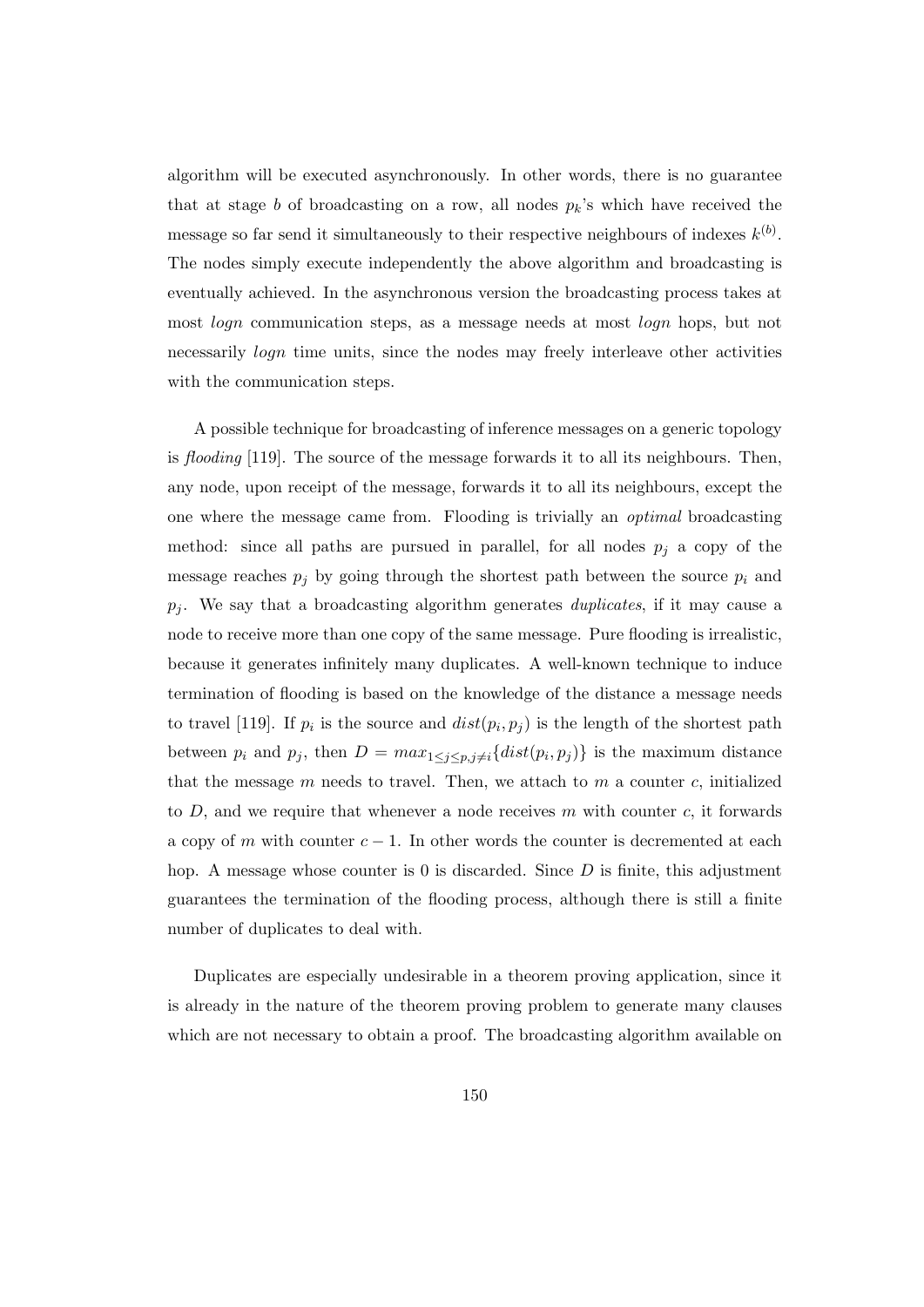a cube achieves the same performance as flooding without producing any duplicates. On the other hand, if the topology of  $N$  is less favorable to broadcasting than the cube, one may have to resort to a broadcasting algorithm which creates duplicates.

## 4.6 Inferences on residents and inference messages

When a new settler  $\langle \psi, p_i \rangle$  has reached its final destination  $p_i$ , it settles down as a resident at  $p_i$ . Each resident is assigned two attributes: an *identifier* and a birth-time. A clause  $\psi$  is given an identifier a never used before at  $p_i$ , so that a is the unique identifier of  $\psi$  within the local data base at  $p_i$  and  $\langle p_i, a \rangle$  is the unique identifier of  $\psi$  within the global data base. The birth-time of  $\psi$  is the current time at  $p_i$ 's clock, when  $\psi$  settles as resident at  $p_i$ . The format of a resident is then  $\langle \psi, a, x \rangle$ , where a is the identifier and x is the birth-time. Identifier and birth-time are employed to keep track of the modifications of residents, as we shall see shortly. A node  $p_i$  progressively accumulates its set of residents  $S^i$ . Node  $p_i$  also receives inference messages, in the form  $\langle \varphi, p_j, b, y \rangle$ , for a resident  $\langle \varphi, b, y \rangle$  at  $p_i$ , where the birth-time of the resident is given as time-stamp to the message. We denote by  $M^i$  the set of the inference messages currently held at  $p_i$ . Therefore, a node  $p_i$  has typically a set of residents  $S^i$ , a set of inference messages  $M^i$ , possibly a set  $SE<sup>i</sup>$  of selected simplifiers or a localized image set  $SH<sup>i</sup>$ .

## 4.6.1 Contraction

Contraction has been already largely covered by the description of the schemes for distributed global contraction. In addition, there may be local contraction steps, which involve only the local data base at each node. The distinction between global and local contraction depends in fact on the assumed global contraction scheme. In case of global contraction at the source with localized image sets, an approximation of the global data base is stored in the local data base at each node. Therefore, there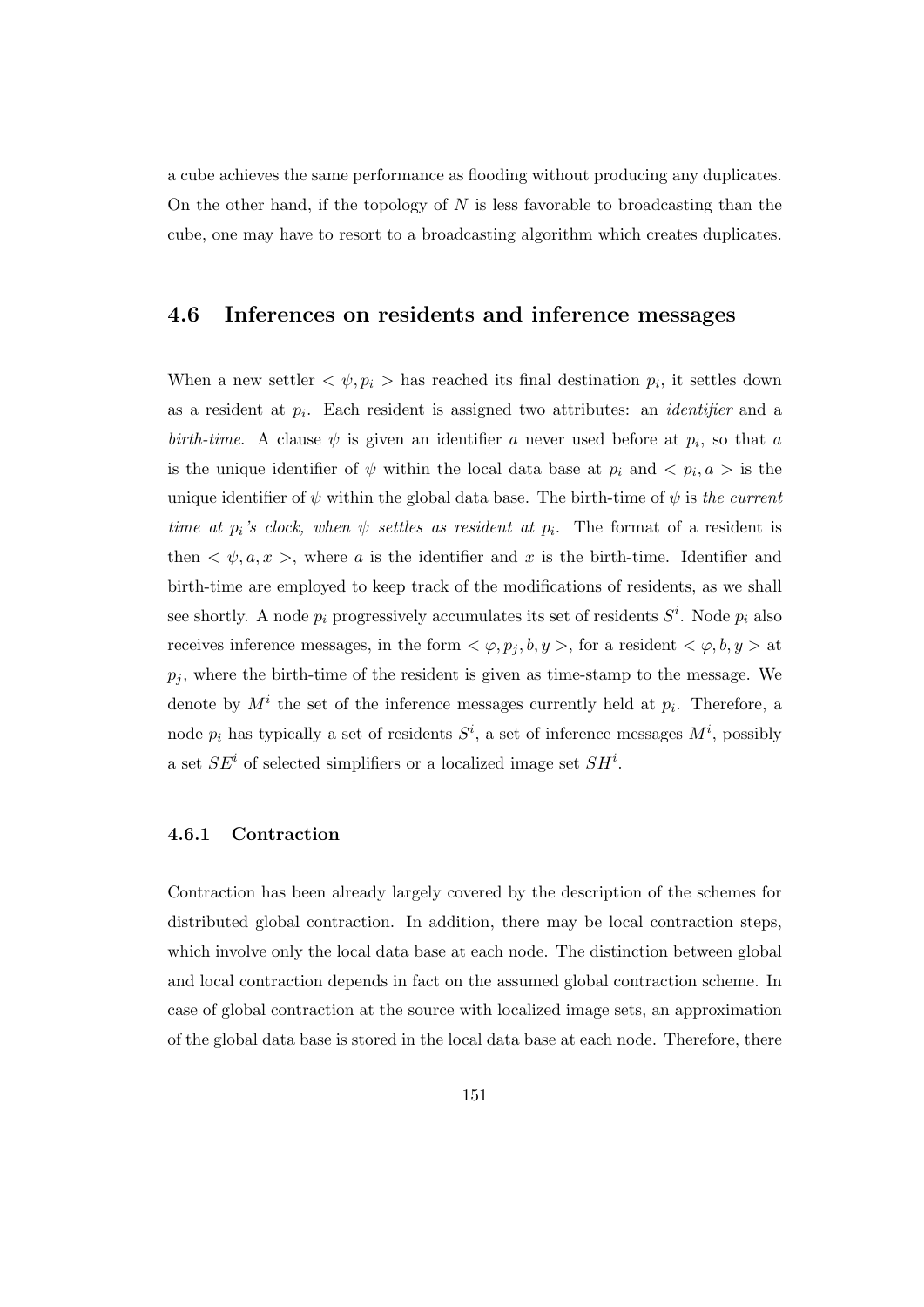is no difference between global and local contraction steps, because any contraction task performed at a node may be done with respect to an approximation of the global data base. In case of global contraction at the source in shared memory, instead, there is a distinction, because global contraction requires to access the shared memory, whereas local contraction does not. Similarly, in case of global contraction by travelling, global contraction utilizes messages, whereas local contraction does not.

An example of local contraction task is the normalization of a received new settler with respect to  $S^i$ . This is *local forward contraction*. In turn, the new settler is applied to reduce the residents and this is local backward contraction. Similar treatment may be applied to a received inference message. Local forward contraction should be performed before local backward contraction.

The amount of local contraction depends on the effectiveness of the global contraction scheme. In case of global contraction at the source, it may not be necessary to normalize a received inference message or an incoming new settler, because it can be assumed that such clauses have been normalized with respect to an approximation of the global data base at the sender. In other words, the more effective is the global contraction scheme, the less stringent is the need of local forward contraction. However, it is important to perform local backward contraction. If a resident is modified by a local backward contraction step, it should be re-scheduled for global contraction. This provision can be implemented by requiring that if a resident  $<\varphi$ ,  $a, x >$  is reduced to  $\varphi'$ , its birth-time is reset to the current time at  $p_i$ 's clock, i.e.  $\langle \varphi', a, y \rangle$  replaces  $\langle \varphi, a, x \rangle$  in  $S^i$ , where y is the current time. In this way the resident  $\varphi'$  is regarded as a raw clause, which needs to undergo global contraction. Note, however, that a reduced resident remains a resident, i.e. it is treated as a raw clause as far as global contraction goes, but it is not re-allocated. The identifier remains unchanged, since  $\varphi'$ , a contracted form of  $\varphi$ , is logically equivalent to  $\varphi$ . If a resident is deleted, e.g. by subsumption or because it has been reduced to a trivial equation, both its identifier and birth-time are erased. In the special case of rewrite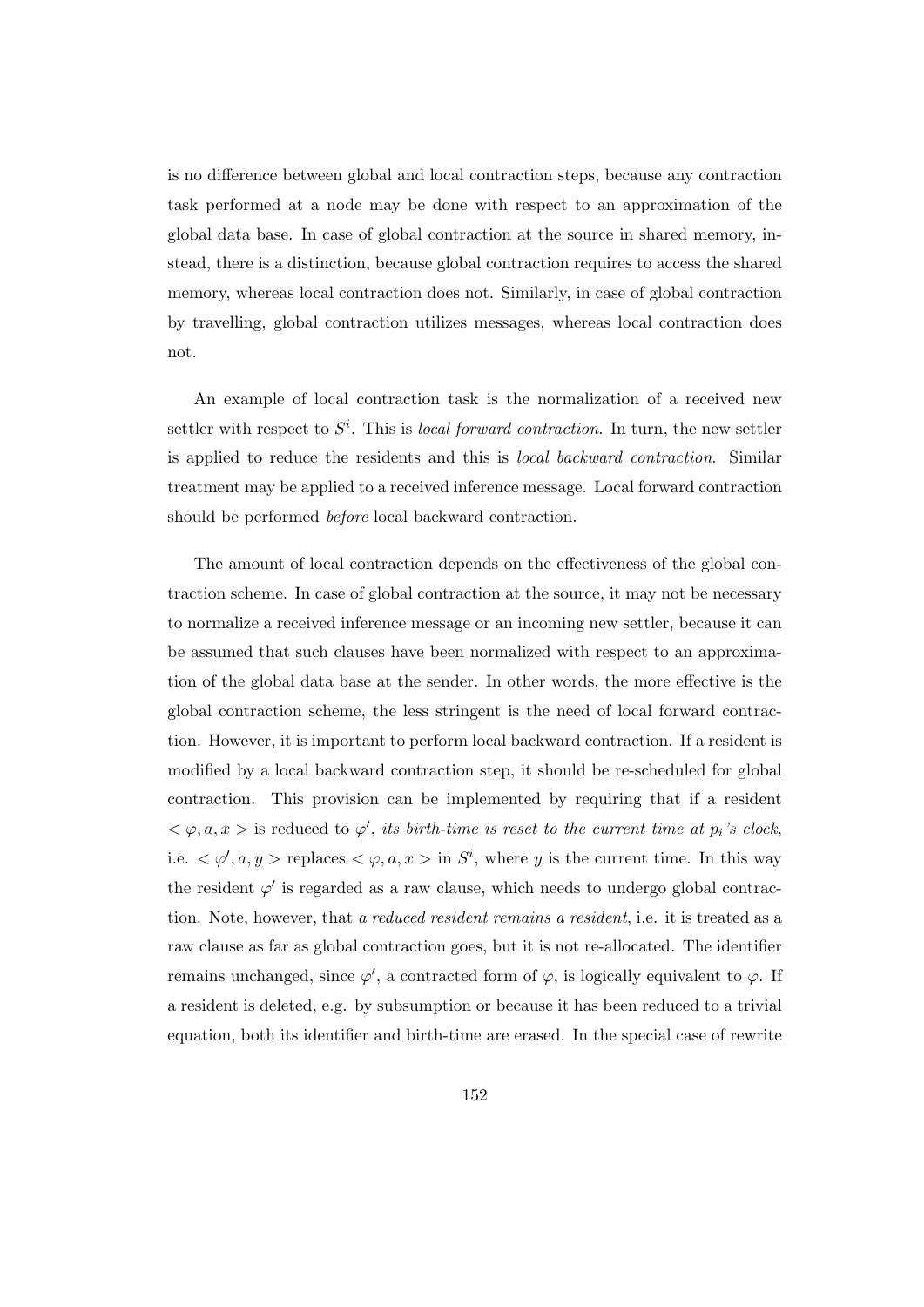rules, i.e. oriented equations in the form  $l \to r$ , it is possible to stipulate that the birth-time is updated only when the left hand side is modified, since a reduction on the right hand side does not induce new inference steps.

## 4.6.2 Communication

A resident  $\langle \psi, a, x \rangle$  at  $p_i$  needs to be emitted eventually as an inference message. If a resident  $\langle \psi, a, x \rangle$  is replaced by  $\langle \psi', a, y \rangle, y > x$ , by a contraction step, the resident with identifier a should be re-scheduled for broadcasting eventually. Intuitively,  $\psi'$  is a different clause and thus it deserves to be sent again. We shall see in Section 5.2 that this is a policy which may be adopted to fulfill the requirement of fairness of a distributed derivation. It follows that more than one inference message may be issued for the resident with a certain identifier a at  $p_i$  during a derivation. Updating the birth-times of reduced residents, as we have seen in the previous section, allows to know for which residents the inference messages need to be repeated.

Nodes receiving inference messages forward them according to the broadcasting algorithm. However, we may resolve that if the clause carried by an inference message is reduced, the message is deleted and not forwarded further. For instance, if node  $p_j$  receives  $\langle \psi, p_i, a, x \rangle$  and reduces  $\psi$  to  $\psi'$ ,  $p_j$  may simply delete  $\langle \psi, p_i, a, x \rangle$ , rather than delete it and forward  $\langle \psi', p_i, a, x \rangle$ . This decision is taken on the ground that, since  $\psi$  is reducible, it will be reduced at  $p_i$  to some  $\psi''$ , possibly  $\psi'' = \psi'$ , and  $p_i$  will emit  $\langle \psi'', p_i, a, y \rangle$ . The choice of forwarding an inference message even if it has been reduced has the advantage of diffusing a reduced clause as soon as possible. The disadvantage is the higher level of redundancy represented by the circulation of inference messages carrying different reduced forms of the same clause. On the other hand, the choice of not to forward reduced messages induces less redundancy in the short term, at the cost of slowing down the distribution of potentially useful clauses.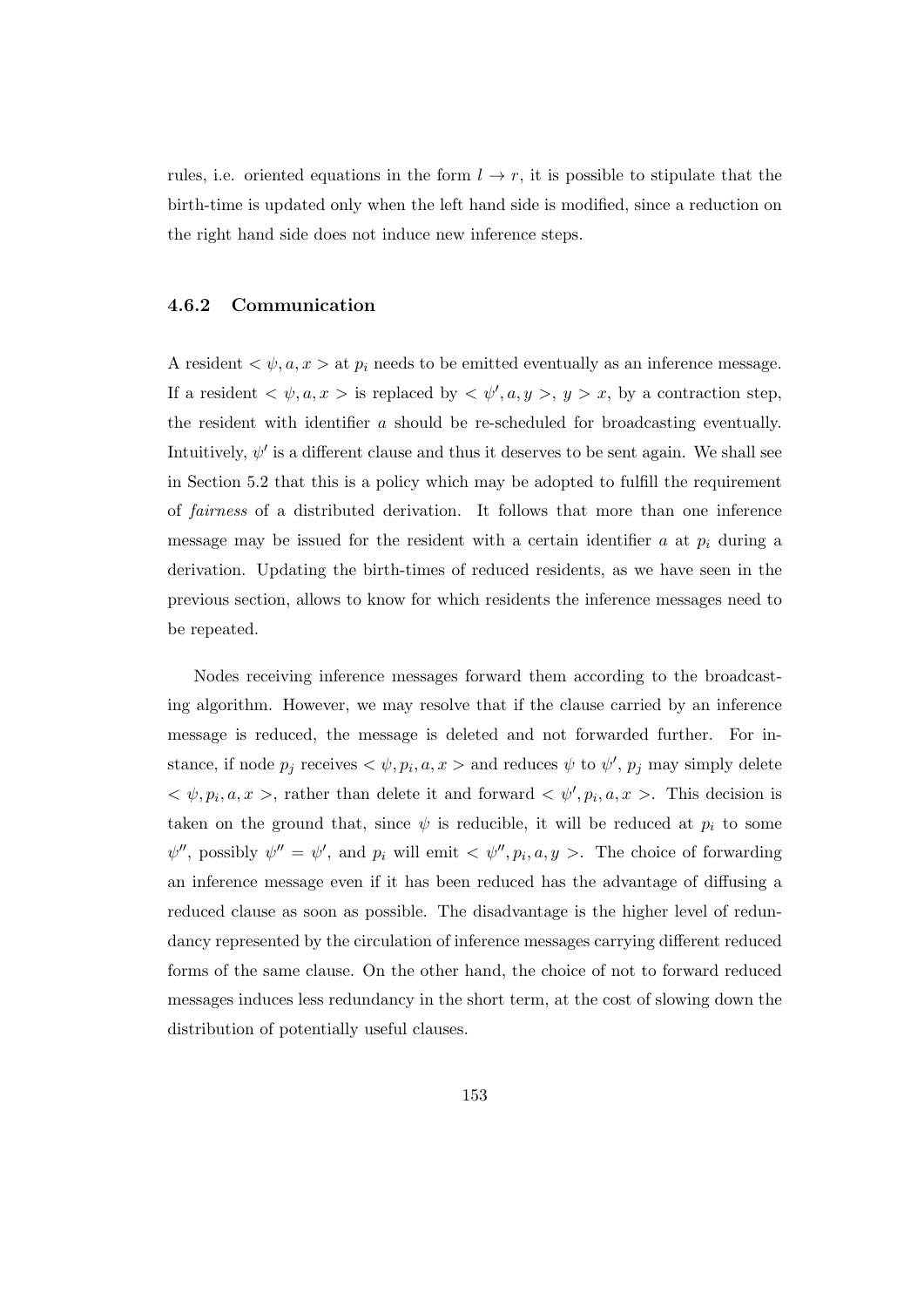Because of the combination of contraction and communication, distinct inference messages, e.g.  $m = \langle \psi, p_i, a, x \rangle$  and  $m' = \langle \psi', p_i, a, y \rangle$ , with the same global identifier  $\langle p_i, a \rangle$  but different clauses and/or different time-stamps may be circulating. Two ways of generating them are the following. One possibility is that the broadcasting algorithm creates duplicates, whose clauses are reduced to two different forms by contraction along different paths. Another possibility is that a resident  $\langle \psi, a, x \rangle$  at  $p_i$  issues an inference message  $\langle \psi, p_i, a, x \rangle$ , then the resident is reduced to  $\langle \psi', a, y \rangle$  and it emits another message  $\langle \psi', p_i, a, y \rangle$ . We call such messages *generalized duplicates*. If a node  $p_j$  receives two generalized duplicates, one of them is redundant: the two messages carry clauses which are logically equivalent and thus  $p_i$  should not use them both for inferences. Generalized duplicates may be deleted by contraction of the clauses they carry. In addition, we shall give in Section 5.3.1 specific inference rules to detect and delete generalized duplicates based on the other fields in the messages.

## 4.6.3 Expansion

After contraction and communication, we consider expansion inferences. A node  $p_i$ executes two types of expansion inferences: expansion steps between two residents and expansion steps where a clause from an inference message paramodulates into a resident. An inference message paramodulates into a resident, but not vice versa. This restriction, which distributes expansion inferences among the nodes and prevents duplications of expansion steps, can be applied to expansion inference rules other than paramodulation as follows. For binary resolution, we say that the clause which provides the positive literal resolved upon "paramodulates into" the clause which provides the negative literal resolved upon. For hyperresolution, negative hyperresolution and unit-resulting resolution, we say that the satellites "paramodulate into" the nucleus. Thus, negative literals of inference messages are not resolved upon and inference messages serve as satellites, not as nuclei. For expansion inference rules with just one premise, such as factoring, one may establish that each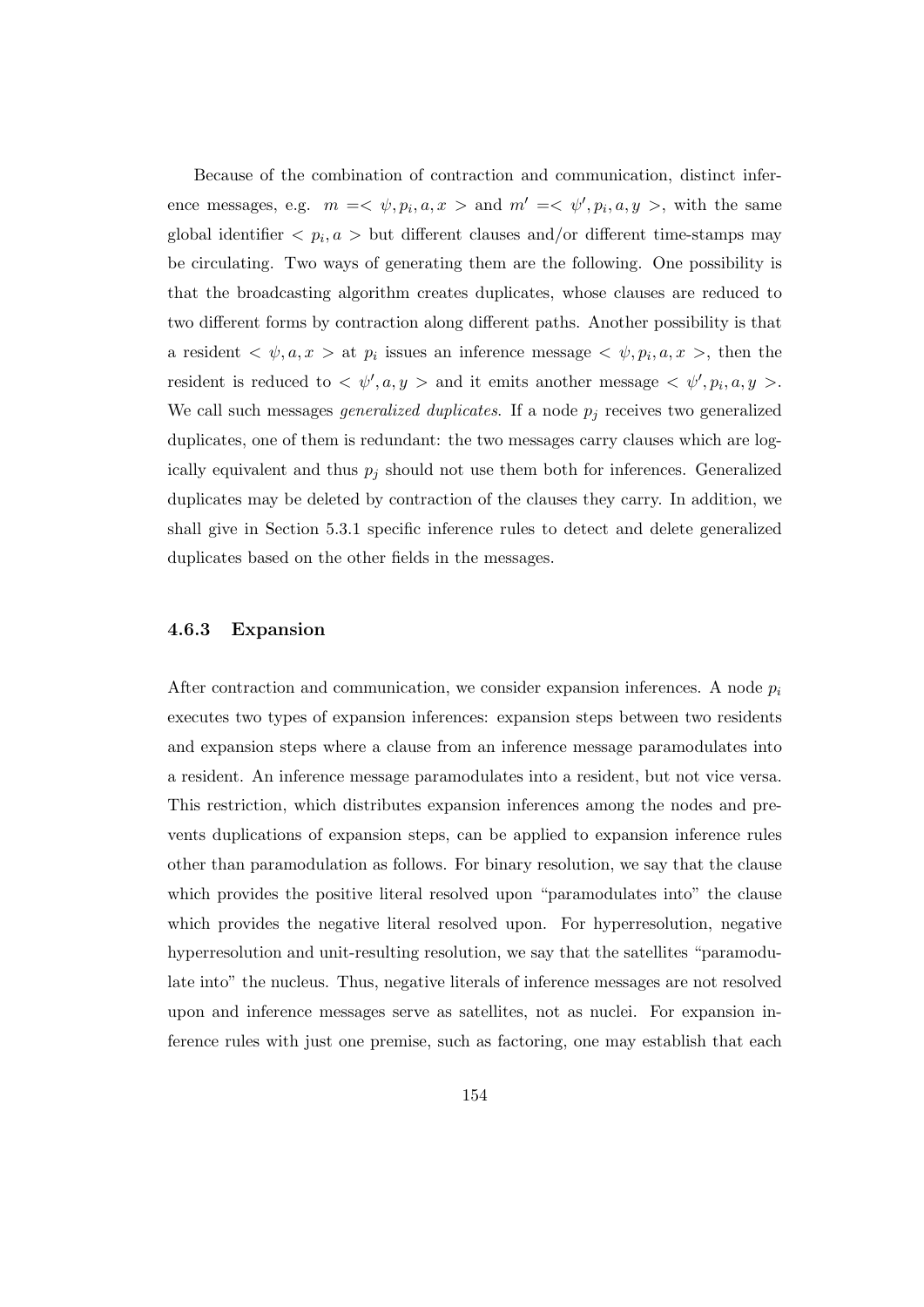node applies the rule to its residents only.

This distribution of expansion inferences, however, causes a problem with respect to the requirement that all expansion steps between persistent residents are considered (this property is part of the uniform fairness of a derivation, as we shall see formally in Section 5.2). A node  $p_j$  sends an inference message for every one of its residents, unless the resident is contracted beforehand. If a resident  $\varphi$  is reduced to some  $\varphi'$  at  $p_j$ , after having been sent, a new inference message for  $\varphi'$  will be generated eventually. Let  $\varphi$  be a *persistent* resident:  $\varphi$  becomes a resident with identifier a and birth-time y at  $p_i$ , and it is never reduced afterwards. As part of its treatment as a resident,  $\varphi$  is broadcast as an inference message  $\langle \varphi, p_i, a, y \rangle$ . Let  $\psi$  be an equation which becomes a resident at some other node  $p_i$ , after  $p_i$  has received, processed and discarded the inference message with  $\varphi$ . It is guaranteed that paramodulation of  $\psi$  into  $\varphi$  will be tried, when  $\psi$  is sent as inference message by  $p_i$ and reaches  $p_j$ . However,  $\varphi$  will not have a chance to paramodulate into  $\psi$ , because a message for  $\varphi$  has been already generated and consumed. Since  $\varphi$  is persistent, it will not be simplified and thus it will never be the case that an inference message for a reduced form of  $\varphi$  is issued.

This problem may be solved in different ways depending on whether the processes have access to some approximation of the global data base. In they do, regardless of whether the nodes can access  $SH$  in shared memory or the  $SH<sup>i</sup>$ 's at the nodes themselves, the solution is immediate: the persistent resident  $\varphi$  which is missing in the above scenario is stored eventually in all the  $SH<sup>i</sup>$ 's (or in  $SH$ ). Thus, it is sufficient to allow the clauses in  $SH^i - S^i$  (or  $SH - S^i$ ) to paramodulate into the clauses in  $S^i$  at each node  $p_i$ . If the processes do not have access to an approximation of the global data base, we may address the problem by introducing a type of control message, termed wake-up calls. The purpose of a wake-up call directed to a node  $p_j$  is to induce node  $p_j$  to issue again an inference message for one of its residents. For instance, continuing the above example, node  $p_i$  needs a new inference message from node  $p_j$ , containing the persistent resident  $\varphi$ . For this purpose,  $p_i$  sends a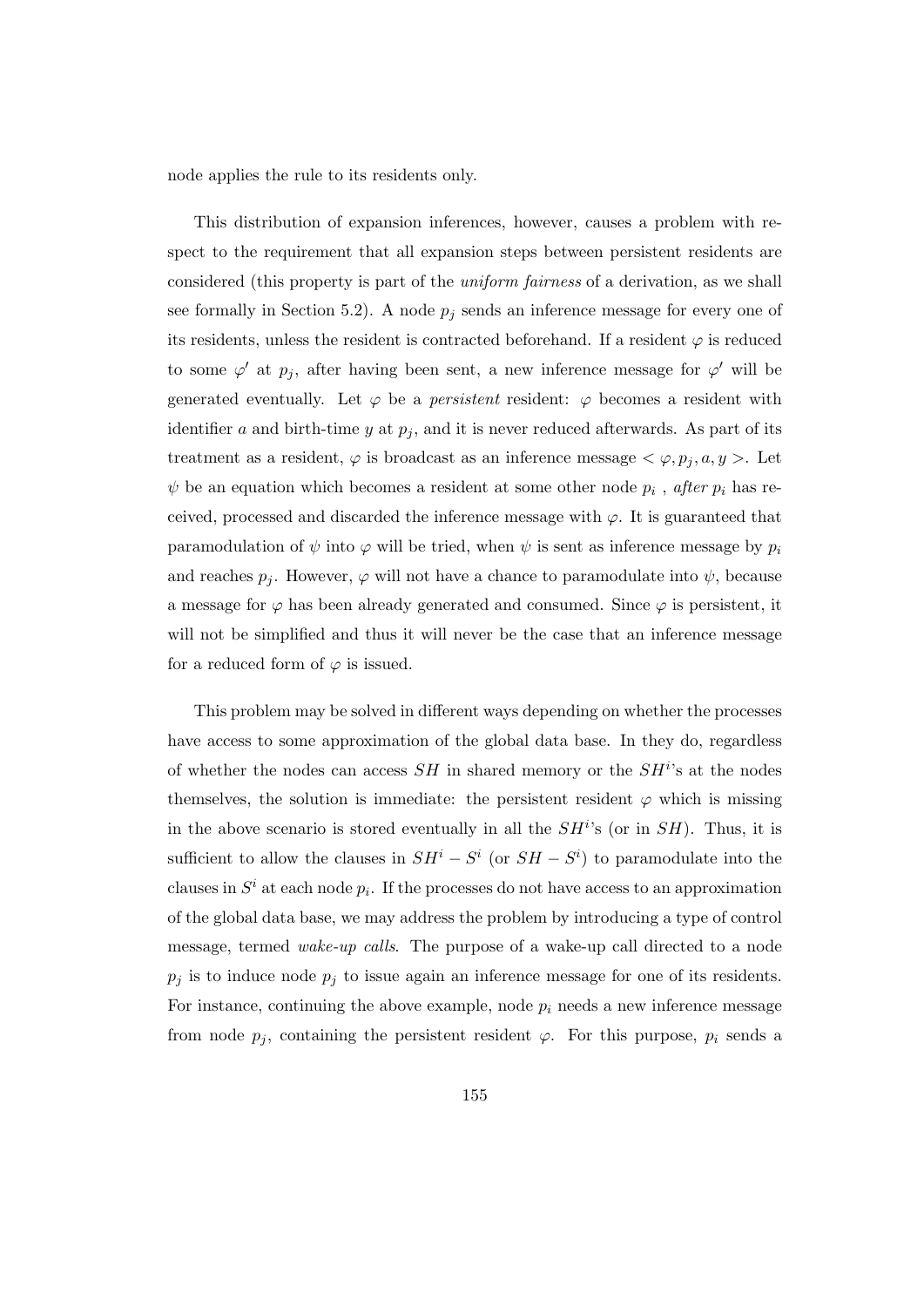wake-up call  $\langle p_i, y, p_j, a \rangle$ , meaning that  $p_i$  asks to see the resident with identifier a in processor  $p_j$ . In addition, the wake-up call carries the time-stamp y of the last inference message from  $\langle p_j, a \rangle$  received at  $p_i$ . We shall treat wake-up calls in detail in Section 4.7. In particular, we shall see that transmitting with the wake-up call the time-stamp of the last inference message allows us to delete some redundant wake-up calls.

Finally, we observe that it is not desirable to reply to a wake-up call by broadcasting an inference message with the requested resident  $\varphi$ . This would force all nodes to repeat the inferences with  $\varphi$ , inducing many redundant inferences. We introduce instead a special type of inference message, a five-field inference message  $<\varphi, p_j, a, y, p_i > 0$  destined only to  $p_i$ . Similarly, trying to solve the problem, without resorting to wake-up calls, by requiring that all nodes send periodically the inference messages for all their residents, is not acceptable. It would lead the processors to repeat inference steps which they have already performed, as a processor does not have a way to detect whether it has already received an inference message with the same clause.

### 4.6.4 Inferences on the target theorem

For those strategies which separate the target theorem from the other clauses, it is important that the target is available to all deduction processes. Completion-based strategies for equational logic are an example of such strategies. In these methods a successful derivation involves target inference steps. If a process does not have knowledge of the target, it cannot obtain a refutation. Therefore, it is important to have the target at every processor. The input target is broadcast, so that all the nodes start with a copy of the input target. The nodes derive different targets, which form a disjunction  $\varphi^1 \vee \ldots \vee \varphi^n$  logically. It is sufficient that one of the nodes derives *true* to terminate the derivation with success. The treatment of the target theorem at a node is similar to that of any other resident: the target receives an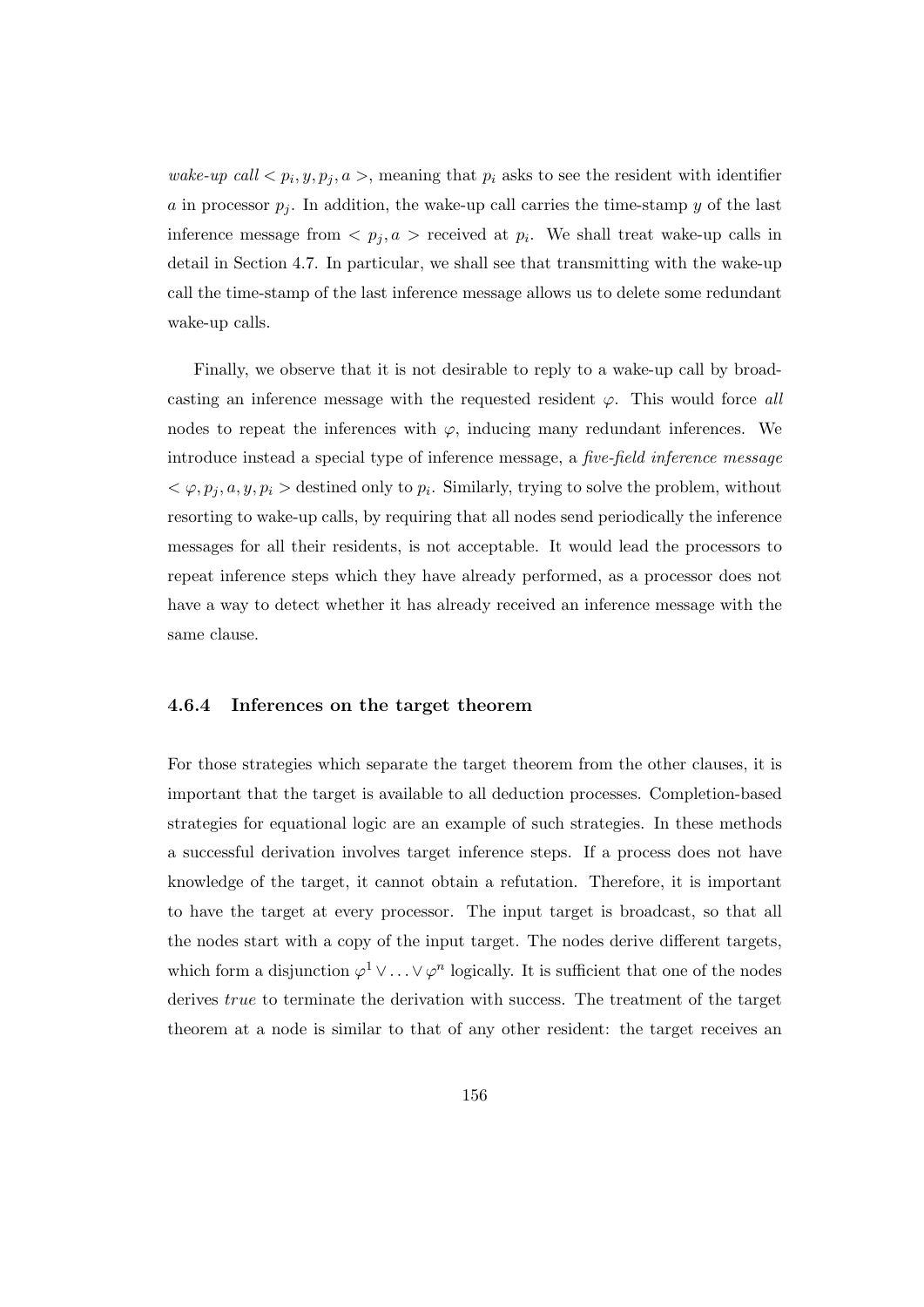identifier and a birth-time and the inferences performed at the node include the normalization of the target. Identifier and birth-time are updated for the target just like for a resident.

In the previous section we considered the problem of ensuring that expansion steps between remote persistent residents be considered. An analogous problem is to make sure that all persistent equations be applied to simplify the target. In a sequential derivation, there is just one data base, and therefore it is simple to satisfy this requirement. The problem is more involved when the data base is distributed. If  $\psi_1$  is a persistent resident at  $p_i$  and  $\psi_2$  is a persistent resident at  $p_j$ ,  $\psi_1$  is applied to the target  $\varphi^i$  at  $p_i$  and  $\psi_2$  is applied to the target  $\varphi^j$  at  $p_j$ . We need that both  $\psi_1$  and  $\psi_2$  are applied to at least one of  $\varphi^i$  and  $\varphi^j$ . More generally, it is necessary that at least one of the  $\varphi^{i}$ 's in  $\varphi^{1} \vee \ldots \vee \varphi^{n}$  is subject to simplification by all the persistent residents. If the nodes have access to an approximation of the global data base, the situation is close to the sequential case. It is sufficient to ensure that  $SH$ (or the  $SH<sup>i</sup>$ s) receive eventually all the persistent residents and all the persistent elements in  $SH$  (or in the  $SH<sup>i</sup>$ s) are applied to the target. If no node has access to an approximation of the global data base, we may consider other techniques. One possibility is to issue wake-up calls on behalf of targets, just like it is done for residents. The definition of wake-up call is the same as illustrated in Section 4.6.3 and the detailed treatment of such messages, regardless of whether they are issued on behalf of residents or targets, will be given in Section 4.7. Another possibility is to introduce *target inference messages*: if  $\varphi^i$  is reduced and thus its birth-time is updated,  $p_i$  will eventually issue an inference message for its target, just like it would for any of its residents. The treatment of target inference messages is similar to that of plain inference messages.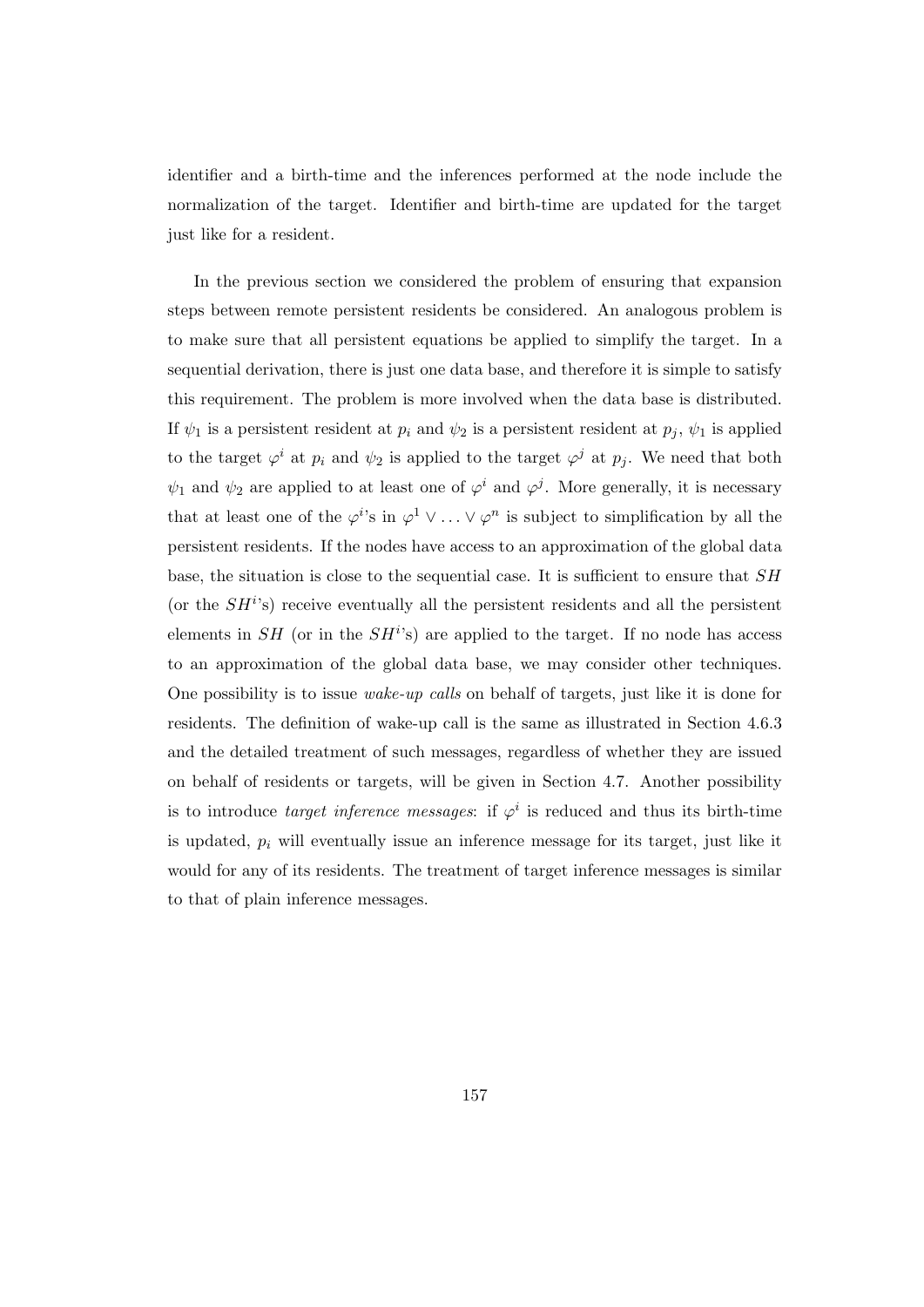## 4.7 Wake-up calls

In this section we assume that no node has access to an approximation of the global data base. Global contraction is done by travelling and wake-up calls are used to guarantee that all expansion steps are considered eventually. We describe first the generation and routing of wake-up calls and five-field inference messages and then techniques to detect and delete redundant wake-up calls.

## 4.7.1 Policies for the generation of wake-up calls

In order to decide whether to send wake-up calls,  $p_i$  needs to know when the residents at the other nodes last visited its own residents. For this purpose, we may establish that each node  $p_i$  maintains a data structure, called the *last-seen table* and denoted by  $LS^i$ .  $LS^i$  is a table of entries  $\langle p_j, a, x, y \rangle$ , where  $\langle p_j, a \rangle$  is a global identifier, x and y are time-stamps. An entry  $\langle p_j, a, x, y \rangle$  in  $LS^i$  means that x is the time at which an inference message m from  $\langle p_j, a \rangle$  was last processed at  $p_i$ . The time-stamp y which was carried by m is also recorded. The time-stamp x was taken at  $p_i$ 's clock, while the time-stamp y was taken at  $p_j$ 's clock. The table  $LS^i$  may be implemented as an hash table with the nodes' identifiers as key: the entry  $LS<sup>i</sup>[j]$ stores all the entries  $\langle p_j, a, x, y \rangle$  relative to the residents of  $p_j$ . The entries in  $LS<sup>i</sup>$  are created and updated when processing the inference messages. The last-seen table is used to decide whether to send wake-up calls as follows. A processor  $p_i$ sends a wake-up call  $\langle p_i, y, p_j, a \rangle$  to the resident at  $\langle p_j, a \rangle$ , if  $x \langle t \rangle$ , where  $\langle p_j, a, x, y \rangle \in L^i[j],$  i.e. x is the most recent time when an inference message from  $\langle p_j, a \rangle$  was processed at  $p_i$ , and t is the birth-time of some resident  $\varphi$  of  $p_i$ . The condition  $x < t$  means that  $\varphi$  was established as a resident or modified, *after* the most recent message from  $\langle p_j, a \rangle$  was processed at  $p_i$ . Therefore,  $p_i$  needs to call for the resident at  $\langle p_j, a \rangle$  to come and visit again. Node  $p_i$  compares two times from the same clock in order to determine whether a wake-up call is needed. Thus, the asynchrony of different clocks does not affect this procedure.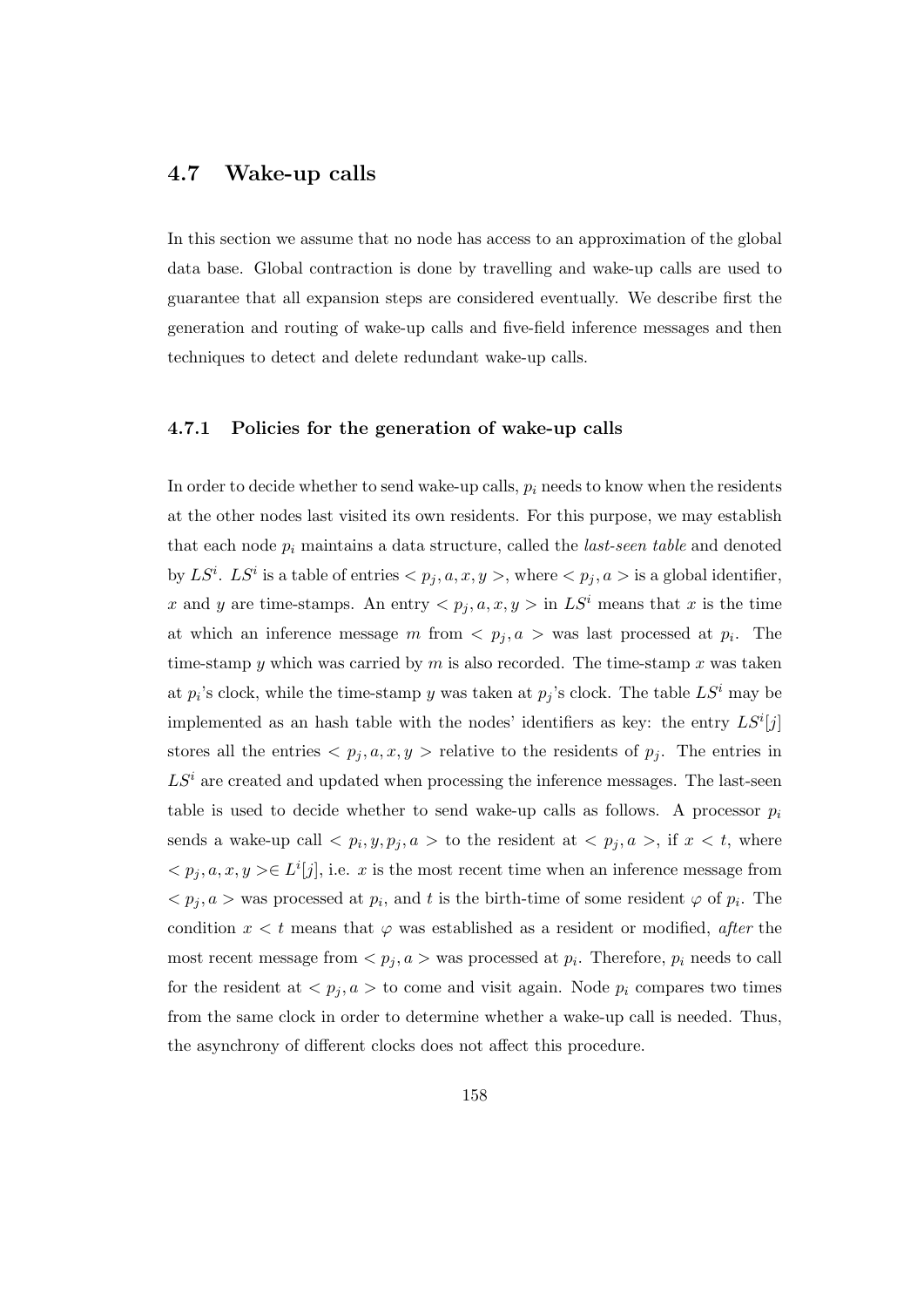We are left with the problem of how often  $p_i$  should consult  $LS^i$  to issue wakeup calls. In principle, this check should be performed after every modification of a resident at  $p_i$ . In practice, this would be an excessive overhead. Therefore, we need to design a policy for the generation of wake-up calls. Any such policy has to satisfy a *fairness* requirement, to ensure that no necessary wake-up call is indefinitely postponed: if  $x < t$  holds for  $\langle p_j, a, x, y \rangle \in LS^i[j]$  and  $\langle \varphi, b, t \rangle \in S^i$ , then a wake-up call  $\langle p_i, y, p_j, a \rangle$  must be sent eventually.

A simple solution is to establish a fixed period  $\tau$  and stipulate that  $p_i$  consults  $LS<sup>i</sup>$  every  $\tau$  time units. In order to implement this policy, a variable  $T<sup>i</sup>$  is maintained at each node  $p_i$ : whenever  $p_i$  consults  $LS^i$ , it records in  $T^i$  the current time at its clock. Then, as soon as the condition  $clock^i - T^i \geq \tau$  is true, where  $clock^i$  represents the current time at  $p_i$ 's clock,  $p_i$  consults  $LS^i$  and generates all the needed wake-up calls. Since  $\tau$  is finite, the policy is fair. Remark that the provision that all the wake-up calls are generated together upon consultation of  $LS<sup>i</sup>$ , is necessary for the fairness of this policy. Since we keep one single time  $T<sup>i</sup>$ , we need to generate all the wake-up calls together, otherwise a wake-up call to a certain  $\langle p_j, b \rangle$  may be indefinitely postponed as  $T<sup>i</sup>$  is updated when wake-up calls to other identifiers  $\langle p_k, c \rangle$  are issued. We term this policy an *all-destinations* policy, because all the wake-up calls to all the destinations are generated together.

This policy can be easily turned into a *one-destination* policy by replacing the variable  $T^i$  by an array with an entry for each destination:  $T^i[j]$  is the time when  $p_i$  last checked  $L^i[j]$ . Then, whenever  $clock^i - T^i[j] \geq \tau$  is true,  $p_i$  consults  $L^i[j]$ , generates all the needed wake-up calls to  $p_j$  and then updates  $T^i[j]$  to  $clock^i$ . Since we keep one time  $T^{i}[j]$  for each processor, we simply need to generate all the wakeup calls to  $p_j$  in one batch. This provision and the finiteness of  $\tau$  ensure the fairness of the policy.

A weakness of these policies is that they do not keep into account the states of the nodes. A more adaptive policy, i.e. a policy which admits variations according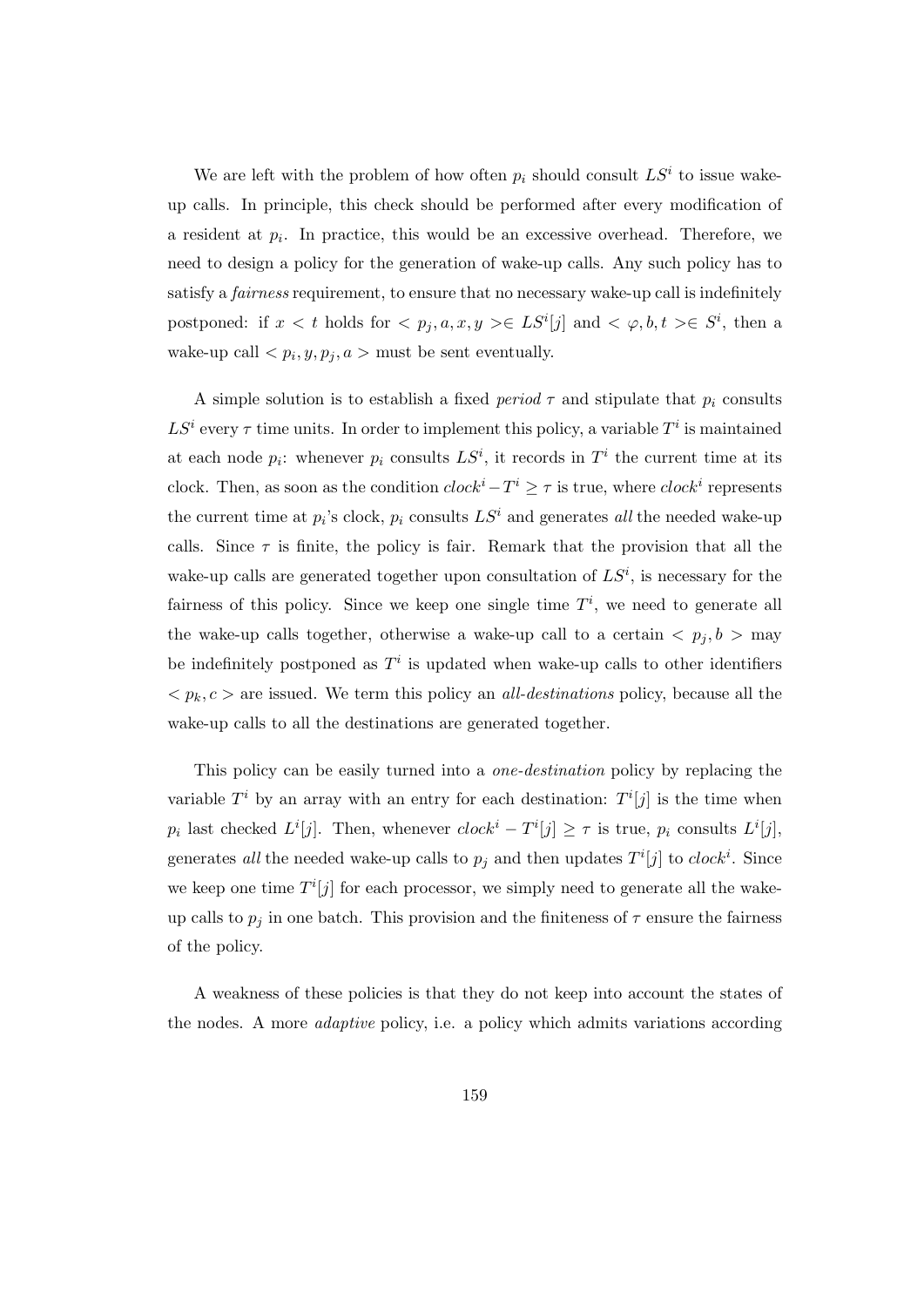to the state of the node may be obtained as follows. We observe that the purpose of sending wake-up calls is to receive inference messages. Thus, the frequency with which a node  $p_i$  consults  $LS^i$  may depend on the state of its set of messages  $M^i$ . If both  $M<sup>i</sup>$  and  $LS<sup>i</sup>$  are organized as hash tables with the processors' indexes as key, so that  $M^{i}[j]$  contains all the inference messages from  $p_j$  currently held at  $p_i$ , we can relate the consultation of  $LS<sup>i</sup>[j]$  to the state of  $M<sup>i</sup>[j]$ . Intuitively, if  $M<sup>i</sup>[j]$ is empty, it is desirable to issue as soon as possible wake-up calls directed to  $p_i$ , in order to get inference messages from  $p_j$ . Then, whenever either  $M^i[j] = \emptyset$  or  $clock^i - T^i[j] \geq \tau$ ,  $p_i$  consults  $LS^i[j]$ , generates all the needed wake-up calls to  $p_j$ and then updates  $T^i[j]$  to clock<sup>i</sup>. We call this policy an *adaptive-one-destination* policy. Similarly, an adaptive-all-destinations policy establishes that whenever either  $M^i = \emptyset$  or  $clock^i - T^i \geq \tau$ ,  $p_i$  consults  $LS^i$ , generates all the needed wake-up calls to all destinations and updates  $T^i$  to  $clock^i$ .

A one-destination policy generates smaller batches of wake-up calls than an alldestinations policy. Also, in case of adaptive policies, an adaptive-one-destination policy may be expected to generate wake-up calls more frequently than an adaptiveall-destinations policy, since the former generates wake-up calls when  $M^{i}[j] = \emptyset$  for at least one j, whereas the latter generates wake-up calls only when  $M^{i}[j] = \emptyset$ for all j. In other words one policy leads to generate small batches often, whereas the other one leads to generate large batches rarely. The condition based on the period  $\tau$  is added to adaptive policies in order to ensure fairness, since a derivation may be infinite and thus there is no guarantee that  $M<sup>i</sup>$  or any of its component will ever become empty. However, the values of the period  $\tau$  should be chosen in order not to defeat the philosophy of the above policies. For instance, the period for an adaptive-all-destinations policy should not be chosen "too small", otherwise wake-up calls would be generated even if  $M^i$  is far from being empty. Appropriate values for the periods for the different policies may be determined experimentally. Moreover, it is possible to devise further variations of the above policies by allowing the processors to have different periods  $\tau^i$  and possibly by relating the period  $\tau^i$  to some measure of the work-load of  $p_i$ , e.g. the number of messages in  $M^i$ .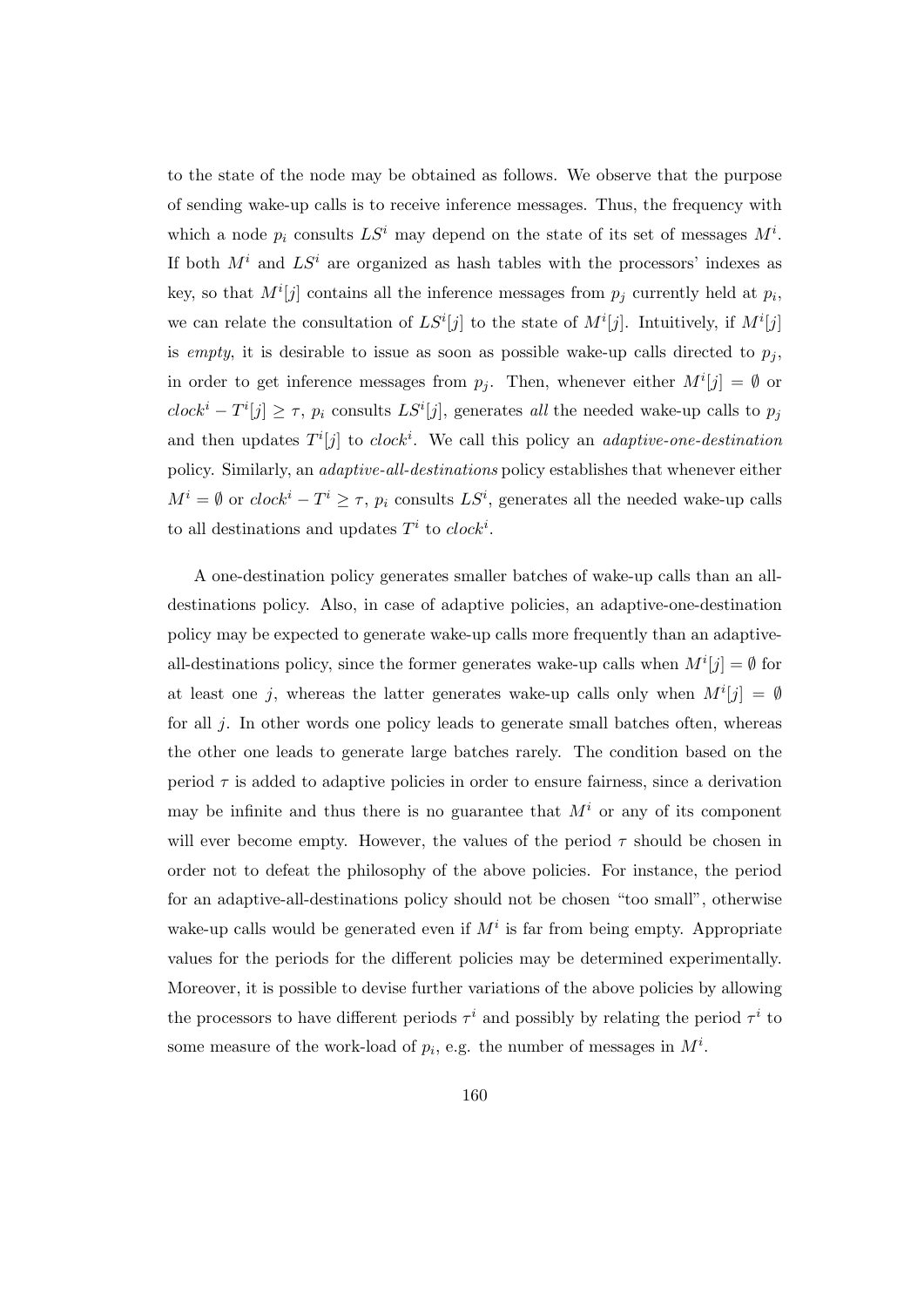The above policies are policies for *generating* wake-up calls. Another policy may be needed to decide when to send them. When  $p_i$  generates a wake-up call, it does not have to send it immediately. In fact, sending wake-up calls as soon as they are generated might cause some congestion, as wake-up calls are generated by batches. One way of reducing the number of wake-up calls to be sent is to pack into one single message all the generated wake-up calls with the same destination. In this way we send fewer, although larger, messages. If we adopt this choice and a one-destination policy, we basically have to send one message at a time. Under an all-destinations policy, we still have to send  $m$  messages at a time, where  $m$  is the number of selected destinations, with  $1 \leq m \leq m$ . If m is large, it may be necessary to split the set of outgoing messages into subsets, send those in the first subset and delay the others. Then those in the second subset are sent and so on until the entire load of messages has been output.

## 4.7.2 Routing of wake-up calls and five-field inference messages

A wake-up call  $\langle p_i, y, p_k, a \rangle$  needs to be routed from node  $p_i$  to node  $p_k$ . Symmetrically a five-field inference message  $\langle \psi, p_k, a, y, p_i \rangle$ , issued to reply to the wake-up call, needs to be routed from  $p_k$  to  $p_i$ . A convenient choice is to route wake-up calls and inference messages, regardless of whether they are four-fields or five-field inference messages, along reverse paths. In other words, for every two nodes  $p_k$  and  $p_i$ , if all inference messages from  $p_k$  reach  $p_i$  by going through a path  $p_{x_1}, p_{x_2}, \ldots p_{x_{m-1}}, p_{x_m}$ , then all wake-up calls from  $p_i$  to  $p_k$  go through the reverse path  $p_{x_m}, p_{x_{m-1}}, \ldots p_{x_2}, p_{x_1}$ . If the routing algorithm has this property, we say that the reverse paths assumption is satisfied. This can be easily done if routing and broadcasting are performed on the cube, as described in Sections 4.5.1 and 4.5.2. It is sufficient to broadcast/route inference messages row-first and to route wake-up calls column-first or vice versa.

Under the reverse paths assumption, we may generalize the format of wake-up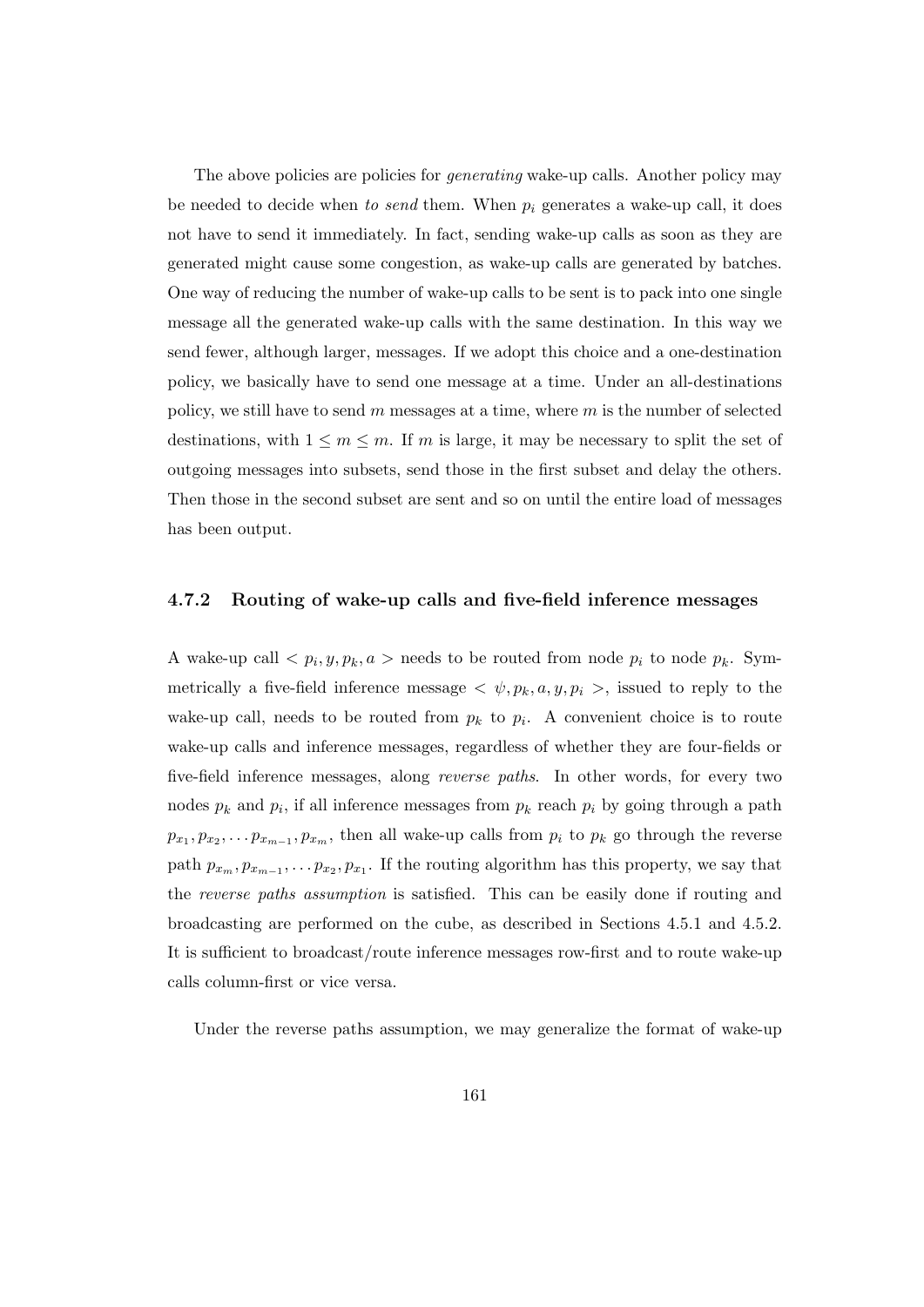calls to  $\langle L, y, p_k, a \rangle$ , where the first field indicates not just the sender of the wakeup call, but a list  $L = [p_{r_1} \dots p_{r_h}]$  of processors calling for the resident at  $\langle p_k, a \rangle$ . The last element  $p_{r_h}$  in the list is the node where the wake-up call was originated. The list L of processors on a wake-up call  $\langle L, y, p_k, a \rangle$  is handled as a *last-in first*out list. During the routing of the wake-up call, each node on the route, upon receipt of  $\langle L, y, p_k, a \rangle$ , consults its last-seen table, and, if it also needs to see the resident at  $\langle p_k, a \rangle$ , it pushes its name on top of the list L and forwards the call. Otherwise, it just forwards it as it is. When the wake-up call arrives at its destination  $p_k$ , node  $p_k$  replies by issuing a five-field inference message  $m = \langle \psi, p_k, a, y, L \rangle$ . During its routing, message  $m$  meets the nodes in  $L$  in reverse order with respect to the wake-up call, i.e. it reaches first the last node which endorsed the wake-up call. A node which is not in L simply forwards the message  $m$ . A node in L processes  $m$ like a standard four-fields inference message and then pops its name from the list. When the list is empty, the five-field inference message is discarded.

### 4.7.3 Wake-up calls and redundant inferences

The purpose of wake-up calls is to obtain re-editions of *persistent* residents. However, during a derivation it is not known which residents will persist and which will not. Therefore, it happens in practice that wake-up calls are sent to residents which are not persistent. This causes redundant inferences. For instance, if a node  $p_k$  receives a wake-up call for its resident  $\psi$ , generates a five-field inference message m for  $\psi$  and then, later on, reduces  $\psi$  to  $\psi'$ , the message m and all the inferences performed with m as a premise are in a sense redundant, because a new inference message will be issued for  $\psi'$  any way. Clearly, such redundancy cannot be completely eliminated. In any derivation, regardless of whether it is sequential or distributed, it is not known which clauses will persist and non-persistent clauses are necessarily used. Intuitively, if we knew which clauses are going to persist we would have already solved the input problem of the derivation.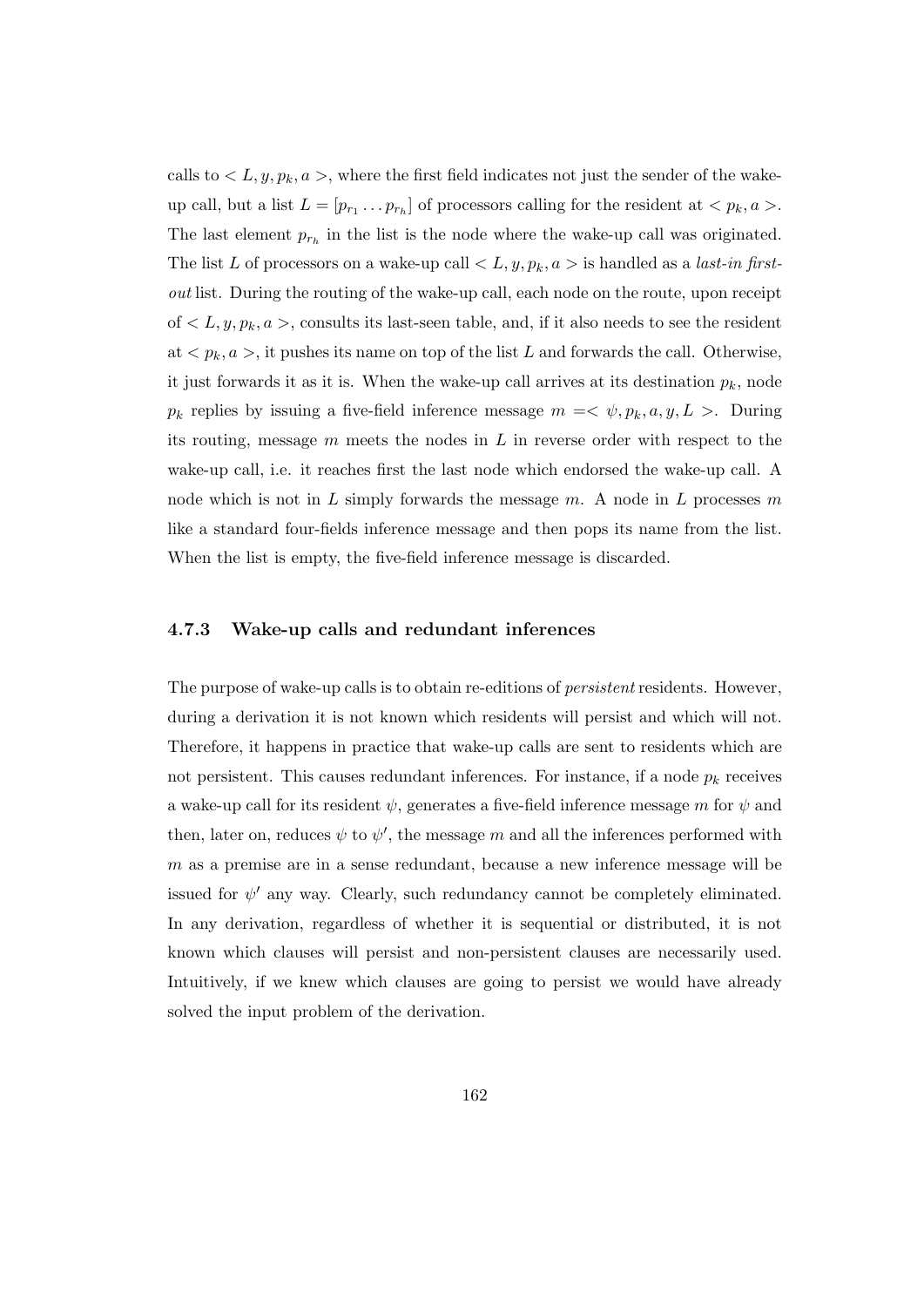In this section we explore ways of limiting the redundancy introduced by wake-up calls. This can be done at three stages:

- 1. during the routing of a wake-up call,
- 2. at the destination of a wake-up call and
- 3. at the destination of a five-field inference message issued in reply to a wake-up call.

We consider these three stages in this order.

#### During the routing of a wake-up call

The information carried by a wake-up call  $\langle L, y, p_k, a \rangle$  can be used to detect whether the wake-up call is redundant even before it reaches its destination. We consider a node  $p_g$  which receives a wake-up call  $\langle L, p_i], y, p_k, a \rangle$  originated at  $p_i$ . Processor  $p_g$  is any intermediate node on the route between  $p_i$  and  $p_k$ . Node  $p_g$ consults its last-seen table  $LS<sup>g</sup>$  and retrieves the entry  $\langle p_k, a, z, y' \rangle$ , saying that the most recent inference message from  $\langle p_k, a \rangle$  seen at  $p_g$  carried time stamp y'. Then it compares the time-stamp  $y'$  with the time-stamp  $y$  carried by the wake-up call. We recall that y is the time-stamp of the last inference message from  $\langle p_k, a \rangle$ processed at  $p_i$ , according to the state of  $p_i$ 's last-seen table, when the wake-up call was created at  $p_i$ . The two time-stamps y and y' can be safely compared, because they are both taken at  $p_k$ 's clock.

If  $y' > y$ ,  $p_g$  discards the wake-up call. The inference message  $\langle \psi, p_k, a, y' \rangle$ , which has been seen at  $p_g$ , is being broadcast and thus it is guaranteed to reach all the nodes in  $[L, p_i]$ , making the wake-up call redundant. The possibility that, at some node, a contraction inference steps is applied to  $\psi$  in  $\langle \psi, p_k, a, y' \rangle$  does not affect the decision of discarding the wake-up call. If  $\psi$  is replaced by  $\psi'$ , a "better"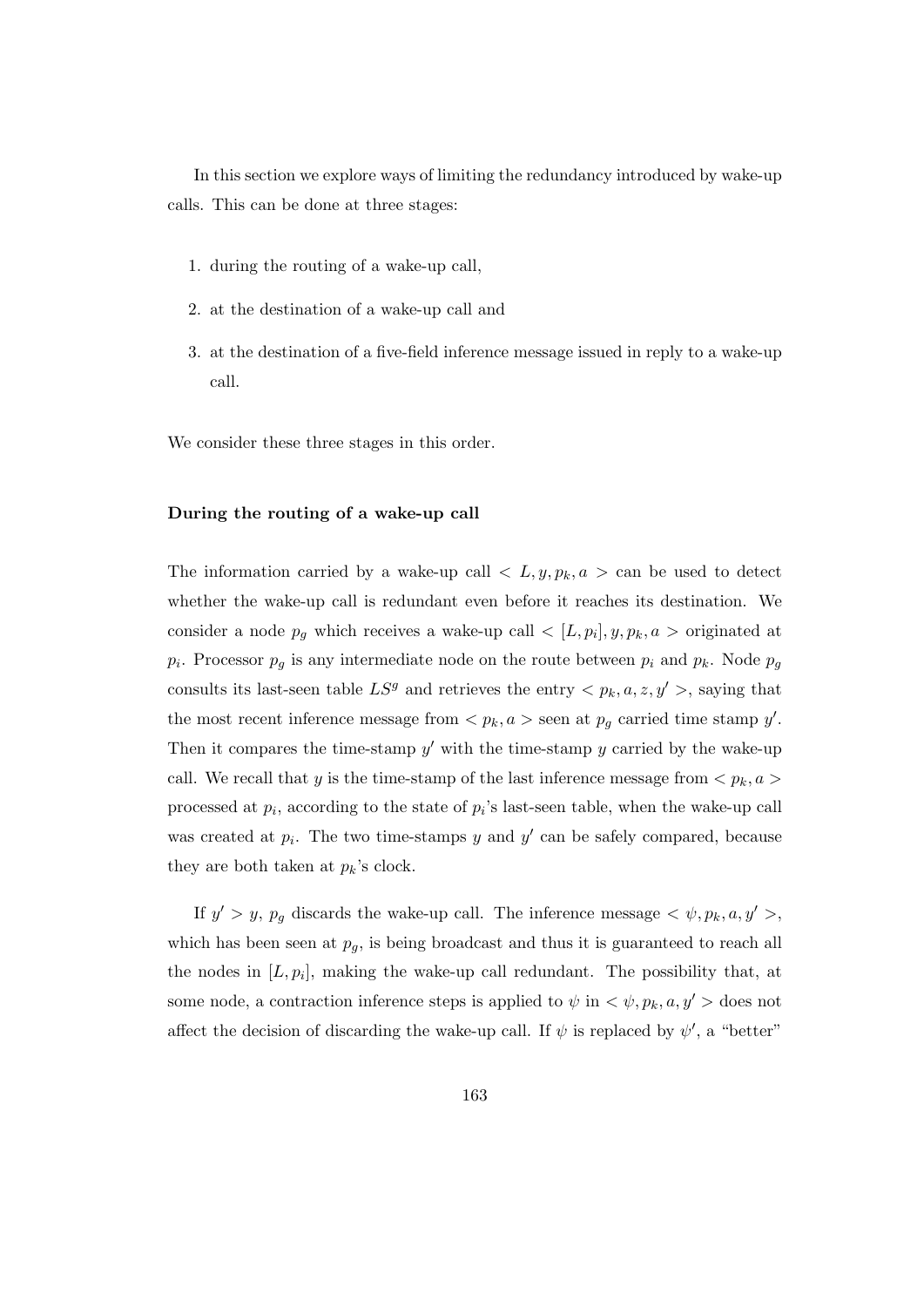message  $\langle \psi', p_k, a, y' \rangle$  will reach. If  $\psi$  is deleted, e.g. subsumed, there is no need to receive it.

If  $y = y'$ ,  $p_g$  is in the same situation as  $p_i$  as far as knowledge of the resident at  $\langle p_k, a \rangle$  is concerned. Node  $p_q$  checks whether it needs to send a wake-up call  $\tau$  to  $\langle p_k, a \rangle$  and if that is the case, rather than generating another wake-up call, it piggybacks its wake-up call onto the existing one: if  $\langle p_k, a, z, y' \rangle$  is the entry for  $\langle p_k, a \rangle$  in  $LS[k]^g$  and if there exists a resident of  $p_g$ , whose birth-time t is more recent than z, i.e.  $t > z$ ,  $p<sub>g</sub>$  pushes its name on top of the list of nodes carried by the wake-up call and forwards it as  $\langle [p_g | L, p_i], y, p_k, a \rangle$ .

These two cases exhaust all possibilities, because, under the reverse paths assumption, it is guaranteed that  $y' \geq y$ . All the wake-up calls from  $p_i$  to  $p_k$  go through  $p<sub>g</sub>$  and all the inference messages from  $p<sub>k</sub>$  to  $p<sub>i</sub>$  also go through  $p<sub>g</sub>$ , while travelling in the opposite direction. Therefore, it cannot be  $y' < y$ , because the inference message from  $p_k$  with time-stamp y, which has been at  $p_i$ , must have been at  $p_g$  also, as it had to go through  $p_g$  to reach  $p_i$ .

### At the destination of a wake-up call

A principle similar to the one applied during the routing of a wake-up call can be enforced at its destination. When a node  $p_k$  receives a wake-up call  $\langle L, y, p_k, a \rangle$ , it checks first that there is still a resident with identifier a. If there is not, it means that that resident has been deleted, and therefore the wake-up call is discarded. Otherwise,  $p_k$  compares the birth-time t of its resident  $\psi$  with identifier a with the time-stamp y carried by the wake-up call. If  $y < t$ , it means that the resident at  $\langle p_k, a \rangle$  has been reduced at  $p_k$  since the inference message with time-stamp y was generated. Thus, another inference message  $\langle \psi, p_k, a, t \rangle$  has been issued in the mean time or it will soon, regardless of the wake-up call. Since inference messages sent on behalf of reduced residents are broadcast, the inference message  $\langle \psi, p_k, a, t \rangle$  will reach all the nodes in L. Therefore the wake-up call is useless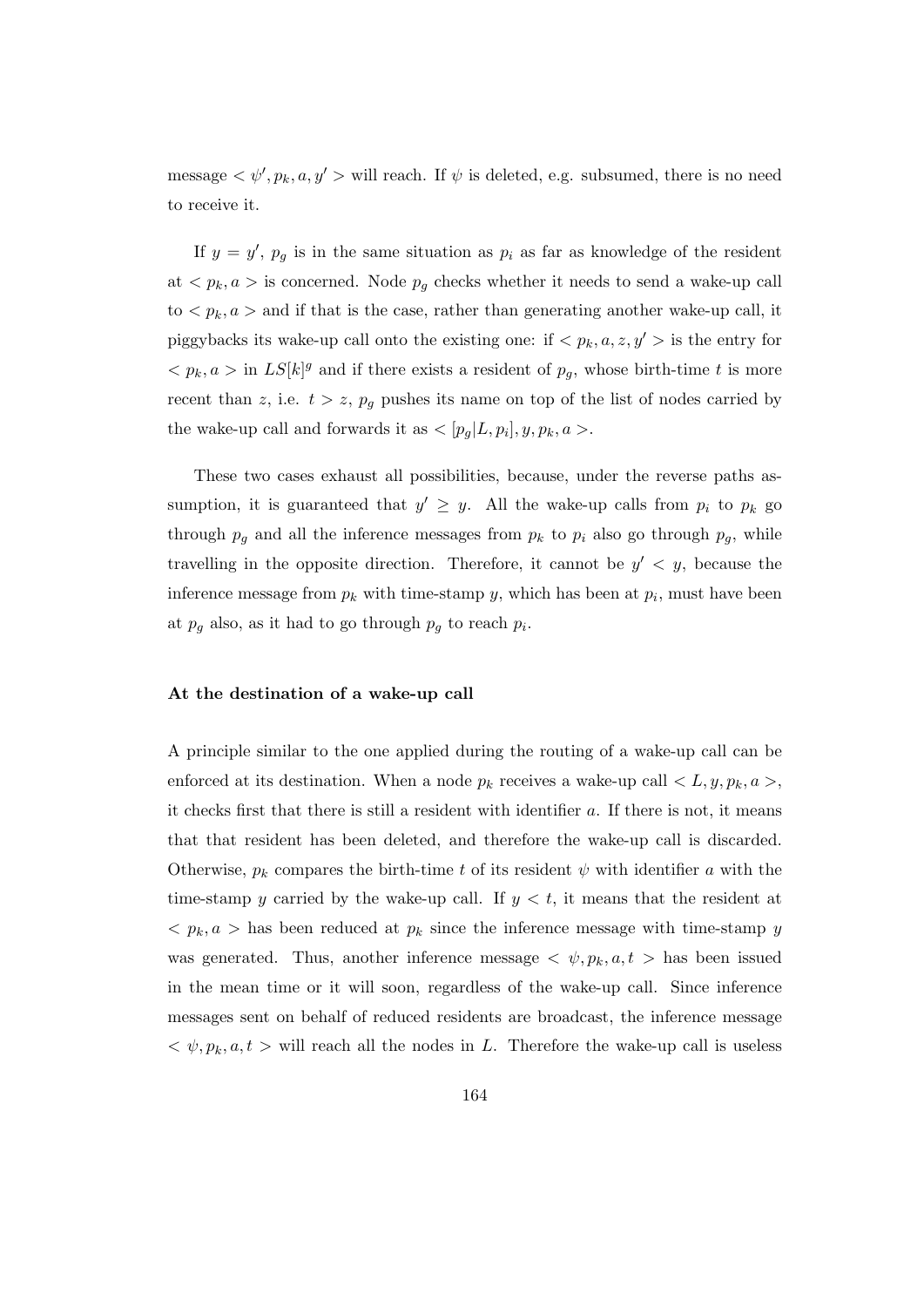and  $p_k$  discards it. If  $y = t$ ,  $p_k$  replies to the wake-up call by sending a five-field inference message  $\langle \psi, p_k, a, y, L \rangle$ .

#### At the destination of a five-field inference message

We see first why a five-field inference message may cause redundant inferences. Let  $p_i$  be any node in the list L of a wake-up call  $\langle L, y, p_k, a \rangle$ . If  $p_k$  has replied to a wake-up call  $\langle L, y, p_k, a \rangle$  by a five-field inference message  $\langle \psi, p_k, a, y, L \rangle$ , it means that  $\psi$  has not been modified at  $p_k$ , since its previous inference message, which also carried time-stamp y, was broadcast. Therefore, the residents of  $p_i$ which were already residents at the time of the previous visit by  $\psi$ , have already interacted with it and it is redundant to try those inference steps again. However, a node  $p_i$  receiving a five-field inference message has in its last-seen table sufficient information to avoid redundant steps of this type. Node  $p_i$  consults  $LS^i$  at entry k and retrieves the entry  $\langle p_k, a, x, y \rangle \in LS^i[k]$ . Obviously,  $LS^i$  is consulted before being updated because of the arrival of the five-field inference message itself. Then, only the residents  $\langle \varphi, b, t \rangle \in S^i$  such that  $t > x$ , i.e. those established or reduced *after* the previous inference message from  $\langle p_k, a \rangle$  was processed at  $p_i$ , are selected to perform inferences with  $\psi$ . The condition  $t > x$  is the same which is used to determine whether a wake-up call has to be sent. This ensures that the residents of  $p_i$ , on whose behalf the wake-up call was issued, are selected to meet  $\psi$ . Also, all the residents established or reduced after the wake-up call was generated are selected. Clearly, this treatment relies on the assumption that whenever a resident is simplified, its birth-time is updated.

Unfortunately, even if all the above criteria to limit redundancy are adopted, a wake-up call may still induce redundant steps. Since  $p_k$  has issued a five-field inference message, we know that  $\psi$  has been persistent so far at  $p_k$ . Persistency at  $p_k$  does not imply persistency all over N, though. Consider for instance the following scenario: when  $\psi$  undertakes its first trip as  $\langle \psi, p_k, a, y \rangle$ , it is reduced to  $\psi_1$  on the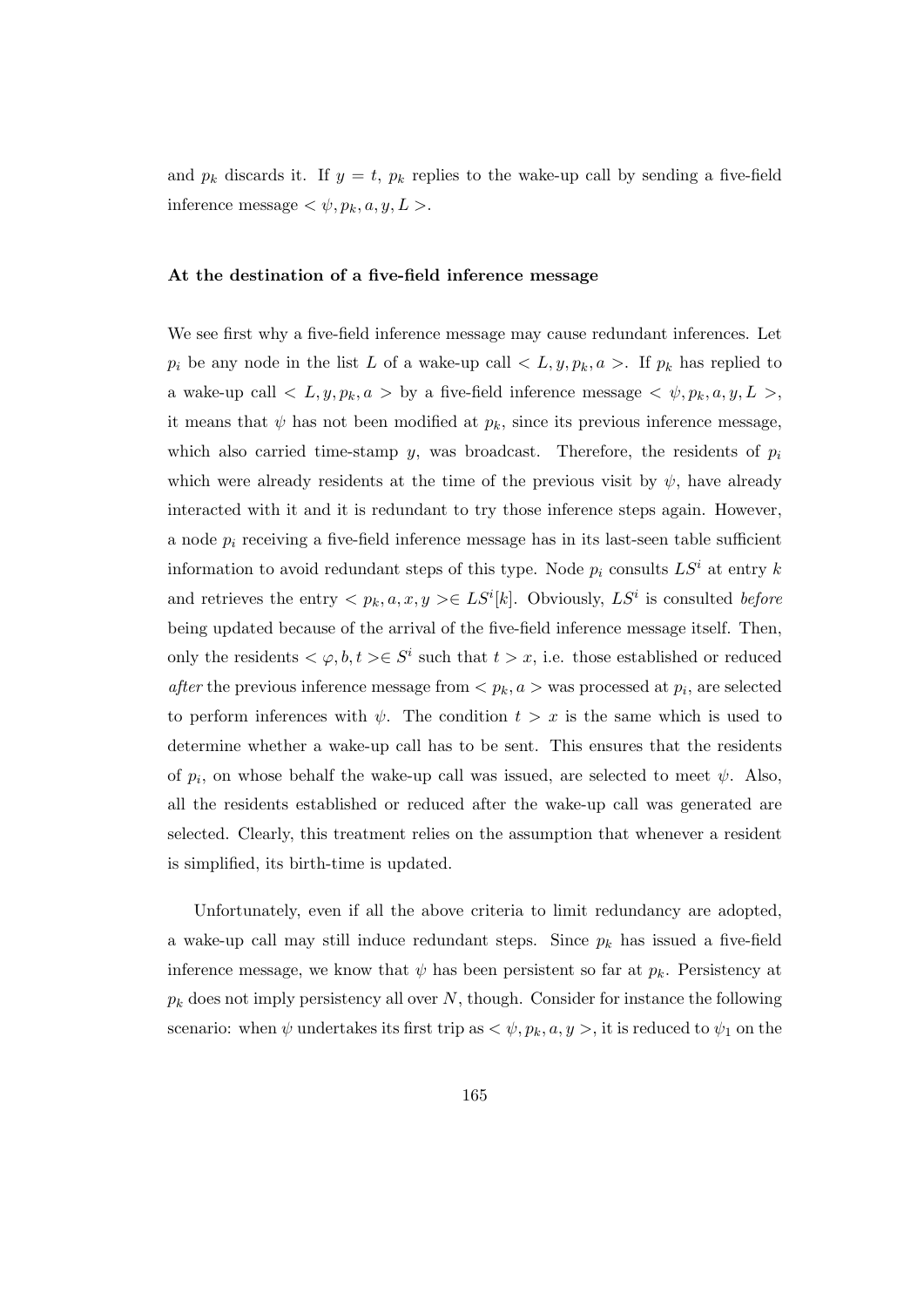path from  $p_k$  to  $p_i$ . Thus the residents of  $p_i$  interact with  $\psi_1$ . For simplicity, let  $\varphi$  be the single simplifier which simplified  $\langle \psi, p_k, a, y \rangle$  to  $\langle \psi_1, p_k, a, y \rangle$ . A message carrying  $\varphi$  is guaranteed to reach  $\psi$  at  $p_k$  eventually. However, we assume that  $\varphi$  is late. After  $\langle \psi_1, p_k, a, y \rangle$  has been processed and discarded at  $p_i$ , some residents of  $p_i$  are reduced and  $p_i$  emits a wake-up call to  $\langle p_k, a \rangle$  on their behalf. If  $p_k$ receives the wake-up call and reacts to it *before* receiving and processing  $\varphi$ ,  $p_k$  will send a message  $\langle \psi, p_k, a, y, p_i \rangle$ . Since a five-field inference message is forwarded without being simplified by the nodes which are not in its destination list, it may happen that  $\psi$  reaches  $p_i$  unchanged. Then  $\psi$  will perfom inferences only with a subset  $A \subseteq S^i$  of selected residents, according to the above policy. However, all these steps are *redundant*, because after  $\varphi$  finally reaches  $p_k$ , the resident  $\psi$  will be simplified to  $\psi_1$  and  $p_k$  will issue any way a brand new, four-field message m carrying  $\psi_1$ . Notice that introducing simplification of five-field inference messages at all nodes would not fix the problem, because then the steps performed between m and the residents in A would be redundant.

This scenario may look concocted, as it seems unlikely that the wake-up call will be processed before the simplification of  $\psi$  by  $\varphi$  takes place at  $p_k$ . However it is not impossible, because the processors work asynchronously and therefore we cannot make assumptions on the order of events. The conclusion of this discussion is that since wake-up calls have an intrinsic potential for causing redundant steps, it is important to implement mechanisms to trim their number and to contain their effects, as those introduced in this section. Finally, it is also important to choose a good policy for the generation of wake-up calls, in order not to generate them "too eagerly" (see Section 4.7.1).

## 4.7.4 Order of the operations on wake-up calls

Since wake-up calls are a source of redundancy, a node should always try first to delete them, then possibly to piggyback its own wake-up call onto an existing one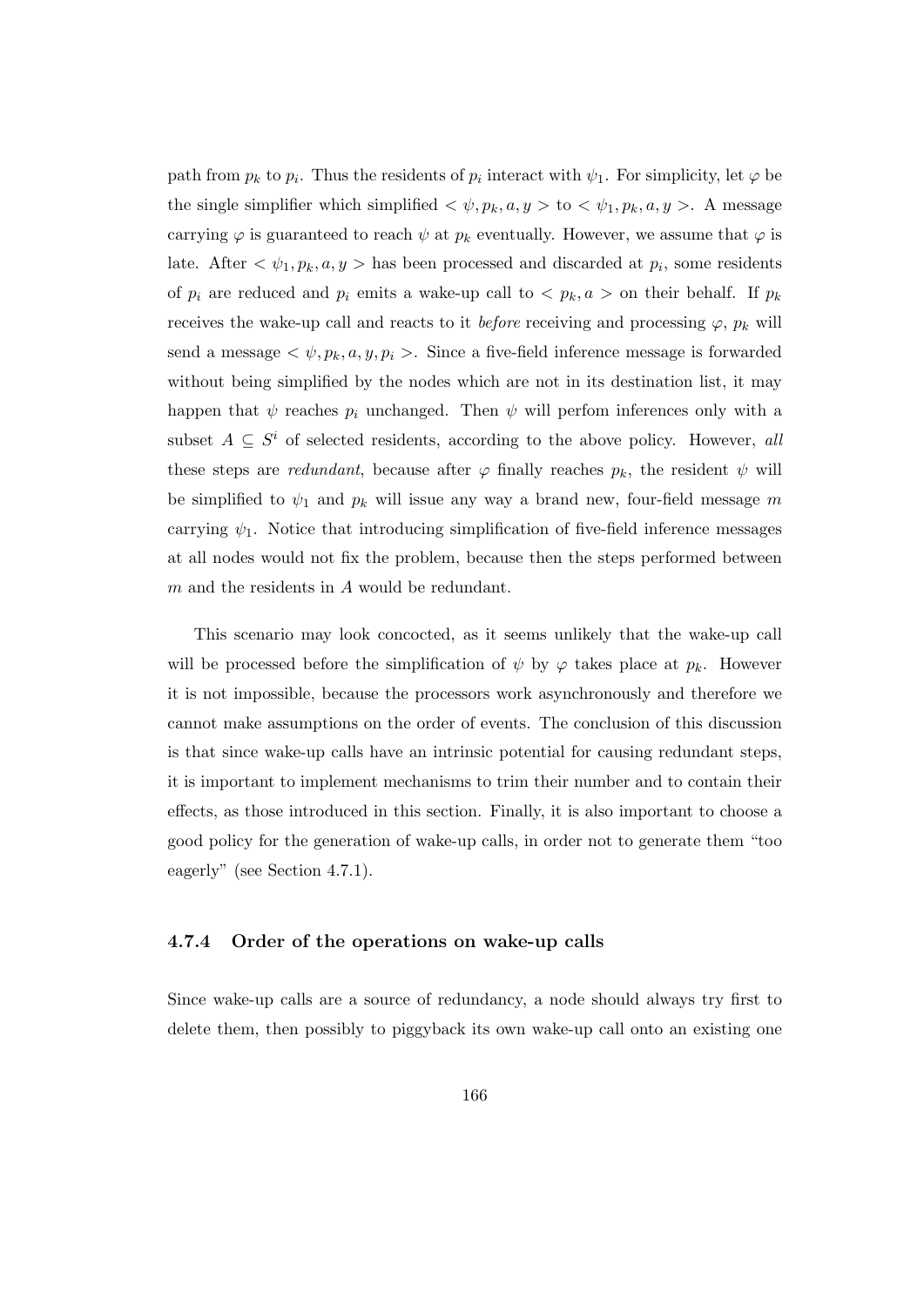and, as a last resort, to send a new one. Indeed, our general schedule above lists first Contraction, where redundant wake-up calls are deleted, then Forward, where the piggybacking mechanism is applied, and then Send, where new wake-up calls are emitted. The treatment of the last-seen table can also be inserted appropriately in the above general schedule. A node  $p_i$  first detects and eliminates as many generalized duplicates as possible among the inference messages in  $M^i$ . Next, for every new inference message  $\langle \psi, p_k, a, y \rangle$ , the entry for  $\langle p_k, a \rangle$  in  $LS^i[k]$  is set to  $\langle p_k, a, \infty, y \rangle$ , where  $\infty$  means that the inference message has yet to be processed. Having the third field set to  $\infty$  ensures that no wake-up call to  $\langle p_k, a \rangle$  is issued, while a message  $\langle \psi, p_k, a, y \rangle$  from  $\langle p_k, a \rangle$  is held in  $M^i[k]$ . A wake-up call is sent if the birth-time of a resident is greater than the third field and no birth-time is greater than  $\infty$ . Then,  $p_i$  checks for redundant wake-up calls. It is important to check for redundant wake-up calls after the last-seen table has been updated, so that we can use the most recent information to delete as many wake-up calls as possible. We recall that we use the fourth field in the entries in the last-seen table, in order to detect redundant wake-up calls, and therefore this process is not affected by having the third field temporarily set to  $\infty$ . When an inference message  $\langle \psi, p_k, a, y \rangle$  is discarded, the entry  $\langle p_k, a, \infty, y \rangle$  in  $LS^i[k]$  is set to  $\langle p_k, a, x, y \rangle$ , where x is the current time at  $p_i$ 's clock.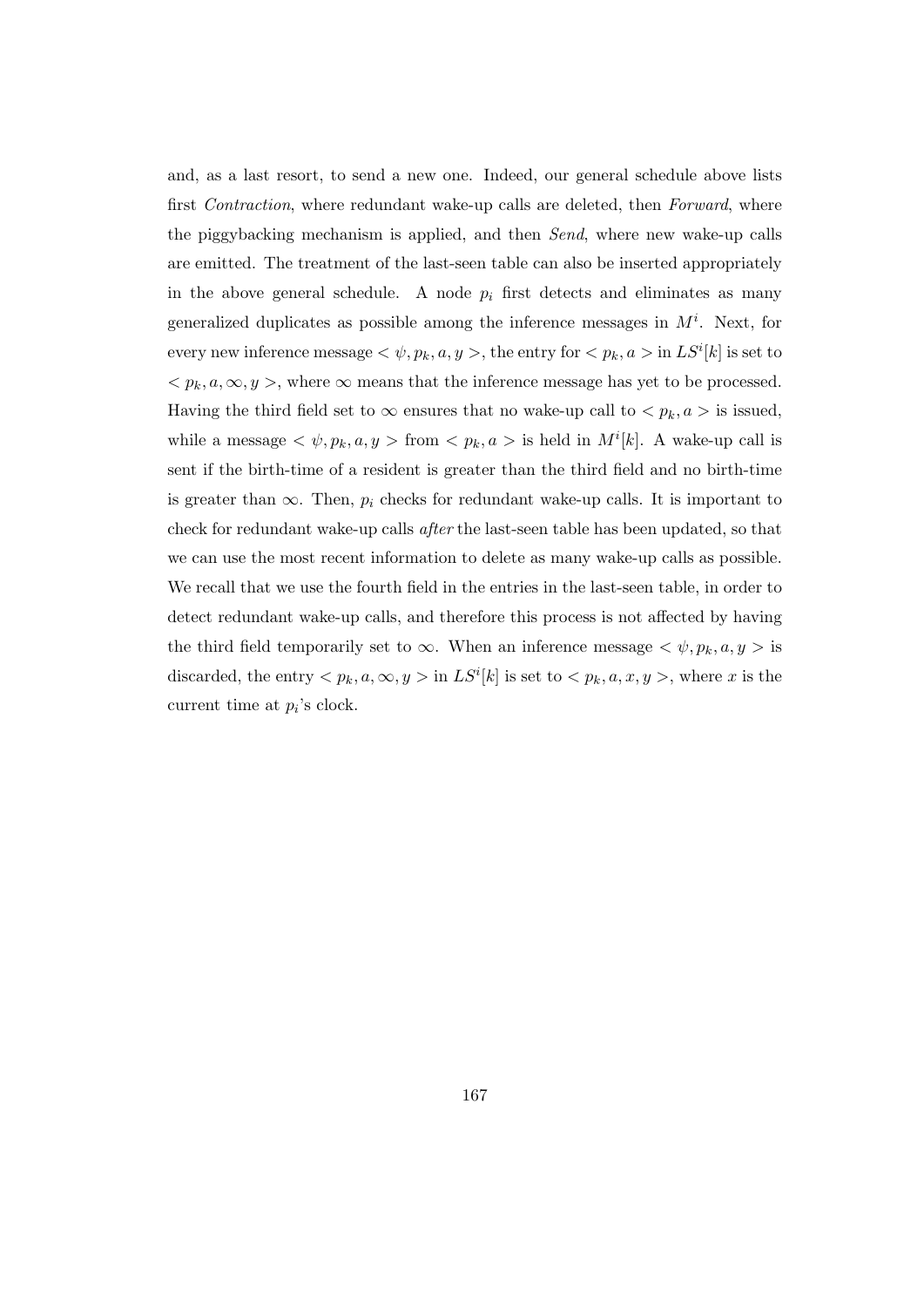# Chapter 5

# Contraction and fairness in distributed derivations

We have described the Clause-Diffusion methodology assuming that a sequential strategy  $\mathcal{C} = \langle I; \Sigma \rangle$  is given. By embedding a sequential strategy  $\mathcal{C}$  into a Clause-Diffusion method, we obtain a specific Clause-Diffusion strategy. In this chapter we give a formal treatment of distributed derivations generated by Clause-Diffusion strategies. First, we define the distributed derivations. Next, we consider the problem of uniform fairness of distributed derivations. As we have seen in Section 2.7, the uniform fairness of a derivation requires that all the clauses which can be derived from non-redundant, persistent parents be generated eventually. In a distributed derivation, uniform fairness poses a requirement of fairness of communication: ensuring that any two non-redundant, persistent clauses meet eventually. To provide a solution, we extend first the definition of uniform fairness to distributed derivations. Then, we devise a set of more concrete conditions to be satisfied by the policies for message-passing and we prove that these conditions imply distributed uniform fairness. Finally, we briefly recall how the techniques featured by the Clause-Diffusion methods, described in the previous chapter, implement these conditions for fairness.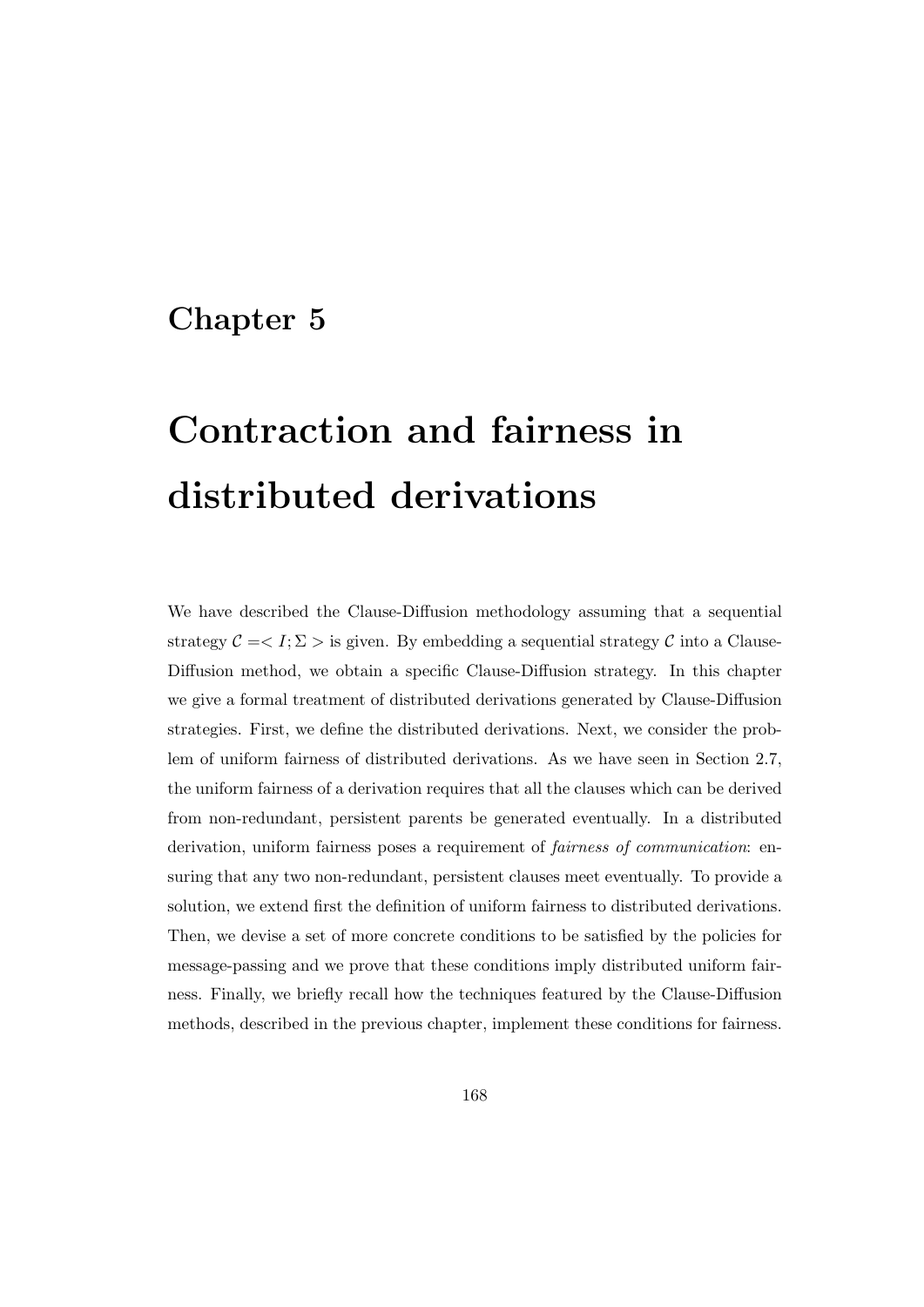It follows that if the search plan  $\Sigma$  of the given sequential strategy  $\mathcal{C} = \langle I; \Sigma \rangle$ is (uniformly) fair, the Clause-Diffusion strategies based on  $\mathcal C$  are (uniformly) fair. Thus, if the inference mechanism  $I$  is refutationally complete, the Clause-Diffusion strategies are complete.

Then, we treat some special topics on distributed contraction. First, we introduce contraction inference rules to delete redundant messages. These inference rules formalize some of the techniques described in the previous chapter. Second, we study *subsumption in distributed derivations*. It is well-known since [91] that the unrestricted application of subsumption, and especially backward subsumption of variants, may destroy the fairness and thus the completeness of a strategy. We observe that in the distributed case, subsumption may violate, in addition to fairness, the monotonicity of a derivation, and the solutions known for the sequential case do not apply. We discover that these problems are due to a basic misconception of the subsumption rule, which is commonly regarded as a deletion rule. We consider subsumption as a replacement rule. Based on this understanding, we define a new distributed subsumption inferences rule, which has all the desirable properties: it allows subsumption in a distributed data base, while preserving fairness and monotonicity, and it works for both sequential and distributed derivations.

## 5.1 Distributed derivations

A distributed derivation is given by a family of derivations, one for each node. Every processor  $p_k$  computes a derivation

$$
(S;M;CP;NS)^k_0\underset{\mathcal{C}}{\models}(S;M;CP;NS)^k_1\underset{\mathcal{C}}{\models}\dots(S;M;CP;NS)^k_i\underset{\mathcal{C}}{\models}\dots
$$

where

- $S_i^k$  is the set of *residents* at  $p_k$  at stage *i*,
- $M_i^k$  is the set of *inference messages* at  $p_k$  at stage *i*,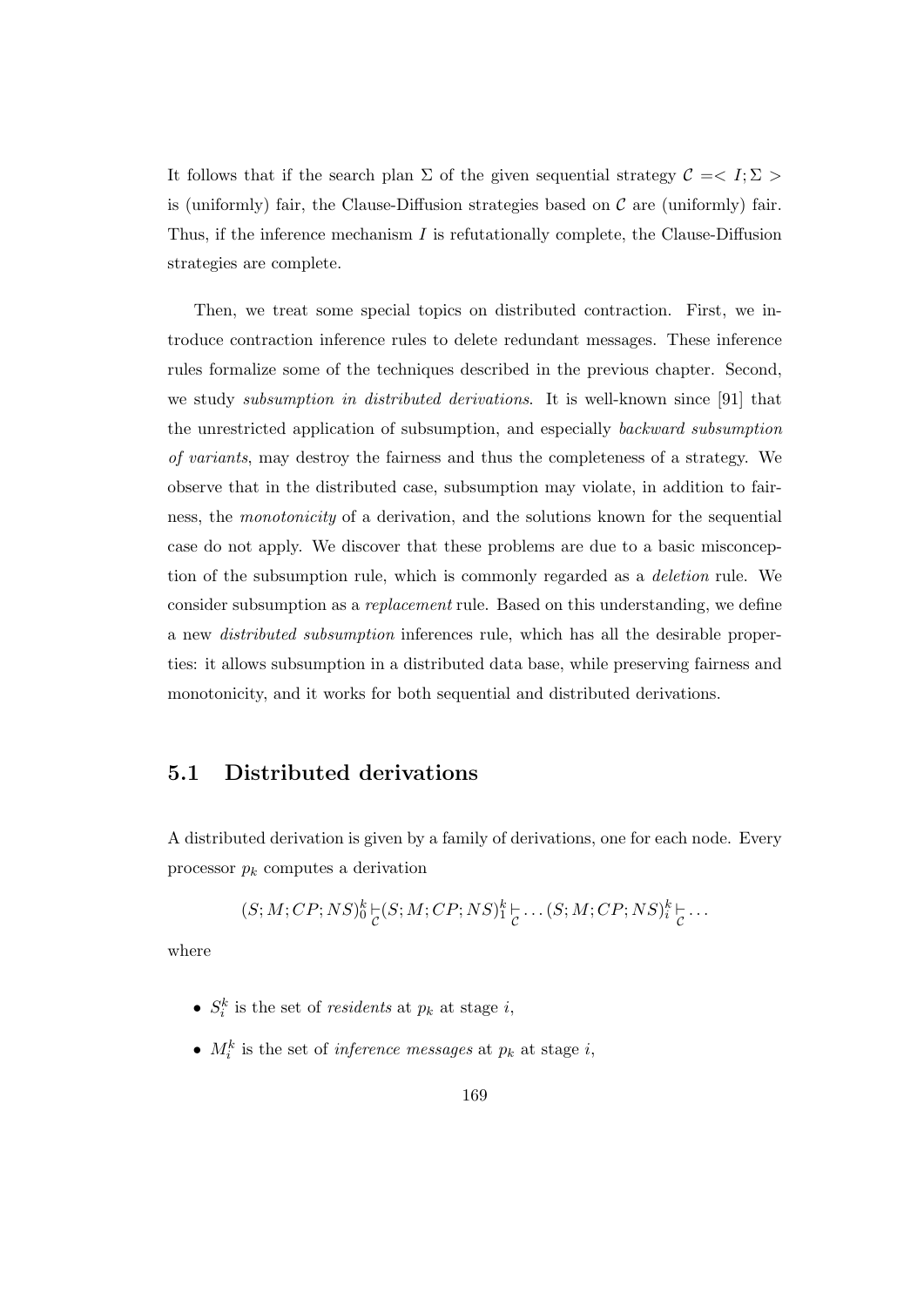- $\mathbb{C}P_i^k$  is the set of *raw clauses* at  $p_k$  at stage *i* and
- $NS_i^k$  is the set of *new settlers* at  $p_k$  at stage *i*.

The derivations at the different processors proceed asynchronously. The state of the derivations at processor  $p_k$  and stage i is represented by the tuple  $(S; M; CP; NS)_i^k$ . More components may be added if indicated by a specific strategy. For example, if global contraction by travelling is used, an additional field for wake-up calls,  $WU$ , needs to be included. A distributed derivation succeeds as soon as the derivation at one node finds a proof. A step in a distributed derivation can be either an expansion step or a contraction step or a communication step, which includes Send, Forward and Settle. For instance, sending an inference message for  $\psi \in S^k$  from node k to an adjacent node j can be written as  $(S^k \cup \{\psi\}, M^j) \vdash (S^k \cup \{\psi\}, M^j \cup \{\psi\})$ . Settling a new settler at node k can be written as  $(S^k, NS^k \cup \{\psi\}) \vdash (S^k \cup \{\psi\}, NS^k).$ This representation assumes that communication between any two adjacent nodes is instantaneous. It does not assume, however, that communication between any two nodes is instantaneous. If an inference message sent by  $p_i$  reaches  $p_j$  through  $p_{x_1} \ldots p_{x_m}$ , it appears first in  $M^{x_1}$ , then in  $M^{x_2}$  and so on. The time elapsed in going from the source to the destination is captured in our description, by showing the message stored, at successive stages, in the appropriate component of all the nodes on the path.

# 5.2 Uniform fairness of distributed derivations

In order to extend the definition of uniform fairness to the distributed case, we need to define the limit of a distributed derivation. First, we define the local data base at node  $p_k$  at stage i as the union  $G_i^k = S_i^k \cup M_i^k \cup CP_i^k \cup NS_i^k$ . Then, the local limit at processor  $p_k$  is  $G^k_{\infty} = \bigcup_{i \geq 0} \bigcap_{j \geq i} G^k_j$ . The global data base at stage i is the union of the local data bases, i.e.  $G_i = \bigcup_{k=1}^n G_i^k$ , and the global limit is  $G_\infty = \bigcup_{k=1}^n G_\infty^k$ . Local and global limits may be defined similarly for each component of the states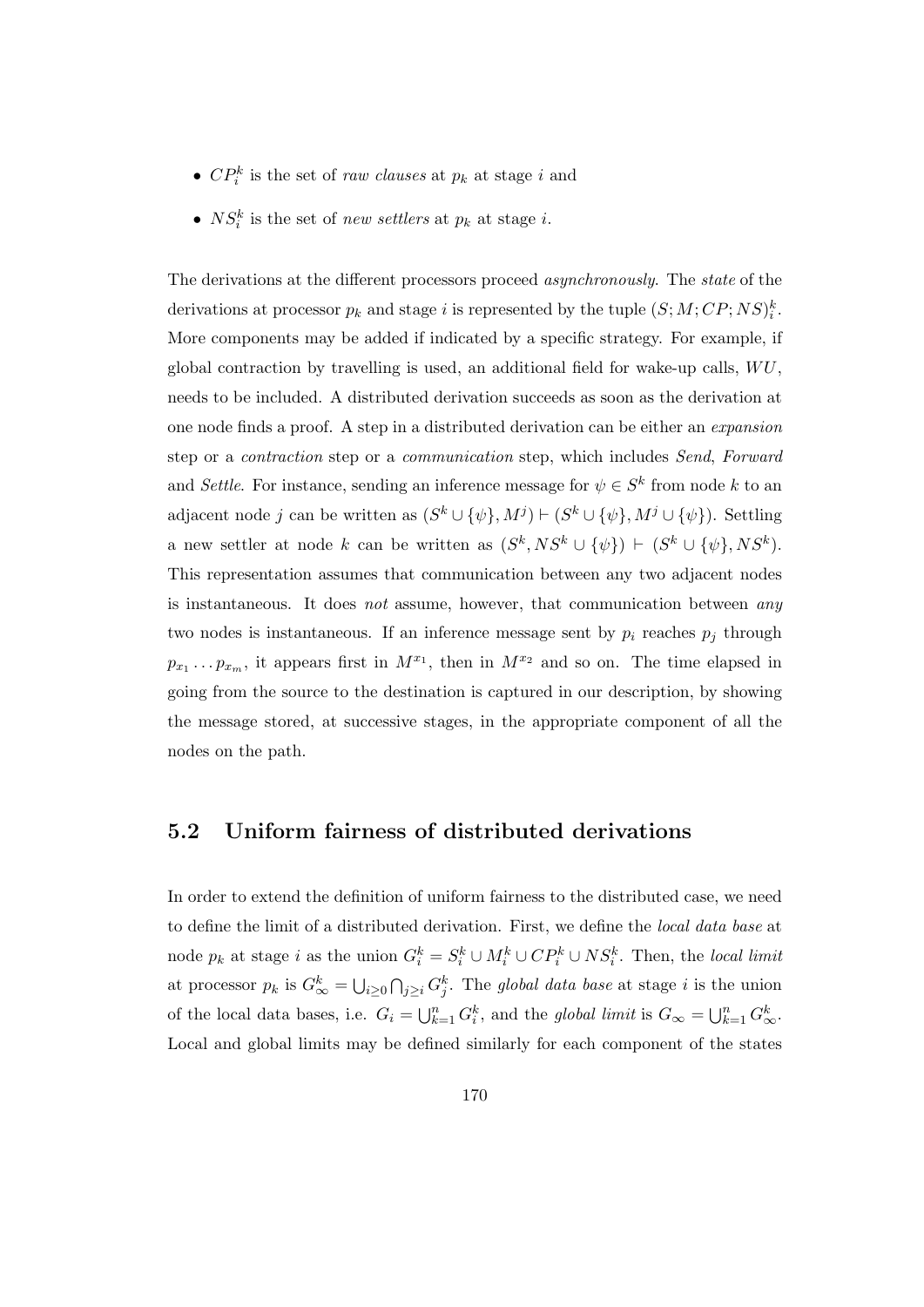in a distributed derivation, e.g.  $S^k_{\infty}$  and  $S_{\infty}$ ,  $M^k_{\infty}$  and  $M_{\infty}$ . Then, Definition 2.7.1 is extended to a distributed derivation as follows:

Definition 5.2.1 A distributed derivation

 $(S; M; CP; NS)_0^k \vdash_{\mathcal{C}} (S; M; CP; NS)_1^k \vdash_{\mathcal{C}} \ldots (S; M; CP; NS)_i^k \vdash_{\mathcal{C}} \ldots,$ 

for all k,  $1 \leq k \leq n$ , is uniformly fair if  $I_e(G_{\infty} - R(G_{\infty})) \subseteq \bigcup_{k=1}^n \bigcup_{j \geq 0} G_j^k$ .

The following three conditions form a more concrete specification of uniform fairness of distributed derivations.

1. All messages should be processed eventually and thus there are no persistent messages:

 $\forall k, 1 \leq k \leq n, M^k_{\infty} = CP^k_{\infty} = NS^k_{\infty} = \emptyset.$ 

2. Given k and  $\psi \in S^k_{\infty}$ , we define the *abstract birth-time* of  $\psi$  in k to be the smallest index  $i \geq 0$  such that  $\psi \in \bigcap_{j \geq i} S_j^{k-1}$  Then for every node  $p_k$  and for every persistent, non-redundant resident  $\varphi$  at  $p_k$ , all persistent, non-redundant residents at the other nodes will eventually appear as inference messages at  $p_k$ , after the birth of  $\varphi$ :

 $\forall k, 1 \leq k \leq n, \forall \varphi \in (S^k_{\infty} - R(S^k_{\infty}))$ , if i is the abstract birth-time of  $\varphi$ , then  $\forall h, 1 \leq h \neq k \leq n, \forall \psi \in (S^h_{\infty} - R(S^h_{\infty}))$ , there exists an  $l > i$  such that  $\psi \in M_l^k$ .

Notice that i and l are stages of the same derivation, i.e. the derivation at  $p_k$ .

3. The derivation is uniformly fair with respect to the local inferences at each node. That is, every clause that can be generated from persistent, nonredundant clauses at  $p_k$  will be generated:  $\forall k, 1 \leq k \leq n$ ,  $I_e(G_{\infty}^k - R(G_{\infty}^k)) \subseteq$  $\bigcup_{i\geq 0} CP_i^k$ .

<sup>&</sup>lt;sup>1</sup>The adjective *abstract* indicates that i is an index in the abstract view of the derivation, and not a time of any processor's clock.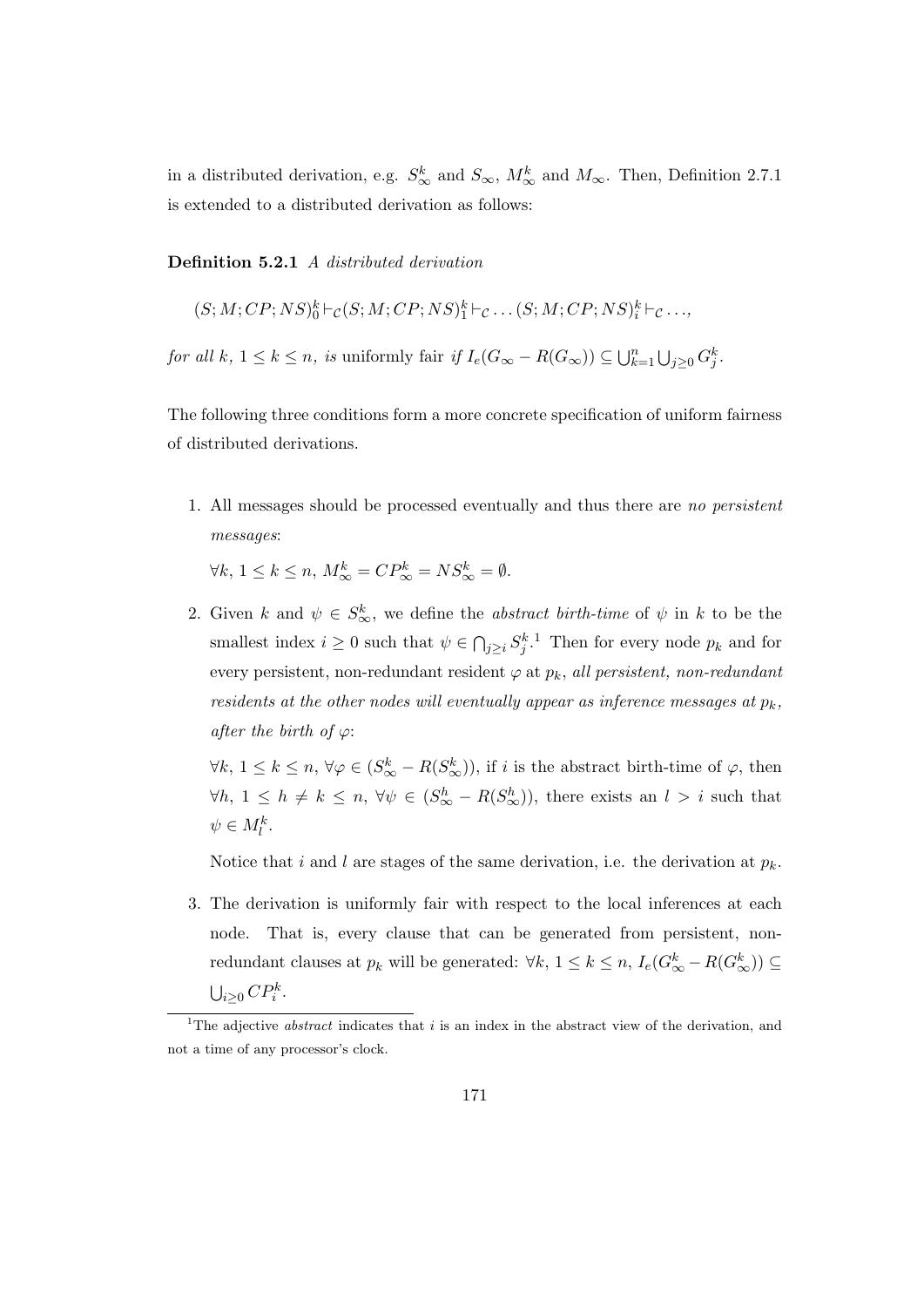While Condition 3 paraphrases the requirement that the sequential strategy to begin with is fair, Conditions 1 and 2 take care of the distributed part of the derivation. Intuitively, Conditions 1 and 2 guarantee that a clause which can be generated from two persistent non-redundant clauses  $\varphi_1$  and  $\varphi_2$  residing at two different nodes, will be considered. Condition 2 ensures that  $\varphi_1$  and  $\varphi_2$  will eventually meet each other through inference messages. Condition 1 makes sure that all inference messages be processed  $(M_{\infty} = \emptyset)$ , all raw clauses (those that, in the presence of contraction rules, remain non-trivial after having been fully contracted) become new settlers ( $CP_{\infty}$  =  $\emptyset$ ) and all new settlers become residents at some place  $(NS_{\infty} = \emptyset)$ . Condition 3 takes care of fairness of the sequential derivation at each node.

Because the definition of uniform fairness, and consequently our three conditions, focus only on persistent, non-redundant clauses, it is fairly simple to show that these three conditions imply Definition 5.2.1:

#### Theorem 5.2.1 If a distributed derivation is such that

- 1.  $\forall k, 1 \leq k \leq n, M_{\infty}^k = CP_{\infty}^k = NS_{\infty}^k = \emptyset$ ,
- 2.  $\forall k, 1 \leq k \leq n, \forall \varphi \in (S^k_{\infty} R(S^k_{\infty}))$ , if i is the abstract birth-time of  $\varphi$ , then,  $\forall h, 1 \leq h \neq k \leq n, \forall \psi \in (S^h_{\infty} - R(S^h_{\infty}))$ , there exists an  $l > i$  such that  $\psi \in M_l^k$  and
- 3.  $\forall k, 1 \leq k \leq n, I_e(S^k_{\infty} R(S^k_{\infty})) \subseteq \bigcup_{i \geq 0} CP^k_i$ .

then  $I_e(G_{\infty} - R(G_{\infty})) \subseteq \bigcup_{k=1}^n \bigcup_{i \geq 0} G_i^k$ , i.e. the distributed derivation is uniformly fair.

*Proof:* let  $\varphi$  be any clause in  $I_e(G_{\infty} - R(G_{\infty}))$  with parents  $\psi_1$  and  $\psi_2$ . Since  $M_{\infty} =$  $CP_{\infty} = NS_{\infty} = \emptyset$ ,  $G_{\infty} = S_{\infty}$ , i.e.  $\psi_1, \psi_2 \in S_{\infty}$ . It follows that  $\psi_1 \in (S_{\infty}^k - R(S_{\infty}))$ and  $\psi_2 \in (S_\infty^h - R(S_\infty))$  for some  $1 \le k, h \le p$ .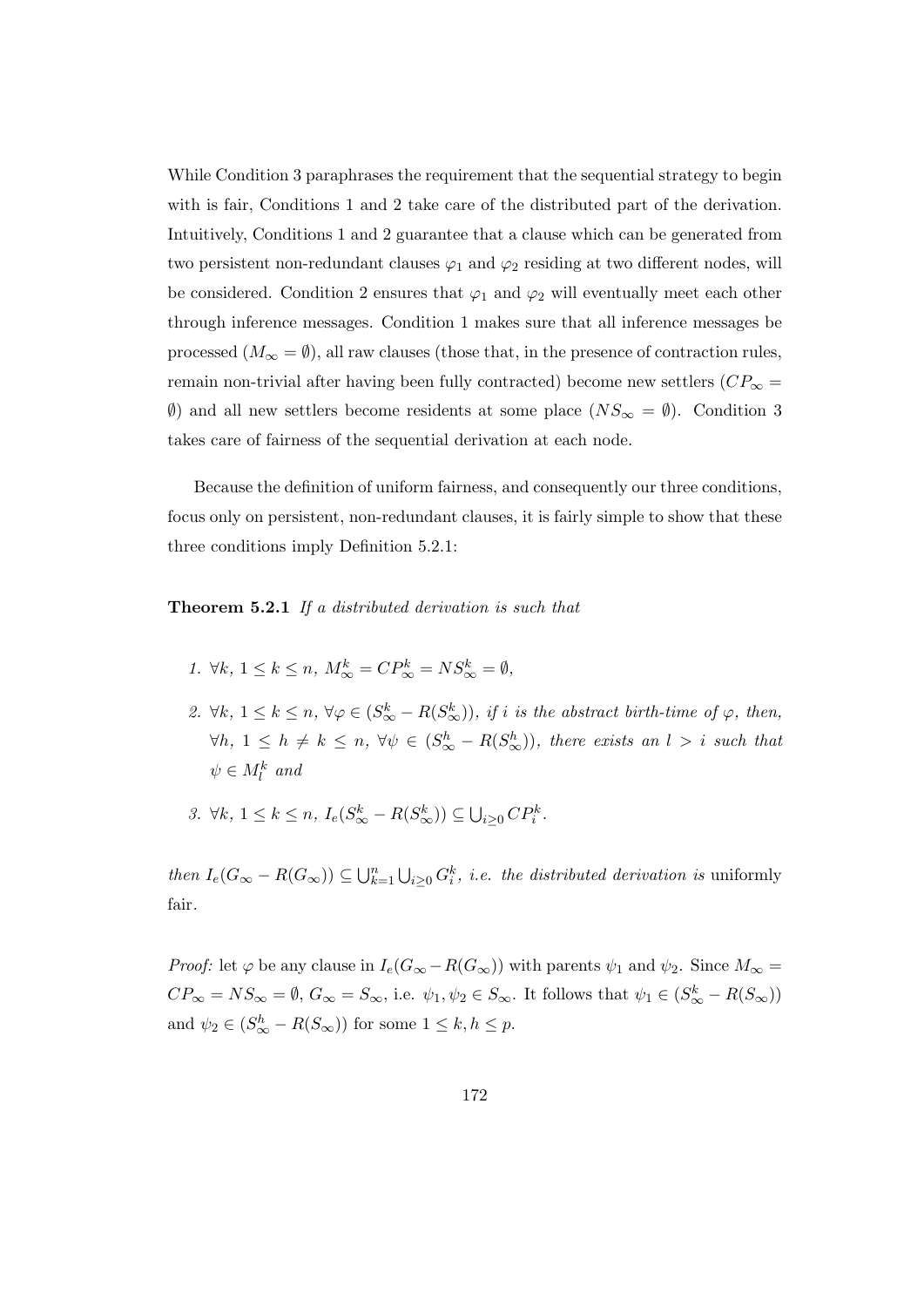If  $k = h$ , then  $\varphi \in I_e(S^k_{\infty} - R(S_{\infty}))$ . Since  $S^k_{\infty} \subseteq S_{\infty}$ , by the monotonicity of the redundancy criterion (see Definition 2.6.3),  $R(S_{\infty}^k) \subseteq R(S_{\infty})$  and thus  $I_e(S_{\infty}^k R(S_{\infty}) \subseteq I_e(S_{\infty}^k - R(S_{\infty}^k))$ . By Condition 3, there exists an i such that  $\varphi \in CP_i^k \subseteq$  $G_i^k \subseteq \bigcup_{k=1}^n \bigcup_{i \geq 0} G_i^k$ .

If  $k \neq h$ , let  $i_1$  and  $i_2$  be the abstract birth-times of  $\psi_1$  and  $\psi_2$  respectively. By Condition 2, we have  $\psi_1 \in M_{l_1}^h$  for some  $l_1 > i_2$  and  $\psi_2 \in M_{l_2}^k$  for some  $l_2 > i_1$ . Since  $M_{\infty} = \emptyset$  by Condition 1, we know that the inference message  $\psi_1$  does not persist at  $p_h$  and the inference message  $\psi_2$  does not persist at  $p_k$ . An inference message may be deleted before performing expansion steps, by a contraction step. Since  $\psi_1$  and  $\psi_2$  are in  $G_{\infty} - R(G_{\infty})$ , i.e. they are globally persistent and non-redundant, this is impossible. It follows that the inference messages  $\psi_1 \in M_{l_1}^h$  and  $\psi_2 \in M_{l_2}^k$  are deleted only after having been processed. Thus, paramodulation of  $\psi_1$  into  $\psi_2$  is tried at  $p_h$  and paramodulation of  $\psi_2$  into  $\psi_1$  is tried at  $p_k$ . Either one of these two steps generates  $\varphi$ , i.e. either  $\varphi \in CP_i^h$  or  $\varphi \in CP_i^k$  at some stage i, i.e.  $\varphi \in \bigcup_{k=1}^n \bigcup_{i \geq 0} G_i^k$ .  $\Box$ 

By this theorem, the abstract definition of uniform fairness is reduced to three more concrete requirements:

Corollary 5.2.1 Let  $C = \langle I; \Sigma \rangle$  be a complete (sequential) theorem proving strategy and  $\mathcal D$  be its distributed version. If the algorithms and policies handling messages satisfy Conditions 1 and 2, then  $\mathcal D$  is a complete distributed theorem proving strategy.

The Clause-Diffusion methods described in Chapter 4 satisfy Condition 2 as follows. Condition 2 requires that for every non-redundant, persistent resident  $\psi_1$  at any node  $p_k$ , any other non-redundant, persistent resident  $\psi_2$  appear at  $p_k$  as inference messages, after the abstract birth-time of  $\psi_1$ . We assume that  $\psi_1$  is born "before"  $\psi_2$ , i.e.  $i_1 \leq i_2$  for  $i_1$  and  $i_2$  the birth-times of  $\psi_1$  and  $\psi_2$  respectively. The case where  $i_2 \leq i_1$  is clearly symmetrical.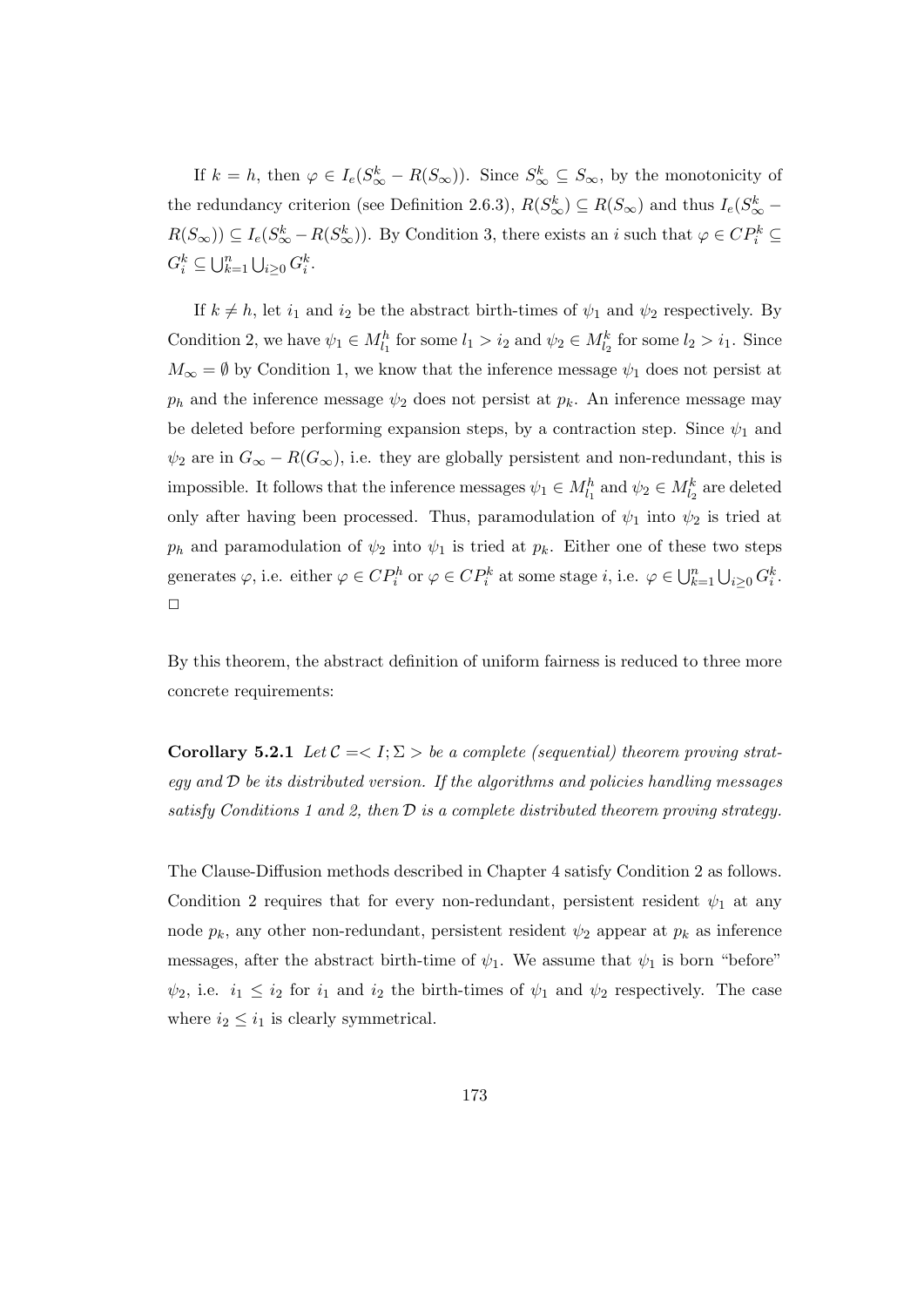In order to make sure that the "younger" clause  $\psi_2$  paramodulates into the "older" clause  $\psi_1$ , it is sufficient that  $\psi_2$  is broadcast and reaches all nodes. For this purpose, we have required that any new settler  $\psi$ , which settles down at a node, be emitted as inference message eventually, unless it is deleted before hand. However, it is not sufficient to consider new settlers, because residents are subject to backward contraction. Thus we have introduced the policy that whenever a resident is reduced, it is regarded as a new clause and thus will be re-scheduled for the emission as inference message (see Section 4.6.1). If a non-persistent resident  $\psi$  is reduced to  $\psi'$ , an inference message for  $\psi'$  is broadcast eventually, regardless of whether one for  $\psi$  was already sent, because  $\psi'$  may be persistent. In order to ensure that the "younger" equation  $\psi_2$  is paramodulated into by the "older" clause  $\psi_1$ , we may use either the wake-up calls or the policy of saving the clauses carried by inference messages in the  $SH<sup>k</sup>$ 's or in  $SH$  in shared memory, as explained in Section 4.6.3. Thus, at node  $p_h$ , the home node of  $\psi_2$ ,  $\psi_1$  is saved in  $SH^h$  (or can be accessed from  $SH$ ) and has a chance to paramodulate into  $\psi_2$ .

We have considered the symmetry between  $i_1 \leq i_2$  and  $i_2 \leq i_1$ . Another way to look at the problem of guaranteeing the interaction of  $\psi_1$  and  $\psi_2$  is to consider the symmetry between " $\psi_1$  paramodulates into  $\psi_2$ " and " $\psi_2$  paramodulates into  $\psi_1$ ". Under this perspective, broadcasting  $\psi_1$  allows  $\psi_1$  to paramodulate into the clauses born "before"  $\psi_1$ , while saving  $\psi_1$  in the  $SH^h$ 's (in SH) or using wake-up calls allows  $\psi_1$  to paramodulate into the clauses born "after"  $\psi_1$ .

# 5.3 Inference rules to delete redundant messages

### 5.3.1 Deletion of redundant inference messages

We have seen in Section 4.6.2 that the interaction of broadcasting and contraction may generate *generalized duplicates*, that is distinct inference messages, e.g.  $m_1 = \leq$  $\psi_1, p_k, a, x >$  and  $m_2 = \langle \psi_2, p_k, a, y > \rangle$ , with the same global identifier  $\langle p_k, a \rangle$ .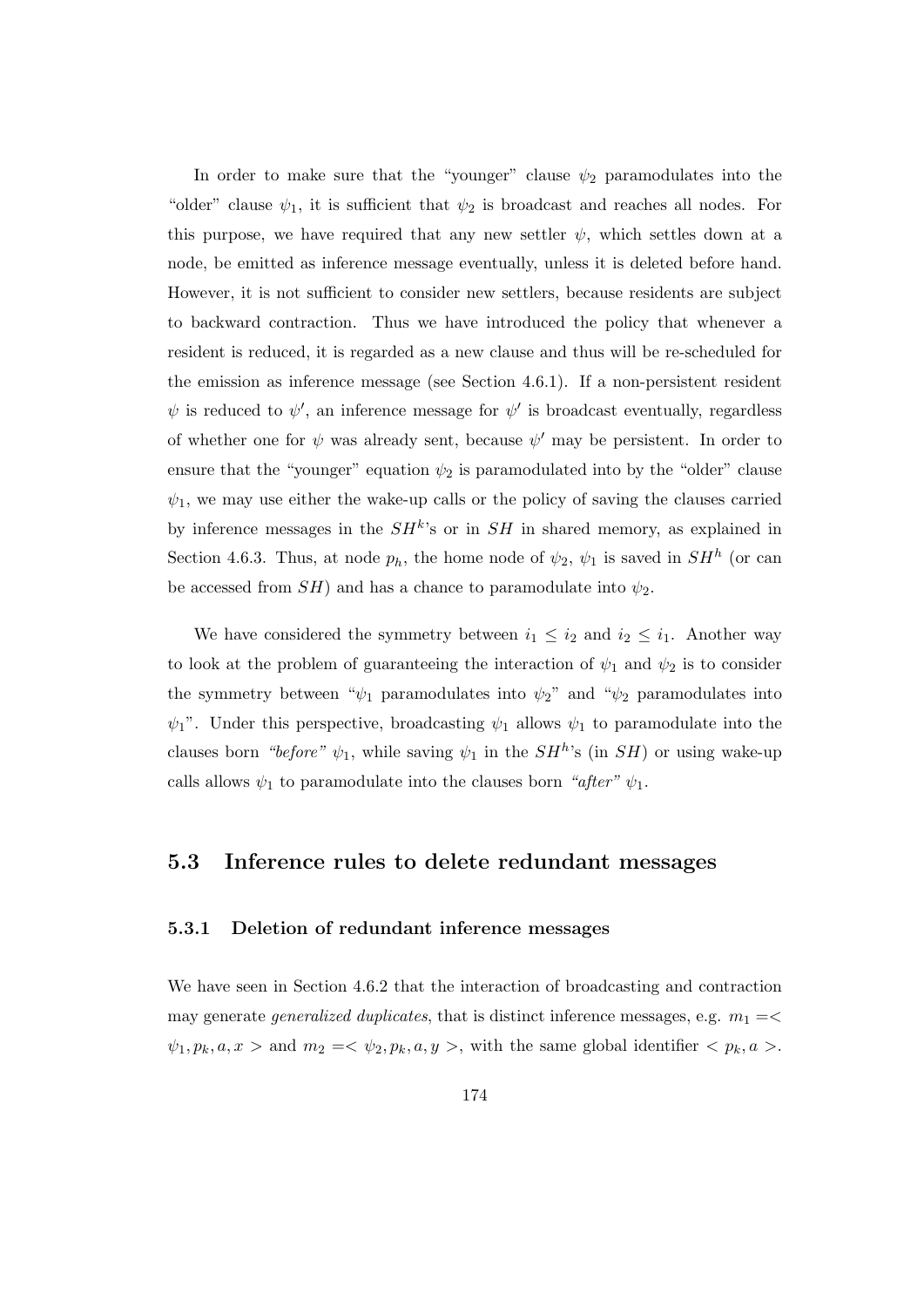Because they have the same global identifier, we know that they carry contracted forms of the same resident and thus they are logically equivalent. If  $\psi_1 = \psi_2$  and  $x = y$ , the two messages are just two plain duplicates. If  $\psi_1 \neq \psi_2$ , but  $x = y$ , the two messages were originally plain duplicates, whose clauses have been rewritten to two different forms during their travel. If  $x \neq y$ , the two messages carried different clauses since their origin, as testified by the different time-stamps. If  $x < y$ , then the original clause of the message  $m_2$  is a contracted form of the original clause of  $m_1$ , since  $m_2$  is emitted later. The case for  $x > y$  is symmetric.

Suppose node  $p_i$  has received two generalized duplicates  $m_1 = \langle \psi_1, p_k, a, x \rangle$ and  $m_2 = \langle \psi_2, p_k, a, y \rangle$ , such that  $y \geq x$ . Since  $\psi_1$  and  $\psi_2$  are logically equivalent, it is redundant to perform inferences with both of them. The contents of the messages can be used to decide which one should be discarded as follows. If they carry the same clause, i.e.  $\psi_1 = \psi_2$ , then we discard  $m_1$ , the message carrying an earlier time-stamp. Saving the message with the most recent time-stamp is useful, for instance, to update the last-seen table with the most recent information. Otherwise, i.e.  $\psi_1 \neq \psi_2$ , we discard  $m_1$  if  $\psi_1 \succ \psi_2$  and discard  $m_2$  if  $\psi_2 \succ \psi_1$ . If  $\psi_1$  and  $\psi_2$ are not comparable, then we discard  $m_1$  since it was emitted earlier. The following inference rule captures these ideas:

**Discard Message:** Let  $p_i$  and  $p_k$  be two distinct nodes.

\n- \n
$$
\begin{array}{ll}\n & M^i \cup \{ < \psi_1, p_k, a, x > \, < \psi_2, p_k, a, y > \} \\
& M^i \cup \{ < \psi_2, p_k, a, y > \} \\
& \psi_1 > \psi_2 \ \lor \ (\psi_2 \neq \psi_1 \ \land \ y \geq x) \\
& \sum_{i=1}^{\infty} \frac{S H^i \cup \{ < \psi_1, p_k, a, x > \}; M^i \cup \{ < \psi_2, p_k, a, y > \}}{S H^i \cup \{ < \psi_2, p_k, a, y > \}; M^i} \\
& \psi_1 > \psi_2 \ \lor \ (\psi_2 \neq \psi_1 \ \land \ y \geq x) \\
& \sum_{i=1}^{\infty} \frac{S H^i \cup \{ < \psi_2, p_k, a, y > \}; M^i \cup \{ < \psi_1, p_k, a, x > \}}{S H^i \cup \{ < \psi_2, p_k, a, y > \}; M^i} \\
& \psi_1 > \psi_2 \ \lor \ (\psi_2 \neq \psi_1 \ \land \ y \geq x) \\
& \psi_2 \ \lor \ (\psi_2 \neq \psi_1 \ \land \ y \geq x) \\
& \psi_1 \ \land \ \psi_2 \ \lor \ (\psi_2 \neq \psi_1 \ \land \ y \geq x) \\
& \psi_2 \ \lor \ (\psi_2 \neq \psi_1 \ \land \ y \geq x) \\
& \psi_2 \ \lor \ (\psi_2 \neq \psi_1 \ \land \ y \geq x) \\
& \psi_2 \ \lor \ (\psi_2 \neq \psi_1 \ \land \ y \geq x) \\
& \psi_2 \ \lor \ (\psi_2 \neq \psi_1 \ \land \ y \geq x) \\
& \psi_2 \ \lor \ (\psi_2 \neq \psi_1 \ \land \ y \geq x) \\
& \psi_2 \ \lor \ (\psi_2 \neq \psi_1 \ \land \ y \geq x) \\
& \psi_2 \ \lor \ (\psi_2 \neq \psi_1 \ \land \ y \geq x) \\
& \psi_2 \ \lor \ (\psi_2 \neq \psi_1 \ \land \ y \geq x) \\
&
$$

In addition to comparing two inference messages in the messages set  $M^i$ , the Discard Message inference rule can be utilized to compare an incoming message with a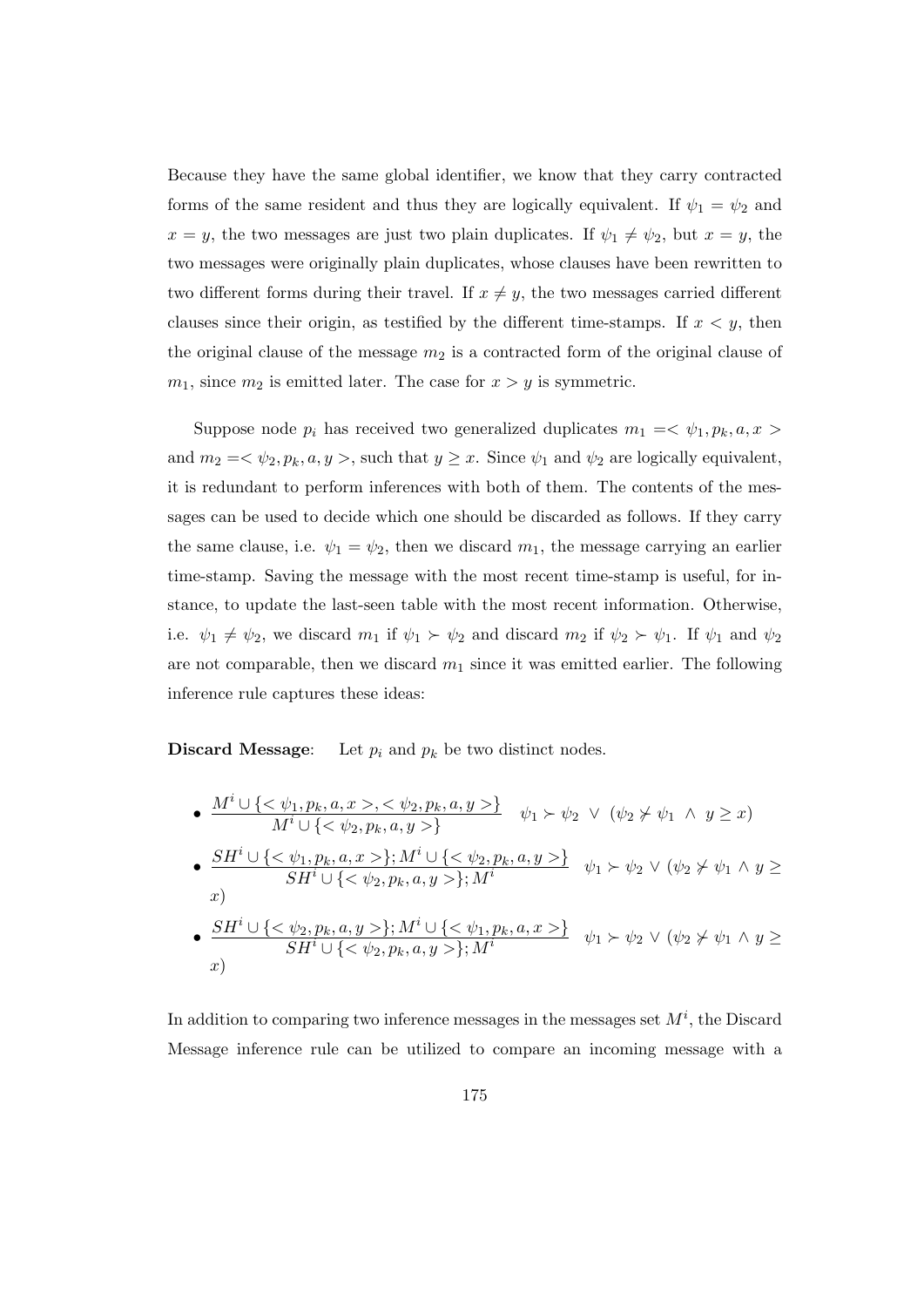clause in  $SH<sup>i</sup>$ . The second rule shows how an incoming inference message is used to update  $SH<sup>i</sup>$ , realizing the mechanism of update by inference messages introduced in Section 4.2.2. The third rule shows how an incoming message can be deleted based on the contents of  $SH^i$ .

#### 5.3.2 Deletion of redundant wake-up calls

In this section we formulate in terms of contraction inference rules the criteria to delete redundant wake-up calls given in Section 4.7.3:

**Discard Wake-up call:** Let  $p_i$  and  $p_k$  be two distinct nodes.

• Let  $p_i$  be an intermediate node on the route of a wake-up call  $\langle L, y, p_k, a \rangle$ to its destination  $p_k$ :

$$
\frac{WU^i \cup \{ \langle L, y, p_k, a \rangle \}}{WU^i} \quad z > y, \quad \langle p_k, a, x, z \rangle \in LS^i[k]
$$

The wake-up call is deleted, because the entry for the global identifier  $\langle p_k, a \rangle$ in the last-seen table  $LS^{i}[k]$  shows a time-stamp z which is more recent than the one carried by the wake-up call. The inference message with time-stamp  $z$  which has been seen at  $p_i$  is guaranteed to reach all nodes in  $L$ , making the wake-up call redundant.

- A wake-up call  $\langle L, y, p_k, a \rangle$  is deleted at its destination  $p_k$  under two conditions:
	- The first one is that there is no resident with the requested identifier  $a$ , because that resident has been deleted:

$$
\frac{S^k;WU^k\cup\{\}}{S^k;WU^k}\quad\forall<\psi,b,x>\in S^k,\ b\neq a
$$

– The second one is that the resident with identifier  $a$  has a birth-time  $t$ , which is more recent than the time-stamp carried by the wake-up call: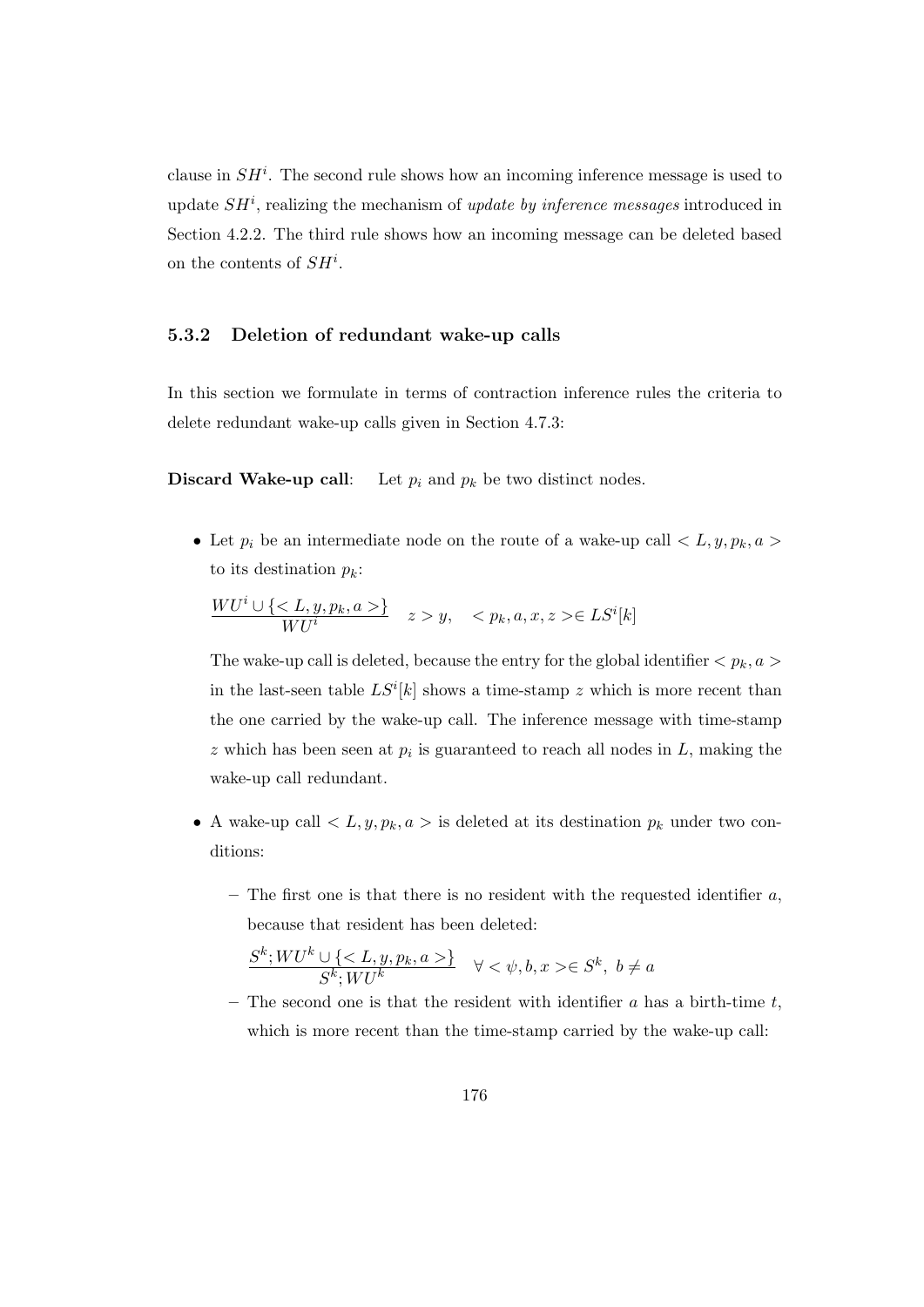$$
\frac{S^k \cup \{<\psi, a, t>\}; WU^k \cup \{\}}{S^k \cup \{<\psi, a, t>\}; WU^k} \quad t > y
$$

This means that the resident has been reduced and thus an inference message has been or will be issued on its behalf. Such inference message is guaranteed to reach all nodes in  $N$  and therefore also those in  $L$ , making the wake-up call redundant.

# 5.4 Subsumption in distributed derivations

It is well-known since [91] that the unrestricted application of subsumption, and especially backward subsumption of variants, may destroy the completeness of a strategy which is otherwise complete. The reason is that the derivation may generate an infinite sequence of variants of the same clause, each of which subsumes its predecessor and prevents any clause in the sequence from being selected for other inferences necessary to obtain a proof. Technically, the source of the problem is that the subsumption ordering is not well-founded. Because of this difficulty, many inference systems include only proper subsumption since it is well-founded and preserves completeness (e.g. [109, 16]). On the other hand, most existing first-order theorem provers (e.g., [98]) do feature subsumption, not just proper subsumption, because eliminating variants is very useful in practice. Completeness is maintained usually by combining the proper subsumption ordering with some other ordering to sort variants. For instance, the prover may associate to each clause its age for the purpose of subsumption and a clause is forbidden to subsume an older variant. This provision prevents the violation to completeness illustrated in [91].

The problem with subsumption becomes much more serious, however, in a distributed derivation, because clauses may be duplicated, i.e. the same clause may appear in different derivations. In this context, two unprecedented difficulties arise. First, it may happen that a combination of concurrent steps of subsumption of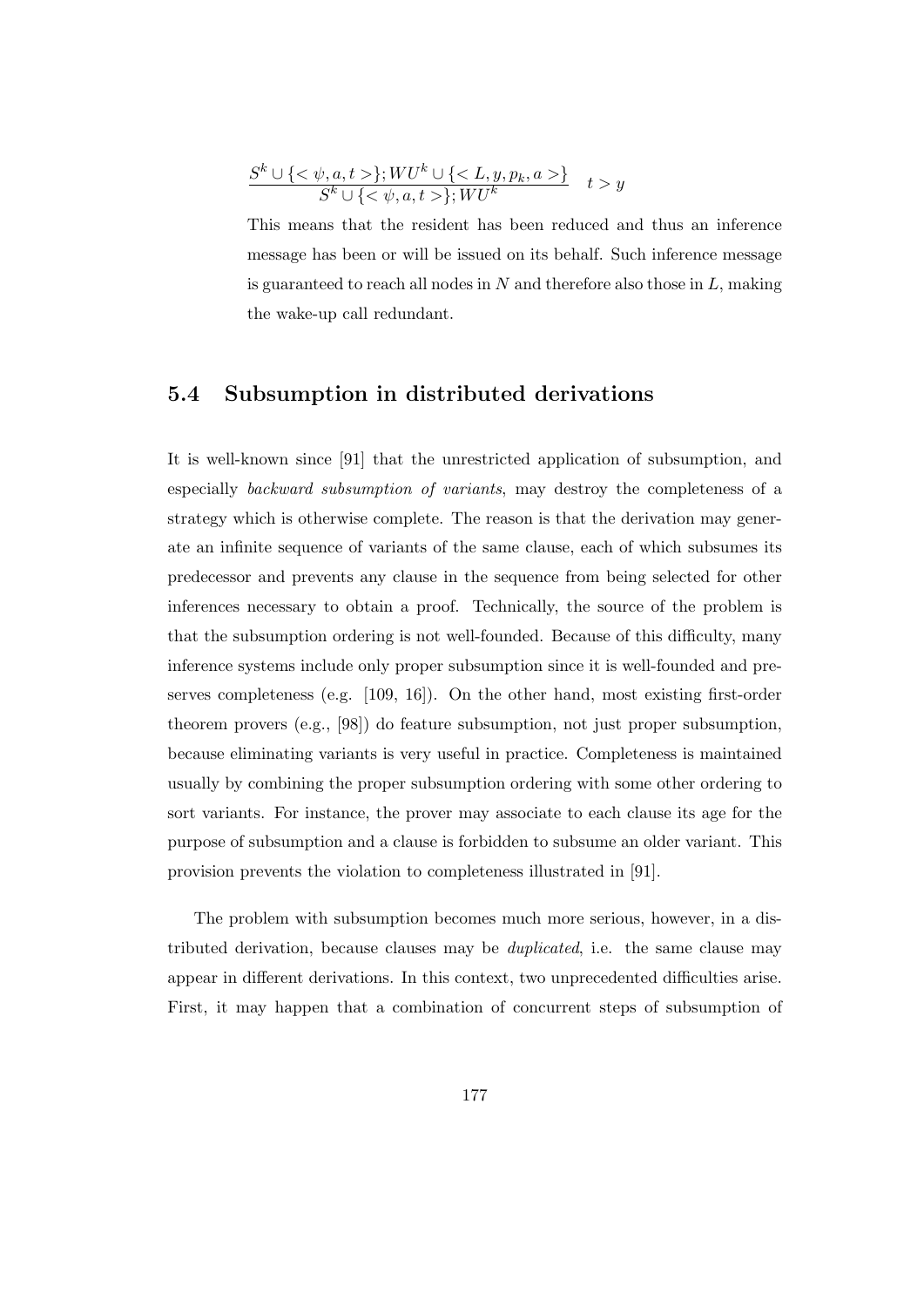variants deletes all the variants of a clause. This makes the distributed derivation non-monotonic, as a theorem of the original theory is lost. Thus, in addition to the possibility of losing completeness, subsumption of variants causes the even more fundamental problem of losing monotonicity. The solutions known for the sequential case cannot be extended straightforwardly to the distributed one. For instance, sorting variants by age is not sufficient, because the concurrent processes are asynchronous, so that there is no general way to establish that a clause has been generated earlier than another.

Second, not only subsumption of variants, but proper subsumption itself may also destroy monotonicity of a distributed derivation. This may happen if a process uses a received inference message  $\psi$  to subsume and delete a clause  $\varphi$  from its own data base. In general, there is no guarantee that  $\psi$  is stored in the data base of another process. If it is not, both  $\varphi$  and  $\psi$  may be lost, violating again monotonicity.

In this section, we analyze these issues and provide a comprehensive solution for both sequential and distributed subsumption. We show that the source of the problem lies in a misconception of the subsumption inference rule. We reason that proper subsumption is not deletion of a clause  $\varphi$ , because of the presence of a more general clause  $\psi$ , but rather *replacement* of  $\varphi$  by  $\psi$ . This difference cannot be easily appreciated in the sequential case, where  $\varphi$  and  $\psi$  are stored in the same data base. But it is significant in a distributed environment, where inferences may involve clauses belonging to remote data bases. Based on this understanding of subsumption, we refine the subsumption inference rule into two rules: *replacement* subsumption and variant subsumption. Under this framework, sequential proper subsumption becomes a derived inference rule. In the distributed case, variations of the two inference rules are combined into a distributed subsumption inference rule, which has all the desirable properties of subsumption. It allows proper subsumption between clauses stored in remote data bases, without violating monotonicity, and subsumption of variants, while preserving monotonicity and completeness. For the latter, distributed subsumption incorporates a way of achieving well-foundedness for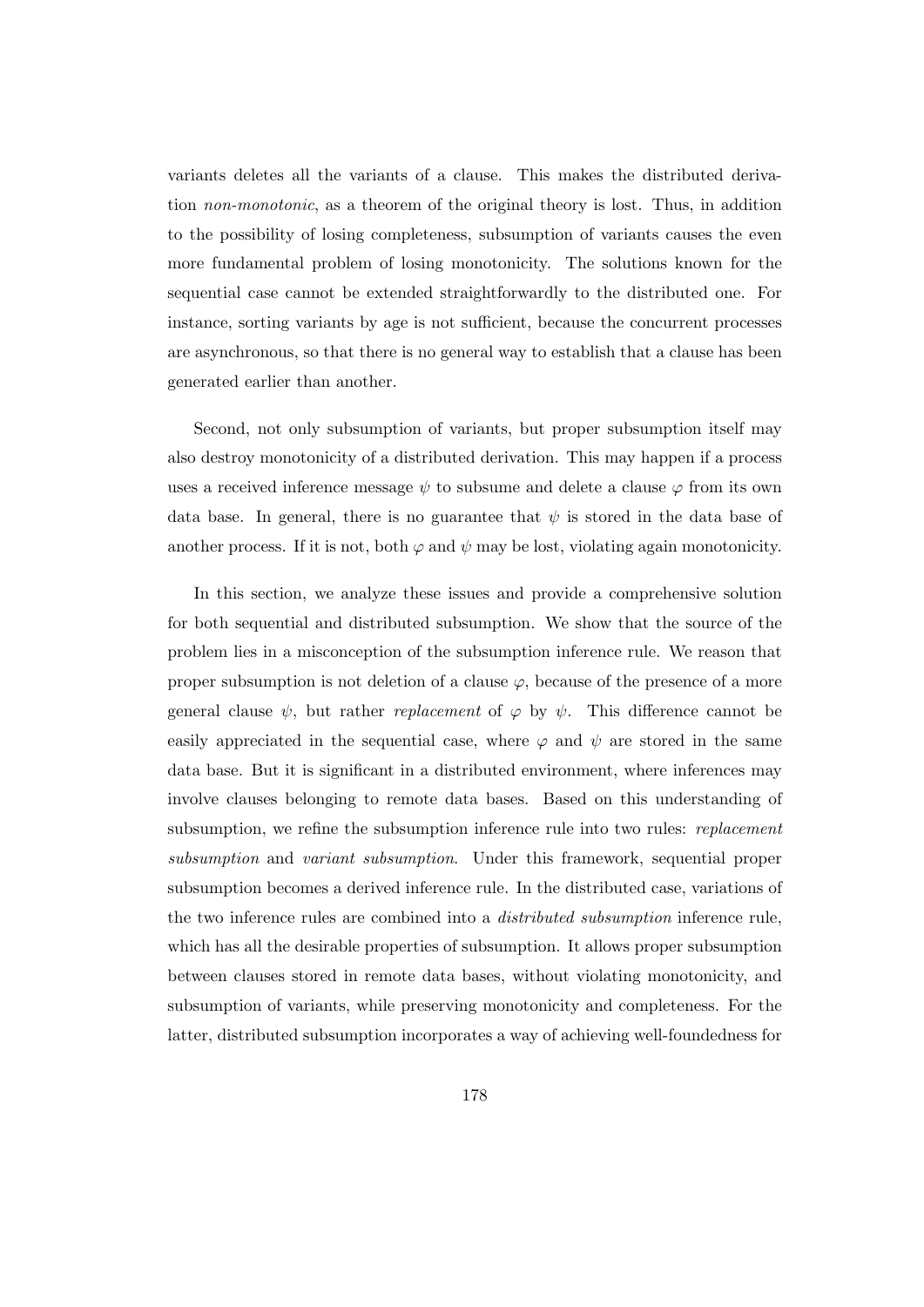variant subsumption, without assuming the existence of a global clock.

#### 5.4.1 The problem with subsumption and fairness

A strategy which allows unrestricted application of subsumption is not complete in general. The following example, appeared originally in [87] and reported in [91] (pages 207-208), illustrates this phenomenon. Consider a resolution theorem proving strategy whose search plan uses the set of support restriction and sorts the set of support as a first-in-first-out queue. Since resolution is refutationally complete, and the first-in-first-out set of support research plan is fair, i.e. it is guaranteed to select eventually all the steps which are necessary to reach a proof, it follows that the strategy is complete. It is no longer complete, however, if subsumption is added to the inference system and the search plan applies it as soon as possible. Let the input set of clauses be (1)  $P(x, a)$ , (2)  $P(f(x), y) \vee \neg P(x, y)$ , (3)  $\neg Q(y) \vee \neg P(x, y)$ and (4)  $Q(a)$ , where (1)  $P(x, a)$  is originally in the set of support. The search plan selects clause (1) and resolves it first with (2) to generate (5)  $P(f(x), a)$  and then with (3) to yield (6)  $\neg Q(a)$ . The two new clauses are added in this order to the set of support. Next, the search plan selects (5) and resolves it with (2) and with (3), generating (7)  $P(f(f(x)), a)$  and (8)  $\neg Q(a)$  respectively. Clause (8) back-subsumes (6), so that the search plan selects (7) next and generates (9)  $P((f(f(f(x))), a)$  and (10)  $\neg Q(a)$ . Again, (10) back-subsumes (8) and (9) is selected. The derivation proceeds indefinitely, always missing to use  $\neg Q(a)$  to resolve with  $Q(a)$  and obtain the empty clause.

As remarked in [91], the root of the problem is that the subsumption ordering is not well-founded. In the above example, the derivation generates an infinite sequence of clauses,  $\neg Q(a) \geq \neg Q(a) \geq \dots$ , where each element in the sequence subsumes its predecessor. The inference step needed for the refutation, the resolution of  $\neg Q(a)$  and  $Q(a)$ , is never selected. Thus, a search plan which applies eagerly a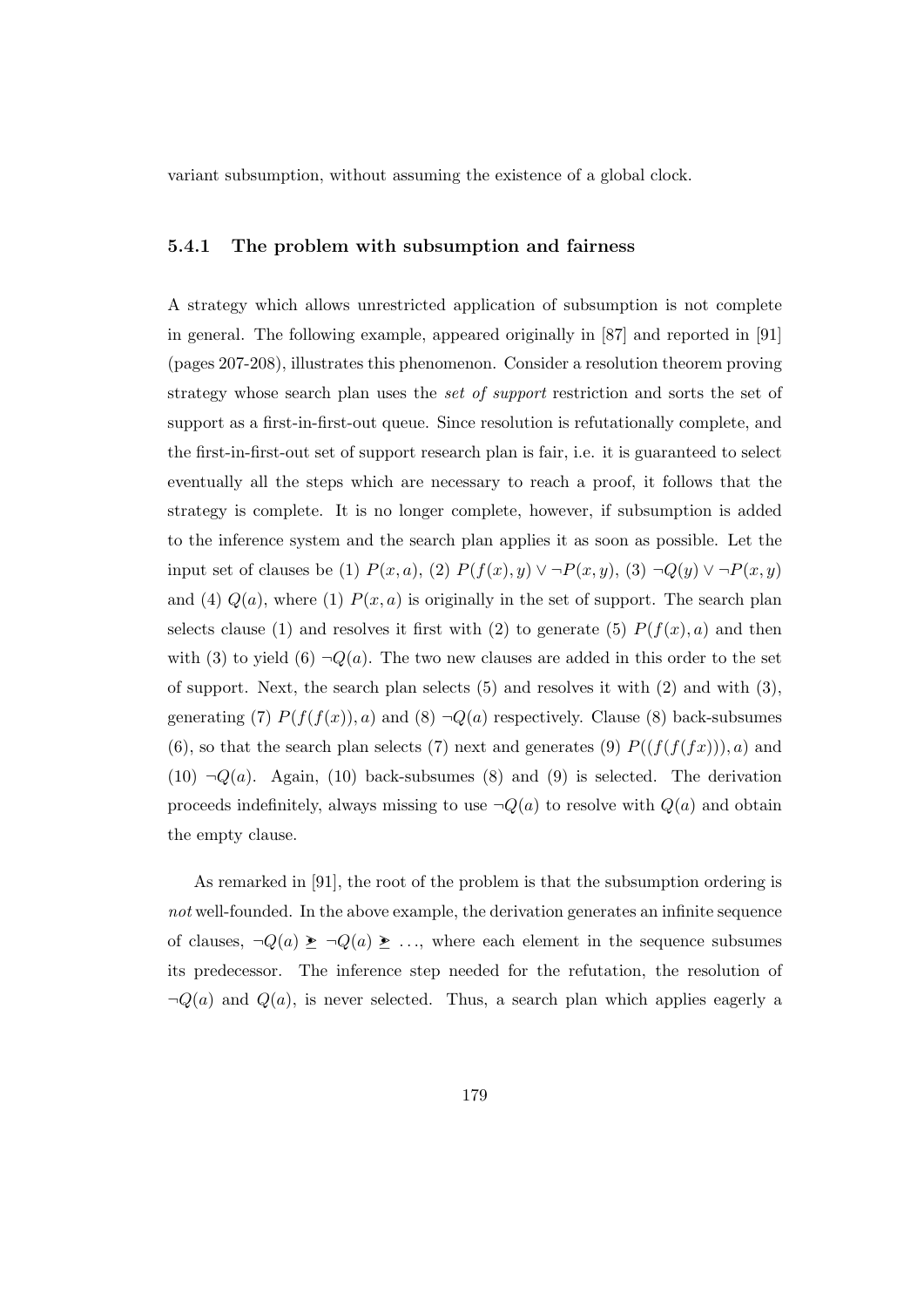contraction rule such as subsumption, controlled by an ordering which is not wellfounded, is not fair. Consequently, the strategy is not complete. The usual solution to this problem is to label the clauses in some well-founded ordering and perform subsumption of variants according to the ordering. For instance, the retriction of forward subsumption before backward subsumption [91] is obtained by labeling the clauses according to the time they are generated.

#### 5.4.2 The problem with subsumption and monotonicity

The problem with subsumption becomes much more involved in a distributed derivation. Unrestricted application of subsumption may violate not only fairness, but also monotonicity of the derivation. Intuitively, the reason is that in a distributed derivation it is possible to have *duplicated data*. That is, the same clause  $\varphi$  may be present at the same time in the derivation both as resident at one node and as inference message at another.

First, we see how subsumption of variants may be harmful. Envision two variants  $\varphi$  and  $\psi$  residing at nodes  $p_i$  and  $p_j$ , respectively. Assume also that  $p_i$  and  $p_j$ have received, respectively, a copy of  $\psi$  and  $\varphi$  as inference messages. There are several possible scenarios on how subsumption may be done, but none of them is satisfactory. If the theorem proving strategy requires that the residents subsume the inference messages first, then both messages will be subsumed, while both residents will remain intact. This defeats the purpose of subsumption since both variants are still in the global data base. If the inference messages are used to subsume residents first, then both residents,  $\varphi$  at  $p_i$  and  $\psi$  at  $p_j$ , will be deleted. If the nodes do not save the inference messages they receive, the subsumption of both residents results in a change of the theory, that is, monotonicity is destroyed. If the inference messages are saved in the localized image sets, the message carrying  $\varphi$  is saved at  $p_j$  and the one carrying  $\psi$  is saved at  $p_i$ . However, this is not an acceptable solution, for two reasons. First, both variants are still in the global data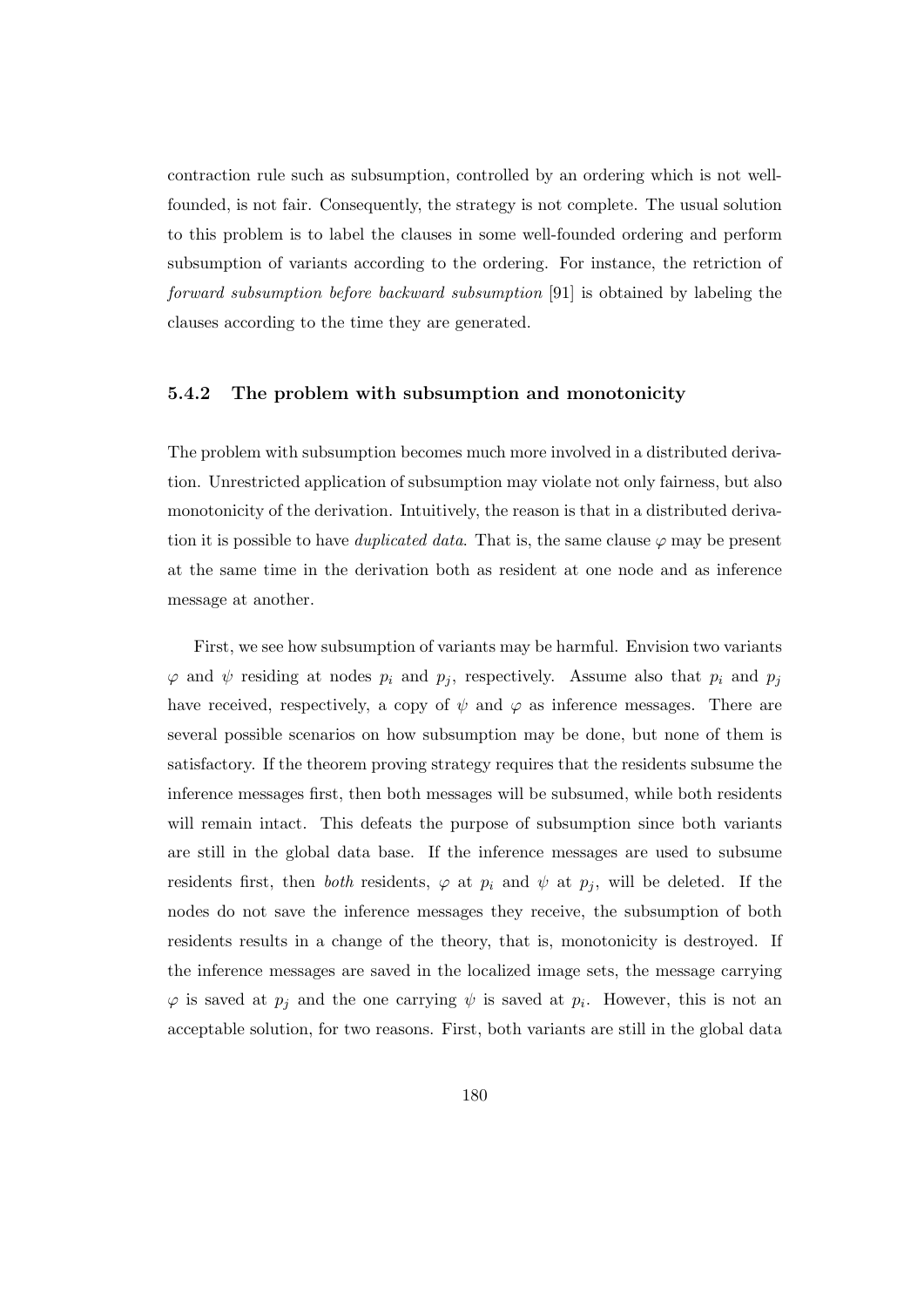base, so that in actuality subsumption has not been achieved. Second, fairness is lost, because  $p_i$  regards  $\psi \in SH^i$  as a clause belonging to  $p_j$  and therefore it will not perform paramodulation steps into  $\psi$ . The situation at  $p_j$  is symmetrical.

More surprisingly, even proper subsumption may violate monotonicity: let  $P(f(x))$  and  $P(g(y))$  be residents at nodes  $p_i$  and  $p_j$  respectively. Node  $p_i$  broadcasts an inference message carrying  $P(f(x))$  and similarly does  $p_j$  for  $P(g(y))$ . Assume that  $p_k$  is an intermediate node between  $p_i$  and  $p_j$ . Node  $p_k$  receives from  $p_i$  the inference message containing  $P(f(x))$ . A contraction step at  $p_k$ , e.g. by  $f(x) \simeq x$ , replaces  $P(f(x))$  in the inference message by  $P(x)$ . Then  $P(x)$  is forwarded to  $p_j$ . Similarly, the copy of  $P(g(y))$  carried by the inference message may be reduced, so that  $p_i$  receives a reduced form  $P(y)$  of  $\psi$ . The message  $P(x)$  subsumes  $P(g(y))$  at  $p_j$  and the message  $P(y)$  subsumes  $P(f(x))$  at  $p_i$ :

| В                                    | Ę                                    | time $\downarrow$ |
|--------------------------------------|--------------------------------------|-------------------|
| resident $P(f(x))$                   | resident $P(g(y))$                   | initial state     |
| resident $P(f(x))$<br>message $P(y)$ | resident $P(g(y))$<br>message $P(x)$ | messages arriving |
| message $P(y)$                       | message $P(x)$                       | after subsumption |
| empty                                | empty                                | messages consumed |

Thus, both residents  $P(f(x))$  and  $P(g(y))$  are deleted, while  $P(x)$  and  $P(y)$  are not guaranteed to be resident at any node. The theory is modified and monotonicity of the derivation is lost. This phenomenon may happen even if there is no intermediate node  $p_k$ , i.e. the inference message  $P(f(x))$  is reduced to  $P(x)$  at  $p_j$  and the inference message  $P(g(y))$  is reduced to  $P(y)$  at  $p_i$ , before the subsumption tests are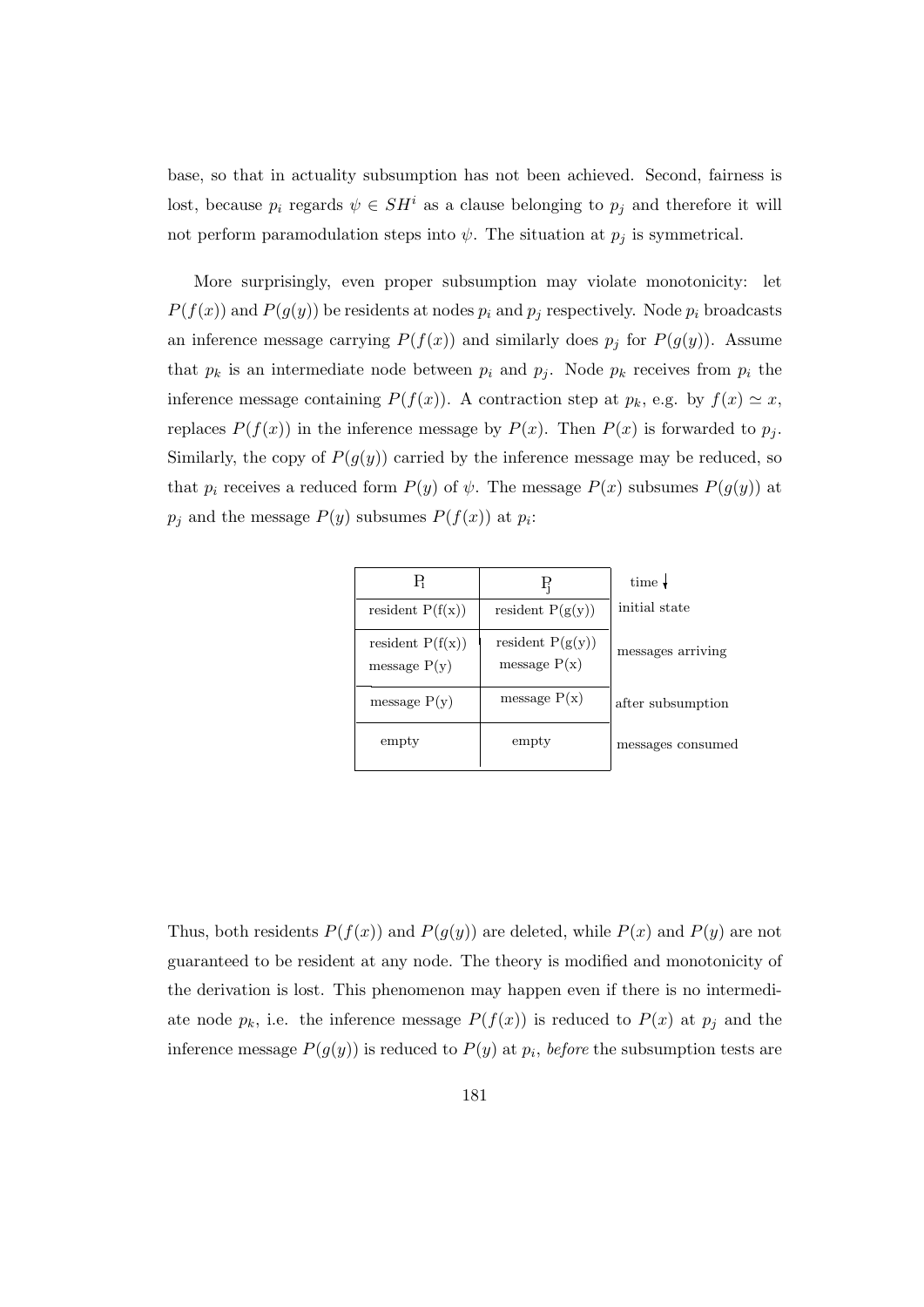performed. Thus, the violations of monotonicity may occur also when the broadcasting scheme guarantees that a message issued by a node reaches all the other nodes in one hop. This is the case, for instance, if the graph  $N$  is fully connected, i.e. any two nodes are directly connected by a link. Monotonicity is not violated if the received inference messages are stored in the localized image sets. However, as we remarked already for subsumption of variants, fairness may be violated, since the inference messages stored in the localized image sets retain their original ownership.

#### 5.4.3 Sequential subsumption revisited

A satisfactory solution to the above problems requires a re-examination of the concept of subsumption itself. The essence of contraction is basically replacing a clause by an equivalent or more general one in the data base. Thus, tautological deletion is replacing a tautology by the clause true, which is assumed to be present in any data base of clauses. Similarly, in proper subsumption a clause  $\psi$  is deleted if there is a clause  $\varphi$  in the bata base which is more general than  $\psi$  ( $\psi > \varphi$ ). What is important to observe here is that in the latter,  $\psi$  is *replaced* by  $\varphi$ , not by the clause true. In other words, a proper subsumption step is in fact composed of two steps: first replacing  $\psi$  by a variant  $\varphi$  of  $\varphi$  if  $\psi > \varphi$ , then deleting  $\varphi$  since its variant  $\varphi$  is already in the data base. In the sequential case, the conventional view of subsumption is sufficient since the inference process assumes one data base. In distributed deduction, however, the separation of the two steps becomes crucial since  $\varphi$ , which subsumes  $\psi$ , may not belong to the local data base on which a deduction process is operating. Thus, an outright deletion of  $\psi$  at one node may result in the loss of information in the global data base, and the consequent loss of monotonicity.

With this understanding, we refine subsumption into two inference rules, the replacement of a clause by a more general one and the subsumption of variants:

#### Replacement Subsumption (R-subsumption):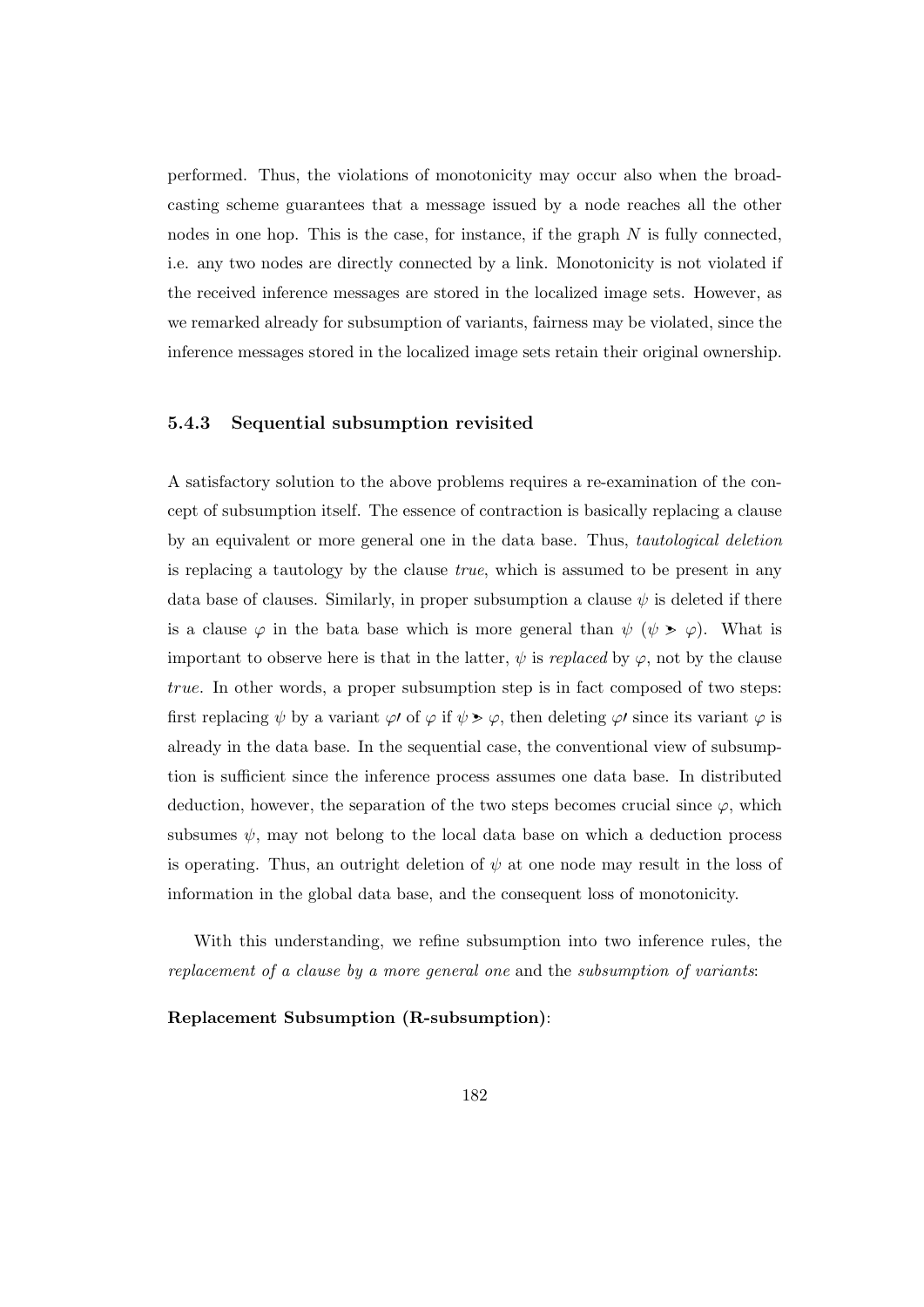$$
\frac{A \cup \{\varphi_1, \varphi_2\}}{A \cup \{\varphi_1, \varphi'_1\}} \quad \varphi_2 > \varphi_1, \ \varphi'_1 \stackrel{\bullet}{=} \varphi_1
$$

Variant Subsumption (V-subsumption):

$$
\frac{A \cup \{\varphi_1, \varphi_2\}}{A \cup \{\varphi_1\}} \quad \varphi_2 \triangleq \varphi_1,
$$

where the ordering  $\triangleright$  is replaced by the ordering  $\triangleright$  in case of equations. In replacement-subsumption, a clause is replaced by a variant of the clause which subsumes it, and in variant-subsumption a variant is deleted. With these two basic inference rules the rule of proper subsumption becomes a derived inference rule, equivalent to the composition of a replacement subsumption step followed by a variant subsumption step:

#### Proper Subsumption (P-subsumption):

$$
\frac{A \cup \{\varphi_1, \varphi_2\}}{A \cup \{\varphi_1, \varphi_1'\}} \varphi_2 \ge \varphi_1, \varphi_1' \stackrel{\bullet}{=} \varphi_1
$$
  

$$
A \cup \{\varphi_1\}
$$
 
$$
\varphi_1' \stackrel{\bullet}{=} \varphi_1
$$

or, in short:

$$
\frac{A\cup\{\varphi_1,\varphi_2\}}{A\cup\{\varphi_1\}}\quad \varphi_2\geqslant \varphi_1.
$$

The conventional approach of sorting variants by age to decide which should be deleted can also fit in this framework by refining variant subsumption into

#### Ordered variant subsumption

$$
\frac{A \cup {\varphi_1, \varphi_2}}{A \cup {\varphi_1}} \quad \varphi_2 \triangleq \varphi_1, t_2 > t_1,
$$

where  $t_1$  and  $t_2$  are the birth-times of  $\varphi_1$  and  $\varphi_2$  respectively. One can replace the V-subsumption step in the composition of the proper subsumption inference by an Ordered V-subsumption step and obtain the same proper subsumption inference rule. This is because the variant  $\varphi'_1$  resulting from the R-subsumption step has a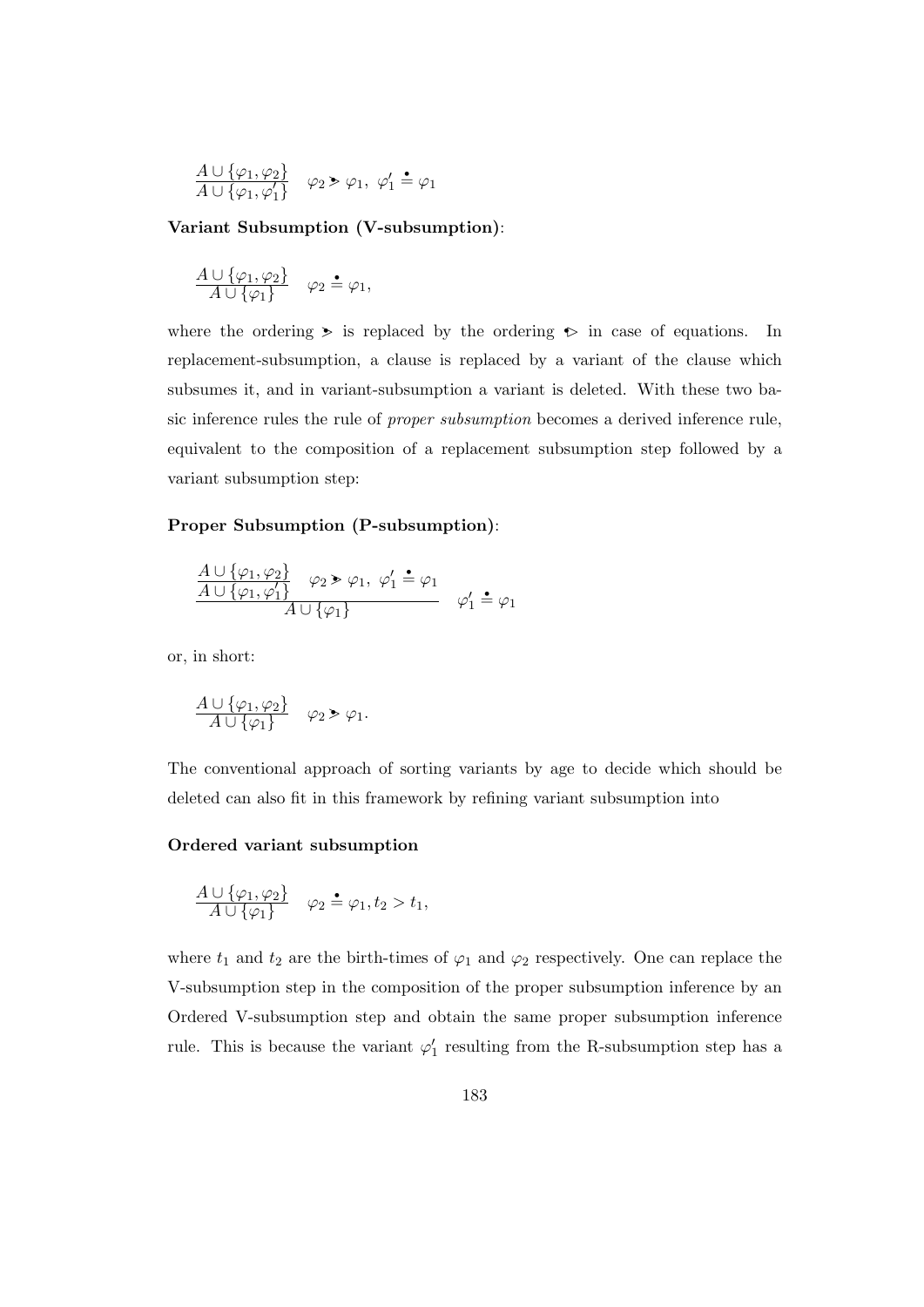greater birth-time than  $\varphi_1$ , which is already in the data base.

#### 5.4.4 The inference rules for distributed subsumption

In this section we present distributed versions of the variant, replacement, and proper subsumption inference rules. As in the sequential case, distributed proper subsumption is derived as the composition of distributed replacement and variant subsumption rules. If the derivation is sequential, the distributed inference rules reduce to their sequential (ordered) counterparts. Then by *distributed subsumption*, we mean distributed variant subsumption in case of variants and distributed proper subsumption if one clause properly subsumes another. The distributed subsumption rule allows subsumption between clauses at remote data bases while preserving both monotonicity and fairness. It is also not more difficult to implement distributed subsumption than sequential subsumption rules for sequential provers, and it has been already implemented in our distributed prover Aquarius (see Chapter 6).

#### Distributed variant-subsumption

The basic idea is to use extra information on the clauses to establish wellfoundedness, even in the absence of a global clock. In addition to the birth-time, assigned to residents, we define the inference-time for raw clauses and the receptiontime for inference-messages and travelling raw clauses. The *inference-time* of a raw clause  $\varphi$  generated at node  $p_k$  is the time at  $p_k$ 's clock, when  $\varphi$  is produced by an inference step. A raw clause is assumed to have a birth-time  $\infty$ . The reception-time of a message, either inference message or travelling raw clause, received at a node  $p_k$ , is defined as the time at  $p_k$ 's clock, when the message has been received at  $p_k$ . It is reasonable to assume that no two residents at the same node receive the same birth-time, no two raw clauses have the same inference-time at the same node and no two messages have the same reception-time at the same node.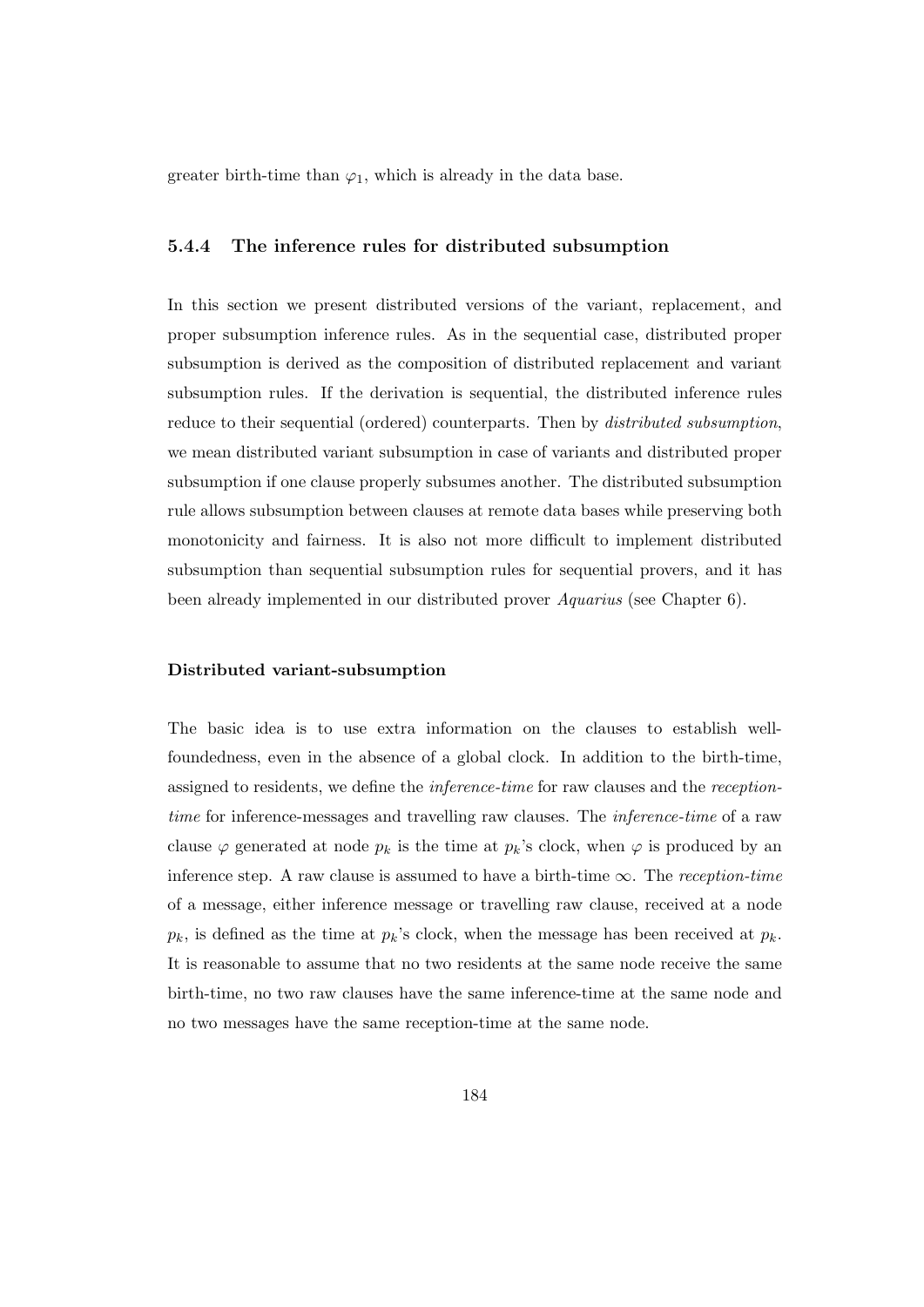We can now associate to every clause a measure, which depends on the attributes of the clause and on the node where the clause is being considered:

Definition 5.4.1 The measure ds ("distributed subsumption") is defined as follows:

- for a resident  $\varphi$  at  $p_k$ , with birth-time t,  $ds(\varphi, k) = (t, k, ...)$ ,
- for an inference message  $\langle \varphi, p_i, a, x \rangle$  received at node  $p_k$ ,  $ds(\varphi, k) = (x, i, y)$ , where y is its reception-time at  $p_k$ ,
- for a raw clause  $\varphi$  at  $p_k$ , born at  $p_k$  with inference-time s,  $ds(\varphi, k) = (\infty, s, \ldots)$ , and
- for a travelling raw clause  $\varphi$ , received at  $p_k$  with reception-time y,  $ds(\varphi, k) =$  $(\infty, y, ...)$ .

The third component is relevant only for inference messages. Next, we define an ordering to compare clauses based on this measure:

**Definition 5.4.2** Let > denote the ordering on natural numbers extended with  $\infty$  as the maximal element. Given two clauses  $\varphi$  and  $\psi$  in  $S^k \cup M^k \cup CP^k$  at some node  $p_k$ , the ordering  $\succ_{ds}$  is defined as follows:  $\varphi \succ_{ds} \psi$  if and only if  $ds(\varphi, k) \succ_{dm} ds(\psi, k)$ , where  $\succ_{dm}$  is the threefold lexicographic combination of the ordering  $\rhd$ .

Then, we define distributed variant-subsumption as follows:

#### Distributed Variant Subsumption (DV-subsumption):

$$
\frac{A \cup \{\varphi_1, \varphi_2\}}{A \cup \{\varphi_1\}} \quad \varphi_2 \triangleq \varphi_1, \ \varphi_2 \succ_{ds} \varphi_1,
$$

where A is a set of clauses such as the union  $S^k \cup M^k \cup CP^k$  at a node  $p_k$ .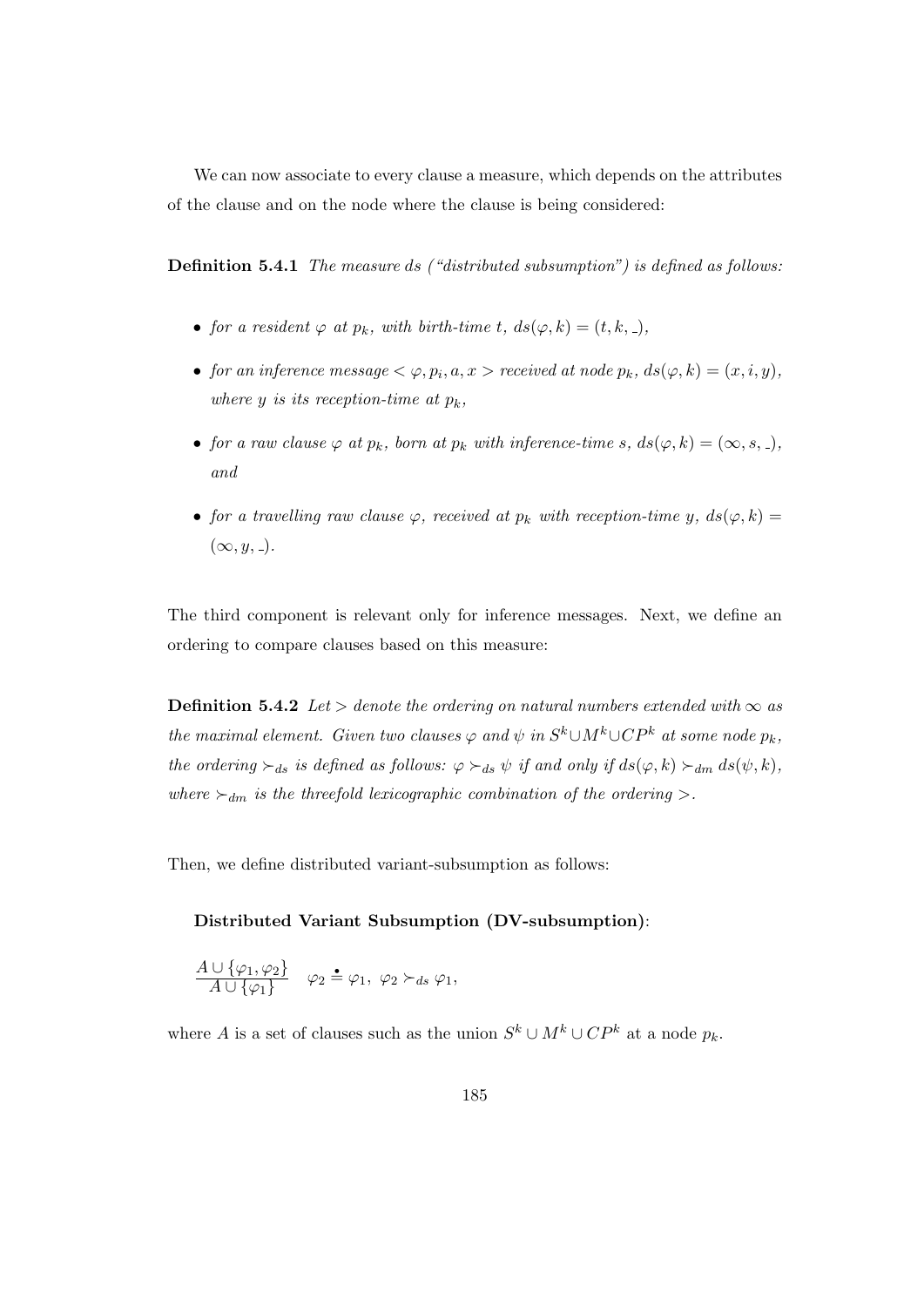#### Distributed variant-subsumption preserves monotonicity and fairness

We consider two variants  $\varphi$  and  $\psi$ . If the two clauses are two residents at the same node  $p_k$ , then the birth-time decides and the younger resident (the one whose birthtime is greater) is subsumed. In a sequential derivation, this is equivalent to the criterion of imposing the priority of forward subsumption over backward subsumption, which preserves fairness and thus completeness. Our distributed subsumption naturally incorporates this criterion. If one of the clauses is a (travelling) raw clause and the other one is either a resident or an inference message, then the raw clause is subsumed, since  $\infty > t$  for all t. If both clauses are raw clauses or travelling raw clauses, they have the same birth-time  $\infty$  and the ordering on the inference-times and reception-times is used to break the tie.

If the two clauses are both inference messages, we compare the time-stamps, so that the treatment of inference messages is consistent with the treatment of residents. But two inference messages may have the same time-stamps, if they are taken from clocks of different nodes. When this happens, we simply compare the second component of the measure ds, the indices of the nodes, and allow the one with the larger index to be subsumed. This does not cover still all possibilities. A node may receive two inference messages with different clauses, which originated from the same source. That is, a node may receive  $m_1 = \langle \psi, p_i, a, x \rangle$  and  $m_2 = \langle$  $\psi', p_i, a, x >$ , both originated from the same node  $p_i$  with the same time-stamp. The two messages originally carried the same clause  $\varphi$ , which has been reduced by contraction inference rules to  $\psi$  in  $m_1$  and to  $\psi'$  in  $m_2$ . In this case, the receptiontimes are compared and the message received first subsumes the other one.

The last and most interesting case is when one of the variants is an inference message and the other one a resident. Suppose two variants  $\varphi$  and  $\psi$  are residents at  $p_i$  and  $p_j$  respectively, and inference messages carrying  $\varphi$  and  $\psi$  arrive at  $p_j$ and  $p_i$ , respectively. We prove that distributed subsumption *deletes exactly one of* the two variants, thereby preventing the violation of monotonicity and ensuring the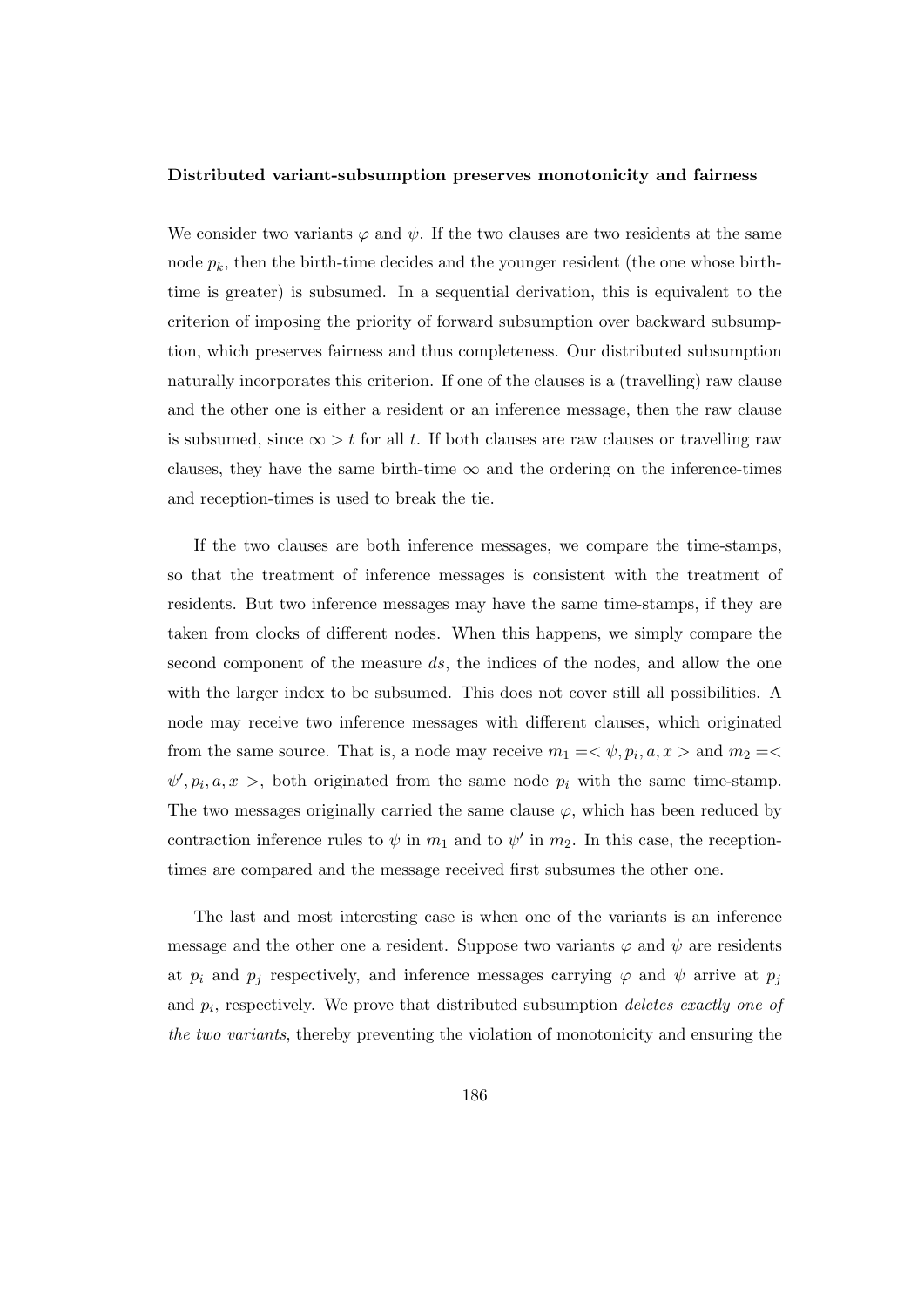maximal removal of redundancy.

**Theorem 5.4.1** Let variants  $\varphi$  and  $\psi$  be two residents at  $p_i$  and  $p_j$  respectively. Under distributed subsumption, exactly one of them will be subsumed.

*Proof*: let  $\varphi$  be a resident at  $p_i$  with birth-time  $t_1$  and  $\psi$  be a resident at  $p_j$  with birth-time  $t_2$ , such that  $\varphi$  and  $\psi$  are variants. If  $i = j$ , i.e., the two clauses are residents at the same node, we have  $ds(\varphi, i) = (t_1, i, \ldots)$  and  $ds(\psi, i) = (t_2, i, \ldots)$ . Since  $t_1$  and  $t_2$  are taken at the same clock, it is  $t_1 \neq t_2$ . Therefore, the first component of the measure decides which one is subsumed:  $\varphi$  subsumes  $\psi$  if  $t_1 < t_2$  and  $\psi$ subsumes  $\varphi$  if  $t_2 < t_1$ . If  $i \neq j$ , let  $m_1 = <\varphi, p_i, a, t_1 >$  and  $m_2 = <\psi, p_j, b, t_2 >$  be two inference messages from the two residents:  $m_1$  is received at  $p_i$  at time  $y_1$  of  $p_j$ 's clock, while  $m_2$  is received at  $p_i$  at time  $y_2$  of  $p_i$ 's clock. At node  $p_i$ , we have  $ds(\varphi, i) = (t_1, i, \ldots)$  and  $ds(\psi, i) = (t_2, j, y_2)$ . At node  $p_j$ , we have  $ds(\varphi, i) = (t_1, i, y_1)$ and  $ds(\psi, j) = (t_2, j, ...)$ . If  $t_1 \neq t_2$ , then either  $t_2 < t_1$ , and  $\langle \psi, p_j, b, t_2 \rangle$  subsumes  $\varphi$  at  $p_i$ , or  $t_1 < t_2$ , and  $\langle \varphi, p_i, a, t_1 \rangle$  subsumes  $\psi$  at  $p_j$ . Therefore, one and only one of the two residents is deleted. If  $t_1 = t_2$ , the indices i and j are compared. Since  $i \neq j$ , we have either  $i < j$  or  $j < i$ , so that again one and only one of the two residents is deleted.

This proves that distributed subsumption does not harm monotonicity by deleting all variants of a clause. The ordering  $\succ_{ds}$  is well-founded since the ordering  $\succ_{dm}$  is a lexicographic combination of well-founded orderings. Therefore, the violation of fairness showed at the beginning of this section (see Section 5.4.1) will not happen either.

#### Distributed proper subsumption

Similar to the sequential case, distributed replacement subsumption replaces a clause by a variant of a more general clause at a local node. Furthermore, since the data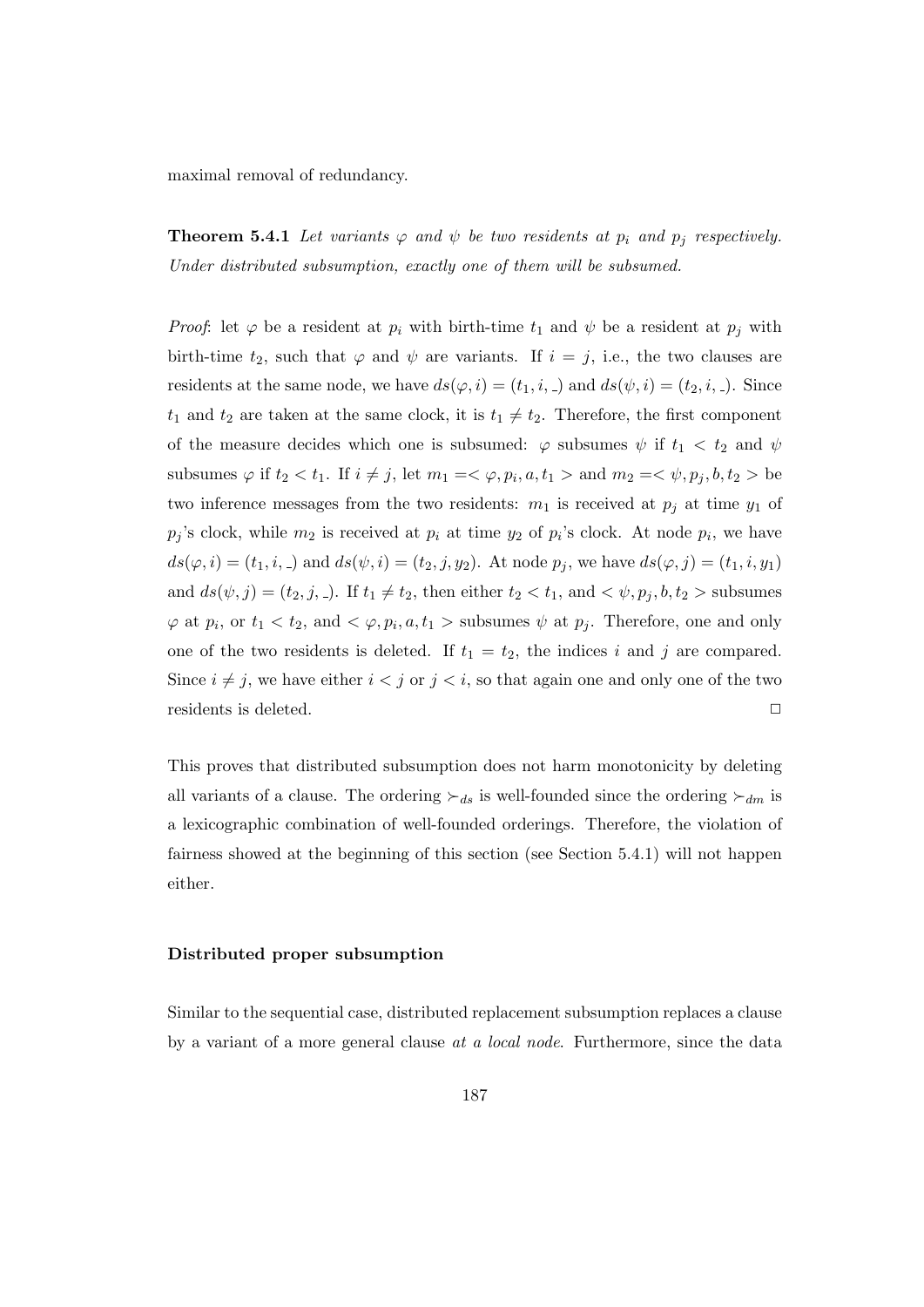involved include more than just the clauses themselves, other information such as birth-time, inference-time, etc, also need to be updated.

#### Distributed Replacement Subsumption (DR-subsumption):

$$
\frac{A \cup \{\varphi_1, \varphi_2\}}{A \cup \{\varphi_1, \varphi_1'\}} \quad \varphi_2 \ge \varphi_1, \ \varphi_1' \stackrel{\bullet}{=} \varphi_1.
$$

Let z be the time at  $p_k$ 's clock when the step is performed:

- if  $\varphi_2$  is a resident with birth-time t and identifier  $a, \langle \varphi_2, a, t \rangle \in S_k$ , it is replaced by  $\langle \varphi'_1, a, z \rangle \in S_k$ . Furthermore, if  $\varphi_1$  is an inference message  $<\varphi_1, p_i, b, x> \in M^k$ , then its time-stamp is reset to  $\infty$ , i.e. we update it into  $<\varphi_1, p_i, b, \infty> \in M^k$ .
- If  $\varphi_2$  is an inference message  $\langle \varphi_2, p_i, a, x \rangle \in M^k$ , then it is replaced by  $\langle \varphi'_1, p_i, a, z \rangle \in M^k$ . The reception-time of  $\langle \varphi'_1, p_i, a, z \rangle$  at  $p_k$  is also updated to z.
- If  $\varphi_2$  is a raw clause with inference-time  $s, <\varphi_2, s> \in CP_k$ , it is replaced by  $<\varphi_1', z> \in CP_k.$
- If  $\varphi_2$  is a travelling raw clause with reception-time  $y, \langle \varphi_2, y \rangle \in CP_k$ , it is replaced by  $\langle \varphi'_1, z \rangle \in CP_k$ .

Distributed proper subsumption is the composition of DR-subsumption and DVsubsumption:

#### Distributed Proper Subsumption (DP-subsumption):

$$
\frac{A \cup {\varphi_1, \varphi_2}}{A \cup {\varphi_1, \varphi_1'}} \quad \varphi_2 > \varphi_1, \ \varphi_1' \doteq \varphi_1
$$
\n
$$
\varphi_1'' \ is \ \varphi_1 \ if \ \varphi_1' \succ_{ds} \varphi_1, \ \varphi_1'' \ is \ \varphi_1' \ if \ \varphi_1 \succ_{ds} \varphi_1'.
$$

The distributed proper subsumption rule needs to fulfill two requirements: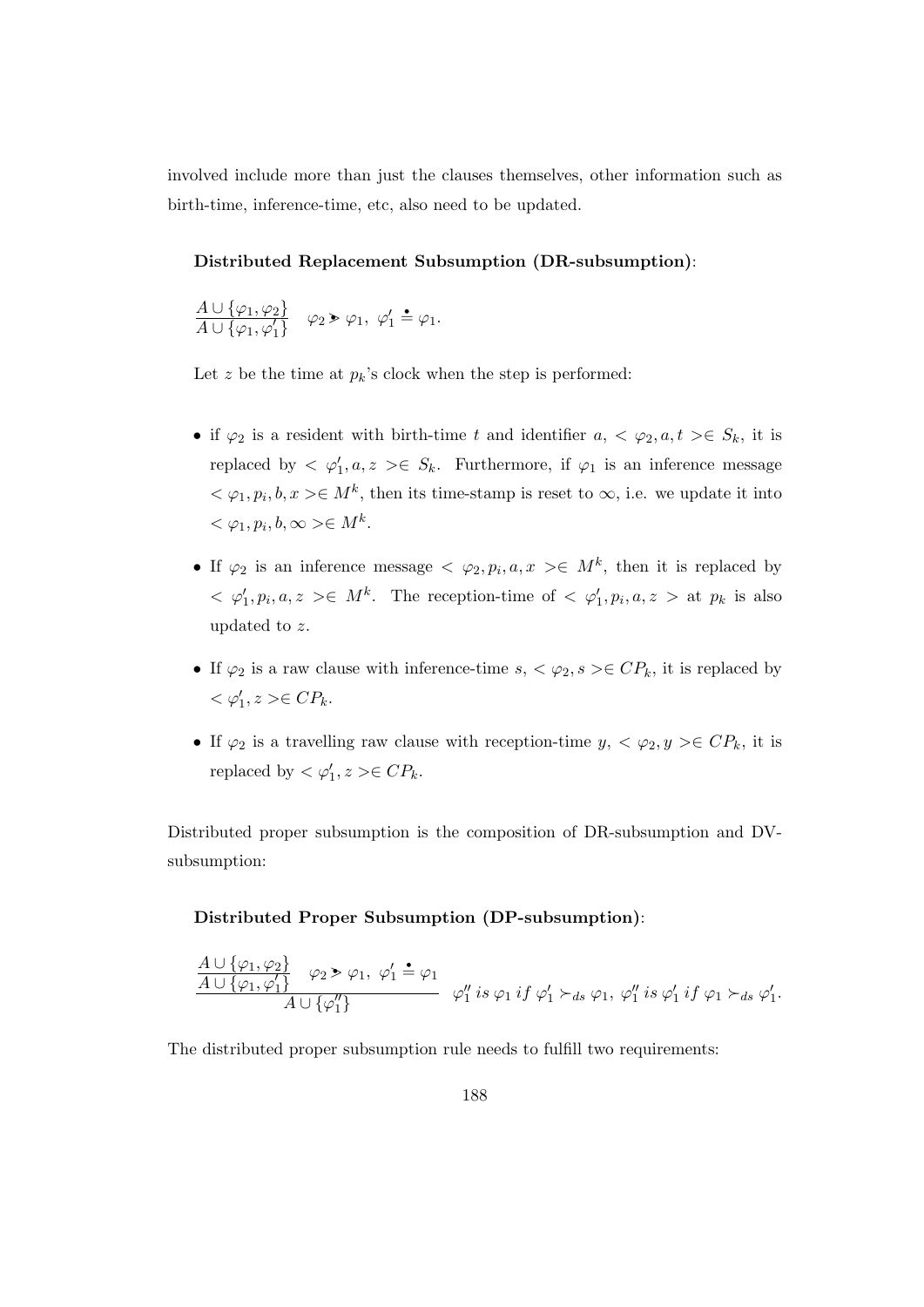- 1. Noting that the DR-rule may create copies of the same variant, the DP-rule must ensure that either  $\varphi'_1 \succ_{ds} \varphi_1$  or  $\varphi_1 \succ_{ds} \varphi'_1$  is true. This will not only secure fairness, but also guarantees maximal removal of redundancy.
- 2. If  $\varphi_2$  in the above inference step is a resident at  $p_k$ , then the resulting clause  $\varphi_1''$ must also be a resident at  $p_k$ . This results in the preservation of monotonicity.

To demonstrate that DP-subsumption indeed satisfies these conditions, we analyze each case based on the type of the clauses:

- $\varphi_2$  was a resident and thus  $\varphi'_1$  is a resident  $\langle \varphi'_1, a, z \rangle \in S_k$ :
	- if  $\varphi_1$  is also a resident at  $p_k$ ,  $\varphi'_1$  is deleted, because its birth-time z is more recent than the birth-time of  $\varphi_1$ ; (thus,  $\varphi_1''$  is  $\varphi_1$ , which is already a resident)
	- if  $\varphi_1$  is an inference message received at  $p_k$ ,  $\varphi_1$  is deleted, because its time-stamp has been reset by the DR-subsumption step to  $\infty$ ; (thus,  $\varphi_1''$ is  $\varphi_1$ *i*)
	- if  $\varphi_1$  is a raw clause or travelling raw clause,  $\varphi_1$  is deleted, because its birth-time is  $\infty$ , which is greater than z (thus,  $\varphi_1''$  is  $\varphi_1'$ ).
- $\varphi_2$  was an inference message  $\langle \varphi_2, p_i, a, x \rangle \in M^k$ , and thus  $\varphi'_1$  is an inference message  $\langle \varphi'_1, p_i, a, z \rangle \in M^k$  with reception-time also equal to z:
	- $-$  if  $\varphi_1$  is a resident at  $p_k$ ,  $\varphi'_1$  is deleted, because its time-stamp z is more recent than the birth-time of  $\varphi_1$ ;
	- if  $\varphi_1$  is another inference message received at  $p_k$ , their measures are compared and one of them will be deleted, as explained above, when discussing DV-subsumption;
	- if  $\varphi_1$  is a raw clause or travelling raw clause,  $\varphi_1$  is deleted, because its birth-time is  $\infty$ , which is greater than z.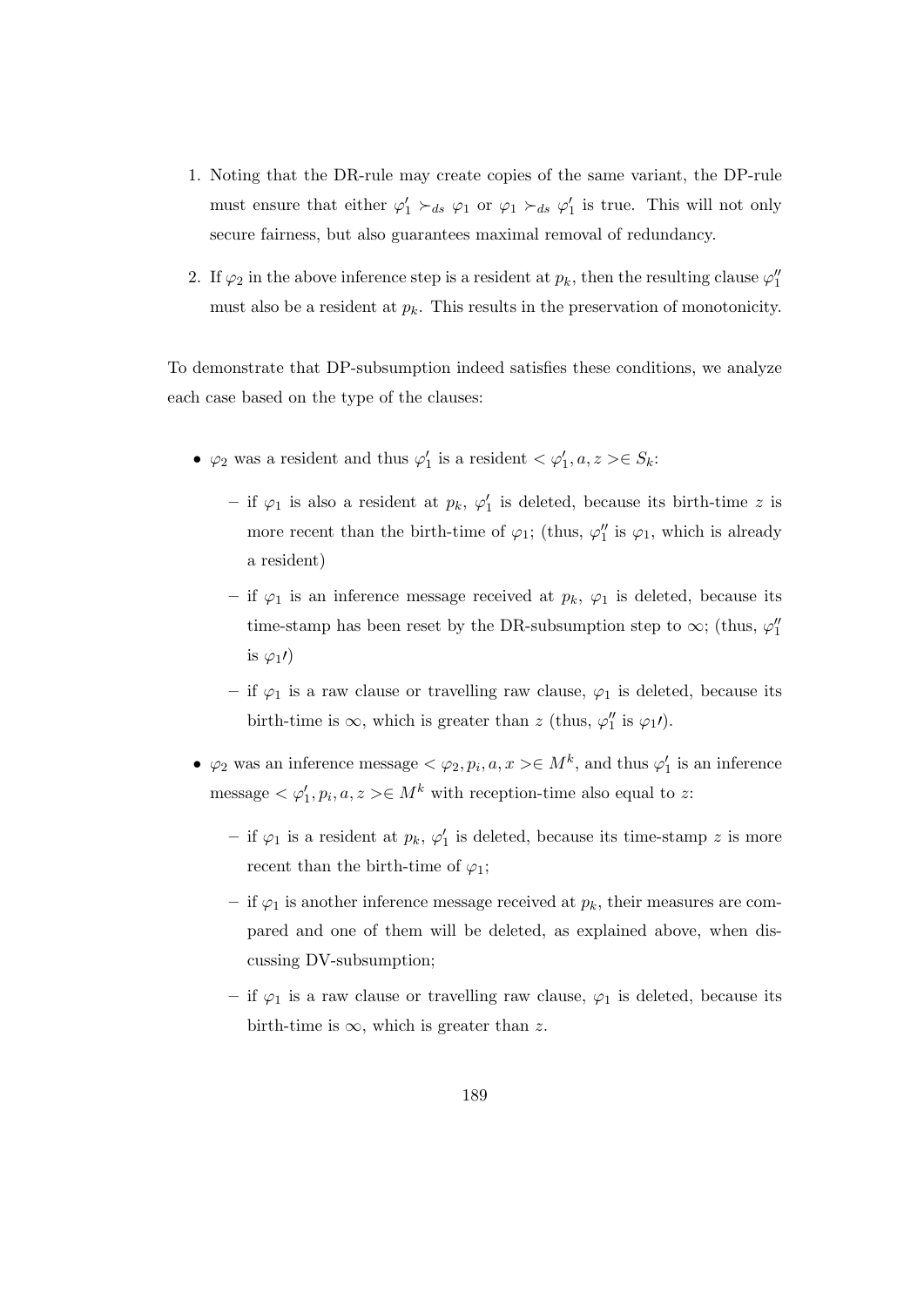- $\varphi_2$  was a raw clause (travelling raw clause), and thus  $\varphi'_1$  is a raw clause (travelling raw clause) with birth-time  $\infty$  and inference-time (reception-time) z:
	- if  $\varphi_1$  is a resident at  $p_k$  or an inference message received at  $p_k$ ,  $\varphi'_1$  is deleted, because its birth-time is  $\infty$ ;
	- $-$  if  $\varphi_1$  is another raw clause (travelling raw clause),  $\varphi_1'$  is deleted, because its inference-time (reception-time)  $z$  is more recent than the inferencetime (reception-time) of  $\varphi_1$ .

It follows that the definition of DP-subsumption can be rewritten as follows:

#### Distributed Proper Subsumption (DP-subsumption)

$$
\frac{A \cup \{\varphi_1, \varphi_2\}}{A \cup \{\varphi_1'\}} \quad \varphi_2 \ge \varphi_1, \ \varphi_1' \stackrel{\bullet}{=} \varphi_1, \ if \ \varphi_2 \in S^k, \ then \ \varphi_1' \in S^k.
$$

Finally, we define Distributed subsumption:

**Definition 5.4.3** Given two clauses (or equations)  $\varphi$  and  $\psi$  in  $S^k \cup M^k \cup CP^k$  at some node  $p_k$ , **D-subsumption** is DV-subsumption, if  $\varphi \triangleq \psi$ , DP-subsumption, if  $\varphi \triangleright \psi$  (or  $\varphi \triangleright \psi$ ).

#### Distributed proper subsumption preserves monotonicity

We consider now the problem with monotonicity due to proper subsumption of residents by inference messages (see Section 5.4.2). When an incoming inference message properly subsumes a resident, DP-subsumption prescribes to replace the resident by the message. Therefore, no resident is lost, but rather replaced by a more general clause. For instance, we re-consider the example given in Section 5.4.2: let  $P(f(x))$  and  $P(g(y))$  be residents at nodes  $p_i$  and  $p_j$  respectively. A message carrying  $P(f(x))$  is reduced to  $P(x)$ , e.g. by  $f(x) \simeq x$ , at some intermediate node, and it arrives to  $p_j$  as  $P(x)$ . Symmetrically, a message originally carrying  $P(g(y))$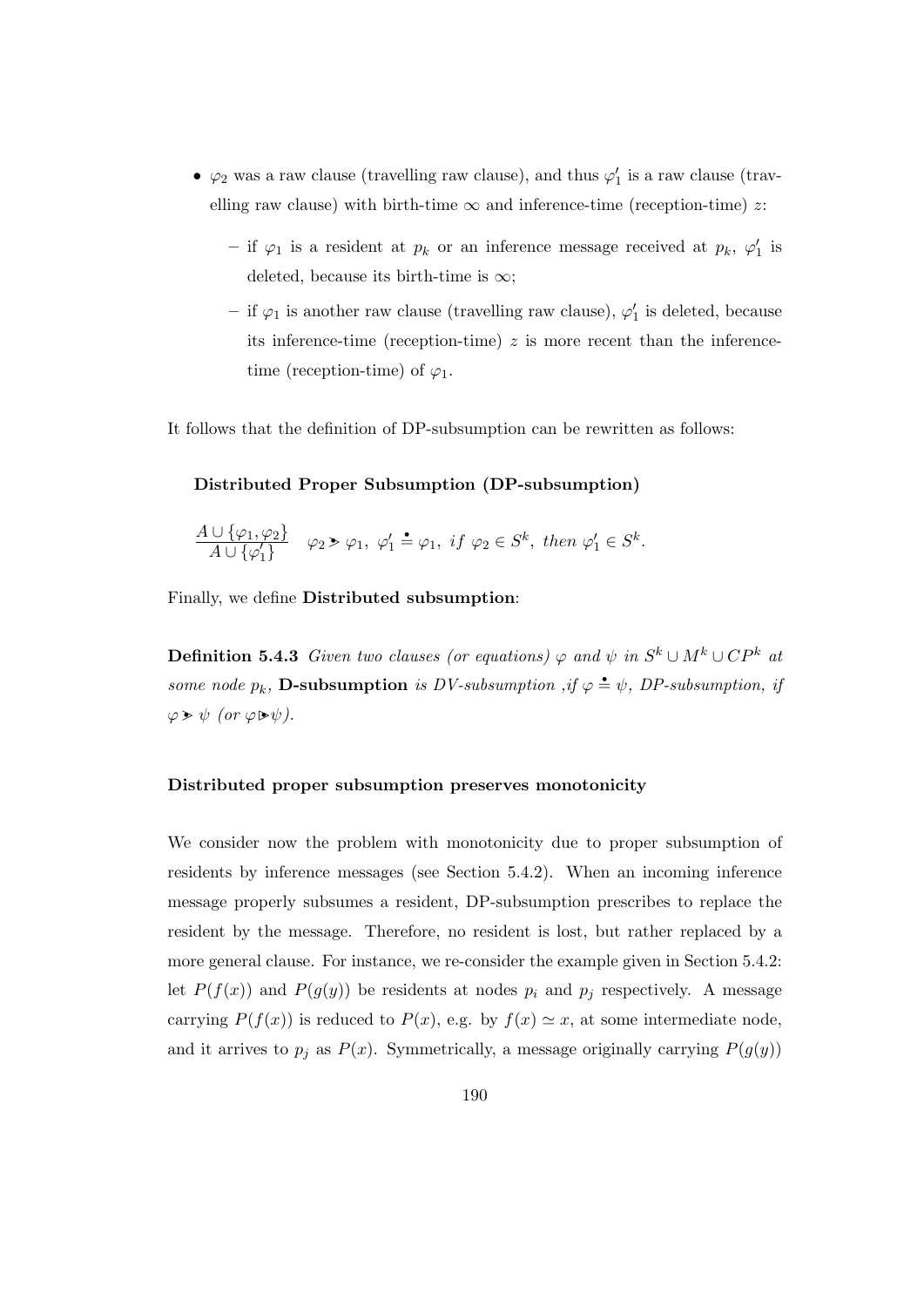arrives to  $p_i$  as  $P(y)$ . If proper subsumption were applied as in sequential derivations, both residents  $P(f(x))$  and  $P(g(y))$  would be eliminated, with no guarantee that  $P(x)$  is stored somewhere as resident. Under distributed subsumption, first DRsubsumption is applied and a variant  $P(y')$  of  $P(y)$  replaces  $P(f(x))$  at  $p_i$ . Then,  $P(y)$  is deleted by DV-subsumption. The overall effect of the DP-subsumption step at  $p_i$  is to replace  $P(f(x))$  by  $P(y')$ . Similarly, at  $p_j$ ,  $P(g(y))$  is replaced by a variant  $P(x')$  of the message  $P(x)$ , which is deleted. At a subsequent stage, another DV-subsumption step may delete one of the two variants  $P(x')$  and  $P(y')$ :

| $\rm P_i$                            | Ę                                    | time $\downarrow$    |
|--------------------------------------|--------------------------------------|----------------------|
| resident $P(f(x))$                   | resident $P(g(y))$                   | initial s            |
| resident $P(f(x))$<br>message $P(y)$ | resident $P(g(y))$<br>message $P(x)$ | message              |
| resident $P(y')$                     | resident $P(x')$                     | after dis<br>proper: |
|                                      |                                      | later                |
| resident $P(y')$<br>message $P(x')$  | resident $P(x')$<br>message $P(y')$  | messag               |
| resident $P(y')$                     | empty                                | after dis<br>variant |

variant subsumption after distributed

Remark that since DP-subsumption is regarded as replacement, when  $P(y')$ replaces  $P(f(x))$  at  $p_i$ ,  $P(y')$  gets the identifier of  $P(f(x))$  and the current time at  $p_i$ 's clock as birth-time. The same happens at node  $p_j$ . Thus  $P(y')$  belongs to  $p_i$  and  $P(x')$  belongs to  $p_j$ . This shows the difference between performing R-subsumption by an inference message on a resident and storing the inference message in the localized image set. If  $P(y)$  were simply saved in the localized image set  $SH^i$ , it would be stored as clause belonging to  $p_j$ . Similarly,  $P(x)$  would be stored in  $SH^j$ as clause belonging to  $p_i$ . However, there is no guarantee that  $P(x) \in S^i$  and  $P(y) \in S^j$ . In other words, we may have a situation where the clauses  $P(x)$  and  $P(y)$ , albeit stored, do not belong to any node and thus no node takes care of them,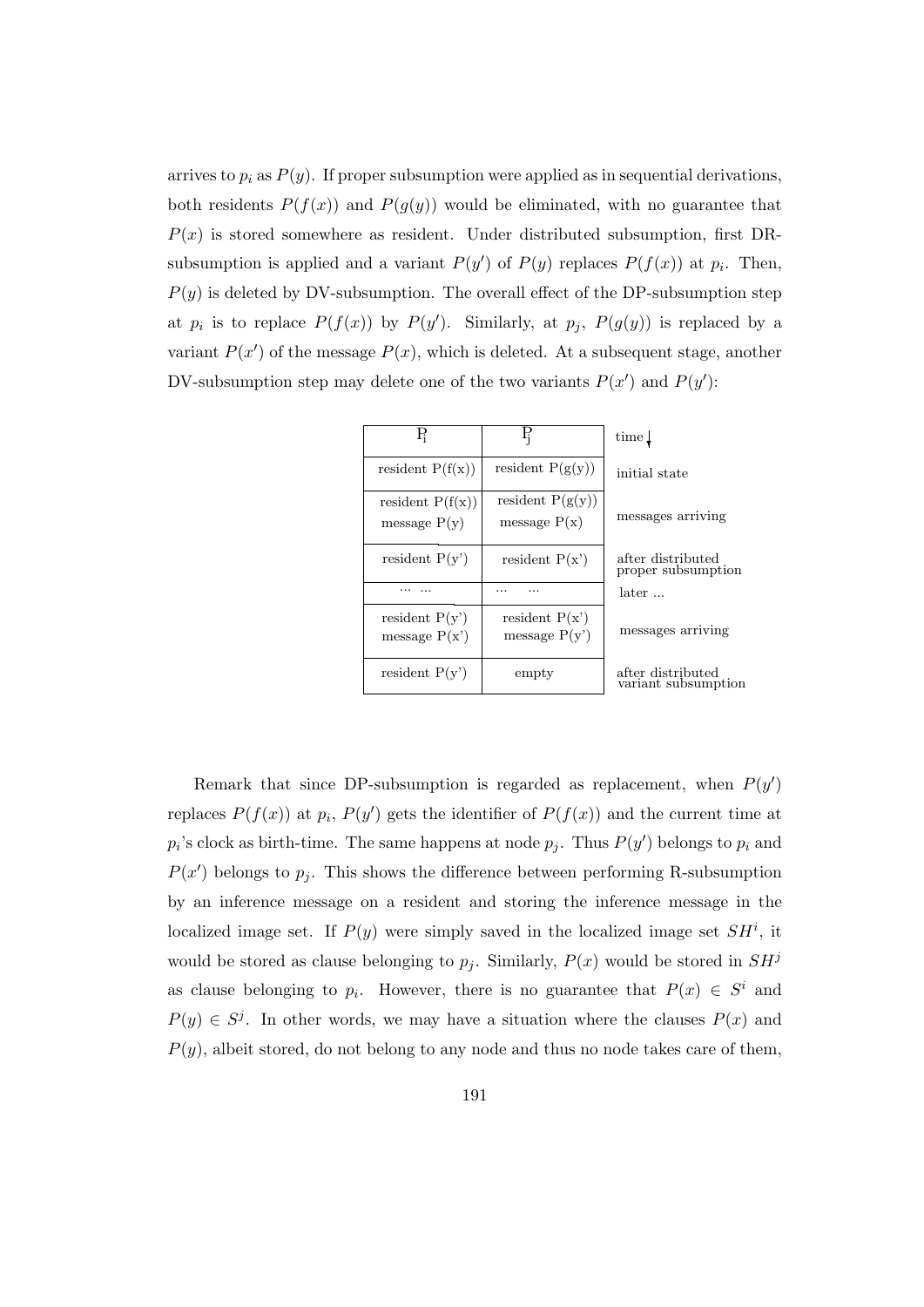e.g paramodulating into them. For this reason, we observed in Section 5.4.2 that saving received inference messages in the localized image sets is not a true solution to the subsumption problem. D-subumption, instead, provides a clean solution at the inference level.

These phenomena do not occur in a sequential derivation, where there is only one data base. But they may happen in a distributed derivation, where remote data bases interact through messages. The distributed scenario shows very effectively why viewing proper subsumption as replacement is preferable to viewing subsumption as deletion. Operationally, node  $p_i$  should not simply delete  $P(f(x))$  upon receipt of  $P(y)$ , because  $p_i$  has not sufficient knowledge of the derivations at other nodes to establish that  $P(y)$  is stored somewhere else. Conceptually, node  $p_i$  should not delete  $P(f(x))$ , because  $P(f(x))$  is not trivially true. Rather, node  $p_i$  replaces  $P(f(x))$ by  $P(y)$ , because  $P(y)$  is more general than  $P(f(x))$ . Replacement-subsumption captures this concept. Also, our view of a proper subsumption step as the composition of a replacement-subsumption step and a variant-subsumption step appear very natural in the distributed context. Indeed, in the above example, global proper subsumption is achieved through two stages: first,  $P(f(x))$  and  $P(g(y))$  are replaced by  $P(y')$  and  $P(x')$ , then, one of  $P(x')$  and  $P(y')$  is deleted. In the sequential case, it is not possible to appreciate the difference between proper subsumption as atomic deletion and proper subsumption as composition of replacement and deletion of a variant. In the distributed case, the difference is striking. Proper subsumption as atomic deletion violates monotonicity, whereas proper subsumption as composition does not and it mimics effectively the interaction of remote residents through messages.

We conclude by noticing that the problems with monotonicity may not occur in purely shared memory implementations of parallel theorem proving strategies, such as [94, 128]. In a purely shared memory approach, there is just one data base, as all the clauses are held in the shared memory. Each deduction process has direct access to the global data base. In this respect, parallel deduction in shared memory is much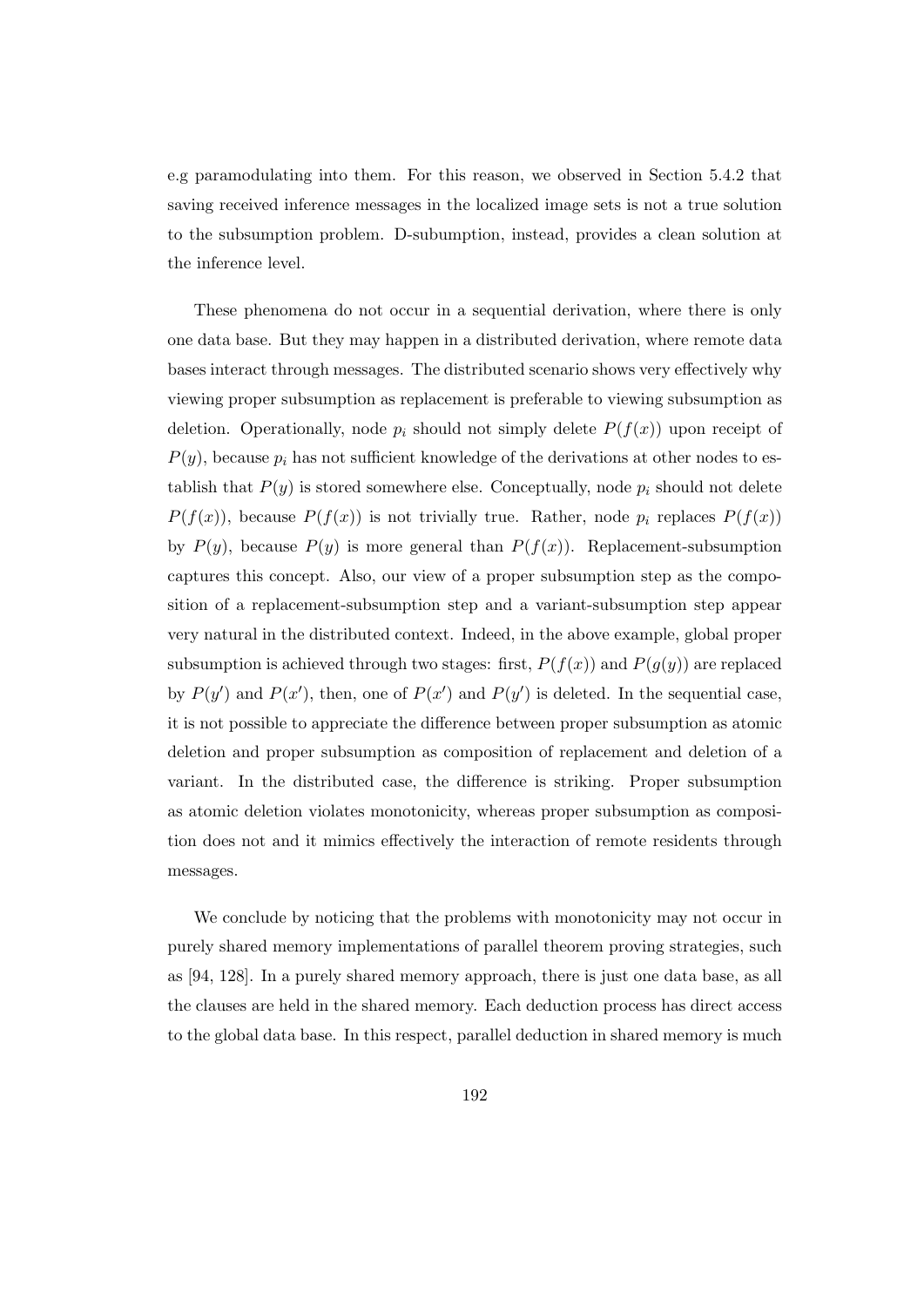closer to sequential deduction than distributed deduction. Indeed, the problem with proper subsumption as deletion is not exposed in a purely shared memory approach, because the data base is not distributed. Even the problem with subsumption of variants may not appear, because shared memory may force the sequentialization of certain steps, e.g. variant subsumption steps, which are concurrent in a distributed environment. For instance, if  $\psi$  and  $\varphi$  be variants, the step " $\psi$  subsumes  $\varphi$ " needs write-access to  $\varphi$  and read-access to  $\psi$ , while the step " $\varphi$  subsumes  $\psi$ " needs writeaccess to  $\psi$  and read-access to  $\varphi$ . The two steps are in read-write conflict on both premises. If the clauses are stored in a shared memory which does not allow two concurrent processes to have read-access and write-access respectively to a same clause, the two steps cannot be executed concurrently.

The restrictions to write-access that prevent the violations to monotonicity in shared memory, cause sequentializations of contraction steps, many of which do not affect monotonicity. The sequentialization of contraction steps determines the backward contraction bottleneck phenomenon, as we have already discussed in previous chapters. In summary, shared memory is safer than distributed memory with respect to subsumption and monotonicity, at the expense of concurrency. We have shown, however, that it is possible to perform subsumption and preserve monotonicity, while exploiting the larger degree of concurrency offered by distributed memory.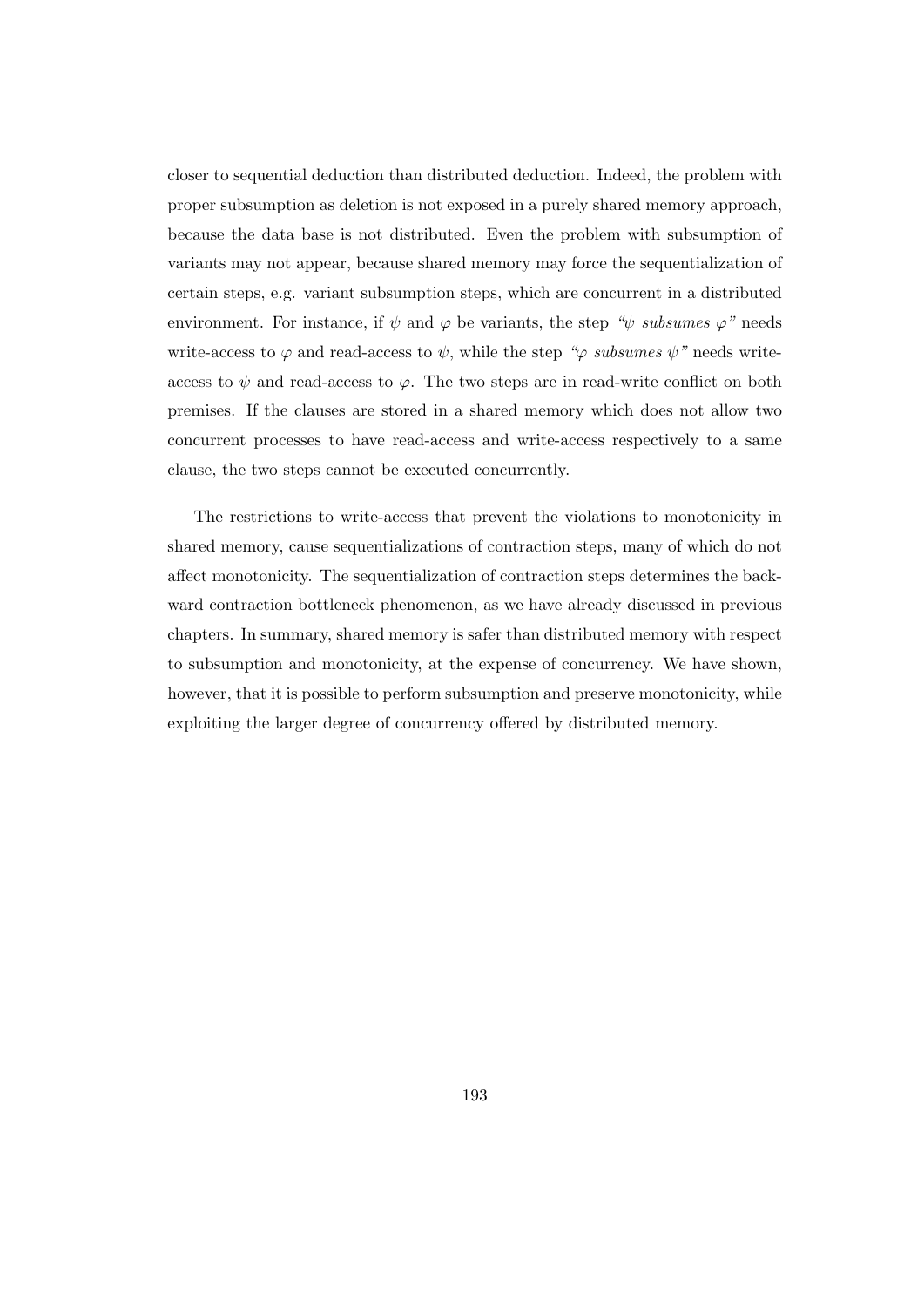# Chapter 6

# The Aquarius prototype

In this chapter we describe our prototype distributed theorem prover Aquarius and some experiments. Aquarius implements a version of the Clause-Diffusion methodology with global contraction at the source by localized image sets. Neither travelling raw clauses nor wake-up calls are used. Each of the concurrent deduction processes in Aquarius executes an adapted version, called Penguin, of the code of the theorem prover Otter [98, 99]. Thus, Aquarius realizes the distributed version, according to the Clause-Diffusion methodology, of all the theorem proving strategies offered by Otter. Aquarius has been written in C [80] and PCN [27, 47], under the Unix operating system, for a network of Sun workstations. In such an environment, each Penguin process, or simply Penguin, runs on a different node of the network. Since Aquarius does not rely on any specific machine-dependent feature, it may be ported to any machine where C and PCN are available (see [47] for a list of the architectures currently supporting PCN).

In the following we illustrate first the *communication layer* and then the *deduc*tion layer of Aquarius. By communication layer, we mean the procedures, mostly written in PCN, which handle the communication between the Penguin processes in Aquarius. The communication layer forms the outermost shell of the code of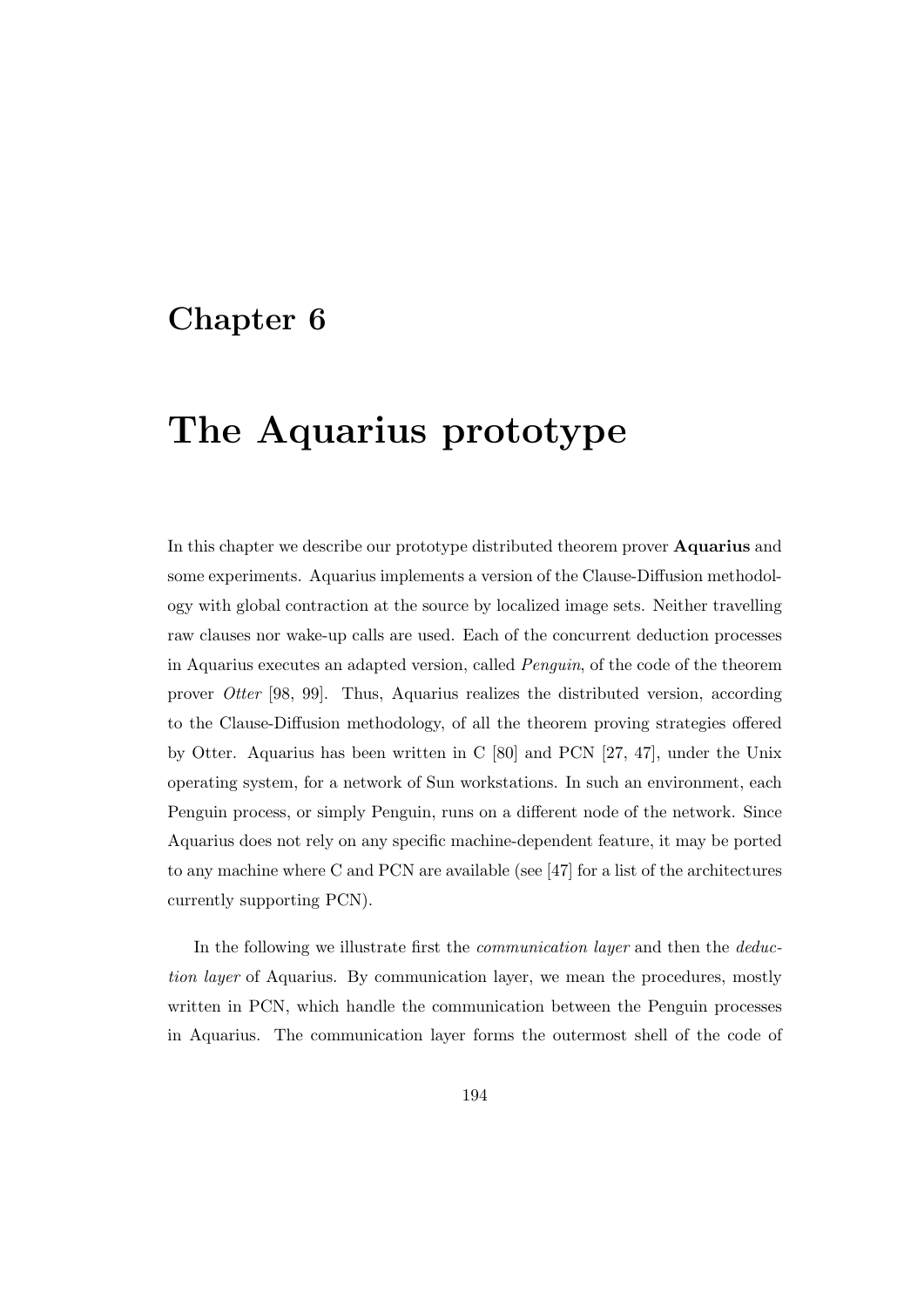Aquarius. By deduction layer, we mean the Penguin program, i.e. the procedures, written in C and incorporating the code of Otter, that execute the selected theorem proving strategy at each node. The third section of the chapter is devoted to the user interface, i.e. the flags and parameters that the user may set to drive the working of the prover. We conclude with some analysis of the experiments conducted so far.

# 6.1 The communication layer

Communication among the Penguin processes is realized by using streams. A stream is a data structure that permits communication of messages from a producer to one or more consumers. We refer to [47] for the implementation of streams in PCN. In Aquarius, streams are used to form a fully connected virtual topology, where for any two Penguins  $i$  and  $j$  there is a stream with producer  $i$  and consumer  $j$  and a stream with producer  $j$  and consumer  $i$ . In the following we list first the streams defined in Aquarius and then we describe how communication is handled during a theorem proving session.

#### 6.1.1 The streams for inter-process communication

We assume that  $n$  is the number of Penguin processes. Since each such process runs on a different computer, this parameters also tells the number of nodes involved. The initialization phase of Aquarius sets up the following streams:

- an  $n \times n$  matrix of streams C for data messages, e.g. inference messages and new settlers,
- an  $n \times n$  matrix of streams D for control messages, e.g. termination messages:
	- $-$  < HALT,  $i$  > meaning the successful termination of Penguin  $i$ ,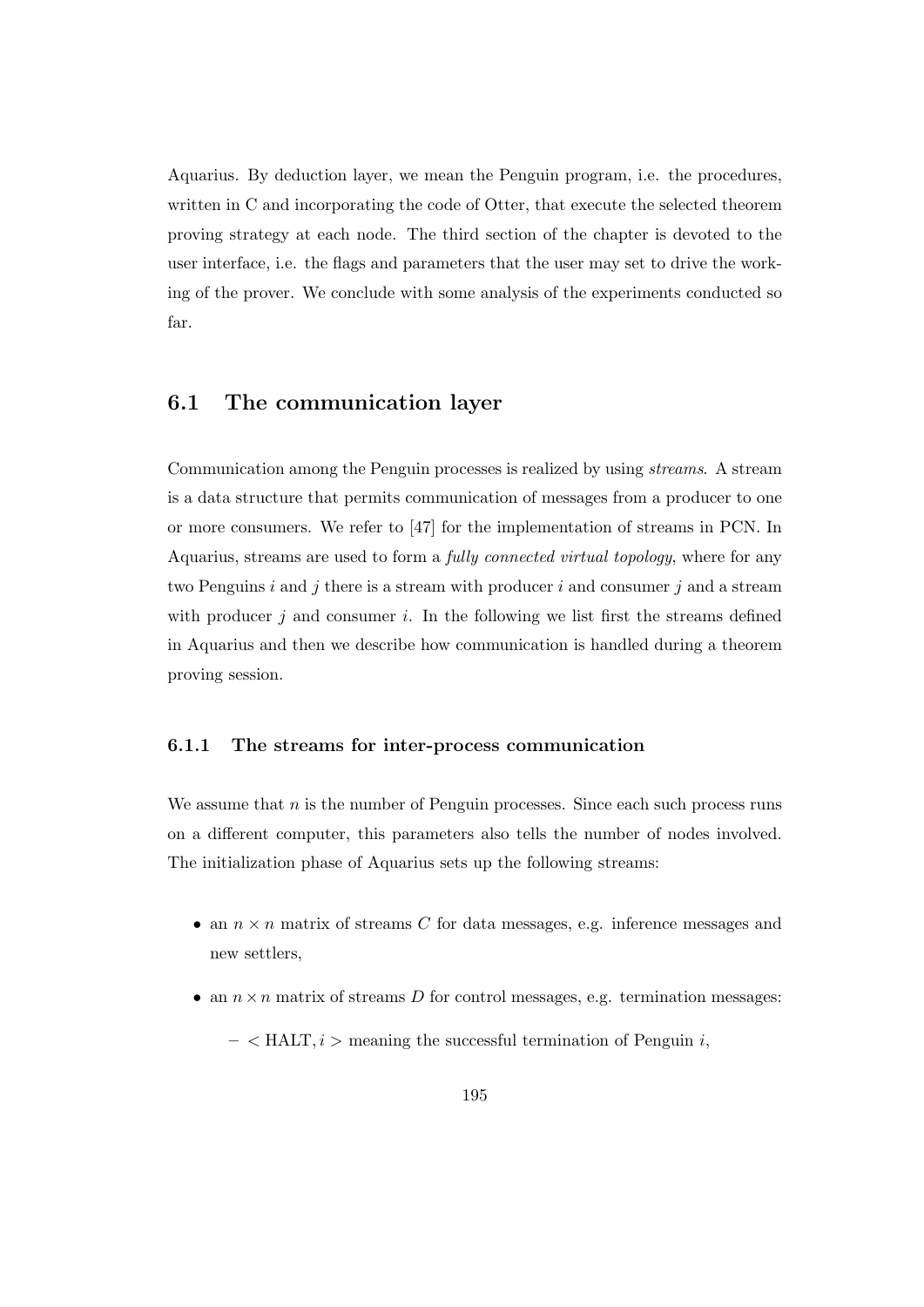- $-$  < TROUBLE,  $i$  > meaning that Penguin i ran out of memory and
- $-$  < EARLY\_STOP,  $i$  > meaning that Penguin i halted upon hitting some threshold set by the user, e.g. the maximum number of clauses which may be generated,
- an  $n \times 1$  array of status streams, one per Penguin, used to represent the status of the Penguin processes.

The entry  $C[i, j]$  is the stream used for data messages from node i to node j. Similarly,  $D[i, j]$  is reserved to control messages from node i to node j. The decision of defining two separate matrices for data messages and control messages stems from the consideration that PCN streams are first-in-first-out queues. If data messages and control messages were sent on the same streams, it would not be possible to give to control messages a higher priority than data messages, as it is desirable for termination messages, such as those listed above. A simple solution is to reserve separate streams for control messages.

Streams are connected by means of two primitives defined in PCN: the merger and the distributor [47]. A merger implements many-to-one communication by merging many input streams into one output streams. A distributor implements one-tomany communication by placing the contents of one input stream onto many output streams. Each Penguin process is equipped with a merger and a distributor: the Penguin process reads messages from the output stream of the merger and it writes messages to the input stream of the distributor. Then, for node  $i$ , all the streams  $C[k, i], 0 \leq k \leq n-1$ , are connected as input streams to the merger of Penguin i, so that all the streams  $C[k, i]$  feed messages to Penguin i. All the streams  $C[i, k]$ ,  $0 \leq k \leq n-1$ , are connected as output streams to the distributor of Penguin i, so that all the streams  $C[i, k]$  receive the messages from Penguin i. The same solution, with separate merger and distributor at each node, is applied to connect the streams for control messages in matrix  $D$ . In this way, each Penguin process receives input messages from and sends output messages to all the other Penguin processes.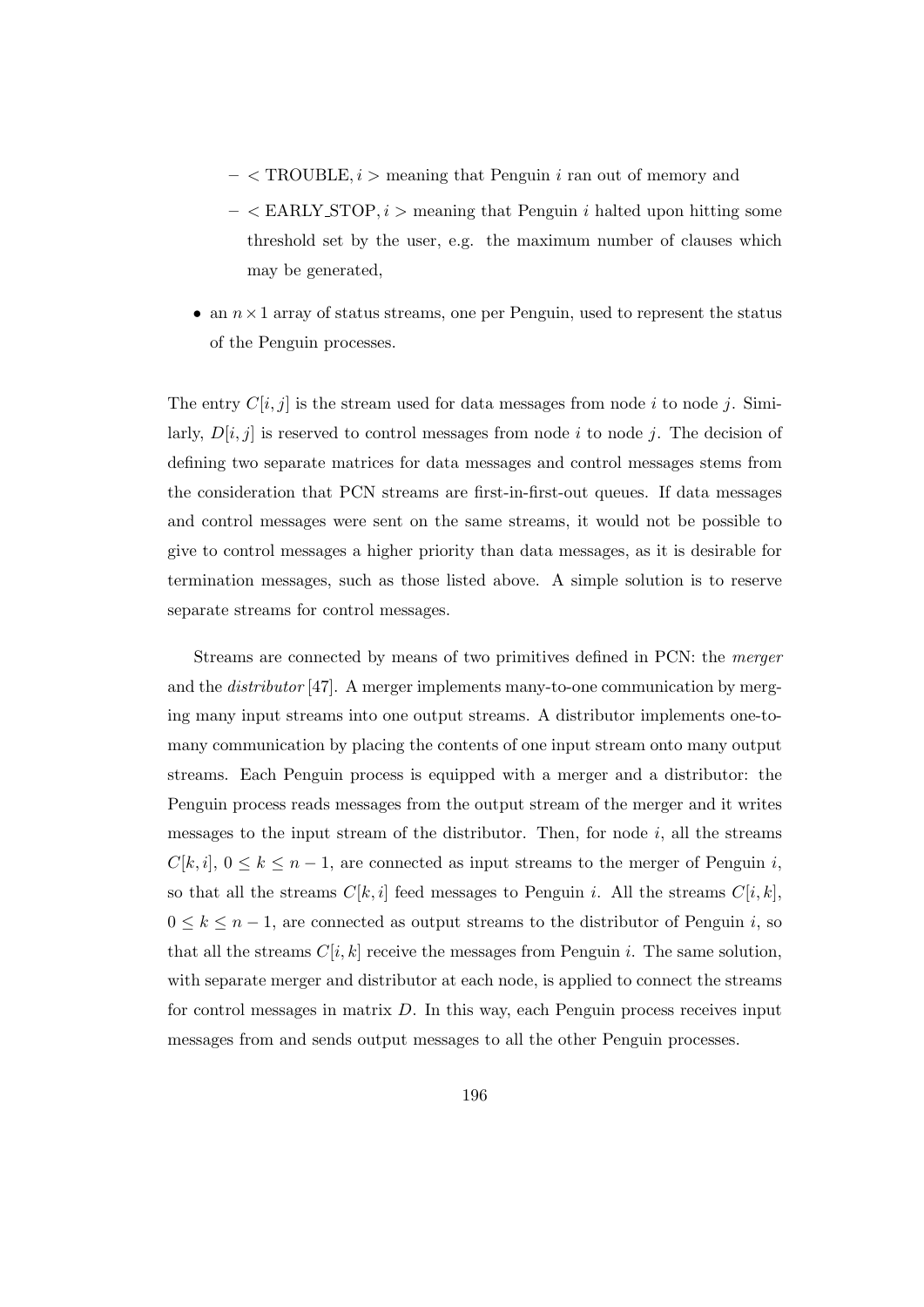Each Penguin process is also associated with a status stream. Upon termination, a Penguin closes its status stream. All the status streams are in turn connected to a merger: when all the status streams are closed, this merger closes its output and this event signals to the user level the end of the whole computation. For instance, if Penguin *i* succeeds in finding a proof for the given problem, it broadcasts a message  $\langle$  HALT,  $i$  > and closes its status stream. When receiving  $\langle$  HALT,  $i$  > all the other Penguins close their status streams and Aquarius halts.

#### 6.1.2 Communication during a theorem proving session

The main PCN module of the Penguin program invokes in parallel two procedures, called  $receive()$  and  $main_$ 

$$
receive() || main_info()
$$
.

The receive() procedure acts as a consumer on the input streams of the Penguin, i.e. the output of the merger which merges the  $C[k, i]$ 's,  $0 \leq k \leq n-1$ , and the output of the merger which merges the  $D[k, i]$ 's,  $0 \le k \le n-1$ . A consumer is a process which remains suspended until a message appears on its stream. Then, it gets the message, processes it and suspends again until a new message comes in. It halts when the stream is closed by the corresponding producer. Also, it may halt upon receiving special messages. In addition, receive() acts as a producer on another stream, called the inner stream, which is introduced for the purpose of communication between the receive() and the main infer() procedures of the same Penguin. Receive() and  $main_infer()$  act as a producer and a consumer respectively on the inner stream. The following messages may be received by the  $receive()$  module of Penguin  $i$ :

•  $\leq$  HALT,  $j >:$  it means that Penguin j has halted successfully. Receive() calls the C function store special(), puts a message HALT RECEIVED on the inner stream and halts. The task of  $store\_special()$  is to interrupt the work of the deduction layer at Penguin i.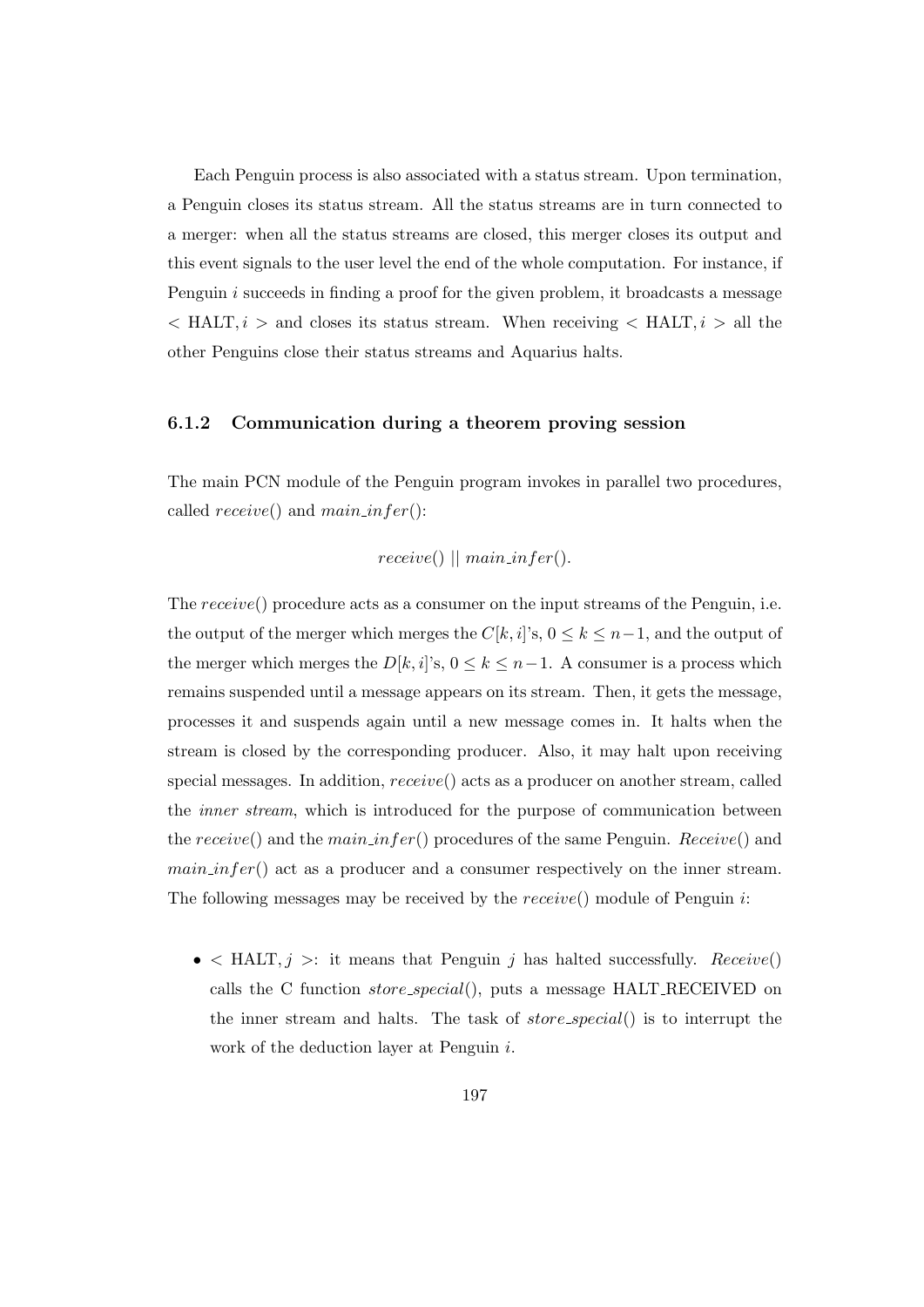- $\bullet$  < TROUBLE,  $j$  >: Penguin j has run out of memory. Each Penguin maintains an array with the current status of all the other Penguins. Penguin i resets to 0 the status of Penguin  $j$ , meaning that Penguin  $j$  halted unsuccessfully. If all the Penguins but Penguin i itself have halted unsuccessfully,  $receive()$  halts, because Penguin i will not receive any more messages.
- $\bullet$  < EARLY\_STOP,  $j >:$  it means that Penguin j has halted on a threshold. The treatment is the same as in the previous case.
- A data message  $m = < c, j, a, t, d >: c$  is a clause with identifier a and birthtime t, sent by Penguin  $j$  to destination d. The latter may be either the code ALL PENGUINS, meaning that m is being broadcast (e.g.  $m$  is an inference message) or i, meaning m has been routed from j to i (e.g. m is a new settler). Receive() invokes the C function store mess () to store m in the list Inbound msgs, where all the incoming data messages are stored at the level of the deduction layer. *Inbound msgs* is a list of clauses, defined as C structures or records. The PCN message  $m$  is a string: in this phase, the contents of  $m$ is translated into the internal representation of clauses. Also, receive() places a control message RECEIVED on the inner stream to  $mainfer()$ . In this way, if  $main_infer()$  had suspended for need of clauses, it is informed that it can resume. It may happen that the node runs out of memory while the incoming message m is being stored in *Inbound msgs*: in such case,  $receiver()$ puts a control message TROUBLE on the inner stream and halts.

The  $main_$  infer() procedure passes control to the deduction layer, handles the information returned by the deduction layer and sends messages according to the requests from the deduction layer. The latter is invoked by calling the procedure  $infer(),$  which represents the outermost level of C code and corresponds to the *main* of the Otter program.  $Infer()$  may return one of the following codes, where we assume we are considering Penguin i:

• PROOF: it means that the  $infer()$  process has found a proof.  $Main_info()$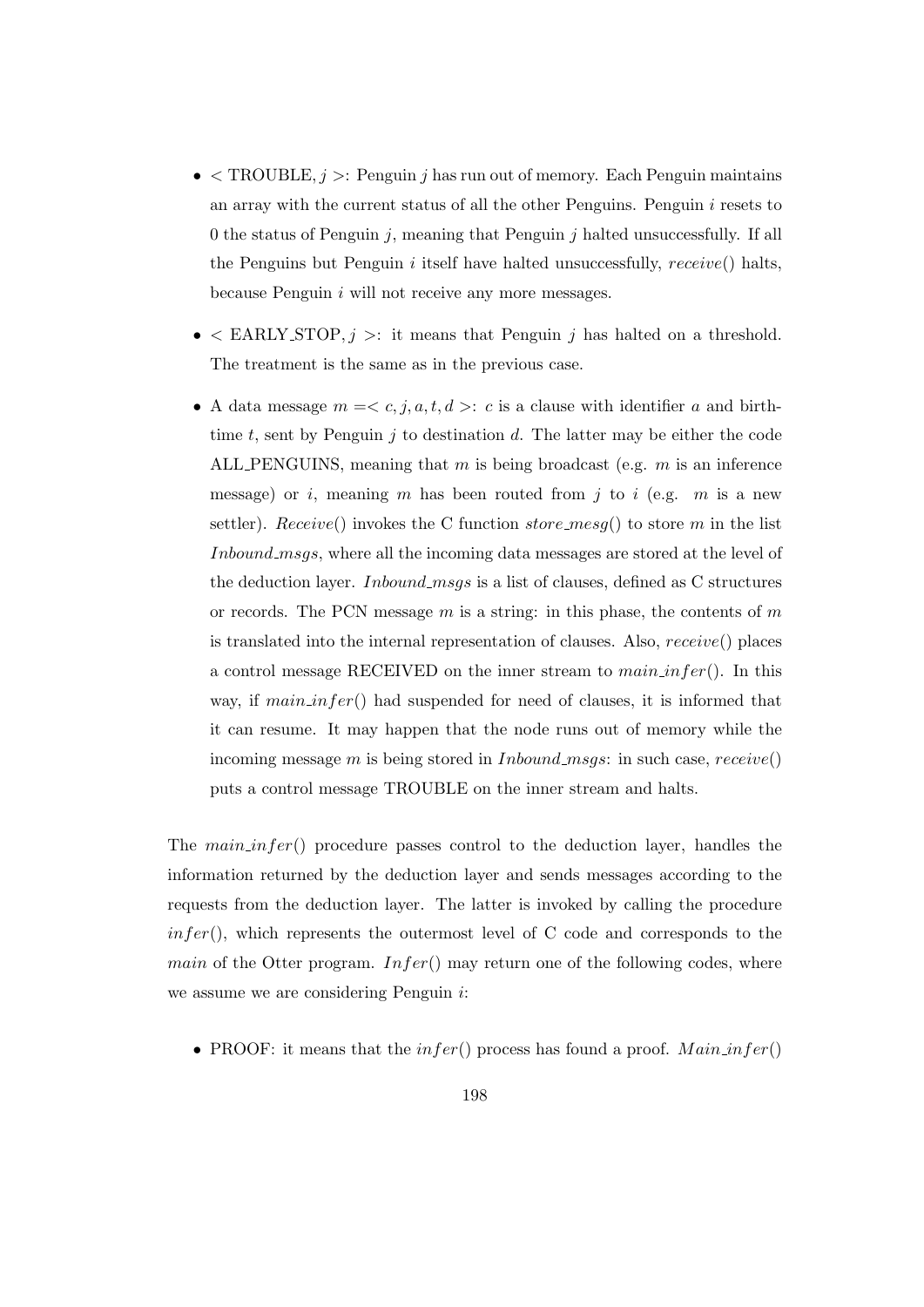broadcasts the control message  $\langle \text{HALT}, i \rangle$  and then halts.

- EARLY STOP: it means that the  $infer()$  process has terminated on a threshold.  $Main_infer()$  broadcasts the control message  $\langle$  EARLY\_STOP,  $i$   $>$  and then halts.
- HALT\_RECEIVED: it means that the  $infer()$  process has been interrupted by store special(), because another Penguin  $j$  has halted successfully. Thus  $main_$ (fer() halts.
- TROUBLE: it means that the  $infer()$  process has run out of memory.  $Main_infer()$  broadcasts the control message  $\langle$  TROUBLE,  $i >$  and then halts.
- WAIT\_TO\_RECEIVE: it means that the  $infer()$  process has terminated, because its Sos (Set of Support) list is empty, i.e. infer() has processed all the clauses it has.  $Main_infor()$  suspends until it receives a message on the inner stream. As soon as it gets one, it proceeds as follows, depending on the type of the message:
	- $-$  RECEIVED: it means that  $receive()$  has actually received data messages, i.e. clauses, and appended them to *Inbound\_msgs*. Thus  $main_$ resumes and it will call  $infer()$  again. Those clauses will be moved from Inbound msgs to Sos and the inference mechanism will restart.
	- HALT\_RECEIVED: it means that  $receive()$  has received a message  $\leq$ HALT,  $j >$ , saying that another Penguin j has halted successfully. Thus  $main_$  in fer() halts.
	- TROUBLE: it means that the receive() process has run out of memory.  $Main\text{-}infer()$  broadcasts the control message  $\langle$  TROUBLE,  $i$   $>$  and then halts.
- A number  $m, m > 0$ : it means that the  $infer()$  process has terminated, because it needs to send  $m$  clauses in form of data messages. The clauses to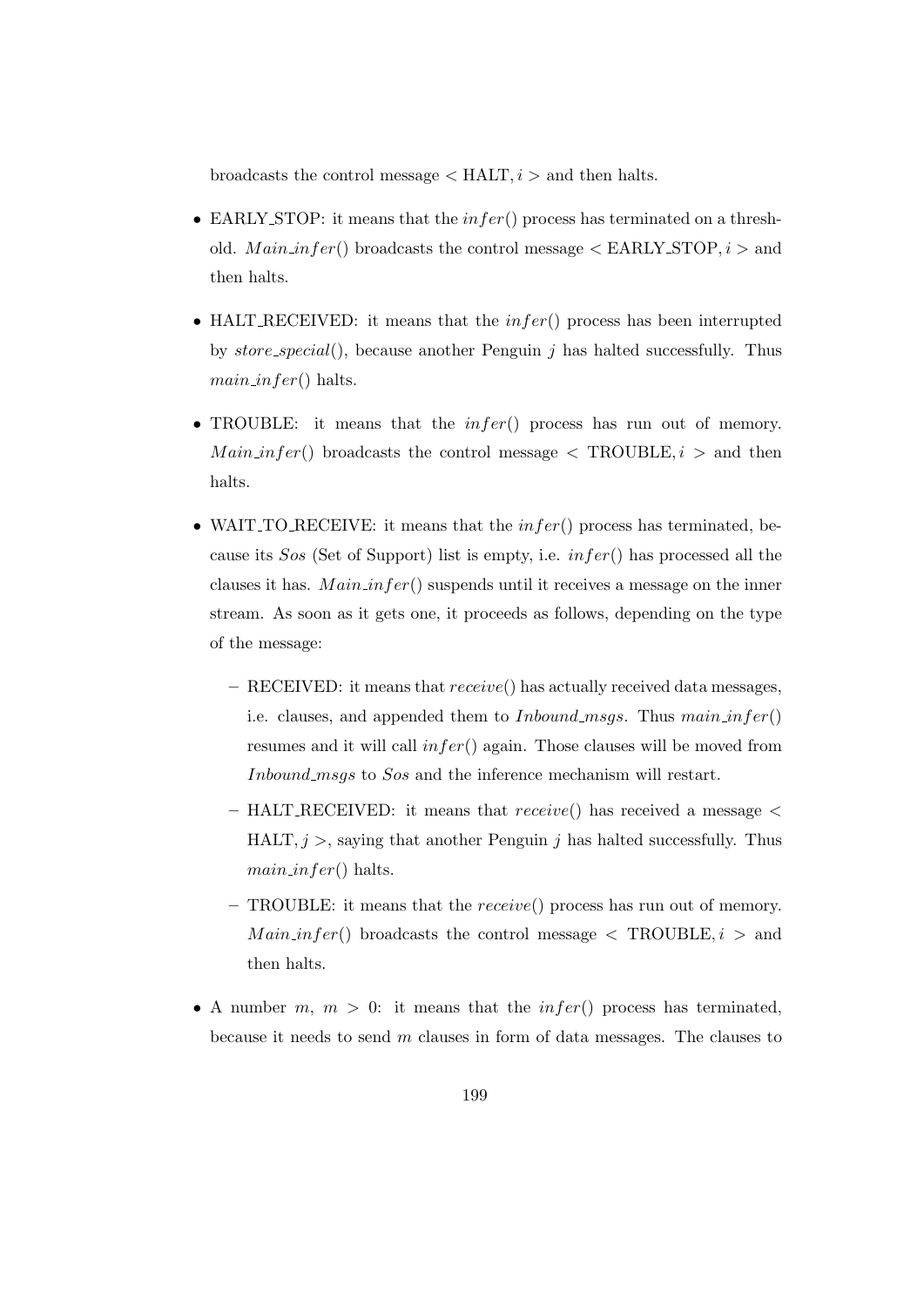be sent are stored in the list *Outbound\_msgs*, which is used to store all the outgoing messages at the level of the C data structures.  $Main_info()$  invokes the procedure send msgs(), which extracts m clauses from Outbound msgs and sends them as messages on the matrix C. The destination field of a clause extracted from *Outbound\_msgs* tells whether the clause is to be broadcast or routed to a specific node. Then,  $send\_msgs()$  calls recursively  $mainfer(),$ which will call  $infer()$  again and the inference process will restart.

In summary, if  $main\_infer()$  invokes  $infer(),$  the deduction layer does not return control to the communication layer until it needs to do so, either because the Sos is empty, or because the deduction layer needs to send data messages or upon some termination signal. This organization of the interaction between the communication layer and the deduction layer, although satisfactory in principle, may turn out to be disappointing in practice. The reason is that the current implementation of PCN gives priority to the execution of C code over the execution of PCN code [120]. The Penguin program invokes  $receive()$  and  $main_infer()$  by a call receive()  $\parallel$  main\_infer(). In turn main\_infer() calls the C module infer(). The run time of PCN initiates both processes  $receive()$  and  $main_infer()$  and they are executed at the same node by interleaving them. The problem is that in the current run time of PCN this interleaving is not as fair as one may expect: whenever C code is enabled to run, the run time of PCN gives priority to the C code. Therefore, since  $infer()$  is written in C,  $receive()$  is executed only when  $infer()$  relinquishes control. It follows that the activity of receiving messages may be too slow with respect to the inference mechanism. To compensate, at least partially, for this unbalance, we have defined another procedure, called  $small\_infer()$ , to be invoked by  $main_inter()$  in alternative to  $infer()$ . Small infer() differs from  $infer()$  because it returns control to the communication layer much more often. Namely,  $small\_infer()$  returns whenever it has completed the processing of a *given clause*. (See Section 3.5.2 for the definition of *given clause* in Otter. The treatment of the *given clause* in Penguin will be described in the next section.) In addition to all the codes returned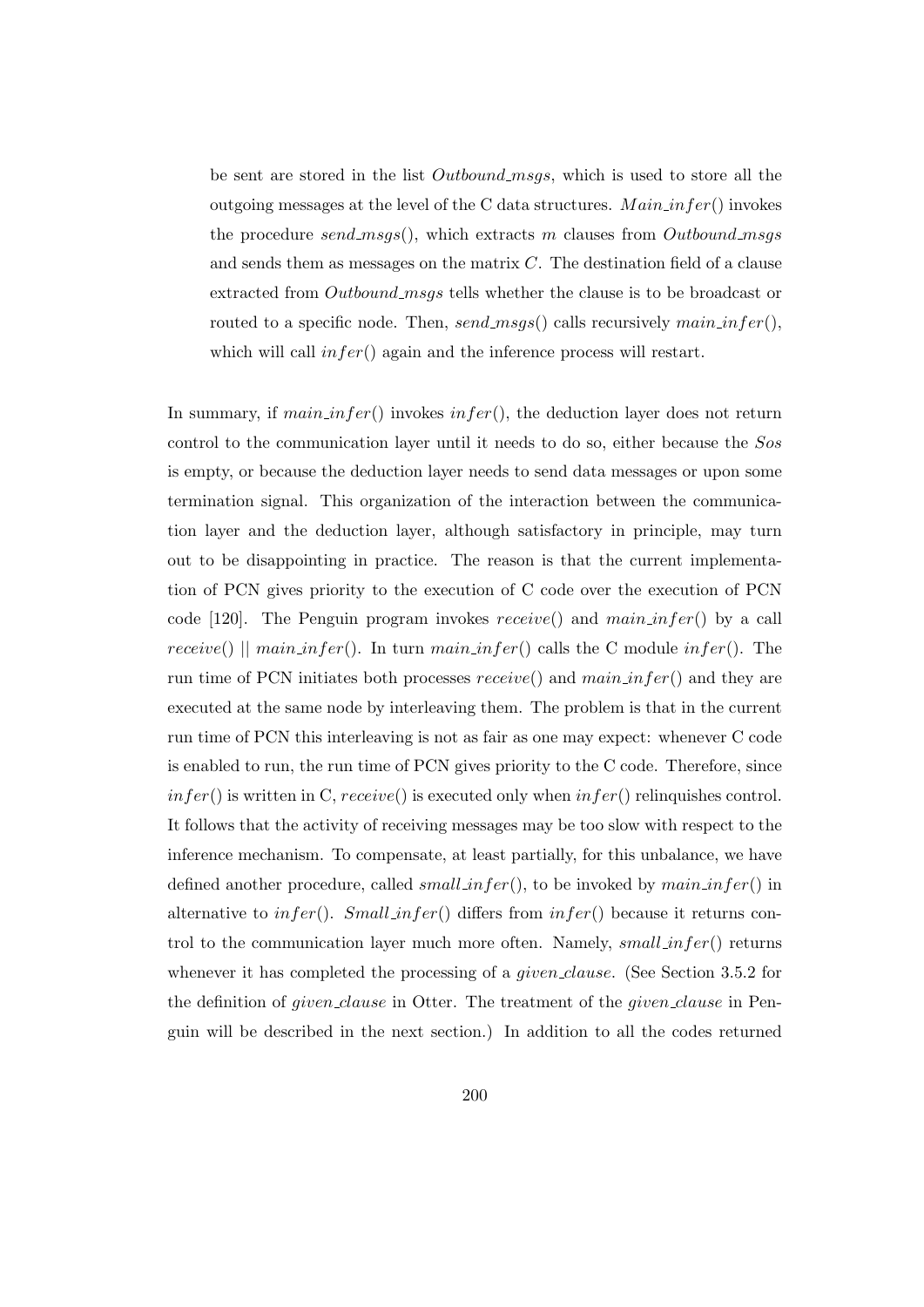by  $infer(), small_infer()$  may return CONTINUATION: then  $mainfer()$  simply calls itself recursively, determining a new call to small infer() and thus the processing of the next given clause.

# 6.2 The deduction layer

The basic deduction cycle in Penguin is very similar to that of Otter, which was described in Section 3.5.2. In this section we focus mostly on some of the main differences between Penguin and Otter.

The Aquarius program is invoked with two main parameters: the name of the input problem, e.g. sam (from the SAM Lemma), and the number of requested Penguin processes. If n processes are requested, it is expected that n input files, e.g.  $sam.in.0, sam.in.1... sam.in.n-1$  are in the current directory, with the meaning that sam.in.i is the input file for the i-th Penguin. The program itself will create n output files, e.g.  $sam.out.0$ ,  $sam.out.1... sam.out.n-1$  and as many log files, e.g. sam.err.0, sam.err.1 . . . sam.err.n−1: sam.out.i contains the trace of the execution of the i-th Penguin, while sam.err.i contains errors and exceptions raised at the i-th Penguin.

The format of an input file is the same as in Otter. A typical input file contains up to four list of clauses, i.e. the lists  $Usable$ , Sos, Demodulators and Passive introduced in Section 3.5.2, and commands to set options. In general, it is expected that only one input file, e.g.  $sam.in.0$ , contains the complete input, comprising both commands and clauses. All the remaining input files include the commands but not the clauses. The Penguin which reads the input clauses, e.g. Penguin 0, broadcasts them to all the other Penguins. The reason for this is that Penguin 0 decides for each input clause which Penguin it belongs to. If more than one Penguin, e.g. both Penguin 0 and Penguin 1, read the input clauses, it may happen that Penguin 0 assigns a certain input clause  $\psi$  as resident to Penguin 0 itself, and, by the same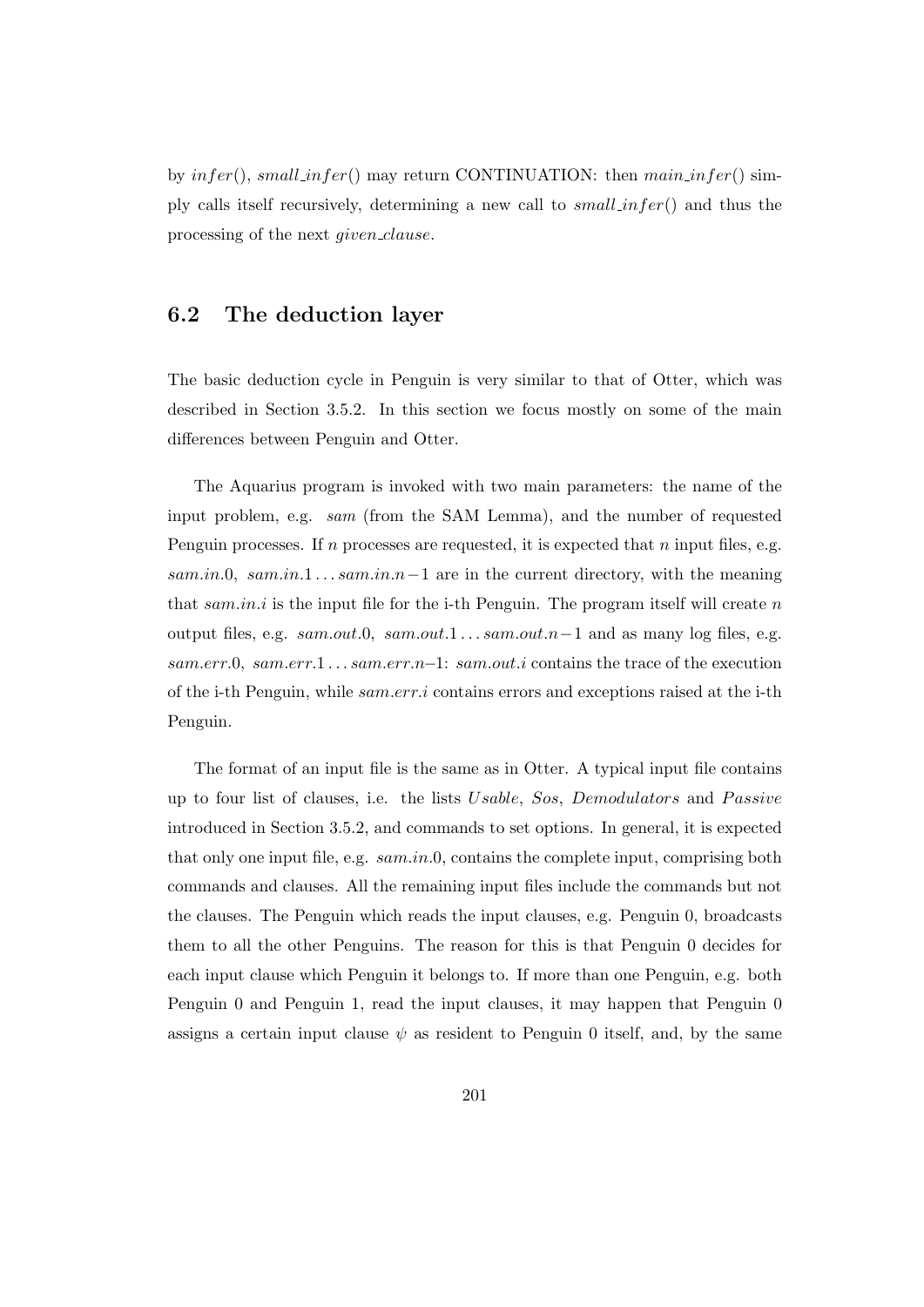algorithm, Penguin 1 assigns  $\psi$  to Penguin 1. This would defeat the rule that each clause is a resident at only one node. Another advantage of having just Penguin 0 reading the input is that it may inter-reduce the input clauses and broadcast them in reduced form. Thus the task of inter-reducing the input is performed at just one node. We emphasize, though, that Penguin 0 broadcasts all the input clauses to all the nodes right after inter-reducing them. This has two consequences. First, all the input clauses are physically allocated at all the nodes, even if they may be logically partitioned by ownership. Second, when an input clause is selected as *given\_clause* it is not broadcast as inference message, because it has been already broadcast in the input phase.

The general rule that each clause belongs to only one process has exceptions. For instance, the reflexivity axiom  $x = x$ , which the inference mechanism of Otter and hence Penguin needs be given explicitly in the input, is set to be a resident at all the nodes. Also, in equational problems the targets are treated as residents at all the nodes.

In addition to Usable, Sos, Demodulators and Passive, each Penguin process maintains two more lists of clauses: *Inbound\_msgs* and *Outbound\_msgs*, which contain respectively received clauses and clauses to be sent as messages. At each iteration of the main loop in  $infer()$  or at each execution of small infer(), Penguin first moves to Sos all the clauses in Inbound msgs, if there are any. Then, it checks whether there are any clauses in *Outbound\_msgs* and if so, it returns to the communication layer the number of messages pending in Outbound msgs to be sent. Otherwise, it extracts a *given clause* from Sos. If the *given clause* is a resident, it appends a copy of it to *Outbound msgs*, so that it will be broadcast as inference message. Each Penguin broadcasts only its own residents, because the virtual topology in Aquarius is fully connected, and therefore there is no need for a Penguin to forward received inference messages. No clause is broadcast twice: for instance, an input clause is not broadcast when selected as *given\_clause*, because it has been already broadcast in the input phase. Special clauses which are set to be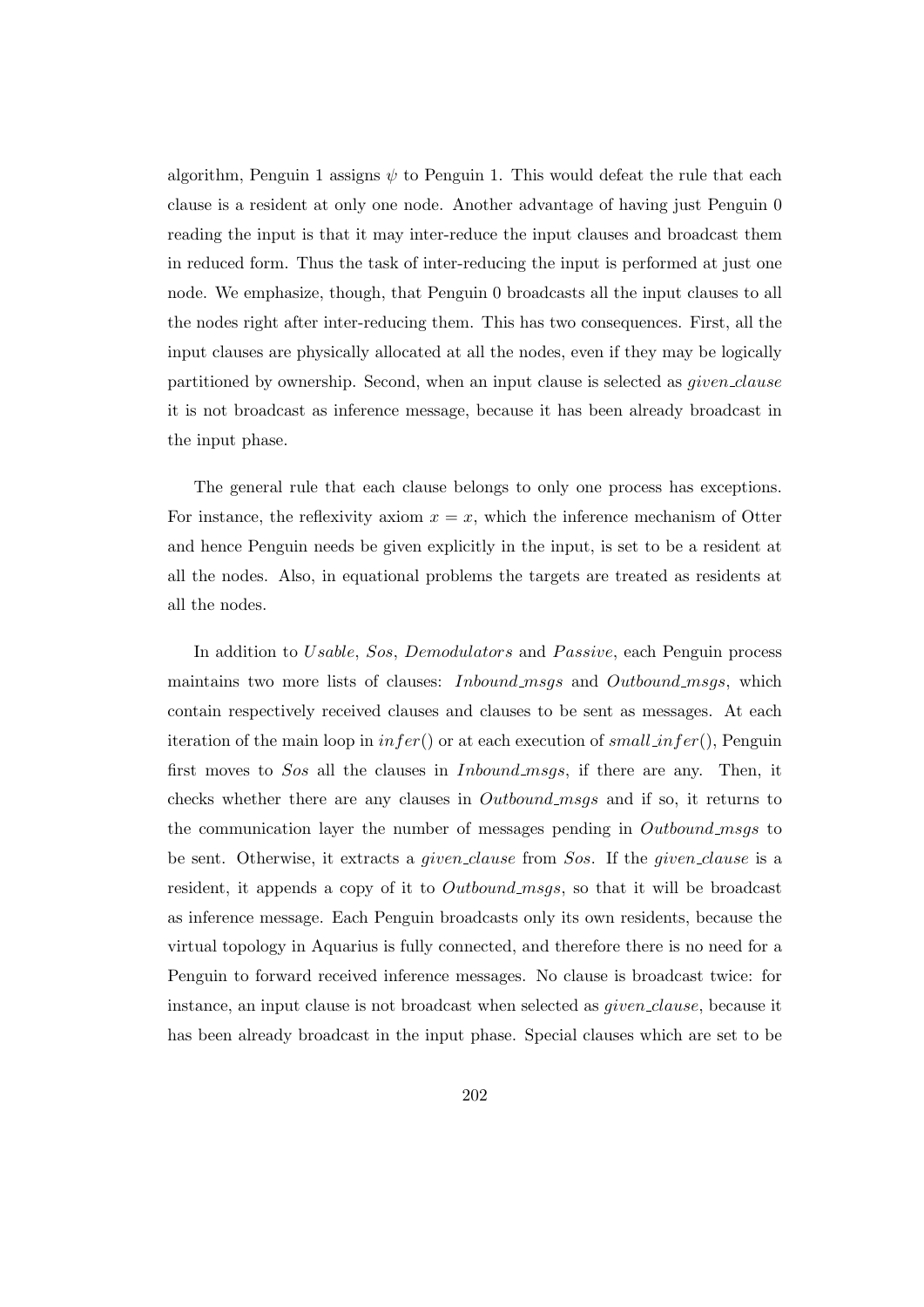residents of all Penguins, such as the reflexivity axiom and equational targets, are also not broadcast when selected as *given\_clause*. Next, it appends the *given\_clause* to Usable and uses it to perform all possible expansion inference steps with other clauses in Usable. All the generated raw clauses are first pre-processed, i.e. subject to forward contraction, then appended to Sos and post-processed, i.e. used for backward contraction.

The *given clause* is appended to *Usable*, regardless of whether it is a resident or not: in this way each Penguin saves the received inference messages and forms its own localized image set. There is no ad hoc data structure to implement the localized image set: it is simply realized within the local data base of the Penguin. The received inference messages, just like residents, are stored in Sos before being selected as given clause and in Usable afterwards. They also appear in Demodulators if they are simplifiers. The union of these lists forms the local data base. Since they store both residents and clauses brought in by inference messages, they also realize the localized image set.

Expansion inference steps are subdivided among the Penguin processes based on ownership, according to the Clause-Diffusion methodology (see Section 4.6.3). In order to describe how this is done, we recall that a significant feature that Penguin inherits from Otter is the usage of indexing techniques for fast retrievals of terms (atoms and thus literals are treated as terms). When performing inferences, we need to retrieve all the terms with a certain property. For instance, expansion inferences require to retrieve terms in the data base, which are unifiable with a given term. Forward contraction inferences require to retrieve anti-instances: when trying to reduce or subsume a given term, we look for more general terms in the data base. Backward contraction inferences require to retrieve instances: when trying to apply the given clause to reduce or subsume the clauses in a data base, we look for instances of the terms of the given clause in the data base. Otter employs path-indexing [118] for retrieval of unifiable terms and instances, and discrimination-net-indexing [30, 118] for retrieval of anti-instances [96]. (This is the basic setting, which the user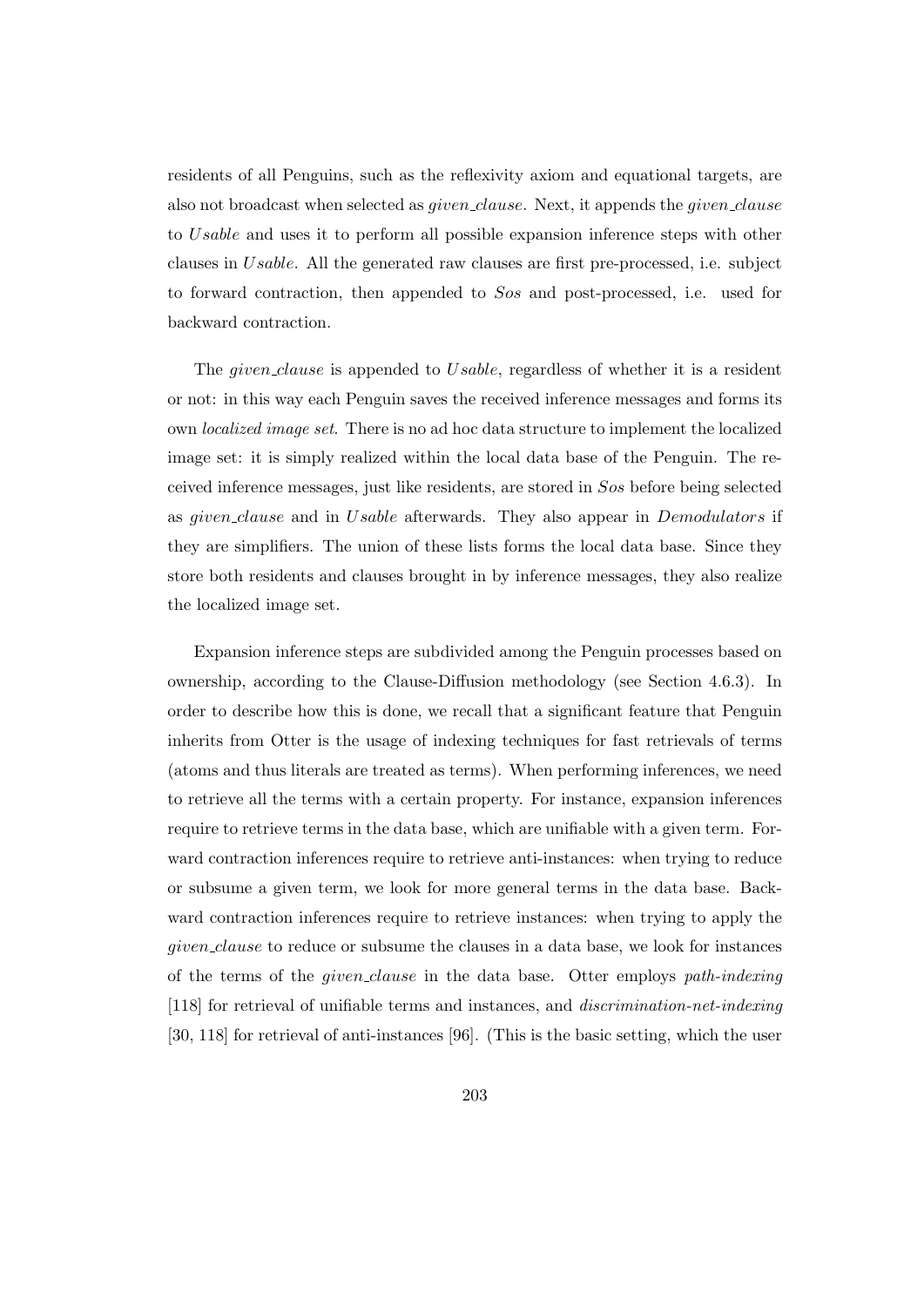may modify by setting specific options.) All clauses are indexed, i.e. their terms are inserted in path-indexes or discrimination nets. Then, when trying inference steps, the appropriate indexes are consulted: for instance, for resolving with a positive literal A, one consults a path-index to retrieve all negative literals unifiable with A. Back-pointers from literals to clauses allow one to know to which clauses a retrieved literal belongs to. In the following brief description of the subdivision of inferences, "retrieval" refers to this kind of mechanism:

- Paramodulation inferences are either  $para\_into(qiven\_clause)$  inferences, where the *given clause* is paramodulated into or  $para\_from(given\_clause)$ inferences, where the *given clause* paramodulates into other clauses. In Penguin,  $para\_into(given\_clause)$  is invoked only if the *given* clause is a resident. Also, when the *given clause* is indexed, its terms are inserted in the index of the terms to be paramodulated into only if given clause is a resident. Therefore, when  $para\_from()$  will be called with another *given\_clause*, the latter will be used to paramodulate into terms from residents only.
- Binary resolution: for each literal in *given clause*,  $bin\_res(qiven\_clause)$ retrieves the literals of opposite sign that unify with it. In Penguin, negative literals in the given clause and negative literals retrieved from the indexes are considered only if they belong to residents.
- The implementation of hyperresolution, negative hyperresolution and unit-resulting resolution (see Appendix A.1) in Otter proceeds in two phases. First, it assumes that the *given clause* will play the role of the nucleus. It retrieves literals from other clauses, i.e. the potential satellites, which unify with the literals in the *given clause*. If it finds sufficiently many satellites, the step commits. In Penguin, this phase is performed only if the *given clause* is a resident. In the second phase, it assumes that the given clause will be a satellite. It retrieves a literal from another clause, i.e. the potential nucleus, which unifies with a literal in the *given\_clause*. In Penguin, literals retrieved to be literals of a nucleus are considered only if they occur in a resident. If it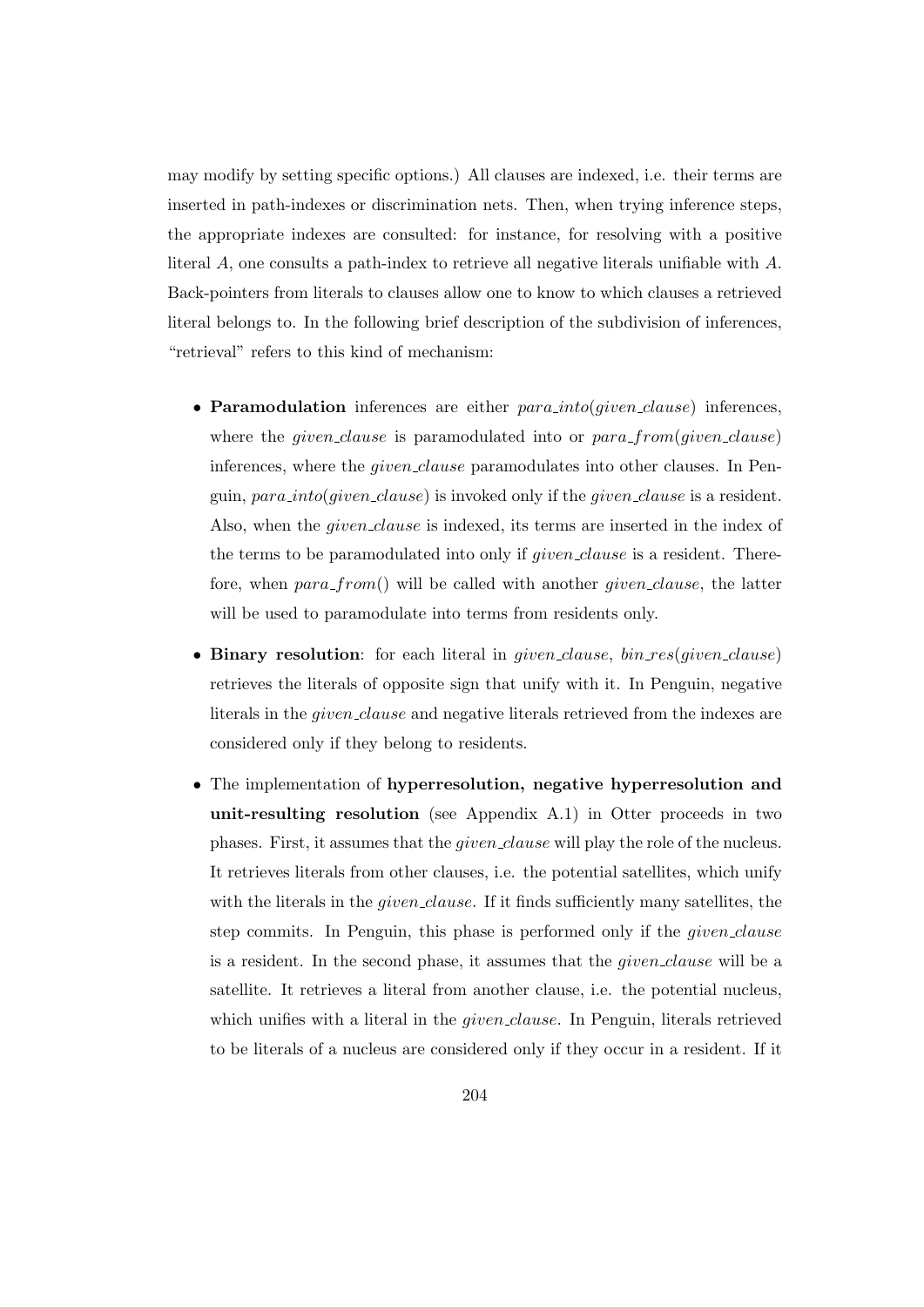finds a resident nucleus, it looks for the other satellites and the step commits upon finding them.

These subdivisions represent the main modifications to the expansion part of the inference mechanism. For the contraction part, since each Penguin accumulates a localized image set, each Penguin basically treats its local data base in the same way as Otter treats its single data base. Thus, the two main modifications with respect to Otter are the implementation of distributed subsumption (see Section 5.4), and Discard Messages (see Section 5.3.1), the inference rule which discards redundant inference messages and utilizes inference messages to update localized image sets. Penguin maintains its localized image set by using both direct contraction and update by inference messages (see Section 4.2.2).

Otter already distinguishes forward and backward subsumption and implements the criterion that forward subsumption has priority over backward subsumption. Thus, no modification has been necessary for subsumption between residents. Second, since in Otter each raw clause is pre-processed, i.e. forward-contracted, right after generation, it is never necessary to compare for subsumption two raw clauses. Third, Aquarius does not use travelling raw clauses. Therefore, the modifications have been concentrated on subsumption between residents and inference messages, which is realized according to our treatment in Section 5.4.

During the pre-processing of a received inference message, we apply forward subsumption before demodulation, i.e. simplification, in order to prevent the following phenomenon. We consider the situation where the local data base at Penguin i stores  $l < l \simeq r, p_i, a, t >$ , and an inference message  $l' \simeq r', p_j, b, t' >$ , with  $l' \simeq r'$  a variant of  $l \simeq r$ , is received at Penguin i. The abstract definition of simplification (see for instance Section 2.9) does not allow simplification between variants. For  $l \simeq r$  to simplify  $p \simeq q$  into  $p[r\sigma]_u \simeq q$ , it is required that either  $p \triangleright l$  or  $q \succ p[r\sigma]_u$ : neither of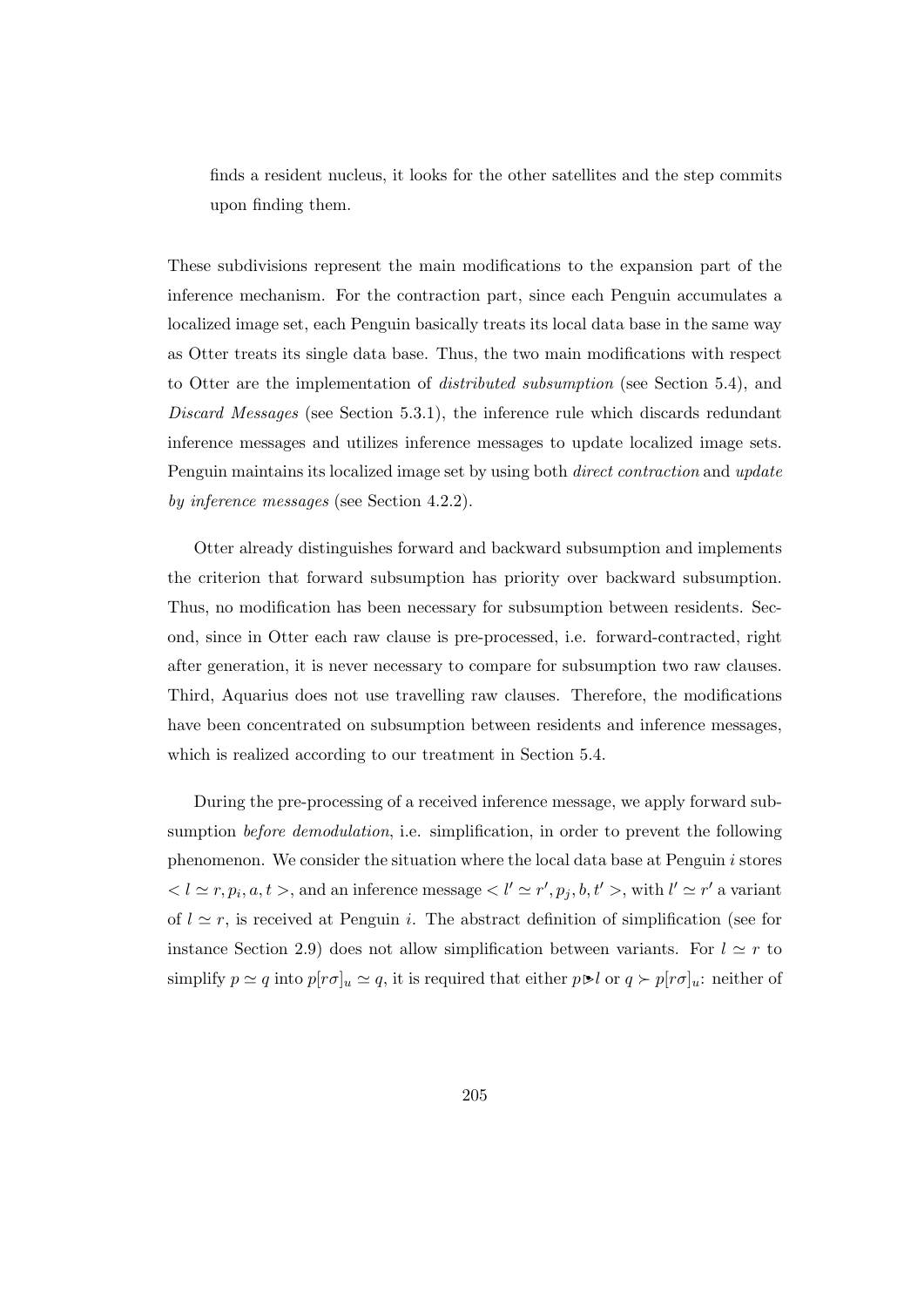these two conditions is satisfied, if  $l \simeq r$  and  $p \simeq q$  are variants <sup>1</sup>. Since the definition of simplification does not allow deletion of variants, we have treated the problem of how to eliminate variants correctly in a distributed derivation in our treatment of distributed subsumption (see Section 5.4). Accordingly, we have implemented deletion of variants within distributed subsumption. However, demodulation in Otter, and hence in Penguin, includes simplification between variants. It follows that if demodulation is applied before forward subsumption, during the pre-processing of the message  $\langle l' \simeq r', j, b, t' \rangle, l \simeq r$  reduces  $l' \simeq r'$  to a trivial equation, regardless of birth-times. In other words, the resident variant always deletes the message variant. This may prevent the effective deletion of variants, as we have explained in Section 5.4.2. One possible approach to avoid this problem is to modify the code for demodulation. However, this should be done without embedding a duplication of the test for variants in the simplification process. Since we had already implemented subsumption of variants as part of distributed subsumption, we have preferred the simpler solution consisting in applying forward subsumption before demodulation: this ensures that if an incoming message is a variant of an already stored clause, the two will be compared according to the definition of distributed subsumption. Also, if the incoming message subsumes as variant a clause in Usable, the clause in the message will be appended directly to Usable, and not to Sos, on the ground that its variant had already been extracted from Sos. The drawback of performing forward subsumption before demodulation is that if the clause in the message is not forward-subsumed, and demodulation reduces it afterwards, it may be necessary to repeat the forward subsumption test on the reduced form.

A similar concern is posed by the order of application of Discard Messages and demodulation. Discard Messages is also applied as part of the pre-processing of a received inference message. It checks whether the localized image set contains a clause with the same global identifier as the clause in the message: if so, the two clauses and their birth-times are compared, as explained in Section 5.3.1, and

<sup>&</sup>lt;sup>1</sup>Indeed, simplification between variants is not proof-reducing. Deletion of variants by subsumption is justified in terms of elimination of redundant clauses.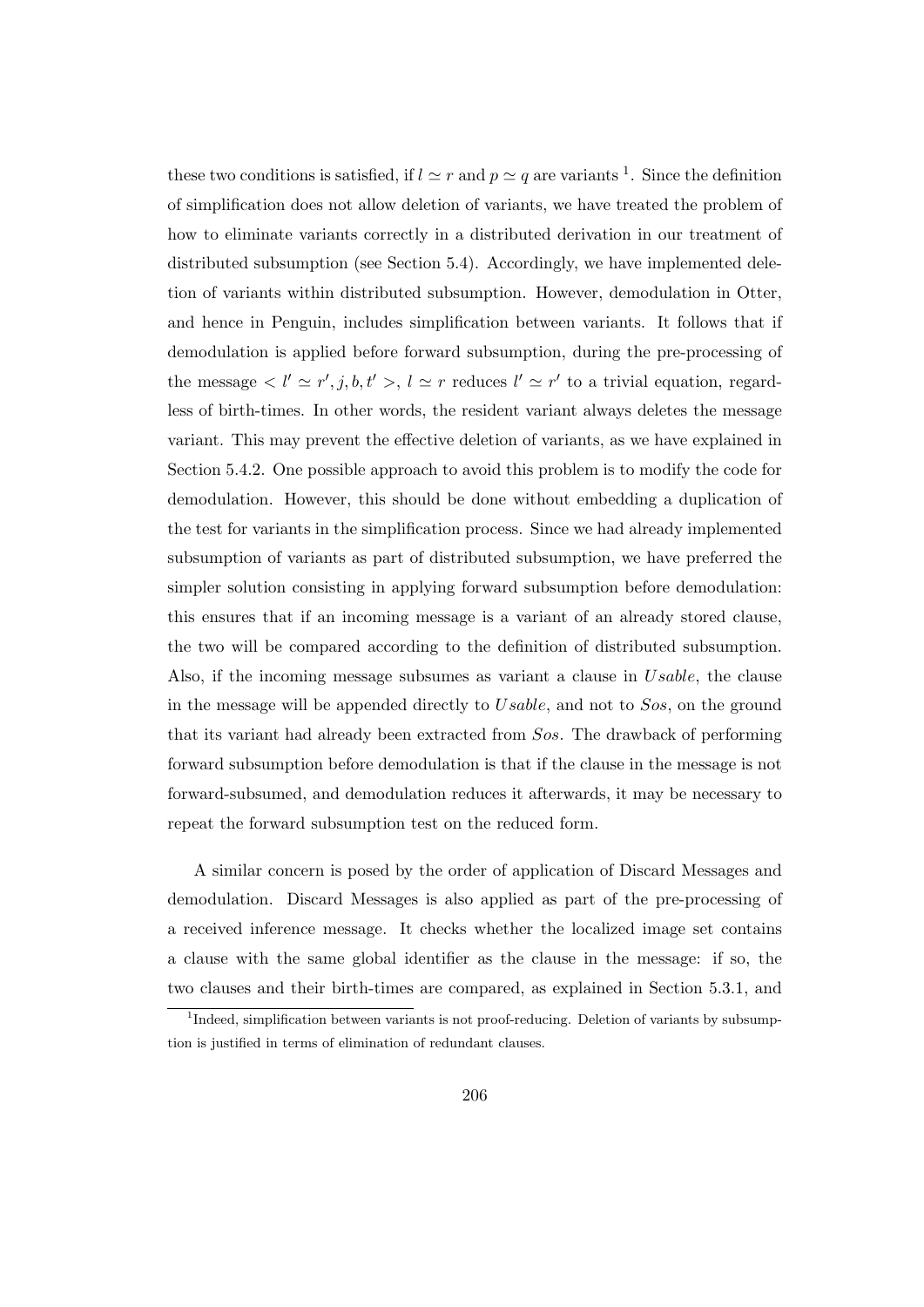the greater clause is deleted. Thus, the rule is applied in both directions: to use an incoming message to delete a clause in the localized image set and vice versa. We apply Discard Messages before all the other contraction rules, especially *before* demodulation. The reason is the following. Assume that Penguin  $i$  has the equation  $l < l \simeq r, p_j, a, t >$ , a resident of Penguin j. Next, Penguin i receives and pre-process an inference message  $\langle l \simeq r', p_j, a, t' \rangle$  from Penguin j, where r' is the reduced form of r. If demodulation were applied before Discard Messages,  $l \approx r$  would reduce  $l \simeq r'$  to  $r \simeq r'$  and then  $l \simeq r$  would be deleted by Discard Messages because of  $r \simeq r'$ . The result is non-monotonic, since both  $l \simeq r$  and its reduced form  $l \simeq r'$ are lost. The cause of the problem is that  $l \simeq r$  is applied to simplify its reduced form  $l \simeq r'$ . Such a phenomenon could never happen in a sequential computation, where the unique copy of  $l \simeq r$  would have been deleted upon creation of  $l \simeq r'$ . In a distributed derivation, it is possible, and it can be prevented by simply applying Discard Messages before demodulation, so that  $l \simeq r'$  correctly eliminates  $l \simeq r$ .

More features of the Penguin program will be described in the next section as part of the user options.

## 6.3 The user interface

The user may set a very high number of options, which affect the inference mechanism, e.g. by determining which inference rules are active, the search plan at each node and the communication layer. Boolean-valued options are called flags and integer-valued options are called parameters. Flags are turned on and off by inserting in the input files the commands  $set(flag_name)$  and clear(flag name) respectively. Integer values are assigned to parameters by the command  $assign(parameter_name, value)$ . The syntax of the commands and all the flags and parameters of Otter are inherited by Aquarius. We refer to [98, 99] for the flags and parameters of Otter. An important feature of Aquarius is that the user may give different options patterns to different Penguin processes, because each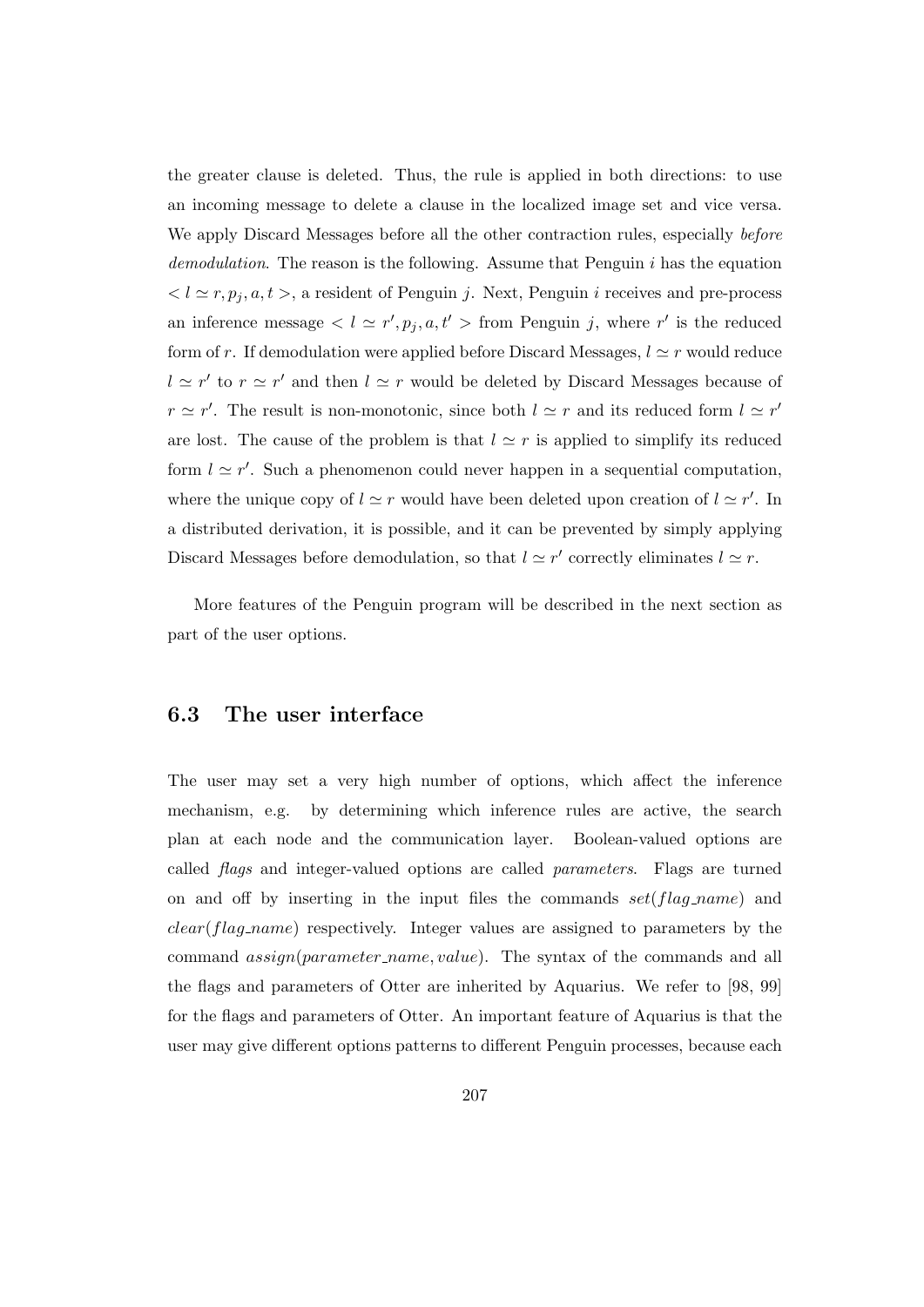Penguin process reads its own input file. This gives to the user extra flexibility.

Currently, Aquarius has 99 flags and 22 parameters, for a total of 121 options. The following new options have been added in Aquarius:

#### • PRIORITY MSGS

If it is on, the PCN module  $mainfer()$  invokes small infer(), otherwise it invokes  $infer()$ . (See Section 6.1.2.) Default is off.

#### • POST PROC NS BEFORE SEND

Assume that Penguin i has generated a raw clause, and, after pre-processing it, decides to send it as a new settler  $\psi$  to Penguin j. If this option is on, Penguin *i* appends temporarily  $\psi$  to its Sos and post-process it. Clause  $\psi$  is appended to  $Sos$  for the purpose of post-processing only. When Penguin i selects  $\psi$  as *given clause* from Sos, it does not use it for inferences as a standard *given clause*, but simply sends it as new settler to Penguin  $j$ . If this option is off, a new settler is sent right after having been pre-processed, without postprocessing. Default is off. If KNUTH BENDIX (an option inherited from Otter) is on, the selected inference mechanism is that of Unfailing Knuth-Bendix equational completion. In this context, POST PROC NS BEFORE SEND is turned on automatically, because it has turned out experimentally that in equational problems it is better to post-process new settlers (i.e. use them for backward contraction) before sending them.

#### • EAGER BD INF MSGS

If it is on, a resident given clause is broadcast as inference message before being used for expansion. If it is off, it is broadcast after the expansion phase. Default is on.

#### • STAND ALONE

If it is on, each Penguin finds in its input file the complete input, both commands and clauses, and then it works by itself as a sequential prover; no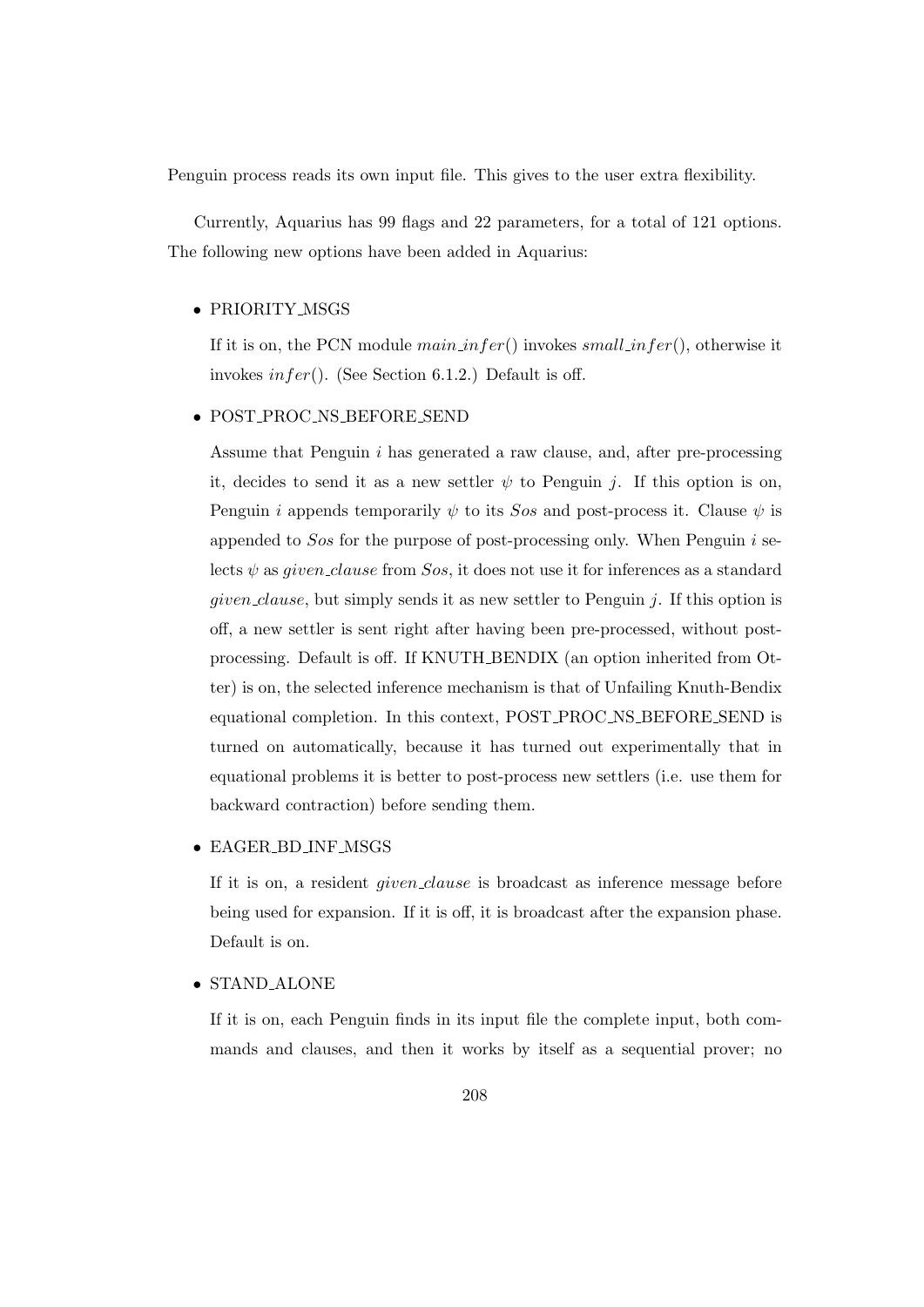messages are sent and received. One purpose of this option is to allow the user to try in parallel different strategies on a given problem. Another application of this mode is to give to each Penguin a different input and have the n processes working in parallel on different problems. For instance, one may want to give to each Penguin a different lemma from a large problem and have the lemmas proved independently. Default is off: in standard mode the Penguins work cooperatively.

- Flags related to the inference mechanism:
	- SATURATION

It is basically a renaming of the KNUTH BENDIX option of Otter (which is turned on automatically if SATURATION is on). If it is on, the prover uses the Unfailing Knuth-Bendix strategy to try to generate a saturated set of equations. Default is off.

– PART FACTORS

If it is on, each Penguin generates only the factors of its own residents, while it does not generate factors of received inference messages. The default is on, according to the general rule that expansion inference steps, which include factoring steps, are subdivided among the processes based on ownership of clauses. On the other hand, it is better for some problems to let each process generate all the factors. Therefore, this restriction has been made into an option rather than being built-in in the prover.

- Flags related to the allocation of clauses: in this context, "allocation" means "logical allocation" rather than "physical allocation". The "allocation algorithm" is the algorithm which takes as input a clause and returns as output the number of the node the clause will be a resident of.
	- ALTERNATE FIT, HALF ALT FIT, ALT FIRST FIT and FIRST FIT See Section 4.4. The default is ALTERNATE FIT. In addition, the parameter MAX SC W ALT represents the maximum number of generated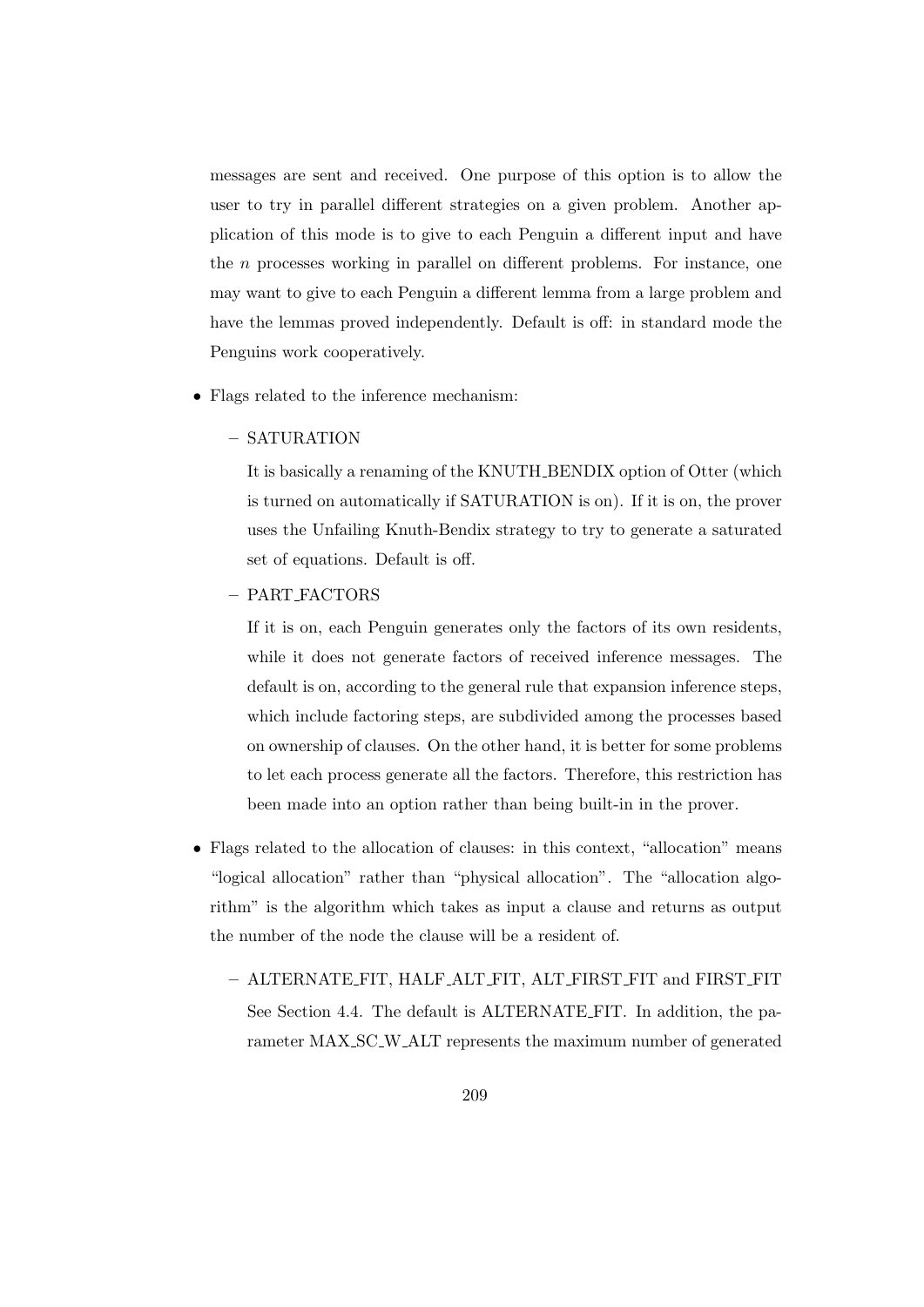clauses which a Penguin may allocate to itself by using ALT FIRST FIT or FIRST FIT. If either ALT FIRST FIT or FIRST FIT is on, they are turned off automatically and replaced by ALTERNATE FIT as soon as the number of clauses settled at the node so far exceeds the value of the parameter MAX SC W ALT. The purpose of this parameter is to prevent the situation where each Penguin keeps all its generated clauses. However, if such a situation is deemed desirable, the user may simply turn on an appropriate flag, e.g. ALT FIRST FIT, and set the value of the parameter MAX SC W ALT to MAX INT, i.e. the maximum integer defined in the prover.

#### – OWN IN USABLE (OWN IN SOS)

If it is on, each Penguin keeps as residents all the input clauses in  $Usable$  $(Sos)$ , regardless of the allocation policy. Default is off. These two options have proved to be very valuable experimentally, as was largely expected. For instance, basic axioms, such as associativity, commutativity or distributivity, are generally given in the input Usable and it is clearly very useful, sometimes necessary to obtain a proof in reasonable time, that such axioms are owned by all the Penguins.

Similar options for input *Passive* and input *Demodulators* have not been inserted so far, because ownership does not affect the usage of clauses in those lists. Clauses in the *Passive* list are used only for forward subsumption and unit-conflict (that is a resolution step between two unit clauses, which generates the empty clause). Clauses in the *Demodulators* list are used only for demodulation, i.e. simplification. Forward subsumption, unit-conflict and demodulation are not restricted based on ownership of clauses: each Penguin tries to use as subsumers, as demodulators and for unit-conflict all the clauses it has, regardless of whether they are residents or not.

#### – OWN FACTORS

If it is on, each Penguin keeps as residents the factors of its residents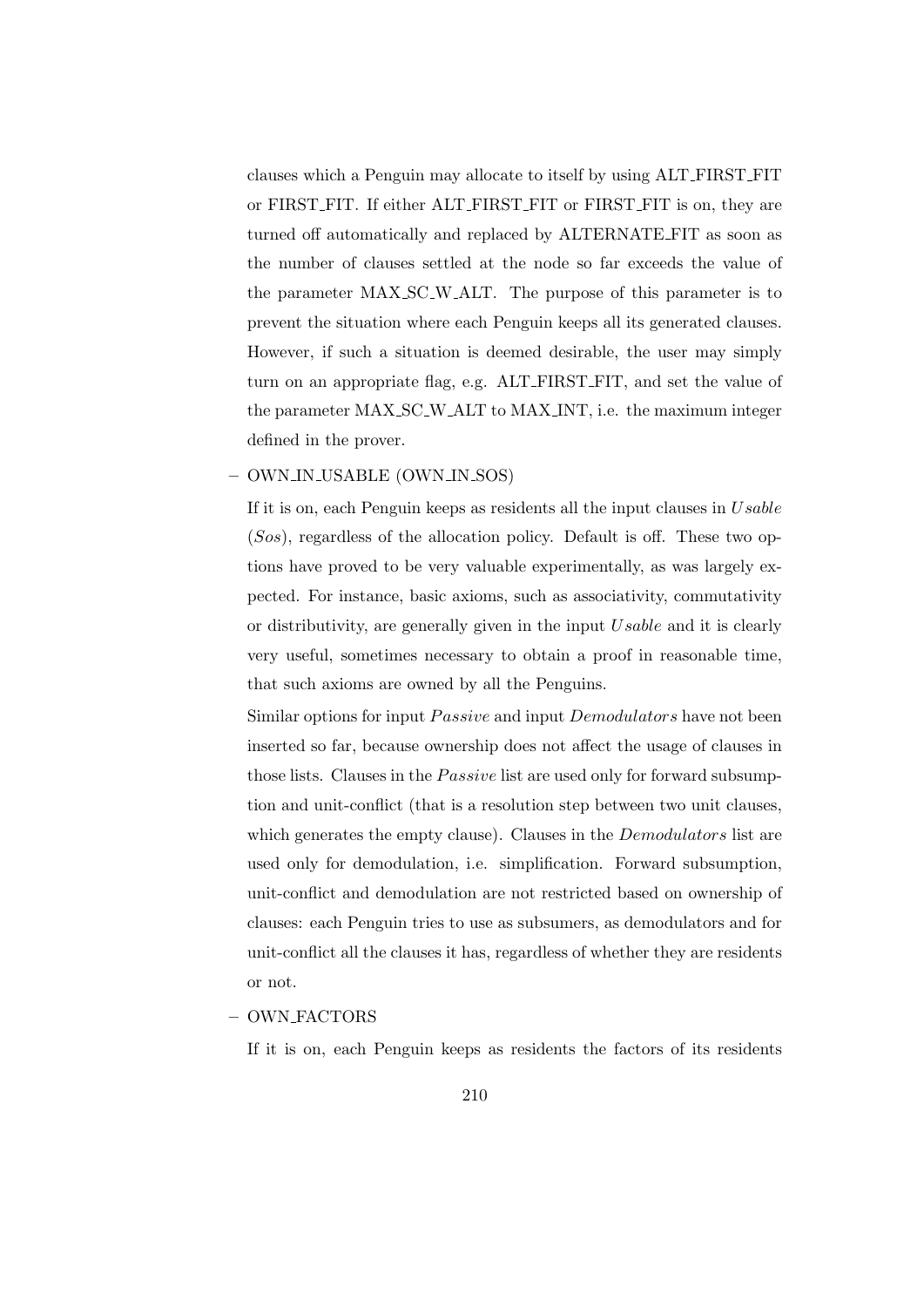regardless of the allocation policy. Default is on.

– OWN NFR

If it is on, each Penguin keeps as residents the equations generated from its residents by the new function rule (i.e. "splitting" as defined in the original paper by Knuth and Bendix [84]), regardless of the allocation policy. Default is on.

#### • REALLY DELETE MSGS

In Otter, a clause subject to a contraction step is not physically removed as part of the contraction step. Rather, it is appended to a list of Hidden\_clauses, i.e. clauses that are logically, but not physically deleted. One reason to do this is that it makes possible, after a refutation has been obtained, to print a full trace of the proof, including also clauses which contributed to the proof and later contracted. Since the prover may run out of memory, by not deleting clauses physically, Otter features the option REALLY DELETE CLAUSES: if it is on, all the clauses in Hidden clauses are deleted at the end of each post-processing phase. Default is off. REALLY DELETE MSGS is modeled on REALLY DELETE CLAUSES. Sending a clause  $c$  as a message comprises the following steps: extracting  $c$ , which is a C structure or record, from the list Outbound msgs, translating it into a string, since messages at the PCN level are tuples of strings, and appending the structure c to a list  $Hidden_msgs$ . If REALLY DELETE MSGS is on, the clauses in  $Hidden_msgs$  are deleted at the end of each post-processing phase, otherwise they are kept. As a default REALLY DELETE MSGS is on, because it turns out that sent messages are rarely needed to trace the proof. The reason is the following. Clauses in Outbound msgs are either inference messages or new settlers. Each Penguin sends as inference messages only its own residents. When a Penguin processes one of its residents c as *given clause*, it makes a copy of c, appends it to Outbound msgs for sending, appends c to Usable and uses it for expansion inferences. Thus, all the inference messages in Outbound msgs are in actuality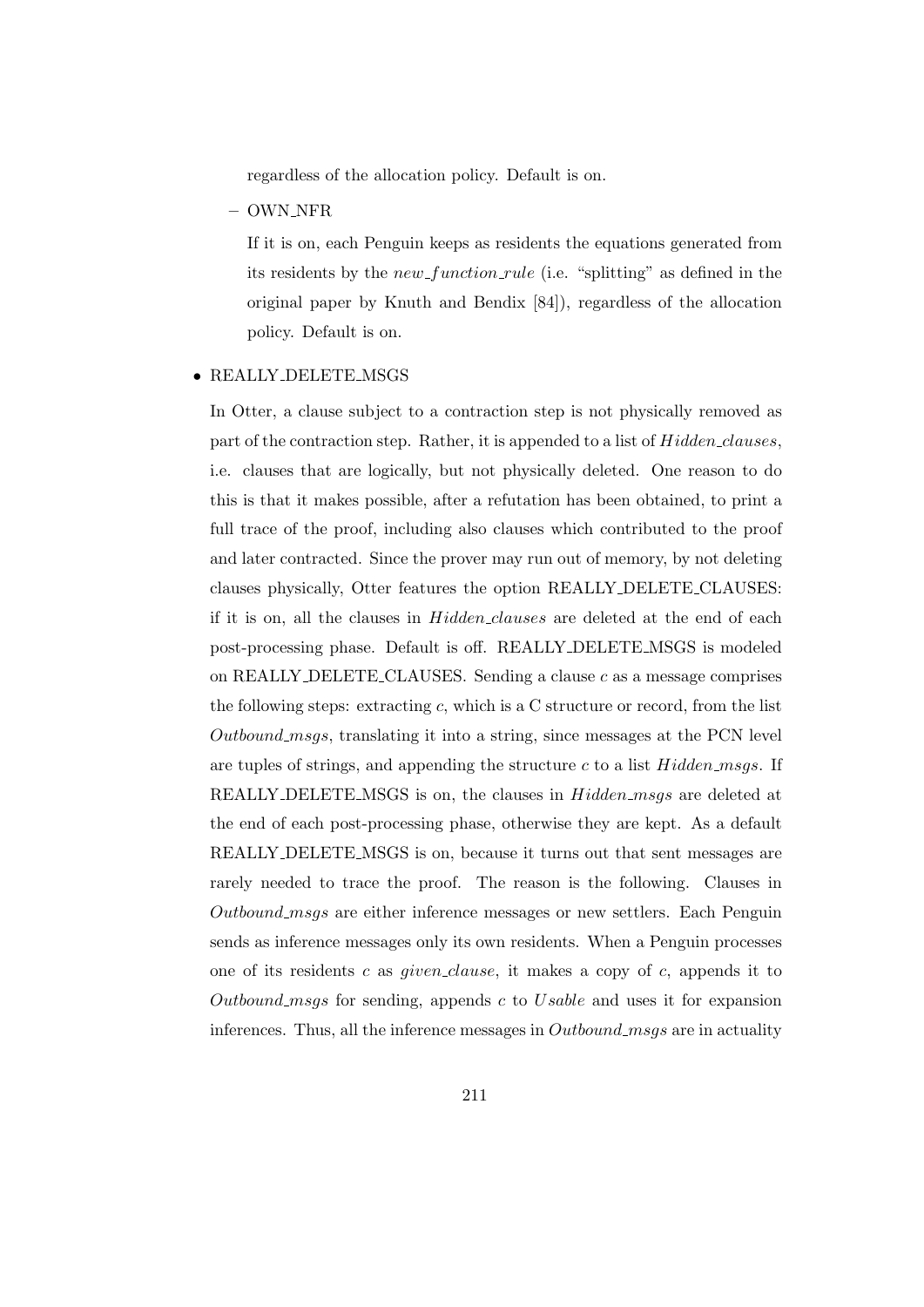copies of clauses in Usable. On the other hand, when a Penguin sends a new settler to be a resident at another node, it does not keep a copy of it. However, a new settler is not used for inferences at the node where it is generated but not kept as resident, except for its own pre-processing. The new settler will be used, to contract other clauses and for expansion, at the node where it is a resident. Therefore, it is rare that a new settler as such appears in the trace of a proof. It may happen, though, if POST PROC NS BEFORE SEND is on, because in such case new settlers are used for post-processing before being sent. If it happens, the user may still reconstruct the complete trace of the proof by turning REALLY DELETE MSGS off.

• In Otter, and hence in Penguin, the default way to select the *given clause* in Sos is to pick the clause with minimum weight, i.e. the smallest. The weight of a clause is the number of its symbols, unless the user modifies it by giving weight templates [98, 99]. Other options in Otter allow the user to adopt different criteria, e.g. the flags SOS QUEUE and SOS STACK or the parameter PICK GIVEN RATIO: if the latter is set to  $n$ , the prover picks  $n$ times the lightest clause, then the first one, then again  $n$  times the lightest clause, then the first one and so on. Two more flags are added in Aquarius for this purpose:

#### – SOS QUEUE MOD

If this option is on, the Sos is treated as a queue, sorted by an ordering on the identifiers of clauses. More precisely, for a resident  $c$ , we consider the pair  $(lid, id)$ , where  $lid$  is the "logical identifier" of c, i.e. what we have called the "identifier" throughout our treatment of the Clause-Diffusion methodology, and  $id$  is the "inner identifier" of  $c$ , i.e. the identifier defined in Otter and used by the low level procedures of the prover. If c is not a resident, we consider the pair  $(\text{lid}, \text{id}/\text{No}_of\_nodes)$ , where  $\text{No}_of\_nodes$ is the number of active nodes. The reason for dividing id by  $No\_of\_nodes$ is that a clause c resident at Penguin  $i$  and received at Penguin  $j$  as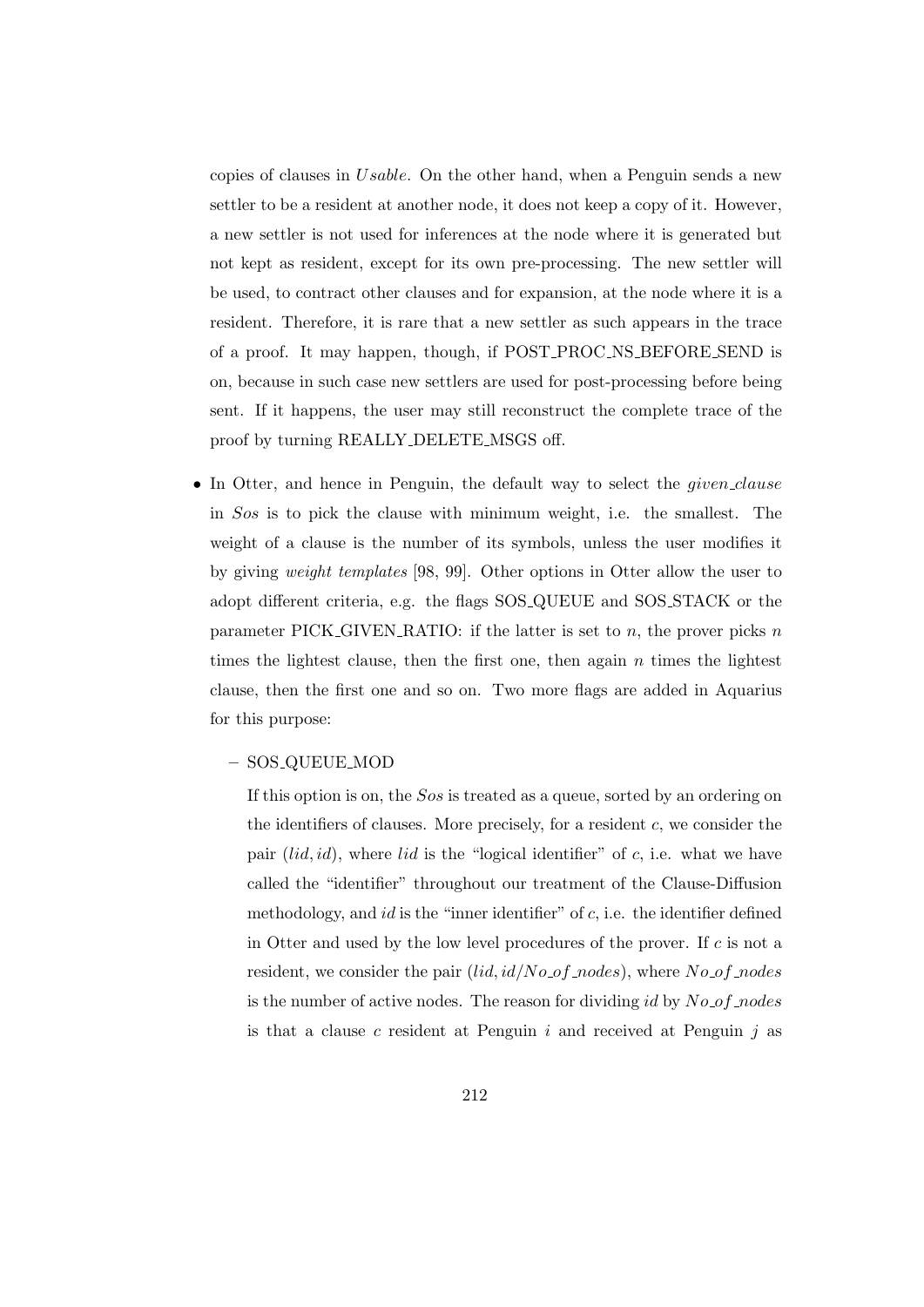inference message, gets at Penguin  $j$  an  $id$  which is in general much greater than the one it got at Penguin  $i$ , because of the communication delay. Then, Sos is sorted by the two-fold lexicographic combination of the ordering on integers applied to these pairs of numbers.

– SOS D LIGHT

If this option is on, the *given-clause* at Penguin  $i$  is extracted as follows: select the lightest clause in  $Sos$ , which is a resident of Penguin i, select the lightest clause in  $Sos$ , which is not a resident of Penguin i, compare them by the lexicographic combination defined above and pick the smallest of them.

#### • IN\_MSG\_QUEUE and IN\_MSG\_STACK

#### OUT MSG QUEUE and OUT MSG STACK

Handle *Inbound msgs* and *Outbound msgs* as a first-in first-out queue or a last-in first-out stack respectively. The default is off for all of them. The treatment of *Inbound\_msgs* and *Outbound\_msgs* is similar to the treatment of Sos, which Aquarius inherits from Otter. As a default, the smallest clause is extracted first. The user may modify this behaviour by setting the above flags.

#### • PRINT SENT and PRINT RECEIVED

#### PRINT ALLOC and PRINT UPDATES

cause a Penguin to print a message in the output file for each clause sent, each clause received, each allocation decision and each application of the Discard Messages inference rule (see Section 5.3.1). They are all on by default. Also, ifthe Otter option VERY VERBOSE is on, they are all turned on automatically. For instance, if the user gives  $set(very\_verbose)$  and  $clear(print\_sent)$ , the latter will be on nonetheless.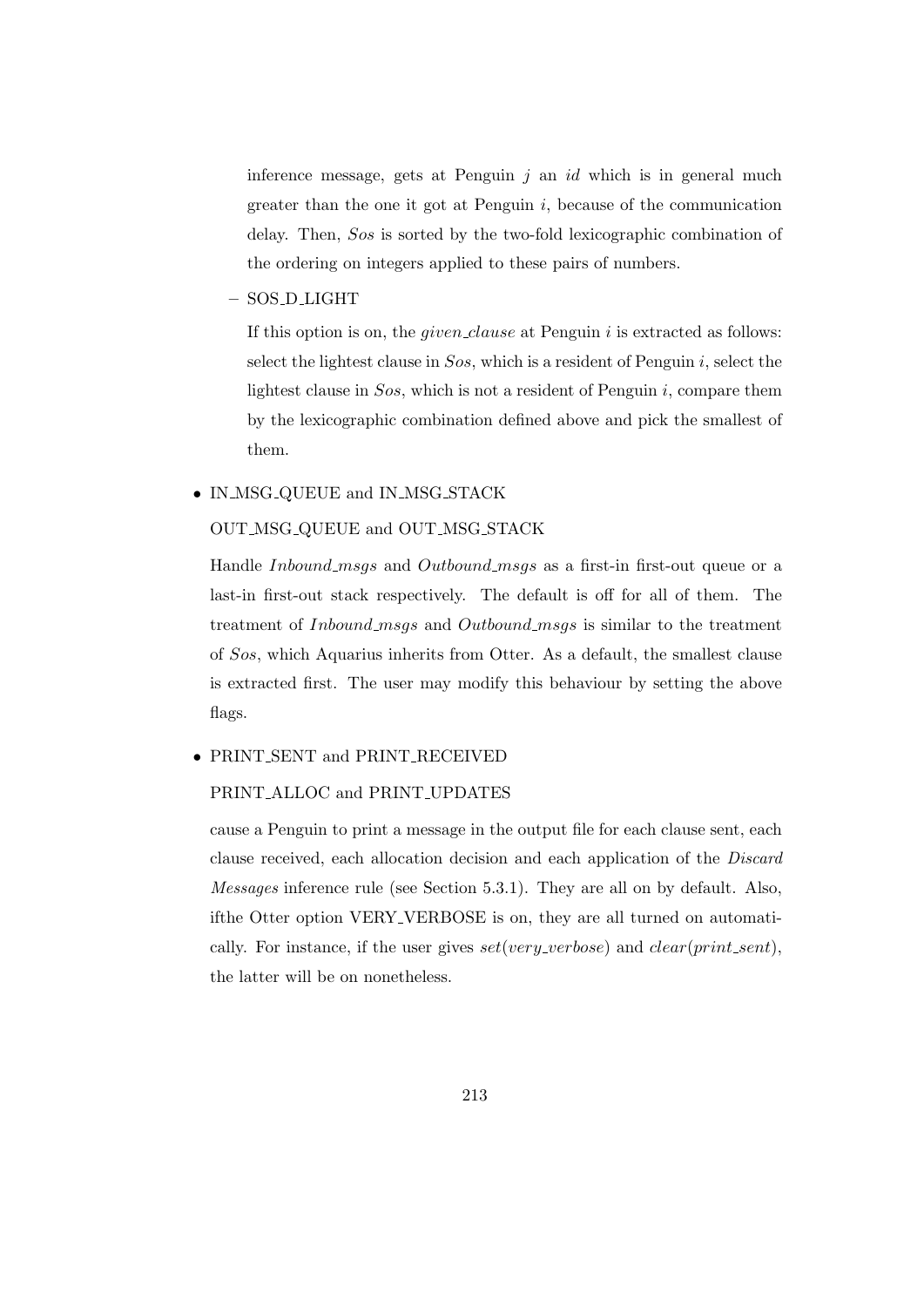## 6.4 Experiments

In Table 1 and Table 2, we show the performances of Aquarius on 33 problems. Aquarius-n is Aquarius with n processors and we give the run times for Aquarius-1, Aquarius-2 and Aquarius-3. The run time of Aquarius is the run time of the fastest Penguin to succeed. In turn, the run time of a Penguin process is the time elapsed since main infer() called infer() (or small infer()) for the first time, until both  $main.infer()$  and  $receive()$  have terminated. Thus, it includes both the time spent in inferences and the time spent in communication. However, it does not include the initialization time spent to set up the Penguin processes at the nodes and the streams inter-connecting them. Nor does it include the time spent to close the PCN processes, at the levels higher than  $main$  in  $fer()$  and  $receive()$ , upon termination. Also, when Aquarius, e.g. Aquarius-3, is invoked on a workstation, Penguin2 is executed on the workstation where Aquarius was invoked, while Penguin1 and Penguin0 are executed on two other workstations specified in the command. The user will not see any output from Penguin1 and Penguin0 until Penguin2 terminates. Therefore, if Penguin0 succeeds first, the user will see the program running until Penguin2 has received HALT from Penguin0. For all these reasons, the turn-around time observed by a user is usually longer than the run time.

Aquarius-1 does not perform any communication. However, Aquarius-1 is generally slower than Otter, which indicates that the overhead induced merely by having linked the PCN part with the C part is not irrelevant. Each node is a Sun 4 sparcstation. So far we have been able to experiment with up to 3 of them. They communicate over the Ethernet of the department. The sparcstations used for our experiments were not isolated from the rest of the network, i.e. the network was carrying the usual amount of traffic. Also, other users were logged on the sparcstations involved in the experiments and thus other programs were running when Aquarius was. Therefore, the following run times represent the performances under realistic working conditions. All these problems come from the data base of problems for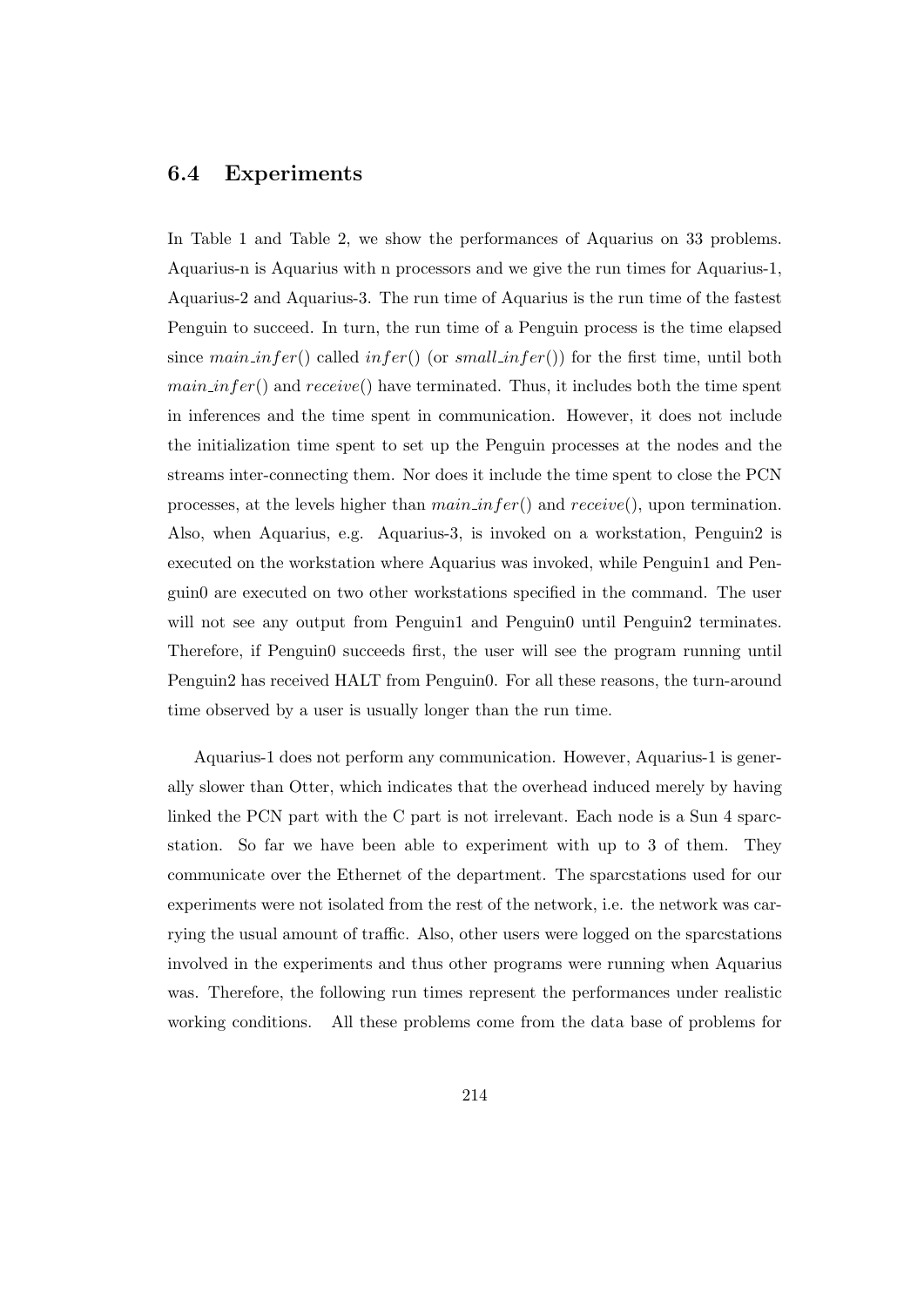| Problem       | $A quarius-1$ | $A quarius-2$ | $A quarius-3$ |
|---------------|---------------|---------------|---------------|
| andrews       | 18.00         | 25.40         | 24.39         |
| apabhp        | 11.86         | 18.11         | 14.18         |
| bledsoe       | 12.29         | 21.53         | 23.00         |
| boolean-assoc | 18.20         | 21.05         | 21.18         |
| cd12          | 104.18        | 50.98         | 47.56         |
| cd13          | 98.79         | 45.32         | 51.07         |
| cd90          | 3.10          | 0.63          | 11.87         |
| cn            | 5.04          | 8.63          | 14.50         |
| ec            | 3.03          | 1.96          | 1.77          |
| grp-div       | 0.37          | 0.73          | 0.58          |
| kbgroup       | 0.27          | 0.94          | 0.89          |
| kb-comm       | 0.65          | 0.94          | 1.92          |
| kb-entropic   | 0.21          | 0.24          | 0.20          |
| $kb-x2-r$     | 1.79          | 2.14          | 5.50          |
| imp1          | 6.63          | 2.64          | 3.54          |
| imp2          | 7.25          | 3.31          | 7.43          |
| imp3          | 32.05         | 17.92         | 38.89         |

Table 1: Experiments with Aquarius (all times are expressed in seconds).

Otter. For each of them, we give a short explanation or a reference:

- andrews: it is a famous challenge problem for theorem provers given by Peter Andrews in 1979. It was reported first in [25] and then in [104]. It has been solved by several approaches (e.g. [26, 54, 56, 108]). The inference rules used in Aquarius are binary resolution and factoring with subsumption (forward and backward subsumption are always included, unless otherwise stated).
- apabhp: it is the so-called "blind hand problem", which we found in [94]. The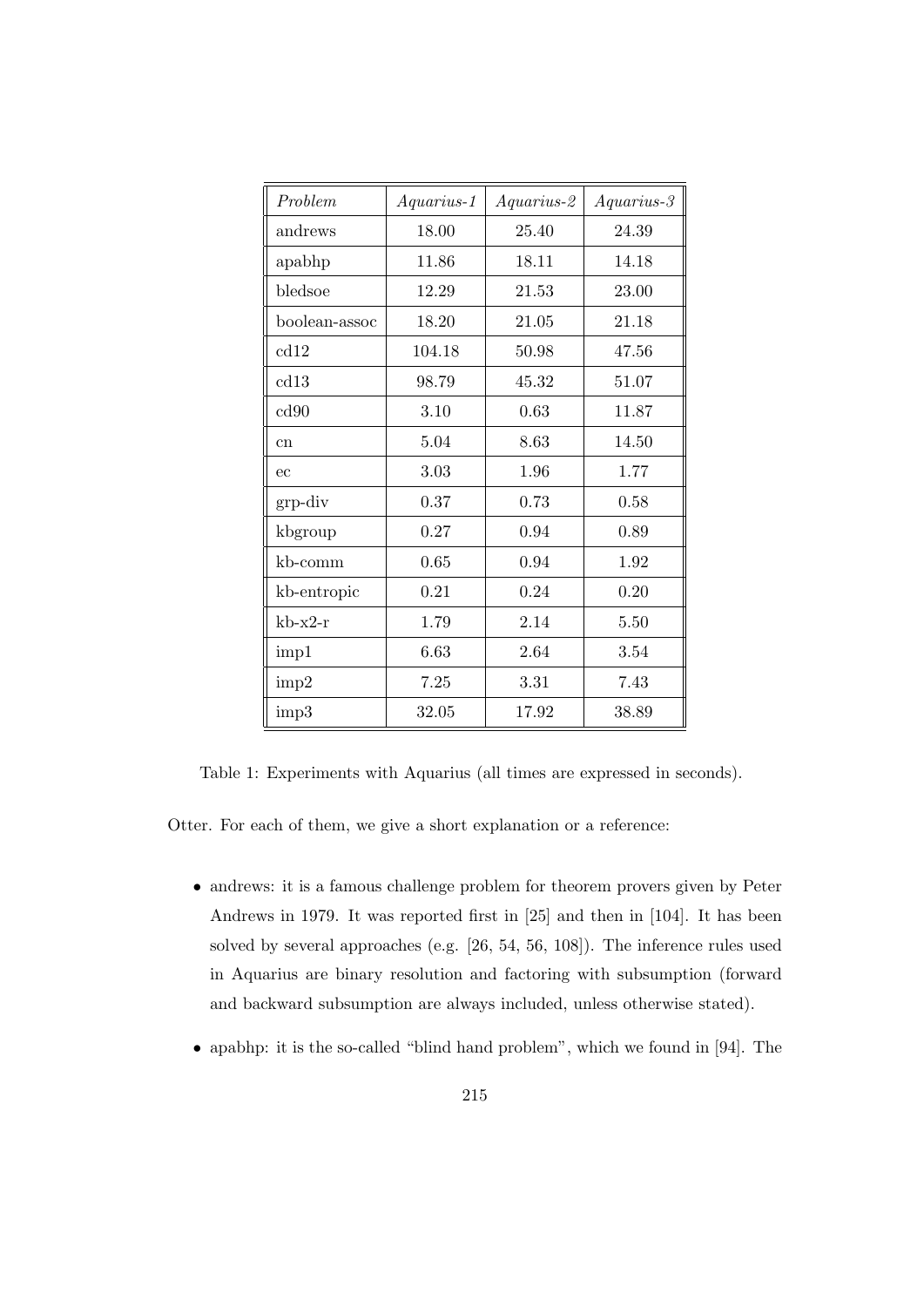| Problem           | $A quarius-1$ | $A quarius-2$ | $A quarius-3$ |
|-------------------|---------------|---------------|---------------|
| lifsch            | 2.14          | 4.96          | 3.22          |
| luka <sub>5</sub> | 844.20        | 299.24        | 1079.45       |
| mission           | 0.33          | 0.91          | 1.04          |
| mv                | 7.24          | 6.55          | 3.60          |
| pigeon            | 8.21          | 7.66          | 8.14          |
| robbins           | 0.68          | 1.16          | 1.16          |
| robbins2          | 21.62         | 22.91         | 24.12         |
| salt              | 3.89          | 4.45          | 5.49          |
| sam-hyp           | 6.35          | 5.40          | 3.90          |
| steam             | 1.01          | 1.59          | 0.57          |
| str-bws           | 2.32          | 2.29          | 2.38          |
| subgroup          | 15.55         | 9.36          | 17.40         |
| $tba-1$           | 0.23          | 0.29          | 0.86          |
| tba-gg            | 0.55          | 0.91          | 0.84          |
| $x2$ -quant       | 0.25          | 0.44          | 0.97          |
| w-sk              | 3.50          | 3.52          | 3.34          |

Table 2: Experiments with Aquarius (all times are expressed in seconds).

inference rules are hyperresolution with forward and backward subsumption. The PICK GIVEN RATIO is 3 for Aquarius-1 and Aquarius-2, while it is 4 for Aquarius-3.

• bledsoe: it is a simple variant of the theorem that the sum of continuous functions is continuous [18, 94]. The inference rules are binary resolution, factoring and forward subsumption, but not backward subsumption. Also, Otter-style heuristics, i.e. discarding generated clauses with more than 40 symbols or containing certain patterns of nested function symbols, were used.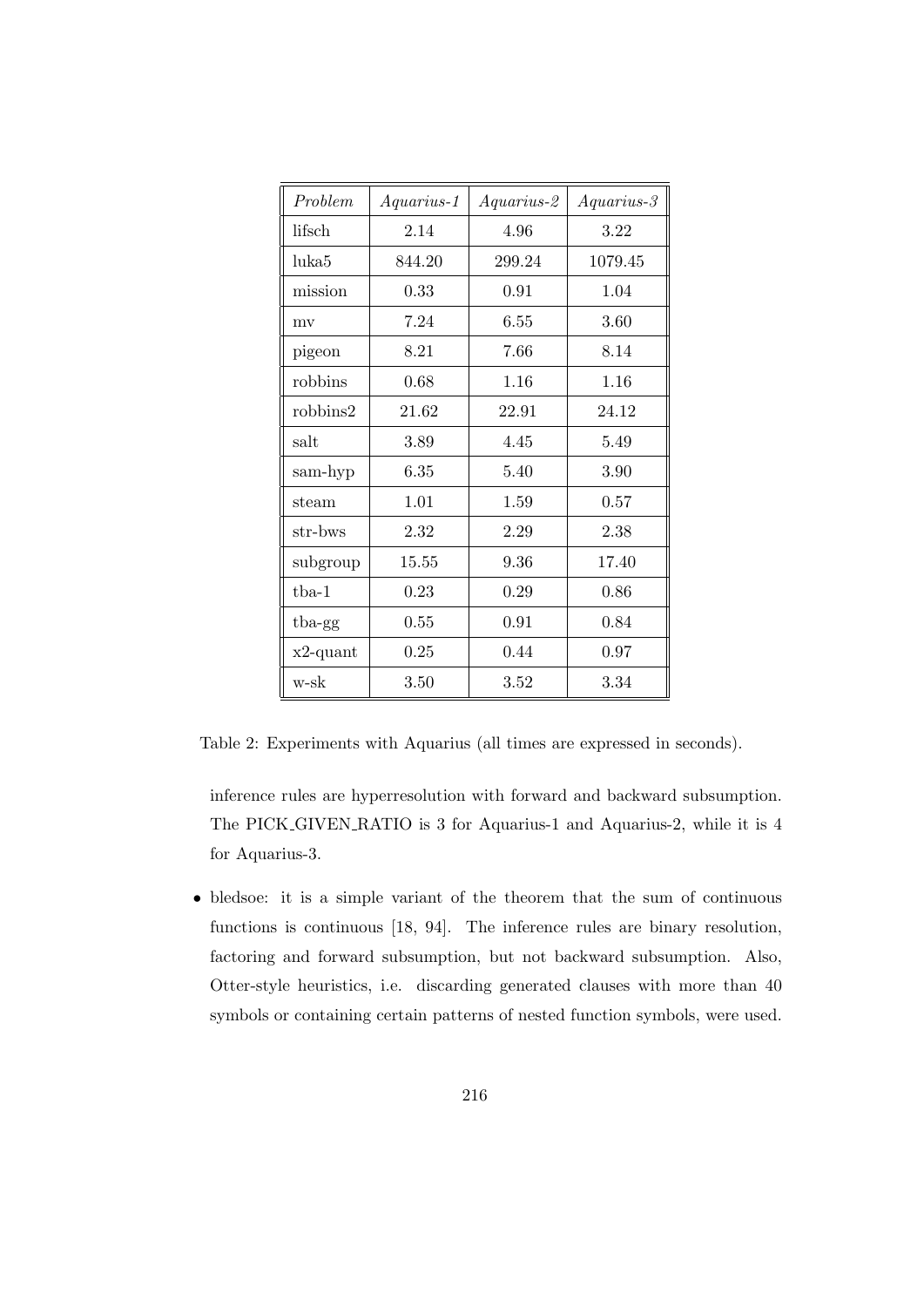- boolean-assoc: prove that Boolean algebras are associative. Even if the formulation of the problem is naturally equational, here it is presented in clausal form, with the equality axioms, to be a test for hyperresolution.
- cd12, cd13 and cn: these are problems in the two-valued sentential calculus of Lukasiewicz; cd12 and cd13 are taken from [94]. The main inference rule is hyperresolution and the target theorems are put in the  $Passive$  list. Backward subsumption is not used for cn. Generated clauses with more than 20 symbols (16 for cn) were discarded. PICK GIVEN RATIO is 3 in cn, is not used in cd12 and in cd13 it is 3 for Aquarius-3, whereas it is not used for Aquarius-1 and Aquarius-2.
- cd90: prove that one of the axioms in Kalman's original axiomatization of the left group calculus can be derived from the others [73, 94, 100]. It is done by hyperresolution, with PICK GIVEN RATIO set to 2 for Aquarius-1 and Aquarius-2, to 4 for Aquarius-3.
- ec: it is a problem in the equivalential calculus of Lesniewski. The strategy is the same as in cn.
- grp-div, kbgroup and kb-entropic: in these problems, Unfailing Knuth-Bendix completion (UKB) is used to generate confluent systems from the given sets of equations; grp-div is an axiomatization of group theory using right division, proposed as a test in [79], kbgroup and kb-entropic are group theory [84] and entropic groupoid [62].
- kb-comm and kb-x2-r: these are two well-known theorem proving problems for UKB; kb-comm is the commutator problem in group theory  $(e.g. [2])$ , while kb-x2-r is proving that  $x^2 = x$  implies commutativity in ring theory [59, 93].
- imp1, imp2 and imp3: these are problems from a series intended to show that a single axiom axiomatizes the implicational propositional calculus, by showing that the other axioms can be derived from that one [94, 102]. The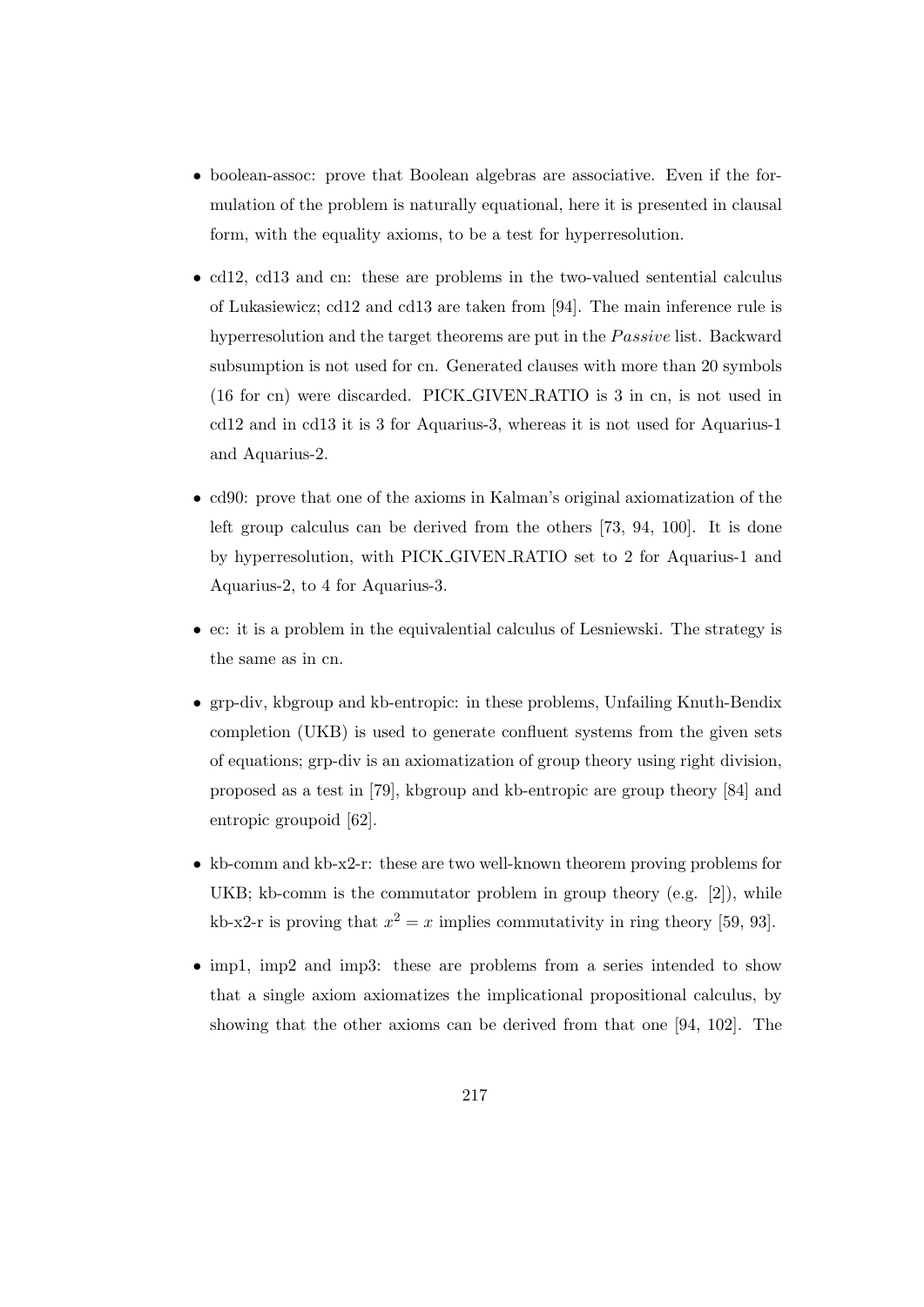main inference rule is hyperresolution, while backward subsumption is not included. Generated clauses with more than 20 symbols are discarded.

- lifsch: it is a challenge problem for resolution-based theorem provers, suggested by Vladimir Lifschitz.
- luka5: prove that the fifth axiom in the axiomatization of the many-valued sentential calculus of Lukasiewicz depends on the remaining four [22]. The problem is formulated as an equational problem and solved by UKB. Clauses with more than 16 symbols are discarded.
- mission: the Missionaries and Cannibals Puzzle, solved by hyperresolution.
- mv: prove three lemmas in the many-valued sentential calculus of Lukasiewicz (see e.g. [22]). The strategy is the same as in cn, except that no limit is set on the length of kept clauses.
- pigeon: this is an instance of the pigeon-hole problem (4 pigeons and 3 holes) [104], done by binary resolution.
- robbins and robbins2: these are two problems done by UKB completion. In robbins, one proves that if a Robbins algebra has an element c, such that  $x + c = c$  for all x, then the algebra is Boolean, by proving that the Robbins axiom, associativity, commutativity and  $x + c = c$  imply the Huntington's axiom. It is known that associativity, commutativity and the Huntington's axiom axiomatize Boolean algebra. PICK GIVEN RATIO is set to 2. In robbins2 [94] the problem is similar, with the hypothesis  $x + c = c$  replaced by the hypothesis that there exists an element c, such that  $c + c = c$ . For the second problem, generated clauses with more than 20 symbols are discarded. Proving that every Robbins algebra, i.e. without additional hypothesis, is a Boolean algebra is still an open problem for theorem provers [124, 126].
- salt: this is a propositional version of the well-known Salt and Mustard puzzle from Lewis Carroll [19, 92]. It is done by binary resolution.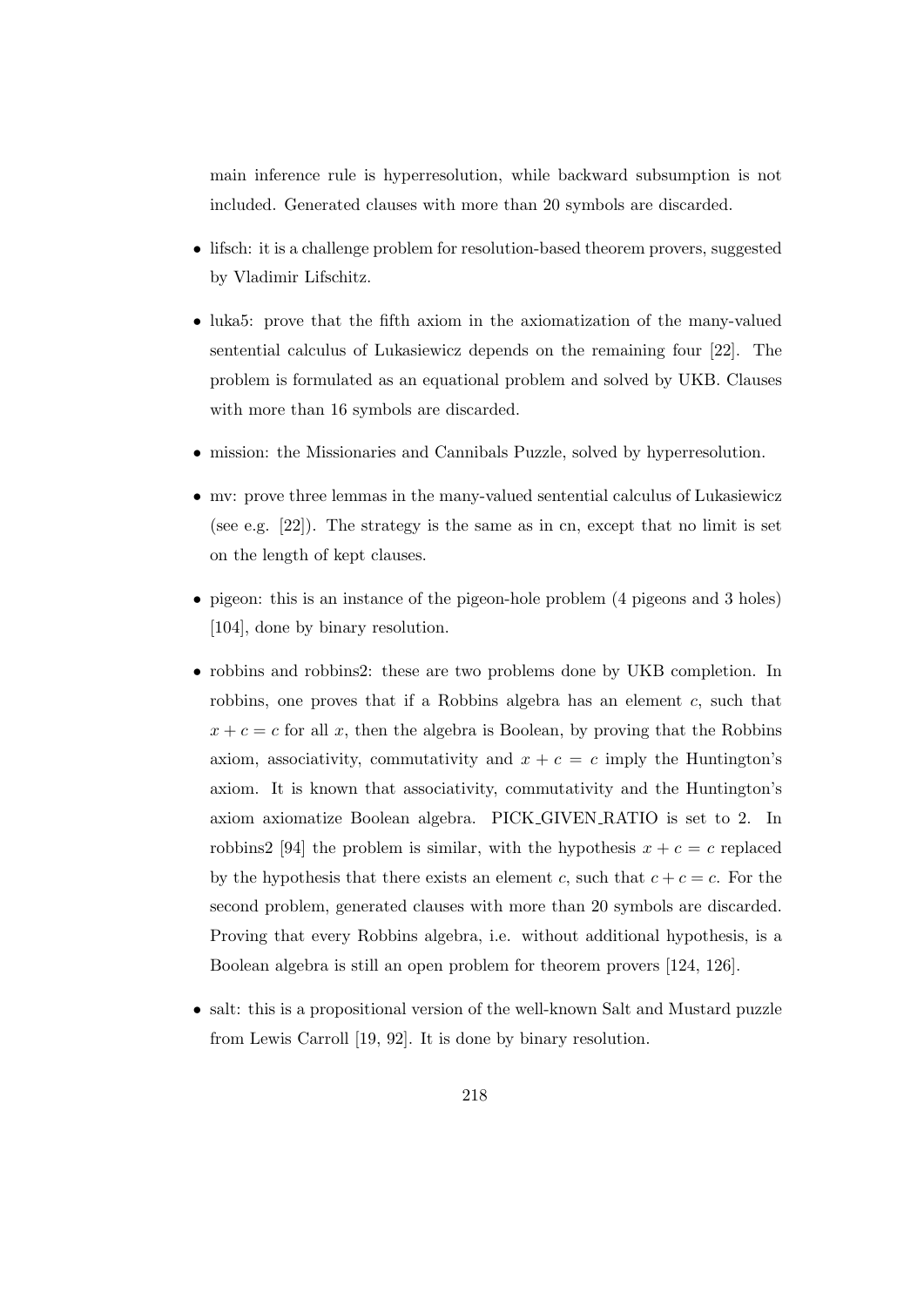- sam-hyp: SAM's lemma in lattice theory [53] proved by hyperresolution.
- steam: Schubert's Steamroller problem [103, 104] solved by unit-resulting resolution.
- str-bws and w-sk: these are two example from a series of problems in combinatory logic, appeared in form of puzzles in [113] and as problems for theorem provers in several articles, e.g. [20, 97]. Some of these problems consist in determining whether certain fixed point properties hold for given sets of combinators: str-bws is one of these. It is done by unit-resulting resolution. Others consist in showing that a combinator can be expressed in terms of other combinators: w-sk belongs to this second class. The strategy here has paramodulation, demodulation and no backward subsumption.
- subgroup: prove that subgroups of index 2 are normal [125]. A subgroup  $A$  of a group G has index 2 if whenever  $x \notin A$  and  $y \notin A$  there exists a  $z \in A$  such that  $x * z = y$ . A is normal if for all  $x, y, z, w \in G$  such that  $y \in A$ ,  $y \cdot x^{-1} = z$ and  $x \cdot z = w$ , also w is in A.
- tba-1 and tba-gg: these are two problems in ternary boolean algebra, whose original axiomatization appears in [52]; tba-1 consists in proving the dependency of certain axioms from others; tba-gg proves a lemma. The first proof for the problem in tba-1 was given in [29] and automated proofs were given in [49, 123]. They are solved by paramodulation and demodulation.
- x2-quant: prove by paramodulation and demodulation that groups such that  $xx = e$ , where e is the identity, are commutative [65, 93]. The problem is given as a formula in first order logic with equality.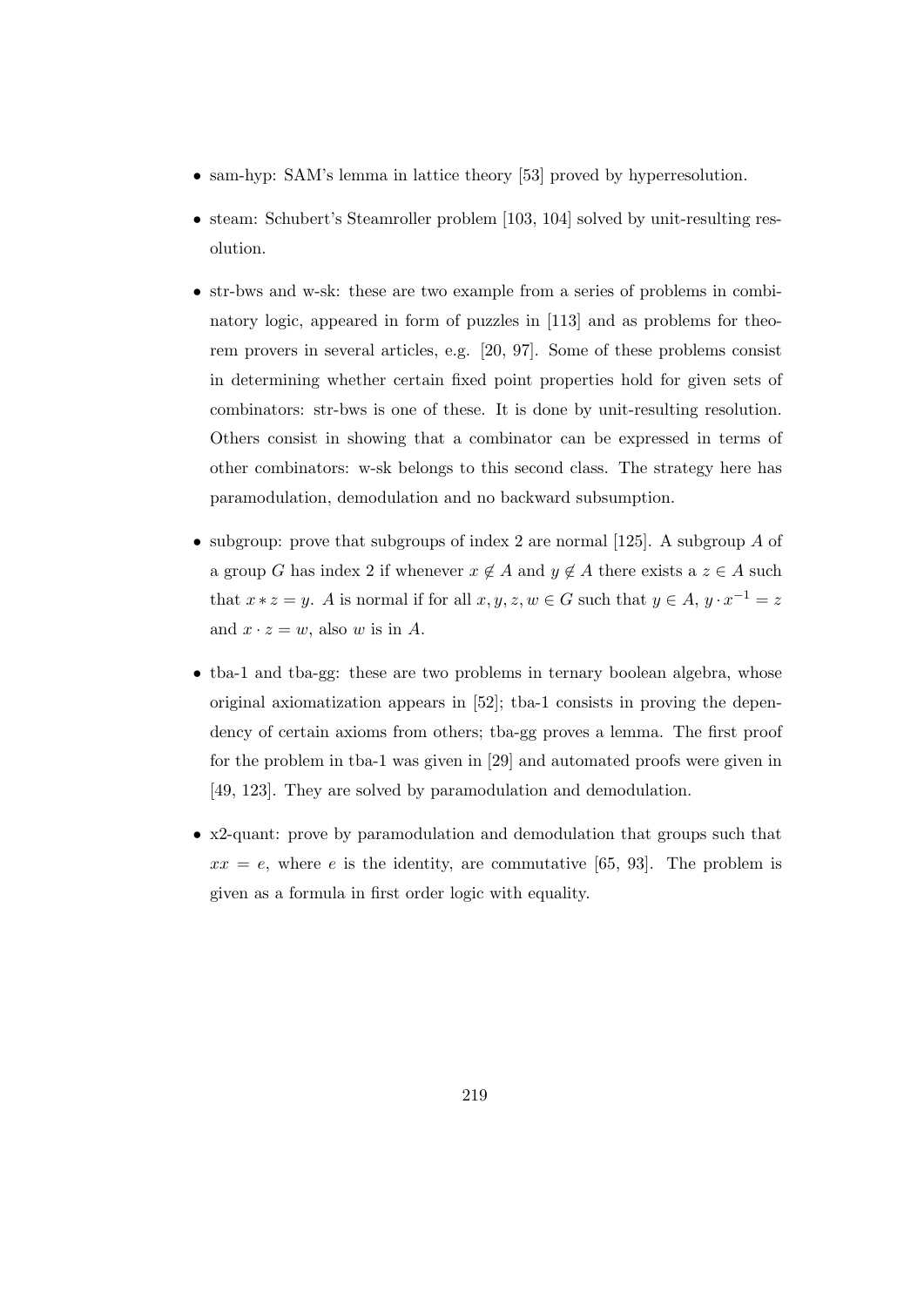#### 6.4.1 Discussion of experiments

The significance of these experiments is limited by having only up to 3 nodes. Also, some of the problems, e.g. those solved sequentially in a few seconds, are probably too easy for the parallelization to pay off. The results are generally unstable, as repeating the same experiment in apparently similar working conditions may yield different outcomes. While in some cases, e.g. cd12 and cd13, Aquarius-2 and Aquarius-3 speed-up over Aquarius-1, in several others Aquarius-2 and Aquarius-3 do not speed-up. Furthermore, it happens that Aquarius-2 improves over Aquarius-1, but Aquarius-3 performs much worse, e.g.  $luka5$  and  $imp3$ . These mixed results may be caused by many factors. First, one should keep into account that the current version of Aquarius is a prototype developed in a 5 months period. It is evident that much more work is needed, in order to obtain an advanced implementation of the Clause-Diffusion methodology. Second, we may analyze the performances of Aquarius in terms of communication, duplication and distribution of clauses.

#### Observations of communication problems in Aquarius

Communication in Aquarius is too slow. An immediate evidence of this is that in many cases, the Penguin which succeeds first in finding a proof is the Penguin which read the input clauses, i.e. Penguin0. In some of these cases, it also happens that the run time of Penguin1 and Penguin2 is shorter than the run time of Penguin0. This indicates that the start of the derivations by Penguin1 and Penguin2 was delayed. These observations suggest that an improvement would be to modify the program in such a way that each Penguin reads the input clauses from its input file, rather than having one Penguin reading the input clauses and the other Penguins receiving them through messages. This would eliminate the need for communication in the input phase. Another evidence that communication is hindering the performances is the following. Let  $\psi$  be a clause which can be derived independently at two nodes, e.g. Penguin0 and Penguin1. In most runs, it happens that Penguin0 generates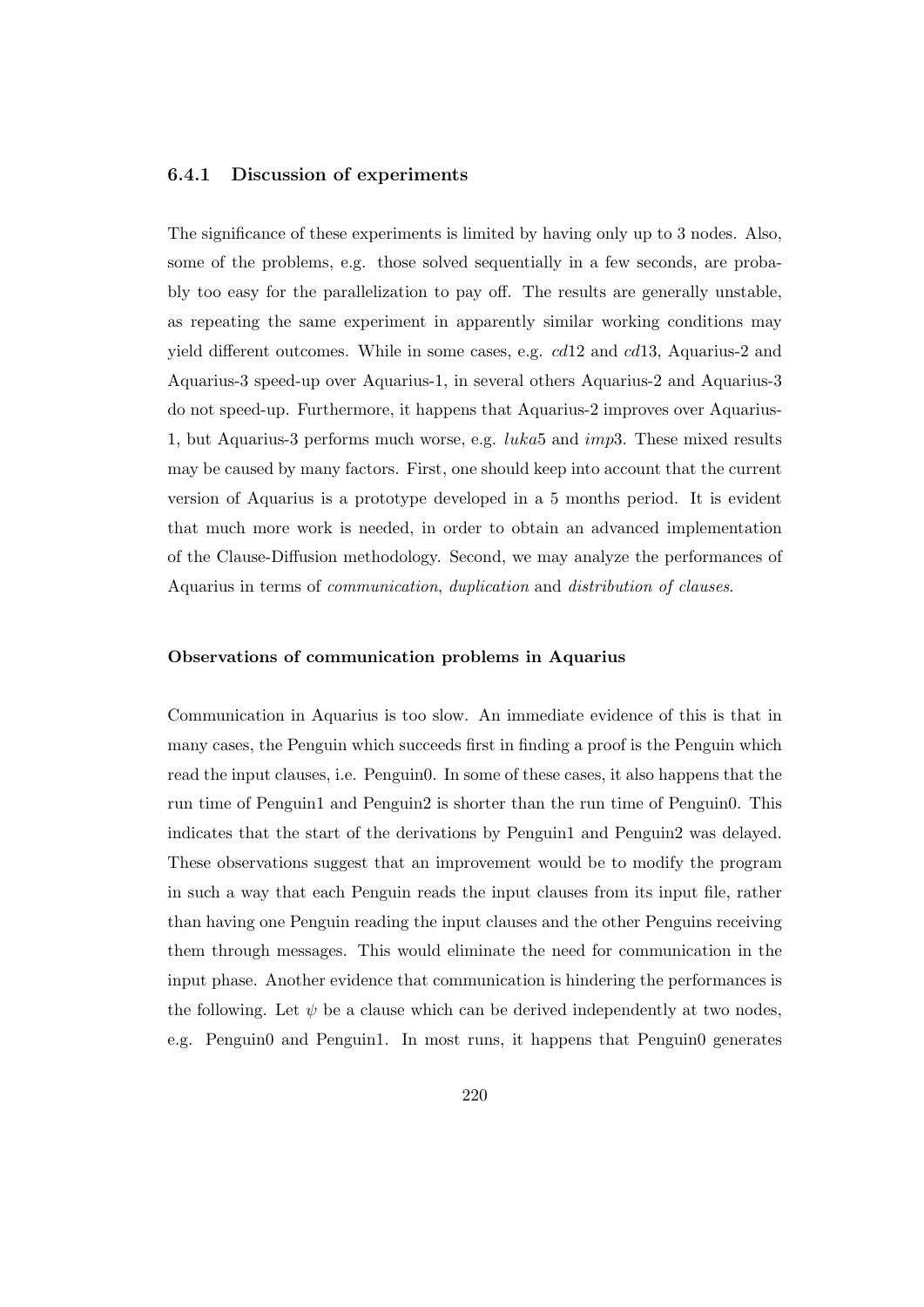and broadcasts  $\psi$ , but Penguin1 derives it on its own, *before* receiving the inference message from Penguin0. The intuitive idea of inference messages in the Clause-Diffusion methodology is that in general the clause carried by the message is "new" for the receiver. Therefore, when the above phenomenon happens in Aquarius the purpose of the inference messages is sort of defeated.

#### How communication is implemented in PCN

In order to understand the behaviour of Aquarius, we recall briefly how communication is implemented in PCN  $[120]$ . Let A and B be two processes executed at the same node and  $S$  be the stream for communication from  $A$  to  $B$ . In other words, A is the producer and B is the consumer. The consumer B is suspended, waiting to receive something on  $S$ . Thus,  $B$  is on the "suspension queue" associated to  $S$ . As soon as A sends a message m over  $S$ ,  $B$  wakes up, i.e. it is moved to the "active" queue" of the ready processes. When  $B$  is scheduled for execution, it will read m and then suspend again. We assume next that process  $A$  and process  $B$  are executed at two different nodes, node 1 and node 2 respectively. In this case, the suspension queue on S is held at node 1 and process  $B$  is suspended on a "remote reference"  $S'$ to S on node 2. The exchange of program-level messages, i.e. the messages defined in the specific PCN program, is implemented in terms of the runtime-level messages READ and VALUE, that are messages defined in the runtime of PCN. As B is being queued onto the  $S'$  suspension queue, a READ message will be generated from node 2 to node 1, asking for the value at  $S$ . If a program-level message  $m$  has been sent on  $S$ , then a VALUE message with  $m$  will be returned immediately from node 1 to node 2. Otherwise, a "value-note" will be enqueued on the  $S$  suspension queue. When  $A$  sends a message  $m$  on  $S$ , that value-note will cause a VALUE message to be sent from node 1 to node 2 with the content of  $m$ . Upon receipt of the VALUE message on node 2, B will wake-up and move to the active queue. For instance, in Aquarius, the producer A is the main infer() procedure at Penguin0, the consumer B is the receive() procedure at Penguin1 and the stream S is  $C[0, 1]$ .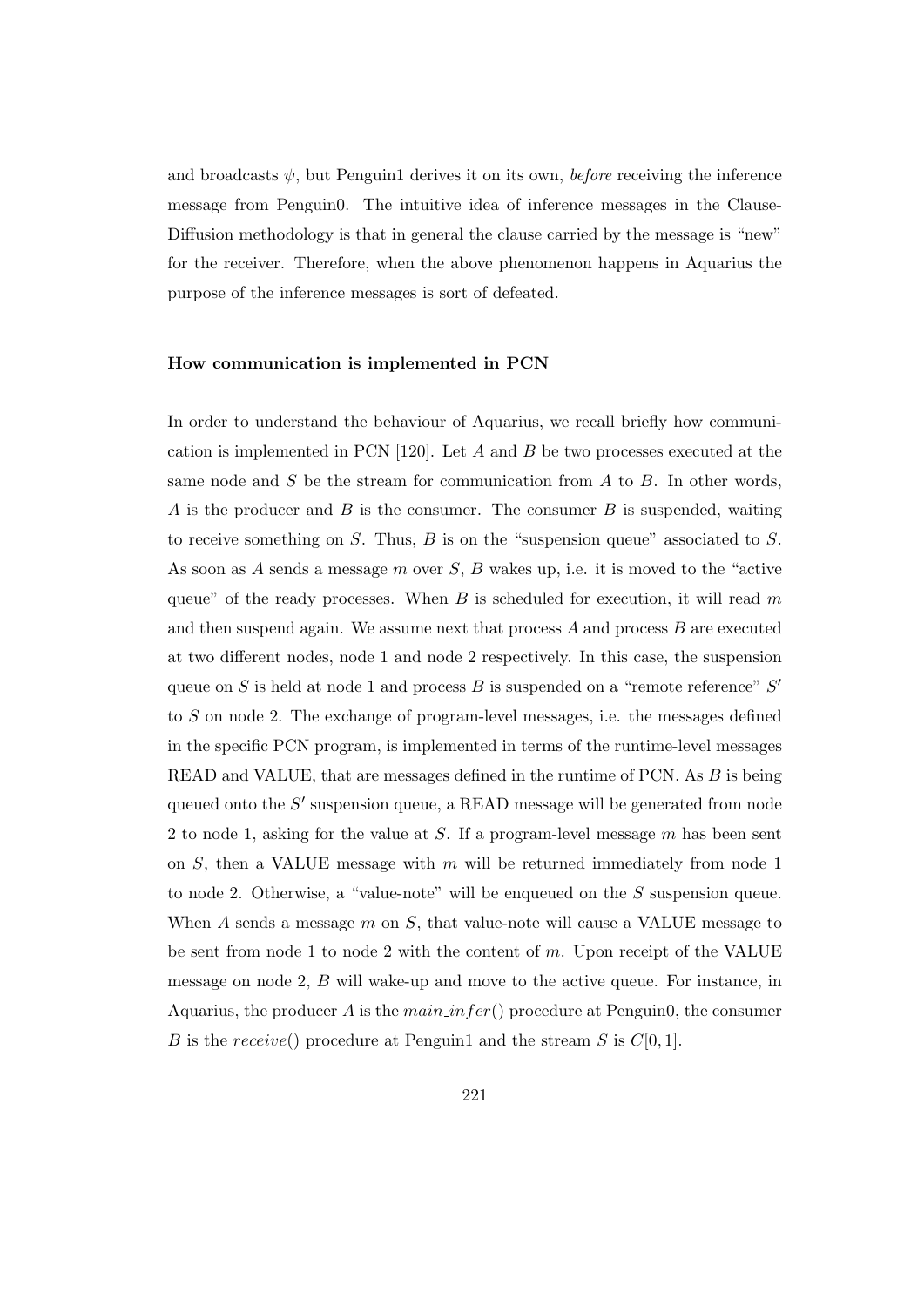#### How the implementation of communication in PCN affects Aquarius

An issue which affects the performance of such a communication mechanism is the scheduling of the processes. The question is how soon a consumer process, which has been moved from a suspended queue to the active queue, will be selected from the active queue and enabled to read its message. The current implementation of PCN gives priority to the execution of C code over the execution of PCN code: when C code is running, no PCN code will run until that C code completes [120]. Also, no PCN message-passing will take place until the C code completes. It follows that a consumer, e.g. a PCN process  $receive()$  at Penguin1, may not be scheduled from the active queue to get its pending messages, because C code is being executed at the node. Therefore, communication, which is already likely to be the potential bottleneck in a distributed implementation, is at a strong disadvantage with respect to inference. Second, in Aquarius the consumers, i.e. receive(), are written in PCN. On the other hand, the producers are written in C, as the PCN procedure  $main_infer()$  immediately calls the C function  $infer()$  and the inference message are generated by  $infer(.)$ . Thus, the producers generate messages at a much faster pace than the consumers may consume them. Indeed, we observed executions, where the inference part of the computation halts upon finding a proof and then several pending messages are delivered all together. Third, the runtime of PCN implements tail recursion optimization. Roughly speaking, this works as follows. Let A be a process executing a tail recursive procedure. When A invokes a sub-procedure, including another instance of  $A$  itself,  $A$  is not put back in the pool of processes, but it maintains the status of running process, so that it will be possible to resume it without the overhead of re-selecting it from the pool of processes. The procedure  $main_infer()$  is tail recursive. Therefore, it may happen that after  $mainfer()$ has produced a first bunch of messages,  $main_1$  is re-scheduled (with the possibility of generating a second group of messages) before receive() is allowed to see the messages in the first bunch.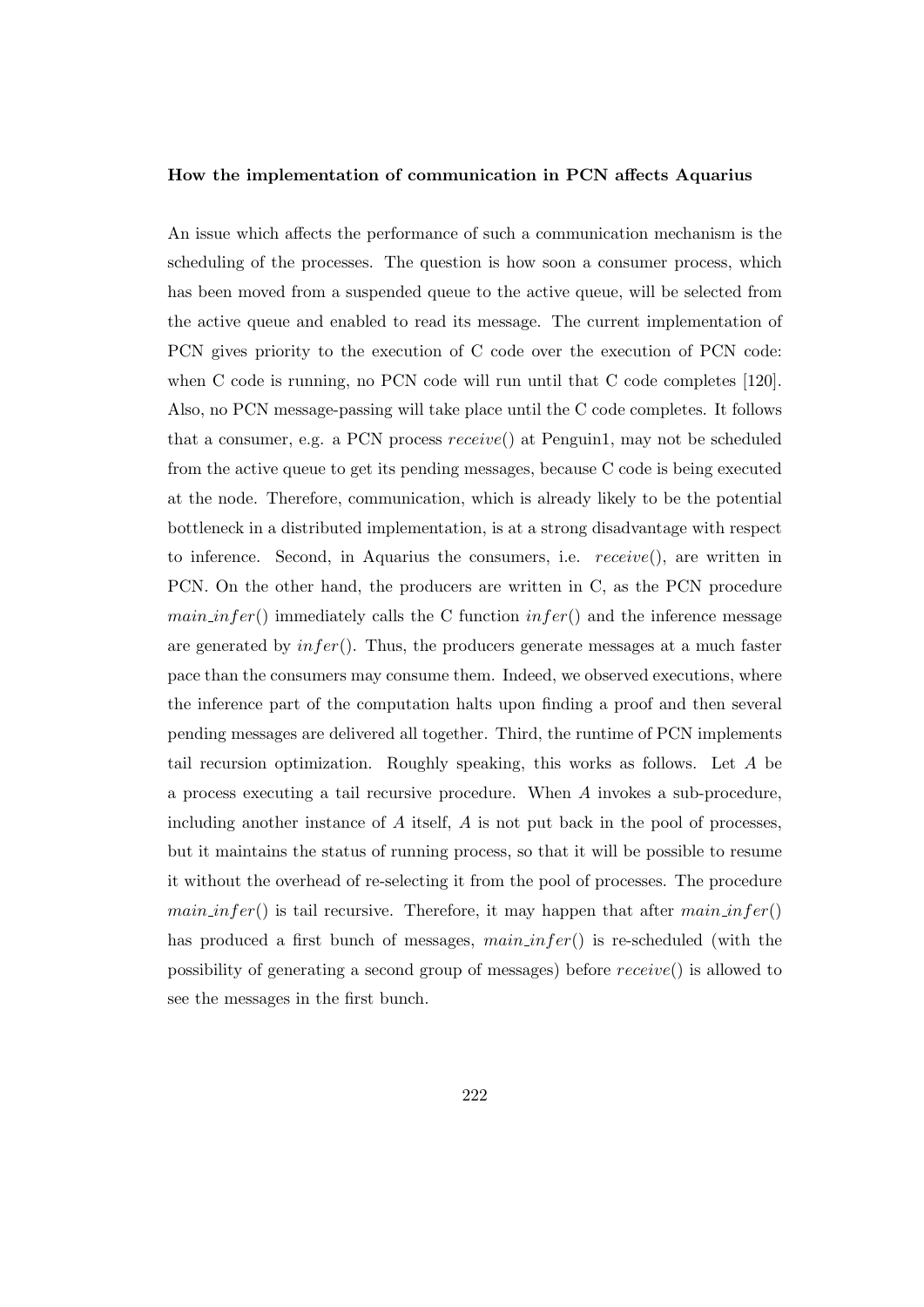These phenomena were apparent since the very first experimental runs of Aquarius. As we already mentioned, we tried to counter them by reducing the size of the C processes. Namely, we provided the possibility of invoking  $small\_infer()$  rather than  $infer()$  (see Section 6.1.2). Indeed, in almost all the listed problems Aquarius fares better if the flag  $PRIORITY\_MSGS$  is on, which means small infer() is used. However, this does not seem to have been sufficient, i.e. the selection and processing of a *given clause* (including pre-processing and post-processing of all its children) may still represent a too large C task, which overwhelms the receive() part. Thus, it may be necessary to break down further the C code. An alternative approach is to synchronize  $receive()$  and  $main_infer()$  within each Penguin. Currently,  $receive()$  and  $main_infer()$  are largely asynchronous. The only exception is when the Sos list is empty and  $main_$ infer() waits for receive() to have received something. One possibility is to have  $receive()$  telling  $main_infer()$  when it may proceed, e.g. when all the messages have been received. This approach, however, is less satisfactory from the point of view of the logic of the program, because  $main_infer()$  does not depend on  $receive()$  unless the Sos is empty.

Another factor is that the communication done through PCN and Unix over the network may be hampered by too many layers of software, which mean for instance too much copying for each message. More precisely, in each Penguin process, a clause represented as a C structure, or record, at the C level, is copied into a string to become a message at the PCN level. This is necessary, because PCN does not feature structures and pointers. Then in the runtime of PCN, whenever a VALUE message is sent, it will be copied once at the sender from the heap into a memory buffer. On the receiving side, it may also be copied once from the message buffer to the heap [120]. More copying may be done at the Unix level. Thus each message is copied several times between the sender and the receiver. Aquarius would benefit if it were possible to bypass some layers and reduce the number of copies per message at each node.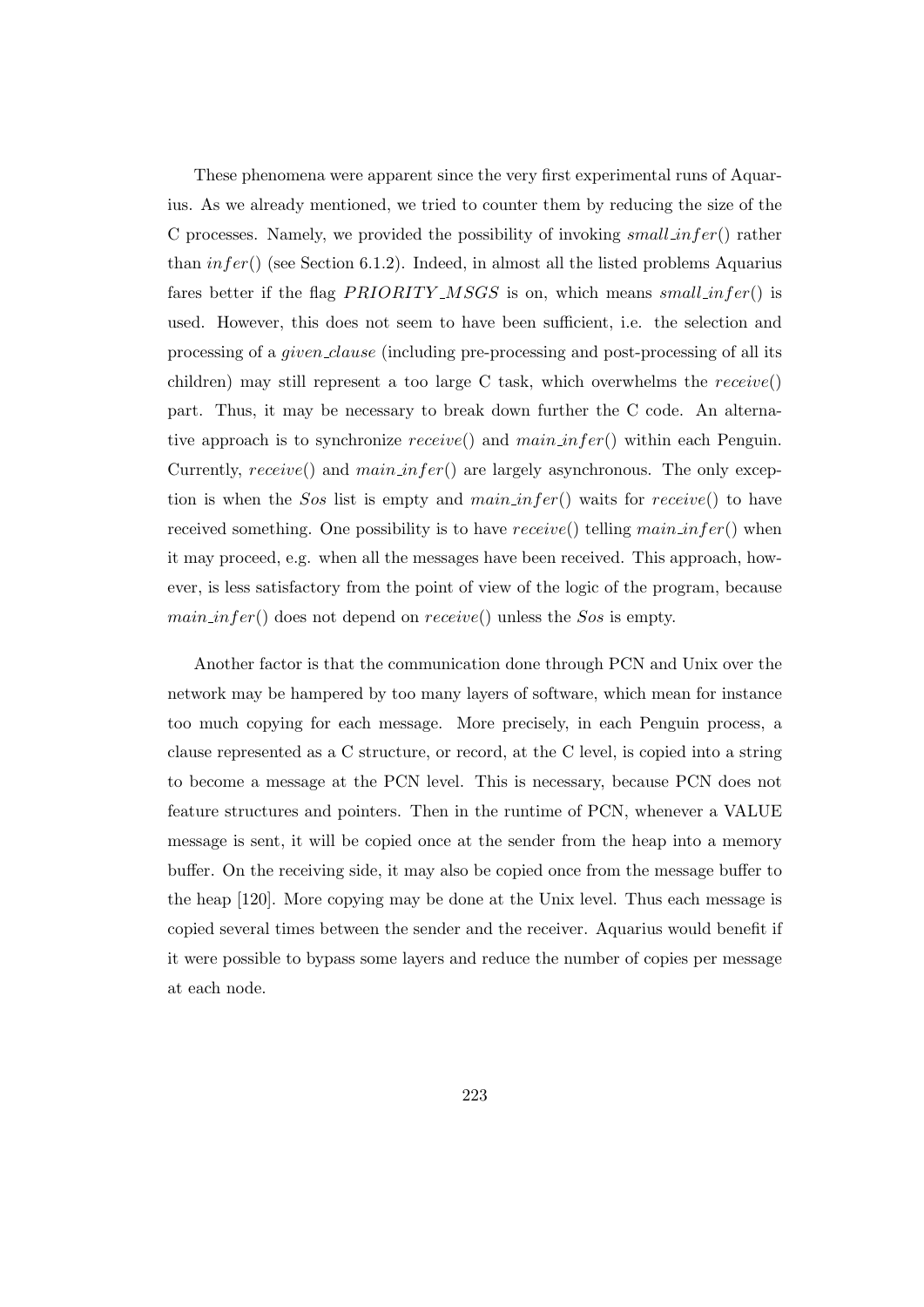#### Duplication

After having experienced the problem with communication, we resorted to try to reduce the amount of communication by empowering the single nodes. Because communication is so slow, it is better that all nodes are able to work as independently as possible. Some of the reported experiments have been done by turning on the flags OWN\_IN\_USABLE and/or OWN\_IN\_SOS, so that each node owns most of the input clauses. In other experiments, the default  $ALTERNATE-FIT$ has been turned off and replaced by  $HALF\_ALT\_FIT$  or  $ALT\_FIRST\_FIT$ , so that each node retains most of its raw clauses as residents. None of the reported results, however, refer to executions under a combination of flags equivalent to the ST AND ALONE mode. In other words, in all the listed experiments, there is some partitioning of the search space.

The version of the Clause-Diffusion methodology implemented in Aquarius, already empowers the nodes significantly, by using the localized image sets. If, in addition, the above flags are turned on, the behaviour of each Penguin becomes very close to that of the sequential prover. While reducing communication, these settings of flags induce a strong increase in duplication. It appears from the trace files of the experiments, that often most of the clauses needed in the proof are generated independently at all nodes. This causes an incredible amount of duplication. For instance, in one run of the problem cd90, the clause  $P(e(e(x, y), e(x, y)))$  appeared in the trace of the execution at Penguin2 as follows: first, it is generated and sent as new settler to Penguin0; second, it is generated again and kept as resident; third, it is received as inference message from Penguin0; fourth, it is generated one more time and sent as new settler to Penguin1; fifth, it is received as new settler. Finally,  $P(e(e(x, y), e(x, y)))$  is subsumed by  $P(e(x, x))$ .

This amount of duplication may explain the lack of speed-up in many experiments. Duplication was increased to reduce communication. In fact, the problem with comunication is so strong, that Aquarius performs better in conditions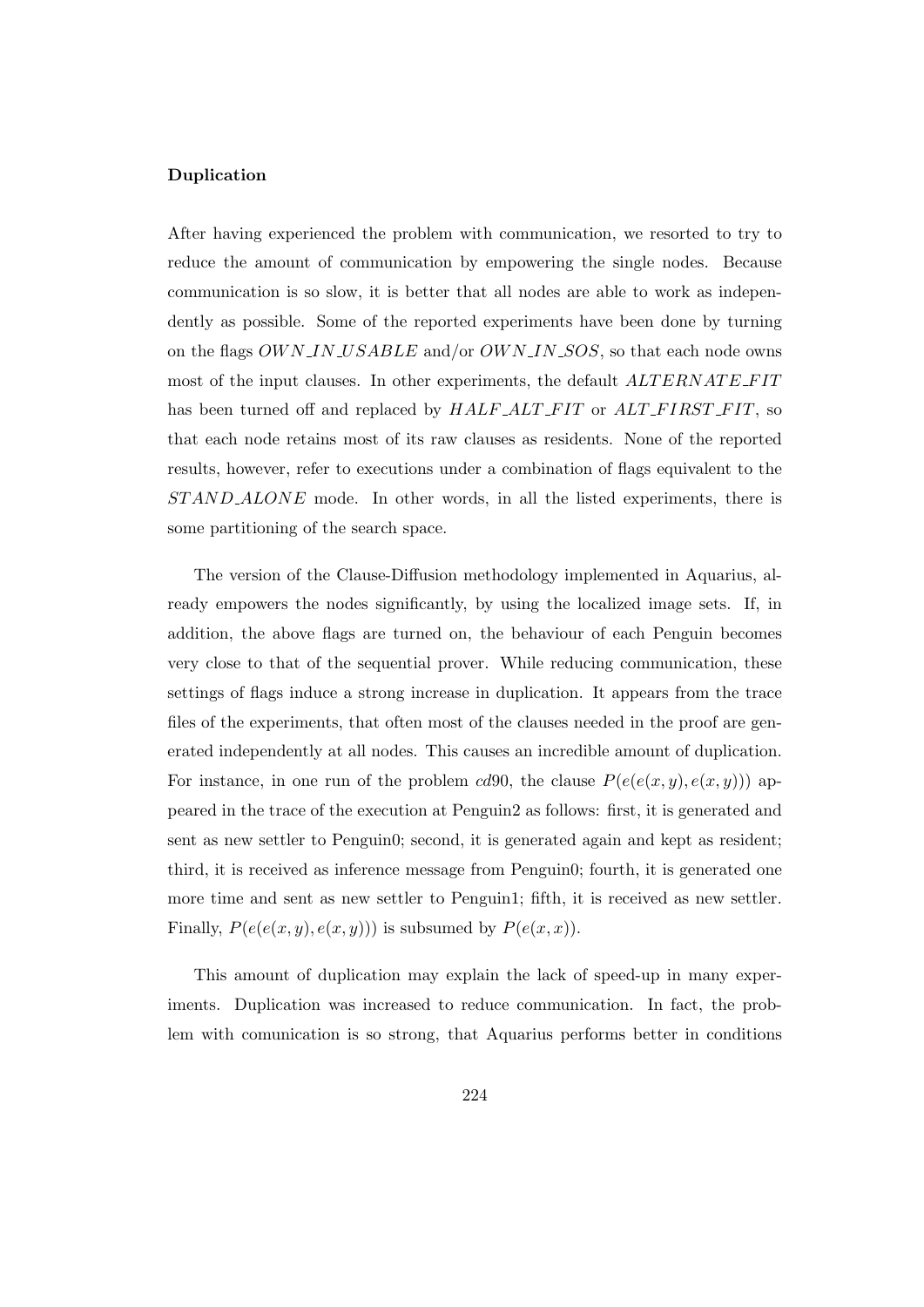of very high duplication than in conditions where less duplication is present and more communication is necessary. The Clause-Diffusion methodology and Aquarius are sufficiently general and flexible to provide combinations of different degrees of communication and duplication. However, this highly duplication-oriented version of the Clause-Diffusion methodology was not intended to be the main one, since it reduces the significance of partitioning the search space. The basic idea in the Clause-Diffusion methodology is to partition the search space. Indeed, the cases where Aquarius-2 speeds-up significantly over Aquarius-1 are exactly those where partitioning the search space helps. More precisely, in most of the positive results, one Penguin, e.g. Penguin0 of Aquarius-2, finds a different and shorter proof than the proof found by Aquarius-1, because some clauses are not retained by Penguin0. An example is cd90, where Aquarius-2 has super-linear speed-up over Aquarius-1. The latter finds an 8-steps proof, which uses first  $P(e(e(x, y), e(x, y)))$  and then  $P(e(x, x))$ . Aquarius-2 finds a 5-steps proof, which uses  $P(e(e(x, y), e(x, y)))$ , but does not even need the generation of  $P(e(x, x))$ .

#### Distribution of clauses

The third issue, i.e. the distribution of clauses, is more of a conceptual nature. None of the criteria for distributed allocation of clauses implemented in Aquarius keep into account the contents of a message, i.e. the clause, in order to decide its destination. The allocation policies also ignore the history of the derivation. In other words, all clauses are treated in the same way at all the stages of a derivation. The design of more informed allocation policies, e.g. policies which keep into account informations about the clause being allocated and the history of the derivation, may be an important progress. As an example, one may think of heuristics of the form: if more than n clauses with property  $Q$  have been allocated to node  $p_i$ , then the next clause with property  $Q$  will also be allocated to node  $p_i$ . Such criteria, however, will be more expensive to compute and it may not be simple to devise them. More generally, the question is how to find better ways to partition the search space of a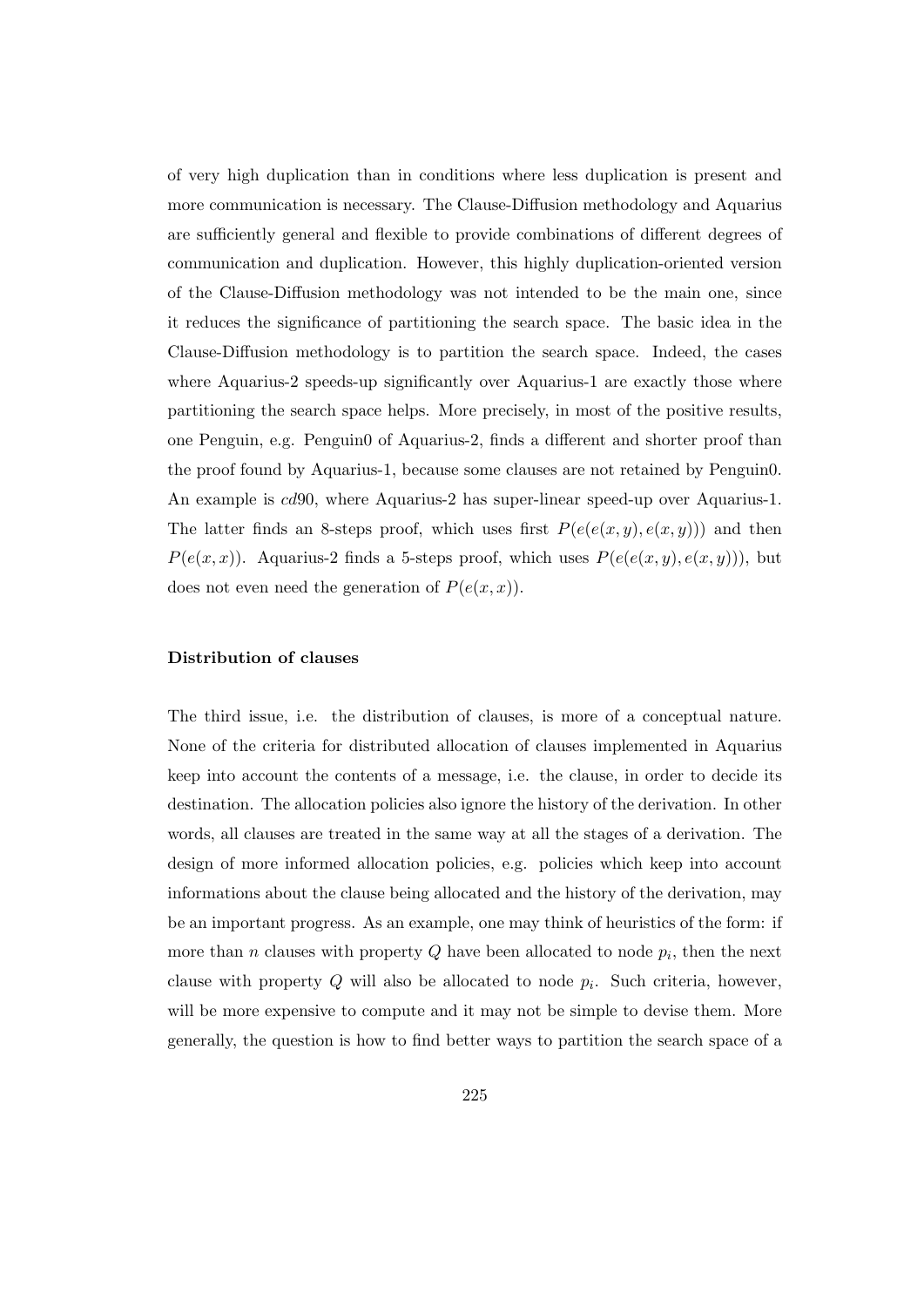theorem proving problem by partitioning its data base.

#### Discussion

Other parallel theorem provers have obtained better experimental results than Aquarius. For instance, ROO shows linear speed-up on most non-equational problems, while its performances on equational problems suffer from the backward contraction bottleneck. Also, ROO is not very scalable, due to the hardware limitations of shared memory machines.

ROO uses parallelism at the clause level in shared memory. The data base of clauses and thus the search space is not partitioned. Under these conditions, ROO explores a search space which is very similar to the search space of its sequential counterpart, Otter. In general, a purely shared approach to parallel theorem proving, with parallelism at the term/clause level, does not modify the search space (and does not intend to). Thus, the parallel prover works on a search space which is basically the same as in the sequential case and it is likely that it finds a similar proof. The parallel prover speeds-up over the sequential one by generating faster the same proof and the results are rather regular.

Our philosophy is very different, because we aim at parallelism at the search level. Because the search space is partitioned, the concurrent processes deals with search spaces that may be radically different from that of the sequential prover. For instance, in Aquarius, it is sufficient that a Penguin does not retain a certain clause and sends it to settle at another node to change dramatically the search space for that Penguin. By considering a different portion of the search space, a shorter proof may be found. In such cases, the distributed theorem prover speeds-up considerably. On the other hand, if the search space turns out to be partitioned in a way that does not reveal a shorter proof, the distributed prover is at a strong disadvantage, as it may be basically generating the sequential proof from a fragmented search space. The irregular results are the consequence of this kind of phenomena.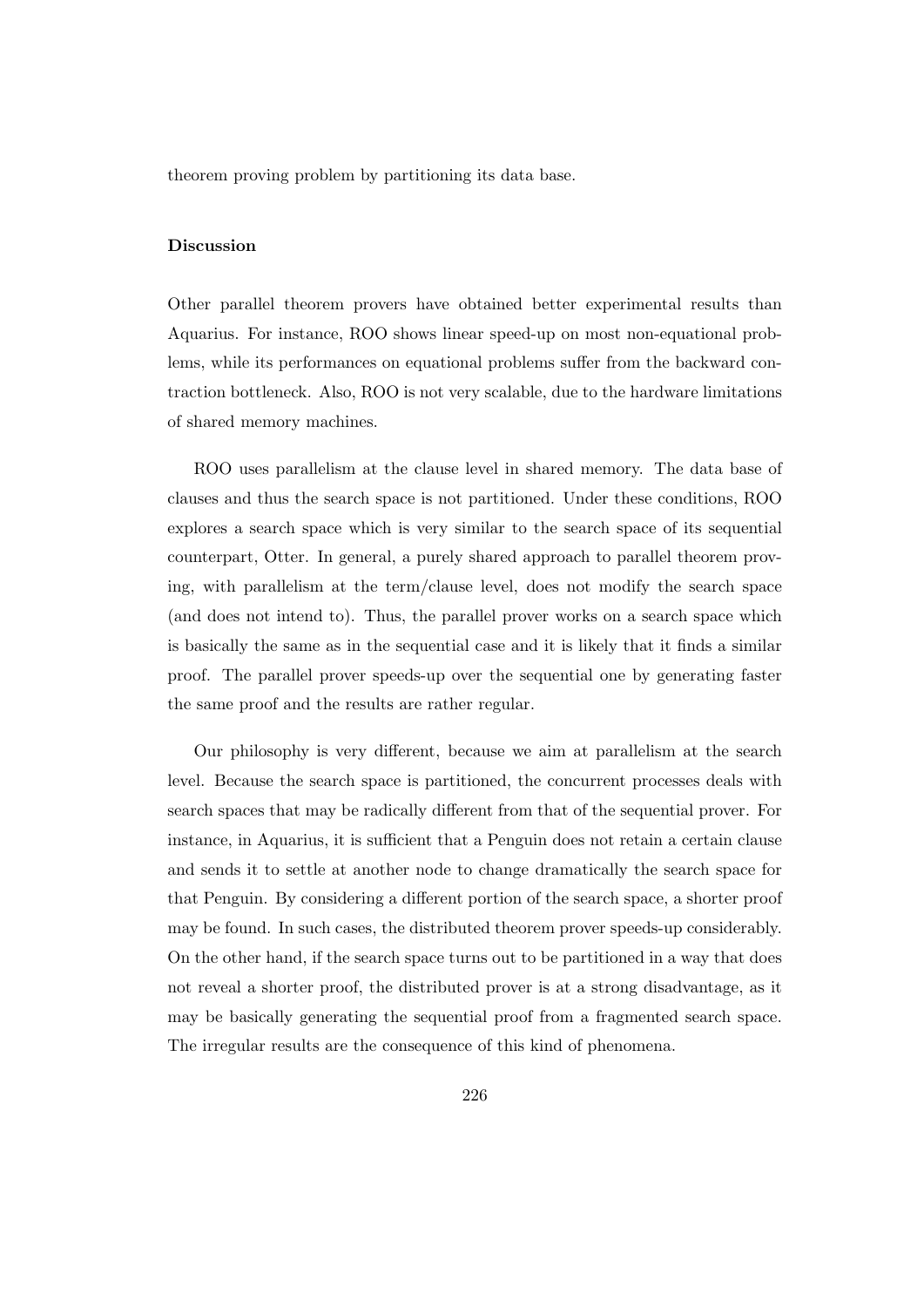In summary, at the operational level, the main cause for the mixed results of Aquarius is the inefficiency of communication. At least part of the problem seems to be related to the choice of the PCN language, which perhaps was not designed for the parallelization of a large, computation-bound C program, such as Otter. The problem with communication may represent evidence in favor of a less distributed approach, such as the mixed shared-distributed approach of the Clause-Diffusion methodology. At the conceptual level, the issue is that Aquarius probes a radically new approach to parallelization, whose success will require a better understanding of the parallelization of search.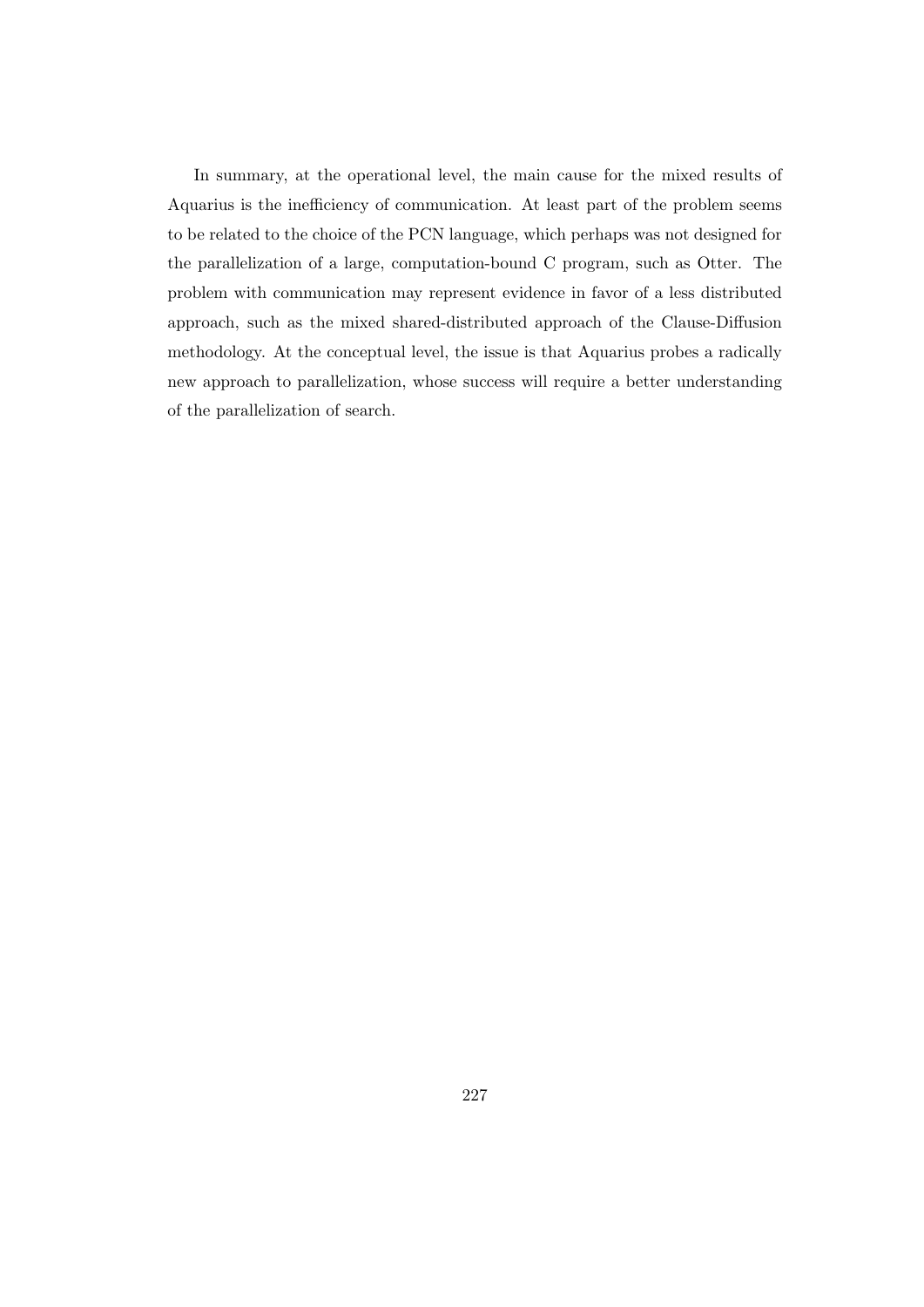# Chapter 7

# Summary and directions for future research

In this thesis we have presented a new abstract framework for completion-based theorem proving, the Clause-Diffusion methodology for distributed deduction and its implementation in the Aquarius theorem prover. In the following we summarize our results and we suggest directions to continue this work.

# 7.1 A new abstract framework for completion procedures

The most well-known application of completion procedures is the generation of saturated presentations, e.g. confluent sets of equations, which may act as decision procedures for the validity of the theorems in the theory. Theorem proving is then regarded as a two-phase process: first compile the given presentation into a finite saturated one and next prove theorems in the saturated presentation. This approach does not apply whenever the saturated presentation is infinite, as it happens in most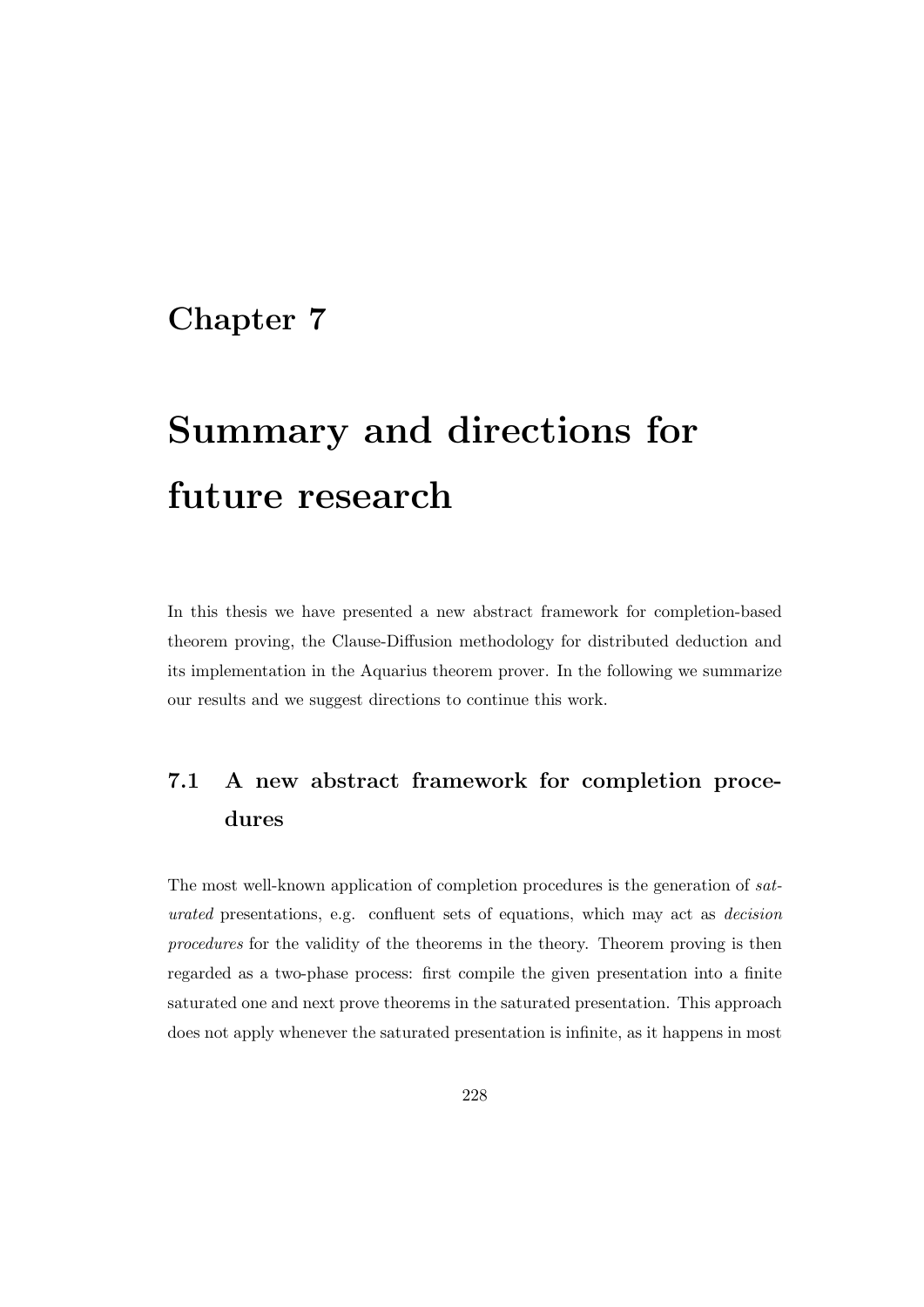cases. In all such cases completion procedures have been used as semidecision procedures. The procedure takes in input both the given non-saturated presentation and the target theorem: if the latter is indeed a theorem, it will be proved as a side-effect of the construction of the infinite saturated presentation.

Given this situation, the problem is to improve the efficiency of completion procedures as theorem provers, in order to obtain faster proofs for more theorems. Several authors have worked on the inference systems of completion procedures, with the purpose of making the saturation process more efficient. As a side-effect, more theorems may be proved in reasonable time.

Our approach is intrinsically different. We observed that the inference system is not the only component of a completion procedure. A completion procedure is given by an inference system and a search plan. While this is well-known in principle, the role of the search plan is generally overlooked. Most theorem proving strategies are presented by giving the set of inference rules only and leaving the task of designing a suitable search plan to the implementation phase. This is not satisfactory, since the search plan is what ultimately turns a set of inference rules into a procedure. The actual performance of a prover depends heavily on the search plan. Therefore, we decided to start our study of completion-based theorem proving at the search plan level.

The key property of a search plan is *fairness*. Intuitively, fairness of a search plan means that every inference step which needs to be considered will eventually be considered. In completion-based methods, this usually has meant resolving all potential critical pairs. We termed this notion of fairness uniform fairness. Indeed, uniform fairness is sufficient to generate saturated presentations and therefore it is also sufficient for theorem proving. Since theorem proving by completion has been traditionally regarded as a side-effect of saturation, uniform fairness is the standard requirement on the search plan of a completion procedure.

In theorem proving, on the other hand, one is not interested in critical pairs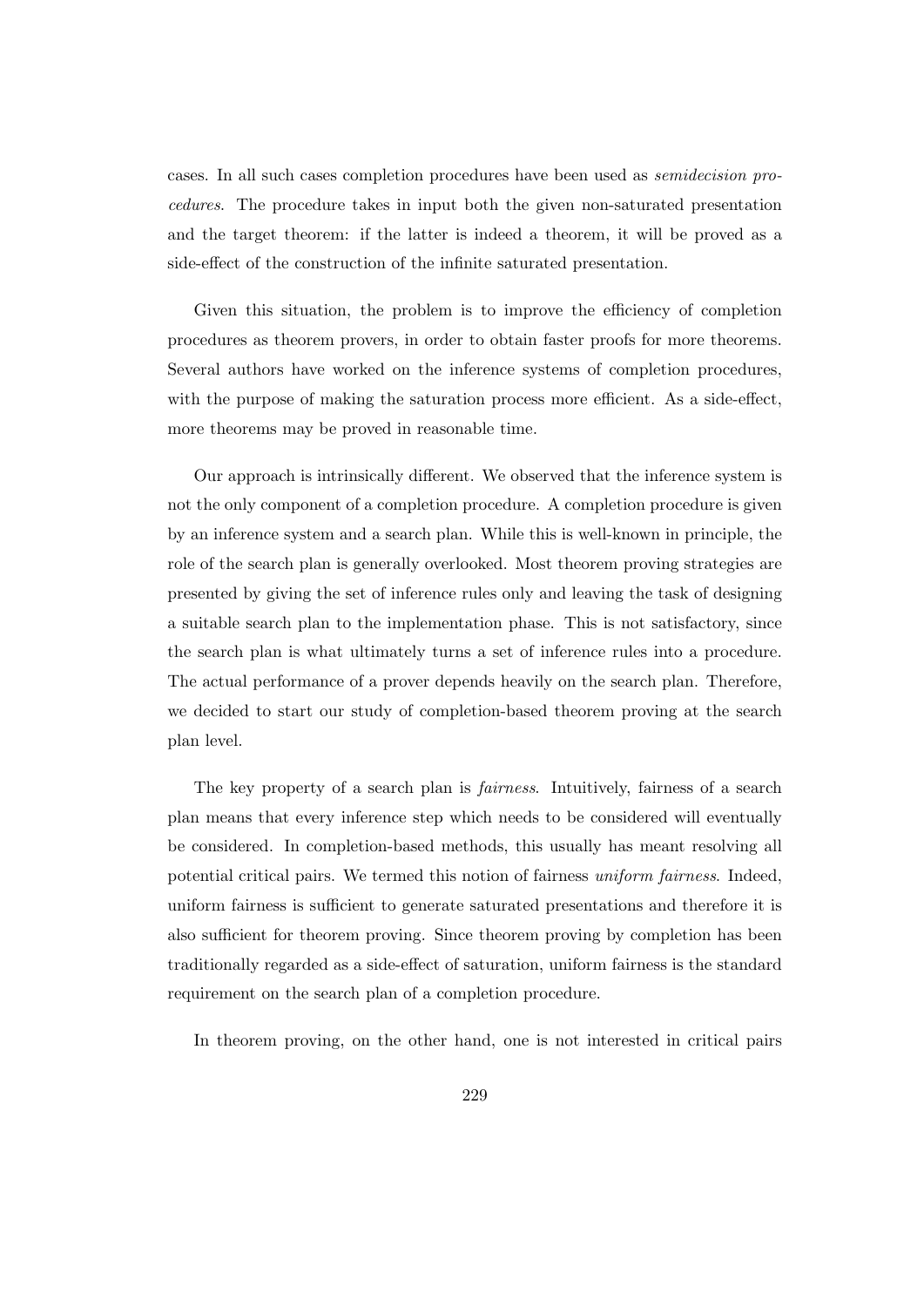which may not contribute to a proof of the target theorem. Thus, in theorem proving applications fairness should not require considering all possibile critical pairs, but only those which may lead to a proof. With this intuition in mind, we conjectured that uniform fairness may not be necessary for theorem proving and may in fact represent a too strong requirement. Therefore, we worked to weaken the fairness requirement on search plans for theorem proving. A weaker fairness requirement means that less work, i.e. fewer inferences, is necessary, and more efficient procedures may be possible.

In order to pursue this investigation, we analyzed the nature of theorem proving derivations. We discovered that a successful theorem proving derivation may be conceived as a process of reduction of a minimal proof of the target theorem in the given presentation of the theory. Accordingly, all the fundamental concepts in theorem proving, at both the inference and search levels, such as contraction, redundancy, refutational completeness and fairness, have been uniformly defined in terms of target-oriented proof reduction with respect to a well-founded ordering on proofs. We called "fairness" tout court, as opposed to "uniform fairness", our target-oriented notion.

We proved that if the inference rules are *refutationally complete* and the search plan is fair according to these definitions, a completion procedure is a semidecision procedure for theorem proving. This result makes the interpretation of completion procedures as semidecision procedures independent from the interpretation as generators of confluent systems. Confluence of the limit is not necessary for theorem proving and therefore a completion procedure can be a semidecision procedure without being a generator of confluent systems.

Our definition of fairness is the first attempt to give a definition of fairness for completion procedures, which is weaker than uniform fairness and still sufficient for theorem proving. By focusing on the given target, it makes possible to design fair search plans which ignore the majority of possible critical pairs. Coherently,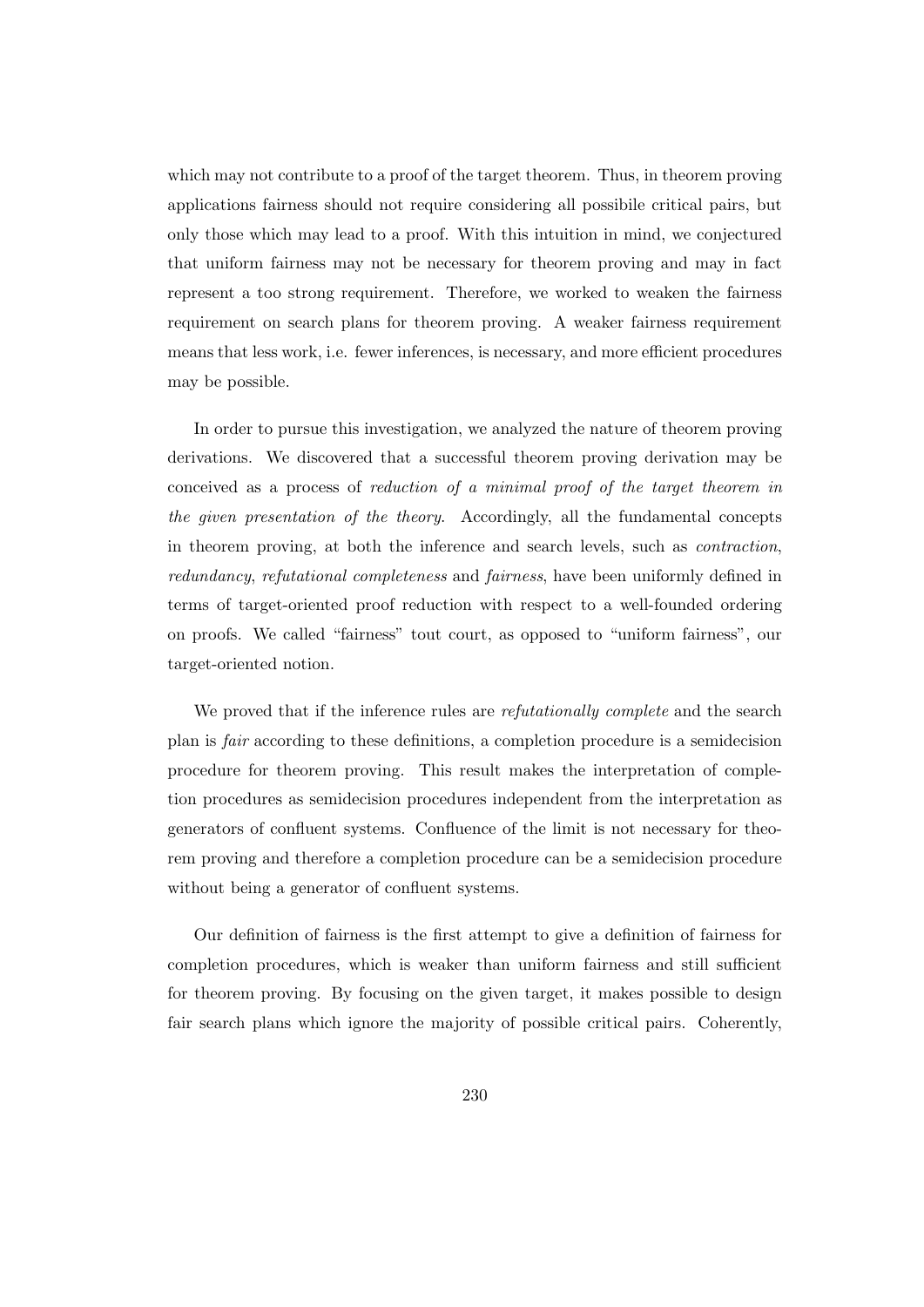our notions of contraction and redundancy are also target-oriented and therefore may induce more powerful contraction rules than those admissible in a generator of saturated sets.

In addition to opening new perspectives, our approach is compatible with the preexisting results. The classical theorems on uniformly fair completion in equational logic and their extensions to Horn logic with equality fit in our framework, if uniform fairness, rather than fairness, is assumed. We presented some equational completion procedures based on Unfailing Knuth-Bendix completion according to our notions. They include the AC-UKB procedure with Cancellation laws, the S-strategy and the Inequality Ordered Saturation strategy. These extensions of UKB had not been presented in a unified framework for completion before. We also showed that the process of disproving inductive theorems by the so called inductionless induction method is a semidecision process.

# 7.2 The Clause-Diffusion methodology for distributed deduction

On a more practical side, we studied the problem of how to execute theorem proving strategies in a distributed environment. The basic motivation for studying distributed theorem proving is to improve the efficiency of theorem proving strategies by exploiting parallelism. The result of this study is a methodology for distributed deduction by *Clause-Diffusion*, whose basic principles and many variations we described in this thesis.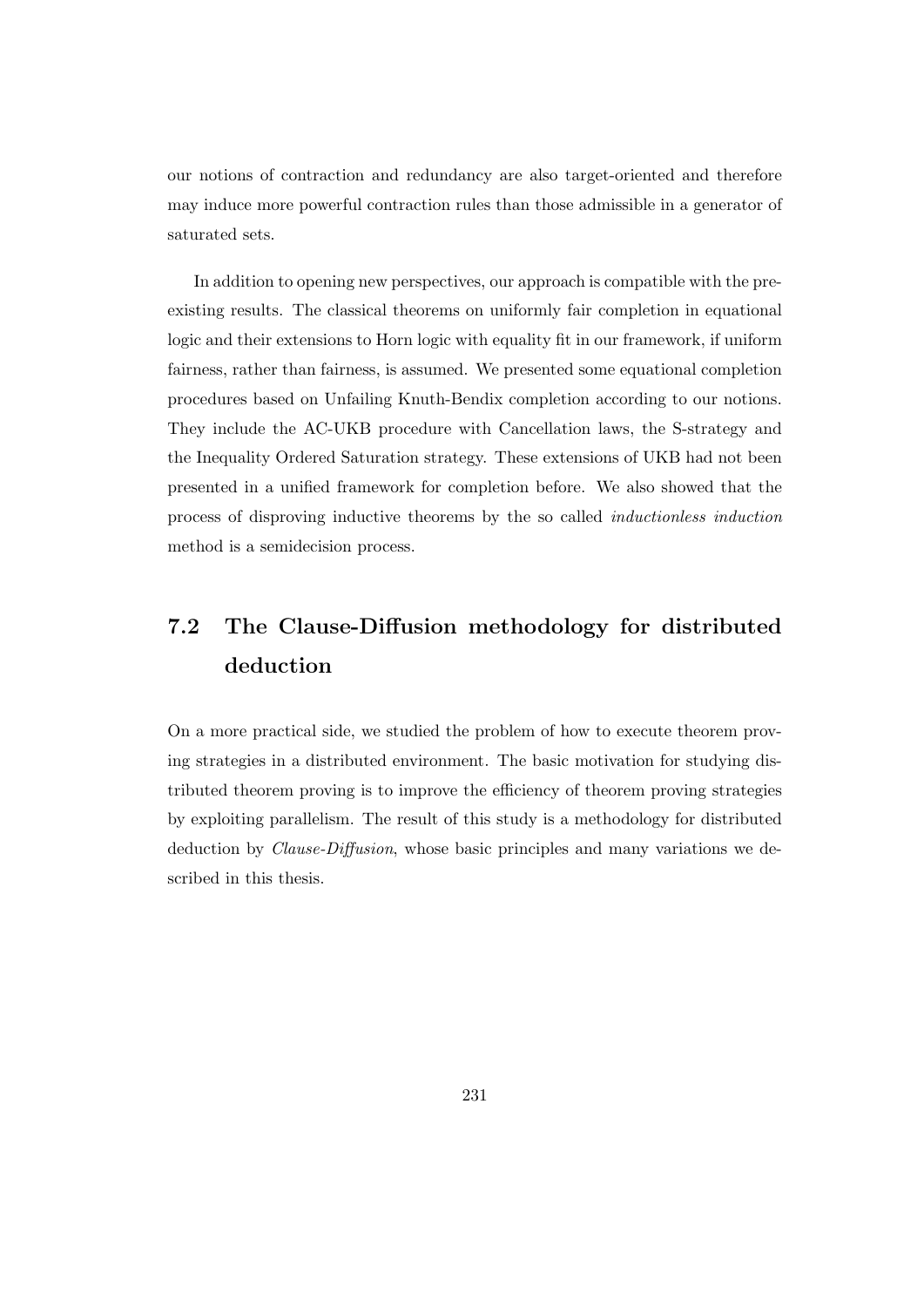# 7.2.1 An analysis of the parallelization of theorem proving strategies

Although our approach to parallelization applies to theorem proving in general, we focused on contraction-based strategies. This choice has two reasons. First, these strategies proved to be more powerful than strategies without contraction on significant classes of problems. This experimental evidence is accompanied by several theoretical studies, including our framework for completion-based theorem proving, which all point to the important role of contraction rules in trimming the generated search space. Second, the presence of contraction rules makes the parallelization more difficult. As it has been often observed, those features which make a sequential algorithm or procedure more efficient than others, are also those which may make its parallelization harder. Thus, the study of strategies without contraction can be regarded as a special case of the study of strategies with contraction.

This conclusion is one of the results of our analysis of the parallelizability of theorem proving strategies. For the purposes of this analysis, we classified deduction methods in three categories: subgoal-reduction strategies, expansion-oriented strategies and contraction-based strategies. Examples of subgoal-reduction methods are Prolog technology theorem proving strategies, logic and equational programming. The distinction between expansion-oriented and contraction-based strategies is drawn based on the application of contraction: the former use expansion and forward contraction only, while the latter allow also backward contraction. Forward contraction is the process of reducing a newly generated clause with respect to the clauses existing at the time of its generation. Backward contraction is the process of maintaining a clause reduced with respect to the clauses generated afterwards. Next, we defined three types of parallelism in logical inferences: parallelism at the term level (fine grain), parallelism at the clause level (medium grain) and parallelism at the search level (coarse grain). Most of the existing works in parallel deduction exploit parallelism at the term or clause level. At these levels, two concurrent inference steps may be in conflict to access common premises. There may be write-write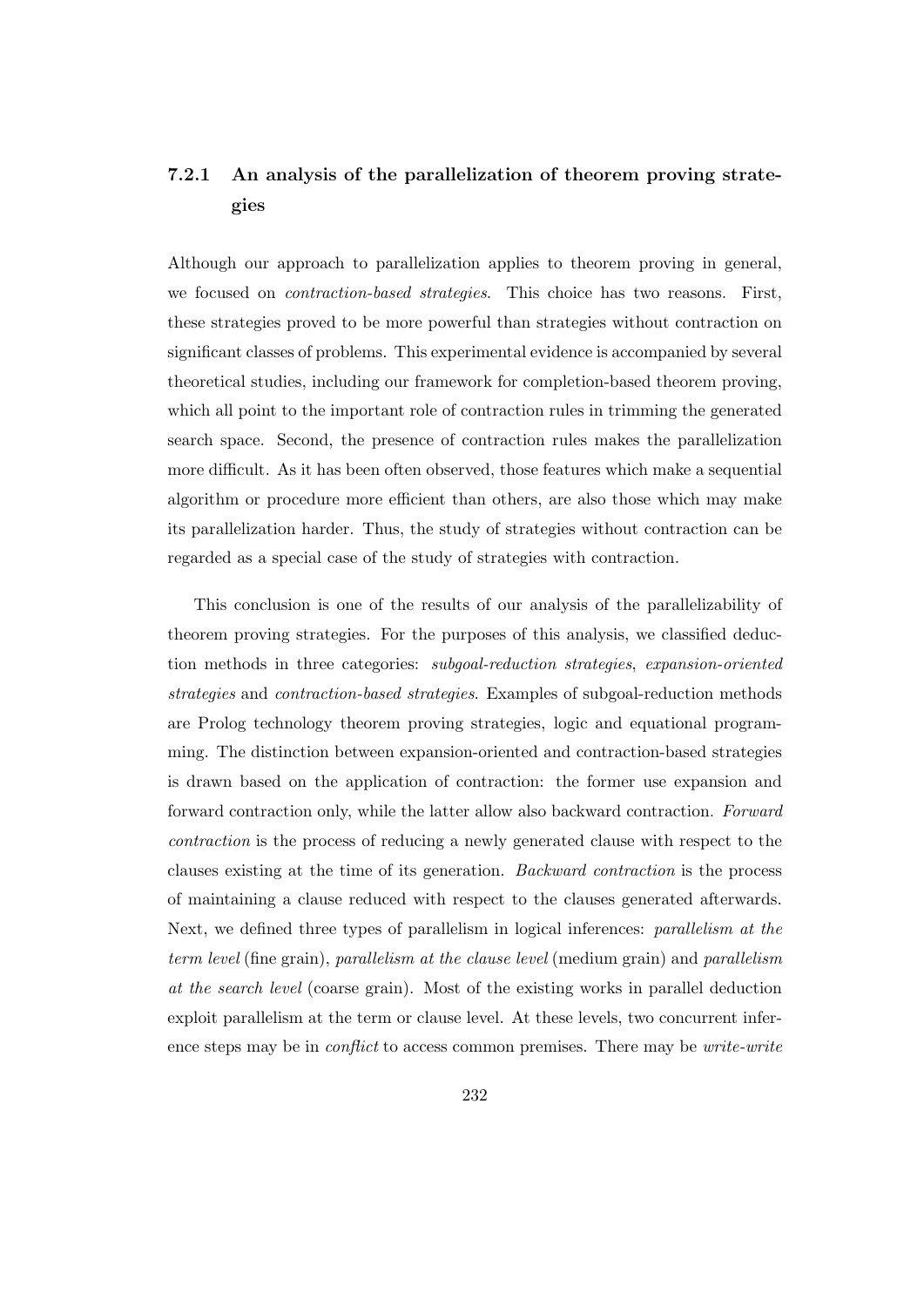conflicts or read-write conflicts between contraction steps and read-write conflicts between an expansion step and a contraction step.

In derivations by subgoal-reduction strategies, the data base containing the presentation, e.g. a logic program, is essentially static, because all steps consist in reducing a goal to subgoals. Conflicts do not arise or may be prevented by preprocessing the clauses in the data base at "compile-time", i.e. before the derivation. Thanks to these conditions, subgoal-reduction strategies are amenable to all three types of parallelism. In derivations by expansion-oriented strategies, the data base is monotonically increasing, because of expansion. Thus, it is not possible to prevent conflicts by pre-processing all clauses at "compile-time" and a limited amount of conflicts, i.e. write-write conflicts in forward contraction, appears. Parallelism at the term level, e.g. parallel rewriting in forward contraction, is no longer appealing. In derivations by contraction-based strategies, the data base is highly dynamic and not monotonic, because of backward contraction. Also, backward contraction applies to clauses which are already being used as parents of expansion steps, causing read-write conflicts between the backward contraction steps and the expansion steps. Under these conditions, also parallelism at the clause level is likely to cause too much overhead and only parallelism at the search level remains suitable.

In summary, as we move from subgoal-reduction strategies through expansionoriented strategies to contraction-based strategies, the data base becomes more and more dynamic, the degree of inter-dependence of inference steps increases and correspondingly the appropriate granularity of parallelism grows. In our survey, we considered some existing parallel theorem provers, which execute contraction-based strategies with parallelism at the clause level. According to our analysis, these approaches seem to suffer from a negative phenomenon, which epitomizes the drawbacks of a too fine-grained parallelism in the presence of backward contraction. We termed this problem the backward contraction bottleneck. In shared memory, it appears as a write bottleneck, due to the avalanche growth of write-access requests from backward-contraction processes.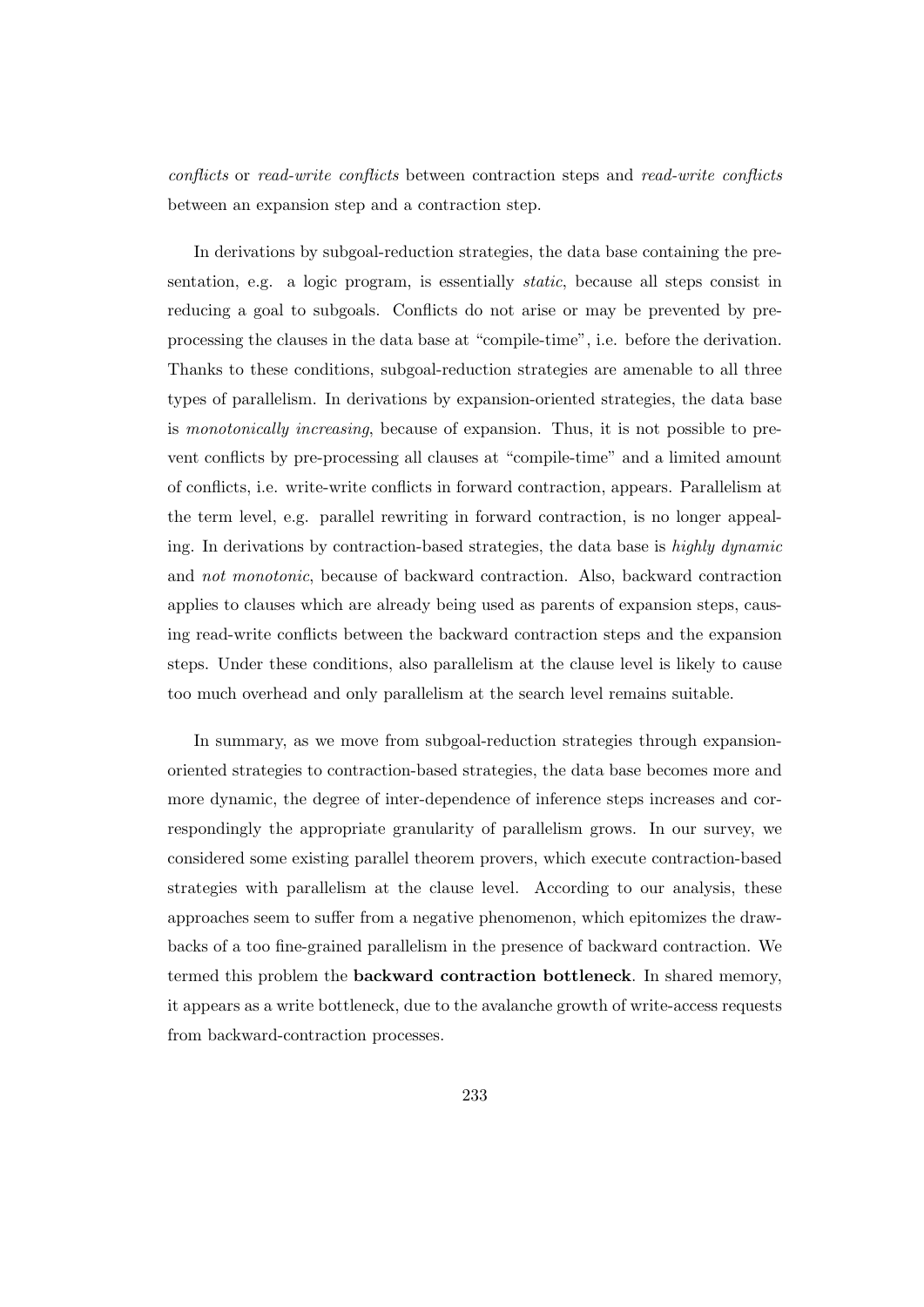#### 7.2.2 A notion of parallelism at the search level

In parallelism at the search level, concurrent, asynchronous processes search in parallel for a solution. As soon as one of them succeeds, the whole process succeeds. The search space is partitioned among the processes by distributing the clauses. Unlike in fine and medium grain parallelism, each process is given a large portion of the data, e.g. a fairly large set of clauses, and can develop its own derivation while communicating with the other processes.

The data bases of the concurrent processes are physically separated. Therefore, no two concurrent inference steps are physically in conflict: two concurrent inference steps which use the same clause logically, access two distinct physical copies of the clause. The cost of preventing physical conflicts by using separated data bases is the generation of redundant clauses, which would not be generated by a sequential derivation. Our estimate is that it is better to let the processes proceed eagerly in parallel, generating additional redundant clauses and deleting them afterwards, rather than synchronize the processes, thus forcing them to wait, in order to avoid conflicts.

While parallelism at the term and clause level are generally implemented in shared memory, parallelism at the search level leads toward *distributed memory*. We weighed the advantages and disadvantages of shared and distributed memory. We preferred not to adopt a purely shared memory solution for several reasons, most of which are related to backward contraction and are indeed the same reasons in favor of coarse grain parallelism. Thus, we settled for an environment with mostly distributed memory and possibly a shared memory component, such as a loosely coupled, asynchronous multiprocessor or a network of computers.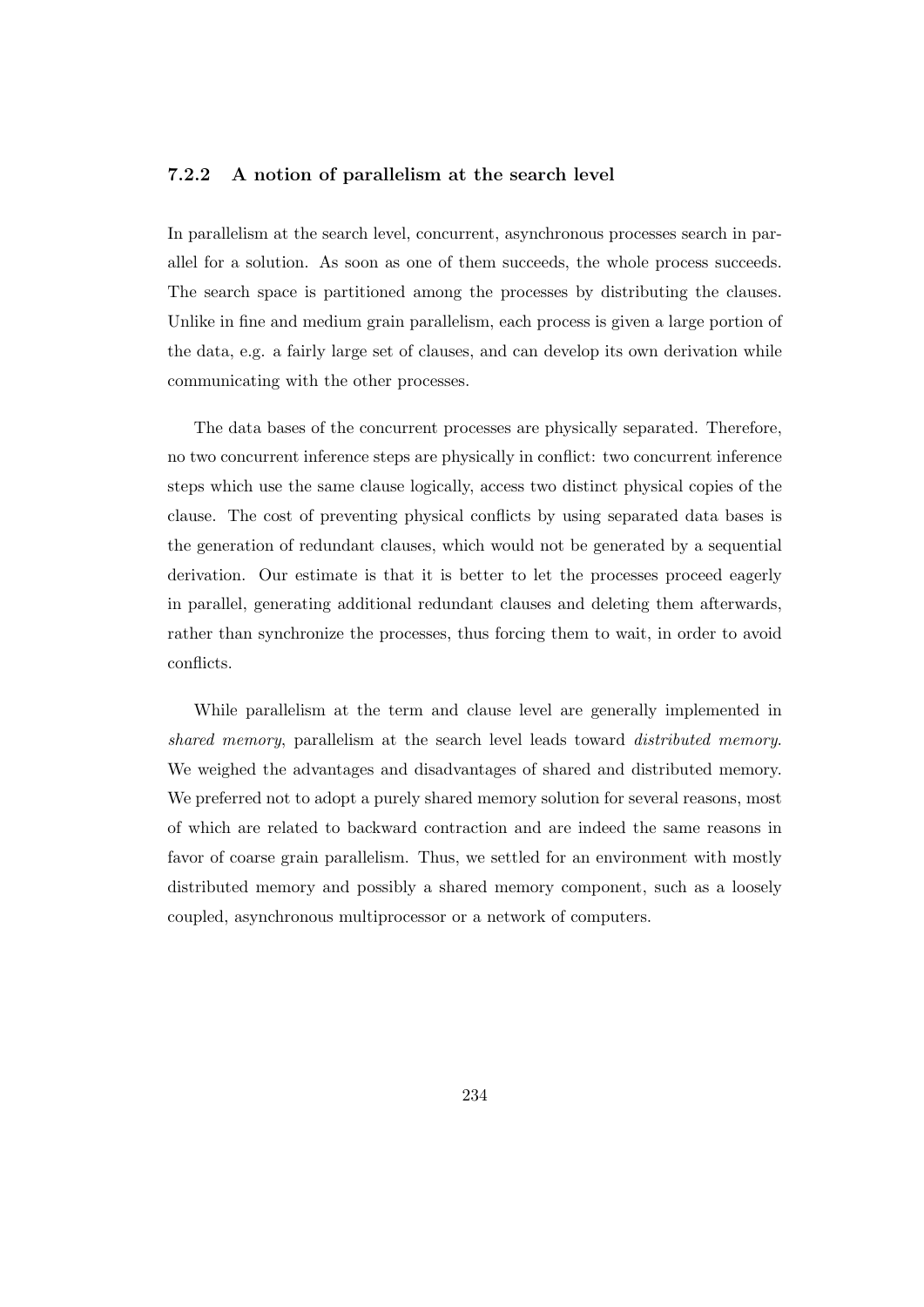#### 7.2.3 The Clause-Diffusion methodology

Parallelism at the search level requires to partition the search space among the deductive processes. The search space is determined by the input problem, i.e. the clauses, and the inference rules. The Clause-Diffusion methodology partitions the clauses among the processes, so that each one of them owns a portion (its residents) of the data base of clauses. The expansion inferences are subdivided based on the ownership of the clauses. Contraction inferences are not subdivided, so that each process can perform as much contraction as possible. Exactly because each process is assigned just a portion of the search space, the processes need to communicate, in order to find a proof whenever there exists one. Communication is realized via message-passing: the processes send their residents to the other processes in form of messages, termed inference messages. In a distributed environment each deduction process runs at a different node and they exchange messages over the links interconnecting the nodes.

Specific Clause-Diffusion strategies are obtained by selecting several components, beside the inference rules and the search plan, such as the distributed global contraction scheme, the distributed allocation algorithm and the algorithms for messagepassing. Also the search plan to be executed by each deduction process needs to schedule both the inference and the communication steps. For most of these components we analyzed the underlying problems and proposed several solutions:

- Schemes for distributed global contraction:
	- Global contraction by travelling,
	- Global contraction by travelling with selected simplifiers,
	- Global contraction at the source by localized image sets or
	- Global contraction at the source by global image set in shared memory.
- Techniques to generate a data base of selected simplifiers: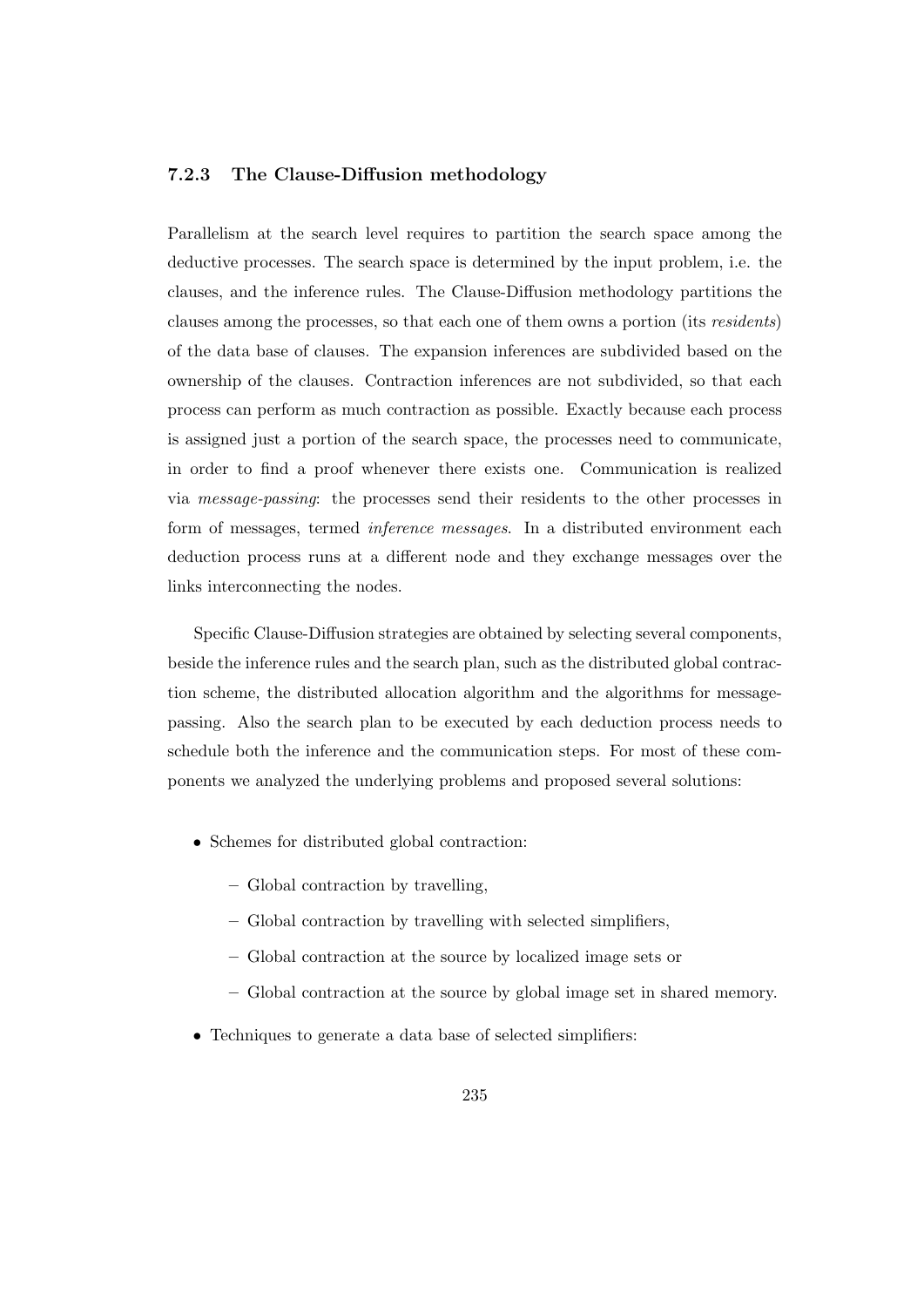- Centralized selection with or without simplification or
- Distributed selection with simplification.
- Policies to maintain the localized image sets with respect to contraction:
	- Direct contraction,
	- No contraction or
	- Update by inference messages.
- Policies to maintain the global image set in shared memory with respect to contraction:
	- No contraction,
	- Direct update or
	- Delayed update with garbage collection.
- Criteria for distributed allocation: best-fit, alternate-fit, half-alternate-fit, first-fit, alternate-first-fit or next-fit.
- Algorithms for routing and broadcasting: we considered the (virtual) ring topology, the cube-connected topology, a fully connected virtual topology, such as in Aquarius, and flooding on a random topology.

Perhaps the most influential choice, from the point of view of parallelization, is the choice of the scheme for distributed global contraction.

## 7.2.4 Distributed global contraction

Distributed global contraction and, more concretely, the schemes which realize it, is our solution to the backward contraction bottleneck problem. Depending on how global contraction is done, the Clause-Diffusion methodology comprises instances of the following approaches: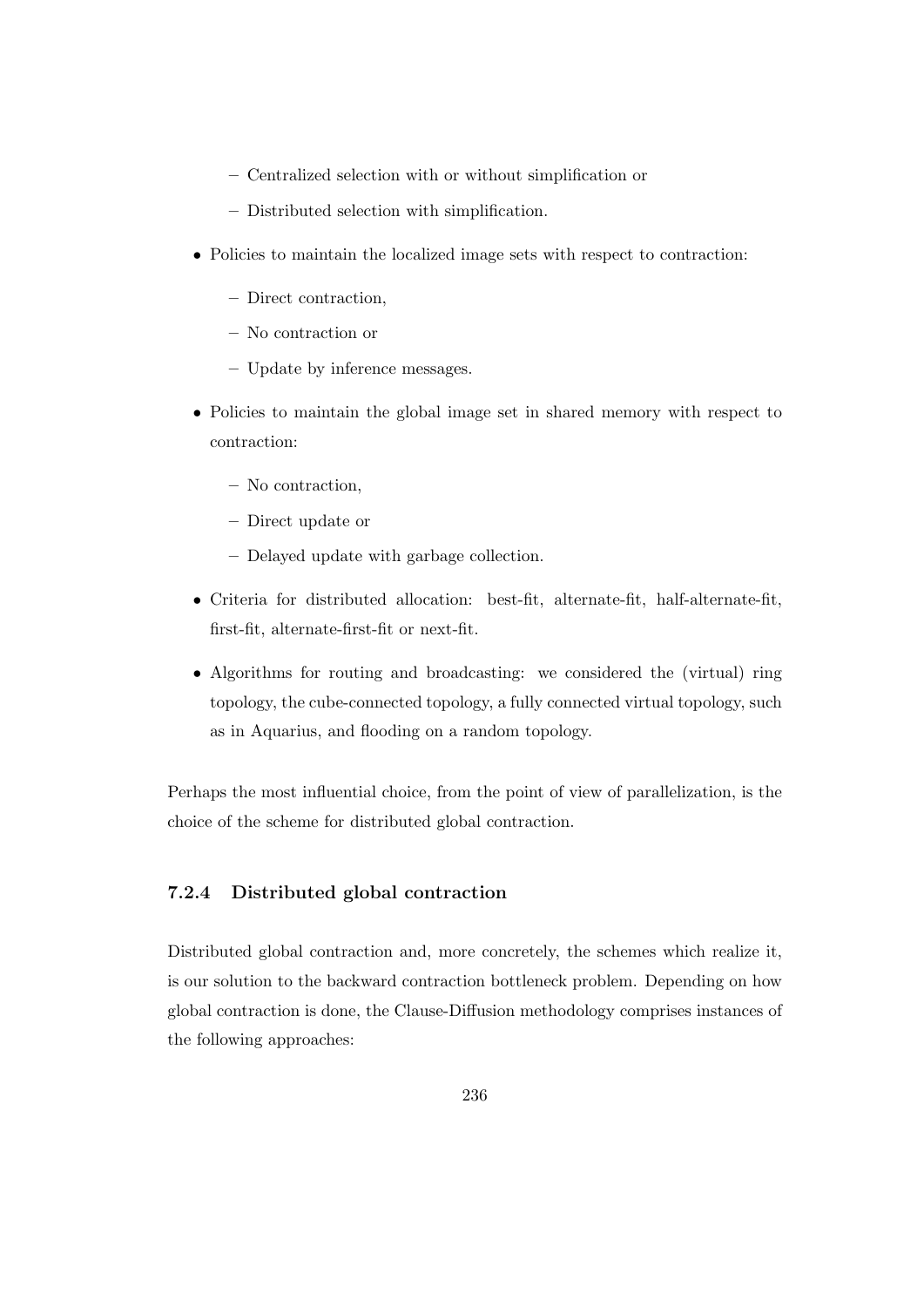- Global contraction by travelling (which also involves the use of wake-up calls) represents a distributed, communication-oriented approach, which may be feasible only if very fast communication is available. This approach is communication-oriented, because it relies primarily on the exchange of clauses between the processes to allow parallel inferences.
- Global contraction at the source with localized image sets represents a distributed, duplication-oriented approach, which requires sufficiently large memories at the nodes. It is duplication-oriented, because parallel inferences are made possible by forming the localized image sets, i.e. by duplicating the clauses.
- Global contraction at the source with shared memory represents a mixed shared-distributed approach, which relies on a fast shared memory and also sufficiently large memories at the nodes. This is a hybrid approach. It reduces the amount of communication, because exchange of messages may be replaced in part by access to the shared memory. It still involves duplication, because all the clauses in the shared memory are duplicates of the residents at the nodes. But duplication is reduced with respect to the previous approach, because just one shared global image set, rather than many localized image sets, is maintained.

In all these approaches, the clauses to be rewritten by contraction are held in the local memories of the nodes. This is the key feature which prevents the backward contraction bottleneck. The main costs of our solutions are represented by memory and/or communication requirements as indicated above. In particular in the mixed approach, the backward contraction bottleneck does not appear, even if a shared memory is used, because the clauses in shared memory are used as simplifiers only. They are not subject themselves to contraction, while the residents at the node are. The negative sides are the duplication of clauses and the delay in updating the shared memory with respect to the nodes.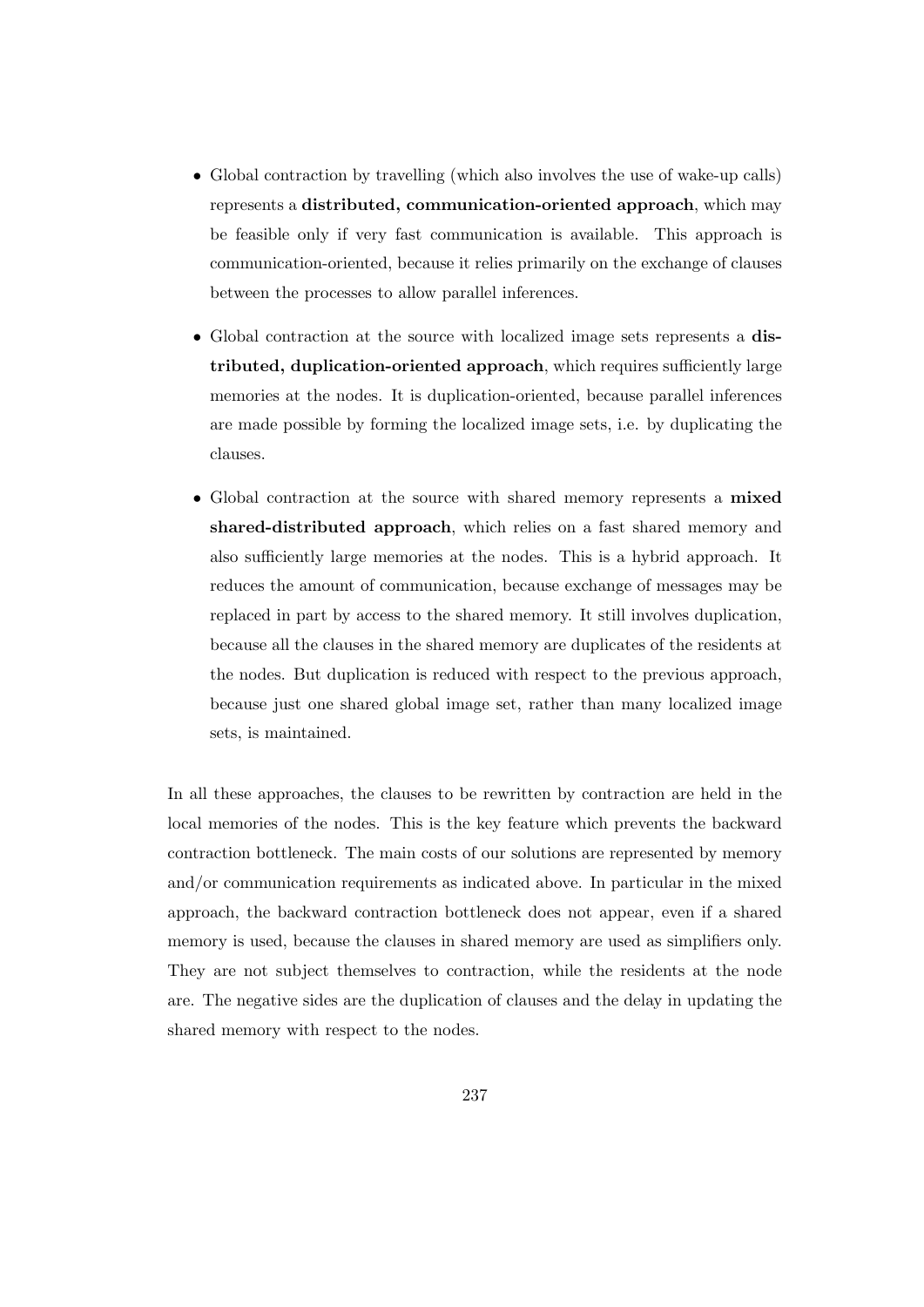This mixed approach seems to be especially appealing. The general wisdom is that distributed memory may be more convenient for intrinsically independent, asynchronous activities, while shared memory may be more appropriate for concurrent activities which cooperate closely and synchronously. We feel that parallel deduction processes with contraction involve activities of both types. Expansion and local contraction may be considered as belonging to the first category, while global contraction may fall in the second one. Indeed, the repeated contraction of a clause with respect to a given set of simplifiers may be conceived as a single inference step, rather than a combination of steps. Under such view, it becomes apparent that it may be convenient to have all the simplifiers in one place. Our scheme for global contraction at the source with shared memory seems promising because it allows to share the simplifiers, without incurring in the backward contraction bottleneck of other purely shared memory approaches.

#### 7.2.5 A study of fairness in distributed derivations

We defined the distributed derivations generated by Clause-Diffusion strategies and studied problems related to the (uniform) fairness and monotonicity of distributed derivations. Intuitively, the (uniform) fairness of a distributed derivation requires the local (uniform) fairness of the search plan  $\Sigma$  executed at the nodes and the fairness of the mechanisms to generate and pass the messages. We gave an abstract definition of distributed uniform fairness and reduced it to a set of sufficient conditions, which formalize the fairness requirements on the communication part. The Clause-Diffusion strategies satisfy the fairness requirements by using either the localized image sets (distributed duplication-oriented approach) or the global image set in shared memory (mixed approach) or the wake-up calls (distributed communication-oriented approach).

Our study of fairness in distributed deduction may be regarded as a special case of the more general problem of fairness in distributed data bases. One of the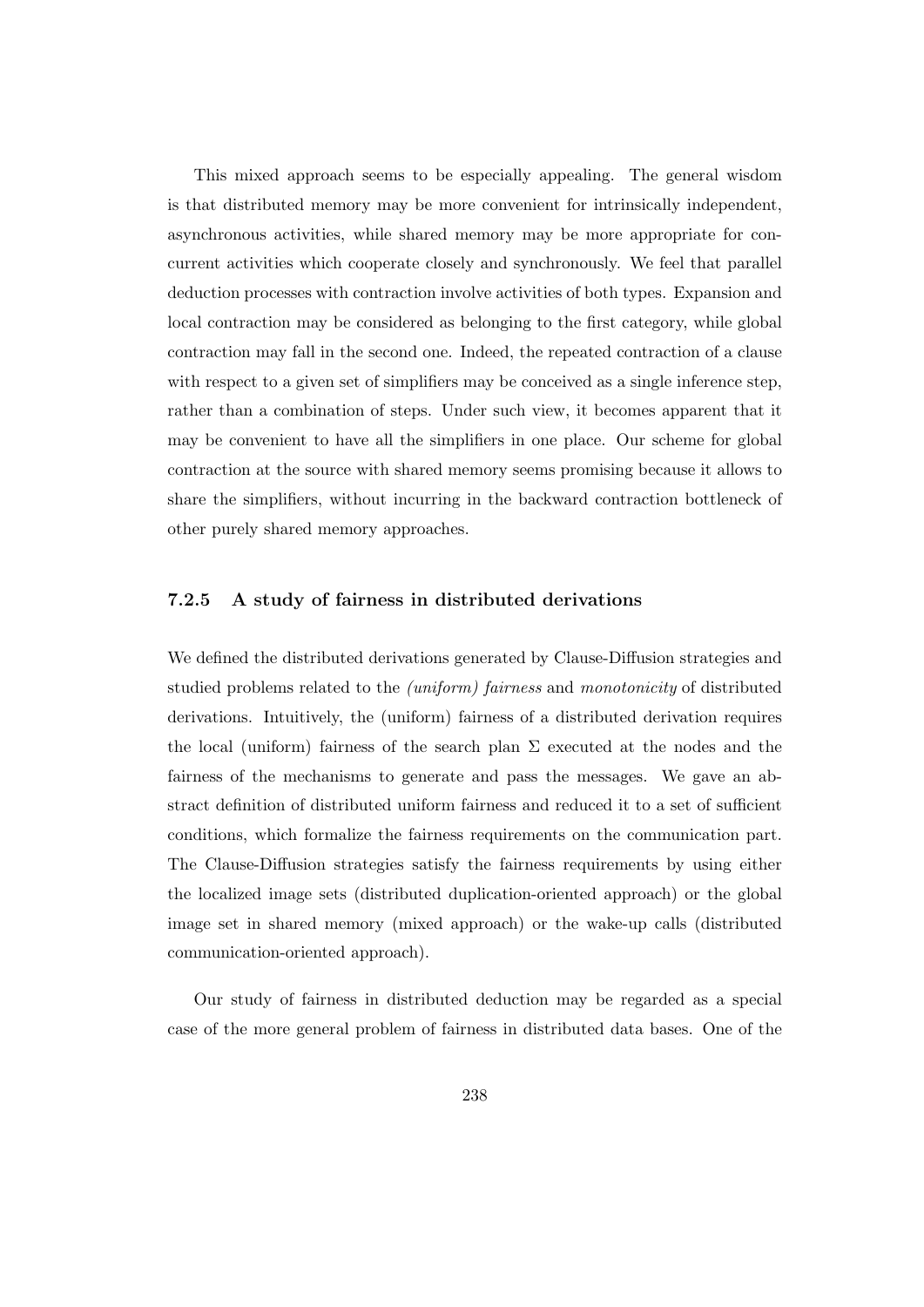important problems in distributed data bases is to maintain the global consistency of data in the presence of updates. Depending on the applications, consistency may also be called agreement or coherence. The same problem also appears in distributed deduction, although in a weaker form. Contraction inferences are in fact a form of update, since they replace data by others. Our counterpart to the notion of consistency, on the other hand, is not as rigid. The main difference is that once a clause is modified through contraction, it is not necessary to require that all of its copies be updated immediately into identical form. This is because a contracted clause is still logically equivalent to the original one, which is all that is required in automated deduction. What is lost by not keeping copies of the same datum identical is not consistency, but minimality: there is a temporary increase of redundancy which, although undesirable, does not disturb the global integrity of the system. This is why it is relatively easier to come up with a reasonable solution for our problem than for the general problem for distributed data bases. Some of our work may be useful to distributed data bases applications with less stringent requirements of consistency.

#### 7.2.6 Distributed subsumption

We observed that the unrestricted application of subsumption, may thwart the monotonicity and the fairness of a distributed derivation. The restriction to proper subsumption, commonly used in the sequential case to prevent violations of fairness by subsumption of variants, does not solve the problem, since even proper subsumption may harm the monotonicity of a distributed derivation. The observation of the latter, surprising phenomenon, led us to re-think the meaning of the subsumption inference rule. We reasoned that subsumption is replacement of a clause by a more general one, rather than mere deletion of the less general clause. We distinguished between replacement-subsumption and variant-subsumption, and derived proper subsumption as their composition. We extended this three-rules framework to the distributed case and defined an inference rule of distributed subsumption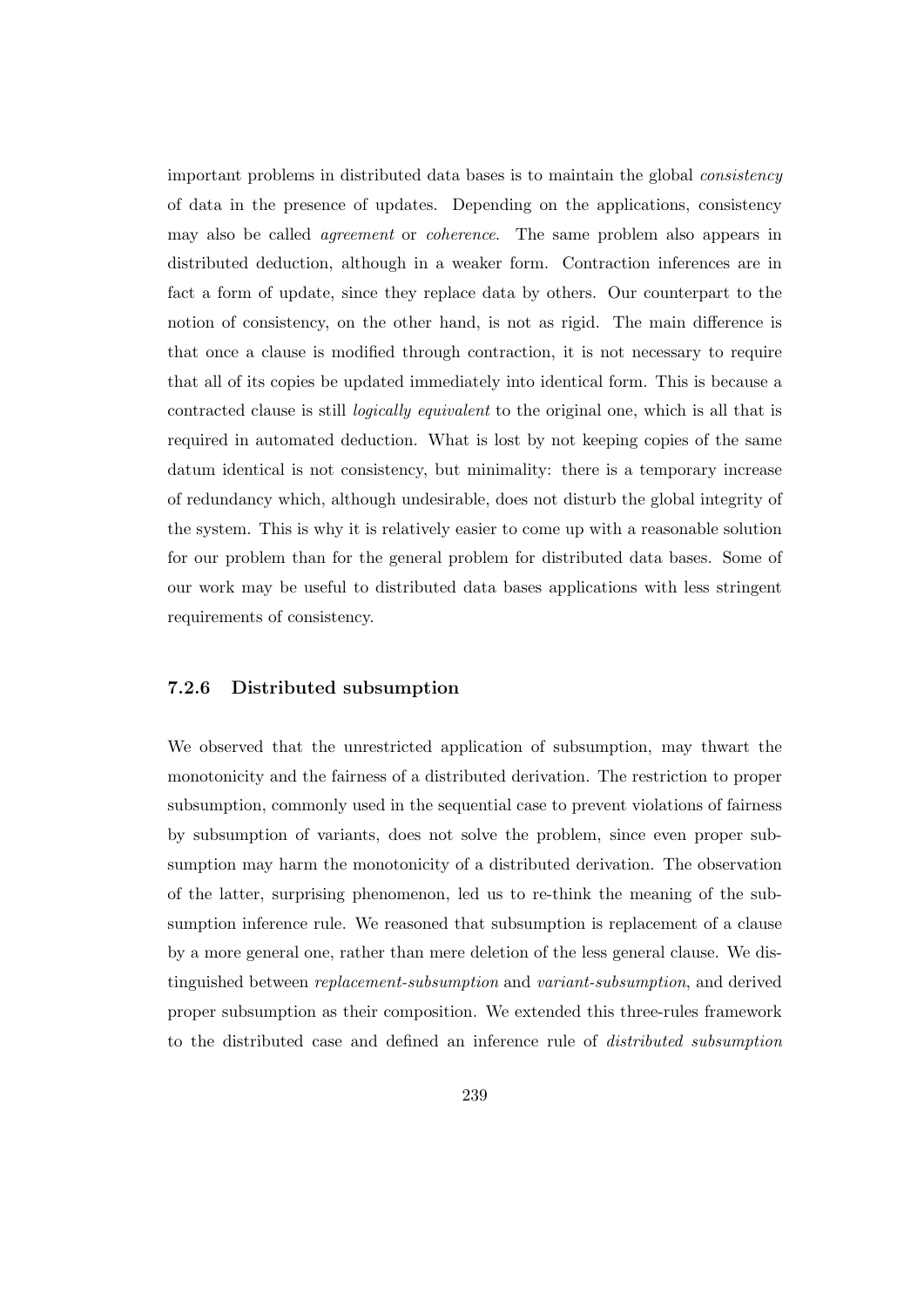which embeds distributed variant-subsumption and distributed proper subsumption as subcases. We proved that distributed subsumption has all the desirable properties. It prevents violations to monotonicity, by applying replacement-subsumption (as embedded in distributed proper subsumption) to subsume a resident clause by an inference message. It prevents the problems with subsumption between variants, by establishing a global well-founded ordering between variants, even in the absence of a global clock. Thus, subsumption can be realized in distributed theorem proving safely and with negligible overhead.

## 7.2.7 The Aquarius theorem prover

Our prototype Aquarius implements the Clause-Diffusion methodology on a network of Sun sparcstations. The theorem proving program executed at each node embeds the code of the Otter theorem prover [98, 99], modified and enriched with communication capabilities. In other words, Aquarius implements the Clause-Diffusion strategies based on the sequential strategies provided by Otter. Aquarius adopts global contraction at the source with localized image sets. The localized image sets are formed by saving the received inference messages and maintained by using both direct contraction and update by inference messages. Since all simplifiers are available at each node, there is no mechanism to choose selected simplifiers. For the same reason, Aquarius does not use wake-up calls. The distributed allocation algorithm features the alternate-fit, half-alternate-fit, alternate-first-fit and first-fit policies. Most of the code is written in C. The communication part is written in PCN [27, 47], a parallel programming language compatible with C, which provides primitives for communication through streams. Therefore, routing and broadcasting are done on a fully connected virtual topology, where any two nodes are directly connected by a stream. Aquarius inherits from Otter its efficiency of basic operations and data structures. The portability of Otter is also maintained, since PCN is almost as portable as C. Aquarius has all the options of Otter and it adds new ones related to the distributed nature of the execution. By setting and combining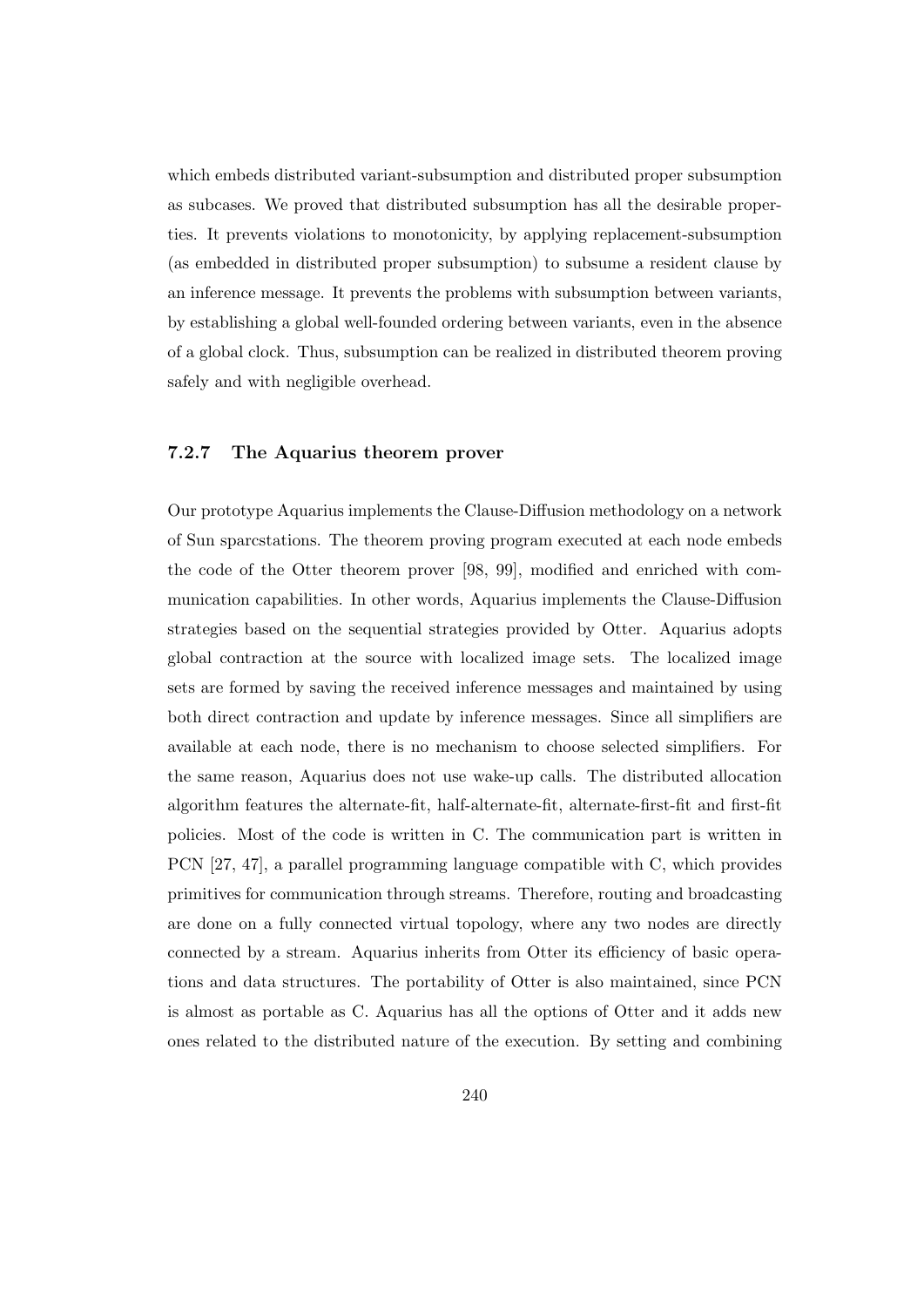parameters and flags, the user may experiment with different strategies within the same theorem prover.

#### 7.2.8 The experiments with Aquarius

We have described the experiments with Aquarius with up to three nodes on a set of 33 examples. The results are very mixed, ranging from encouraging to outright disappointing. We have discussed several factors, related to the implementation and to the software environment, which may contribute to cause this outcome. The main source of difficulty, at least in the present implementation, is communication. Therefore, Aquarius has been geared toward a mostly duplication-oriented approach. This is not entirely satisfactory, though, because the high degree of duplication means that the concurrent processes overlap to a large extent, thereby wasting the advantage of having concurrent processes in the first place. As a consequence, the performances of Aquarius suffer from a combination of slow communication and excessive duplication.

More generally, the experience with Aquarius shows that partitioning the search space may change radically, with respect to the sequential case, the search space that each deductive process is dealing with. Intuitively, as we go from a purely shared approach to a mixed shared-distributed approach, through a distributed duplicationoriented approach and finally a distributed communication-oriented approach, the degree of overlap among the search spaces for the concurrent processes decreases. Therefore, we obtain search spaces that are more and more different from the search space in the sequential case. It is probably easier to obtain better behaved experimental results by parallelizing a strategy without changing the underlying search space too radically. As the search space does not change dramatically, it is more likely that the sequential prover and the parallel prover find the same proof or very similar proofs. The parallel prover speeds-up by generating faster the same proof. On the other hand, an approach which partitions the search space effectively and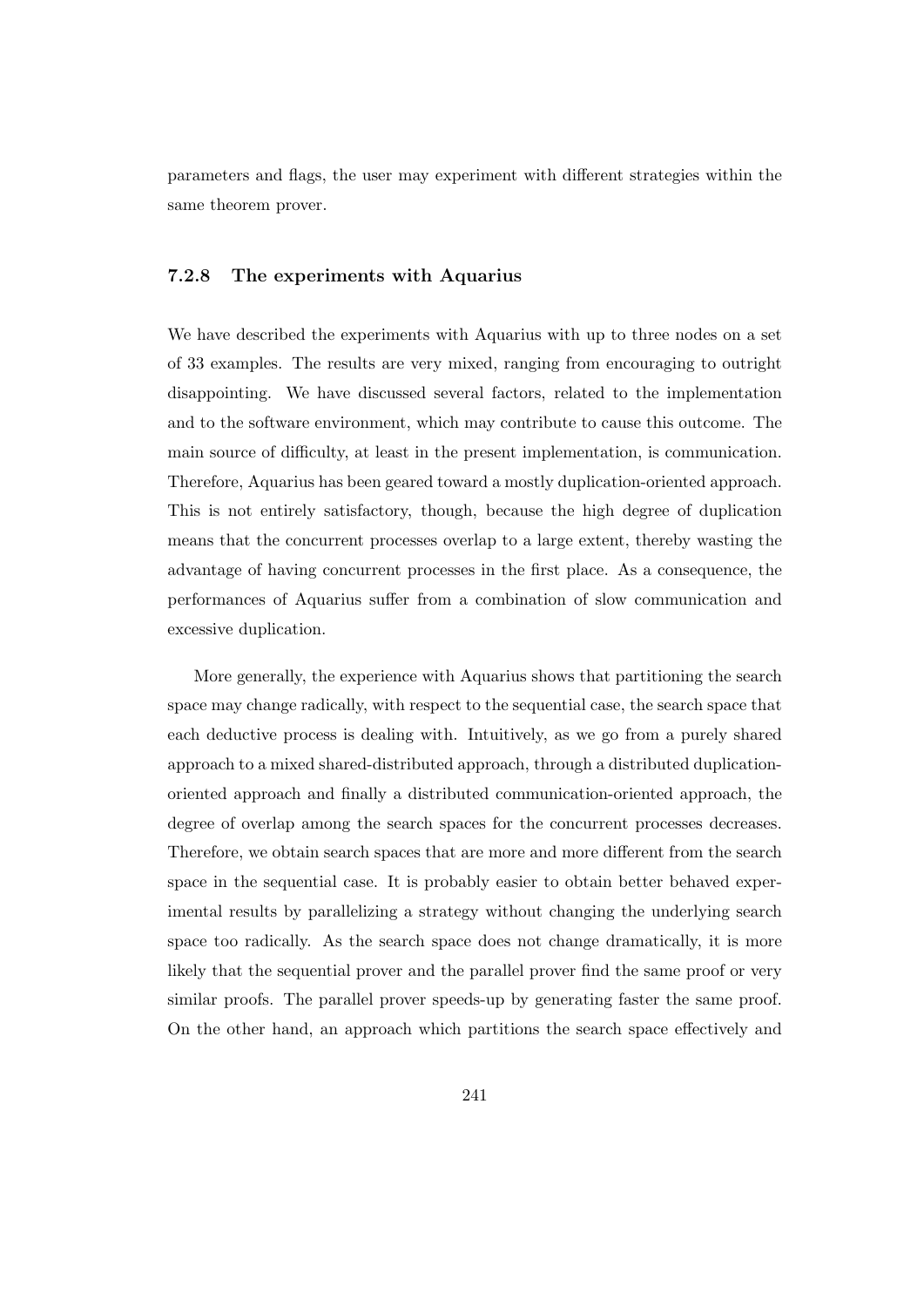has search processes with little overlap is likely to yield irregular results. Because the search space is different, the distributed prover may find a shorter proof than the sequential one. If this happens, the result is very good. Otherwise, the result may be very poor, as the distributed prover generates a proof similar to the sequential one by searching different fragments of search space, rather than the whole search space seen by the sequential prover.

## 7.3 Directions for future research

Many directions for ongoing and future work can be envisioned. On the practical side, we plan to continue the development and fine-tuning of our prototype Aquarius. The experimentation with the prover is leading already to variations and enhancements. For instance, in Aquarius the nodes may execute different search plans and select different subsets of the available inference rules. Indeed, the Clause-Diffusion method do not require to have the same strategy at all sites. We expect that most of the room for improvement is at the level of the search plans featured by Aquarius, i.e. the criteria to allocate and sort clauses and inference/communication steps. The experimentation done so far has shown that the allocation algorithm plays an especially important role in determining the performances of Aquarius. Therefore, we shall consider the problem of designing better criteria to decide where to allocate a given clause during the derivation. Such criteria may keep into account statistics about the derivations developed so far at the nodes. Examples of statistics are the number of clauses stored at a node, the number of clauses of a certain type, e.g. simplifiers, the time spent so far in performing a certain type of inference and so on. Another possibility might be to design criteria based on the syntax of the clauses, e.g. distributing the clauses according to some partition of the signature.

Aquarius implements a distributed duplication oriented approach, since global contraction is done by localized image sets. Another direction is to develop in detail and implement the mixed shared-distributed approach, with a global image set in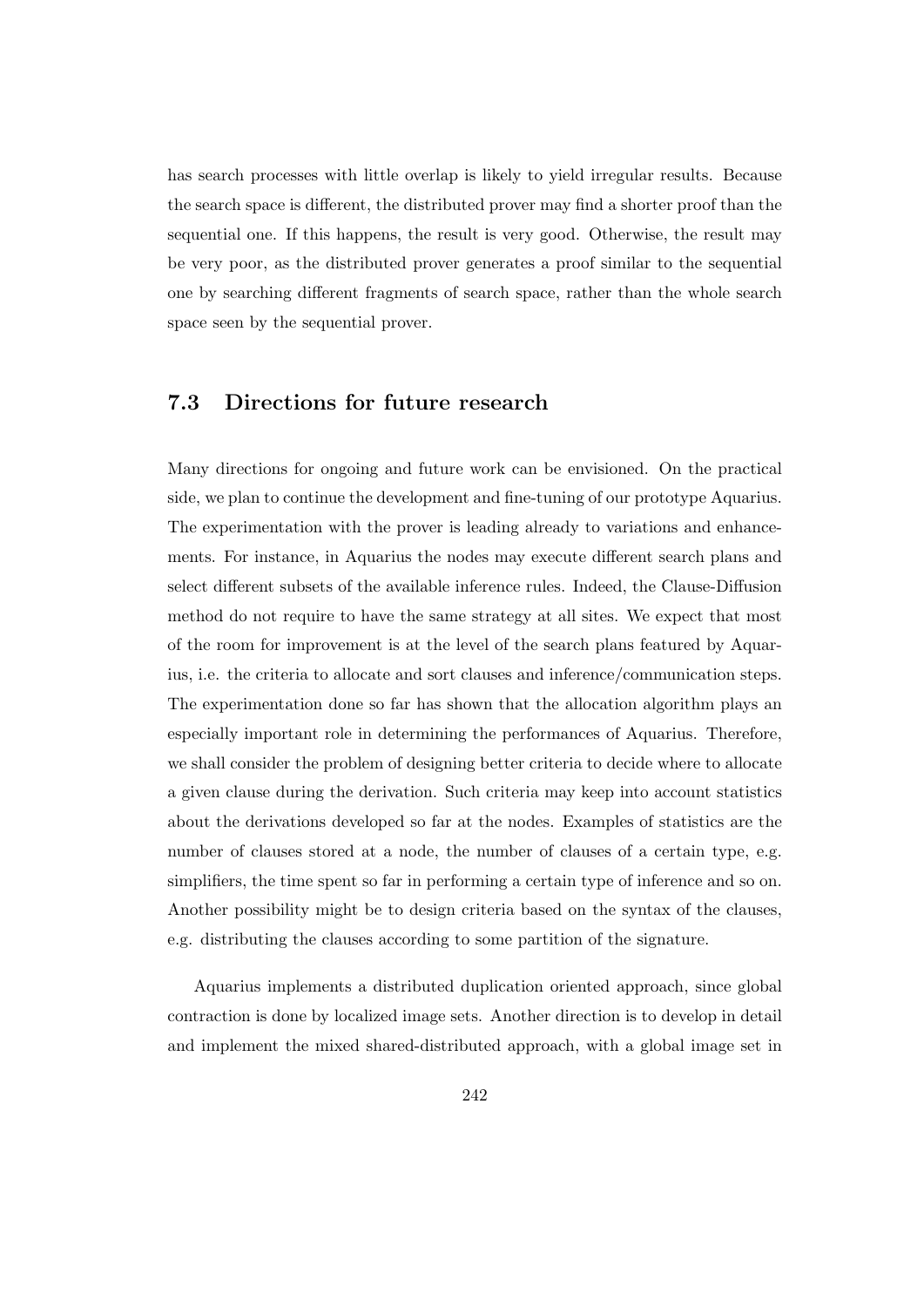shared memory. This will require an environment where each node, while still having a fairly large local memory, may access a shared memory component.

On the theoretical side, we may work on the design of parallel search plans. In the present work, we assumed a sequential search plan for the local inferences at a single node. Such a search plan is simply extended to incorporate communication according to the priorities dictated by the Clause-Diffusion methodology. The next phase is to study how to develop intrinsically parallel search plans, i.e. search plans which keep into account that the strategy will be executed in a distributed environment.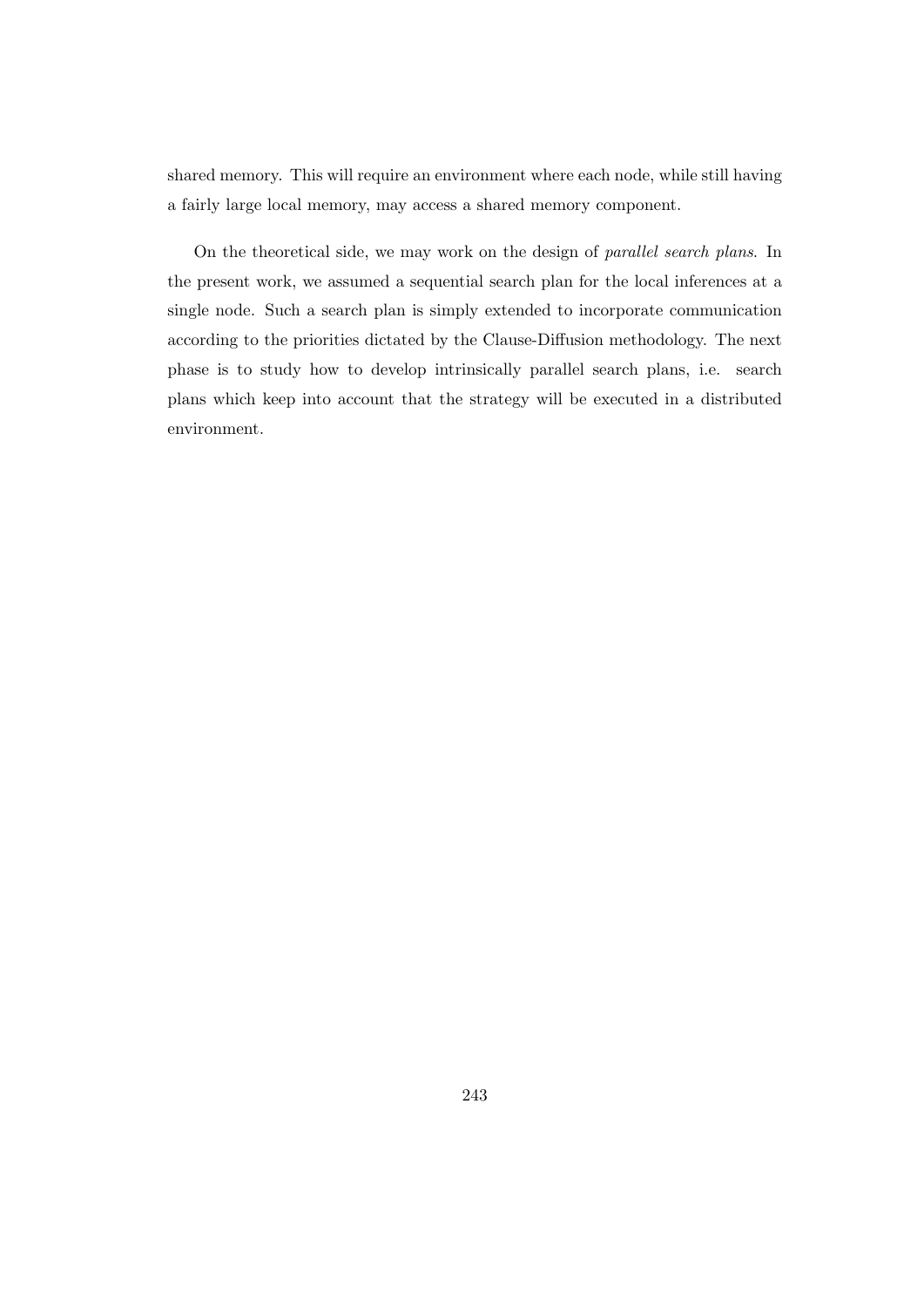# Bibliography

- [1] S.G.Akl, Parallel Sorting Algorithms, Notes and Reports in Computer Science and Applied Mathematics, Academic Press, 1985.
- [2] S.Anantharaman and J.Mzali, Unfailing Completion modulo a set of equations, Technical Report, LRI, Université de Paris Sud, 1989.
- [3] S.Anantharaman, J.Hsiang and J.Mzali, SbReve2: A Term Rewriting Laboratory with (AC)-Unfailing Completion, in N.Dershowitz (ed.), Proceedings of the Third International Conference on Rewriting Techniques and Applications, Chapel Hill, NC, USA, April 1989, Springer Verlag, Lecture Notes in Computer Science 355, 533–537, 1989.
- [4] S.Anantharaman and J.Hsiang, Automated Proofs of the Moufang Identities in Alternative Rings, Journal of Automated Reasoning, Vol. 6, No. 1, 76–109, 1990.
- [5] S.Anantharaman and N.Andrianarivelo, Heuristical Criteria in Refutational Theorem Proving, in A.Miola (ed.), Proceedings of the Symposium on the Design and Implementation of Systems for Symbolic Computation, Capri, Italy, April 1990, Springer Verlag, Lecture Notes in Computer Science 429, 184–193, 1990.
- [6] S.Anantharaman and M.P.Bonacina, An Application of the Theorem Prover SBR3 to Many-valued Logic, in M.Okada and S.Kaplan (eds.), *Proceedings of*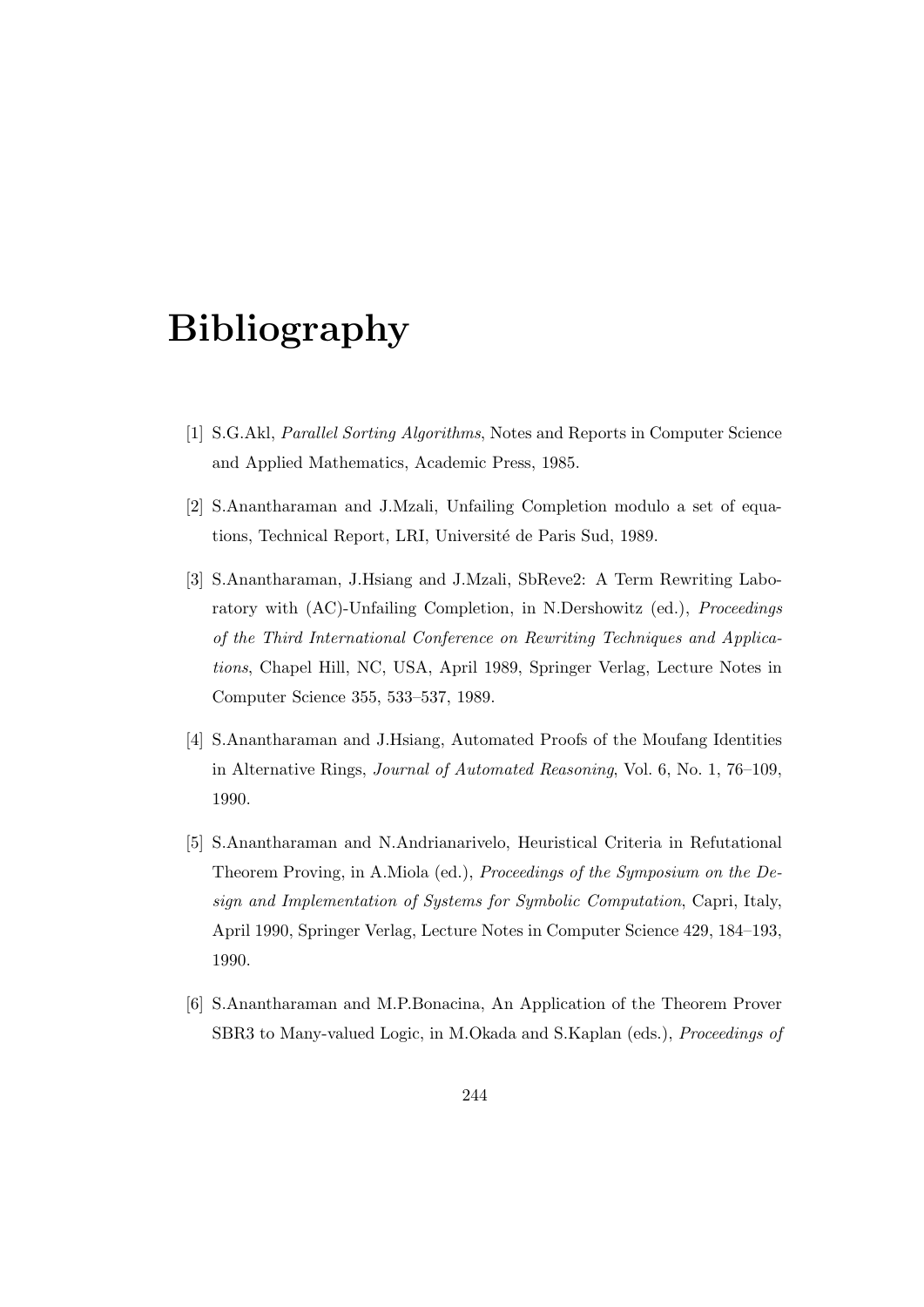the Second International Workshop on Conditional and Typed Term Rewriting Systems, Montréal, Canada, June 1990, Springer Verlag, Lecture Notes in Computer Science 516, 156–161, 1991.

- [7] L.Bachmair, N.Dershowitz and J.Hsiang, Orderings for Equational Proofs, in Proceedings of the First Annual IEEE Symposium on Logic in Computer Science, 346–357, Cambridge, Massachussets, June 1986.
- [8] L.Bachmair and N.Dershowitz, Inference Rules for Rewrite-Based First-Order Theorem Proving, in Proceedings of the Second Annual IEEE Symposium on Logic in Computer Science, Ithaca, New York, June 1987.
- [9] L.Bachmair, Proofs Methods for Equational Theories, Ph.D. thesis, Department of Computer Science, University of Illinois, Urbana, Illinois, 1987.
- [10] L.Bachmair, Proof by consistency in equational theories, in Proceedings of the Third Annual IEEE Symposium on Logic in Computer Science, 228–233, Edinburgh, Scotland, July 1988.
- [11] L.Bachmair and N.Dershowitz, Critical Pair Criteria for Completion, Journal of Symbolic Computation, Vol. 6, No. 1, 1–18, August 1988.
- [12] L.Bachmair and N.Dershowitz, Completion for rewriting modulo a congruence, Theoretical Computer Science, Vol. 67, No. 2 & 3, 173–202, October 1989.
- [13] L.Bachmair, N.Dershowitz and D.A.Plaisted, Completion without failure, in H.Aït-Kaci, M.Nivat (eds.), Resolution of Equations in Algebraic Structures, Vol. II: Rewriting Techniques, 1–30, Academic Press, New York, 1989.
- [14] L.Bachmair and N.Dershowitz, Equational inference, canonical proofs and proof orderings, Journal of the ACM, to appear.
- [15] L.Bachmair and H.Ganzinger, On Restrictions of Ordered Paramodulation with Simplification, in M.E.Stickel (ed.), Proceedings of the Tenth International Conference on Automated Deduction, Kaiserslautern, Germany, July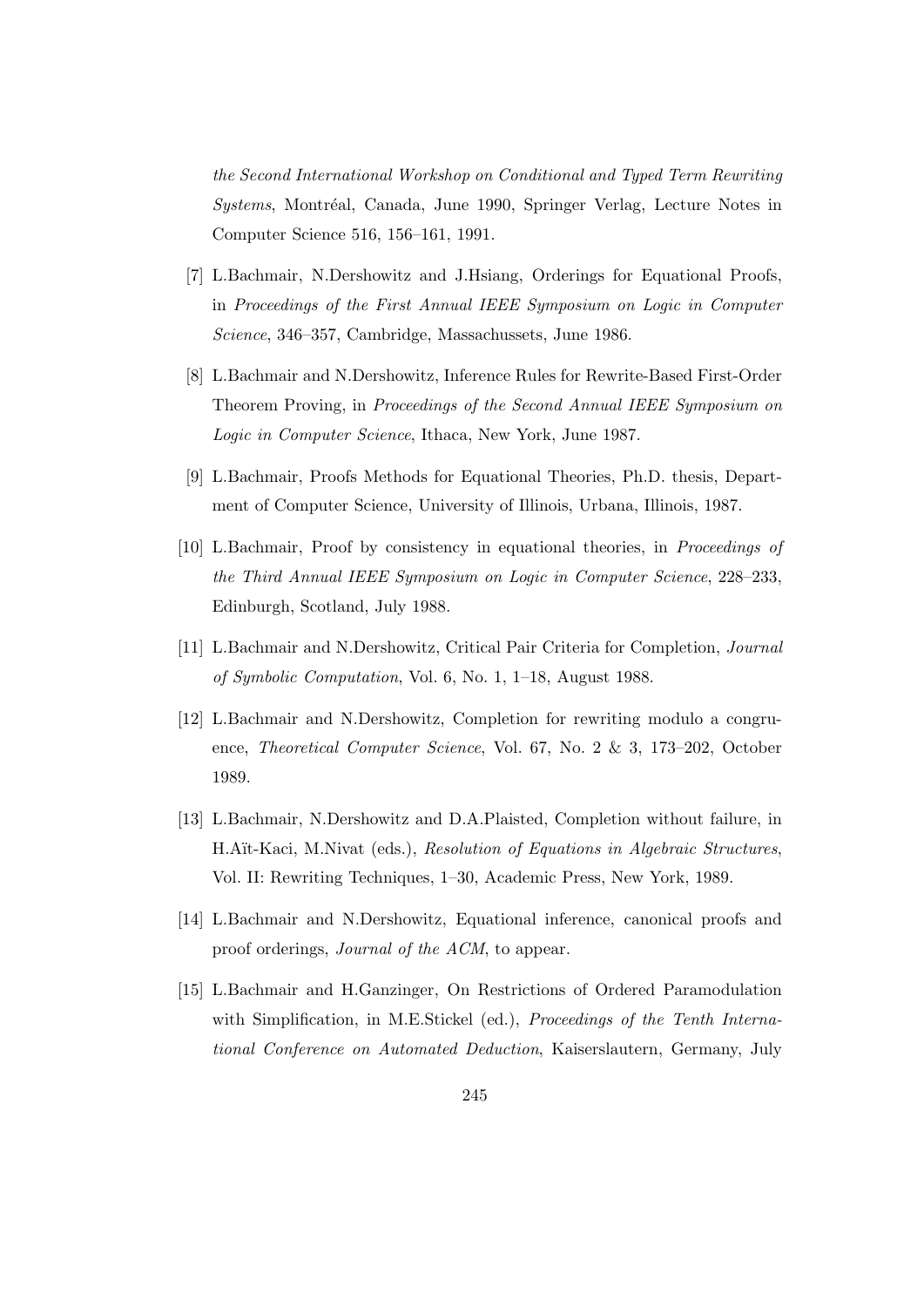1990, Springer Verlag, Lecture Notes in Artificial Intelligence 449, 427–441, 1990.

- [16] L.Bachmair and H.Ganzinger, Completion of First-Order Clauses with Equality by Strict Superposition, in M.Okada and S.Kaplan (eds.), Proceedings of the Second International Workshop on Conditional and Typed Term Rewriting Systems, Montréal, Canada, June 1990, Springer Verlag, Lecture Notes in Computer Science 516, 162–180, 1991.
- [17] L.Bachmair and H.Ganzinger, Non-Clausal Resolution and Superposition with Selection and Redundancy Criteria, in Proceedings of Logic Programming and Automated Reasoning, Springer Verlag, Lecture Notes in Artificial Intelligence 624, 273–284, 1992.
- [18] W.Bledsoe, Challenge problems in elementary calculus, in Journal of Automated Reasoning, Vol. 6, No. 3, 341-359, 1990.
- [19] W.W.Bartley III (ed.), Lewis Carroll's Symbolic Logic, Clarkson N.Potter Inc.
- [20] M.P.Bonacina and G.Sanna, KBlab: An Equational Theorem Prover for the Macintosh, in N.Dershowitz (ed.), Proceedings of the Third International Conference on Rewriting Techniques and Applications, Chapel Hill, NC, USA, April 1989, Springer Verlag, Lecture Notes in Computer Science 355, 548– 550, 1989.
- [21] M.P.Bonacina and J.Hsiang, On Rewrite Programs: Semantics and Relationship with Prolog, *Journal of Logic Programming*, Vol. 14, No.  $1\&2$ ,  $155-180$ , October 1992.
- [22] M.P.Bonacina, Problems in Lukasiewicz logic, Newsletter of the Association for Automated Reasoning, No. 18, 5-12, June 1991.
- [23] S.Bose, E.M.Clarke, D.E.Long and S.Michaylov, Parthenon: A parallel theorem prover for non-Horn clauses, Journal of Automated Reasoning, Vol. 8, N. 2, 153–182, April 1992.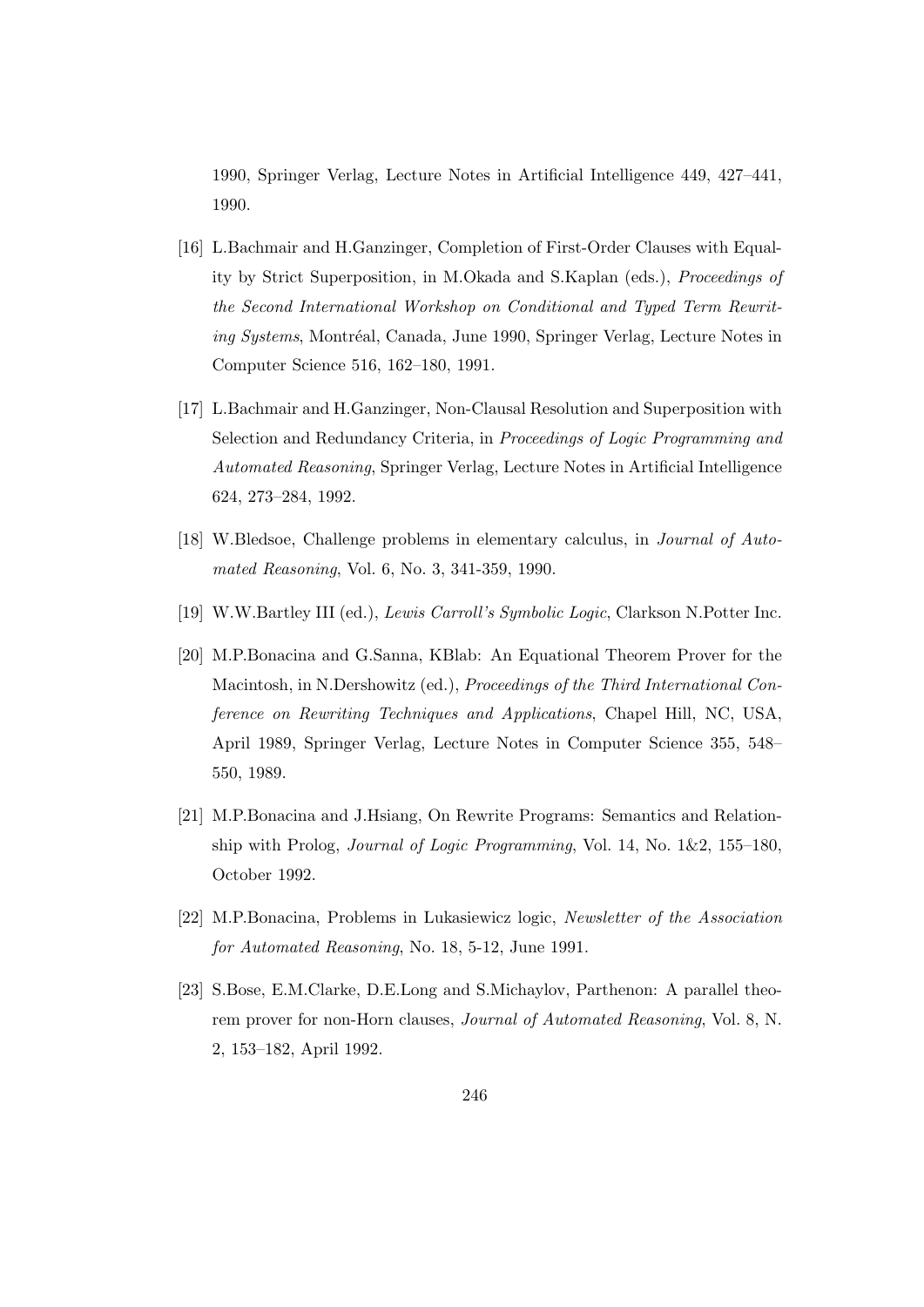- [24] B.Buchberger, An Algorithm for Finding a Basis for the Residue Class Ring of a Zero-dimensional Polynomial Ideal, (in German), PhD thesis, Department of Mathematics, University of Innsbruck, Austria, 1965.
- [25] D.Champeaux, Sub-problem finder and instance checker: Two cooperating pre-processors for theorem provers, in Proceedings of the Sixth International Joint Conference on Artificial Intelligence, 191–196, 1979.
- [26] D.Champeaux, Subproblem Finder and Instance Checker, Journal of the ACM, Vol. 33, No. 4, 633–657, 1986.
- [27] K.M.Chandy and S.Taylor, An Introduction to Parallel Programming, Jones and Bartlett, 1991.
- [28] C.L.Chang and R.C.Lee, Symbolic Logic and Mechanical Theorem Proving, Academic Press, New York, 1973.
- [29] Chinthayamma, Sets of independent axioms for a ternary boolean algebra, Notices of the American Mathematical Society, No. 164, 654, June 1969.
- [30] J.D.Christian, High-Performance Permutative Completion, Ph.D. thesis, The University of Texas at Austin, available as MCC Technical Report ACT-AI-303-89, August 1989.
- [31] E.M.Clarke, D.E.Long, S.Michaylov, S.A.Schwab, J.-P.Vidal and S.Kimura, Parallel Symbolic Computation Algorithms, Technical Report CMU-CS-90- 182, School of Computer Science, Carnegie Mellon University, October 1990.
- [32] S.E.Conry, D.J.MacIntosh and R.A.Meyer, DARES: A Distributed Automated REasoning System, in Proceedings of the 11th Conference of the American Association for Artificial Intelligence, 78–85, 1990.
- [33] J.Denzinger, Distributed knowledge-based deduction using the team work method, Technical report, Department of Computer Science, University of Kaiserslautern, 1991.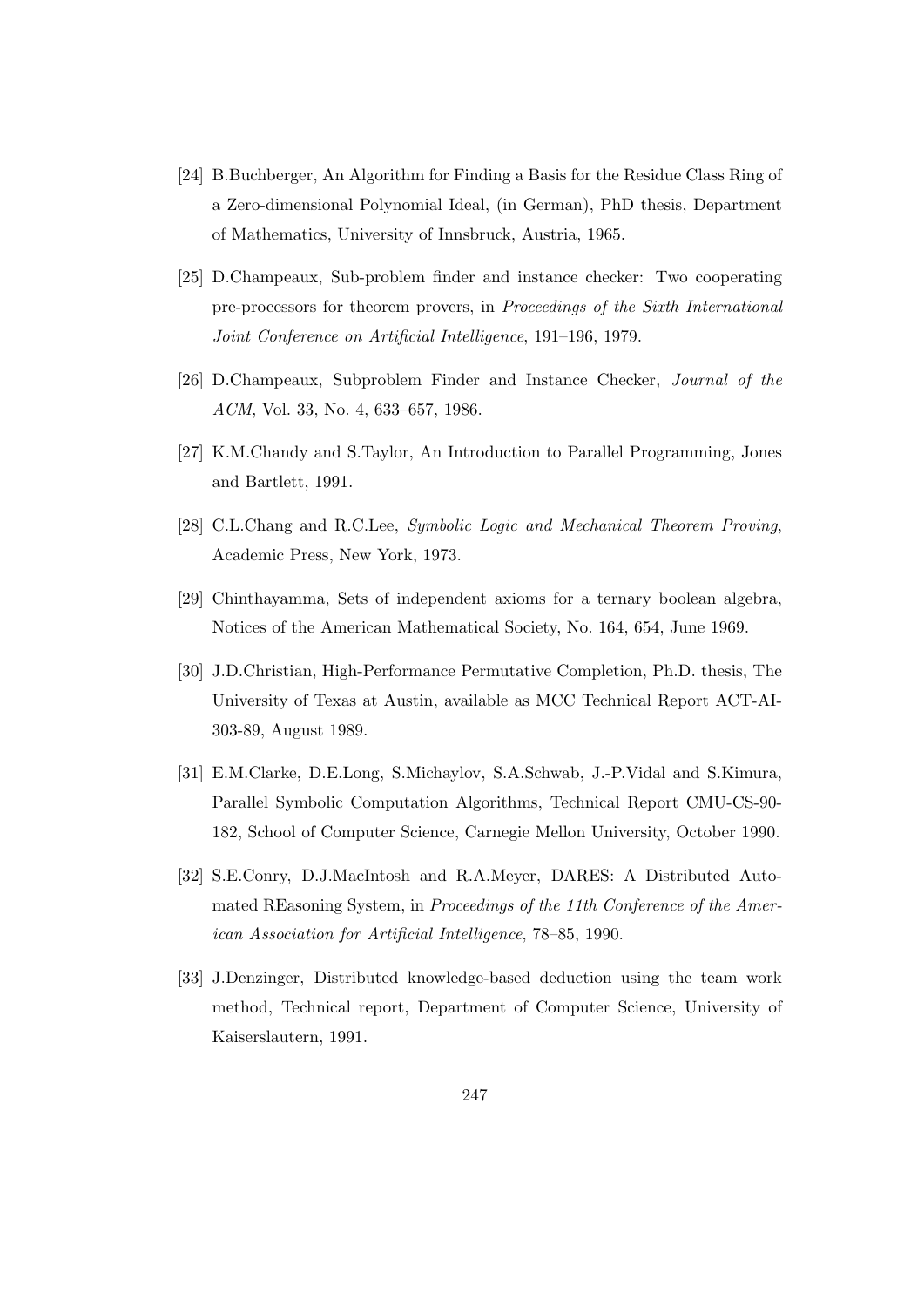- [34] N.Dershowitz and Z.Manna, Proving termination with multisets orderings, Communications of the ACM, Vol. 22, N. 8, 465–476, August 1979.
- [35] N.Dershowitz, Orderings for term-rewriting systems, Theoretical Computer Science, Vol. 17, No. 3, 279–301, 1982.
- [36] N.Dershowitz and N.A.Josephson, Logic Programming by Completion, in Proceedings of the Second International Conference on Logic Programming, 313– 320, Uppsala, Sweden, 1984.
- [37] N.Dershowitz, Computing with Rewrite Systems, Information and Control, Vol. 65, 122–157, 1985.
- [38] N.Dershowitz, Termination of Rewriting, Journal of Symbolic Computation, Vol. 3, No. 1 & 2, 69–116, February/April 1987.
- [39] N.Dershowitz, Completion and its Applications, in H.A¨ıt-Kaci, M.Nivat (eds.), Resolution of Equations in Algebraic Structures, Vol. II: Rewriting Techniques, 31–86, Academic Press, New York, 1989.
- [40] N.Dershowitz and D.A.Plaisted, Equational Programming, in J.E.Hayes, D. Michie and J. Richards (eds.), *Machine Intelligence 11: The logic and ac*quisition of knowledge, Chapter 2, 21-56, Oxford Press, 1988.
- [41] N.Dershowitz and J.-P.Jouannaud, Rewrite Systems, Chapter 15, Volume B, Handbook of Theoretical Computer Science, North-Holland, 1989.
- [42] N.Dershowitz and J.-P.Jouannaud, Notations for Rewriting, Rapport de Recherche 478, LRI, Université de Paris Sud, January 1990.
- [43] N.Dershowitz and N.Lindenstrauss, An Abstract Concurrent Machine for Rewriting, in H.Kirchner, W.Wechler (eds.) Proceedings of the Second Conference on Algebraic and Logic Programming, Nancy, France, October 1990, Springer Verlag, Lecture Notes in Computer Science 463, 318–331 1990.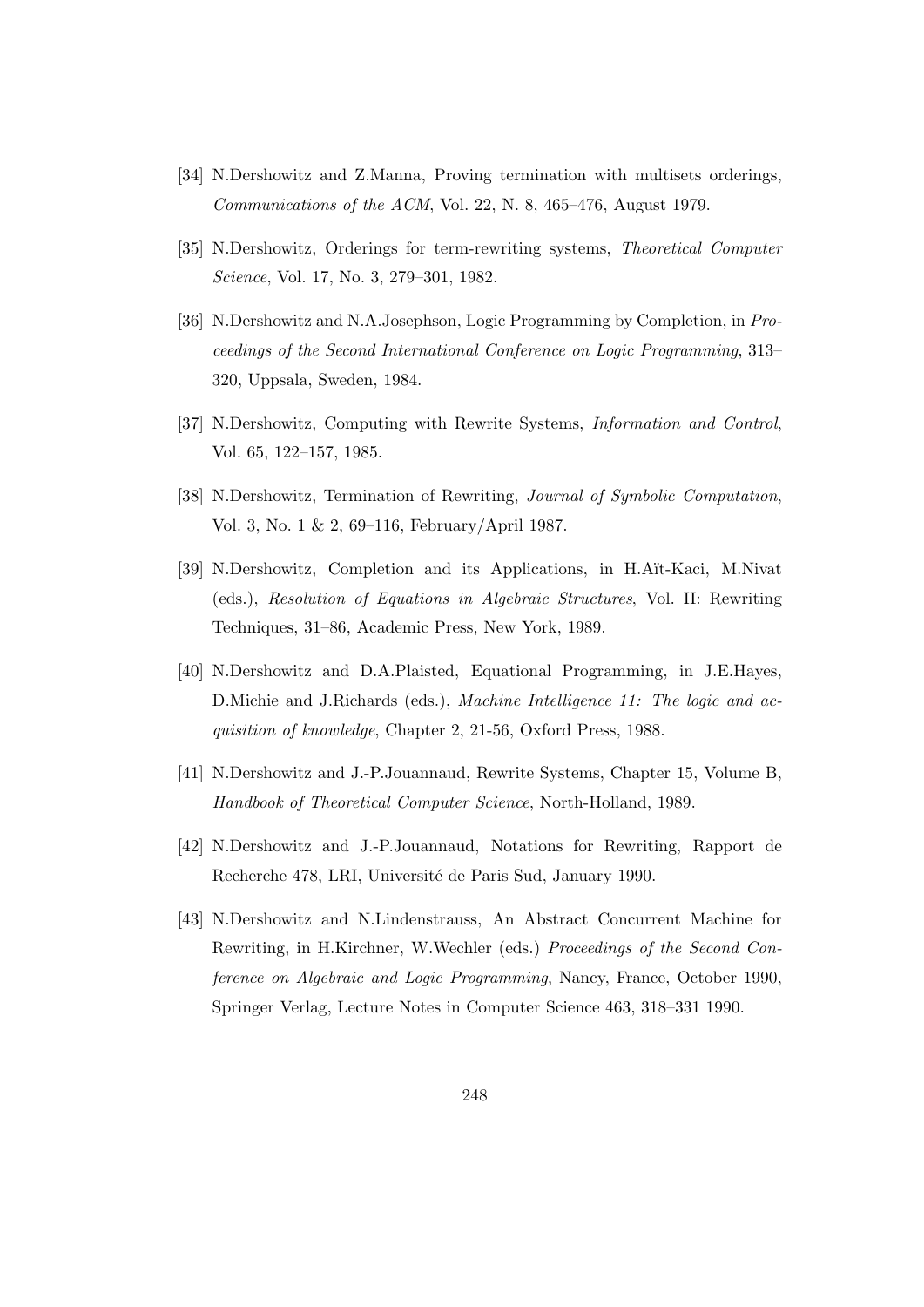- [44] N.Dershowitz, A Maximal-Literal Unit Strategy for Horn Clauses, in M.Okada and S.Kaplan (eds.), Proceedings of the Second International Workshop on Conditional and Typed Rewriting Systems, Montréal, Canada, June 1990, Springer Verlag, Lecture Notes in Computer Science 516, 14–25, 1991.
- [45] N.Dershowitz, Canonical Sets of Horn Clauses, in J.Leach Albert, B.Monien, M.Rodríguez Artalejo (eds.), Proceedings of the Eighteenth International Conference on Automata, Languages and Programming, Madrid, Spain, July 1991, Springer Verlag, Lecture Notes in Computer Science 510, 267–278, 1991.
- [46] F.Fages, Associative-commutative unification, in R.Shostak (ed.), Proceedings of the Seventh International Conference on Automated Deduction, Napa Valley, CA, USA, 1984, Springer Verlag, Lecture Notes in Computer Science 170, 1984.
- [47] I.Foster and S.Tuecke, Parallel Programming with PCN, Technical Report ANL-91/32, Version 1.2, December 1991.
- [48] L.Fribourg, A Strong Restriction to the Inductive Completion Procedure, Journal of Symbolic Computation, Vol. 8, No. 3, 253–276, September 1989.
- [49] L.Fribourg, A superposition oriented theorem prover, Journal of Theoretical Computer Science, Vol. 35, 129–166, 1985.
- [50] J.A.Goguen, How to prove algebraic inductive hypotheses without induction, in W.Bibel and R.Kowalski (eds.), Proceedings of the Fifth International Conference on Automated Deduction, Les Arcs, France, 1980, Springer Verlag, Lecture Notes in Computer Science 87, 356–373, 1980.
- [51] J.A.Goguen, S.Leinwand, J.Meseguer and T.Winkler, The Rewrite Rule Machine, 1988, Technical Monograph PRG-76, Oxford University Computing Laboratory, August 1989.
- [52] A.A.Grau, Ternary Boolean Algebra, Bulletin of the American Mathematical Society, Vol. 53, No. 6, 567–572, June 1947.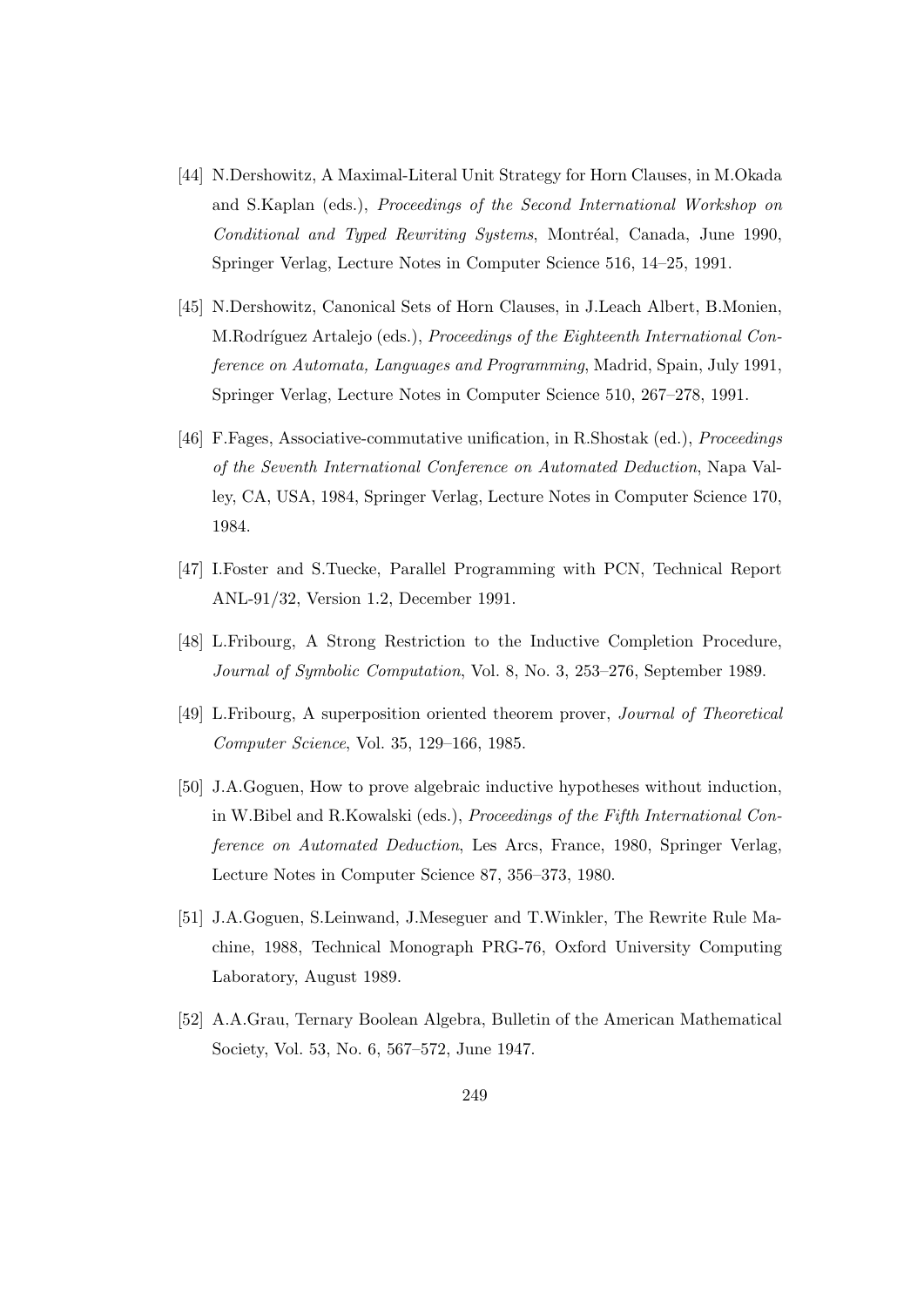- [53] J.R.Guard, F.C.Oglesby, J.H.Bennett and L.G.Settle, Semi-Automated Mathematics, *Journal of the ACM*, Vol. 16, No. 1, 1969.
- [54] A.Guha and H.Zhang, Andrews' Challenge Problem: Clause Conversion and Solutions, Newsletter of the Association for Automated Reasoning, No. 14, 5-8, December 1989.
- [55] D.J.Hawley, A Buchberger Algorithm for Distributed Memory Multi-Processors, in Proceedings of the International Conference of the Austrian Center for Parallel Computation, Linz, Austria, October 1991, Springer Verlag, Lecture Notes in Computer Science, to appear.
- [56] L.Henschen et al., Challenge Problem 1, SIGART Newsletter, No. 72, 30–31, July 1980.
- [57] C.M.Hoffmann and M.J.O'Donnell, Programming with Equations, ACM Transactions on Programming Languages and Systems, Vol. 4, N. 1, 83–112, January 1982.
- [58] J.Hsiang and N.Dershowitz, Rewrite Methods for Clausal and Nonclausal Theorem Proving, in Proceedings of the Tenth International Conference on Automata, Languages and Programming, Barcelona, Spain, July 1983, Springer Verlag, Lecture Notes in Computer Science 154, 1983.
- [59] J.Hsiang, Refutational Theorem Proving Using Term Rewriting Systems, Artificial Intelligence, Vol. 25, 255–300, 1985.
- [60] J.Hsiang and M.Rusinowitch, A New Method for Establishing Refutational Completeness in Theorem Proving, in J.Siekmann (ed.), Proceedings of the Eighth Conference on Automated Deduction, Oxford, England, July 1986, Springer Verlag, Lecture Notes in Computer Science 230, 141–152, 1986.
- [61] J.Hsiang, Rewrite Method for Theorem Proving in First Order Theories with Equality, Journal of Symbolic Computation, Vol. 3, 133–151, 1987.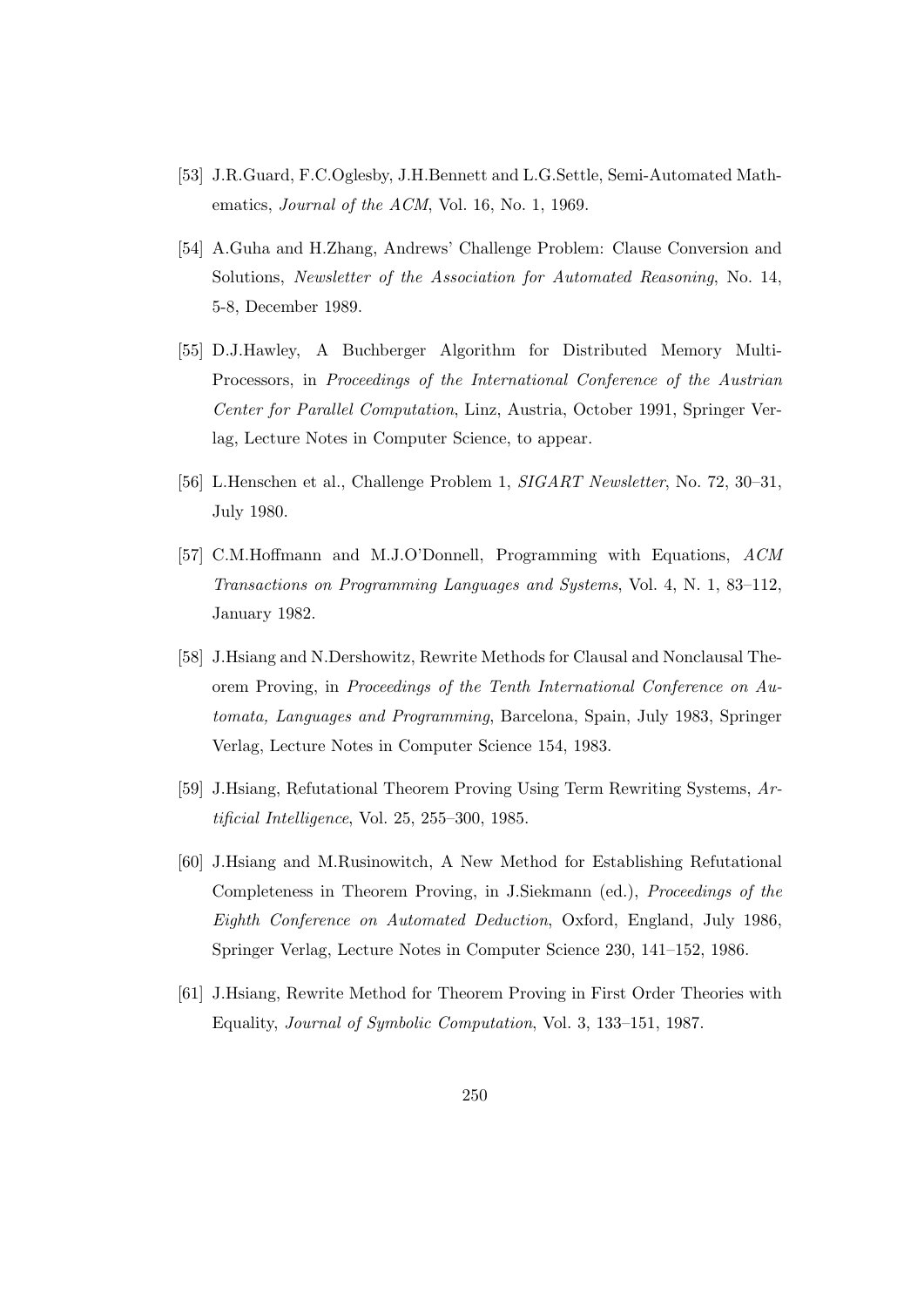- [62] J.Hsiang and M.Rusinowitch, On word problems in equational theories, in Th.Ottman (ed.), Proceedings of the Fourteenth International Conference on Automata, Languages and Programming, Karlsruhe, Germany, July 1987, Springer Verlag, Lecture Notes in Computer Science 267, 54–71, 1987.
- [63] J.Hsiang, M.Rusinowitch and K. Sakai, Complete Inference Rules for the Cancellation Laws, in Proceedings of the Tenth International Joint Conference on Artificial Intelligence, Milano, Italy, August 1987, 990–992, 1987.
- [64] J.Hsiang and M.Rusinowitch, Proving Refutational Completeness of Theorem Proving Strategies: the Transfinite Semantic Tree Method, Journal of the ACM, Vol. 38, No. 3, 559–587, July 1991.
- [65] G.Huet, Experiments with an interactive prover for Logic with Equality, Report 1106, Jenning Computing Center, Case Western Reserve University , Cleveland, Ohio, 1971.
- [66] G.Huet, Confluent reductions: abstract properties and applications to term rewriting systems, Journal of the ACM, Vol. 27, 797–821, 1980.
- [67] G.Huet, A Complete Proof of Correctness of the Knuth-Bendix Completion Algorithm, Journal of Computer and System Sciences, Vol. 23, 11–21, 1981.
- [68] G.Huet and J.M.Hullot, Proofs by Induction in Equational Theories with Constructors, Journal of Computer and System Sciences, Vol. 25, 239–266, 1982.
- [69] A.Jindal, R.Overbeek and W.Kabat, Exploitation of parallel processing for implementing high-performance deduction systems, Journal of Automated Reasoning, Vol. 8, 23–38, 1992.
- [70] J.-P.Jouannaud and H.Kirchner, Completion of a set of rules modulo a set of equations, SIAM Journal of Computing, Vol. 15, 1155–1194, November 1986.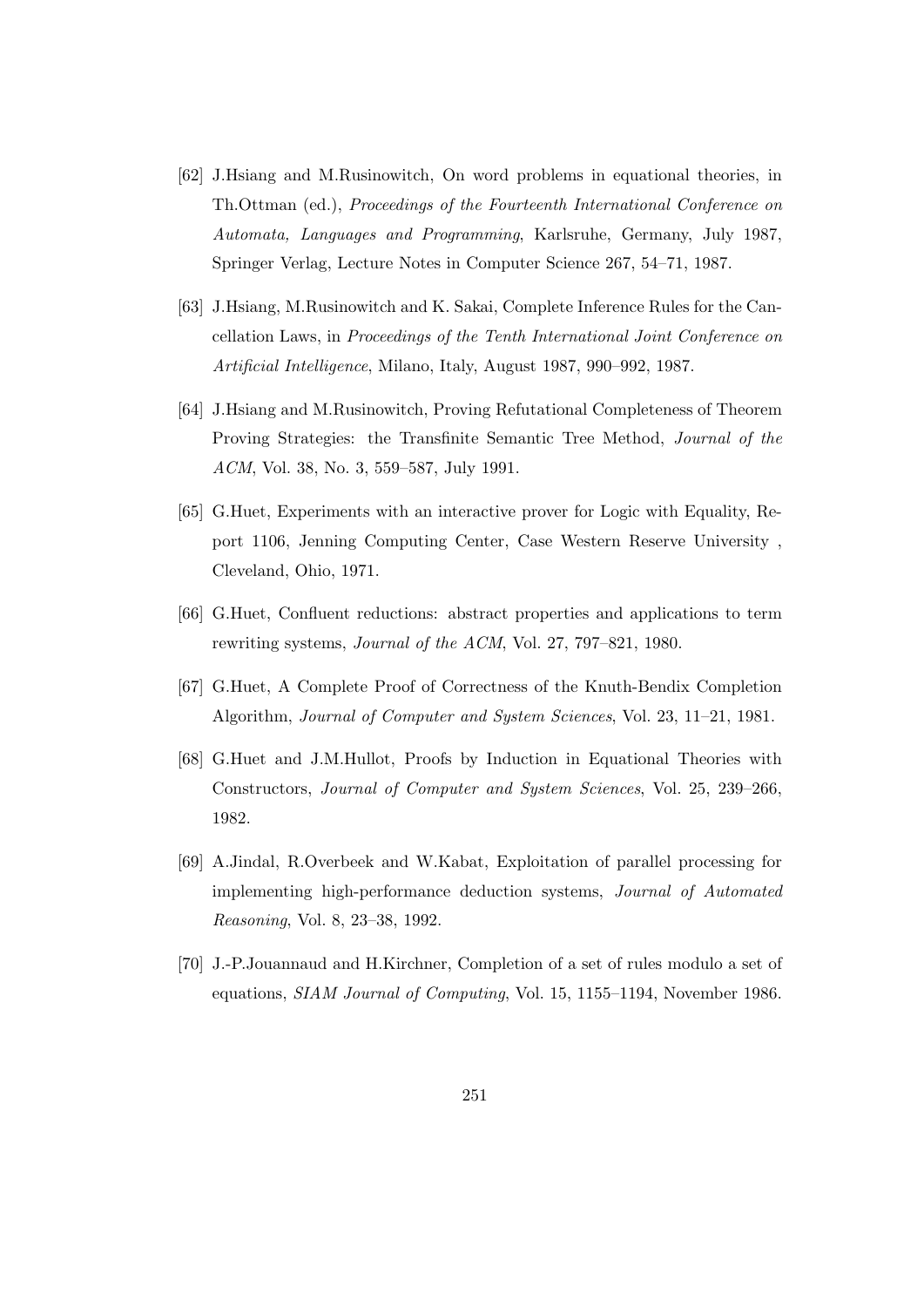- [71] J.-P.Jouannaud and E.Kounalis, Automatic proofs by induction in equational theories without constructors, Information and Computation, Vol. 82, No. 1, 1–33, July 1989.
- [72] J.-P.Jouannaud and C.Kirchner, Solving Equations in Abstract Algebras: A Rule-Based Survey of Unification, Technical Report, LRI, Université de Paris Sud, November 1989.
- [73] J.A.Kalman, Axiomatizations of logics with values in groups, in Journal of the London Mathematical Society, Vol. 2, No. 14, 193–199, 1975.
- [74] S.Kamin and J.-J.Lévy, Two generalizations of the recursive path ordering, Unpublished note, Department of Computer Science, University of Illinois, Urbana, Illinois, February 1980.
- [75] D.Kapur and P.Narendran, An equational approach to theorem proving in first order predicate calculus, in Proceedings of the Ninth International Joint Conference on Artificial Intelligence, 1146–1153, Los Angeles, California, August 1985.
- [76] D.Kapur, P.Narendran and H.Zhang, Proof by induction using test sets, in J.Siekmann (ed.), Proceedings of the Eighth Conference on Automated Deduction, Oxford, England, July 1986, Springer Verlag, Lecture Notes in Computer Science 230, 99–117, 1986.
- [77] D.Kapur and D.R.Musser, Proof by consistency, Artificial Intelligence, Vol. 31, No. 2, 125–157, February 1987.
- [78] D.Kapur and H.Zhang, RRL: a Rewrite Rule Laboratory, in E.Lusk, R.Overbeek (eds.), Proceedings of the Nineth International Conference on Automated Deduction, Argonne, Illinois, May 1988, Springer Verlag, Lecture Notes in Computer Science 310, 768–770, 1988.
- [79] D.Kapur and H.Zhang, Axiomatizations of free groups, in Journal of Automated Reasoning, Vol. 4, No. 3, Problem corner.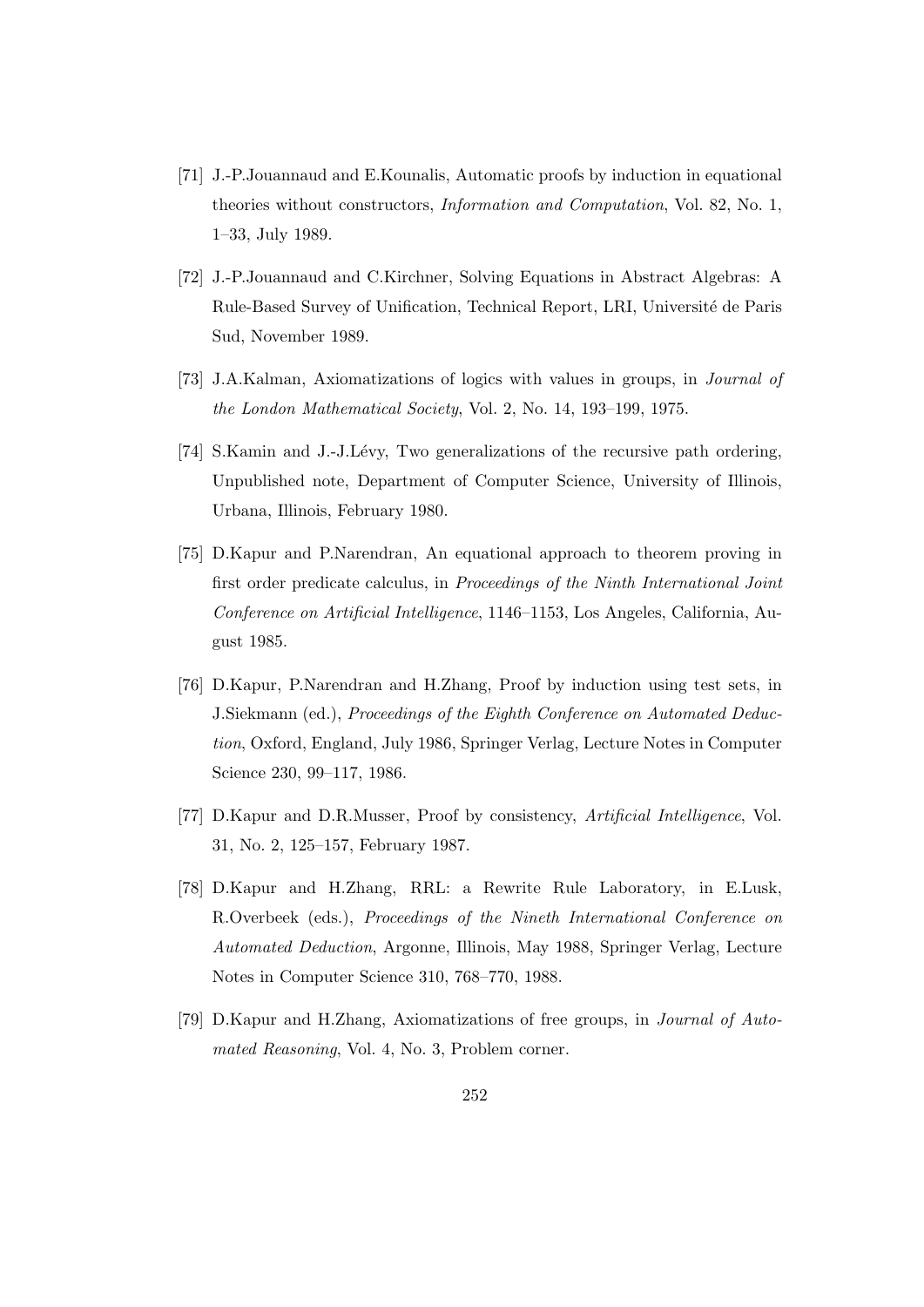- [80] B.W.Kernighan and D.M.Ritchie, The C Programming Language, second edition, Prentice Hall Software Series, 1988.
- [81] C.Kirchner, H.Kirchner and J.Meseguer, Operational semantics of OBJ3, in Proceedings of the 9th International Conference on Automata, Languages and Programming, Springer Verlag, Lecture Notes in Computer Science 241, 1988.
- [82] C.Kirchner and P.Viry, Implementing Parallel Rewriting, in B.Fronhöfer and G.Wrightson (eds.), Parallelization in Inference Systems, Springer Verlag, Lecture Notes in Artificial Intelligence 590, 123–138, 1992.
- [83] C.Kirchner, Personal communication, January 1992.
- [84] D.E.Knuth and P.B.Bendix, Simple Word Problems in Universal Algebras, in J.Leech (ed.), Proceedings of the Conference on Computational Problems in Abstract Algebras, Oxford, England, 1967, Pergamon Press, Oxford, 263–298, 1970.
- [85] R.E.Korf, Depth-first iterative deepening: an optimal admissible tree search, Artificial Intelligence, Vol. 27, No. 1, 97–109, September 1985.
- [86] E.Kounalis and M.Rusinowitch, On Word Problems in Horn Theories, Journal of Symbolic Computation, Vol. 11, No. 1 & 2, 113–128, January/February 1991.
- [87] R.Kowalski, Studies in the completeness and efficiency of theorem proving by resolution, Ph.D. Thesis, University of Edinburgh, 1970.
- [88] D.S.Lankford, Canonical inference, Memo ATP-32, Automatic Theorem Proving Project, University of Texas, Austin, Texas, May 1975.
- [89] D.S.Lankford, A simple explanation of inductionless induction, Technical report MTP-14, Mathematics Department, Louisiana Technical University, Ruston, Louisiana, 1981.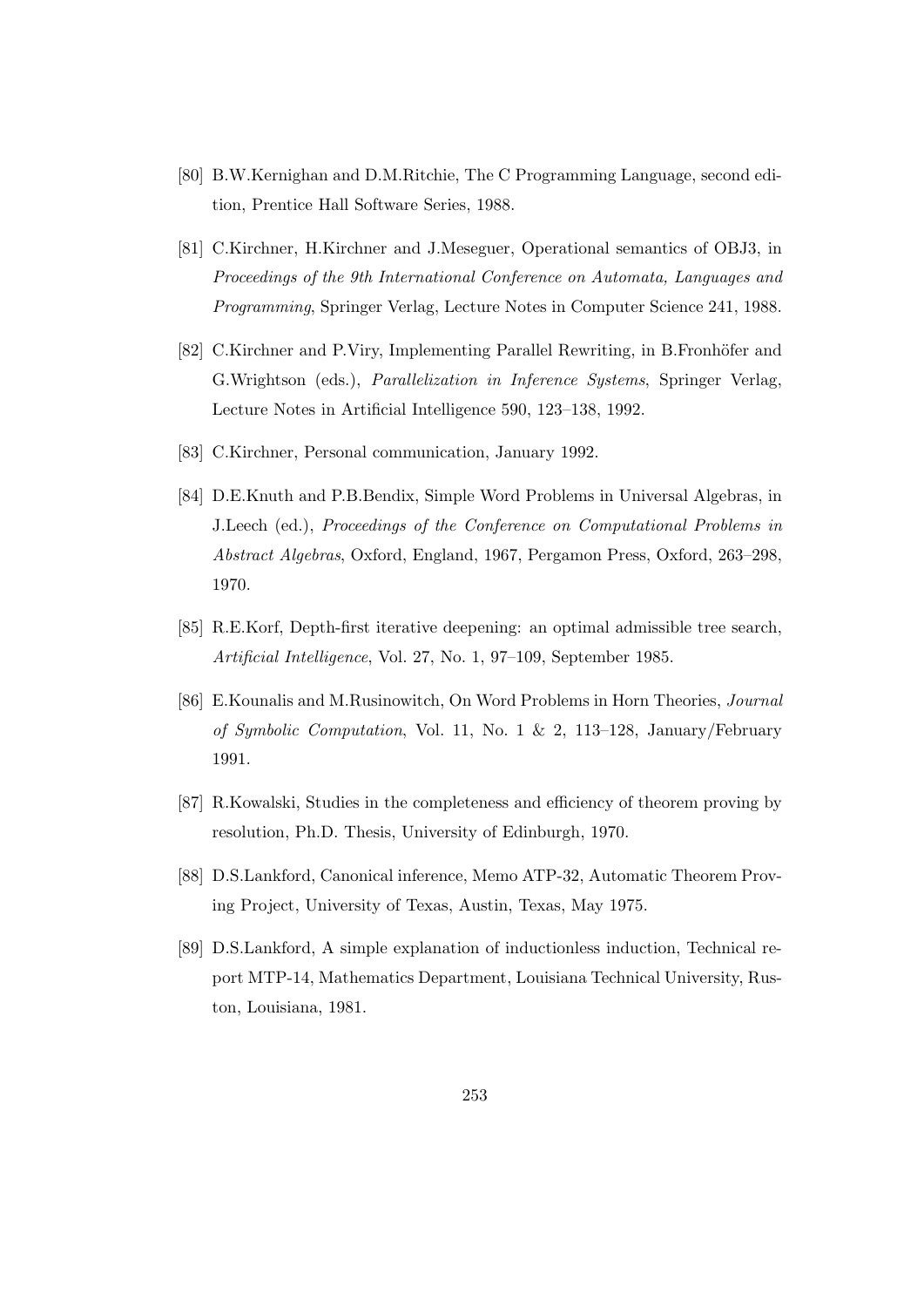- [90] D.W.Loveland, A simplified format for the model elimination procedure, Journal of the ACM, Vol. 16, N. 3, 349–363, July 1969.
- [91] D.W.Loveland, Automated Theorem Proving: A Logical Basis, North-Holland, Amsterdam, 1978.
- [92] E.L.Lusk and R.A.Overbeek, Non-Horn Problems, Journal of Automated Reasoning, Vol. 1, No. 1, 1985.
- [93] E.L.Lusk and R.A.Overbeek, Reasoning about Equality, Journal of Automated Reasoning, Vol. 1, 209–228, 1985.
- [94] E.L.Lusk and W.W.McCune, Experiments with ROO: a Parallel Automated Deduction System, in B.Fronhöfer and G.Wrightson (eds.), *Parallelization in* Inference Systems, Springer Verlag, Lecture Notes in Artificial Intelligence 590, 139–162, 1992.
- [95] D.J.MacIntosh, Distributed Automated Reasoning: The Role of Knowledge in Distributed Problem Solving, PhD thesis, Clarkson University, Potsdam, New York, December 1989.
- [96] W.W.McCune, An indexing mechanism for finding more general formulas, Newsletter of the Association for Automated Reasoning, No. 9, 7–8, January 1988.
- [97] W.W.McCune and L.Wos, Some Fixed Point Problems in Combinatory Logic, Newsletter of the Association for Automated Reasoning, No. 10, 7–8, April 1988.
- [98] W.W.McCune, OTTER 2.0 Users Guide, Technical Report ANL-90/9, Argonne National Laboratory, Argonne, Illinois, March 1990.
- [99] W.W.McCune, What's New in OTTER 2.2, Technical Memorandum ANL/MCS-TM-153, Argonne National Laboratory, Argonne, Illinois, July 1991.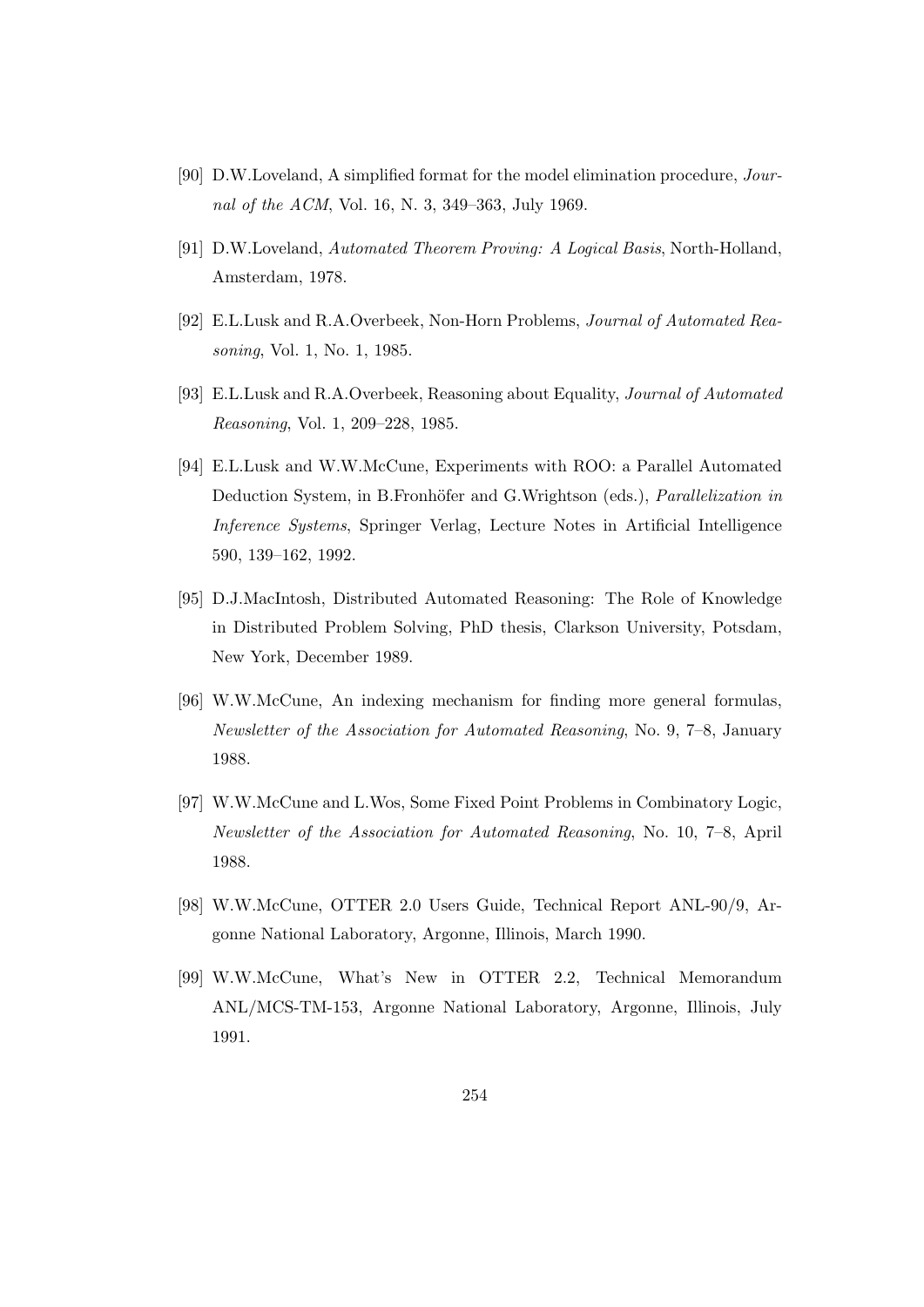- [100] W.W.McCune, Single axioms for the left group and right group calculi, Preprint MCS-P219-0391, Mathematics and Computer Science Division, Argonne National Laboratory, Argonne, Illinois, July 1991.
- [101] D.Musser, On proving inductive properties of abstract data types, in Proceedings of the Seventh ACM Symposium on Principles of Programming Languages, 154–162, Las Vegas, Nevada, 1980.
- [102] F.Pfenning, Single axioms in the implicational propositional calculus, in in E.Lusk, R.Overbeek (eds.), Proceedings of the Ninth International Conference on Automated Deduction, 710–713, Argonne, Illinois, May 1988, Springer Verlag, Lecture Notes in Computer Science 310, 1988.
- [103] F.J.Pelletier, Completely nonclausal, completely heuristically driven automated theorem proving, Technical Report TR82-7, Department of Computer Science, Edmonton, Alberta, Canada, 1982.
- [104] F.J.Pelletier, Seventy-five problems for testing automatic theorem provers, in Journal of Automated Reasoning, Vol. 2, 191-216, 1986.
- [105] G.E.Peterson and M.E.Stickel, Complete sets of reductions for some equational theories, Journal of the ACM, Vol. 28, No. 2, 233–264, 1981.
- [106] G.E.Peterson, A Technique for Establishing Completeness Results in Theorem proving with Equality, SIAM Journal of Computing, Vol. 12, No. 1, 82–100, 1983.
- [107] D.A.Plaisted, Semantic confluence tests and completion methods, Information and Control, Vol. 65, 182–215, 1985.
- [108] A.Quaife, Andrews' Challenge Problem Revisited, Newsletter of the Association for Automated Reasoning, No. 15, 3–7, May 1990.
- [109] M.Rusinowitch, Theorem-proving with Resolution and Superposition, Journal of Symbolic Computation, Vol. 11, N. 1 & 2, 21–50, January/February 1991.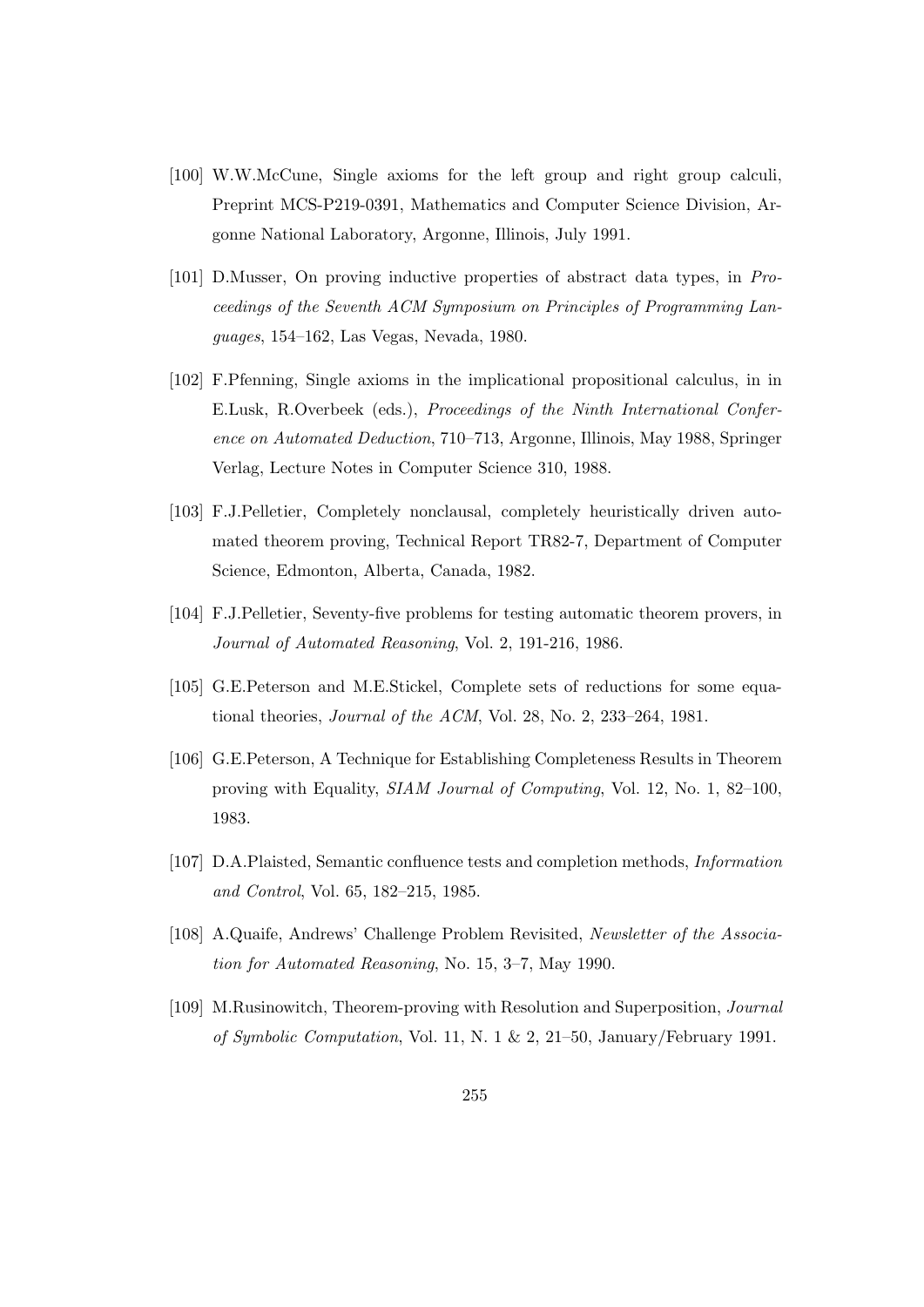- [110] J.Schumann and R.Letz, PARTHEO: A High-Performance Parallel Theorem Prover, in M.E.Stickel (ed.), Proceedings of the Tenth International Conference on Automated Deduction, Kaiserslautern, Germany, July 1990, Springer Verlag, Lecture Notes in Artificial Intelligence 449, 28–39, 1990.
- [111] K.Siegl, Gröbner Bases Computation in STRAND: A Case Study for Concurrent Symbolic Computation in Logic Programming Languages, Master thesis and Technical Report N. 90-54.0, RISC-LINZ, November 1990.
- [112] R.Socher-Ambrosius, How to Avoid the Derivation of Redundant Clauses in Reasoning Systems, Journal of Automated Reasoning, to appear.
- [113] R.Smullyan, To Mock a Mockingbird, Knopf, 1985.
- [114] M.E.Stickel, A unification algorithm for associative-commutative functions, Journal of the ACM, Vol. 28, No. 3, 423–434, 1981.
- [115] M.E.Stickel, A Prolog technology theorem prover, New Generation Computing, Vol. 2, N. 4, 371–383, 1984.
- [116] M.E.Stickel and W.M.Tyson, An analysis of consecutively bounded depth-first search with applications in automated deduction, Proceedings of the Ninth International Joint Conference on Artificial Intelligence, Los Angeles, California, August 1985, 1073–1075.
- [117] M.E.Stickel, A Prolog Technology Theorem Prover: Implementation by an Extended Prolog Compiler, Journal of Automated Reasoning, Vol. 4, 353–380, 1988.
- [118] M.E.Stickel, The Path-Indexing Method for Indexing Terms, Technical Note 473, SRI International, October 1989.
- [119] A.S.Tanenbaum, Computer Networks, Second Edition, Prentice Hall, Englewood Cliffs, New Jersey, 1988.
- [120] S.Tuecke, Personal communication, May 1992 and December 1992.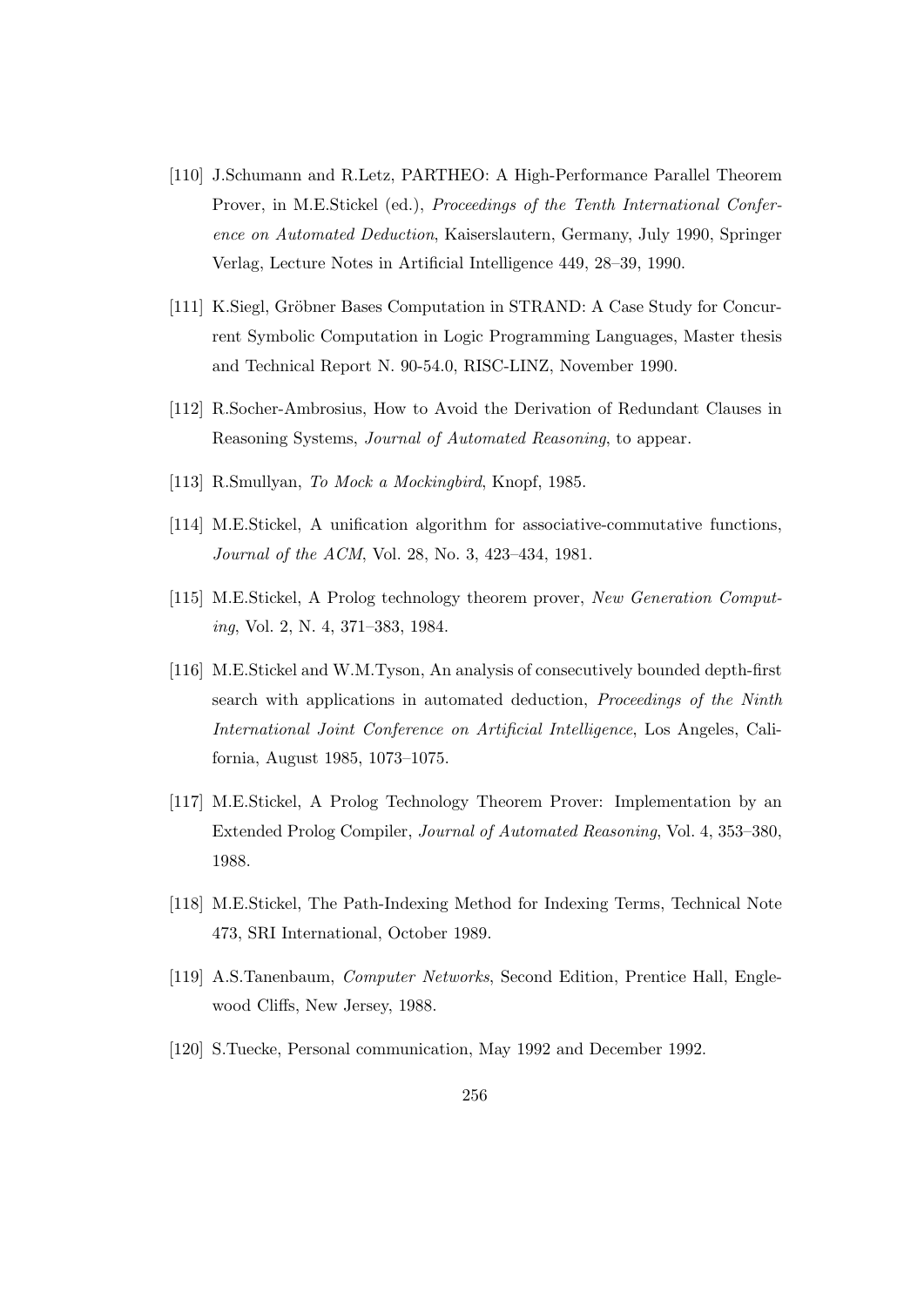- [121] J.-P.Vidal, The Computation of Gröbner Bases on A Shared Memory Multiprocessor, in A.Miola (ed.), Proceedings of International Symposium on the Design and Implementation of Symbolic Computation Systems, Capri, Italy, April 1990, Springer Verlag, Lecture Notes in Computer Science 429, 81–90, 1990. Full version available as Technical Report CMU-CS-90-163, School of Computer Science, Carnegie Mellon University, August 1990.
- [122] D.H.D.Warren, An abstract Prolog instruction set, Technical Note 309, Artificial Intelligence Center, SRI International, Menlo Park, California, October 1983.
- [123] S.Winker and L.Wos, Automated generation of models and counter-examples and its application to open questions in ternary Boolean algebra, in Proceedings of the Eighth Symposium on Multiple-Valued Logic, 251–256, IEEE, New York, 1978.
- [124] L.Wos, R.Overbeek and L.Henschen, Hyperparamodulation: a refinement of paramodulation, in W.Bibel, R.Kowalski (eds.), Proceedings of the Fifth Conference on Automated Deduction, Les Arcs, France, 1980, Springer Verlag, Lecture Notes in Computer Science 87, 1980.
- [125] L.Wos, Automated Reasoning: 33 Basic Research Problems, Prentice Hall, 1988.
- [126] L.Wos, Searching for Open Questions, Newsletter of the Association for Automated Reasoning, No. 15, 8, May 1990.
- [127] K.A.Yelick, Using abstraction in explicitly parallel programs, Ph.D. Thesis, Laboratory for Computer Science, Massachusetts Institute of Technology, available as Technical Report MIT/LCS/TR-507, July 1991.
- [128] K.A.Yelick and S.J.Garland, A Parallel Completion Procedure for Term Rewriting Systems, in D.Kapur (ed.), Proceedings of the Eleventh International Conference on Automated Deduction, Saratoga Springs, New York, June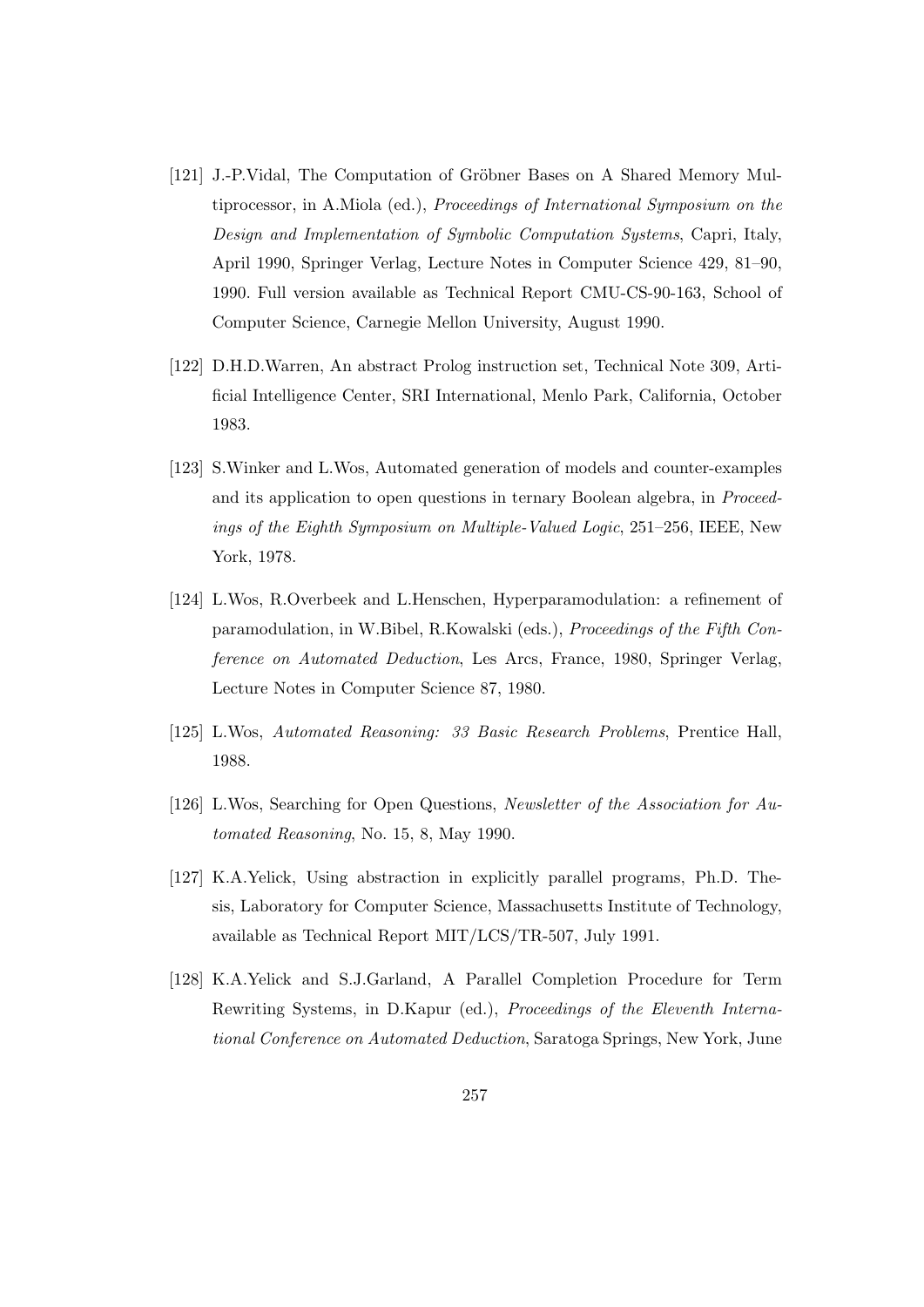1992, Springer Verlag, Lecture Notes in Artificial Intelligence 607, 109–123, 1992.

- [129] K.A.Yelick, Personal communication, June 1992.
- [130] H.Zhang and D.Kapur, First Order Theorem Proving Using Conditional Rewrite Rules, in E.Lusk, R.Overbeek (eds.), Proceedings of the Ninth International Conference on Automated Deduction, 1–20, Argonne, Illinois, May 1988, Springer Verlag, Lecture Notes in Computer Science 310, 1988.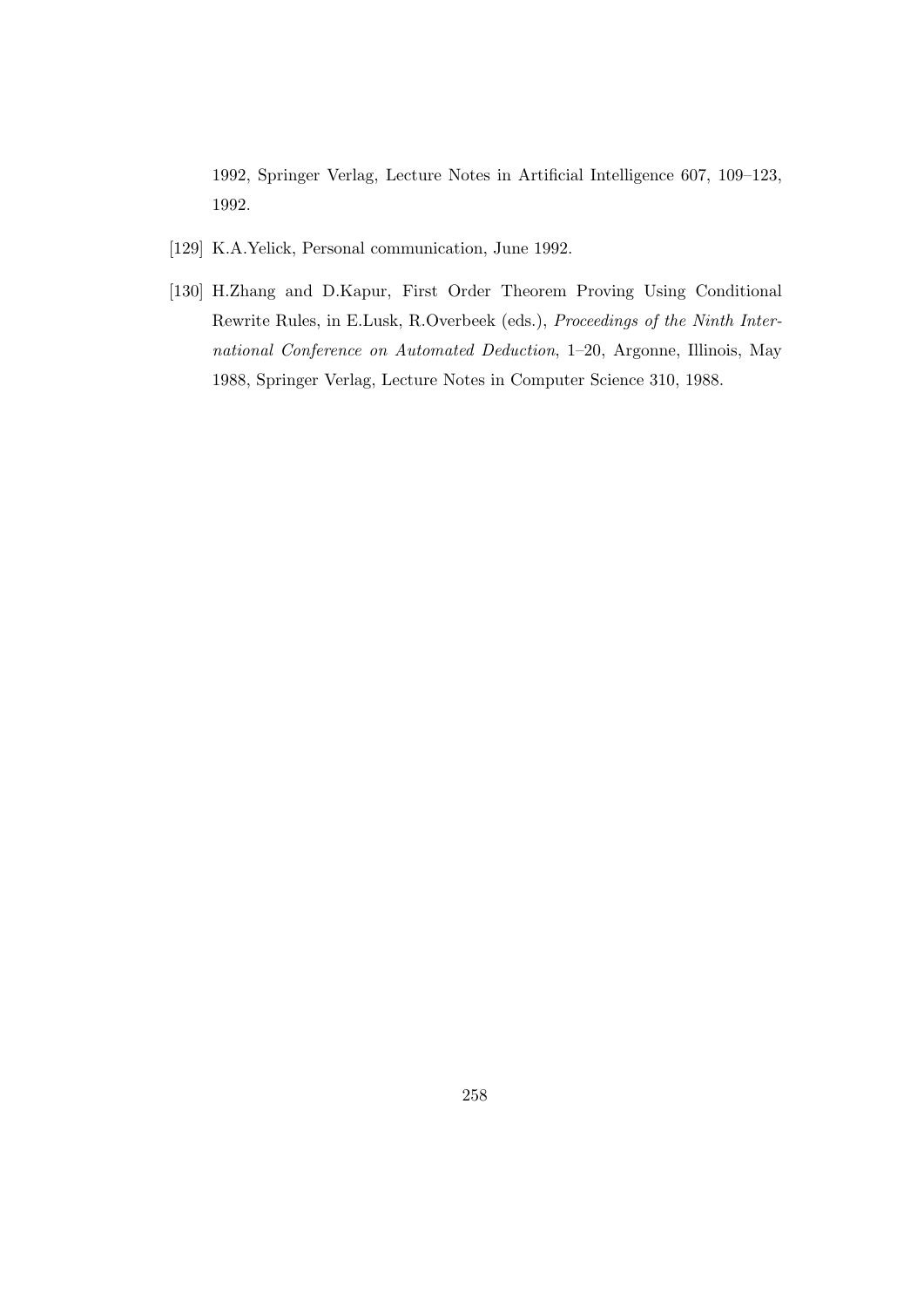# Appendix A

# Parallel inferences

### A.1 Inference rules

We use  $l, p, q, r$  for terms,  $A, B, L$  for literals,  $C, D$  for clauses and  $\succ$  is a complete simplification ordering on terms and atoms. The following inference rules, or variations thereof, have appeared in several works, e.g. in [28, 64, 109, 15, 44]:

#### Contraction inference rules:

Simplification:

$$
\frac{S \cup \{p \simeq q, l \simeq r\}}{S \cup \{p[r\sigma]_u \simeq q, l \simeq r\}} \quad p|u = l\sigma, \quad p \succ p[r\sigma]_u, \quad p \triangleright l \vee q \succ p[r\sigma]_u
$$

$$
\frac{S \cup \{A \vee C, l \simeq r\}}{S \cup \{A[r\sigma]_u \vee C, l \simeq r\}} \quad A|u = l\sigma, \quad A \succ A[r\sigma]_u
$$

Clausal Simplification:

$$
\frac{S \cup \{L_1 \vee \ldots \vee L_n, L\}}{S \cup \{L_2 \vee \ldots \vee L_n, L\}} \quad L_1 = \neg L \sigma
$$

where the literals in  $L_1 \vee \ldots \vee L_n$  may be permuted, so that the one which is deleted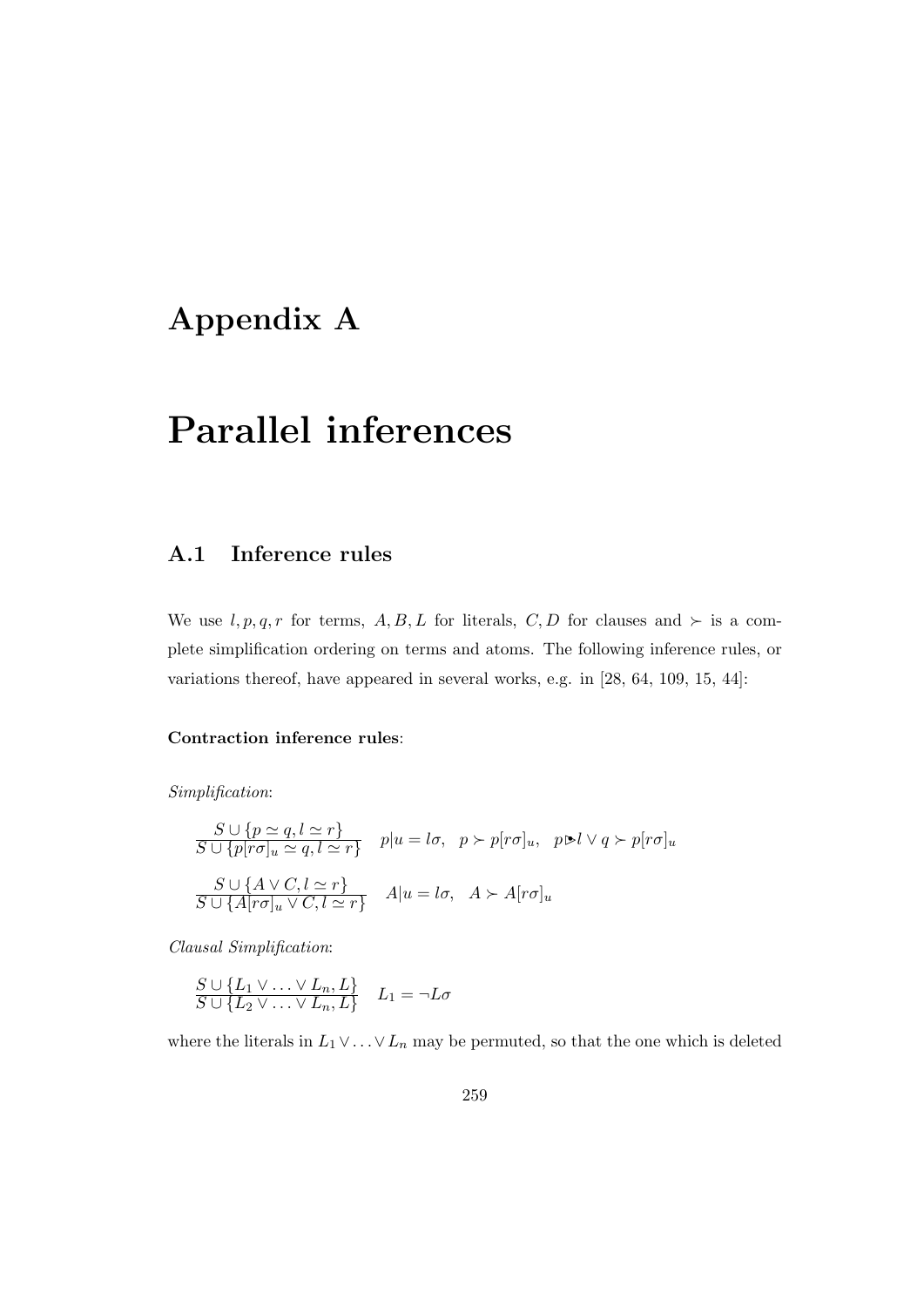is the first one.

Functional Subsumption

$$
\frac{S \cup \{p \simeq q, l \simeq r\}}{S \cup \{l \simeq r\}} \ (p \simeq q) \mathbb{P}(l \simeq r)
$$

Clausal Subsumption

$$
\frac{S \cup \{C, D\}}{S \cup \{C\}} D \geq C
$$

where  $\geq$  is the encompassment ordering and  $\geq$  is the subsumption ordering (see Section 2.1). In the next section we may use "simplification" for both simplification and clausal simplification and "subsumption" to mean functional subsumption of equations and clausal subsumption of clauses.

#### Expansion inference rules:

Superposition:

$$
S \cup \{p \simeq q \lor D, l \simeq r \lor C\}
$$
  

$$
S \cup \{p \simeq q \lor D, l \simeq r \lor C, p[r]_u \sigma \simeq q\sigma \lor C\sigma \lor D\sigma\}
$$
  

$$
p|u \notin X, (p|u)\sigma = l\sigma, p\sigma \nleq q\sigma, p\sigma \nleq p[r]_u \sigma, (p \simeq q)\sigma \nleq A\sigma, \forall A \in D
$$

(Ordered) Paramodulation:

$$
S \cup \{A \vee D, l \simeq r \vee C\}
$$
  

$$
S \cup \{A \vee D, l \simeq r \vee C, A[r]_u \sigma \vee C\sigma \vee D\sigma\}
$$
  

$$
A|u \notin X, (A|u)\sigma = l\sigma, l\sigma \npreceq r\sigma, (l \simeq r)\sigma \npreceq B\sigma, \forall B \in C, A\sigma \npreceq B\sigma, \forall B \in D
$$

where the clause  $l \simeq r \vee C$ , called paramodulant, paramodulates into the clause  $p \simeq q \vee D$  or  $A \vee D$ .

Binary (Ordered) Resolution: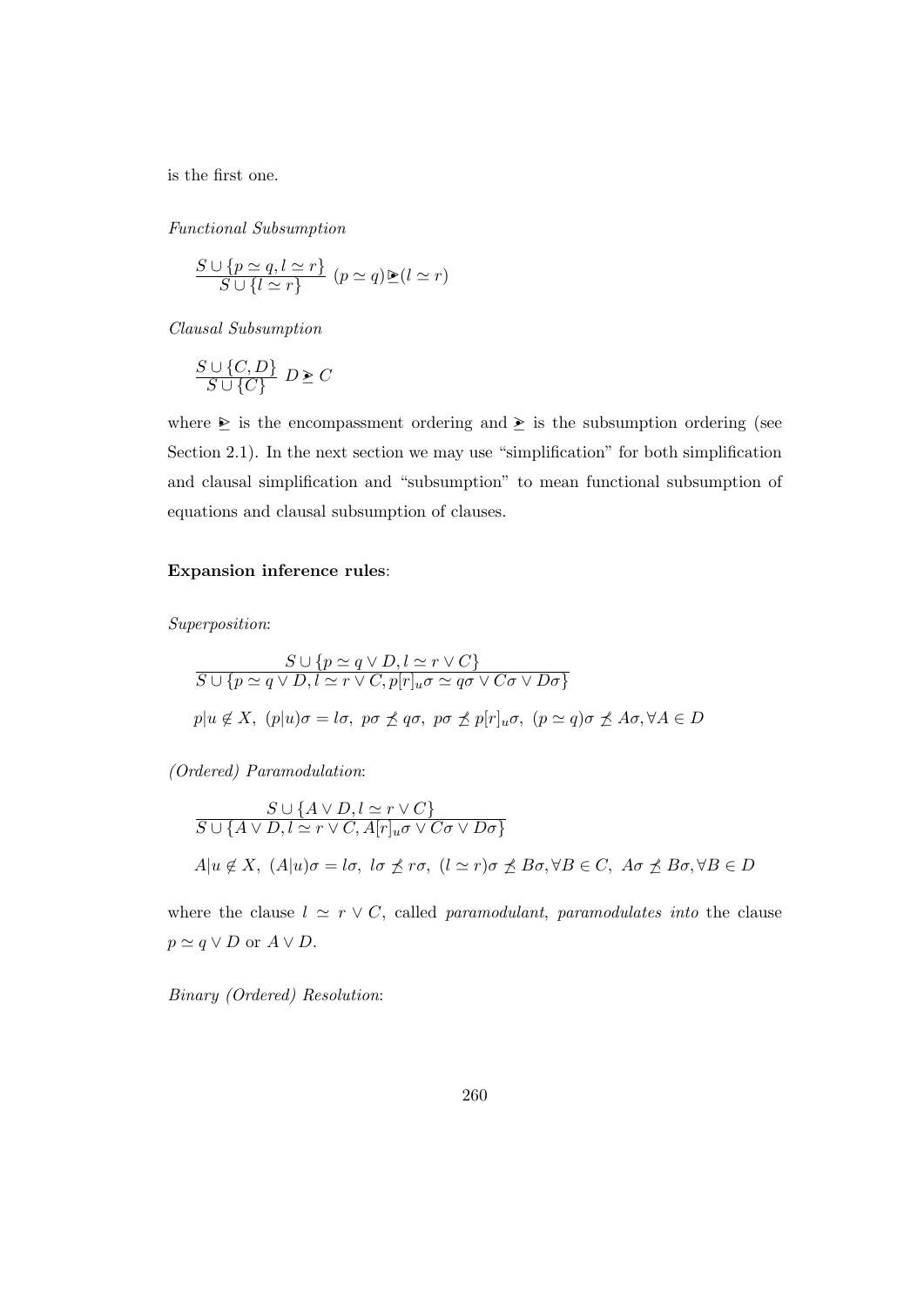$$
\frac{S \cup \{L_1 \vee D, \neg L_2 \vee C\}}{S \cup \{L_1 \vee D, \neg L_2 \vee C, C\sigma \vee D\sigma\}} \quad L_1 \sigma = L_2 \sigma \quad L_1 \sigma \npreceq B\sigma, \quad \forall B \in C
$$

(Ordered) Factoring:

$$
\frac{S \cup \{L_1 \vee L_2 \vee C\}}{S \cup \{L_1 \vee L_2 \vee C, L_1 \sigma \vee C \sigma\}} \quad L_1 \sigma = L_2 \sigma \quad L_1 \sigma \npreceq B \sigma, \forall B \in C - \{L_2\}
$$

Hyperresolution:

$$
S \cup \{\neg L_1 \lor \dots \lor \neg L_n \lor C, A_1 \lor D_1, \dots A_n \lor D_n\}
$$
  

$$
S \cup \{\neg L_1 \lor \dots \lor \neg L_n \lor C, A_1 \lor D_1, \dots A_n \lor D_n, C\sigma \lor D_1\sigma \dots \lor D_n\sigma\}
$$
  

$$
L_j\sigma = A_j\sigma, \ 1 \leq j \leq n \ C, D_1 \dots D_n \text{ positive}
$$

An hyperresolution step involves a non-positive clause  $\neg L_1 \vee \ldots \vee \neg L_n \vee C$  with n negative literals and n positive clauses  $A_1 \vee D_1, \ldots A_n \vee D_n$ . The non-positive clause is called nucleus and the positive clauses are called satellites. By resolving upon the  $n$  negative literals of the nucleus, an hyperresolution step generates a positive hyperresolvent  $C\sigma \vee D_1\sigma \ldots \vee D_n\sigma$ .

Negative Hyperresolution:

$$
S \cup \{L_1 \vee \ldots \vee L_n \vee C, \neg A_1 \vee D_1, \ldots \neg A_n \vee D_n\}
$$
  

$$
S \cup \{L_1 \vee \ldots \vee L_n \vee C, \neg A_1 \vee D_1, \ldots \neg A_n \vee D_n, C\sigma \vee D_1\sigma \ldots \vee D_n\sigma\}
$$
  

$$
L_j\sigma = A_j\sigma, \ 1 \le j \le n \ C, D_1 \ldots D_n \text{ negative}
$$

is the dual of hyperresolution, where a non-negative nucleus with  $n$  positive literals and n negative satellites generate a negative hyperresolvent.

Unit Resulting Resolution:

$$
\frac{S \cup \{L_1 \vee \ldots \vee L_n, A_1, \ldots A_{n-1}\}}{S \cup \{L_1 \vee \ldots \vee L_n, A_1, \ldots A_{n-1}, L_n \sigma\}} \quad L_j \sigma = \neg A_j \sigma, 1 \le j \le n-1, \quad n > 1
$$

where the literals in  $L_1 \vee \ldots \vee L_n$  may be permuted, so that the only literal which is not resolved upon is the last one. Unit resulting resolution fits in the same pattern as hyperresolution and negative hyperresolution, if the property of being a unit clause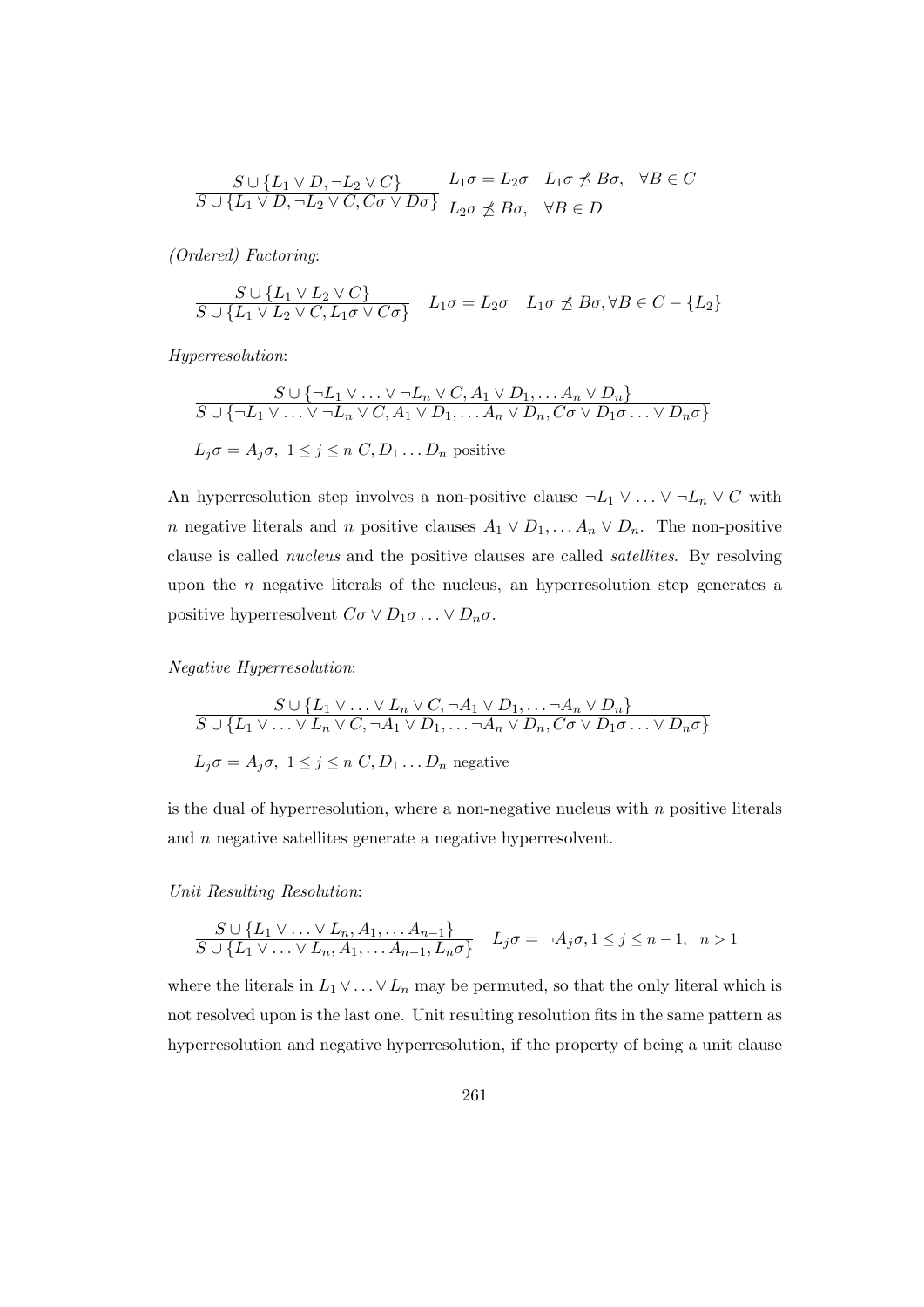replaces the properties of being a positive or negative clause respectively: a non-unit nucleus  $L_1 \vee \ldots \vee L_n$  resolves with  $n-1$  unit satellites  $A_1, \ldots, A_{n-1}$  to generate a unit resolvent  $L_n \sigma$ .

## A.2 Analysis of concurrency of inference steps

We denote an expansion inference step by  $\psi_1, \dots, \psi_n \nearrow \varphi$ , meaning a step generating  $\varphi$  from the premises  $\psi_1 \dots \psi_n$ . We list first the paramodulant(s) and then the clauses paramodulated into. The full notation

$$
\psi_1,\ldots\underline{\psi_j},\ldots\psi_n\overset{\sigma}{\underset{u}{\nearrow}}\varphi
$$

indicates also the unifier  $\sigma$  of the inference step and the position u of the term or literal unified in the underlined clause  $\psi_i$ . A contraction inference step is denoted by  $\psi_1, \psi_2 \searrow \psi_3$ , meaning that  $\psi_2$  is replaced by  $\psi_3$ . The notation

$$
\psi_1,\psi_2\mathop{\searrow}\limits^{\sigma}_u\psi_2[s]_u
$$

specifies also the matching substitution  $\sigma$  and the position u in  $\psi_2$  which is being rewritten. If u is the top-most position and s is empty,  $\psi_2$  is deleted. This is the case for instance for a subsumption step. In a clausal simplification step  $s$  is empty and  $u$  is the position of the deleted literal.

We examine all possible combinations of two steps with a common premise  $\varphi$ . Without loss of generality, we consider only binary expansion steps. The following considerations extend naturally to steps with multiple premises.

#### 1. Expansion - expansion: two expansion steps

$$
\psi_1, \varphi \nearrow \psi_3
$$

$$
\psi_2, \varphi \nearrow \psi_4
$$

262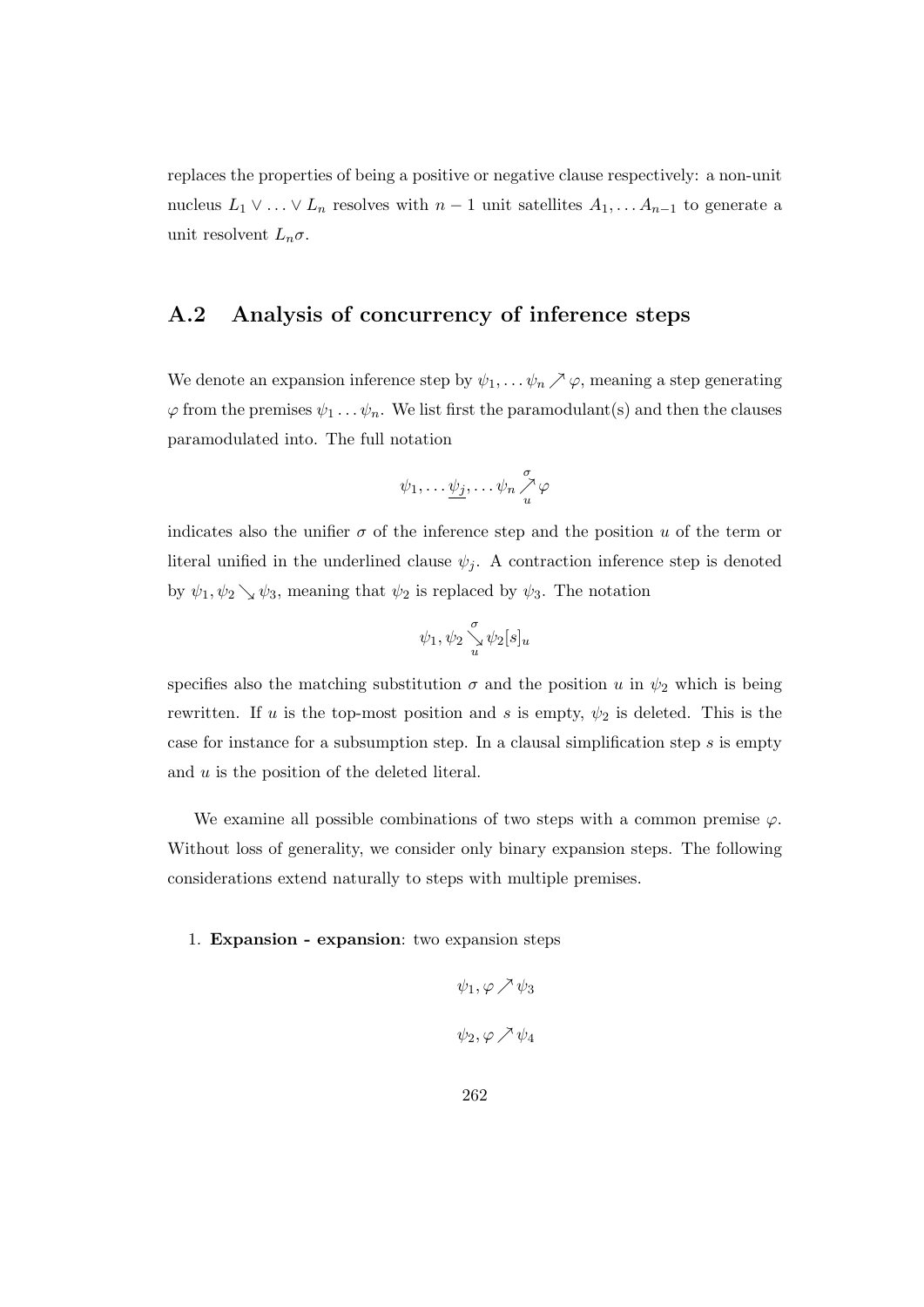are concurrent, if *concurrent-read* of the common premise  $\varphi$  is allowed. Executing concurrently the two steps has the same effect as executing them sequentially in any order: both  $\psi_3$  and  $\psi_4$  are added to the data base.

#### 2. Contraction - contraction:

(a) Same simplifier/subsumer applied to different objects: similar to the previous case, two contraction steps

$$
\varphi, \psi_1 \underset{u}{\searrow} \psi_1[s]_u
$$
  

$$
\varphi, \psi_2 \underset{v}{\searrow} \psi_2[t]_v
$$

that reduce two different clauses  $\psi_1$  and  $\psi_2$ , are concurrent under concurrent-read and concurrent execution has the same effect as any sequential execution.

These first two cases are the simplest ones as they require only concurrentread. Since all the following combinations will require concurrent-read, we assume henceforth that concurrent-read is allowed.

(b) Two different simplifier/subsumers applied to the same object: this is the situation which is considered typically in parallel rewriting for equational languages. Two contraction steps

$$
\psi_1, \varphi \searrow \varphi[s]_u
$$
  

$$
\psi_2, \varphi \searrow \varphi[t]_v
$$

that reduce the same clause  $\varphi$  require not only read-access, but also writeaccess to the common premise  $\varphi$ . Therefore, a *write-write conflict* may arise. We consider first write-access at the equation level. If concurrent*write* is not allowed, just one step, say  $\psi_1, \varphi \searrow_u \varphi[s]_u$ , will commit. Then, if  $\psi_2$  can reduce  $\varphi[s]_u$ , a step  $\psi_2, \varphi[s]_u \searrow_{v'} \varphi[s]_u[t]_{v'}$  may be executed afterwards. This is not always possible, as the reduction at one position may destroy the redex at the other. If concurrent-write is allowed, e.g.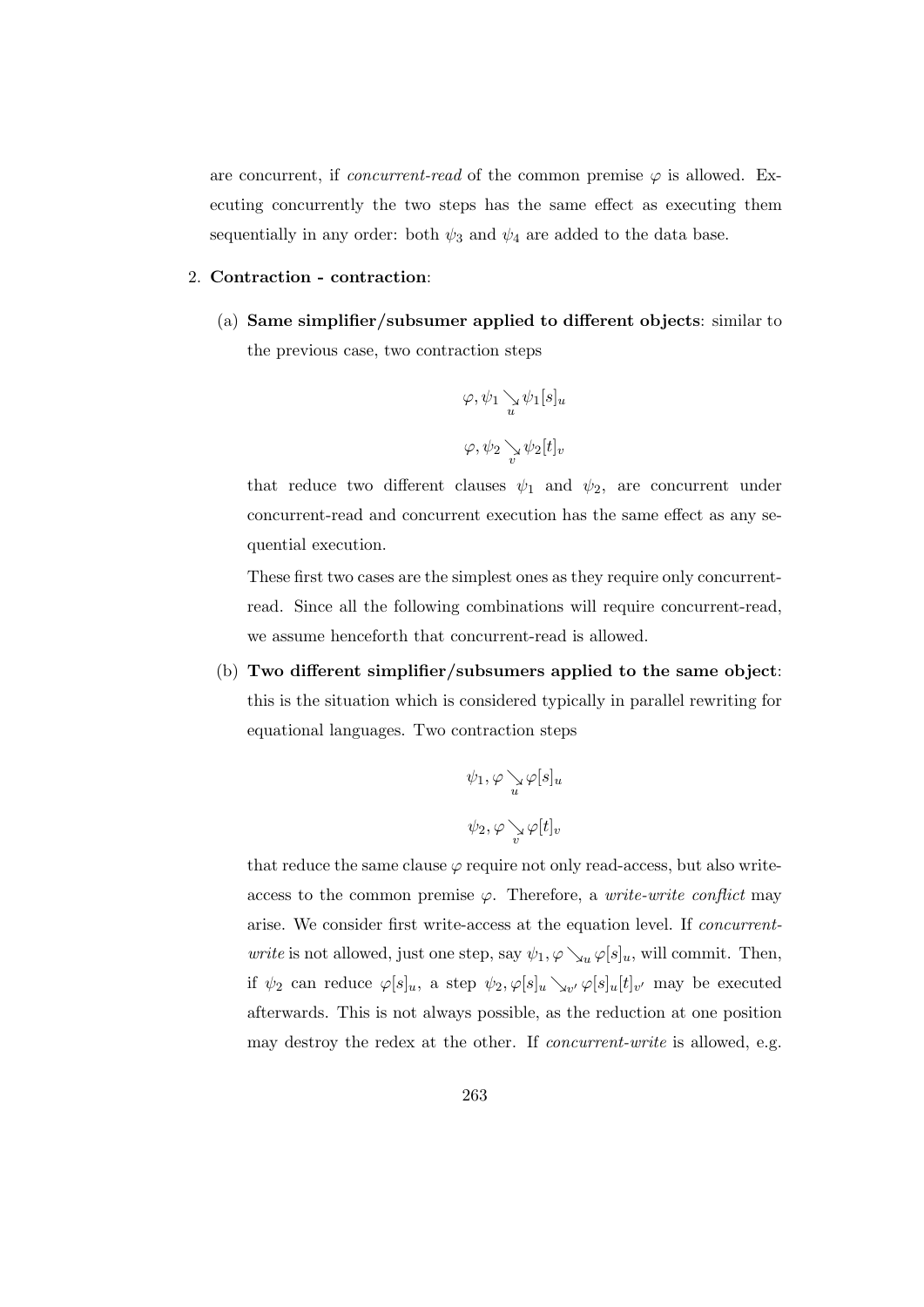when two distinct copies of  $\varphi$  are stored at two different nodes, the effect of the two steps in parallel is to delete  $\varphi$  and add both  $\varphi[s]_u$  and  $\varphi[t]_v$ . If we consider write-access at the term level, we observe that if  $u|v$ , i.e. the positions  $u$  and  $v$  are disjoint, the two steps can proceeed concurrently. Under this condition, the effect of the concurrent execution is to replace  $\varphi$ by  $\varphi[s]_u[t]_v$ , achieving in one step the same result obtained by a sequential execution of the two steps. On the other hand, if  $u$  is a prefix of  $v$  or vice versa, the two steps are in write-write conflict. If concurrent-write is not allowed, only one step commits: if u is a prefix of v, the step at  $u$  (at v) is executed, if positions are selected in a top-down (bottom-up) fashion. As above, if concurrent-write is allowed, the combined effect of the two steps is to delete  $\varphi$  and add both  $\varphi[s]_u$  and  $\varphi[t]_v$ .

(c) A simplifier/subsumer is being simplified/subsumed: two contraction steps

$$
\begin{array}{c}\varphi,\psi_1\mathop{\searrow}\limits_{u}\psi_1[s]_u\\ \\ \psi_2,\varphi\mathop{\searrow}\limits_{v}\varphi[t]_v\end{array}
$$

experience a *read-write conflict*, as the first step needs to read the common premise  $\varphi$ , while the second one needs to read and write it. Conflicts of this kind do not occur in parallel rewriting for equational languages, since in those applications the simplifiers, i.e. the equations in the program, are not subject to simplification themselves. However, such a situation does appear in contraction-based theorem proving, mostly because of backward contraction. For instance, if the strategy requires that every newly generated clause undergo forward contraction before being cleared for any other inference, the second one of the two steps above must be a backward contraction steps. Indeed, if  $\psi_2$  were reducing  $\varphi$  as part of the forward contraction of the latter,  $\varphi$  would not be considered as simplifier. If the first step may read  $\varphi$ , both steps may proceed, reducing both  $\psi_1$ and  $\varphi$ : this is the same effect as in a sequential execution, such that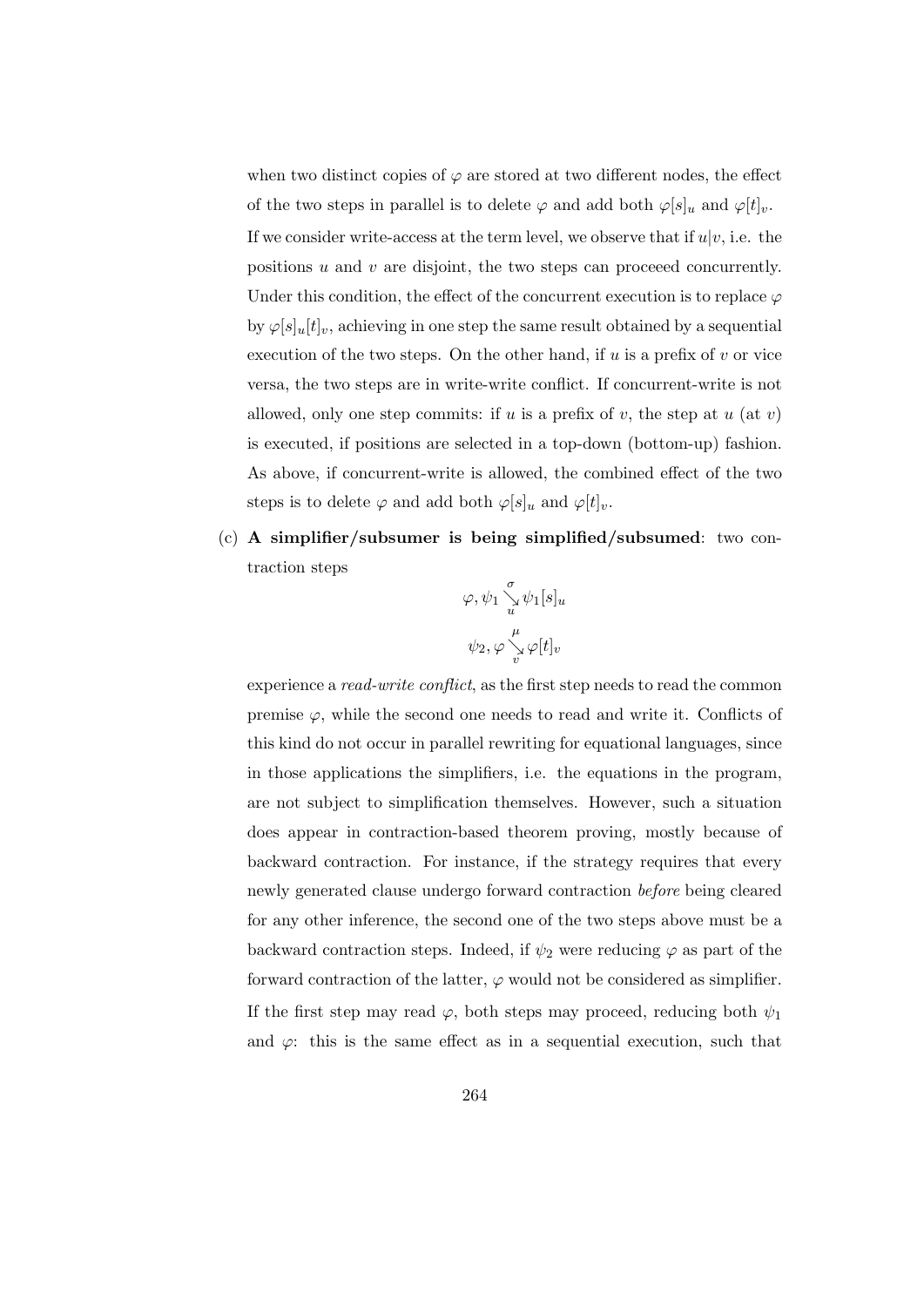first  $\varphi$  reduces  $\psi_1$  and next  $\psi_2$  reduces  $\varphi$ . If the first step cannot read  $\varphi$ , because of the conflict with the second step, only the second step commits. However, we show that even if the first step is not executed,  $\psi_1$ is guaranteed to be reduced to  $\psi_1[s]_u$  or to another reduced form. This shows that read-write conflict between two contraction steps is not a real conflict, since both reducible clauses will be reduced regardless of the order of execution of the steps. We distinguish different cases for some specific inference rules:

- i. Subsumption subsumption: we have  $\psi_1 \geq \varphi$  and  $\varphi \geq \psi_2$ . By transitivity of the ordering  $\geq$ ,  $\psi_1 \geq \psi_2$  follows, i.e. if  $\psi_2$  subsumes  $\varphi$  preventing  $\varphi$  from subsuming  $\psi_1$ ,  $\psi_2$  may subsume  $\psi_1$  also. The same holds for functional subsumption.
- ii. Clausal simplification subsumption: we have for the first step  $\psi_1 = L_1 ... L_n$ ,  $\varphi = L$  and  $\neg L\sigma = L_1$ . For the second step it is  $\psi_2 = L'$  and  $L'\mu = L$ . It follows that  $\neg L'\mu\sigma = L_1$ , i.e.  $\psi_2$  can subsume  $\varphi$  and simplify  $\psi_1$  as well.
- iii. Subsumption clausal simplification: we have  $\varphi = L_1 \dots L_n$ ,  $\psi_1 = L_1 \sigma \ldots L_n \sigma \vee C, \ \psi_2 = L \text{ and } \neg L \mu = L_1.$  It follows that  $\neg L\mu\sigma = L_1\sigma$  holds. Thus  $\psi_2$  can eliminate the literal  $L_1$  in  $\varphi$ , replacing  $\varphi$  by  $\varphi' = L_2 \dots L_n$ , and the literal  $L_1 \sigma$  in  $\psi_1$ , replacing  $\psi_1$ by  $\psi'_1 = L_2 \sigma \dots L_n \sigma \vee C$ . Then  $\varphi'$  can subsume  $\psi'_1$ .
- iv. Clausal simplification/simplification clausal simplification:  $\varphi$  and  $\psi_2$  are unit clauses  $L_1$  and  $L_2$  such that  $\neg L_2\mu = L_1$ . The second step generates the empty clause, so that it becomes irrelevant whether  $\psi_1$  is reduced.
- v. Simplification subsumption: for the first step it is  $\varphi = (l \simeq r)$ ,  $\psi_1 = c[\mathbf{l}\sigma]_u$  and  $\varphi$  reduces  $\psi_1$  to  $c[r\sigma]_u$ . For the second step we have  $\varphi \trianglerighteq \psi_2$ , i.e.  $\psi_2 = (l' \simeq r')$ ,  $l = d[l' \mu]_v$  and  $r = d[r' \mu]_v$ . It follows that  $\psi_1|uv = l'\mu\sigma$ , i.e.  $l' \simeq r'$  can simplify  $\psi_1$  to  $c[d[r'\mu]_v\sigma]_u = c[r\sigma]_u$ :  $\psi_1$ is reduced to the same clause regardless of whether it is simplified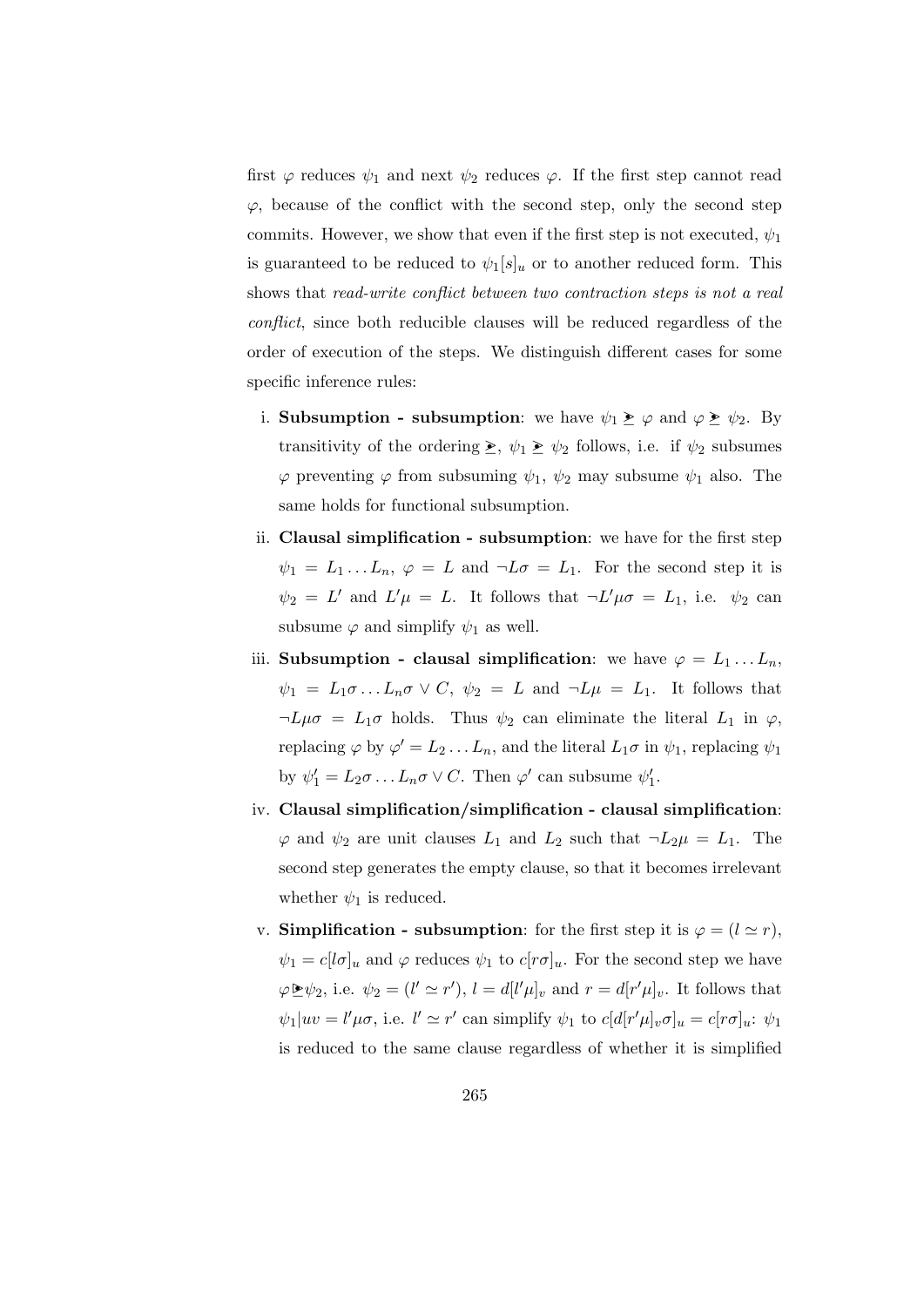by  $l \simeq r$  or by  $l' \simeq r'$ . The only difference is in the matching substitutions and positions involved in the two steps.

- vi. Subsumption simplification: we consider clausal subsumption, as the reasoning for functional subsumption is analogous. We have  $\psi_2 = (l \simeq r), \varphi = A[l\mu]_v \dots L_n$  and  $\psi_1 = A[l\mu]_v \sigma \dots L_n \sigma \vee C$ . The equation  $\psi_2$  reduces  $\varphi$  to  $\varphi' = A[r\mu]_v \dots L_n$  and it can reduce also  $\psi_1$  to  $\psi'_1 = A[r\mu]_v \sigma \dots L_n \sigma \vee C$ . In turn,  $\varphi'$  can subsume  $\psi'_1$ .
- vii. Clausal simplification simplification: we have  $\psi_2 = (l \simeq r)$ ,  $\varphi = A[l\mu]_v$  and  $\psi_1 = L_1 \dots L_n$ , with  $\neg A[l\mu]_v \sigma = L_1$ . Then  $\psi_2$  can rewrite  $\varphi$  to  $\varphi' = A[r\mu]_v$  and  $\psi_1$  to  $\psi'_1 = \neg A[r\mu]_v \sigma \dots L_n$ , so that  $\varphi'$ can simplify  $\psi'_1$ .
- viii. Simplification simplification: we further distinguish two subcases:
	- A. Simplification simplification of the left hand side: we have  $\psi_2 = (l \simeq r), \varphi = (l' \simeq r') = (d[l\mu]_v \simeq r')$  and  $\psi_1 =$  $C[l'\sigma]_u = C[d[l\mu]_v \sigma]_u$ . Thus  $\psi_2$  reduces  $\varphi$  to  $\varphi' = (d[r\mu]_v \simeq r')$ and  $\psi_1$  to  $\psi'_1 = C[d[r\mu]_v \sigma]_u$ . However, it is not guaranteed that  $\varphi'$  can simplify  $\psi'_1$ : this requires that  $C[d[r\mu]_v \sigma]_u \succ C[r'\sigma]_u$ , a condition which is not necessarily implied by the conditions for the above simplification steps by  $\psi_2$ . However, regardless of the order of the steps, both  $\varphi$  and  $\psi_1$  are reduced.
	- B. Simplification simplification of the right hand side: we have  $\psi_2 = (l \simeq r)$ ,  $\varphi = (l' \simeq r') = (l' \simeq d[l\mu]_v)$  and  $\psi_1 = C[l'\sigma]_u$ . In addition, we know that  $C[l'\sigma]_u \succ C[r'\sigma]_u$  and  $r' = d[l\mu]_v \succ$  $d[r\mu]_v$ . The simplifier  $\psi_2$  reduces  $\varphi$  to  $\varphi' = (l' \simeq d[r\mu]_v)$  and in turn  $\varphi'$  reduces  $\psi_1$  to  $C[d[r\mu]_v \sigma]_u$ , since  $C[l'\sigma]_u \succ C[d[r\mu]_v \sigma]_u$ follows from  $C[l'\sigma]_u \succ C[r'\sigma]_u$  and  $r' = d[l\mu]_v \succ d[r\mu]_v$ , by monotonicity and transitivity of the ordering.
- 3. Expansion contraction: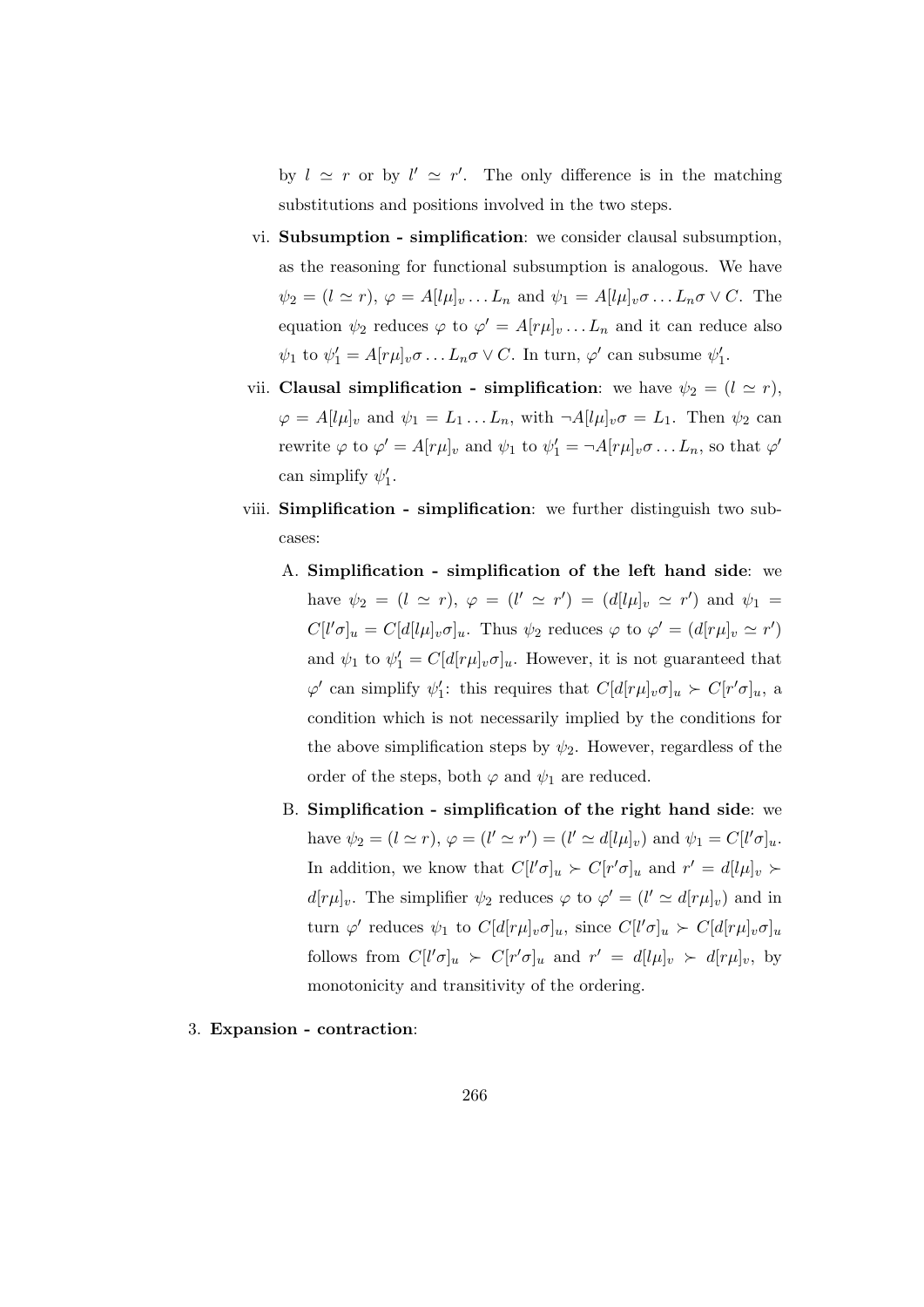#### (a) A parent is also a simplifier/subsumer: an expansion step

$$
\psi_1, \varphi \nearrow \psi_3 \text{ or } \varphi, \psi_1 \nearrow \psi_3
$$

and a contraction step

$$
\varphi,\psi_2\mathop{\searrow}\limits_v\psi_2[t]_v
$$

are concurrent if concurrent-read is allowed, since the common premise is not the one reduced by the contraction step.

(b) A parent is being simplified/subsumed: the last combination is given by an expansion step

$$
\psi_1, \underline{\varphi} \overset{\sigma}{\underset{u}{\nearrow}} \psi_3 \text{ or } \underline{\varphi}, \psi_1 \overset{\sigma}{\underset{u}{\nearrow}} \psi_3
$$

with mgu  $\sigma$  at position u in  $\varphi$  and a contraction step

$$
\psi_2, \varphi \overset{\mu}{\underset{v}{\searrow}} \varphi[t]_v
$$

with matching substitution  $\mu$  at position v in  $\varphi$ , where the common premise  $\varphi$  is reduced. Similar to Case 2c, this combination of steps is largely due to backward contraction: if we assume that  $\varphi$  is not allowed to expand before undergoing forward contraction, the second step must be a backward contraction step.

If we consider access at the equation level, we have a read-write conflict, as the expansion step needs to read  $\varphi$ , while the contraction step needs to read it and write it. According to a contraction-first search plan, the conflict should be solved by giving priority to the contraction step, so that the contraction step commits, whereas the expansion step does not. This has the same effect as in a sequential execution controlled by a contraction-first search plan.

As for Case 2b, if we consider access at the term level, a conflict arises only if the two positions  $u$  and  $v$  are not disjoint. In such a situation the contraction step modifies exactly the literal or term involved in the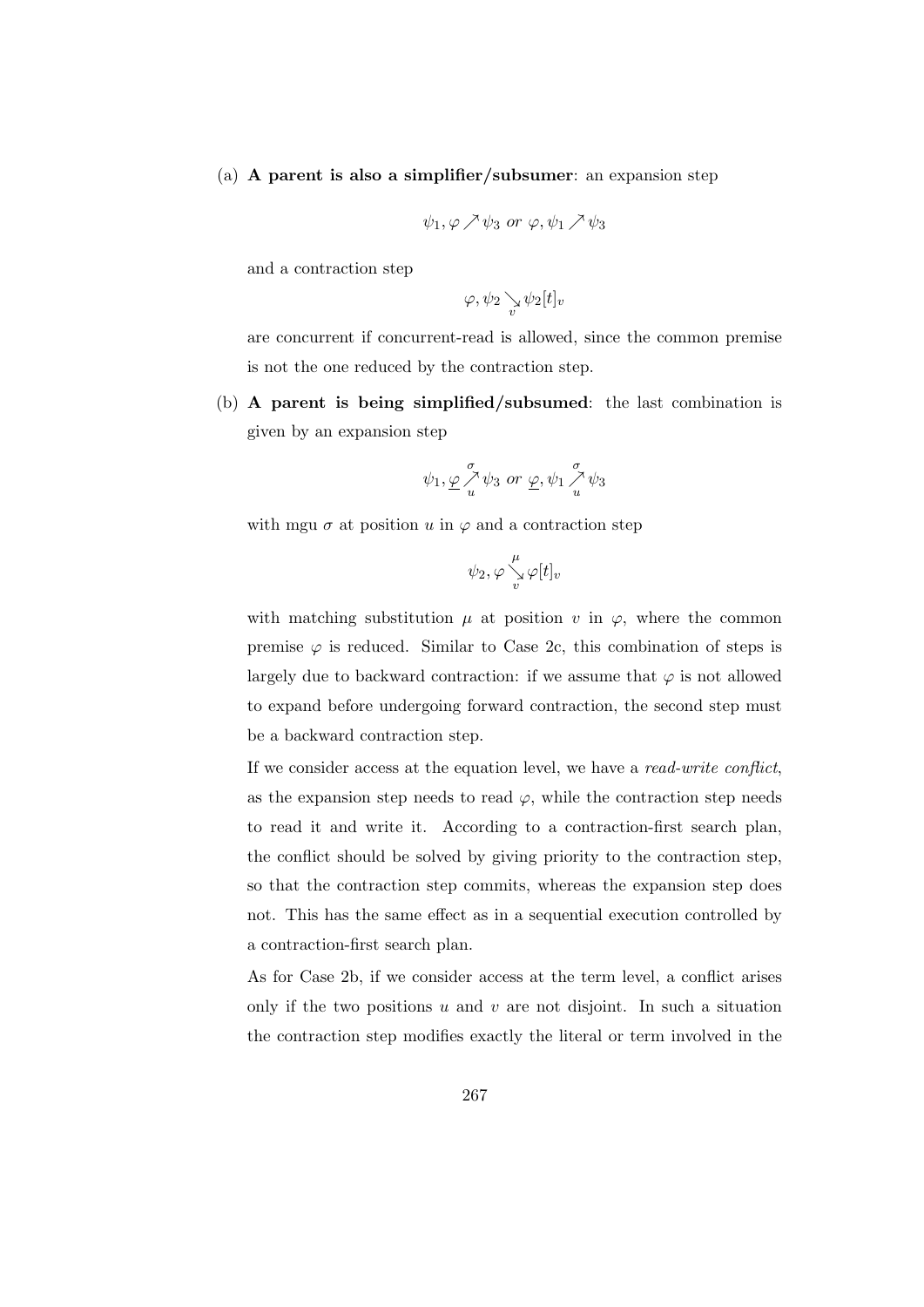unification process in the expansion step. If the two positions are disjoint, there is no real conflict and the two steps may proceed in parallel, with the overall effect of adding  $\psi_3$  and replacing  $\varphi$  by  $\varphi[t]_v$ . However, this concurrent execution may introduce some extra redundancy with respect to a sequential derivation. Under the hypothesis that the positions  $u$  and  $v$  are disjoint, the contraction step does not really prevent the expansion step: the latter is still applicable to  $\varphi[t]_v$ . Therefore, it may seem that the concurrent execution of the two steps does not introduce extra redundancy. Still, if the contraction step is executed first, there are two advantages. First, other contraction steps may intervene between the reduction of  $\varphi$  to  $\varphi[t]_v$  and the application of the expansion rule to  $\varphi[t]_v$ , and the latter may be prevented. Second,  $\varphi[t]_v$  is smaller than  $\varphi$ and therefore the clause generated by  $\varphi[t]_v$  will be smaller than the one generated by  $\varphi$ . On the other hand, allowing the two steps to commit in parallel may generate earlier some useful equation. This is an instance of the contrast between enforcing a contraction-first search plan and letting inferences proceed eagerly.

These general considerations apply as follows to the specific inference rules:

- i. **Expansion subsumption**: if  $\psi_2, \varphi \searrow^{\mu}_{v} \varphi[t]_v$  is a subsumption step, we have  $\psi_2\mu \subseteq \varphi$  or  $\varphi \triangleright \psi_2$  and v is the top-most position in  $\varphi$ , occupied by  $\varphi$  itself. Then the positions u and v are not disjoint: by deleting  $\varphi$ , the subsumption step inhibits the expansion step.
- ii. Expansion clausal simplification: if  $\psi_2, \varphi \searrow^{\mu}_{v} \varphi[t]_v$  is a clausal simplification step, we have  $\varphi = L_1 \dots L_n$ ,  $\psi_2 = L$ ,  $\neg L \mu = L_1$  and the position v is the position of the literal  $L_1$  in  $\varphi$ , i.e.  $v = 1$ . Since  $v$  is a literal position, the position  $u$  cannot be a proper prefix of v. Therefore, v is a proper prefix of u or  $v = u$  or  $v/u$ . For v to be a proper prefix of u, the step  $\psi_1, \underline{\varphi} \nearrow_u^{\sigma} \psi_3$  needs to be a paramodulation/superposition step, paramodulating into  $L_1$ . For the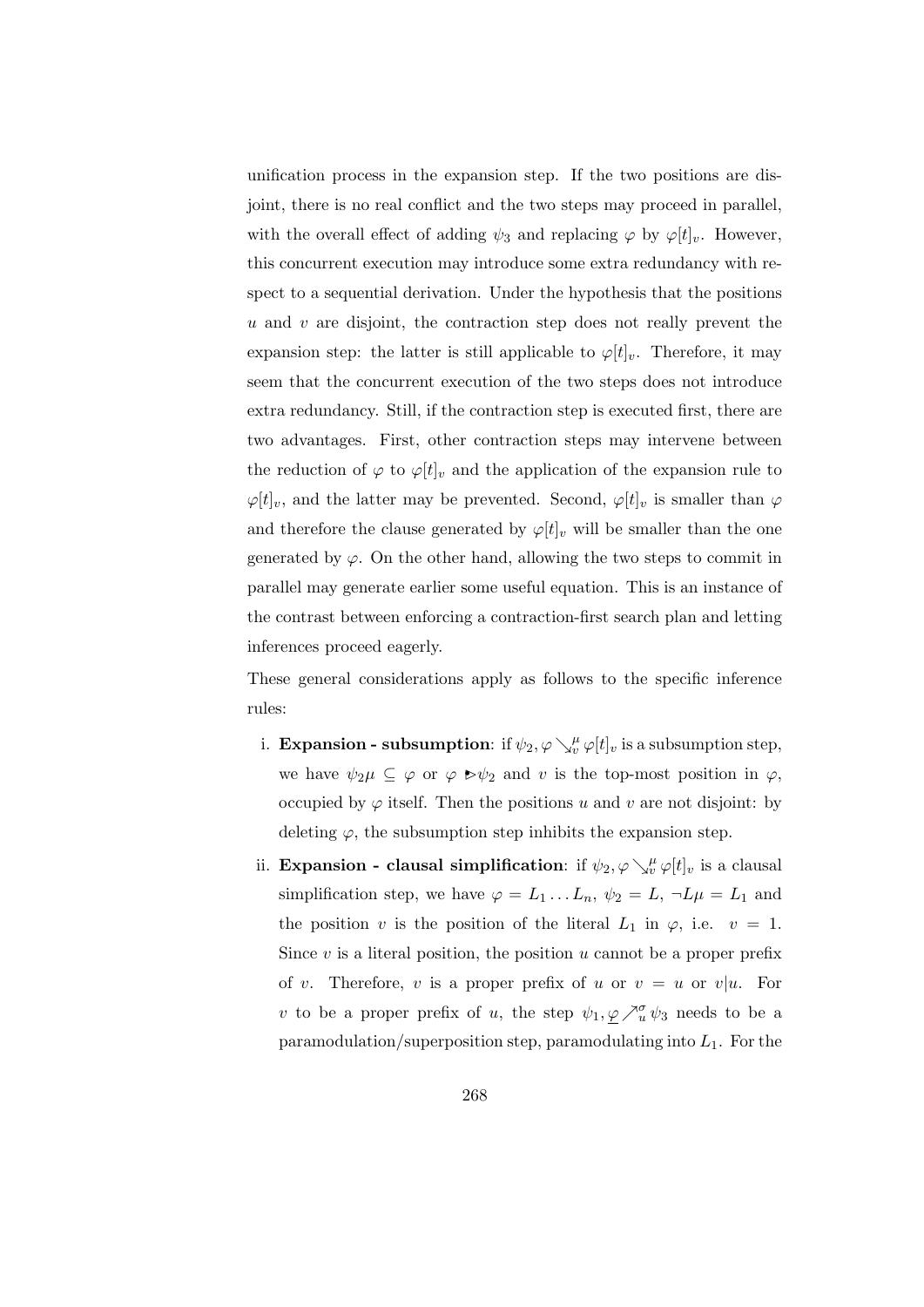condition  $v = u$  to hold,  $\psi_1, \varphi \nearrow_u^{\sigma} \psi_3$  needs to be a resolution step, resolving upon literal  $L_1$ . In both cases, the clausal simplification step deletes the literal  $L_1$  resolved upon or paramodulated into and thereby inhibits the expansion step.

If  $u|v$ , the expansion step involves a literal of  $\varphi$  different from  $L_1$ . If this is the case, both steps may proceed, deleting  $L_1$  from  $\varphi$  and adding  $\psi_3$ . In addition,  $\psi_2$  may simplify  $\psi_3$  as well, deleting the literal  $L_1\sigma$  that  $\psi_3$  has inherited from  $\varphi$ .

- iii. Expansion simplification: if  $\psi_2, \varphi \searrow^{\mu}_{v} \varphi[t]_v$  is a simplification step, we have  $\psi_2 = (l \simeq r)$ ,  $\varphi|v = l\mu$ ,  $t = r\mu$  and the position v is a term position in  $\varphi$ . We further distinguish based on the role played by  $\varphi$  in the expansion step:
	- A. **Resolution simplification**: if  $\psi_1, \varphi \nearrow_u^{\sigma} \psi_3$  is a resolution step, u is a literal position. Either u is a proper prefix of  $v$ , i.e. the simplification step applies inside the literal resolved upon, or  $u|v$ , i.e. the simplification step applies at another literal. In the first case, the commitment of the simplification step may destroy the resolution step by modifying the literal resolved upon. In the second case, the two steps may proceed and  $\psi_2$  can simplify also the subterm  $(\varphi|v)\sigma$  which  $\psi_3$  has inherited from  $\varphi$ .
	- B. Paramodulation/superposition simplification: if  $\varphi$ paramodulates into  $\psi_1$ , u is a term position: more precisely, it is the root position of a side of an equation in  $\varphi$ . Either u is a prefix of v or  $u|v$ . In the first case, the simplification step at  $v$  applies inside the left hand side of the paramodulating equation and thereby inhibits the paramodulation step. In the second case, the simplification step at  $v$  applies either in the right hand side of the paramodulating equation or in another literal of  $\varphi$ . Both steps may proceed and  $\psi_2$  can simplify also the subterm  $(\varphi|v)\sigma$  which  $\psi_3$  has inherited from  $\varphi$ .